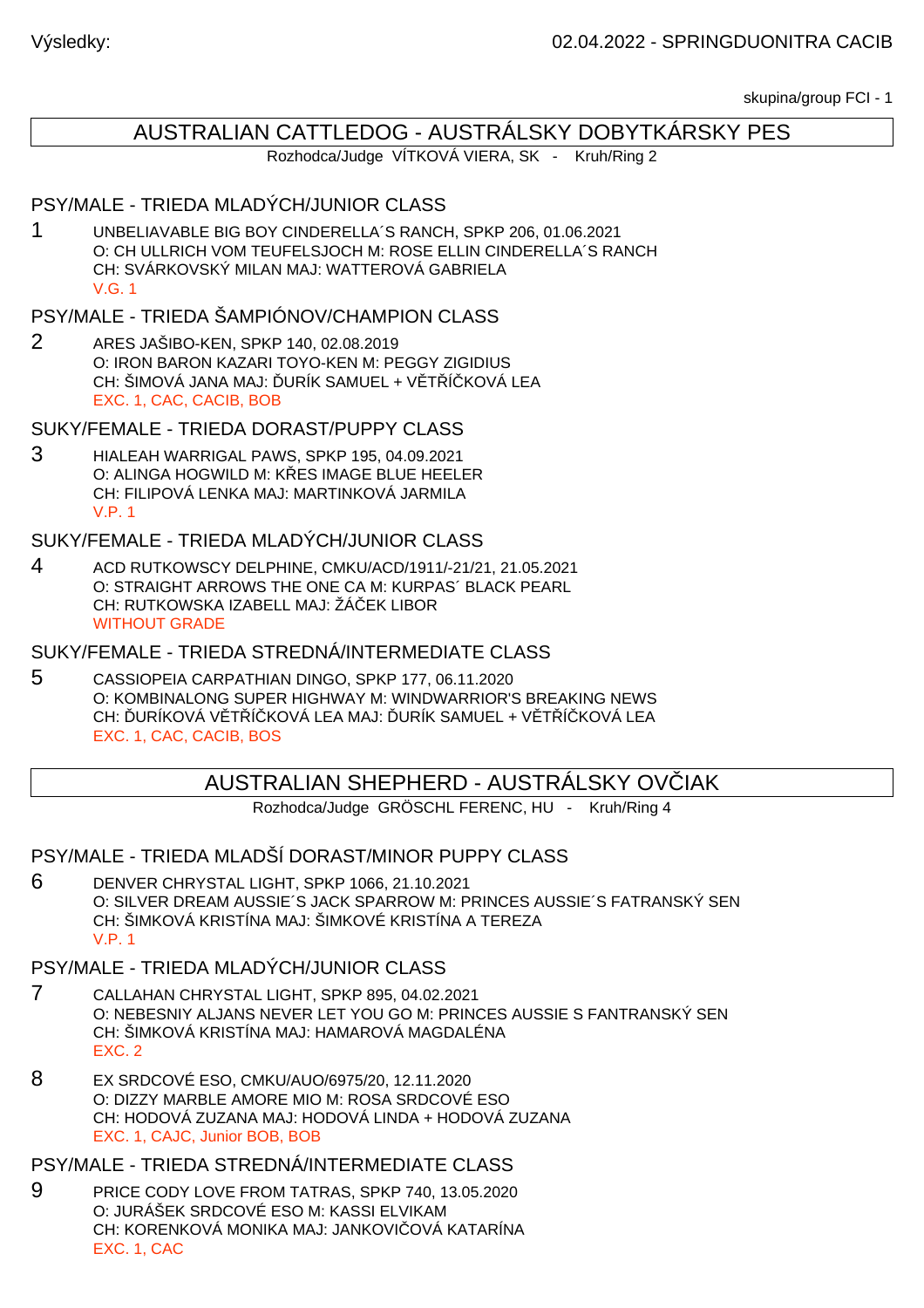### PSY/MALE - TRIEDA OTVORENÁ/OPEN CLASS

- 10 AUSSIEPRIDE HERE WE GO AGAIN, 41216/XXII/19 , 26.05.2019 O: MORNING MIST LIMELITE WORLD ATLAS M: AUSSIEPRIDE MATCH MADE IN HEAVEN CH: NICULESCU DANA MAJ: PRZYBYLSKA KATARZYNA ABS.
- 11 BADDY PRINCE GREY BLOSSOM ORANGE, SPKP 708, 26.11.2019 O: PREEMINENT LINE LEGACY´S TOP OF THE CLASS M: IMPRESIVEIRIS LABAKAN SLOVAKIA CH: RAVAS RÓBERT MAJ: GREGOR ÍK JÁN EXC. 3
- 12 BELVEDER CATHARINAS CRAZY DOGS, SPKP 679, 22.07.2019 O: ELDORADO´S TREASURE LABAKAN SLOVAKIA M: BLOODY MARY JOLIESSE ET CHARME CH: HORKAVÝ MARTIN MAJ: HORKAVÝ MARTIN + HORKAVÁ KATARÍNA EXC. 1, CAC, Res.CACIB
- 13 DRAGON DON HUGO JOLIESSE ET CHARME, SPKP 547, 07.10.2018 O: TRIPLEMOON CASANOVA GIACOMO M: PEGGY LEE PUELLA FERA CH: KU ERÁKOVÁ SO A MAJ: MARKOVÁ EVA EXC. 4
- 14 PRINCE OF´ MY UNIVERSE DU CHEMIN DE MANDRIN, LOF 1 B.AUS 108319/0, 23.07.2019 O: SKYRON AFTER THE STORM M: MORGANE DE TOI DU CHEMIN DE MANDRIN CH: HANETTELLE FLORENCE MAJ: KRATOCHVÍLOVÁ EVA EXC. 2, Res.CAC

PSY/MALE - TRIEDA ŠAMPIÓNOV/CHAMPION CLASS

- 15 DAEMON PEARL OF THE MOON, SPKP 496, 06.01.2018 O: DIEGO ŠASTNÝ KOUTEK M: BE SO CUTE CAT PEARL OF THE MOON CH: HÁJKOVÁ ŠÁRKA MAJ: HERMANOVÁ MICHAELA EXC. 2, Res.CAC
- 16 X´MEN SRDCOVÉ ESO, CMKU/AUO/4713/18, 18.06.2018 O: JURÁŠEK SRDCOVÉ ESO M: NORTHBAY XSELL FERGILICIOUS CH: HODOVÁ ZUZANA MAJ: HODOVÁ LINDA + HODOVÁ ZUZANA EXC. 1, CAC, CACIB

### SUKY/FEMALE - TRIEDA MLADŠÍ DORAST/MINOR PUPPY CLASS

- 17 DAFNÉ AROVNÝ DVOR, SPKP 1043, 09.10.2021 O: DOCENT KASCARO M: ANGEL AROVNÝ DVOR CH: ZACHAROVÁ NIKOLETA MAJ: ZACHAROVÁ NIKOLETA V.P. 2
- 18 DIAMOND CHRYSTAL LIGHT, SPKP 1071, 21.10.2021 O: SILVER DREAM AUSSIE´S JACK SPARROW M: PRINCES AUSSIE´S FATRANSKÝ SEN CH: ŠIMKOVÁ KRISTÍNA MAJ: ŠIMKOVÉ KRISTÍNA A TEREZA  $V P 4$
- 19 SILVER DREAM AUSSIE´S XANTA MARIA, MET.AUST.SHEP.1483/22, 04.12.2021 O: SILVER DREAM AUSSIE´S JACK SPARROW M: SILVER DREAM AUSSIE´S FAITH NO MORE CH: KORÓZS-PAPP JUDIT MAJ: KANÁTOVÁ LUCIA V.P. 1
- 20 SPIRIT SHERIDAN'S DU DOMAINE DE LA PIERRE LEVEE, LOF 1 B. AUS 150909/0, 20.11.2021 O: KALEIDO STAR HUGH JACKMANN M: ORIGINAL CHERRY PIE DU DOMAINE DE LA PIERRE LEVEE CH: HERBONNIERE ALINE MAJ: HOUŠKOVÁ MARIE V.P. 3
- SUKY/FEMALE TRIEDA DORAST/PUPPY CLASS
- 21 CASSANDRA Z PODHOLICE, SPKP 1023, 13.09.2021 O: CURACAO COFI CAPITO M: BE HOPE AMOR REAL CH: MARCINA ADRIÁN MAJ: ŠOŠKOVÁ TERÉZIA V.P. 1
- SUKY/FEMALE TRIEDA MLADÝCH/JUNIOR CLASS
- 22 INEES AUSSIE´S FATRANSKÝ SEN, SPKP 910, 06.04.2021 O: JENDA SRDCOVÉ ESO M: CASSIUS AUSSIE´S RÓZANY GAJ CH: BRYNDZA DÁRIUS MAJ: MELICHOVÁ ILDIKÓ + UREJOVÁ MONIKA EXC. 1, CAJC, BOS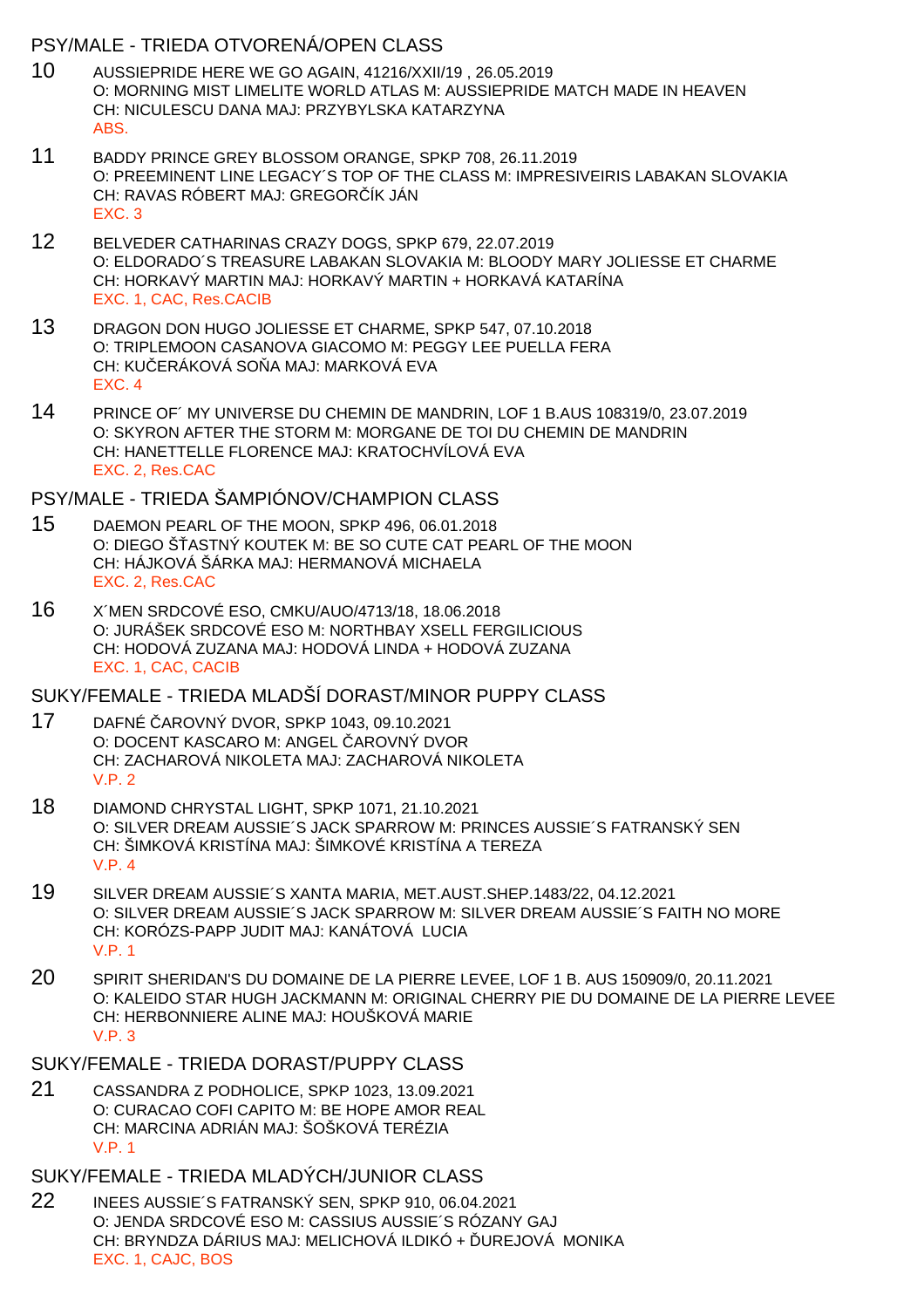- 23 KAWA CARCASSONNE TOLUGO, CMKU/AUO/6897/20, 03.10.2020 O: RISINGSTAR'S WHAT LEGENDS ARE MADE OF M: HOPEFUL CARCASSONNE TOLUGO CH: GOGOLOVÁ LUCIE MAJ: DVOŘÁKOVÁ MICHAELA EXC. 3
- 24 THAMI LABAKAN SLOVAKIA, SPKP 850, 14.11.2020 O: NORTHBAY'S X-SELL DROP TUCK N'ROLL M: L'GRACE OF BLUE GRASS RANCH CH: ZELENAYOVÁ EVA MAJ: ZELENAYOVÁ EVA EXC. 2

### SUKY/FEMALE - TRIEDA STREDNÁ/INTERMEDIATE CLASS

- 25 BLACK ROSE WALTARIUS, SPKP 1020, 23.07.2020 O: APPLE WHITE POPPY MEADOWVILLE M: ALKA BARBASTELLA CH: MELICHAR ALEŠ MAJ: HAMAROVÁ MAGDALÉNA EXC. 1, CAC
- 26 CRAZY SEYCHELY, SPKP 788, 06.07.2020 O: DANDY STORM ERNÝ KONDOR M: AKERRA SEYCHELY CH: KOVA OVÁ KRISTÍNA MAJ: KOVA OVÁ KRISTÍNA EXC. 2, Res.CAC

SUKY/FEMALE - TRIEDA OTVORENÁ/OPEN CLASS

- 27 AURORA AUSTRALIS CHRYSTAL LIGHT, SPKP 643, 06.05.2019 O: JENDA SRDCOVÉ ESO M: ARDMORE LEGACY KINGS PAWS NIJANI CH: ŠIMKOVÁ KRISTÍNA MAJ: PUHA JOZEF EXC. 1, CAC, CACIB
- 28 BRIA SEYCHELY, SPKP 656, 03.04.2019 O: CASSANOVA FOR FRESH WIND DES CHEMINS CATHARES M: ESSEX IVELBERO´S DARLING CH: KOVA OVÁ KRISTÍNA MAJ: KOVA OVÁ KRISTÍNA V.G. 3
- 29 JAZZY LADY LABAKAN SLOVAKIA, SPKP 358, 30.04.2017 O: THUNDER HILL EASY RYDER M: L´GRACE OF BLUE GRASS RANCH CH: ZELENAYOVÁ EVA MAJ: KIRCHNEROVÁ SO A + KIRCHNER RÓBERT V.G. 2

## SUKY/FEMALE - TRIEDA ŠAMPIÓNOV/CHAMPION CLASS

- 30 LUMBEE AMORE MIO FALLCAT, CMKU/AUO/4384/18, 25.02.2018 O: CH MOON SHINE BLUE QUINCY JONES M: GRCH GHAZI NSCHO-TSCHI FALLCAT CH: ŠVEC MARTIN MAJ: KVASNI KOVÁ TEREZA EXC. 1, CAC, Res.CACIB
- 31 RAISHA LABAKAN SLOVAKIA, SPKP 706, 29.10.2019 O: CAROLINA CALAIS TAH DAAAH M: THORNAPPLE COWGIRL SHINE CH: ZELENAYOVÁ EVA MAJ: KIRCHNER RÓBERT + KIRCHNEROVÁ SO Å EXC. 2, Res.CAC

SUKY/FEMALE - TRIEDA VETERÁNOV/VETERAN CLASS

32 ESSEX IVELBERO´S DARLING, SPKP RG 55, 29.05.2012 O: THORNAPPLE SHAKING ALL OVER M: PROSTO CHUDO ELECTRA CH: KARAFIÁTOVÁ IVA MAJ: KOVA OVÁ KRISTÍNA EXC. 1

## BEARDED COLLIE

Rozhodca/Judge VÍTKOVÁ VIERA, SK - Kruh/Ring 2

## PSY/MALE - TRIEDA STREDNÁ/INTERMEDIATE CLASS

33 FARMARENS HIGHLAND FLING, PKR.I-97171, 06.10.2020 O: OLD SMUGGLER'S SUBZERO HERO M: HONEYTASTE FASHION STAR CH: SANDBERG CHARLOTT & OLSSON URLICA MAJ: KOZŁOWSKA AGNIESZKA + KOZŁOWSKA ROKSANA EXC. 1, CAC, CACIB, BOS

## PSY/MALE - TRIEDA ŠAMPIÓNOV/CHAMPION CLASS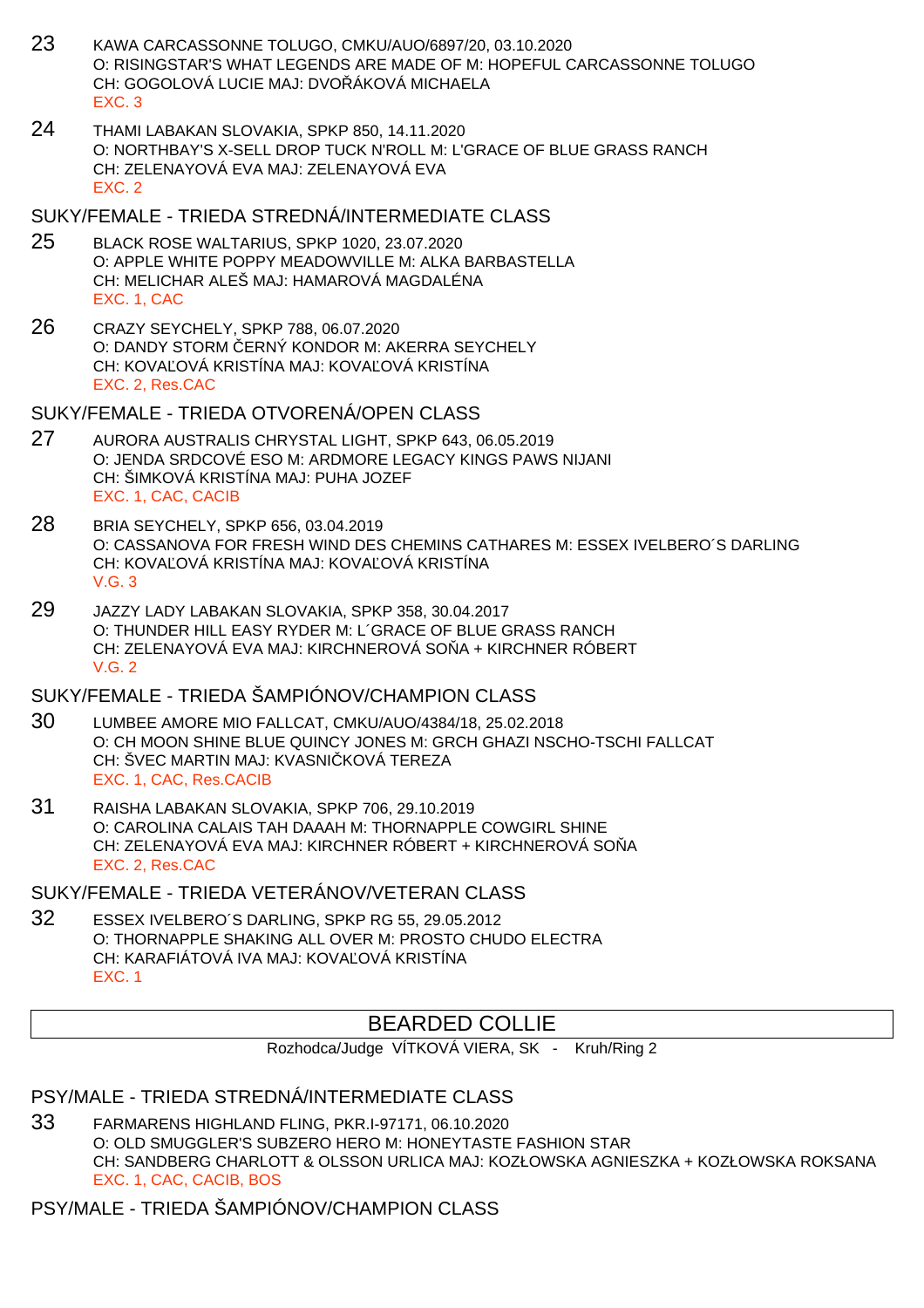34 BREAKSEA ROCKET MAN, CMKU/BD/3248/-20/20, 22.03.2020 O: RAMSGROVE CORUSCATION FOR BREAKSEA M: BREAKSEA FANTASMAGORICAL CH: BURFITT GILLIAN MAJ: NETOLICKÁ DAGMAR EXC. 1, CAC, Res.CACIB

### SUKY/FEMALE - TRIEDA MLADÝCH/JUNIOR CLASS

35 HEALEY MY LOVE DELINE, SPKP 400, 23.02.2021 O: BLACK JACK KASITERIT M: DAINTY DINAH KASITERIT CH: BILÁ KATARÍNA MAJ: BILÁ KATARÍNA EXC. 1, CAJC, Junior BOB

### SUKY/FEMALE - TRIEDA OTVORENÁ/OPEN CLASS

36 CHARLOTTE SOMETIMES DEL CUORE IMPAVIDO, PKR.I-91876, 04.11.2018 O: VA PENSIERO DEL CUORE IMPAVIDO M: AQUA AZZURRA AQUA CHIARA DEL CUORE IMPAVIDO CH: RIPOLI FILIPPO MAJ: KOZŁOWSKA AGNIESZKA + KOZŁOWSKA ROKSANA EXC. 1, CAC, Res.CACIB

### SUKY/FEMALE - TRIEDA ŠAMPIÓNOV/CHAMPION CLASS

37 PARIS PIGALLE DE CHESTER, SPKP 390, 31.05.2019 O: POTTERDALE DARK DIAMOND M: NORTHERN DITE STAR DE CHESTER CH: BERNARDI & CLERC & COPY & MAZIER JEAN-PAUL MAJ: PILNÁ MONIKA EXC. 1, CAC, CACIB, BOB

## BEAUCERON

Rozhodca/Judge VÍTKOVÁ VIERA, SK - Kruh/Ring 2

### PSY/MALE - TRIEDA MLADÝCH/JUNIOR CLASS

- 38 BELINUS ESPRIT DE LA CROIX DOUBLE, CMKU/BC/6225/21, 16.04.2021 O: BIAS CANIS MAYRAU M: AISHA ESPRIT DE LA CROIX DOUBLE CH: ŽIGRAY JOZEF MAJ: DOLEŽEL RADEK EXC. 1, CAJC, Junior BOB
- 39 BRENNUS ESPRIT DE LA CROIX DOUBLE, SPKP 1990, 16.04.2021 O: BIAS CANIS MAYRAU M: AISHA ESPRIT DE LA CROIX DOUBLE CH: ŽIGRAY JOZEF MAJ: ŠVEC LGOR EXC. 2

### PSY/MALE - TRIEDA PRACOVNÁ/WORKING CLASS

40 ETIENN DE NAVARR HEART BOYARD, CMKU/BC/5886/19, 20.09.2019 O: Q'NAVARRE L'AMI DE LA CAPAGNE M: BENELLIS TOPAZ HEART BOYARD CH: ŠPA KOVÁ KRISTÝNA MAJ: URÍ KOVÁ LUCIE EXC. 1, CAC, Res.CACIB

PSY/MALE - TRIEDA ŠAMPIÓNOV/CHAMPION CLASS

- 41 AME MAGNANIME HANNIBAL BARKAS, SPKP 1900, 01.03.2016 O: DAGASSE Z DORKY M: AME MAGNANIME CATHERINE LA GRANDE CH: KUŽMOVÁ IVANA MAJ: TOKÁROVÁ INES V.G. 3
- 42 BIAS CANIS MAYRAU, SPKP 1904, 23.01.2016 O: A´YAGO DU MURIER DE SORDEILLE M: HEROINE DES GARDIENS AUX COEURS TENDRES CH: VOKATÁ KATE INA MAJ: Š ASTNÁ DANKA EXC. 1, CAC, CACIB, BOB
- 43 MERRIC Z BABANOVHO V ŠKA, SPKP 1973, 05.04.2020 O: MOCCA DU DRAGON NOIR M: FAY Z BABANOVHO V ŠKA CH: MOZOLOVÁ VIERA MAJ: MOZOLOVÁ VIERA EXC. 2, Res.CAC

SUKY/FEMALE - TRIEDA MLADÝCH/JUNIOR CLASS

44 AMBROISEA ROLANN SLOVAKIA, SPKP 1982, 21.03.2021 O: AME MAGNANIME GARDIEN ICARIOS M: ENIXA CANIS MAYRAU CH: ROLKOVÁ ANNA MAJ: HURAJTOVÁ ALEXANDRA EXC. 3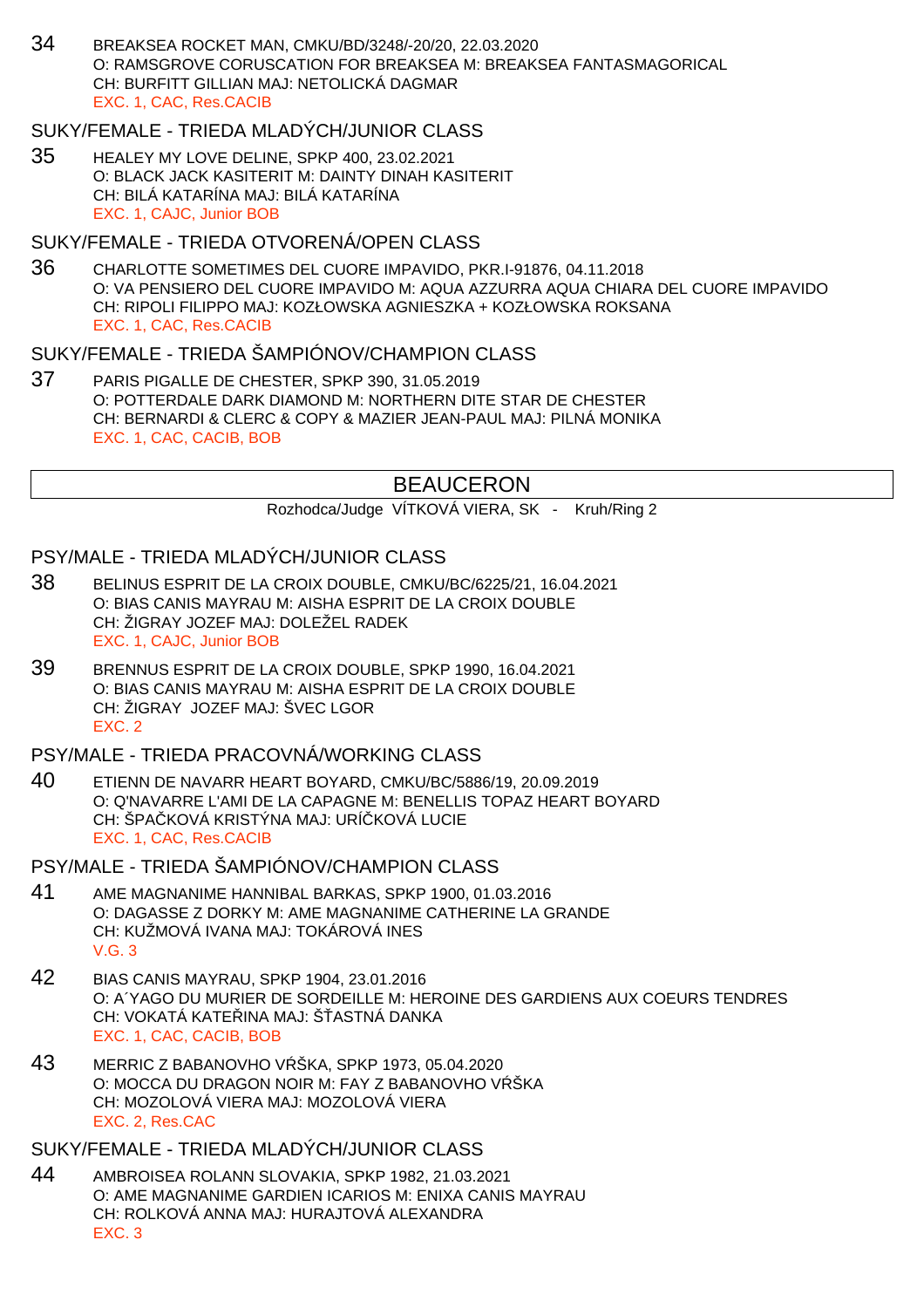- 45 AUBARY Z FARMY DAR-SLOVAKIA, SPKP 2004, 08.05.2021 O: AME MAGNANIME CYRANO PUISSANT M: JEWEL Z BABANOVHO V ŠKA CH: MALOVCOVÁ DANIELA MAJ: MALOVCOVÁ DANIELA EXC. 1, CAJC, BOS
- 46 BÉNIGNITÉ ESPRIT DE LA CROIX DOUBLE, CMKU/BC/6221/21, 16.04.2021 O: BIAS CANIS MAYRAU M: AISHA ESPLIT DE LA CROIX DOUBLE CH: ŽIGRAY JOZEF MAJ: MIKULÍK JAROMÍR EXC. 2

### SUKY/FEMALE - TRIEDA STREDNÁ/INTERMEDIATE CLASS

47 RAILEY BLUE DU SERMENT DES BRUMES, SPKP 1978, 28.11.2020 O: PEN DUICK BLEU DU SERMENT DES BRUMES M: FIRENZE WARRIOR SOUL CH: LHUILLIER SOPHIE MAJ: MALOVCOVÁ DANIELA EXC. 1, CAC, Res.CACIB

### SUKY/FEMALE - TRIEDA ŠAMPIÓNOV/CHAMPION CLASS

48 AISHA ESPRIT DE LA CROIX DOUBLE, SPKP 1926, 07.11.2016 O: CHOISI Z HUSOVY TVRZE M: ABILENE Z ODASU CH: ŽIGRAY JOZEF MAJ: ŽIGRAY JOZEF EXC. 1, CAC, CACIB

## BERGER BLANC SUISSE - BIELY ŠVAJ IARSKY OVIJAK

Rozhodca/Judge VÍTKOVÁ VIERA, SK - Kruh/Ring 2

### PSY/MALE - TRIEDA STREDNÁ/INTERMEDIATE CLASS

49 LOUIS JAGODOWE BORY, PKR.I-98483, 10.10.2020 O: WHITE SILVER JAGODOWE BORY M: AKNUR GUL ZOLOTO ALYASKE CH: CIECHANOWSKA-BŁ DEK EL BIETA MAJ: SŁAPCZY SKI MARIAN EXC. 1, CAC, Res.CACIB

### PSY/MALE - TRIEDA OTVORENÁ/OPEN CLASS

50 BIG SHOT FENIX WHITE ESSENCE, CMKU/ACO/4166/17, 30.10.2017 O: FENIX BÍLÁ MERCI M: BABY ELY FALCO LINE CH: HRABALOVÁ VLASTIMILA MAJ: CZISLINSKÝ JI Í V.G. 1

### PSY/MALE - TRIEDA ŠAMPIÓNOV/CHAMPION CLASS

51 BB-8 WHITE ALEXIA, CMKU/ACO/4960/20, 14.02.2020 O: SIMPLY ONE ASTON MARTIN M: JAZZ ROCK M ROLL OF TREBONS BERGER BLANC CH: TRÁVNÍ KOVÁ MARTINA MAJ: TRÁVNÍ KOVÁ MARTINA EXC. 1, CAC, CACIB, BOB

#### SUKY/FEMALE - TRIEDA MLADÝCH/JUNIOR CLASS

- 52 CASSIOPEIA WHITE ALEXIA, SPKP 939, 10.05.2021 O: OF TREBONS BERGER BLANC DUBSTEP M: ACE WHITE ALEXIA CH: TRÁVNI KOVÁ MARTINA MAJ: GRÉKOVÁ PETRA + MURAJDA TOMÁŠ ANDREJ EXC. 1, CAJC, Junior BOB, BOS
- 53 YARA DIAVOLOCANE, ÖHZB/BBS 2089, 15.06.2021 O: IRON DE L´ESPRIT DU SUD M: HEIRA DIAVOLOCANE CH: KLESZCZ MARCIN MAJ: LEHNER TINA EXC. 2

#### SUKY/FEMALE - TRIEDA OTVORENÁ/OPEN CLASS

54 AMY VOM KIRAGRUND, ÖHZB/BBS 1515 R, 23.07.2015 O: ASTERIX OF LOVELY WHITESTAR M: GINA OF WHITE GRACE CH: LEHNER TINA MAJ: LEHNER TINA V.G. 1

### SUKY/FEMALE - TRIEDA ŠAMPIÓNOV/CHAMPION CLASS

55 BABY BELL WHITE ALEXIA, CMKU/ACO/4967/20, 14.02.2020 O: SIMPLY ONE ASTON MARTIN M: JAZZ ROCK M ROLL OF TREBONS BERGER BLANC CH: TRÁVNÍ KOVÁ MARTINA MAJ: TRÁVNÍ KOVÁ MARTINA EXC. 1, CAC, CACIB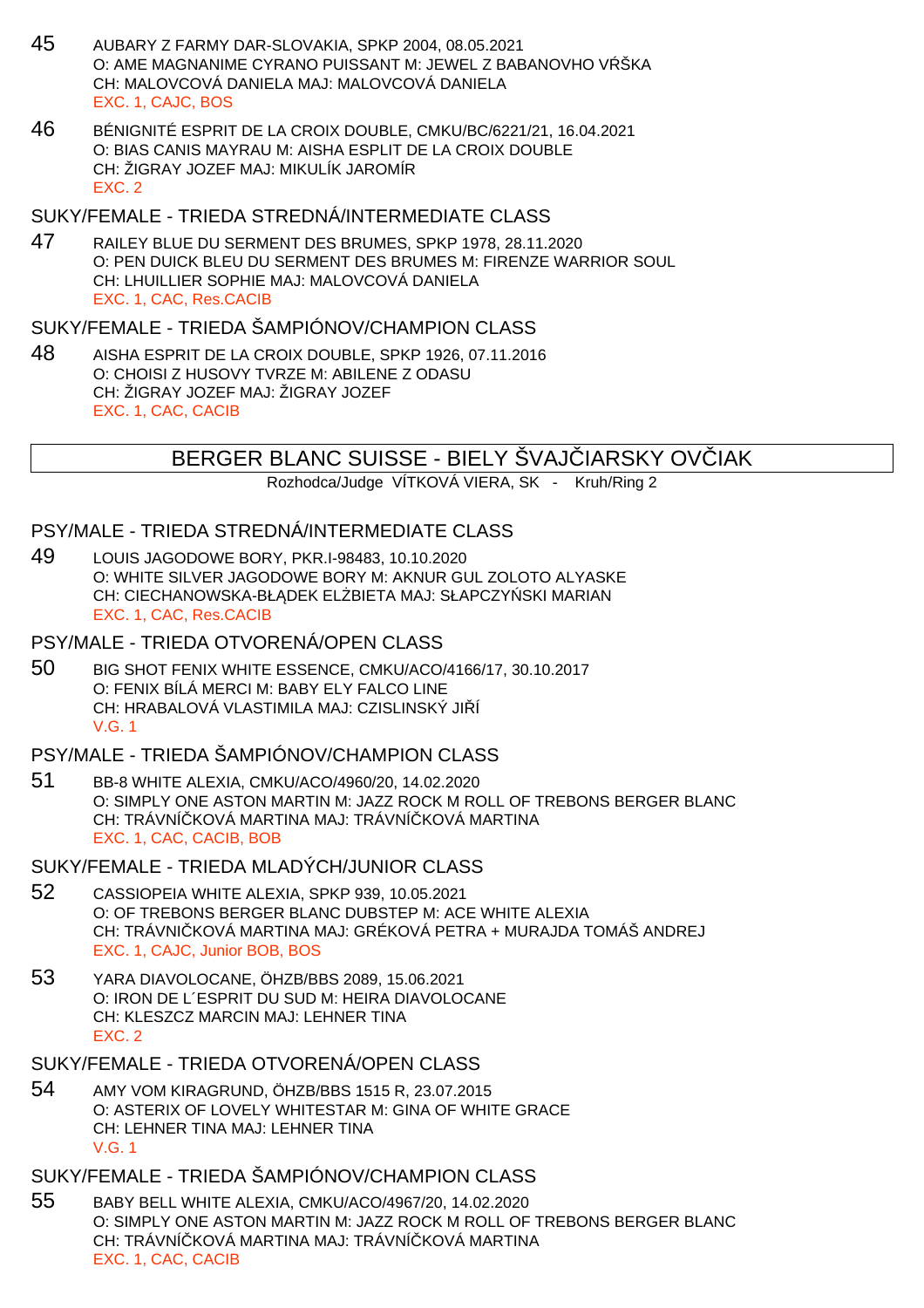### SUKY/FEMALE - TRIEDA VETERÁNOV/VETERAN CLASS

56 KAMELIA GRAND CANYON, PKR.I-68963, 11.12.2010 O: CAJUS OF TREBONS BERGER BLANC M: HONEY GRAND CANYON CH: CHMIELOWSKA KATARZYNA MAJ: CIECHANOWSKA-BLADEK ELZBIETA EXC. 1

## BERGER DE BRIE FAUVE-GRIS - BRIARD PLAVÝ ŠEDÝ

Rozhodca/Judge VÍTKOVÁ VIERA, SK - Kruh/Ring 2

## PSY/MALE - TRIEDA STREDNÁ/INTERMEDIATE CLASS

57 ALMAS IMAN TEQUILA PUPPY, SPKP 979, 19.10.2020 O: FINALLY THE BEST VELMOND M: M THE ONLY ONE MORAVIA CAMPANELLA CH: HUDE KOVÁ PETRÁŠOVÁ KATARÍNA MAJ: KURUŠTOVÁ JULIANA EXC. 1, CAC

### PSY/MALE - TRIEDA PRACOVNÁ/WORKING CLASS

58 PICCOLO BELLO MARIBE MAGIC, PKR.I-86406, 24.01.2017 O: TABOO DALIDO M: MAJESTY PRINCESS MARIBE MAGIC CH: SIERADZKA BEATA MAJ: ZIELOSKO BO ENA EXC. 1, CAC, CACIB, BOB

## PSY/MALE - TRIEDA ŠAMPIÓNOV/CHAMPION CLASS

59 FIGARO VESELÝ DVOR, SPKP 951, 30.11.2018 O: COGNAC VESELÝ DVOR M: NIGHT ON FIRE MORAVIA CAMPANELLA CH: KOPÓCKOVÁ ZUZANA MAJ: KOPÓCKOVÁ ZUZANA EXC. 1, CAC, Res.CACIB

### SUKY/FEMALE - TRIEDA MLADÝCH/JUNIOR CLASS

60 CARA MIA UNIVERSE DOG, SPKP 1005, 04.06.2021 O: FIGARO VESELÝ DVOR M: CHEERS TO YOU MORAVIA CAMPANELLA CH: KURUŠTOVÁ JULIANA MAJ: KURUŠTOVÁ JULIANA EXC. 1, CAJC, Junior BOB

### SUKY/FEMALE - TRIEDA STREDNÁ/INTERMEDIATE CLASS

61 SAMBA MARIBE MAGIC, PKR.I-96437, 08.04.2020 O: BESITO DALIDO M: MAJESTY PRINCESS MARIBE MAGIC CH: SIERADZKA BEATA MAJ: SIERADZKA BEATA EXC. 1, CAC, Res.CACIB

### SUKY/FEMALE - TRIEDA OTVORENÁ/OPEN CLASS

62 AYSHA LEYLA TEQUILA PUPPY, SPKP, 19.10.2020 O: FINALLY THE BEST VELMOND M: I´M THE ONLY ONE MORAVIA CAMPANELLA CH: HUDEČEKOVÁ PETRÁŠOVÁ KATARÍNA MAJ: PETRAS VLADIMIR V.G. 1

## SUKY/FEMALE - TRIEDA ŠAMPIÓNOV/CHAMPION CLASS

63 FALBALA VESELÝ DVOR, SPKP 952, 30.11.2018 O: COGNAC VESELÝ DVOR M: NIGHT ON FIRE MORAVIA CAMPANELLA CH: KOP OKOVÁ ZUZANA MAJ: KOP OKOVÁ BARBORA EXC. 1, CAC, CACIB, BOS

# BERGER DE BRIE NOIR ARDOISE - BRIARD IERNY

Rozhodca/Judge VÍTKOVÁ VIERA, SK - Kruh/Ring 2

## PSY/MALE - TRIEDA ŠAMPIÓNOV/CHAMPION CLASS

64 AIDAN VON DEN STRAUCHDIEBEN, CMKU/BRI/7006/18, 15.06.2018 O: DJARIS OF FIRE CROCOSMIA M: NURISHA DES TRAVAILLEURS BARBUS CH: DREWES ANNE MAJ: LACNÁKOVÁ OLGA EXC. 1, CAC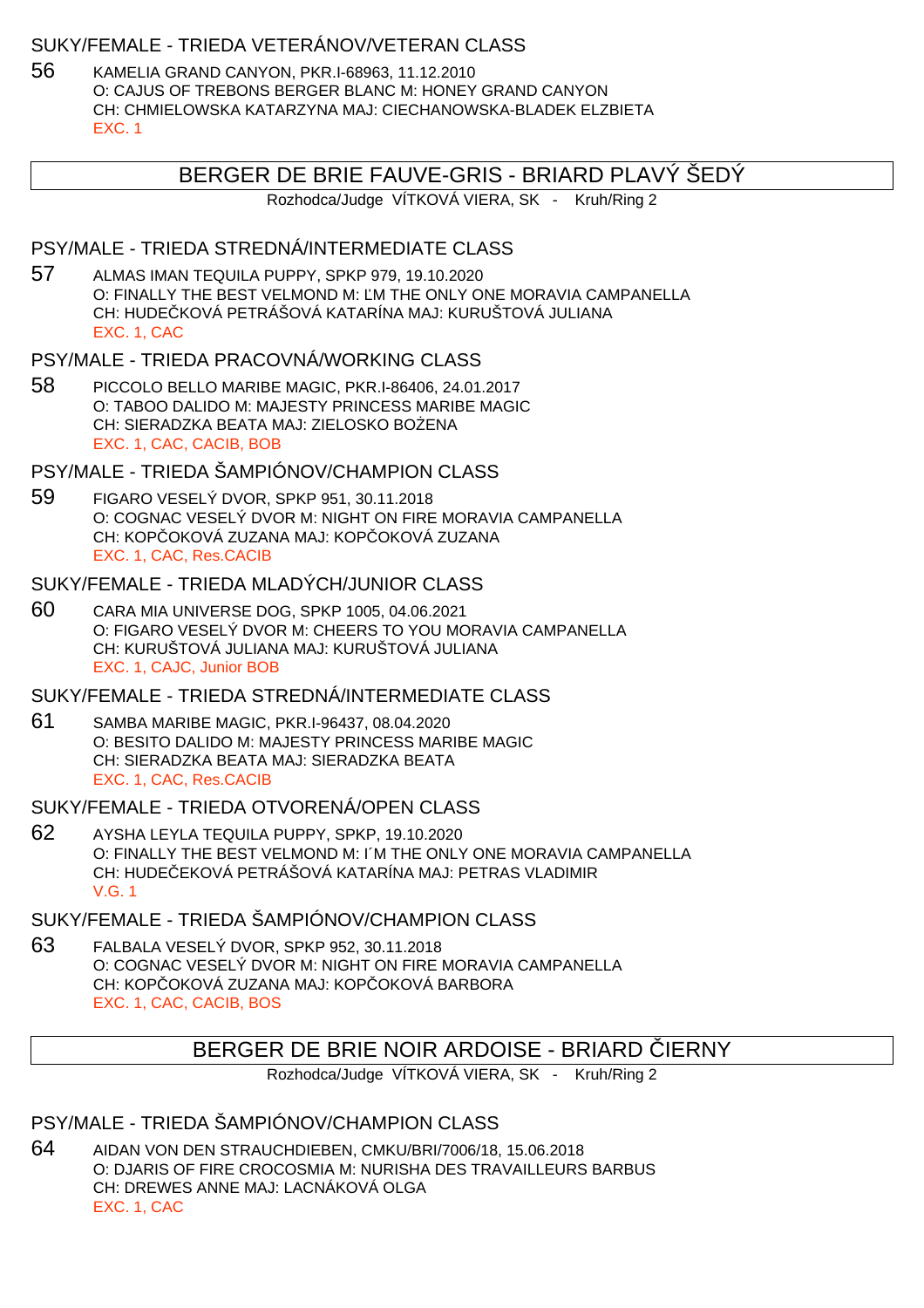# BORDER COLLIE

Rozhodca/Judge VÍTKOVÁ VIERA, SK - Kruh/Ring 2

## PSY/MALE - TRIEDA MLADÝCH/JUNIOR CLASS

- 65 BAAI LEE CANIS URSÍNUS-BAKKAIA, SPKP 14310, 19.04.2021 O: XANDRO VON DEN BUSCHCHAOTEN M: BANG BANG LEGEMOND CH: KREMPASKÁ VIKTÓRIA MAJ: KREMPASKÁ VIKTÓRIA V.G. 4
- 66 DOLCE VITA L'AMICO DEVOTO, SPKP 1453, 12.04.2021 O: LUCKY FOR YOU GOLD YOURSELF M: APERTA AL MONDO L'AMICO DEVOTO CH: VAJSOVÁ MIROSLAVA MAJ: BARIAK PETER EXC. 1, CAJC, Junior BOB, BOS
- 67 FANTASTIC BEAST AT VELVET BORDERS, MET.BORDER COL.4316/21, 29.05.2021 O: ICED JACK OF DASHING DAWN M: SWEET AS CANDY AT REAL PEARL CH: PET FALVI TAMÁS MAJ: PET FALVI TAMÁS EXC. 3
- 68 FREEDOM SPIRIT BORDER BLACK, SPKP 1420, 30.03.2021 O: YONDER OAKS MADE IN HEAVEN M: YOUTUBE AT REAL PEARL CH: VOLFOVÁ ADRIÁNA MAJ: VOLFOVÁ ADRIÁNA EXC. 2
- 69 POKER GUARDIANO DI NOTTE, PKR.I-98999, 15.01.2021 O: XARDAS MAGIC BLUE BRICASSART M: IZIS ZEJMAN CH: PAWELLA ANNA MAJ: JANKOWSKA NATALIA V.G.
- 70 VIKINGVISION DONAVAN, ÖHZB/BORC 5633, 02.11.2020 O: NEW DREAM'S BORDER WELL DONE M: GLAENDALE DOUBLE DELIGHT CH: FÜRST KATJA MAJ: FÜLLENHALS ADRIANA V.G.

PSY/MALE - TRIEDA STREDNÁ/INTERMEDIATE CLASS

- 71 CARINO LUPACCHIATTO L'AMICO DEVOTO, SPKP 1331, 26.06.2020 O: AMORE PER LEI L'AMICO DEVOTO M: EUPHORIA SECRET KISS AKIRDALU CH: VAJSOVÁ MIROSLAVA MAJ: FRI OVÁ MARTINA V.G. 1
- PSY/MALE TRIEDA OTVORENÁ/OPEN CLASS
- 72 TREASURE OF LIFE A COOL CASPAR, ÖHZB/BORC 3786, 14.05.2014 O: SIMARO HOME RUN M: SURI MIT DEM HÜTEBLICK CH: BÖCKL BIRGIT MAJ: BOLS SYLVIA CORNELIA V.G. 1

SUKY/FEMALE - TRIEDA DORAST/PUPPY CLASS

73 CHICAVALLO BERRY BLOSSOM, SPKP 1525, 18.08.2021 O: DRIFTER AT REAL PEARL M: SHADOW OF THE SHEEN ABSOLUTELY LOVE CH: BARTÓK ORSOLYA MAJ: PETZOVÁ JANA PROM.

## SUKY/FEMALE - TRIEDA MLADÝCH/JUNIOR CLASS

- 74 BE UNIQUE CANIS URSÍNUS-BAKKAIA, SPKP 1436, 19.04.2021 O: XANDRO VON DEN BUSCHCHAOTEN M: BANG BANG LEGEMOND CH: KREMPASKÁ VIKTÓRIA MAJ: KREMPASKÁ VIKTÓRIA EXC. 1, CAJC
- 75 DONNA VITA L´AMICO DEVOTO, SPKP 1456, 12.04.2021 O: LUCKY FOR YOU GOLD YOURSELF M: APERTA AL MONDO L´AMICO DEVOTO CH: VAJSOVÁ MIROSLAVA MAJ: VAJSOVÁ MIROSLAVA V.G. 3
- 76 ETERNAL FLAME BORDER BLACK, SPKP 1407, 24.01.2021 O: HIGH DIVING OF MICHELÉS GARDEN M: CLOE CHARLOTTE BORDER BLACK CH: VOLFOVÁ ADRIÁNA MAJ: VOLFOVÁ ADRIÁNA EXC. 2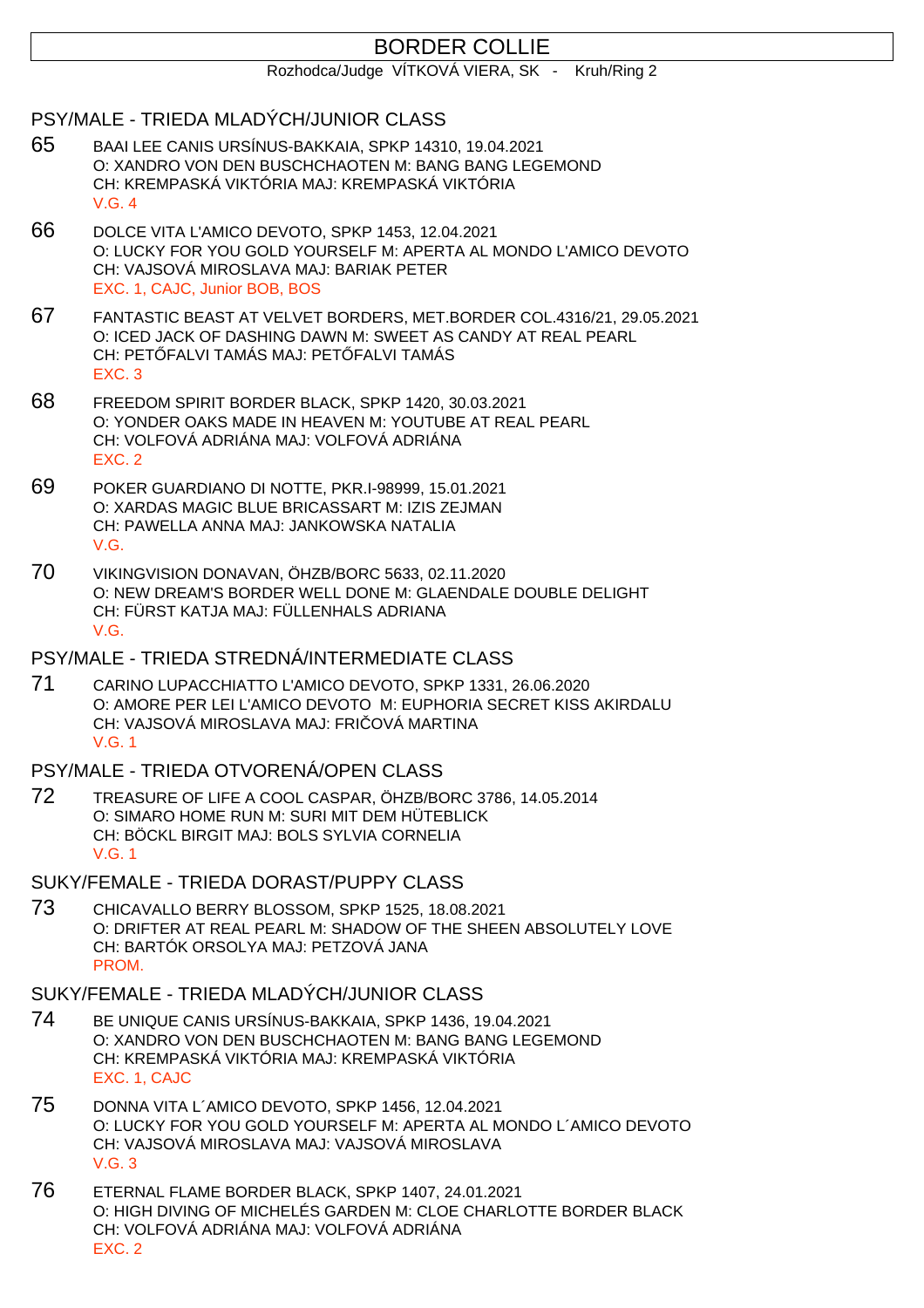- 77 RIA BORDER´S TATRANSKÁ LABKA, SPKP 1439, 14.04.2021 O: HERONWOOD MY CRICKET BOY M: BLISSFUL SHINE ETERNAL LOVE CH: BYSTRICKÁ ANDREA MAJ: TIRPÁKOVÁ MÁRIA + TIRPÁK FILIP ABS.
- 78 SEVEN DEVILS BORDERS DESTINY, SPKP 1498, 06.05.2021 O: DROPS OF RAIN BY THE LAKE M: HONEY FAIRYTALE'S NAIRA HUYANA CH: PÉNTEK ERIKA MAJ: MAŠÁN MICHAL G.
- 79 VIKINGVISION EBONY, ÖHZB/BORC 5809, 25.05.2021 O: BORDERLINE COUNTRY HIGH NOON M: VIKINGVISION BELVEDERE CH: FÜRST KATJA MAJ: FÜRST KATJA + SCHMUTTERER KARIN V.G. 4

### SUKY/FEMALE - TRIEDA STREDNÁ/INTERMEDIATE CLASS

- 80 BORDER EMPIRE ADAM, CKU-297518719/21, 17.04.2020 O: PUKAWIDGEE STOCKMANS REST M: HAWA OF BORDER EMPIRE KENNEL CH: WU SAMMY MAJ: VOLFOVÁ ADRIÁNA V.G. 3
- 81 ETCHED IN SAND BY THE LAKE, MET.BORDER COL.3815/21, 08.10.2020 O: DALGUISE DREAM AFFAIR M: BREAKING DAWN BY THE LAKE CH: SÓLYOM TÍMEA MAJ: SÓLYOM TÍMEA EXC. 1, CAC, CACIB, BOB
- 82 VIKINGVISION DIANA, OHZB/BORC 5634, 02.11.2020 O: NEW DREAM'S BORDER WELL DONE M: GLAENDALE DOUBLE DELIGHT CH: FÜRST KATJA UND DANIEL MAJ: FRIEDRICH JACQUELINE EXC. 2, Res.CAC

### SUKY/FEMALE - TRIEDA OTVORENÁ/OPEN CLASS

- 83 DOROTHY MY STAR ZAFA FLAME, CMKU/BOC/13592/20, 24.02.2020 O: GLAMDRING´S GLOW OF BORDERTREOWE M: BOND MY HEART ZAFA FLAMA CH: KOUCKÁ KAROLINA MAJ: VOJT ŠKOVÁ KATE INA EXC. 2, Res.CAC
- 84 VIKINGVISION DIAMOND HIT, OHZB/BORC 5635, 02.11.2020 O: NEW DREAM'S BORDER WELL DONE M: GLAENDALE DOUBLE DELIGHT CH: FÜRST KATJA MAJ: SCHMUTTERER ANJA EXC. 1, CAC, Res.CACIB

## SUKY/FEMALE - TRIEDA PRACOVNÁ/WORKING CI ASS

85 LORRAIN LUSIKA, CMKU/BOC/10397/17, 26.04.2017 O: AMERICAN DEXTER MORGAN OF REAL SHEPHERDS M: JASMINE FLOWER TENNANT CH: BALOGOVÁ STANISLAVA MAJ: BRAŽINA LADISLAV EXC. 1, CAC

## SUKY/FEMALE - TRIEDA ŠAMPIÓNOV/CHAMPION CLASS

86 BANG BANG LEGEMOND, SPKP 872, 06.06.2016 O: HEAVENLY REBEL JEFFIJA M: WHITE AND BLACK GASKO PRIM CH: BABOVÁ KLÁRA MAJ: KREMPASKÁ VIKTÓRIA EXC. 1, CAC

## CANE DA PASTORE MAREMMANO-ABRUZZE

Rozhodca/Judge VÍTKOVÁ VIERA, SK - Kruh/Ring 2

### SUKY/FEMALE - TRIEDA OTVORENÁ/OPEN CLASS

87 ATHENA, SPKP 2, 23.06.2019 O: BALENTE M: BARONESSA CH: MEREU ERNESTO MAJ: BUZÁKOVÁ ZUZANA EXC. 1, CAC, CACIB, BOB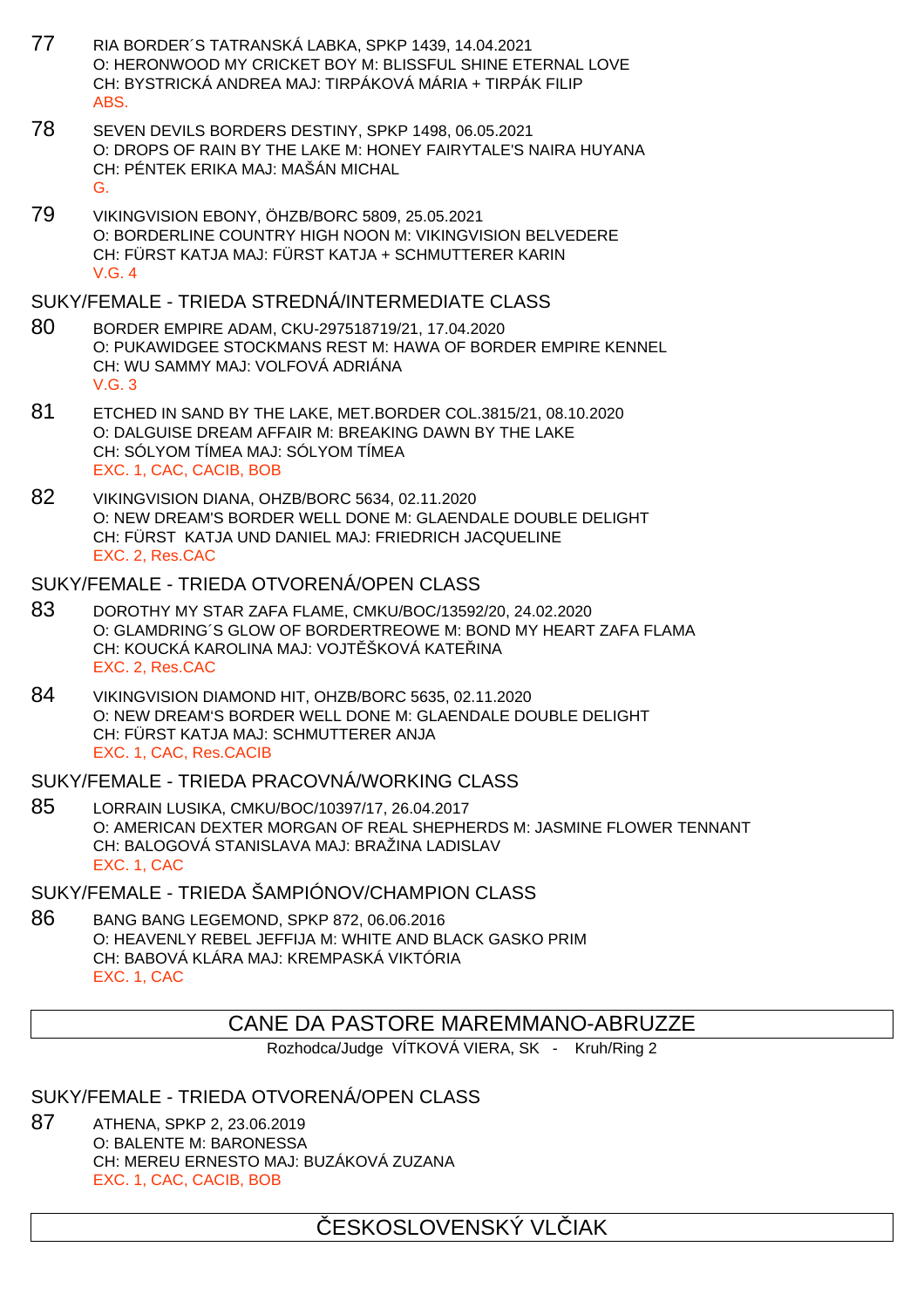## PSY/MALE - TRIEDA MLADŠÍ DORAST/MINOR PUPPY CLASS

- 88 ARES Z ÚDOLIA STAREJ HORY, SPKP 4387, 28.10.2021 O: CULLEN MIRACLE MIA M: ARIA Z NOVEJ VSI CH: HRAŠKA ERIK MAJ: BALALA DOMINIK **PROM**
- PSY/MALE TRIEDA MLADÝCH/JUNIOR CLASS
- 89 O'NEIL CORDA ELIZABETH LUPORUM, SPKP 4332, 18.01.2021 O: GOGO WIKVEL WOLF M: BRENDA Z BA OVEJ SVORKY CH: I MANCOVÁ ELIŠKA MAJ: TANKINA NORBERT EXC. 1, CAJC, Junior BOB

#### PSY/MALE - TRIEDA STREDNÁ/INTERMEDIATE CLASS

- 90 BLUE EYES LUPUS AUREA, SPKP 4248, 26.11.2020 O: GOGO VIKVEL WOLF M: CHLOE LUPUS ARDOR CH: ROSENBERGER KLAUDIA MAJ: LAJPRIKOVÁ MILOSLAVA V.G. 1
- PSY/MALE TRIEDA OTVORENÁ/OPEN CLASS
- 91 NUK Z ORAVY, SPKP 3985, 11.01.2019 O: BOJAR OD NAŠEJ VLICE M: AKAIA ROJA GORDION CH: STRAKA JOZEF MAJ: MOKOŠÁK JAKUB V.G. 1

### PSY/MALE - TRIEDA PRACOVNÁ/WORKING CLASS

- 92 AKIM DUNAJSKÝ VLK, SPKP 3879, 14.06.2018 O: CRYING WOLF EVANDER M: DRAGONA TICHÝ STÍN CH: DUDÍKOVÁ JANA MAJ: DUDÍKOVÁ JANA EXC. 1, CAC, CACIB, BOB
- PSY/MALE TRIEDA ŠAMPIÓNOV/CHAMPION CLASS
- 93 ZDYCHAVSKÝ VLK BODRÍK, SPKP 3872, 10.06.2018 O: AVATAR Z CHTELNICKÝCH LESOV M: ZDYCHAVSKÝ VLK ARIANA CH: POLIAKOVÁ KRISTÍNA MAJ: SLANINKA JAKUB EXC. 1, CAC, Res.CACIB

## SUKY/FEMALE - TRIEDA MLADŠÍ DORAST/MINOR PUPPY CLASS

- 94 PRIMADONA CORDA ELIZABETH LUPORUM, SPKP 4423, 22.10.2021 O: ARGO KYSUCKÁ HVIEZDA M: CEYRA CORDA ELIZABETH LUPORUM CH: I MANCOVÁ ELIŠKA MAJ: BABNI OVÁ KYTKOVÁ ZUZANA + I MANCOVÁ ELIŠKA V.P. 2
- 95 SIYA CORDA ELIZABETH LUPUROM, SPKP 4431, 23.10.2021 O: BENTLEY CRAZY SOUL M: ALYSIA CORDA ELIZABETH LUPUROM CH: I MANCOVÁ ELIŠKA MAJ: TANKINA NORBERT V.P. 3
- 96 WALKYRIA MALÝ BYSTEREC, SPKP 4450, 15.11.2021 O: ERON LUPUS ARDOR M: MAYA MALÝ BYSTEREC CH: MEDVECKÝ ĽUBOŠ MAJ: TÁBORSKÁ TEREZA V.P. 1

## SUKY/FEMALE - TRIEDA MLADÝCH/JUNIOR CLASS

97 BEAUTIFUL PRINCESS LUPUS AUREA, SPKP 4249, 26.11.2020 O: GOGO VIKVEL WOLF M: CHLOE LUPUS ARDOR CH: ROSENBERGEROVÁ KLAUDIA MAJ: AMBOROVÁ MICHAELA EXC. 1, CAJC

## SUKY/FEMALE - TRIEDA OTVORENÁ/OPEN CLASS

98 AMIA OD CARCOOLKY, CMKU/CSV/5804/19, 30.09.2019 O: DESPERÁT BOHEMIAN LUARO M: EL CARCOOLKA Z MOLU ES CH: KRÁLOVÁ JANA MAJ: BREZNICKÝ PETER V.G. 3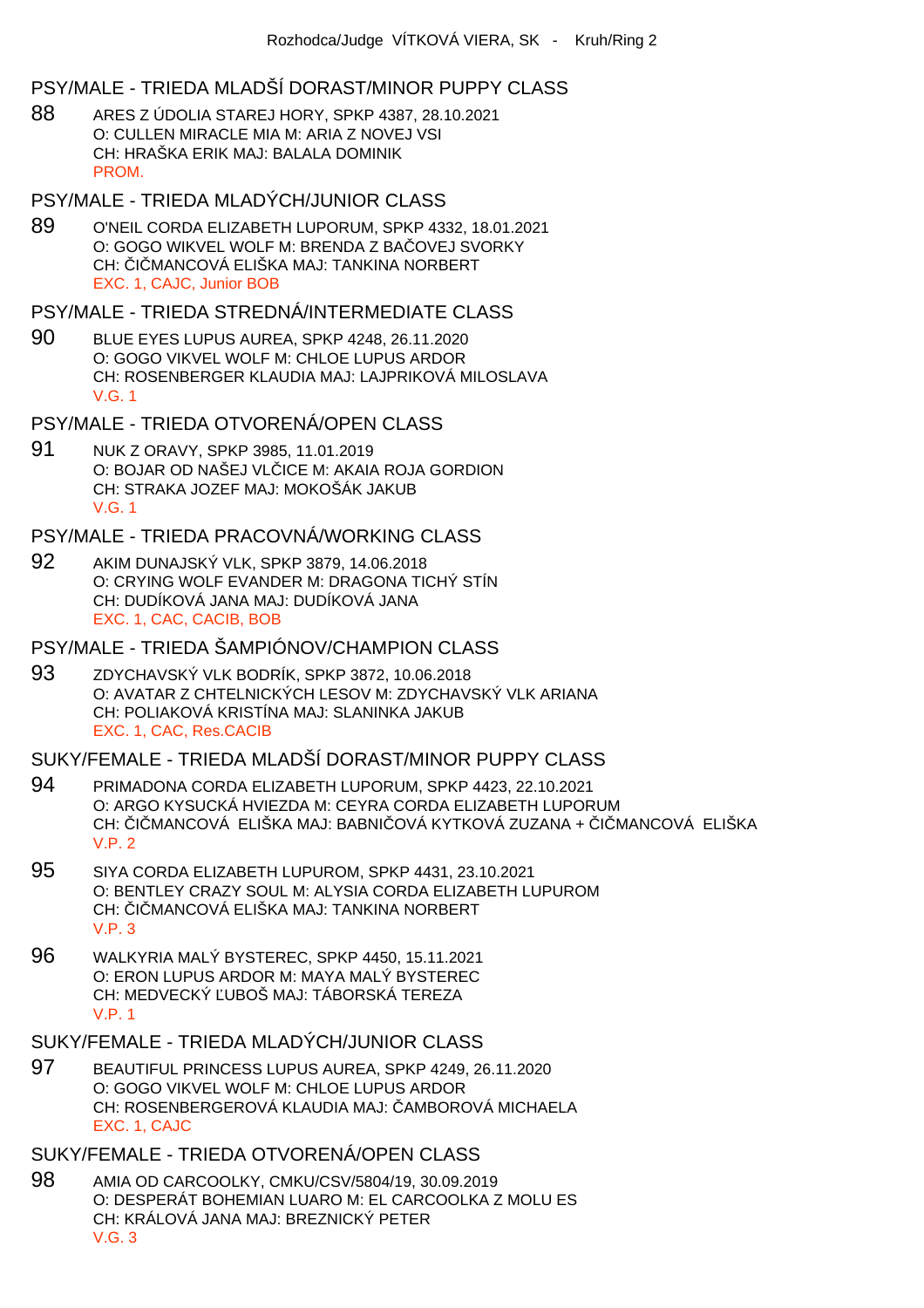- 99 LETY SIA CORDA ELIZABETH LUPORUM, SPKP 4199, 23.02.2020 O: EDIE SRDCERVÁ M: ALYSIA CORDA ELIZABETH LUPORUM CH: LI MANCOVÁ ELIŠKA MAJ: LI MANCOVÁ ELIŠKA EXC. 1, CAC, CACIB, BOS
- 100 ZDYCHAVSKÝ VLK BÚRKA, SPKP 3878, 10.06.2018 O: AVATAR Z CHTELNICKÝCH LESOV M: ZDYCHAVSKÝ VLK ARIANA CH: POLIAKOVÁ KRISTÍNA MAJ: CABAN MARTIN EXC. 2, Res.CAC, Res.CACIB

CHIEN DE BERGER BELGE - GROENENDAEL - BELGICKÝ OVČIAK - GROENENDAEL

Rozhodca/Judge VÍTKOVÁ VIERA, SK - Kruh/Ring 2

### SUKY/FEMALE - TRIEDA MLADŠÍ DORAST/MINOR PUPPY CLASS

- 101 BLACK BRILLIANT ELLA TERANGRO ROYAL, CMKU/BOG/14016/21, 15.12.2021 O: JCH HARD BLACK OZZY Z KOVÁRNY M: ICH PERFECT BLACK UNAI Z KOVÁRNY CH: PAVLÍ KOVÁ ANDREA MAJ: BONNOVÁ EVA V.P. 1
- 102 EYWA BRIBIADAI, CMKU/BOG/13812/21, 25.10.2021 O: JULES CESAR DE LA FORET D'OLIFAN M: APRIL BRIBIADAI CH: BARÁKOVÁ IVA MAJ: URKOVI OVÁ MIRA V.P. 2

SUKY/FEMALE - TRIEDA STREDNÁ/INTERMEDIATE CLASS

103 AYIRA ARONJA, CMKU/BOG/12443/20, 30.08.2020 O: PRAM DEABEI M: RONJA DEABEI CH: RASZKOVÁ PAVLÍNA MAJ: RASZKOVÁ PAVLÍNA EXC. 1, CAC

### SUKY/FEMALE - TRIEDA OTVORENÁ/OPEN CLASS

104 BATHSHEBA REA LA COMPONELLA, PKR.I-95756, 29.04.2020 O: VICTOR VALDES DU CHEMIN DES SORCIERES M: LITTLE MISS DAYDREAM STARY MACHNAC CH: KOZICA-LESIE MARTA MAJ: CUPAL AXEL EXC. 1, CAC, CACIB, BOB

SUKY/FEMALE - TRIEDA PRACOVNÁ/WORKING CLASS

105 MONEYPENNY BLACK Z JBONDA, CMKU/BOG/11416/19, 03.07.2019 O: BLACK DESTINY CAI M: FORKS BLACK Z JBONDA CH: TIHELKOVÁ MONIKA MAJ: TIHELKOVÁ MONIKA EXC. 1, CAC, Res.CACIB

## CHIEN DE BERGER BELGE - MALINOIS - BELGICKÝ OVČIAK - MALINOIS

Rozhodca/Judge VÍTKOVÁ VIERA, SK - Kruh/Ring 2

### PSY/MALE - TRIEDA MLADÝCH/JUNIOR CLASS

- 106 DARTABAN FUNNEY DE KREJKUN, PKR.I-100683, 09.05.2021 O: ARISTOS VILERRAH M: AZIRA FUNNEY DE KREJKUN CH: KREJ Í JAN MAJ: LECH EWELINA V.G. 1
- 107 KILLER QUIP KAWAI KAITO, CMKUBOM13326/21, 19.05.2021 O: CIRO MALEVIL BOHEMIA M: NOBLESA GEMMA KWANAH CH: ŠRÁMKOVÁ PAVLÍNA MAJ: HALÁKOVÁ MIROSLAVA V.G. 2
- PSY/MALE TRIEDA STREDNÁ/INTERMEDIATE CLASS
- 108 ANTHONY DALLA FAMIGLIA CORLEONE, SPKP 6302, 18.11.2020 O: CIE ALCOSETHA´S JACKSON M: GCH AIRIN DEKIM LEXUS CH: RIGÓ IMRE MAJ: RIGÓ IMRE EXC. 1, CAC, Res.CACIB

### PSY/MALE - TRIEDA ŠAMPIÓNOV/CHAMPION CLASS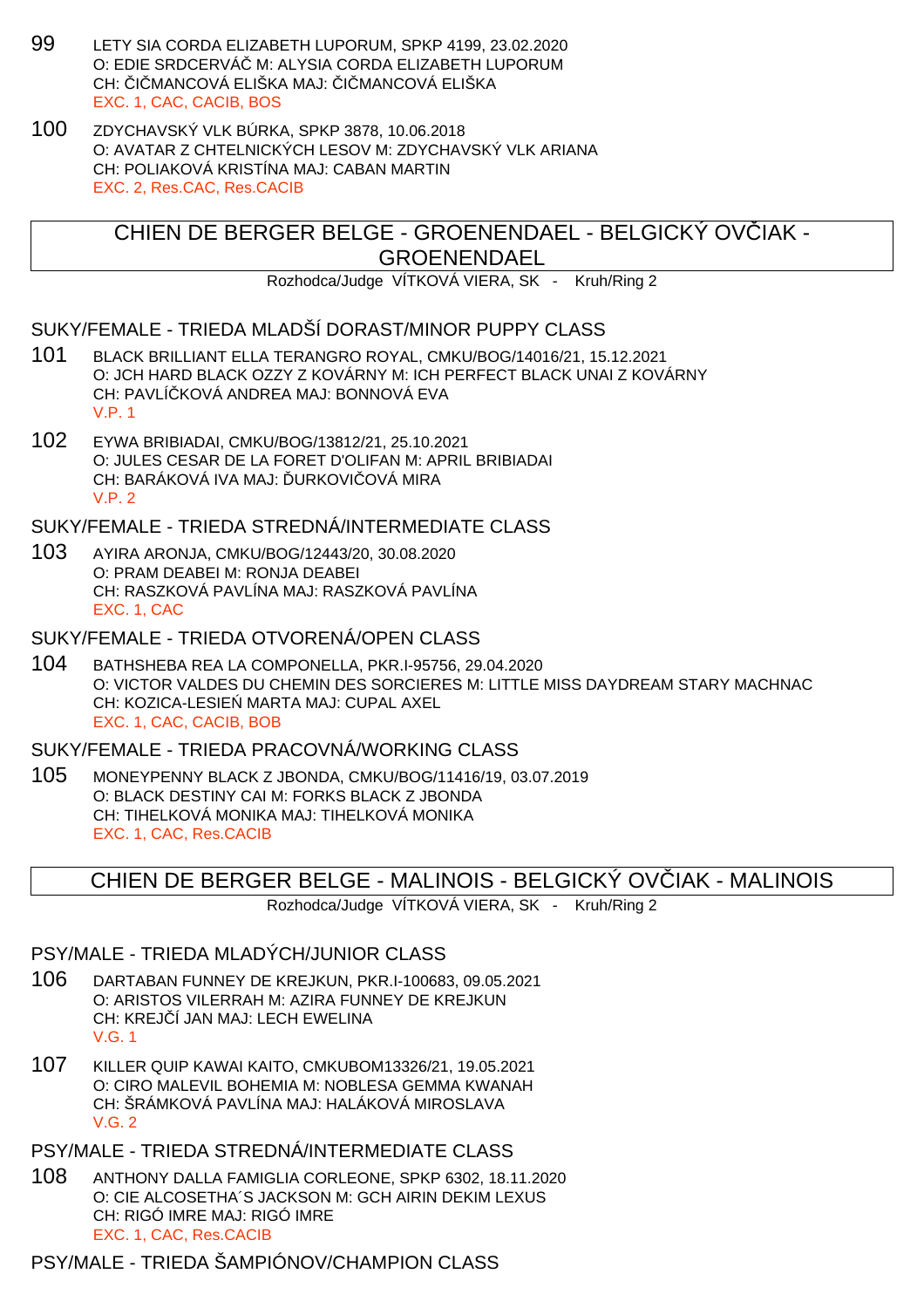109 DIVOKEJ BILL SAMMAR BOHEMIA, CMKU/BOM/11423/19, 17.06.2019 O: ARMIAN HYNSO MORAVIA M: CAYA MALEVIL BOHEMIA CH: TERZIEVOVÁ MARIE MAJ: MACHALOVÁ KAROLÍNA EXC. 1, CAC, CACIB, BOB

### SUKY/FEMALE - TRIEDA DORAST/PUPPY CLASS

110 ALWAYS STAR LOLLIFOX, SPKP 6686, 07.08.2021 O: RIVAL KWANAH M: ETERNALLY FLY MALEVIL BOHEMIA CH: JUNGROVÁ MONIKA MAJ: JURENKOVÁ ZUZANA V.P. 1

### SUKY/FEMALE - TRIEDA MLADÝCH/JUNIOR CLASS

111 IRISHA MONAMI TENAJ, SPKP 6409, 16.02.2021 O: ADONIS NA-LA DVOR M: BRUGGI LA MISTERO DE MONTANI CH: ZOUBKOVÁ ŽANETA MAJ: JURENKOVÁ ZUZANA EXC. 1, CAJC, Junior BOB

### SUKY/FEMALE - TRIEDA STREDNÁ/INTERMEDIATE CLASS

112 ALESSIA DALLA FAMIGLIA CORLEONE, SPKP 6306, 18.11.2020 O: CIE ALCOSETHA´S JACKSON M: GCH AIRIN DEKIM LEXUS CH: RIGÓ IMRE MAJ: RIGÓ IMRE EXC. 1, CAC, CACIB, BOS

### SUKY/FEMALE - TRIEDA OTVORENÁ/OPEN CLASS

- 113 ALBA DALLA FAMIGLIA CORLEONE, SPKP 6307, 18.11.2020 O: ALCOSETHA´S JACKSON M: AIRIN DEKIM LEXUS CH: RIGÓ IMRE MAJ: MIŠURA MARTIN V.G. 1
- 114 EBY GOLDFINCH, SPKP 5491, 17.09.2018 O: BENY BELROTT M: HEIDY AUS DER RITIMBERG CH: STEHEL JÁN MAJ: ZELINKOVÁ VERONIKA + DROZD ALEXANDER V.G. 2

### SUKY/FEMALE - TRIEDA ŠAMPIÓNOV/CHAMPION CLASS

- 115 ANNOYING FOXIE AZERIA BASOA, SPKP 6198, 15.05.2020 O: AKIM MALEVIL BOHEMIA M: VIKY LUBINOV SLOVAKIA CH: GALKOVÁ ALŽBETA MAJ: GALKOVÁ ALŽBETA EXC. 1, CAC, Res.CACIB
- 116 DASHA SAMMAR BOHEMIA, SPKP 6419, 17.06.2019 O: ARMIAN HYNSO MORAVIA M: CAYA MALEVIL BOHEMIA CH: TERZIEVOVÁ MARIE MAJ: RIGÓ IMRE EXC. 2, Res.CAC

# CHIEN DE BERGER BELGE - TERVUEREN - BELGICKÝ OVVIAK - TERVUEREN

Rozhodca/Judge VÍTKOVÁ VIERA, SK - Kruh/Ring 2

### PSY/MALE - TRIEDA MLADÝCH/JUNIOR CLASS

117 BOHEMIAN RHAPSODY Z KOVÁRNY, CMKU/BOT/13343/21, 16.05.2021 O: KENZO M: LITTLE UNAI Z KOVÁRNY CH: PISAR ÍKOVÁ HANA MAJ: HOFÍRKOVÁ VLASTA EXC. 1, CAJC, Junior BOB, BOB

## SUKY/FEMALE - TRIEDA MLADÝCH/JUNIOR CLASS

118 BE DANGEROUSLY CUTE Z KOVÁRNY, CMKU/BOT/13344/21, 16.05.2021 O: KENZO M: LITTLE UNAI Z KOVÁRNY CH: PISAR ÍKOVÁ HANA MAJ: PAVLÍ KOVÁ ANDREA EXC. 1, CAJC, BOS

# COLLIE ROUGH - ŠKÓTSKY OV JAK DLHOSRSTÝ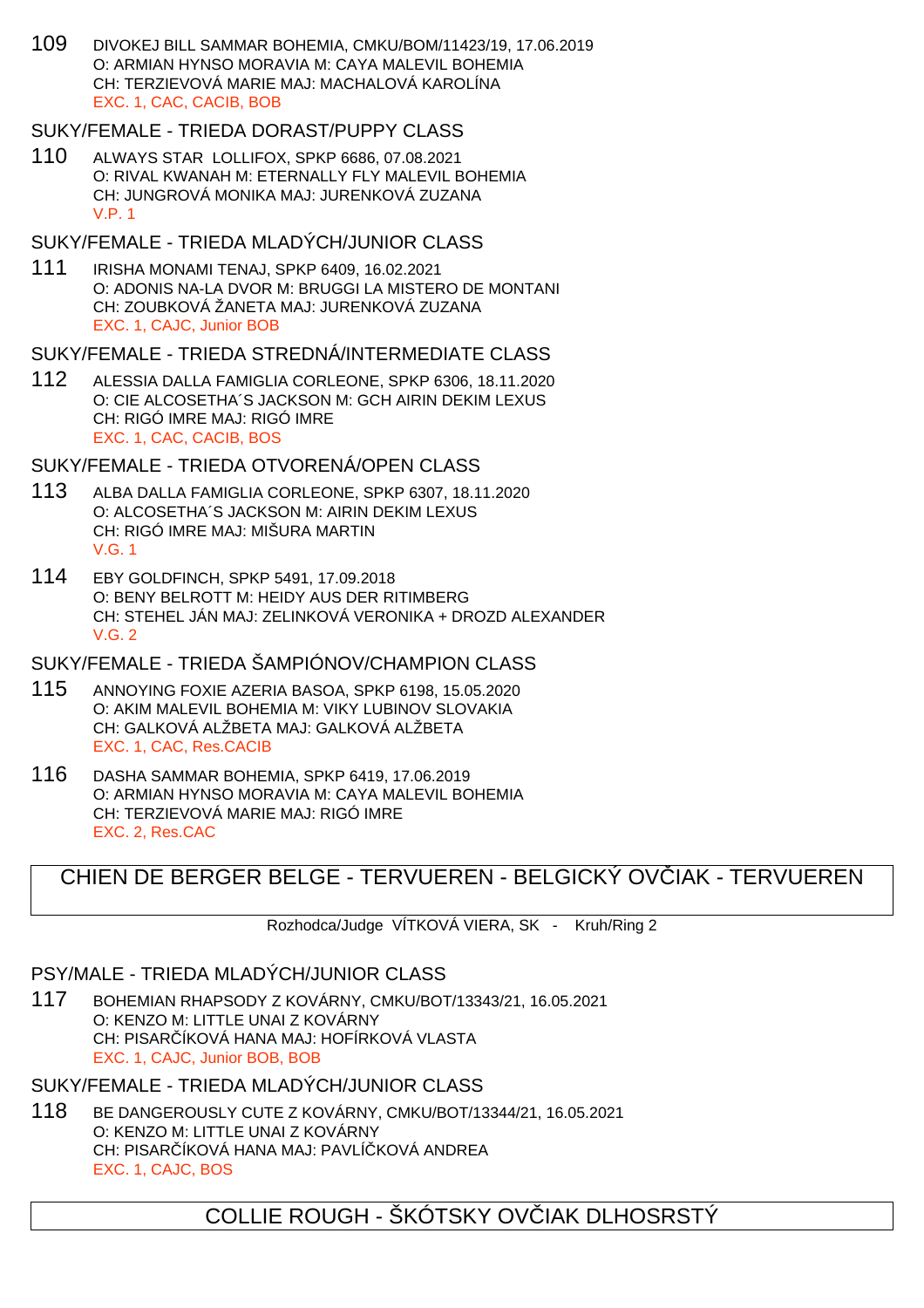### PSY/MALE - TRIEDA MLADÝCH/JUNIOR CLASS

- 119 AKIM Z LANCIHO DVORA, SPKP 1330, 14.05.2021 O: CHARLIE BLUE STŘÍBRNÁ PODKOVA M: ULLANA BLACK LADY Z DANČÍ LOUKY CH: MERAVÝ DRAHOMÍR MAJ: STANOVÁ ALEXANDRA V.G. 4
- 120 BAILANDO BLADE Z MONMIRAI, SPKP 1354, 22.06.2021 O: INDIANA JONES AMNIS RHEI M: ELISSA GIBSONOVA PÚŠ CH: URBANOVÁ ZUZANA MAJ: MILOVÁ ANDREA V.G.
- 121 DARE TO LOVE ACTIS POLAND, PKR.I-100417, 20.03.2021 O: OBELIX ACTIS POLAND M: TIGANLEA THIS MUST BE LOVE CH: ZASU ELWIRA MAJ: ZASU ELWIRA EXC. 3
- 122 KODROS GIBSONOVA PÚŠ, SPKP 1335, 24.06.2021 O: BOREAS GIBSONOVA PÚŠ M: CASSANDRA GIBSONOVA PÚŠ CH: GAŠKO JÁN & UMRIAN MARIÁN MAJ: BALLOVÁ SILVIA EXC. 2
- 123 ZOLLI Z DANČÍ LOUKY, CMKU/CD/25420/21, 11.04.2021 O: TABBY SIR OLWILL Z DAN Í LOUKY M: PIA CHARMING TALE Z DAN Í LOUKY CH: SMOČKOVÁ ZDEČKA MAJ: ZBRANKOVÁ KATEĽINA EXC. 1, CAJC, Junior BOB, BOB

#### PSY/MALE - TRIEDA STREDNÁ/INTERMEDIATE CLASS

- 124 ALSTING SOLLO IN GOLD, RKF 6183920, 03.12.2020 O: RIVERSIDE SONG VOICE OF FATE M: ALSTING MISS YOU CH: STORCHEVAYA A.V. MAJ: URBANOVÁ ZUZANA V.G. 3
- 125 BRIGHT MERRYBROOK SUPER STAR, SPKP 1334, 07.11.2020 O: TOP LESS JET SET FOR BRIGHT MERRYBROOK M: BRIGHT MERRYBROOK FRENCH SUPER STAR CH: DOBRODOMOVA LIUDMYLA MAJ: UMRIAN MARIÁN + GAŠKO JÁN EXC. 1, CAC, Res.CACIB
- 126 MONSOLANA TOP BE BEST, CMKU/CD/25430/-21/20, 09.08.2020 O: MONSOLANA ABSOLUTE BLISS AT EMIBER M: AARONWELL ALICIA MARKOVA CH: BULDAKOVA OLGA MAJ: VALNÍ KOVÁ ZUZANA EXC. 2

#### PSY/MALE - TRIEDA OTVORENÁ/OPEN CLASS

- 127 ALSTING TOM TAILOR, CMKU/CD/25307/-20/18, 26.11.2018 O: RIVERSIDE SONG PLAY THE GAME M: ALSTING MONSOLANA STAR CH: STORCHEVAYA ALLA MAJ: VACÍ OVÁ HANA EXC. 1, CAC
- 128 HEMINGWAY VOM OBERSTEN-HOLZ, SPKP 1174, 03.06.2019 O: YO-YO VOM OBERSTEN-HOLZ M: ASHLEY VOM OBERSTEN-HOLZ CH: LEHMAL CLAUDIA MAJ: POKORNÝ RUDOLF EXC. 2, Res.CAC

## PSY/MALE - TRIEDA ŠAMPIÓNOV/CHAMPION CLASS

129 MONSOLANA MONTE CARLO, CMKU/CD/25309/-20/20, 21.03.2020 O: RIVERSIDE SONG VOICE OF FATE M: MONSOLANA SUNDAY GIRL CH: BULDAKOVA OLGA MAJ: KUDROVÁ IVANA EXC. 1, CAC, CACIB

## SUKY/FEMALE - TRIEDA MLADÝCH/JUNIOR CLASS

130 ARLIN Z LANCIHO DVORA, SPKP 1333, 14.05.2021 O: CHARLIE BLUE STÁBRNÁ PODKOVA M: ULLANA BLACK LADY Z DANÁ Í LOUKY CH: MERAVÝ DRAHOMÍR MAJ: MERAVÝ DRAHOMÍR EXC. 3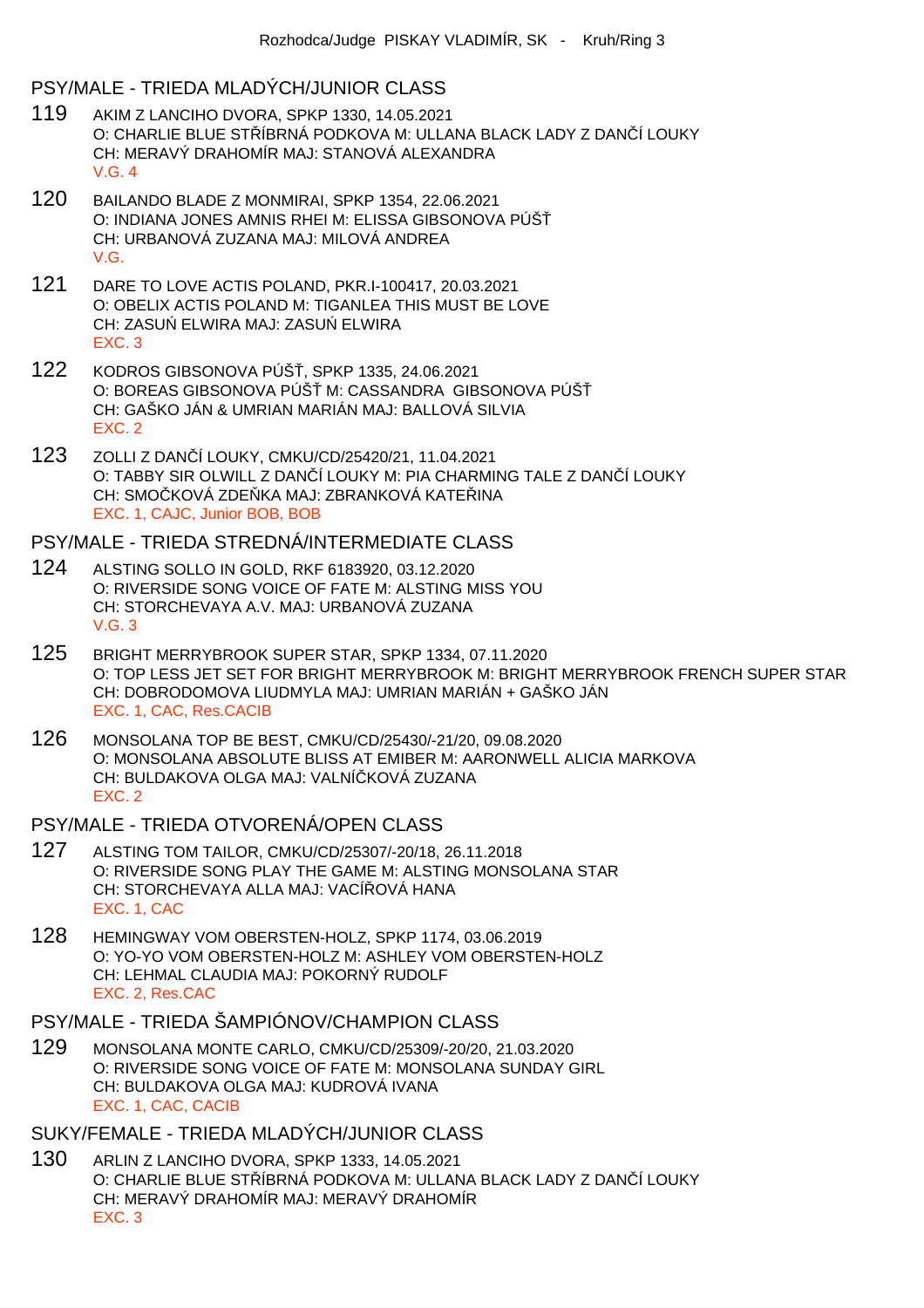- 131 BONANZA Z MONMIRAI, SPKP 1359, 22.06.2021 O: INDIANA JONES AMNIS RHEI M: ELISSA GIBSONOVA PÚŠ CH: URBANOVÁ ZUZANA MAJ: URBANOVÁ ZUZANA ABS.
- 132 DESTINY OF LOVE ACTIS POLAND, PKR.I-100063, 20.03.2021 O: OBELIX ACTIS POLAND M: TIGANLEA THIS MUST BE CH: ZASU ELWIRA MAJ: ZASU ELWIRA EXC. 2
- 133 IN TOUCH OF L´OCCITA CELESTIAL GLAMOUR, CMKU/CD/25446/21, 25.04.2021 O: CIB NICOLAYSEN´S XXL XANTOS M: FOLLOW ME SWEETIE CELESTIAL GLAMOUR CH: VÁCHOVÁ MARCELA MAJ: VÁCHOVÁ MARCELA EXC. 1, CAJC, BOS

#### SUKY/FEMALE - TRIEDA STREDNÁ/INTERMEDIATE CLASS

134 MANDY KRÁLOVSKÝ DAR, CMKU/CD/25205/20, 15.06.2020 O: GENTLE GEM RONNA BOHEMIA M: ENCHANTRESS ESMEE OF NICE SUNRISE CH: LINDAUROVÁ HELENA MAJ: LINDAUROVÁ HELENA EXC. 1, CAC, CACIB

### SUKY/FEMALE - TRIEDA OTVORENÁ/OPEN CLASS

- 135 ANDROMA HORTENSIE HOT KISS, CMKU/CD/25230/-20/20, 21.03.2020 O: PREEMINENT LINE COULD THIS BE LOVE M: VERONA NIGHTS VON DER ISCHLERBAHN CH: VELEPEC ANDREJA IN MARTINA MAJ: DUCHO OVÁ MIROSLAVA EXC. 1, CAC
- 136 MONSOLANA MUUD SAN, CMKU/CD/25308/-20/20, 21.03.2020 O: RIVERSIDE SONG VOICE OF FATE M: MONSOLANA SUNDAY GIRL CH: BULDAKOVA OLGA MAJ: VALNÍ KOVÁ ZUZANA EXC. 2
- 137 ULLANY BLACK LADY Z DANČÍ LOUKY, CMKU/CD/24850/18, 26.06.2018 O: INDY BLUE Z DAN Í LOUKY M: FORGOTTEN CHARM VON DER ISCHLERBAHN CH: SMO KOVÁ ZDE KA MAJ: MERAVÝ DRAHOMÍR EXC. 3

## SUKY/FEMALE - TRIEDA ŠAMPIÓNOV/CHAMPION CLASS

- 138 DANCING QUEEN FATRANSKÝ SEN, SPKP 953, 08.11.2016 O: CH HUCKLEBERRY FATRANSKÝ SEN M: MONSOLANA MY BLUE VALENTINE CH: KOTULÁŠ MIROSLAV MAJ: HUDECOVÁ ELEONÓRA EXC. 1, CAC, Res.CACIB
- 139 ESSENCE OF EXCLUSIVITY OF EMIBER, CMKU/CD/25080/-19/19, 08.08.2019 O: JUST THE WAY YOU ARE DEI M: ZEXWOOD LOVE OF MY LIFE CH: STOPPINI ROBERT MAJ: VÁCHOVÁ MARCELA EXC. 2, Res.CAC

## COLLIE SMOOTH - ŠKÓTSKY OVÓJAK KRÁTKOSRSTÝ

Rozhodca/Judge PISKAY VLADIMÍR, SK - Kruh/Ring 3

### PSY/MALE - TRIEDA MLADÝCH/JUNIOR CLASS

140 AKIRA JOTIMA, SPKP 126, 13.03.2021 O: VALLEY KRÁSNA LOUKA M: AMBRA ANELISO CH: LINKEOVÁ EVA MAJ: ILAVSKÝ STANISLAV EXC. 1, CAJC

## PSY/MALE - TRIEDA OTVORENÁ/OPEN CLASS

141 MIGHTY'S SPRING MEADOW TIER TALLY, SPKP 105, 11.11.2019 O: CINNABERRY'S ALL OR NUT-TING M: MIGHTY'S SPRING MEADOW OYA OILELL CH: SEMIANOVÁ JANA MAJ: DOLIAKOVÁ KATARÍNA EXC. 1, CAC, CACIB, BOS

SUKY/FEMALE - TRIEDA DORAST/PUPPY CLASS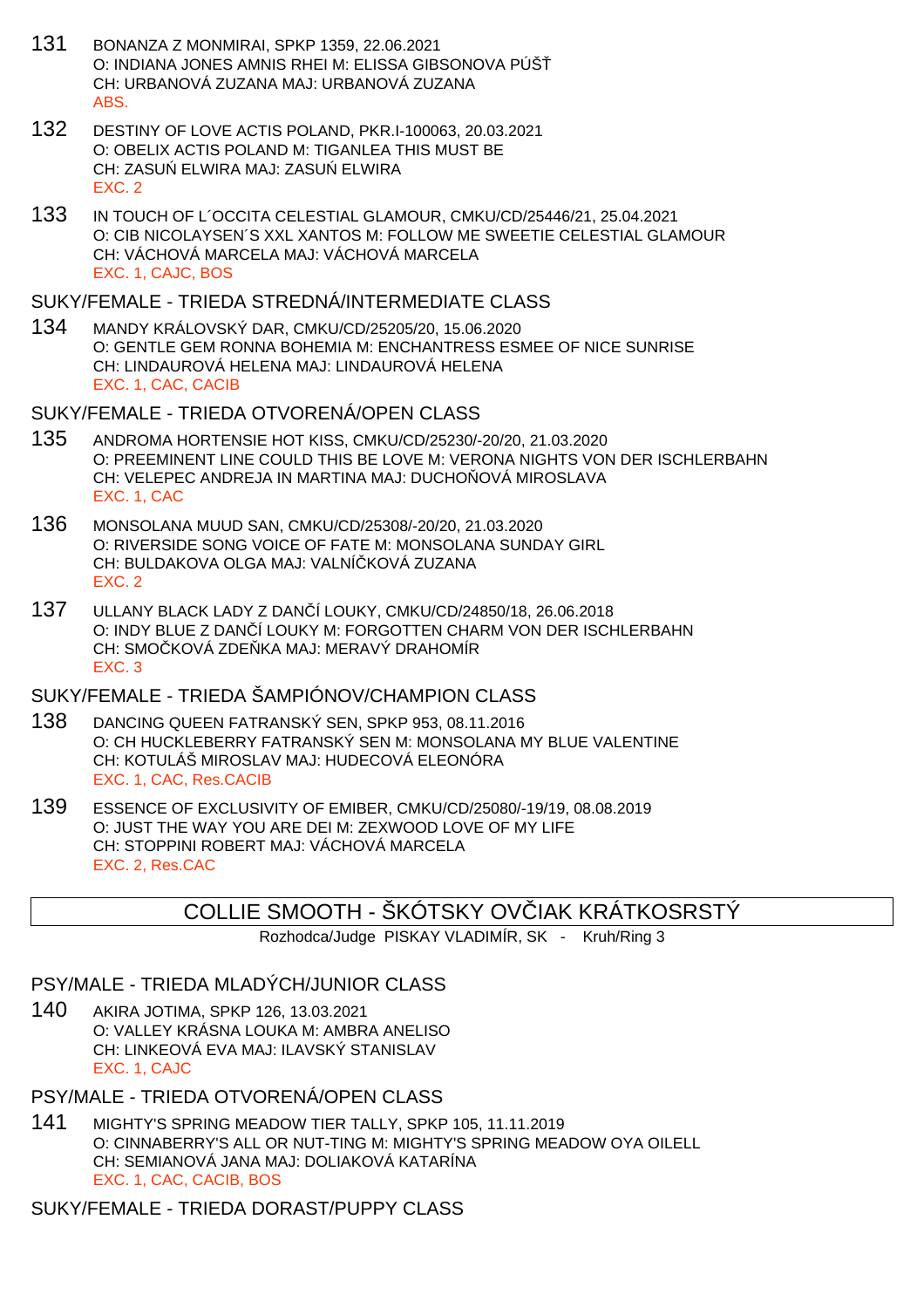- 142 CAMPARI SMART BEAUTY, CMKU/CK/1940/21, 13.07.2021 O: CIB KANGASVUOKON LUMO M: CH BONIA SMART BEAUTY CH: ČÍŽKOVÁ PETRA MAJ: VÁCHOVÁ MARCELA **PROM**
- 143 DROSERA WIDE PARK, CMKU/CK/1959/21, 24.08.2021 O: BLAMORDER LOVER BOY M: BETONICA WIDE PARK CH: BÍLÝ JAROSLAV MAJ: HÁJKOVÁ MARTINA V.P. 1

#### SUKY/FEMALE - TRIEDA MLADÝCH/JUNIOR CLASS

- 144 DEE DENEUVE CELESTIAL GLAMOUR, CMKU/CK/1742/20, 01.11.2020 O: MIGHTY'S SPRING MEADOW ROY RAFER M: I AM OF BOHEMIA BALADA CH: VÁCHOVÁ MARCELA MAJ: ŠOHAJDOVÁ LUCIA + BURCEL IVO EXC. 1, CAJC, Junior BOB
- 145 NAVARRA BILA KAÍFA, CMKU/CK/1804/21, 25.02.2021 O: BLAMORDER LOVER BOY M: STURTMOOR KLARISSANTS KIS AT JUNIPERWOOD CH: UNGEROVÁ DITA MAJ: RÜCKSCHLOSSOVÁ ANDREA EXC. 2

### SUKY/FEMALE - TRIEDA STREDNÁ/INTERMEDIATE CLASS

146 MIGHTY´S SPRING MEADOW ULA UNITY, CMKU/CK/1754/-21/20, 25.09.2020 O: CIB KANGASVUOKON LUMO M: CH MIGHTY´S SPRING MEADOW REA RIANNE CH: SEMIANOVÁ JANA MAJ: VÁCHOVÁ MARCELA EXC. 1, CAC

### SUKY/FEMALE - TRIEDA OTVORENÁ/OPEN CLASS

147 AURORA SURI ANYARU, CMKU/CK/1619/19, 04.11.2019 O: ELEGÁN LENELI M: MIGHTY'S SPRING MEADOW OLYA ORLA CH: RÜCKSCHLOSSOVÁ ANDREA MAJ: RÜCKSCHLOSSOVÁ ANDREA EXC. 1, CAC, CACIB, BOB

### SUKY/FEMALE - TRIEDA ŠAMPIÓNOV/CHAMPION CLASS

148 MIGHTY'S SPRING MEADOW THIA THALETA, CMKU/CK/1621/-19/19, 11.11.2019 O: CINNABERRY'S ALL OR NUT-TING M: MIGHTY'S SPRING MEADOW OYA OILELL CH: SEMIANOVÁ JANA MAJ: LUNDÁKOVÁ NA DA EXC. 1, CAC, Res.CACIB

## DEUTSCHER SCHÄFERHUND KURZHAARIG - NEMECKÝ OV<sub>LI</sub>AK KRÁTKOSRSTÝ

Rozhodca/Judge VÍTKOVÁ VIERA, SK - Kruh/Ring 2

### PSY/MALE - TRIEDA OTVORENÁ/OPEN CLASS

149 GOLEM HRONOVSKÝ PRAMEN, SUCHNO 85084/22, 08.10.2019 O: KODAR ZE ZELENÉ ÚŽLABINY M: WIKI HRONOVSKÝ PRAMEN CH: JURIŠTOVÁ EVA MAJ: MLYNKA JOZEF EXC. 1, CAC, CACIB, BOS

### SUKY/FEMALE - TRIEDA MLADÝCH/JUNIOR CLASS

150 ZIRA Z LINTICHU, SUCHNO 83621/21, 28.03.2021 O: GREYSON Z LINTICHU M: ELISEE Z LINTICHU CH: KO AJDA IVAN MAJ: SMREK JOZEF + IVANECZKA MIROSLAVA EXC. 1, CAJC, Junior BOB

SUKY/FEMALE - TRIEDA STREDNÁ/INTERMEDIATE CLASS

151 HORTENZIA PORTOV DVOR, SUCHNO 82012/20, 23.08.2020 O: DARWY HELIPEKY M: CATLIN PORTOV DVOR CH: ŽILIN ÍKOVÁ ANTÓNIA MAJ: KIS DAMIAN V.G. 1

SUKY/FEMALE - TRIEDA OTVORENÁ/OPEN CLASS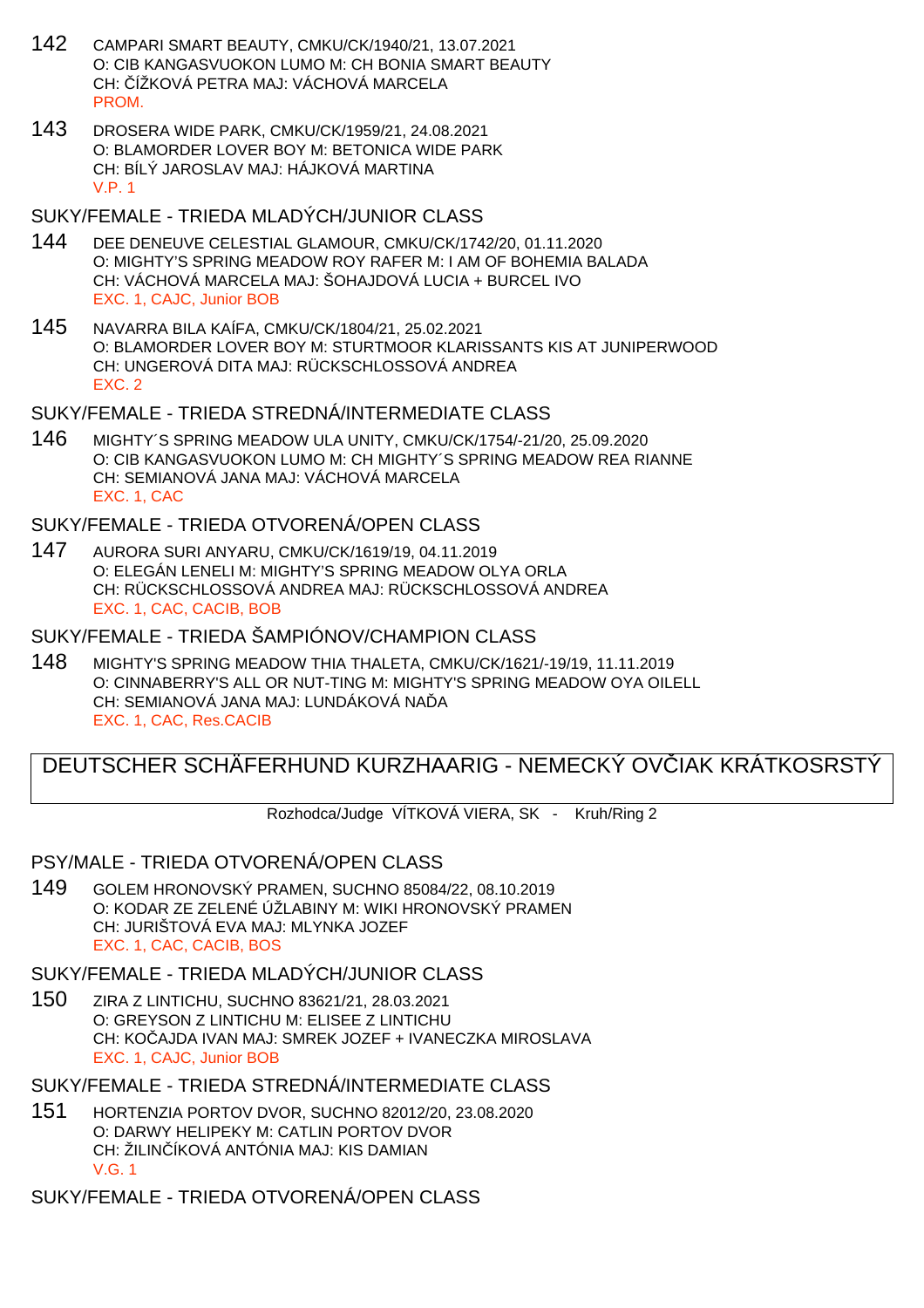152 ŽANETA OD TROCH JAZIER, SUCHNO 78640/19, 10.02.2019 O: GERO Z BEROUNSKÉ BAŠTY M: DAKOTA LIERNY ACHÁT CH: PATÁK JOZEF MAJ: PATÁK JOZEF V.G. 1

## SUKY/FEMALE - TRIEDA ŠAMPIÓNOV/CHAMPION CLASS

153 HADŽIS LAU-MENTOS, SUCHNO 74530/17, 15.01.2017 O: KLAUS VON TRONJE M: BEA LAU-MENTOS CH: ONDO-EŠTOK MÁRIO MAJ: BA O MIROSLAV EXC. 1, CAC, CACIB, BOB

## DEUTSCHER SCHÄFERHUND LANGHAARIG - NEMECKÝ OVČIAK DLHOSRSTÝ

Rozhodca/Judge VÍTKOVÁ VIERA, SK - Kruh/Ring 2

### PSY/MALE - TRIEDA PRACOVNÁ/WORKING CLASS

154 IRBIS OD GUVERNÉRA, CMKU/DS/112918/18, 25.06.2018 O: ZAKS Z KRUPI KOVA MLÝNA M: CITA OD GUVERNÉRA CH: LIEBLOVÁ LUCIE MAJ: PLASGURA JAN V.G. 1

## SUKY/FEMALE - TRIEDA MLADÝCH/JUNIOR CLASS

155 ATHENA CALLISTUS LUPUS, SUCHNO 83236/21, 19.03.2021 O: FAJTER Z TROJANSKIEGO LASU M: FUNNY GIRL SPIRIT WOLF CH: MORAVIÍKOVÁ JANA MAJ: MORAVIÍKOVÁ JANA EXC. 1, CAJC, BOB

### SUKY/FEMALE - TRIEDA OTVORENÁ/OPEN CLASS

156 HANNAH Z WILCZEGO WZGÓRZA, CMKU/DS/126768/21, 22.10.2020 O: TEAM ZILBER WASSERFALL FARAON III M: GAJA OWCZAREK ZNAD LUTYNI CH: CHUDY JÓZEF MAJ: MÁROVA DANA EXC. 1, CAC, CACIB

## KOMONDOR

Rozhodca/Judge VÍTKOVÁ VIERA, SK - Kruh/Ring 2

SUKY/FEMALE - TRIEDA STREDNÁ/INTERMEDIATE CLASS

157 ANDAHÁZI TANYÁK ÖRE ZENGÖ, SPKP 347, 24.07.2020 O: ANDAHÁZI TANYÁK ÖRE RENDES- HÁDESZ M: ONGA ÖRE BODZA CH: ANDA-MARÓCSEK ANITA MAJ: TAKÁCS JURAJ EXC. 1, CAC, CACIB, BOB

## MINIATURE AMERICAN SHEPHERD - MINIATÚRNY AMERICKÝ OVČIAK

Rozhodca/Judge ŠPOLJARI BORIS, HR - Kruh/Ring 11

### PSY/MALE - TRIEDA DORAST/PUPPY CLASS

158 DYNASTY´S AMERICAN SPIRIT, CMKU/MAO/146/-21/21, 16.08.2021 O: DYNASTY´S FIRE STORM M: TWO J´S EYE ON THE HORIZON @ DYNASTY CH: JOHNSON KIMBERLY MAJ: BLATO OVÁ HANA V.P. 1

## PSY/MALE - TRIEDA OTVORENÁ/OPEN CLASS

159 MINIMARK BUCKET LIST, SPKP 15, 20.03.2020 O: IVIE FARMS HEZ TOTALLY TUBULAR M: PEACEFUL ACRES SECRET IN THE GARDEN CH: IVETT FRITTMANN IVETT FRITTANN MAJ: PAU OVÁ DOMINIKA V.G. 2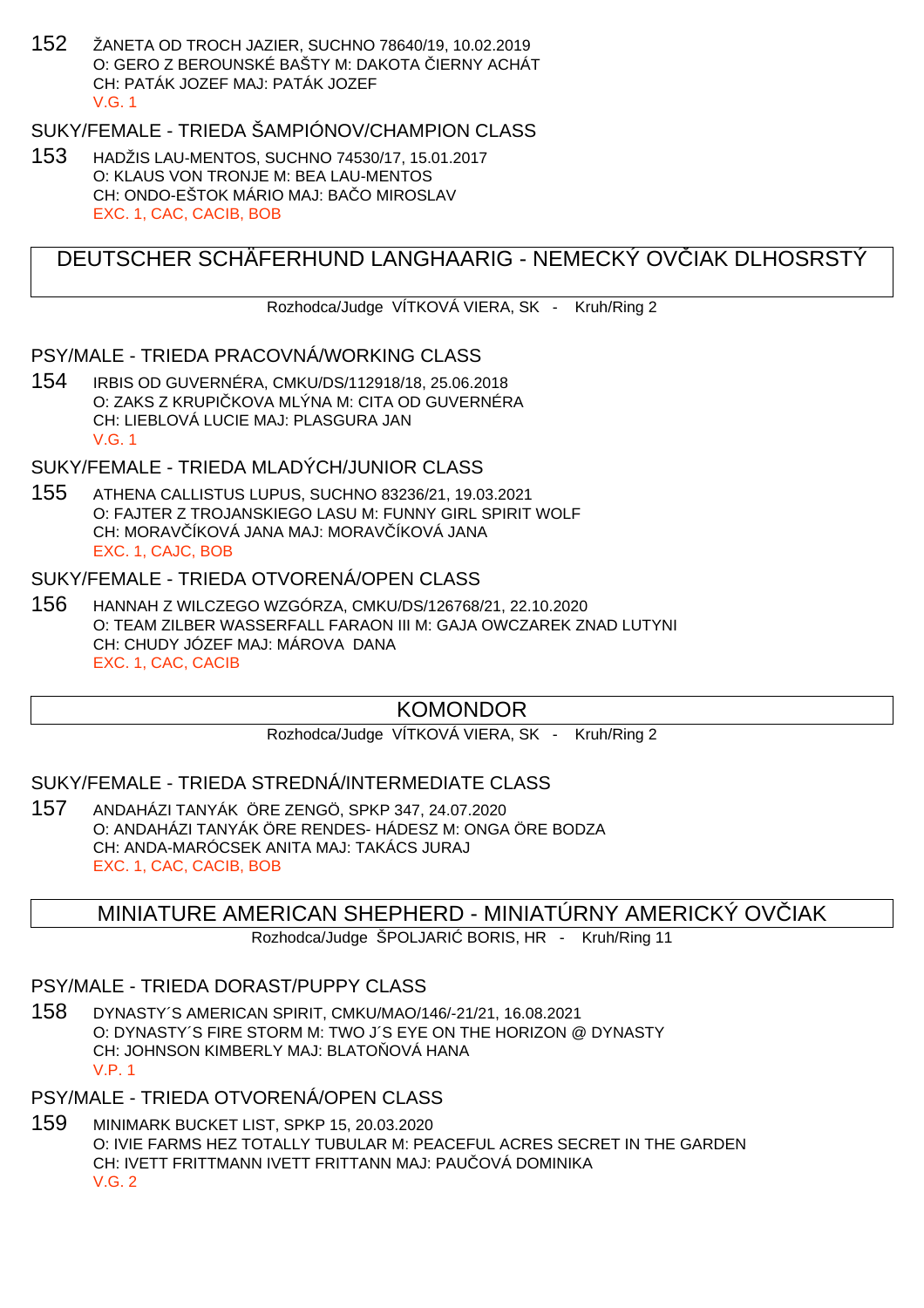160 OKO DE LA TRIBU DE SUNKA, LOF 1 B.AMER.MINI 2014/286, 14.01.2018 O: GUETTAWIGGLEON'S EASY COM EASY GO M: CASITA'S SACRED WILLOW CH: BASTIEN NATACHA MAJ: BYSTRICKÁ ANDREA EXC. 1, CAC, BOS

## PSY/MALE - TRIEDA ŠAMPIÓNOV/CHAMPION CLASS

161 FHF RED ROCK YOU'VE GOTTA PAY TO PLAY, SPKP 5, 31.07.2016 O: PEACEFUL ACRES PAY IT FORWARD TO RED ROCK M: FHF LEXUS UNLEASHED CM CH: VANDEVENTER LYNETTE MAJ: BYSTRICKÁ ANDREA EXC. 1, CAC

### SUKY/FEMALE - TRIEDA MLADÝCH/JUNIOR CLASS

- 162 ELIZA DOOLITTLE CZECH JAKOBÍN, CMKU/MAO/106/21, 18.03.2021 O: DYNASTY´S MADE IN AMERICA M: AMY CZECH JAKOBÍN CH: BLATO OVÁ HANA MAJ: BLATO OVÁ HANA EXC. 2
- 163 QUEEN MINI'S TATRANSKÁ LABKA, SPKP 59, 12.04.2021 O: MINIONS PATCHWORK M: MOONBABY'S WHEN THE LIGHTS COME CH: BYSTRICKÁ ANDREA MAJ: ZELENAYOVÁ EVA EXC. 1, CAJC, Junior BOB, BOB

### SUKY/FEMALE - TRIEDA OTVORENÁ/OPEN CLASS

- 164 COASTAL'S CRYSTAL OF MOON TATRANSKÁ LABKA, SPKP 26, 15.03.2019 O: CH LEGACY'S JORDACHE JEANS M: COASTAL'S CUSTOM BUILT ELEANOR CH: FLORES JACOB MAJ: BYSTRICKÁ ANDREA EXC. 1, CAC
- 165 ESSI Z PODPOLIANSKÝCH LÚK, SPKP 21, 01.05.2020 O: NASH DES COSTYS DU TOMBERG M: AYLEEN CZECH JAKOBÍN CH: PAU QVÁ DOMINIKA MAJ: PAU QVÁ DOMINIKA EXC. 2, Res.CAC

### SUKY/FEMALE - TRIEDA ŠAMPIÓNOV/CHAMPION CLASS

166 MOONBABY'S WHEN THE LIGHTS COME ON, SPKP 6, 21.04.2016 O: LEGACY'S AMERICAN OUTLAW M: MOONBABY'S WHITCH'S FATAL BEAUTY CH: ZOBELL MELISSA MAJ: BYSTRICKÁ ANDREA EXC. 1, CAC

## MUDI

Rozhodca/Judge VÍTKOVÁ VIERA, SK - Kruh/Ring 2

### PSY/MALE - TRIEDA ŠAMPIÓNOV/CHAMPION CLASS

167 BARIGUARD RITTER, Z REG/MUD/187/-21/19, 09.08.2019 O: MECSEKI BUNDÁS ÜDVÖS M: GULAKUTI KLEOPÁTRA CH: PAPP ROBERTNÉ MAJ: BEREŠ DANIELA EXC. 1, CAC, CACIB, BOB

## OLD ENGLISH SHEEPDOG - BOBTAIL

Rozhodca/Judge PISKAY VLADIMÍR, SK - Kruh/Ring 3

### SUKY/FEMALE - TRIEDA MLADÝCH/JUNIOR CLASS

168 SISSI MODRÝ KAŇON, CMKU/BOB/2955/21, 04.01.2021 O: HAPPY PANDA´S FAVORY CANISSA XXII M: PENNYLANE ARETHA FRANKLIN CH: MÁROVÁ PETRA MAJ: U OVÁ KAPUSTOVÁ SILVIA EXC. 1, CAJC, Junior BOB, BOB

## PULI OTHER COLOURS - PULI OSTATNÉ FARBY

Rozhodca/Judge VÍTKOVÁ VIERA, SK - Kruh/Ring 2

## SUKY/FEMALE - TRIEDA ŠAMPIÓNOV/CHAMPION CLASS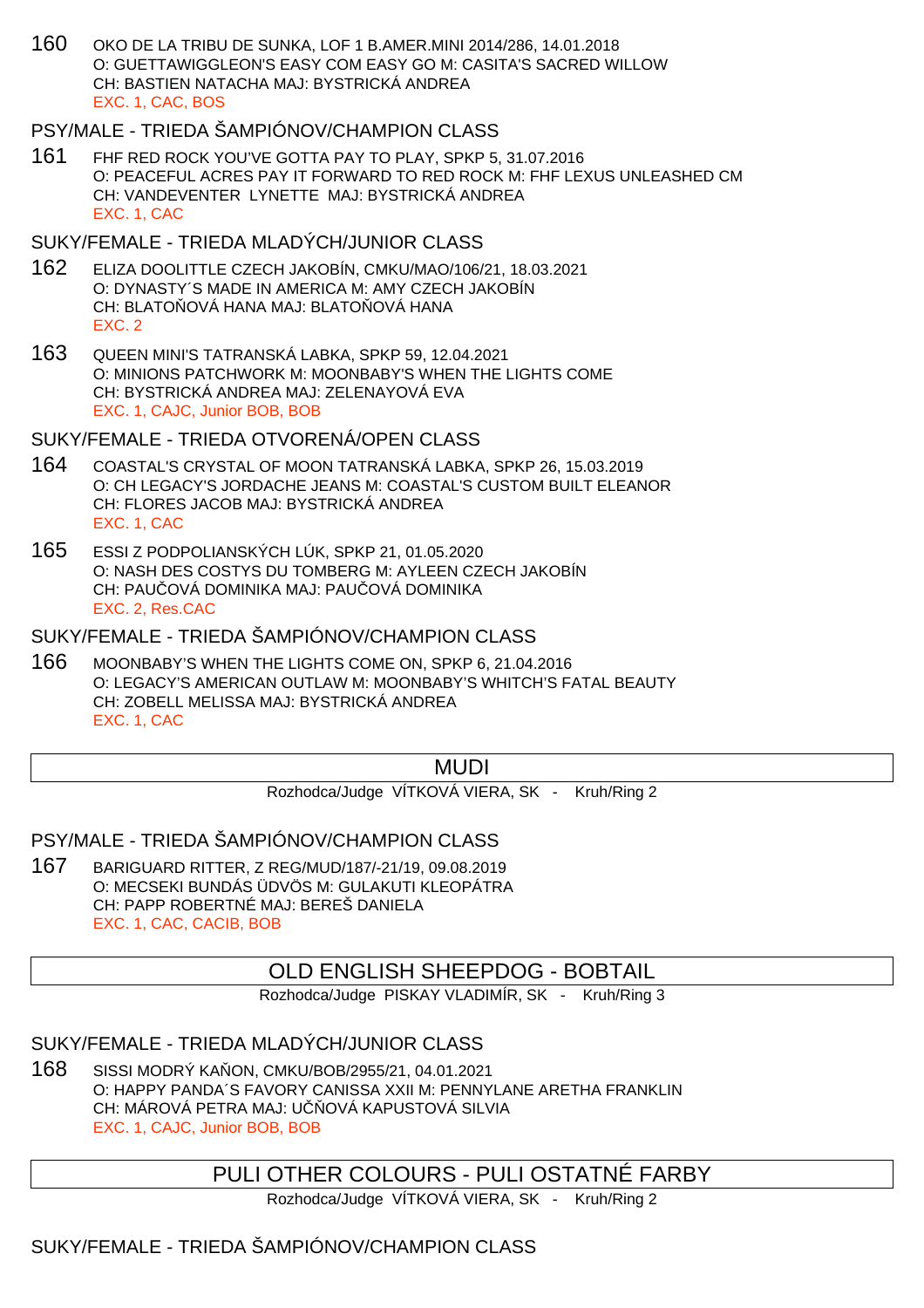169 LUDAS MATYI SZERELEM, SPKP 455, 11.03.2019 O: LUDAS MATYI NYILAS M: LUDAS MATYI LUJZI CH: ANTAL FERENC MAJ: LUKÁ OVÁ ZITA EXC. 1, CAC, CACIB, BOB

## PULI WHITE - PULI BIELY

Rozhodca/Judge VÍTKOVÁ VIERA, SK - Kruh/Ring 2

### SUKY/FEMALE - TRIEDA MLADÝCH/JUNIOR CLASS

170 HOPE FOR THE WORLD DALAJLAMAHERBS, PKR.I-100582, 24.03.2021 O: LONCSOSI-BATOR RAJKA M: CARINA NEBULA DALAJLAMAHERBS CH: KLARMAN AGNIESZKA MAJ: KLARMAN AGNIESZKA EXC. 1, CAJC, Junior BOB, BOB

PUMI

Rozhodca/Judge VÍTKOVÁ VIERA, SK - Kruh/Ring 2

## PSY/MALE - TRIEDA ŠAMPIÓNOV/CHAMPION CLASS

171 CSÚNYATELEPI BATYU, MET.PM.1116/19, 21.06.2019 O: PETIT FOU-FOU ARGÓ M: CSÚNYATELEPI ÜDVÖS CH: PUSKÁS CSILLA MAJ: KÖVECSES ÁRPÁDNÉ EXC. 1, CAC, CACIB, BOB

PSY/MALE - TRIEDA VETERÁNOV/VETERAN CLASS

172 GALLA-HEGYI SANYI, MET.PM. 36/14, 19.02.2014 O: NYÍRSÉGFIA BOGÁNCS M: GALLA HEGYI OKOS CH: SZALAI LÁSZLÓ MAJ: KÖVECSES ÁRPÁDNÉ EXC. 1

## SCHIPPERKE - ŠIPERKA

Rozhodca/Judge VÍTKOVÁ VIERA, SK - Kruh/Ring 2

PSY/MALE - TRIEDA DORAST/PUPPY CLASS

173 SLAVJANKA JAROMIR, RKF 6363462, 31.08.2021 O: SLAVJAN BERLUSKONI M: SLAVJANKA J'AI OSE CH: BAKLUSHIN GEORGY MAJ: MIKUS-KORALEWSKA DOROTA V.P. 1

SUKY/FEMALE - TRIEDA MLADÝCH/JUNIOR CLASS

174 ZURI BY ATRIA CORDIS, PKR.I-99951 K, 02.04.2021 O: LOVER PASSIONATE BY AHMED BOZIEV M: SATISFACTION FROM WHAT YOU DO BY AHMED BOZIEV CH: MIKUS-KORALEWSKA DOROTA MAJ: MIKUS-KORALEWSKA DOROTA EXC. 1, CAJC, Junior BOB, BOB

### SUKY/FEMALE - TRIEDA STREDNÁ/INTERMEDIATE CLASS

175 HABIBI NUBIKA, CMKU/SIP/788/20, 13.09.2020 O: BUDU HOSPODSKÝ POVALE M: BAMBULE NUBIKA CH: ROHANOVÁ KARIN MAJ: PAVLÍČKOVÁ ANDREA V.G. 1

## SHETLAND SHEEPDOG - ŠETLANDSKÝ OVÍJAK (ŠELTIA)

Rozhodca/Judge PISKAY VLADIMÍR, SK - Kruh/Ring 3

### PSY/MALE - TRIEDA OTVORENÁ/OPEN CLASS

176 IRISH LORD FLYNN OF CLAN MCFLY, ÖHZB/SHET 3464, 23.03.2020 O: CH RIVERMIST TAKE A CHANCE ON ME M: JCH GOLDEN FAIRY DUST OF CLAN MCFLY CH: MEDEK CLAUDIA MAJ: MEDEK CLAUDIA EXC. 1, CAC, Res.CACIB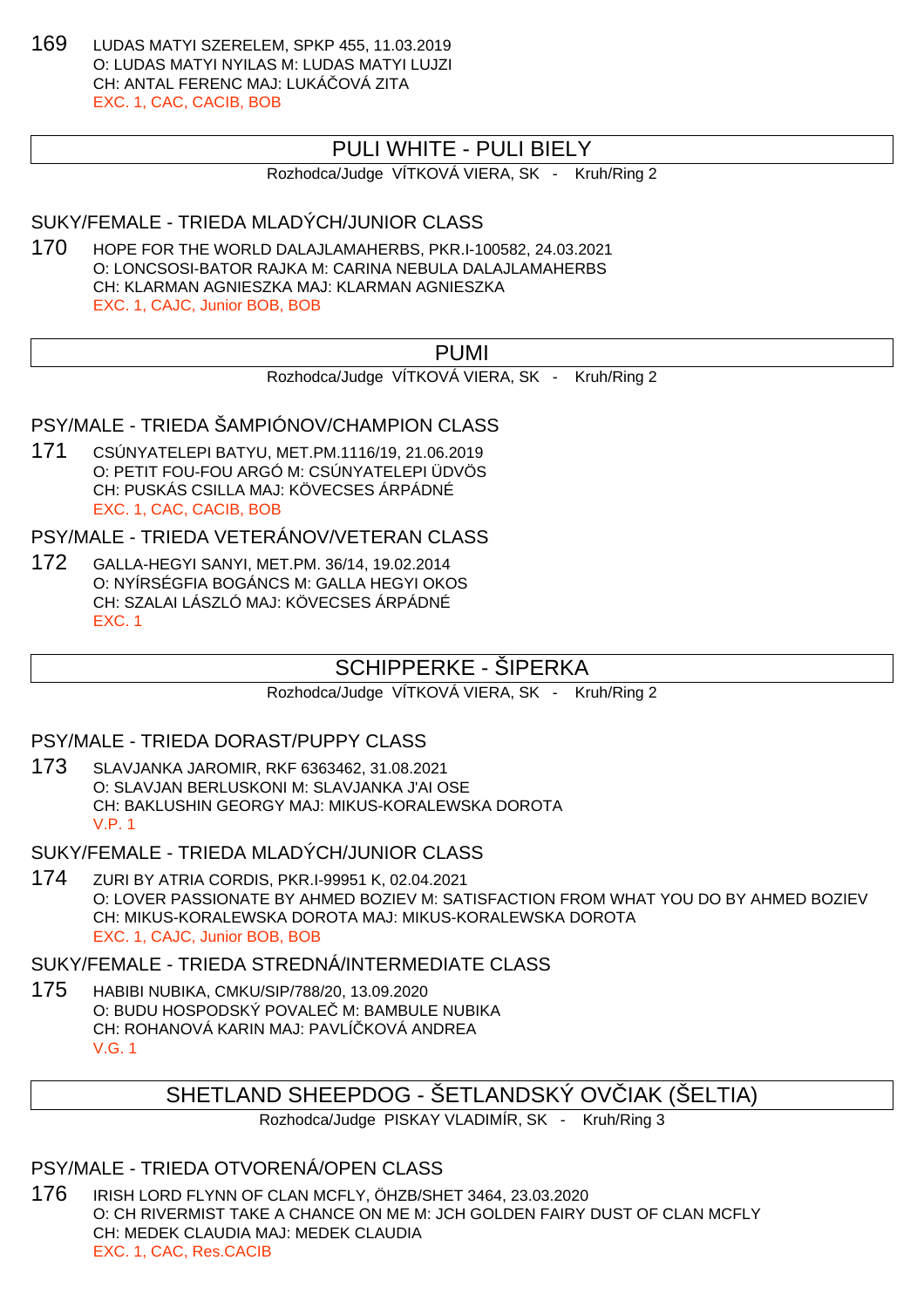### PSY/MALE - TRIEDA ŠAMPIÓNOV/CHAMPION CLASS

177 ART FELICITY IRISH WHISKEY, CMKU/SHE/12782/-21/21, 27.03.2020 O: ART FELICITY TIMATI II M: ART FELICITY KATHERINE DENEUVE CH: POPLAVSKAYA YANA MAJ: LINDAUROVÁ HELENA EXC. 1, CAC, CACIB, BOS

#### SUKY/FEMALE - TRIEDA MLADÝCH/JUNIOR CLASS

- 178 AMBER POD LIŠČÍ HOROU, CMKU/SHE/12792/21, 11.06.2021 O: KOSMOS FERVIDUS M: REIKI VON SCHNAPPI SCHNAPP CH: LOKVENCOVÁ ŽANETA MAJ: LOKVENCOVÁ ŽANETA EXC. 1, CAJC, Junior BOB
- 179 HAILEY SPOD SVORADOVEJ JASKYNE, SPKP 774, 08.05.2021 O: MARVEL POD BOROVÚ HORU M: TEENY Z ABLOVY STUDÁNKY CH: MIKO PAVOL MAJ: STAN ÍKOVÁ JANA ABS.
- 180 VIKINGVISION CHARDONNAY, ÖHZB/SHET 3677, 29.05.2021 O: KETRIN'S MACHO BOY M: BORDERLINE COUNTRY MIRABELL CH: FÜRST KATJA MAJ: FÜRST KATJA EXC. 2

### SUKY/FEMALE - TRIEDA OTVORENÁ/OPEN CLASS

181 SMILE ANGEL OBYKNOVENNOE CHUDO, CMKU/SHE/12549/-21/19, 20.10.2019 O: SMILE ANGEL DZEYMS BOND M: SMILE ANGEL SEA BLACK SWAN CH: DRUZHINA ANGELIKA MAJ: LINDAUROVÁ HELENA EXC. 1

### SUKY/FEMALE - TRIEDA ŠAMPIÓNOV/CHAMPION CLASS

- 182 FANTAGHIRO LOHRIEN, PKR.I-90348, 22.10.2018 O: HATFIELD'S LOUIS VUITTON M: FEELING BLUE LOHRIEN CH: ZIEMNICKA BEATA MAJ: FERENC MAGDALENA ABS.
- 183 REIKI VON SCHNAPPI SCHNAPP, CMKU/SHE/10635/16, 08.09.2016 O: GIFT FROM WHISKY VERNÝ TIEN M: AILA LAILA VON SCHNAPPI SCHNAPP CH: KULAWIAK LIBUŠE MAJ: LOKVENCOVÁ ŽANETA EXC. 1, CAC, CACIB, BOB

## SUKY/FEMALE - TRIEDA VETERÁNOV/VETERAN CLASS

184 KYLEBURN ILIA, OHZB SHET 2140, 05.03.2010 O: CH STEVLYN COPPERSMITH AT MALAROC M: KYLEBURN EURYDICE CH: EAVES MARGARET MAJ: MEDEK CLAUDIA EXC. 1

## SLOVENSKÝ LIVA

Rozhodca/Judge PISKAY VLADIMÍR, SK - Kruh/Ring 3

### PSY/MALE - TRIEDA MLADÝCH/JUNIOR CLASS

- 185 BELLEN KARPATSKÝ KLENOT, SPKP 10957, 19.06.2021 O: BOGO ANJELI U ZUZKY M: INEZ JANIN RANČ CH: DUBOVSKÝ JAROSLAV MAJ: DUBOVSKÝ JAROSLAV EXC. 1, CAJC, Junior BOB, BOB
- PSY/MALE TRIEDA STREDNÁ/INTERMEDIATE CLASS
- 186 ALEX Z BROSIKOVA, SPKP 10823, 19.08.2020 O: ARTHUR CEPA GEMSTONE M: NIKY SHANNON ONYX MÁRK CH: PETE IK DAVID MAJ: HUDÁKOVÁ HELENA EXC. 1, CAC, Res.CACIB

#### PSY/MALE - TRIEDA OTVORENÁ/OPEN CLASS

187 GREI CARIN DOM, SPKP 10289, 30.11.2015 O: URAN JANIN RAN M: DAIDA CARIN DOM CH: BUZÁKOVÁ ANNA MAJ: SZMEK RUDOLF EXC. 1, CAC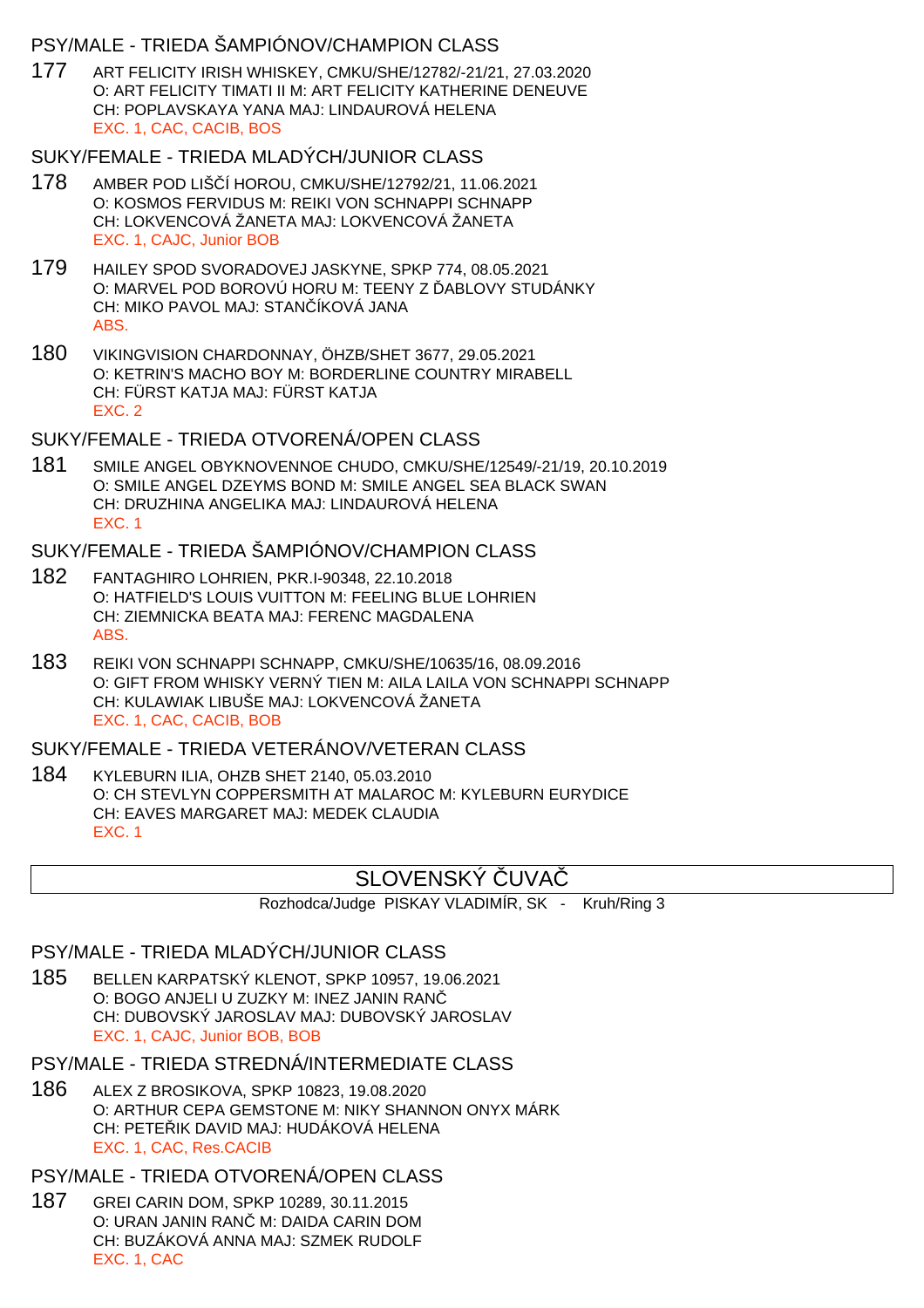### PSY/MALE - TRIEDA ŠAMPIÓNOV/CHAMPION CLASS

188 CHYRO NA STAROM MLYNISKU, SPKP 10702, 18.08.2019 O: CAR Š ASTNÁ BUDOUCNOST M: KYRA MAPA CH: HUDÁKOVÁ HELENA MAJ: ZMIJOVÁ RENÁTA EXC. 1, CAC, CACIB

### SUKY/FEMALE - TRIEDA MLADÝCH/JUNIOR CLASS

189 JUSTINE NA STAROM MLYNISKU, SPKP 10877, 12.02.2021 O: MA O MAPA M: KYRA MAPA CH: HUDÁKOVÁ HELENA MAJ: HUDÁKOVÁ HELENA ABS.

### SUKY/FEMALE - TRIEDA STREDNÁ/INTERMEDIATE CLASS

190 DAILLY MAYBE ANGELS, CLP/SC/3218, 23.07.2020 O: ATREY Z HORNÍCH VINIC M: CASIE MAYBE ANGELS CH: HANYKOVÁ JANA MAJ: DUBOVSKÝ JAROSLAV EXC. 1, CAC

### SUKY/FEMALE - TRIEDA OTVORENÁ/OPFN CLASS

- 191 KLEOPATRA KATČINA ZAHRADA, CLP/SC/3183, 21.03.2020 O: AMIGO Z BRANDÝSKÉHO DVORA M: ISABELLA KATINA ZAHRADA CH: LADMAN KATELINA MAJ: DVOLÁKOVÁ NADLŽDA EXC. 1, CAC
- 192 PARIS MAPA, SPKP 10782, 21.03.2020 O: KURT MAPA M: CILA PRI ŠIBÉNKACH CH: PATARÁK MATÚŠ MAJ: E KO MIROSLAV ABS.

### SUKY/FEMALE - TRIEDA ŠAMPIÓNOV/CHAMPION CLASS

193 KARAMEL KATČINA ZAHRADA, CLP/SC/3180, 21.03.2020 O: AMIGO Z BRANDÝSKÉHO DVORA M: ISABELLA KATINA ZAHRADA CH: LADMAN KATE INA MAJ: DVO ÁKOVÁ NAD ŽDA EXC. 1, CAC, CACIB, BOS

## WELSH CORGI CARDIGAN

Rozhodca/Judge GRÖSCHL FERENC, HU - Kruh/Ring 4

### PSY/MALE - TRIEDA MLADÝCH/JUNIOR CLASS

- 194 CHRIS TEAM PAN FREDDI, PKR.I-99361, 22.04.2021 O: USZAKI ONCE UPON A TIME M: ASTERSLAND JAZZY JEWEL CH: MICHALSKI KRZYSZTOF MAJ: MICHALSKI KRZYSZTOF EXC. 1, CAJC, BOS
- 195 SPANISH GRAND AYVENGO, CMKU/WCC/596/-21/20, 20.12.2020 O: MAJOR POINT ZUCCHERO M: VAN LEN TIME ZLATA CH: IGNATYEVA L.A. MAJ: APPELOVÁ LUCIE EXC. 2

### SUKY/FEMALE - TRIEDA DORAST/PUPPY CLASS

196 DEE DUA ICY DIAMOND OF WELSH, SPKP 91, 22.07.2021 O: ANALOG CC BACK IN BLACK M: BIJOU ICY DIAMOND OF WELSH CH: MRVOVÁ EVA MAJ: ONDRUŠKOVÁ ANDREA V.P. 1

### SUKY/FEMALE - TRIEDA MLADÝCH/JUNIOR CLASS

- 197 ANGEL ARWEN FROM MALVAZINKY HILLS, CMKU/WCC/581/21, 28.05.2021 O: WORLD IN MY EYES Z JURAJSKIEGO ZAMKU M: DAIRA BRNO-FROST CH: VA KOVÁ NIKOLA MAJ: WELSHOVI MICHAEL A SILVIE EXC. 1, CAJC, Junior BOB
- 198 CARDIGANIUM HOLLYWOOD MOVIE STAR, SPKP 88, 14.06.2021 O: SHEPADOS HERCULE POIROT M: AVVENENTE PRINCIPESSA FOR CARDIGANIUM CH: GOLOVUSHKINA YU.B. MAJ: DANILOVÁ NATÁLIA EXC. 2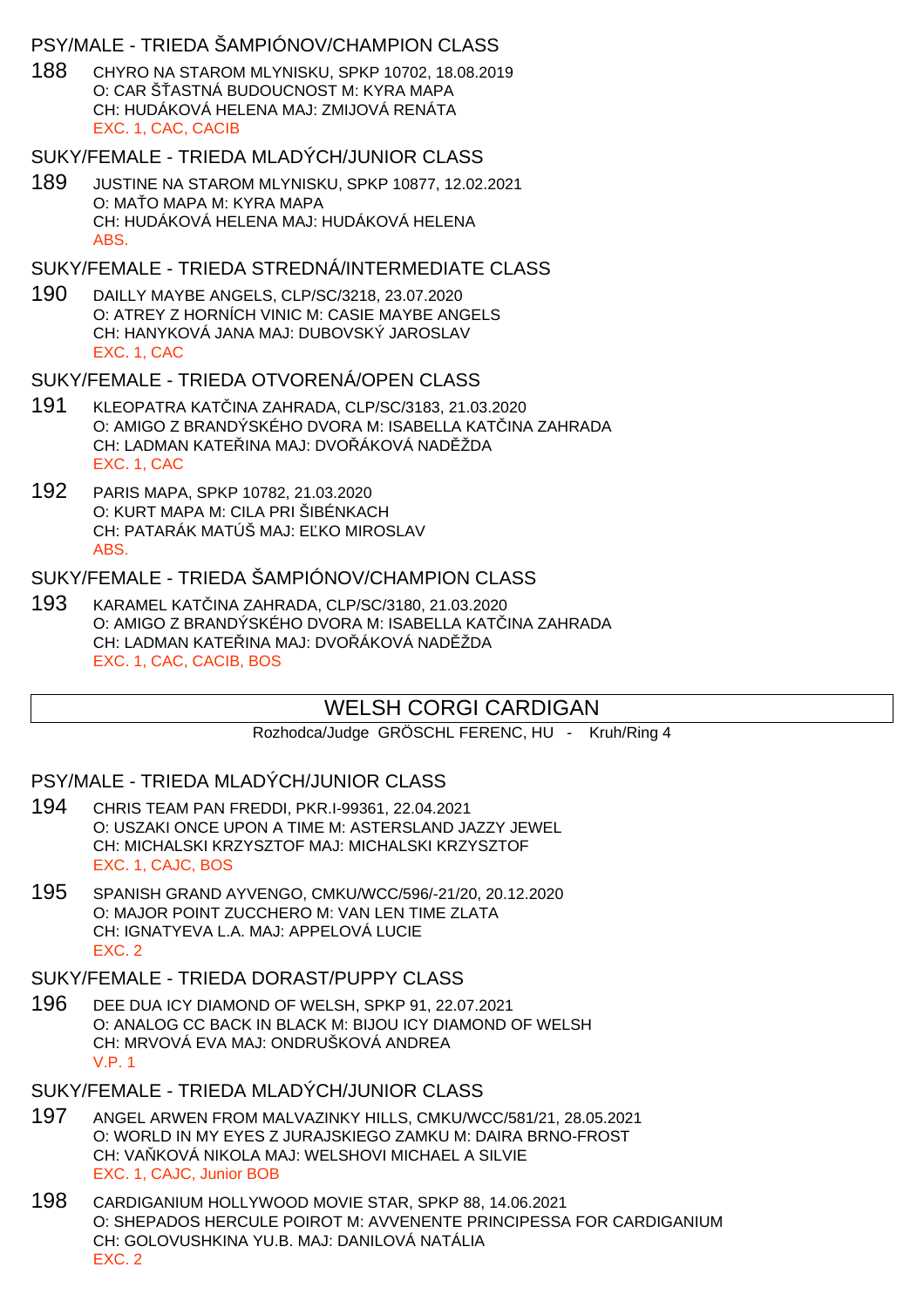199 SIDONIE, CMKU/WCC/593/-21/21, 24.01.2021 O: MAJOR POINT GIMME A REASON M: WILD INSTICT OCRE-CHYPRE CH: BIZET MELANIE MAJ: APPELOVÁ LUCIE EXC. 3

## SUKY/FEMALE - TRIEDA STREDNÁ/INTERMEDIATE CLASS

200 VAFELKA KREM-BRYULE, RKF 5755615, 12.08.2020 O: APRIORI VIP SHINE LIKE A DIAMOND M: MARSELIN SWEETHEART CH: MURANOVA OLGA MAJ: DANILOVÁ NATÁLIA EXC. 1, CAC, CACIB, BOB

## WELSH CORGI PEMBROKE

Rozhodca/Judge GRÖSCHL FERENC, HU - Kruh/Ring 4

### PSY/MALE - TRIEDA MLADŠÍ DORAST/MINOR PUPPY CLASS

201 JENNY SHELBY URBAN CORGIS, SPKP 526, 07.10.2021 O: NORD FANTASY BRILLIANT IN DARK M: AUBREE VON FLUFFENSTEIN CH: URBANOVÁ ZUZANA MAJ: HORVATHOVÁ SILVIA V.P. 1

### PSY/MALE - TRIEDA DORAST/PUPPY CLASS

202 WALLFUGH JUST A DREAMER, ROI 21/189250, 14.07.2021 O: WALLFUGH JUST DO IT M: NIRENO WHAT ABOUT ME AT WALLFUGH CH: VALSECCHI VITTORIA MAJ: SÜMEGI KLÁRA V.P. 1

### PSY/MALE - TRIEDA MLADÝCH/JUNIOR CLASS

- 203 ANDVOL SUPERMAN, RKF 6324376, 28.05.2021 O: ALENCLAUD IKER M: ANDVOL YASNA LIBERTA CH: VOLKOVA MARINA MAJ: BANI OVÁ MICHAELA EXC. 4
- 204 CHESTER URBAN CORGIS, SPKP 421, 26.11.2020 O: GREENWOOD IZ LEGENDY ROKHA M: BETT DREAM OF YOUTH CH: URBANOVÁ ZUZANA MAJ: URBANOVÁ ZUZANA EXC. 3
- 205 CHOICE OF THE QUEEN ZENIT, SPKP 457, 16.02.2021 O: ALENCLAUD FELIPE M: LAIF SPRING BEATRICHE CH: POMOGALOVA OKSANA MAJ: DANILOVÁ NATÁLIA EXC. 2
- 206 LIONSACE DAY BY DAY, SPKP 461, 25.02.2021 O: LUKOS STYLE ORANGE FOX FOR LIONSACE M: LIONSACE ALWAYS THE FIRST CH: ROSÍVALOVÁ ELENA MAJ: ŠTANGA KRISTIÁN EXC. 1, CAJC, Junior BOB

PSY/MALE - TRIEDA STREDNÁ/INTERMEDIATE CLASS

- 207 CORNATELLO APOCALYPSE, SPKP 400, 30.07.2020 O: BYTHAM GIZMO M: ONORINE FROM SAXE DES SALINES DE GOUPIL CH: DANILOVÁ NATÁLIA MAJ: DANILOVÁ NATÁLIA EXC. 1, CAC, CACIB, BOS
- 208 DAG SPIRIT OF WALES, SPKP 373, 20.05.2020 O: BYTHAM GIZMO M: FOXY UNIQUA 17TH MERIDIAN CH: BANKOVICH ANDREJ MAJ: BANKOVICH ANDREJ + ŠK REK JOSEF EXC. 2, Res.CAC
- 209 DAMON SPIRIT OF WALES, SPKP 377, 20.05.2020 O: BYTHAM GIZMO M: FOXY UNIQUA 17TH MERIDIAN CH: BANKOVICH ANDREJ MAJ: ONDRUŠKOVÁ ANDREA EXC. 3

PSY/MALE - TRIEDA OTVORENÁ/OPEN CLASS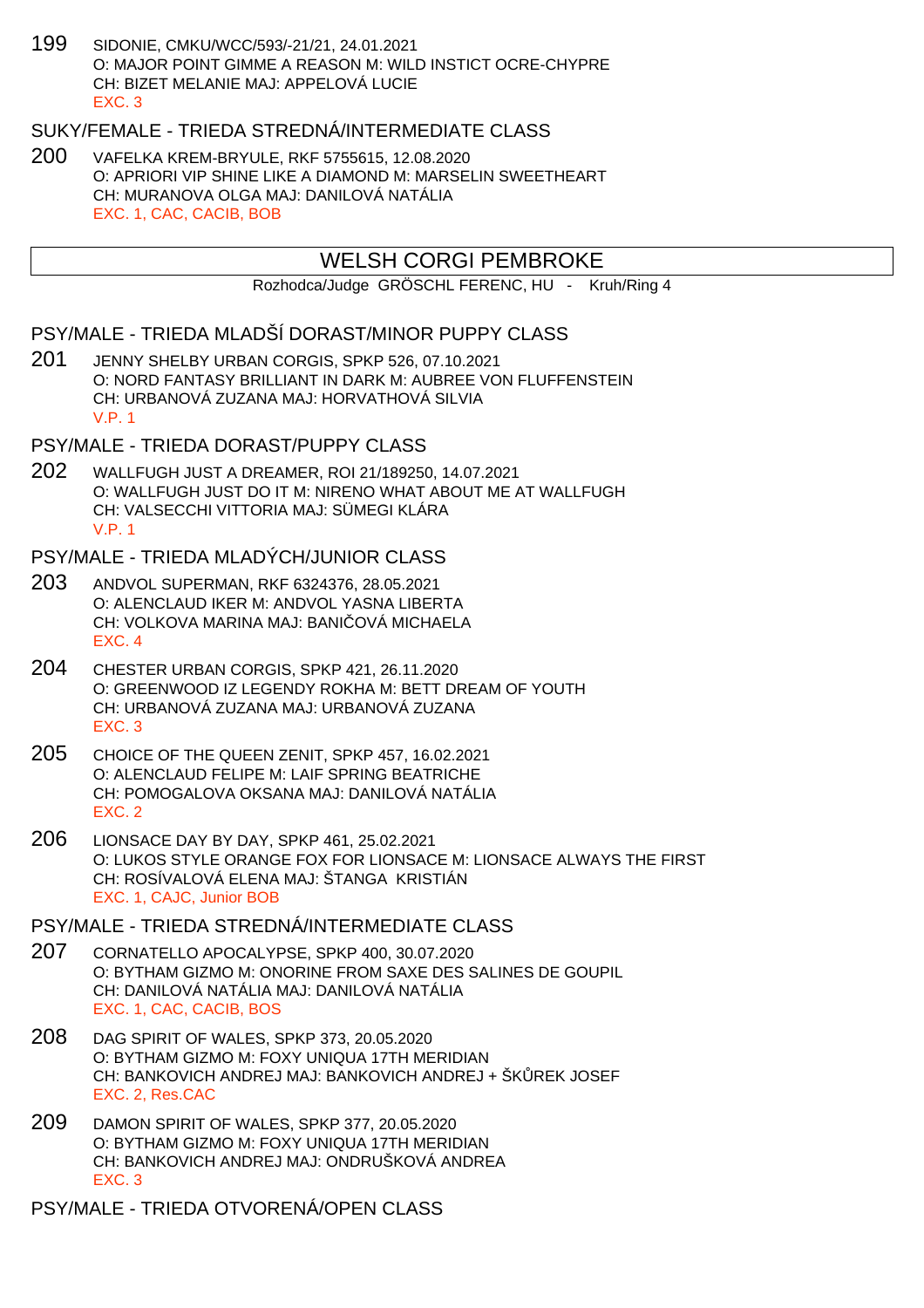- 210 BORN TO BE YOUR HESTON BLUMENTHAL CHEF AT MORGERTON, MET.W.CORGI281/20, O: GINGER ELF PEANUT BUTTER AT BORNTOBE M: ALL OVER BORN TO BE MAGIC PEMBROKE CH: TREFÁN-TÖRÖK ALEXANDRA MAJ: SÜMEGI KLÁRA + RUZSOVITS TAMÁS EXC. 2, Res.CAC
- 211 HONEY PEARLS CONOR, SPKP 536, 23.03.2020 O: KOTOMIN´S LUCKY CHANGE M: FLORIS COR JOY IN YOUR HEART CH: BREZOVSZKY ÁKOS MAJ: BARANYAI TIBOR EXC. 3
- 212 LIONSACE COUNTRY SONG, SPKP 385, 16.06.2020 O: BYTHAM GIZMO M: KENOSHA KISS OF KINBERGER´S CH: ROSÍVALOVÁ ELENA MAJ: ZÁHUMENSKÁ ALENA EXC. 1, CAC, Res.CACIB

### PSY/MALE - TRIEDA ŠAMPIÓNOV/CHAMPION CLASS

- 213 DANNY OF ROYAL ANCESTRY, CMKU/WCP/1769/20, 20.03.2020 O: DWYNELLA CUSTOM MADE M: CATTY OD AZALKY Z VELVAR CH: MARYŠKA JAN MAJ: SRBOVÁ ALENA EXC. 2, Res.CAC
- 214 SEBASTIAN HAROLD WAKIZASHI OF TIANITO, CMKU/WCP/1958/-21/19, 13.10.2019 O: BORN TO BE YOUR HAROLD WILSON M: KAMILLA Z KROVIA CH: TÓTH TIBOR MAJ: HANÁKOVÁ LINDA EXC. 1, CAC

SUKY/FEMALE - TRIEDA DORAST/PUPPY CLASS

- 215 ALCHIBA FROM JOYARD, SPKP 489, 24.07.2021 O: LUKOS STYLE ORANGE FOX FOR LIONSACE M: LIONSACE BACKWARD GLANCE CH: BÁLINT MICHAL MAJ: CHOMOVÁ NATÁLIA V.P. 4
- 216 CORNATELLO BATTE KANE, SPKP 494, 09.09.2021 O: BYTHAM GIZMO M: ONORINE FROM SAXE DES SALINES DE GOUPIL CH: DANILOVA NATALIA MAJ: DANILOVÁ NATÁLIA V.P. 1
- 217 NATALIA ROSE WAKIZASHI OF TIANITO, SPKP 497, 15.07.2021 O: BORN TO BE YOUR ROYAL SAFFRON M: SAPHIRA WAKIZASHI OF TIANITO CH: TÓTH TIBOR MAJ: BANI QVÁ MICHAELA V.P. 3
- 218 ORDEN KELTOV FIRST FIDDLE PLAYER, SPKP 539, 07.07.2021 O: PEMCADER BALDER M: ORDEN KELTOV NIRVANA CH: GAVRIUK TETIANA MAJ: BANKOVICH ANDREJ V.P. 2
- SUKY/FEMALE TRIEDA MLADÝCH/JUNIOR CLASS
- 219 ACADEMIA CANIS AMAZING GRACE, PKR.I-99453 K, 05.01.2021 O: GRACELAND WHAT DREAMS ARE MADE OFF M: ANDVOL UNESENNAYA VETROM CH: HARTABUS LUKASZ MAJ: BANI OVÁ MICHAELA EXC. 1, CAJC
- 220 ALESSIA MAJESTY FROM MEADOW, CMKU/WCP/1933/21, 06.03.2021 O: GINGER ELF PEANUT BUTTER AT BORNTOBE M: DEBIE DREAM OF YOUTH CH: SM. LÍKOVÁ IVANA MAJ: SM. LÍKOVÁ IVANA EXC. 2
- 221 ALŽB TA MAJESTY FROM MEADOW, SPKP 482, 06.03.2021 O: GINGER ELF PEANUT BUTTER AT BORNTOBE M: DEBIE DREAM OF YOUTH CH: SM. LÍKOVÁ IVANA MAJ: DVOR. ÁKOVÁ DAGMAR EXC. 3
- 222 ANDVOL LUBAVA, RKF 6251148, 24.03.2021 O: HAZELMERE BOUND FOR GLORY M: ANDVOL SHAMBALA CH: VOLKOVA MARINA MAJ: ŠOKA PETER EXC. 4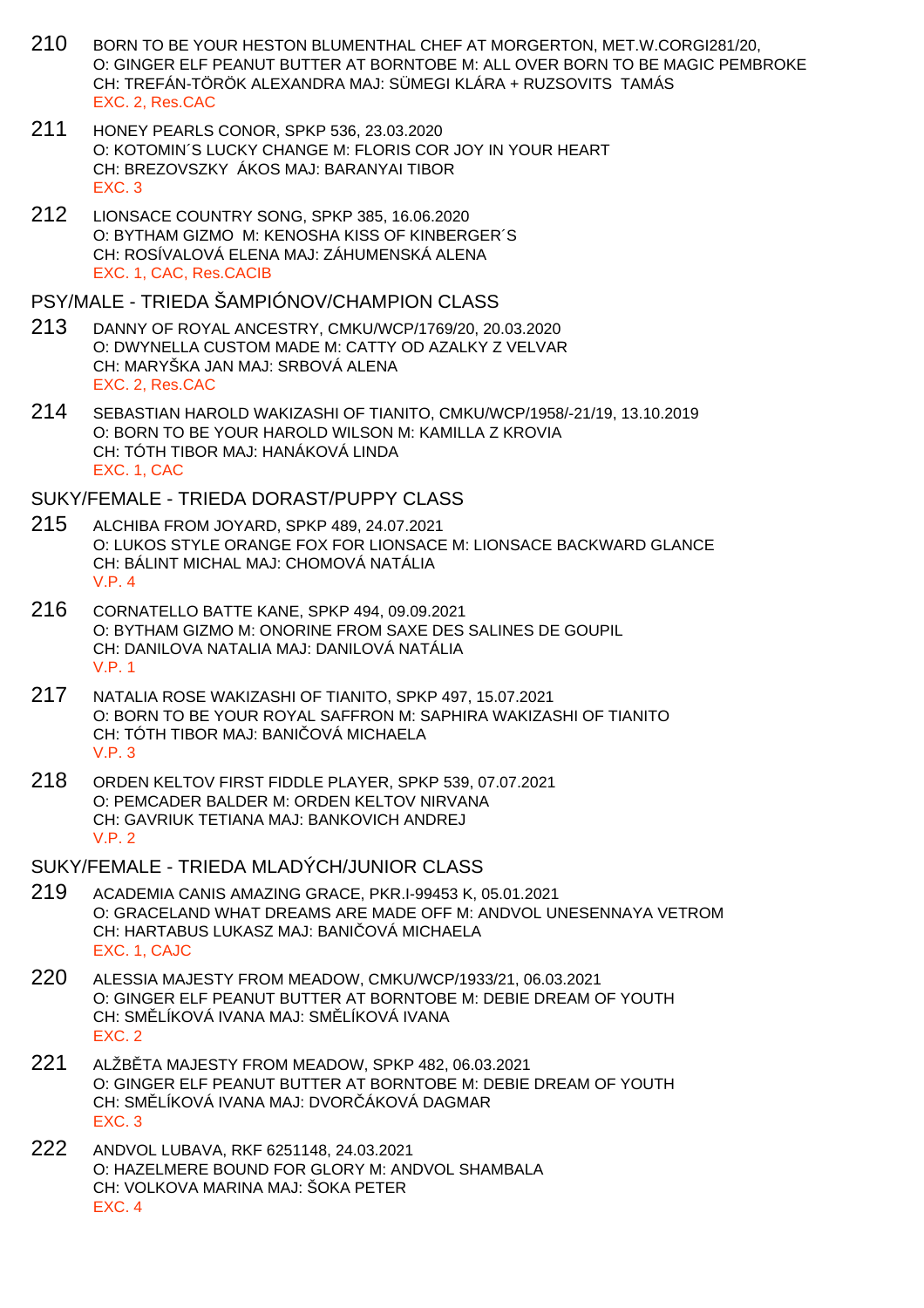- 223 LIONSACE DAY'N NITE, SPKP 464, 25.02.2021 O: CH LUKOS STYLE ORANGE FOX FOR LIONSACE M: CH LIONSACE ALWAYS THE FIRST CH: ROSÍVALOVÁ ELENA MAJ: ROSÍVALOVÁ ELENA EXC.
- 224 LIONSACE EVERY ROAD, SPKP 472, 24.03.2021 O: CH LUKOS STYLE ORANGE FOX FOR LIONSACE M: LIONSACE BODY LIKE A BACKROAD CH: ROSÍVALOVÁ ELENA MAJ: ROSÍVALOVÁ ELENA EXC.

### SUKY/FEMALE - TRIEDA STREDNÁ/INTERMEDIATE CLASS

- 225 DOREEN CORGIIRA MORAVIA, CMKU/WCP/1789/20, 12.05.2020 O: CACANEK KUSY LISIURA M: BEREN CORGIIRA MORAVIA CH: RA ANSKÁ ILONA MAJ: CHRAPKOVÁ MIRIAM EXC. 2, Res.CAC, Res.CACIB
- 226 MANDALA MORGERTON, MET.W.CORGI318/20, 02.05.2020 O: ICH HAZELMERE MITCH A MATCH M: MIO MARE BELLA ANIMA CH: SÜMEGI KLÁRA MAJ: SÜMEGI KLÁRA EXC. 1, CAC, CACIB
- SUKY/FEMALE TRIEDA ŠAMPIÓNOV/CHAMPION CLASS
- 227 HELEN VELVARSKÁ FARMA, CMKU/WCP/1706/19, 18.07.2019 O: HOOK HANDMADE KINBERGER'S M: EVE MY DELIGHT CH: SRBOVÁ ALENA MAJ: SRBOVÁ ALENA EXC. 1, CAC

SUKY/FEMALE - TRIEDA VETERÁNOV/VETERAN CLASS

228 BESSI URBAN CORGIS, SPKP 188, 25.12.2013 O: BEST YEFF 17TH MERIDIAN M: DEBIE CORAL MY DELIGHT CH: URBANOVÁ ZUZANA MAJ: BANKOVICH ANDREJ EXC. 1, BOB

skupina/group FCI - 2

# AFFENPINSCHER - OPI Í PIN

Rozhodca/Judge GRÖSCHL FERENC, HU - Kruh/Ring 4

SUKY/FEMALE - TRIEDA MLADÝCH/JUNIOR CLASS

229 BLACK ROSE MAGIC RUNZA, CMKU/OP/70/20, 16.10.2020 O: BOB MARLEY REGGAE STAR M: BEEBA BUBBLEDOG CH: NEUBAUEROVÁ LIB NA ANNA MAJ: NEUBAUEROVÁ LIB NA ANNA EXC. 1, CAJC, Junior BOB, BOB

### APPENZELLER SENNENHUND - APENZELSKÝ SALAŠNÝ PES

Rozhodca/Judge MATYÁŠ JAROSLAV, SK - Kruh/Ring 5

SUKY/FEMALE - TRIEDA MLADÝCH/JUNIOR CLASS

230 BELLA Z BOJNICKÉHO DVORA, SPKP 719, 02.02.2021 O: THREE COLOR BENELUX M: VENA SPOD HRÁDZE CH: PLŠEK PETER MAJ: MIKOVÁ BEATA EXC. 1, CAJC, Junior BOB, BOB

SUKY/FEMALE - TRIEDA OTVORENÁ/OPEN CLASS

231 FANNY SPOD HRÁDZE, SPKP 675, 18.10.2019 O: LEXUS SPOD HRÁDZE M: KHARMA VOM PIRNIKHOF CH: BELOVI OVÁ ANETA MAJ: GONDÁŠ MILAN EXC. 1, CAC, CACIB

## BERNER SENNENHUND - BERNSKÝ SALAŠNÝ PES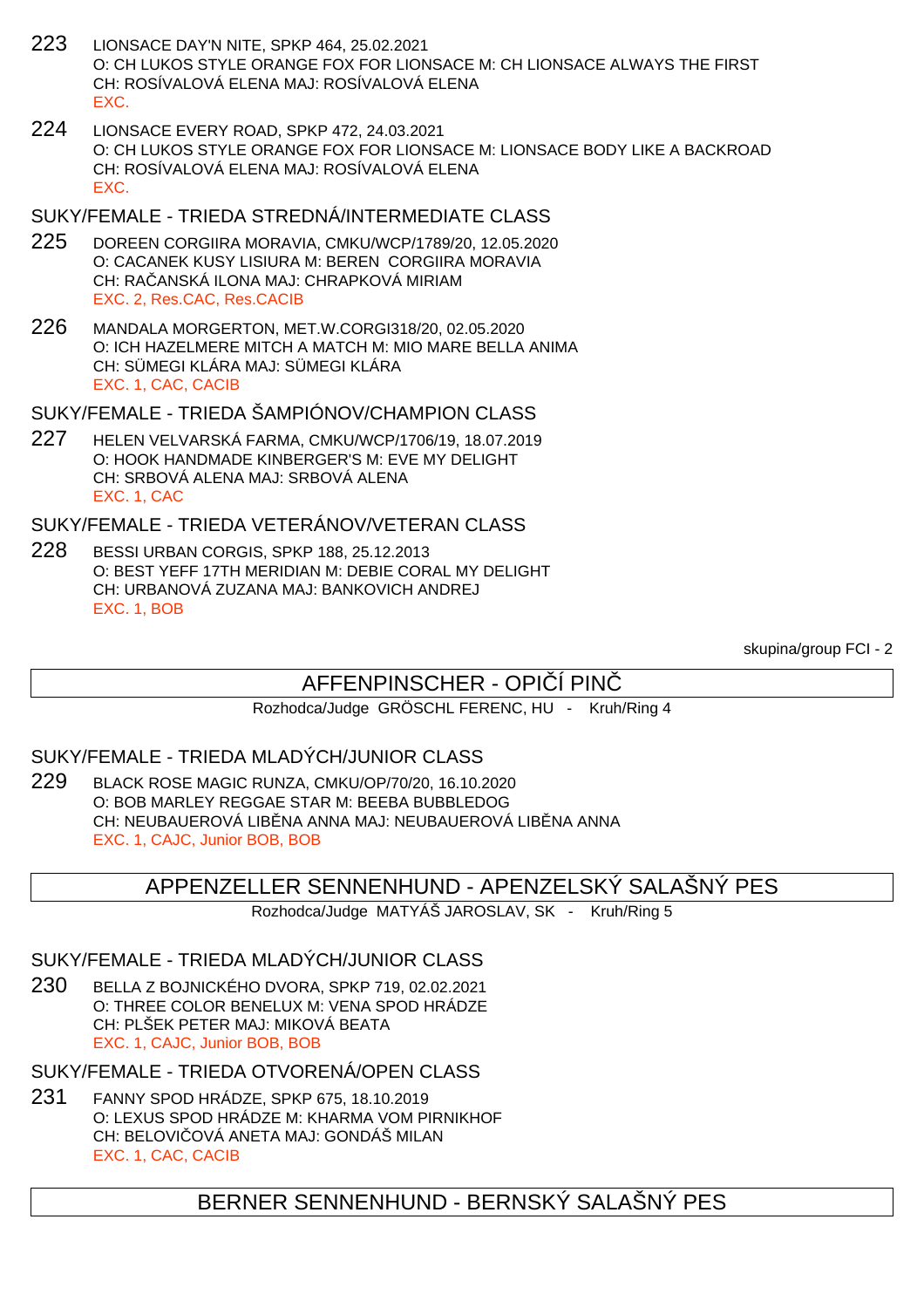### PSY/MALE - TRIEDA MLADÝCH/JUNIOR CLASS

- 232 FABIAN ALEXBERNS, CMKU/BSP/15173/-21/21, 22.04.2021 O: VERDI ALEXBERNS M: ROSE & KELLY ALEXBERNS CH: CHERVYNSKYI OLEKSANDR MAJ: LAGOVÁ LUCIE EXC. 1, CAJC, Junior BOB
- 233 MY LOVELY BERN BRAVE BEAR, CMKU/BSP/15042/-21/21, 30.05.2021 O: ONYX LAND VELES FOR BERN HAUS ON OKA M: DEREVNYA BERNCEV ESMIRALDA CH: KULIKOVA YULIYA MAJ: PULTAROVÁ NELA EXC. 2

## PSY/MALE - TRIEDA STREDNÁ/INTERMEDIATE CLASS

- 234 FARAY JAK Z OBRAZKA, PKR.II-141543, 26.05.2020 O: MILBU KEANU M: ARTAMIGS HAUS ELIZAVETA CH: S TKOWSKA AGNIESZKA MAJ: S TKOWSKA AGNIESZKA EXC. 1, CAC
- 235 MOHITO SERCE DOMU, PKR.II-142597, 01.09.2020 O: PAYNO PRIDE OF JUSTIN M: HAIDI SERCE DOMU CH: CHODACKI DARIUSZ MAJ: CHODACKI DARIUSZ EXC. 2, Res.CAC

PSY/MALE - TRIEDA OTVORENÁ/OPEN CLASS

- 236 ARNOLD BERNERHEART, SPKP 3956, 01.08.2017 O: IDEAL CAIRO CZECH REA M: B AGATA MEZI Í SKÁ SALAŠ CH: STRASKÁ MÁRIA MAJ: LEŠUNDÁKOVÁ ŽANETA EXC. 2
- 237 JACKS AND BEARS SMOKEY, MET.BSH.998/20, 24.11.2019 O: ROCKING BOND, JAMES BOND M: DREAM GIRL DAISY FOWLER'S LAND CH: ZIEGLER ANNAMÁRIA AND GÁBOR MAJ: BOGDÁN GERG EXC. 1, CAC, CACIB, BOS

## PSY/MALE - TRIEDA ŠAMPIÓNOV/CHAMPION CLASS

- 238 CONAN ATTILA OD ZLATÉHO JINANU, CMKU/BSP/13310/18, 29.09.2018 O: ATTILA M: AJRÍN IVER OD ZLATÉHO JINANU CH: VIZNAR PETR MAJ: VIZNAR PETR + VIZNAROVÁ ŠT PÁNKA EXC. 2, Res.CAC
- 239 ROLEX MOCNE GÓRALKI, PKR.II-135438, 19.09.2018 O: FERRARI ROJAUS BERNAS M: TULIPANOS BERNI UNIVERSE OF BEAUTY CH: WI CEK-JAKIMOWICZ BEATA MAJ: WI CEK-JAKIMOWICZ BEATA EXC. 1, CAC, Res.CACIB

SUKY/FEMALE - TRIEDA MLADŠÍ DORAST/MINOR PUPPY CLASS

- 240 BERNEWA'S LUCREZIA BORGIA, SPKP 4307, 16.11.2021 O: SZARHEGYALJAI FAIR PLAY M: BERNEWA'S DOLCE MANETTE CH: VARGA BRANISLAV MAJ: VARGOVÁ DRAHOMIRA + VARGA BRANISLAV V.P. 1
- 241 KARLA RUDNIANSKA DOLINA, SPKP 4295, 01.11.2021 O: ELVIS Z CVANOVHO DVORA M: ISABELLE RUDNIANSKA DOLINA CH: VAVRO PETER MAJ: VAVRO PETER V.P. 2

SUKY/FEMALE - TRIEDA MLADÝCH/JUNIOR CLASS

- 242 ASHLEY FROM LUTENA OF SILESIA, CMKU/BSP/14787/21, 07.04.2021 O: DOLLAR ZE STAROBLISKÉ SAMOTY M: PRINCESS Z MOKROVOUS CH: ŠEMBEROVÁ MIROSLAVA MAJ: ŠEMBEROVÁ MIROSLAVA EXC. 1, CAJC
- 243 BEAUTIFUL ROSUNBEE, CMKU/BSP/14761/21, 09.04.2021 O: PRINCAS KALNU ŠUO M: HAVANA SUNRISE VON ROMANSHOF CH: MOJŽÍŠKOVÁ IVETA MAJ: MOJŽÍŠKOVÁ IVETA EXC. 2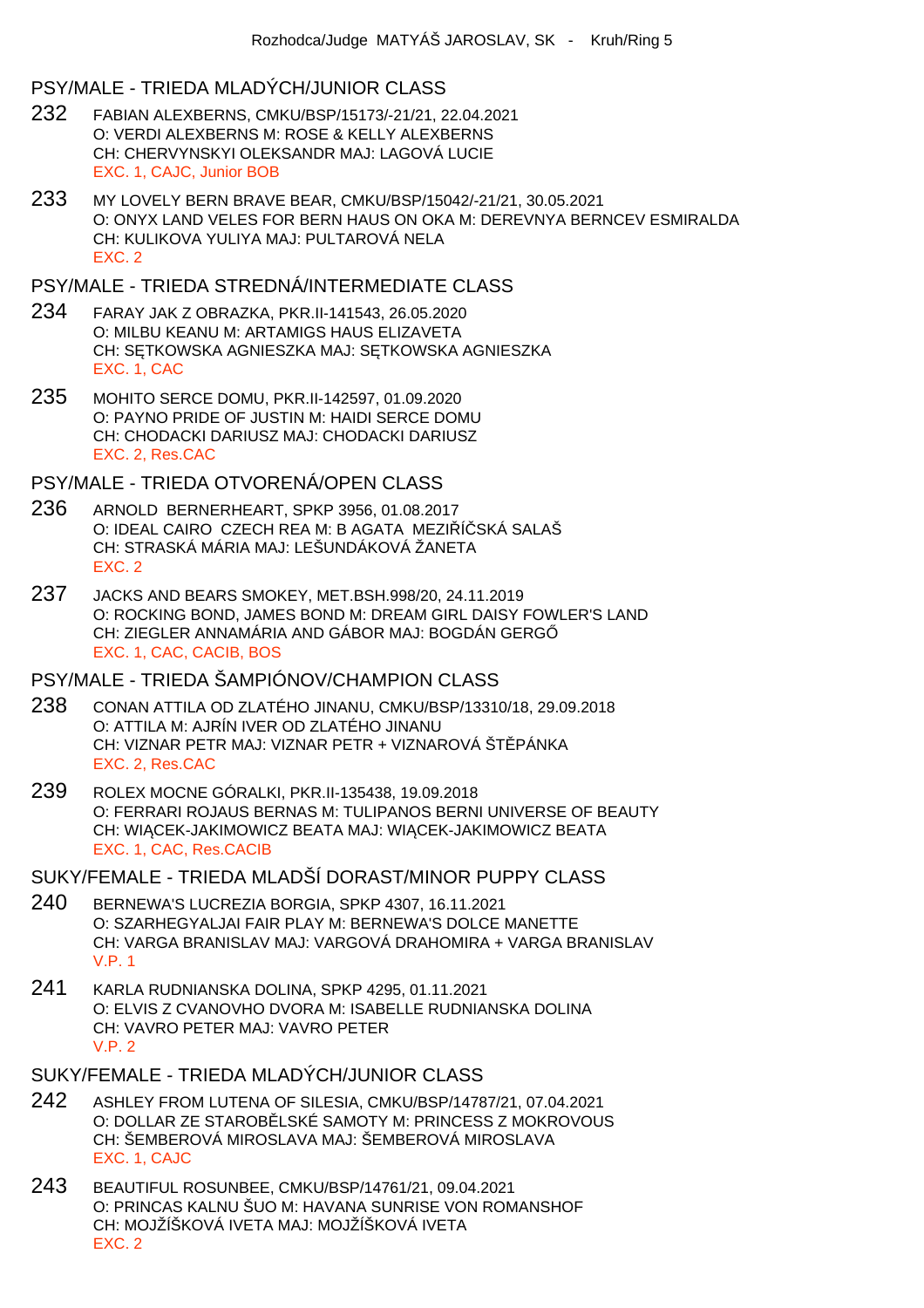### SUKY/FEMALE - TRIEDA OTVORENÁ/OPEN CLASS

- 244 CORIN ATTILA OD ZLATÉHO JINANU, CMKU/BSP/13311/18, 29.09.2018 O: ATTILA M: AJRÍN IVER OD ZLATÉHO JINANU CH: VIZNAR PETR MAJ: VIZNAR PETR + VIZNAROVÁ ŠT. PÁNKA EXC. 1, CAC, CACIB, BOB
- 245 DEBBIE CODELI GIRLS, CMKU/BSP/14109/20, 23.03.2020 O: GIOVANNI ARTURO VAN'T RIJKENSPARK M: KIMI CODELI GIRLS CH: KOPECKÁ MARTINA MAJ: JÓVÁRI KRISZTINA EXC. 2, Res.CAC
- 246 GEORGINA Z PERUCKÝCH LESŮ, CMKU/BSP/14135/20, 29.03.2020 O: KINGSMAN DE LLOBU ASTUR M: ARIA Z MELÍC CH: KŘEPŘÍKOVÁ ŠÁRKA MAJ: KŘEPŘÍKOVÁ ŠÁRKA EXC. 3
- 247 NUTELLA BERMONDO BOHEMIA, CMKU/BSP/13708/19, 25.05.2019 O: WERNER WIX RONALDO M: KIMBA BERMONDO BOHEMIA CH: OU ADOVÁ KATE INA MAJ: LAGOVÁ LUCIE V.G. 4

SUKY/FEMALE - TRIEDA ŠAMPIÓNOV/CHAMPION CLASS

- 248 FLOWERBELLE KABÁTKO, CMKU/BSP/12369/17, 29.03.2017 O: FORTUNEIA NORTHERN WINTER SUNSET M: ANABELLE KABÁTKO CH: ŠAVRDOVÁ KATE INA MAJ: MELEZÍNKOVÁ MONIKA ABS.
- 249 JACKS AND BEARS PENNY LING, MET.BSH.1002/20, 24.11.2019 O: ROCKING BOND JAMES BOND M: DREAM GIRL DAISY FOWLER'S LAND CH: ZIEGLER ANNAMARIA & GABOR MAJ: ZIEGLER GABOR + ZIEGLER ANNAMARIA EXC. 1, CAC, Res.CACIB
- 250 PRINCESS Z MOKROVOUS, CMKU/BSP/13301/18, 21.09.2018 O: KOUDY BERMONDO BOHEMIA M: JULIA Z MOKROVOUS CH: PE ENKA PAVEL MAJ: ŠEMBEROVÁ MIROSLAVA EXC. 2, Res.CAC

# BULLDOG

Rozhodca/Judge VONDROUŠ OTAKAR, CZ - Kruh/Ring 6

### PSY/MALE - TRIEDA MLADÝCH/JUNIOR CLASS

- 251 BEARBULL LARGO, SPKP 4541, 07.05.2021 O: KUPAKOS ETHAN M: BEARBULL CRYSTAL CH: SARKADI LÁSZLÓ MAJ: HU OROVÁ UBICA V.G. 1
- PSY/MALE TRIEDA OTVORENÁ/OPEN CLASS
- 252 BLACK-TREASURE DOGS LOYD, MET.ANG.BULL.2455/19, 15.10.2018 O: BLACK-TREASURE DOGS DARIUS M: GOLDEN-BULL KEYA CH: BOROSS MONIKA MAJ: ONDRLOVÁ BARBORA V.G. 1
- SUKY/FEMALE TRIEDA MLADÝCH/JUNIOR CLASS
- 253 ATLANA BARONVIL, SPKP 4448, 29.12.2020 O: BLACK-TREASURE DOGS LOYD M: GOŠIN´S AMY CH: ONDRLOVÁ BARBORA MAJ: ONDRLOVÁ BARBORA EXC. 1, CAJC, Junior BOB, BOB
- 254 TARA SRDCE HANÉ, SPKP 4506, 30.04.2021 O: MYSTYLE LOCAL HERO M: QUINNY SRDCE HANÉ CH: NOVÁKOVÁ LUCIE MAJ: HU OROVÁ UBICA EXC. 3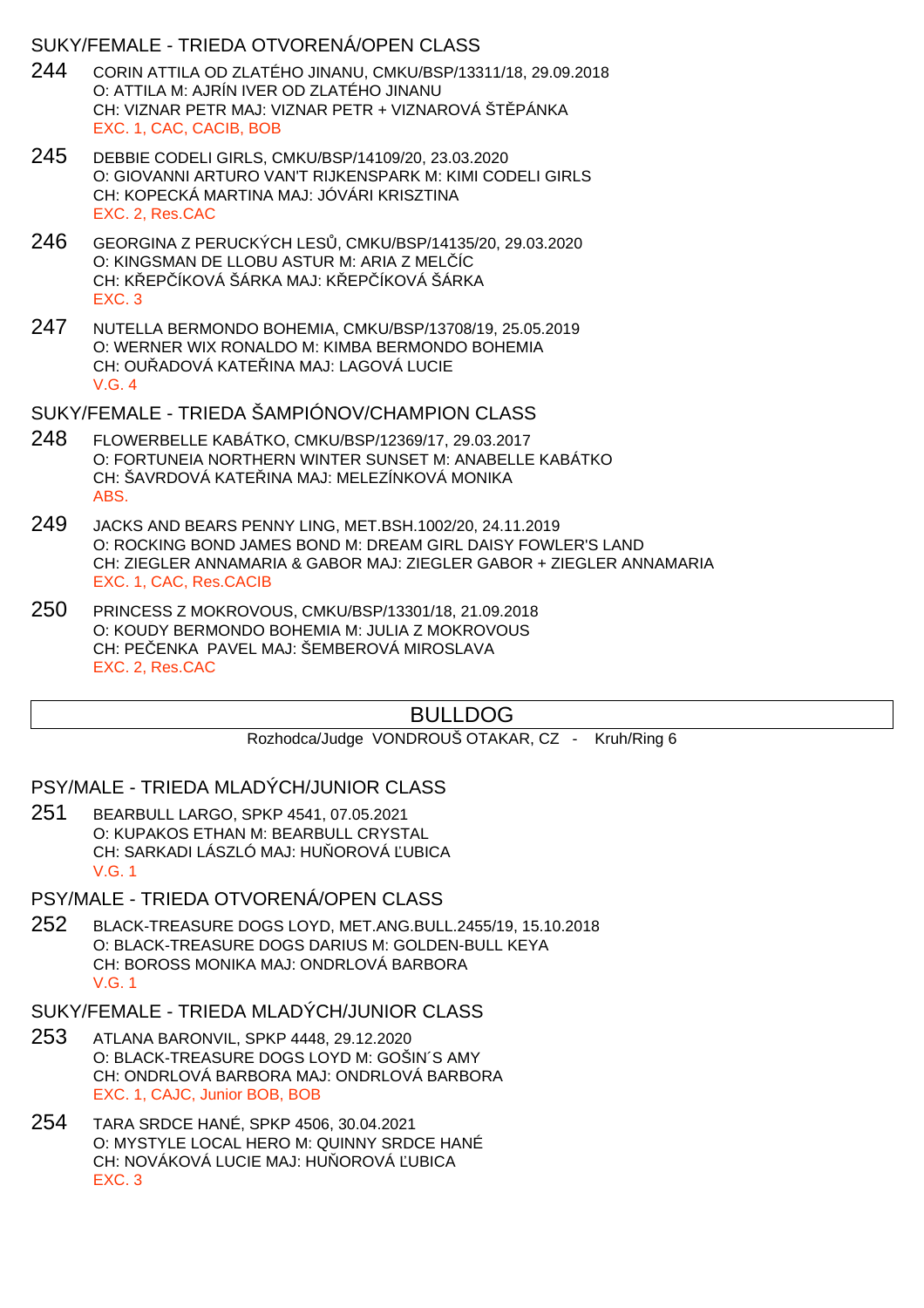255 TRINITY SRDCE HANÉ, SPKP 4507, 30.04.2021 O: MYSTYLE LOCAL HERO M: QUINNY SRDCE HANÉ CH: NOVÁKOVÁ LUCIE MAJ: HU OROVÁ LUBICA EXC. 2

## SUKY/FEMALE - TRIEDA STREDNÁ/INTERMEDIATE CLASS

256 SOPHIA SRDCE HANÉ, SPKP 4466, 21.04.2020 O: MYSTYLE LOCAL HERO M: MATYLDA SRDCE HANÉ CH: NOVÁKOVÁ LUCIA MAJ: HU OROVÁ UBICA EXC. 1, CAC, CACIB

## BULLMASTIFF

Rozhodca/Judge GRÖSCHL FERENC, HU - Kruh/Ring 4

### PSY/MALE - TRIEDA MLADÝCH/JUNIOR CLASS

257 EINARR- VIKING OF HILLSIDE GUARDIAN, SPKP 813, 20.01.2021 O: MAGIC FORCE IMPORTANT IN LIFE M: BELLA NIGHT SENTRY CH: NIŽNÍK MATÚŠ MAJ: BÓDIŠ NICOLAS + LAKIOVÁ LAURA EXC. 1, CAJC, Junior BOB

## PSY/MALE - TRIEDA ŠAMPIÓNOV/CHAMPION CLASS

258 BE MY KEEPER FLOAT LIKE A BUTTERFLY STING LIKE A BEE, SPKP 766, 15.03.2019 O: VENI VIDI VICI IS DVARISKIU M: BIG GEMS DOLLY FOR I BRAVY RAGAZZI CH: BY MY KEPEER ALLEVAMENTO MAJ: TUNEGA ONDREJ EXC. 1, CAC, CACIB, BOB

## SUKY/FEMALE - TRIEDA MLADŠÍ DORAST/MINOR PUPPY CLASS

259 GYDA VALKYRJA OF HILLSIDE GUARDIAN, SPKP 837, 07.12.2021 O: MAGIC FORCE IMPORTANT IN LIFE M: ARISHA HEART OF WARRIOR CH: NIŽNÍK MATÚŠ MAJ: BÓDIŠ NICOLAS + LAKIOVÁ LAURA V.P. 1

## CANE CORSO

Rozhodca/Judge VONDROUŠ OTAKAR, CZ - Kruh/Ring 6

PSY/MALE - TRIEDA MLADŠÍ DORAST/MINOR PUPPY CLASS

- 260 BEVAN TERRA DEI BARONI, SPKP 2702, 01.11.2021 O: SPARTACUS CORSO BIH M: VELLUTO SCURO CIBELLE CH: KOZELOVÁ IDA MAJ: KOZELOVÁ IDA V.P. 1
- 261 RUGGERO SOUL GUARD, SPKP 2740, 13.11.2021 O: DAVIDE CODA DI CAVALLO M: JULIETTE SOUL GUARD CH: BLESÁKOVÁ KATARÍNA MAJ: RYCHNAVSKÁ IVANA **PROM**

#### PSY/MALE - TRIEDA DORAST/PUPPY CLASS

- 262 ALTONNIO MANNO MILLENNIUM XIII, SPKP 2635, 12.07.2021 O: VALENTINO SILVER LAKE KOJIC M: CC CLEA BELLA VITA DA CAPO CH: KOSTOLANSKÁ TÍMEA MAJ: KOSTOLANSKÁ TÍMEA V.P. 2
- 263 ECTOR LOTUS FLOWER BLACK, SPKP 2646, 03.08.2021 O: DAVIDE CODA DI CAVALLO M: ZETA CRAZY CLAN CH: ŠEBÍK MICHAL MAJ: ŠEBÍK MICHAL + ŠEBÍK MATEJ V.P. 1
- 264 EDWIN LOTUS FLOWER BLACK, SPKP 2645, 03.08.2021 O: DAVIDE CODA DI CAVALLO M: ZETA CRAZY CLAN CH: ŠEBÍK MICHAL MAJ: JEŽOVÁ GABRIELA PROM.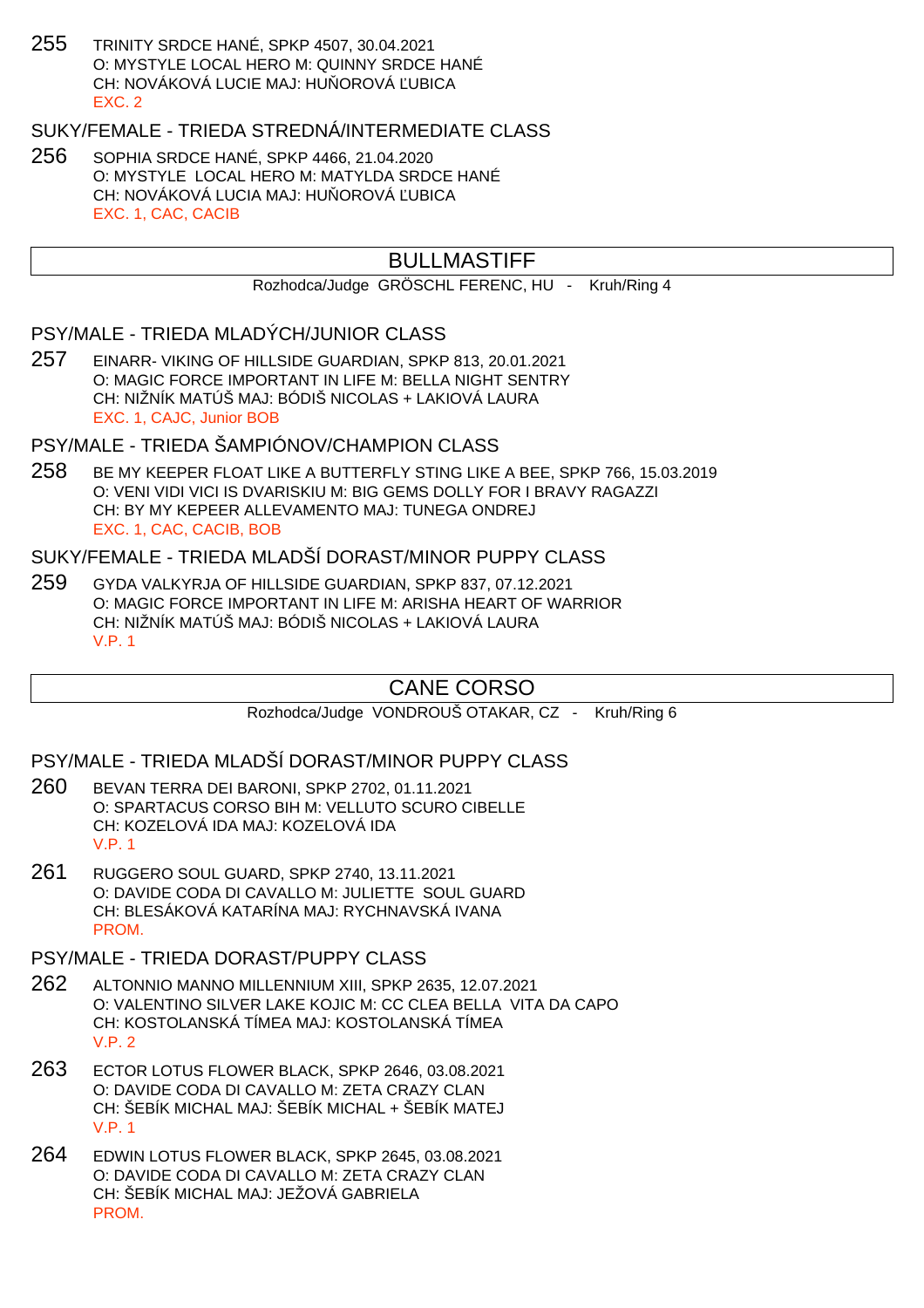265 EMPEROR LOTUS FLOWER BLACK, SPKP 2643, 03.08.2021 O: DAVIDE CODA DI CAVALLO M: ZETA CRAZY CLAN CH: ŠEBÍK MICHAL MAJ: ZEUS NATÁLIE **PROM** 

## PSY/MALE - TRIEDA MLADÝCH/JUNIOR CLASS

- 266 ALCAPONE PASSERO DI DIAMANTE, SPKP 2594, 24.06.2021 O: APRIORI BEST ULTIMATUM M: APRIORI BEST SHARLIZ CH: VRABCOVÁ EVA MAJ: VRABCOVÁ EVA EXC.
- 267 ATHOS E'NATA UNA STELLA, SPKP 2677, 10.03.2021 O: DROGO KHAL CUSTODE DEL TRÓNI M: DEANERYS Z GILDII NIEUSTRASZONYCH CH: POLA IK MATEJ MAJ: POLA IK MATEJ EXC. 3
- 268 ATTILA GUARDIA DELLA LUNA, CMKU/CC/4842/-21/21, 07.06.2021 O: CC HIGHMAX JUNIOR VITA DA CAPO M: FENELLA GEMMA NERA CH: GA OVÁ IVANA MAJ: NOVOTNÝ TOMÁŠ EXC. 4
- 269 TOKYO DE GREY BLOOD J.M., SPKP 2542, 25.03.2021 O: G ALKAROS GDA M: SURIA DE GREY BLOOD J.M. CH: SASULA KAMILA MAJ: CELERIK TOMÁŠ EXC. 2
- 270 ULPO PIA FIDELIS, SPKP 2569, 19.01.2021 O: URANUS CORSO DI MUNTEANU M: MARTA PIA FIDELIS CH: COTOI CORINA MAJ: KOZELOVÁ IDA EXC. 1, CAJC, Junior BOB

## PSY/MALE - TRIEDA STREDNÁ/INTERMEDIATE CLASS

- 271 ADONIS DALL´OMBRA DEL CASTELLO, SPKP 2479, 04.11.2020 O: CEASARIO OF SOULD GUARD M: AMANDA DAMIANO BARBYMARK HP CH: MIŠKOLCI PATRIK MAJ: MIŠKOLCI PATRIK EXC. 2, Res.CAC
- 272 MAESTO SOUL GUARD, SPKP 2265, 06.06.2020 O: DROGO KHAL CUSTODE DEL TRONO M: CARINA OF SOUL GUARD CH: BLESÁKOVÁ KATARÍNA MAJ: SÁDOVSKÝ RAJMUND + SÁDOVSKÝ RAJMUND EXC. 1, CAC, CACIB, BOS

## PSY/MALE - TRIEDA OTVORENÁ/OPEN CLASS

- 273 GASS GEMMA NERA, SPKP 1946, 28.08.2018 O: I´M THOR RAYLA DI CORS M: GERTSOGINYA IZ DINASTII CHEMPIONOV CH: MRÁZOVÁ ALENA MAJ: MRÁZOVÁ ALENA EXC. 2, Res.CAC
- 274 JEOM SOLU GUARD, SPKP 2050, 20.04.2019 O: PRESIDENT IZ DINASTII CHAMPIONOV M: DELANNA SOUL GUARD CH: BLESÁKOVÁ KATARÍNA MAJ: BLESÁKOVÁ KATARÍNA EXC. 1, CAC

# PSY/MALE - TRIEDA ŠAMPIÓNOV/CHAMPION CLASS

- 275 RE MANFREDI ALOEVERA, EST-03299/18, 25.06.2018 O: CEASARIO OF SOUL GUARD M: RE MANFREDI VILMA CH: RENZULLO PAOLO MAJ: BEDNÁRIKOVÁ ZORA EXC. 1, CAC, Res.CACIB
- PSY/MALE TRIEDA VETERÁNOV/VETERAN CLASS
- 276 ACCESS OF SOUL GUARD, SPKP 1247, 27.08.2013 O: MAURO CON AMORE VOLTURI FCI M: BOŽENA RODIS MARADOM CH: BLESÁKOVA KATARÍNA MAJ: BLESÁKOVÁ KATARÍNA EXC. 1

SUKY/FEMALE - TRIEDA MLADŠÍ DORAST/MINOR PUPPY CLASS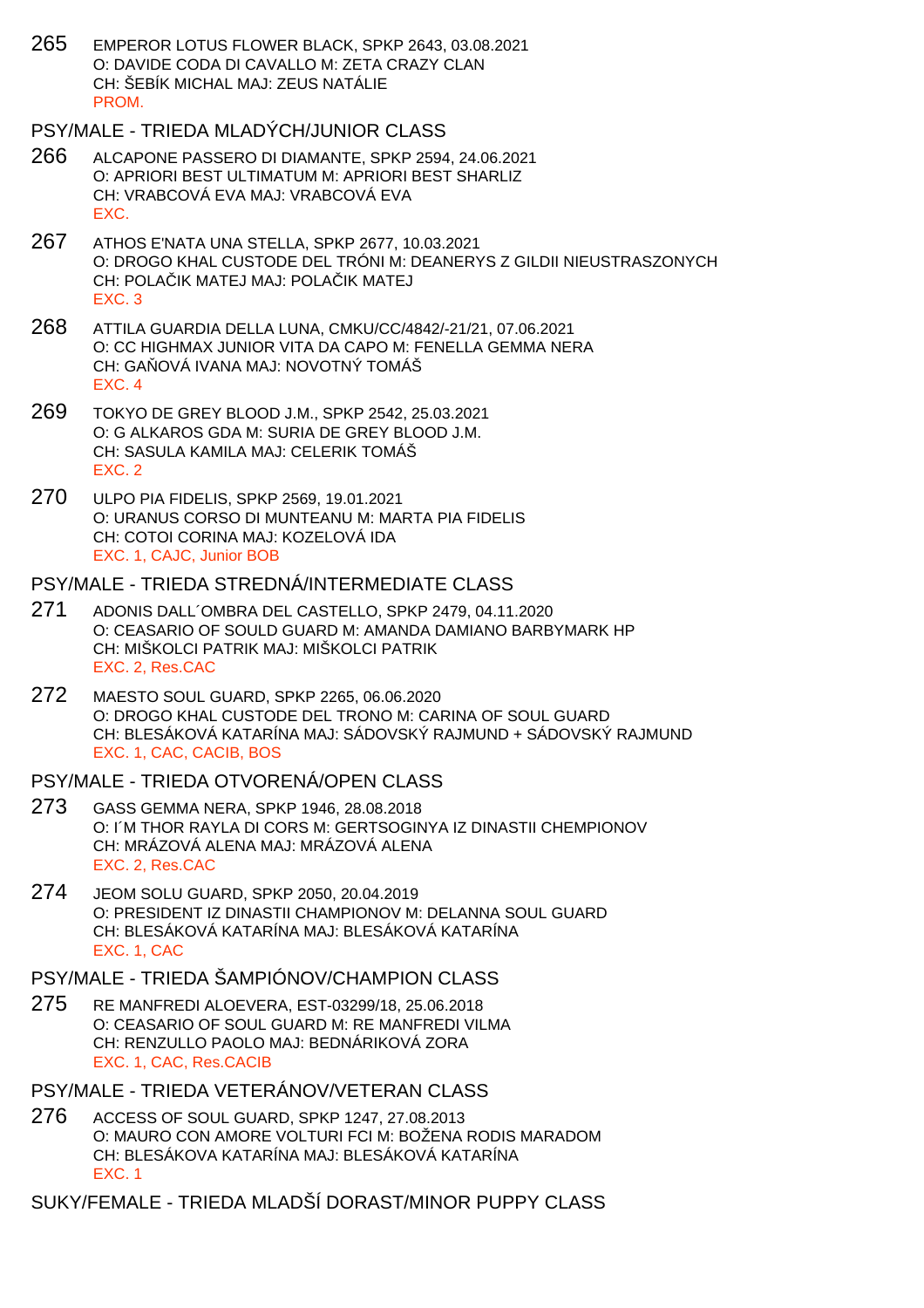277 BELLA DAL OMBRA DEL CASTELLO, SPKP 2717, 27.11.2021 O: DAVIDE CODA DI CAVALLO M: AMANDA DAMIANO BARBYMARK HP CH: MIŠKOLCI PATRIK MAJ: MIŠKOLCI PATRIK V.P. 1

SUKY/FEMALE - TRIEDA DORAST/PUPPY CLASS

- 278 ACATALEYLA MILLENNIUM XIII, SPKP 2639, 12.07.2021 O: VALENTINO SILVER LAKE KOJIC M: CC CLEA BELLA VITA DA CAPO CH: KOSTOLANSKÁ TÍMEA MAJ: KOSTOLANSKÁ TÍMEA V.P. 2
- 279 AMBRA TERRA DEI BARONI, SPKP 2631, 24.07.2021 O: SPARTACUS CORSO BIH M: CAPPY Z KOLÁ KOVA RAN E CH: KOZELOVÁ IDA MAJ: KOZELOVÁ IDA V.P. 1

SUKY/FEMALE - TRIEDA MLADÝCH/JUNIOR CLASS

- 280 AIMY DALL´OMBRA DEL CASTELLO, SPKP 2487, 04.11.2020 O: CEASARIO OF SOUL GUARD M: AMANDA BARBYMARK HP CH: MIŠKOLCI PATRIK MAJ: MIŠKOLCI PATRIK EXC. 1, CAJC
- 281 ARIAN PASSERO DI DIAMANTE, SPKP 2598, 24.06.2021 O: APRIORI BEST ULTIMATUM M: APRIORI BEST SHARLIZ CH: VRABCOVÁ EVA MAJ: KÁDAROVÁ DOMINIKA EXC. 3
- 282 EL´A ENGIE VITA DA CAPO, SPKP 2466, 06.11.2020 O: DROGO KHAL CUSTODE DEL TRONO M: AMARETTA VITA DA CAPO CH: CELERIK TOMÁŠ MAJ: HIANIK JOZEF EXC. 2
- 283 FELICITA CORSO REALE, SPKP 2588, 02.06.2021 O: I´M THOR RAYLA DI CORS M: MEGGI SANGUE MAGNIFICO CH: FERJANC MARIAN MAJ: GIBA A PETER V.G.
- 284 STELLA LUMINOSA EMILY, MET.CANE230/21, 06.01.2021 O: AQUILA DORATA BAGGIO M: ANTIQUA FORTIS ESTA CH: BÁLINT ZOLTÁN MAJ: TIBAY NORBERT + KISS BARBARA EXC. 4

SUKY/FEMALE - TRIEDA STREDNÁ/INTERMEDIATE CLASS

- 285 APRIORI BEST VALENSIYA, RKF 6107362, 17.11.2020 O: ZHAVA RISH IZ DINASTII CHEMPIONOV M: APRIORI BEST MERCEDES CH: MAYKOVA ELENA MAJ: VRABCOVÁ EVA V.G.
- 286 MAORA SOUL GUARD, SPKP 2266, 06.06.2020 O: DROGO KHAL CUSTODE DEL TRONO M: CARINA OF SOUL GUARD CH: BLESÁKOVÁ KATARÍNA MAJ: RYCHNAVSKÁ IVANA EXC. 2, Res.CAC
- 287 OFFENSIVA SOUL GUARD, SPKP 2400, 28.09.2020 O: CEASARIO OFSOUL GUARD M: GUARD OF OLYMPUS HANNA CH: BLESÁKOVÁ KATARÍNA MAJ: HYBSKÁ VERONIKA + BLESÁKOVÁ KATARÍNA EXC. 4
- 288 OMBRETTA SOUL GUARD, SPKP 2398, 28.09.2020 O: CEASARIO OF SOUL GUARD M: GUARD OF OLYMPUS HANNA CH: BLESÁKOVÁ KATARÍNA MAJ: SLEZÁKOVÁ DARINA + SLEZÁKOVÁ DARINA EXC. 1, CAC
- 289 XELLA MOLOSOS DE ODIN, LOE2549096, 03.11.2020 O: PABLO DEI TITANI SABINI M: ELLORA DE MOLOSOS DE ODIN CH: FABREGAT FONT MARTA MAJ: MRÁZOVÁ ALENA EXC. 3

SUKY/FEMALE - TRIEDA OTVORENÁ/OPEN CLASS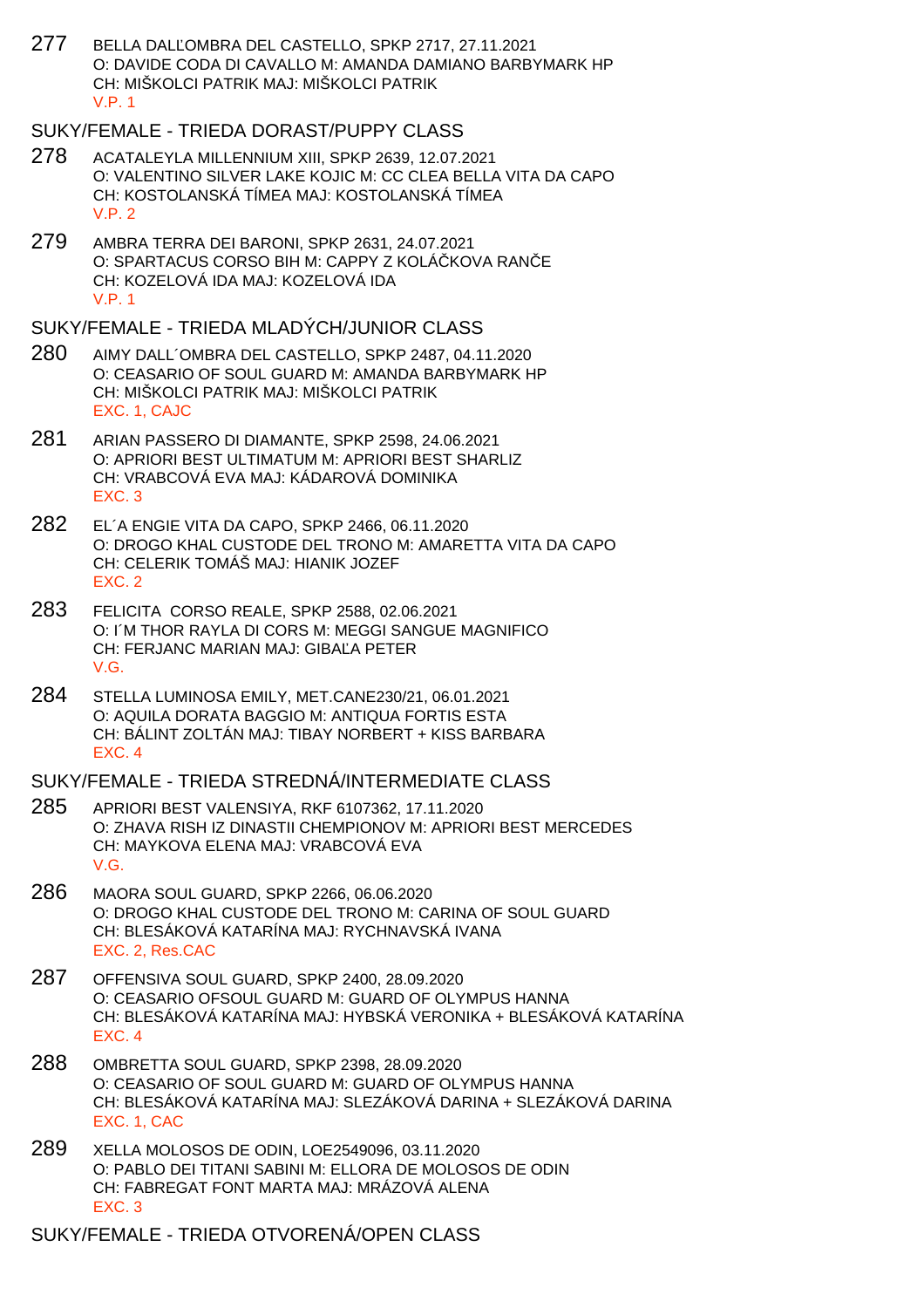- 290 LALLA SOUL GUARD, SPKP 2067, 26.04.2019 O: ACCESS OF SOUL GUARD M: BRAMA OF SOUL GUARD CH: BLESÁKOVÁ KATARÍNA MAJ: BLESÁKOVÁ KATARÍNA EXC. 4
- 291 LOLA GEMMA NERA, SPKP 2212, 16.02.2020 O: CARRO DELLA VALLE DEI LORD M: BOGOTA CUSTODE DEL TRONO CH: MRÁZOVÁ ALENA MAJ: MRÁZOVÁ ALENA EXC. 1, CAC, CACIB, BOB
- 292 MAELA SOUL GUARD, SPKP 2268, 06.06.2020 O: DROGO KHAL CUSTODE DEL TRONO M: CARINA OF SOUL GUARD CH: BLESÁKOVÁ KATARÍNA MAJ: HYBSKÁ VERONIKA EXC. 2, Res.CAC
- 293 MIA Z KOLÁČKOVA RANČE, CMKU/CC/4550/20, 26.07.2020 O: ROTHORM JY DREAM ALL OVER THE WORLD M: ARIZONA SANQUE MAGNIFICA CH: KOLÁ EK RADOVAN MAJ: N ME EK TOMÁŠ EXC. 3

#### SUKY/FEMALE - TRIEDA ŠAMPIÓNOV/CHAMPION CLASS

- 294 APRIORI BEST SHARLIZ, SPKP 2329, 09.04.2019 O: ZHAVA RISH IZ DINASTII CHEMPIONOV M: APRIORI BEST MERCEDES CH: MAYKOVA ELENA MAJ: VRABCOVÁ EVA EXC. 1, CAC, Res.CACIB
- 295 LORIS SOUL GUARD, SPKP 2070, 26.04.2019 O: ACCESS OF SOUL GUARD M: BRAMA OF SOUL GUARD CH: BLESÁKOVÁ KATARÍNA MAJ: ŠURKALOVÁ MICHAELA EXC. 2, Res.CAC
- 296 STELLA LUMINOSA AKELA, MET.CANE343/19, 09.06.2019 O: AQUILA DORATA ECLIPSE M: AQUILA DORATA PANTHEA CH: BÁLINT ZOLTÁN MAJ: TIBAY NORBERT + BÁLINT ZOLTÁN EXC. 3

## CHIEN DE MONTAGNE DES PYRÉNÉES - PYRENEJSKÝ HORSKÝ PES

Rozhodca/Judge GRÖSCHL FERENC, HU - Kruh/Ring 4

#### PSY/MALE - TRIEDA DORAST/PUPPY CLASS

- 297 INOUX DELL FROM PYRLANDIA, SPKP 415, 20.08.2021 O: MIRALLES DU MAS DE BEAUVOISIN M: MONIQUE DEL MONTE GARIGLIONE CH: KOMINKOVÁ JANA MAJ: MORGOŠ JOZEF V.P. 1
- PSY/MALE TRIEDA MLADÝCH/JUNIOR CLASS
- 298 ANDY SNOW WHITE FLAKE, SPKP 404, 24.06.2021 O: BERT NAVARE PRIM M: VI`SKALY`S MASATO CH: VARGOVÁ MONIKA MAJ: KOSIBA MILOŠ EXC. 1, CAJC, Junior BOB, BOS
- 299 SOUMOULOU DU MASSIF DE L´ESTEREL, SPKP 391, 15.03.2021 O: AMINES M: PASTOURE DU MASSIF DE L´ESTEREL CH: BROUTARD JULIE MAJ: VALENTOVI OVÁ ADRIANA EXC. 2

SUKY/FEMALE - TRIEDA MLADÝCH/JUNIOR CLASS

- 300 ADORA SNOW WHITE FLAKE, SPKP 407, 24.06.2021 O: BERT NAVARE PRIM M: VI´SKALY´S MASATO CH: VARGOVÁ MONIKA MAJ: VARGOVÁ MONIKA EXC. 1, CAJC
- 301 DESIREÉ RED SUNSET, SPKP 395, 04.06.2021 O: FOOR COUDY FROM PYRLANDIA M: AMADEA MELODIE RED SUNSET CH: VALENTOVI OVÁ ADRIANA MAJ: VALENTOVI OVÁ ADRIANA EXC. 2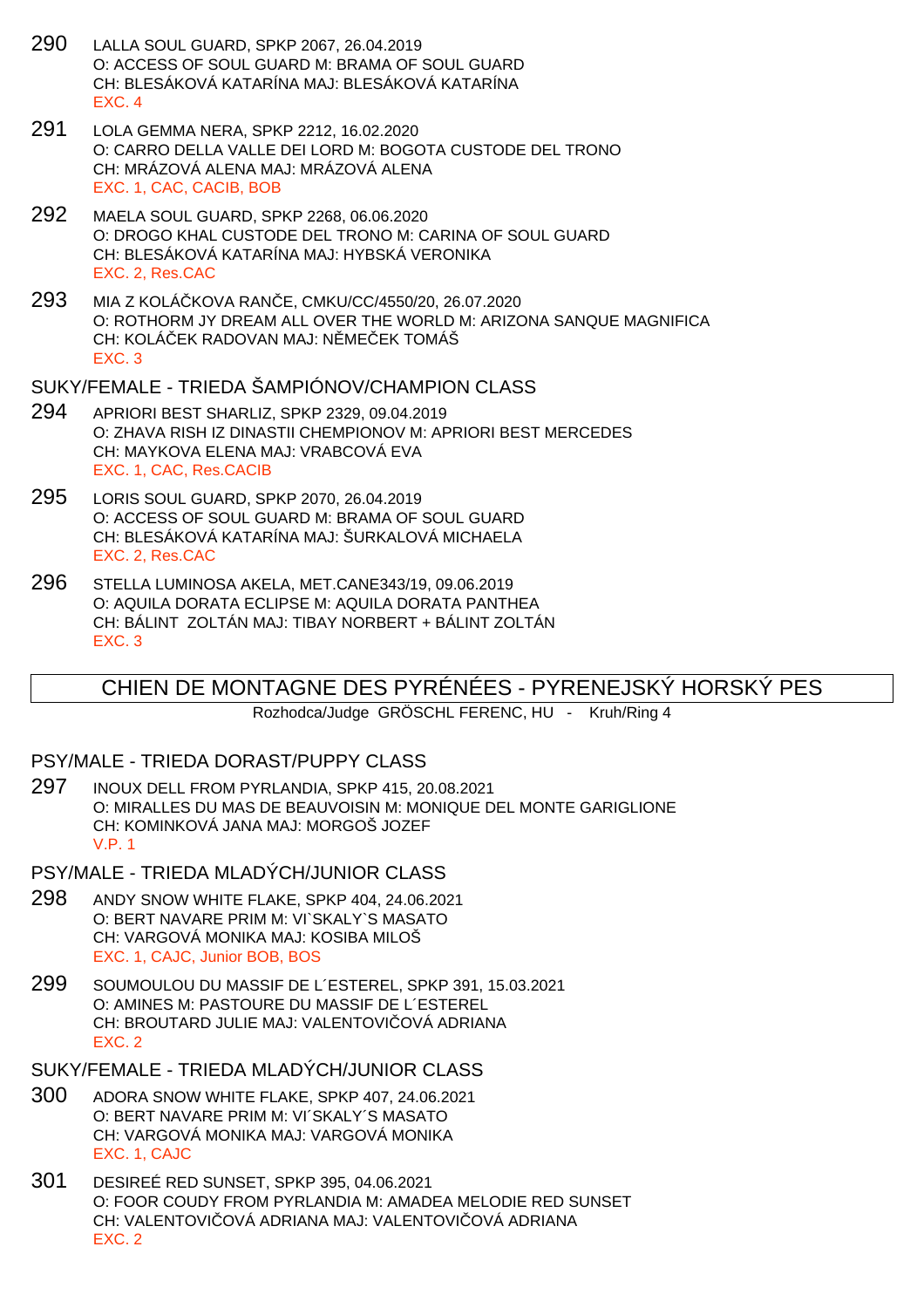### SUKY/FEMALE - TRIEDA OTVORENÁ/OPEN CLASS

302 MONIQUE DEL MONTE GARIGLIONE, SPKP 355, 13.08.2019 O: JALISSE M: SCYANEL CH: SCALA MASSIMO MAJ: KOMINKOVÁ JANA EXC. 1, CAC, CACIB, BOB

### SUKY/FEMALE - TRIEDA ŠAMPIÓNOV/CHAMPION CLASS

303 CINNAMON RED SUNSET, SPKP 350, 23.08.2019 O: COUDY BABYLON BOHEMIA M: ANGIE RED SUNSET CH: VALENTOVI OVÁ ADRIANA MAJ: VALENTOVI OVÁ ADRIANA EXC. 1, CAC, Res.CACIB

## CIMMARON URUGUAYO

Rozhodca/Judge GRÖSCHL FERENC, HU - Kruh/Ring 4

### SUKY/FEMALE - TRIEDA OTVORENÁ/OPEN CLASS

304 DAENERYS CERBERUS ILLUSION, CMKU/CIM/18/-19/19, 01.05.2019 O: ANAKIN CERBERUS ILLUSION M: MISIA MAURA DE AQUERONTE CH: HORTOS GABRIELLA MAJ: HORÁ KOVÁ ILONA EXC. 1, CAC, CACIB, BOB

## DEUTSCHE DOGGE BLAU - NEMECKÁ DOGA MODRÁ

Rozhodca/Judge VONDROUŠ OTAKAR, CZ - Kruh/Ring 6

## PSY/MALE - TRIEDA STREDNÁ/INTERMEDIATE CLASS

305 GANNYMEIDE BEAUTIFUL BLUE BALLERINES, SPKP 1889, 19.11.2020 O: WINCHESTER MARGAREJRO M: CALEXIS BEAUTIFUL BLUE BALLERINES CH: EREŠ ÁKOVÁ KATARÍNA MAJ: KLA AN UBOR + KLA AN UBOR EXC. 1, CAC, Res.CACIB

## PSY/MALE - TRIEDA ŠAMPIÓNOV/CHAMPION CLASS

306 CAMARO BADAN-SLOVAKIA, SPKP 1654, 17.04.2019 O: AIRBORNE SHADOW MIRABILIS GEMMA M: AURA COLLOREDO TILIA CH: BAEK DANIEL MAJ: BAEK DANIEL EXC. 1, CAC, CACIB, BOB

### SUKY/FEMALE - TRIEDA STREDNÁ/INTERMEDIATE CLASS

307 DOLCE VITA CUORE AMICO, PKR.II-143681, 10.09.2020 O: EDITION DE LUXE Z DOLINY SEGIET M: QUANAH-B SUMMA CUM LAUDE CH: BANDOSZ KATARZYNA MAJ: WALCZAK DARIA EXC. 1, CAC, Res.CACIB

### SUKY/FEMALE - TRIEDA OTVORENÁ/OPEN CLASS

- 308 AMANDA VOM BLAUER HOF, SPKP 1888, 25.08.2019 O: E-JAN SERCE MOLOSEUM M: YOSEMITE CEVELOB CH: ŠIMKO DALIBOR MAJ: KRUPA PAVOL EXC. 1, CAC
- 309 CELESTA HOPE GENTLE GIANT, SPKP 1788, 16.03.2020 O: ELROY HROMADOG BRUNENSIS M: ADELINE HOPE GENTLE GIANT CH: ŠINDELÁ OVÁ MARTINA MAJ: PETRO TOMÁŠ EXC. 2, Res.CAC
- 310 FREYA VON FRIZANTTE, SPKP 1786, 12.03.2020 O: CHANNING VON MRAQUE M: AIREEN VON FRIZANTTE CH: PETRÁŠOVÁ TATIANA MAJ: PETRÁŠOVÁ TATIANA EXC. 3

SUKY/FEMALE - TRIEDA ŠAMPIÓNOV/CHAMPION CLASS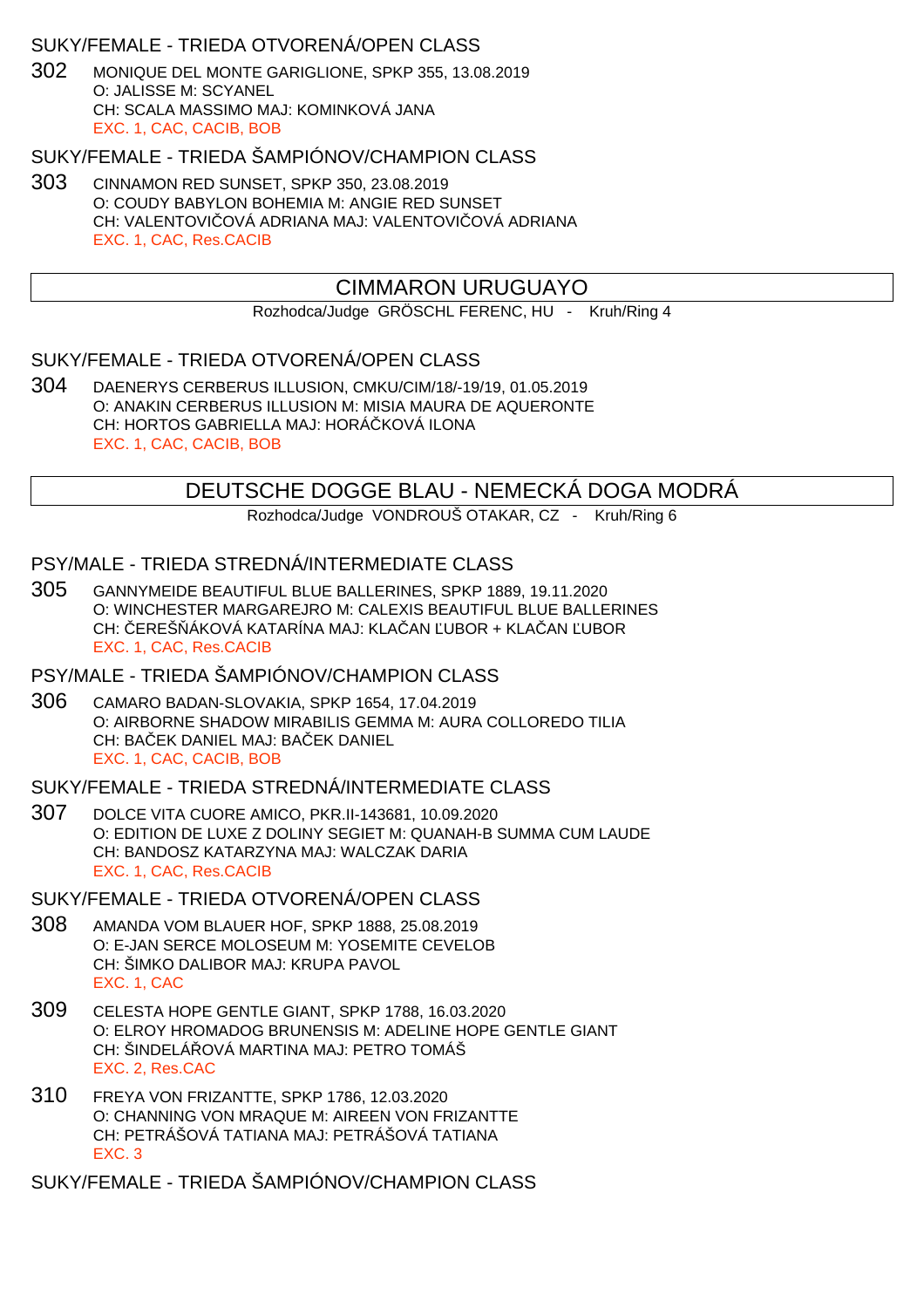311 CARAMIA CRYSTAL BLUE DIAMOND, SPKP 1773, 13.02.2020 O: DRAGO JON DORI GRINOL M: AZIRA CRYSTAL BLUE DIAMOND CH: TAKÁCSOVÁ KATARÍNA MAJ: TAKÁCSOVÁ KATARÍNA EXC. 1, CAC, CACIB, BOS

## DEUTSCHE DOGGE GEFLECKT - NEMECKÁ DOGA ŠKVRNITÁ

Rozhodca/Judge VONDROUŠ OTAKAR, CZ - Kruh/Ring 6

## PSY/MALE - TRIEDA MLADÝCH/JUNIOR CLASS

312 CHARIS FROM HARLE ELIZABETH´S MEADOWS, SPKP 1942, 31.05.2021 O: BEST OF EUROPEAN GREAT STARS M: BARBRA FROM BLACK ELIZABETH´S MEADOWS CH: BARAN JÁN MAJ: ESATOVSKI SABAN EXC. 1, CAJC

## SUKY/FEMALE - TRIEDA MLADÝCH/JUNIOR CI ASS

- 313 HELENE FROM HARLE ELIZABETH´S MEADOWS, SPKP 1940, 21.05.2021 O: ZAHIR WITH RED RIBBON M: BIBIANNA FROM GRAY ELIZABETH´S MEADOWS CH: BARAN JÁN MAJ: BARAN JÁN EXC. 1, CAJC
- 314 SALYJA DE LA BENJAMINE, SPKP 6631, 24.03.2021 O: NAMASTE DE LA BENJAMINE M: PIETRA DU JARDIN DE L'OLYMPE CH: MAUNDER PORTRON VERONIQUE MAJ: HALABURDOVÁ JAROSLAVA V.G. 2

## SUKY/FEMALE - TRIEDA STREDNÁ/INTERMEDIATE CLASS

- 315 GODIVA FROM HARLE ELIZABETH´S MEADOWS, SPKP 1877, 03.10.2020 O: LUTECELLO D´ISKANDAR M: JASMINA SANCTUS ROCHUS CH: BARAN JÁN MAJ: BARAN JÁN EXC. 1, CAC, Res.CACIB
- 316 QUIERO AMARTE-A DELL´ALTO FEUDO, SPKP 1918, 17.11.2020 O: KENZO DELL´ALTO FEUDO-N M: ZELDA DELL´ALTO FEUDO-A CH: RIZZO GIUSEPPE MAJ: CHYLOVÁ ZDENKA V.G. 2

### SUKY/FEMALE - TRIEDA OTVORENÁ/OPEN CLASS

317 DACOTA GRAY STONE CASTLE, SPKP 1831, 30.08.2020 O: PRINCE OF A GREAT STARS TEAM M: ABBY GRAY STONE CASTLE CH: CHYLOVÁ ZDENKA MAJ: CHYLOVÁ ZDENKA + CHYLO MAREK EXC. 1, CAC

## DEUTSCHE DOGGE GELB - NEMECKÁ DOGA ŽLTÁ

Rozhodca/Judge VONDROUŠ OTAKAR, CZ - Kruh/Ring 6

### PSY/MALE - TRIEDA STREDNÁ/INTERMEDIATE CLASS

318 FARID FROM GOLD ELIZABETH´S MEADOWS, SPKP 1836, 28.08.2020 O: URANDO BIG LORD M: HANA-F DELLA BAIA AZZURRA CH: BARAN JÁN MAJ: SLANÝ PETER EXC. 1, CAC, Res.CACIB

#### PSY/MALE - TRIEDA OTVORENÁ/OPEN CLASS

319 ARIAL EVRIDEI TODES RED BULL, PKR.II-153255, 17.06.2020 O: CASTLE D'IRONGUARDS M: ARIAL EVRIDEI FELICITA CH: LYKOVA N. MAJ: CHORLOWSKA EWELINA EXC. 1, CAC, CACIB, BOB

## SUKY/FEMALE - TRIEDA MLADÝCH/JUNIOR CLASS

320 YESSICA BIG LORD, SPKP 1932, 25.05.2021 O: PINKIE PIE FROM VALLEY OF MOLLOSIAN M: UMA BIG LORD CH: MIKO MIROSLAV MAJ: KAHLEROVÁ LENKA EXC. 1, CAJC, Junior BOB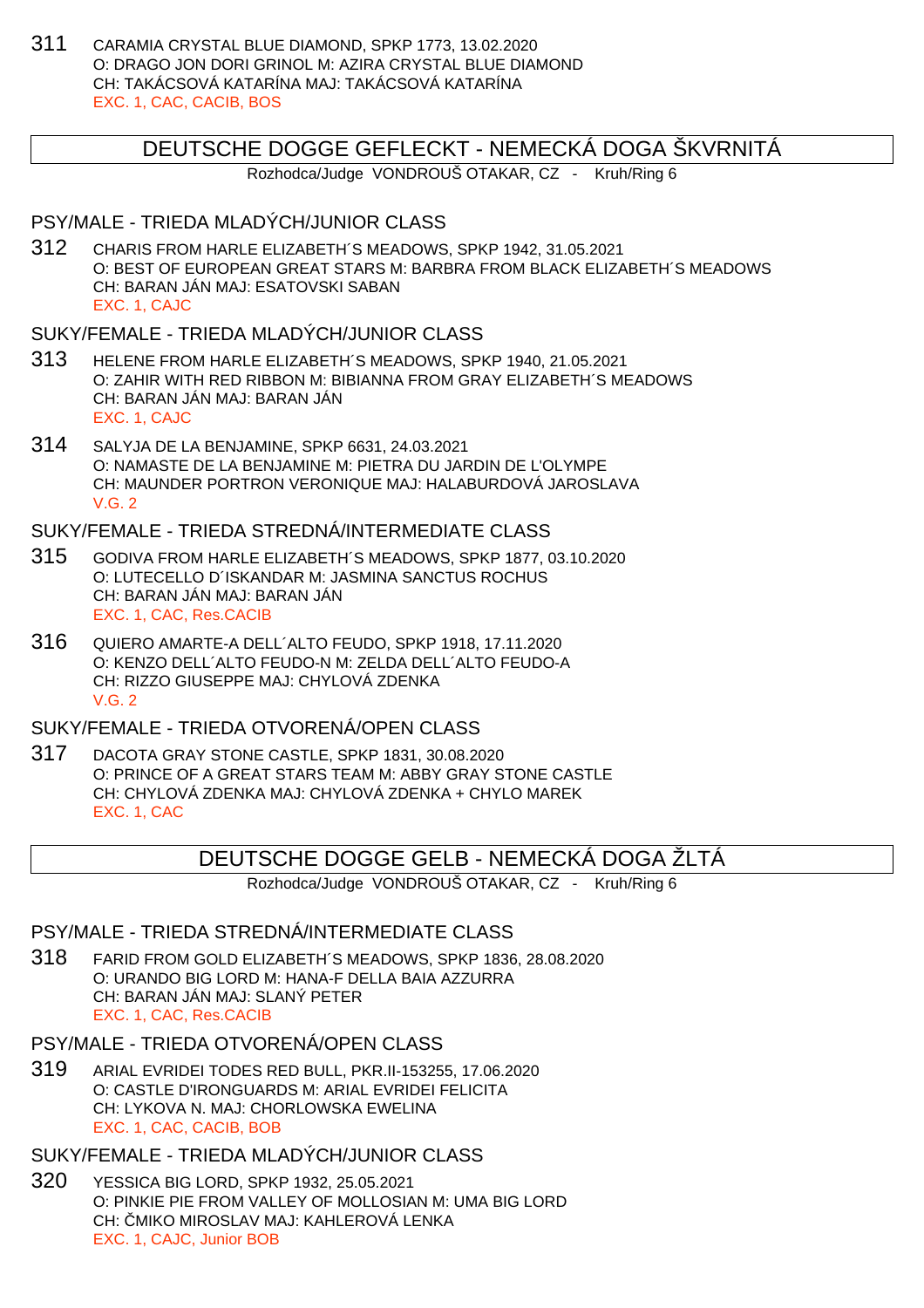### SUKY/FEMALE - TRIEDA STREDNÁ/INTERMEDIATE CLASS

321 GWEN VON FRIZANTTE, SPKP 1862, 25.10.2020 O: HANNIBAL-F DELLA BAIA AZZURRA M: CAITLIN VON FRIZANTTE CH: PETRÁŠOVÁ TATIANA MAJ: PETRÁŠOVÁ TATIANA EXC. 1, CAC

## DEUTSCHE DOGGE GESTROMT - NEMECKÁ DOGA PÁSIKAVÁ

Rozhodca/Judge VONDROUŠ OTAKAR, CZ - Kruh/Ring 6

#### PSY/MALE - TRIEDA DORAST/PUPPY CLASS

322 O-ROLLS ROYCE JANTAROWA SAGA, PKR.II-152824, 13.07.2021 O: MAJERANEK Z KU NI NAPOLEO SKIEJ M: JUDITH JANTAROWA SAGA CH: BARAN EWA MAJ: STRÍŽ PETER ABS.

### PSY/MALE - TRIEDA MLADÝCH/JUNIOR CLASS

323 GDYBY NIE TY ALTAIR, PKR.II-144976, 01.04.2021 O: DALL CASA DI AMICI M: FLER WARRIOR QUEEN CH: NIEROD MALGORZATA MAJ: PELCZYNSKA ALEKSANDRA EXC. 1, CAJC

### SUKY/FEMALE - TRIEDA STREDNÁ/INTERMEDIATE CLASS

324 FELICITY FROM BRIN ELIZABETH´S MEADOWS, SPKP 1840, 28.08.2020 O: URANDO BIG LORD M: HANA-F DELLA BAIA AZZURRA CH: BARAN JÁN MAJ: ORAVCOVÁ KATARÍNA EXC. 1, CAC, Res.CACIB

### SUKY/FEMALE - TRIEDA OTVORENÁ/OPEN CLASS

- 325 FREYA FROM BRIN ELIZABETH´S MEADOWS, SPKP 1843, 28.08.2020 O: URANDO BIG LORD M: HANA-F DELLA BAIA AZZURRA CH: BARAN JÁN MAJ: DRINKOVÁ VERONIKA WITHOUT GRADE
- 326 ZLATO'A RUSSIANA, RKF 5989461, 14.07.2020 O: ZLATO'A KOROLEVICH ELISEY M: ITALIKA DELLA BAIA AZZURRA CH: POPOVA ANNA MAJ: BENI IAKOVÁ VLADIMÍRA EXC. 1, CAC, CACIB, BOS

## DEUTSCHE DOGGE SCHWARZ - NEMECKÁ DOGA LIERNA

Rozhodca/Judge VONDROUŠ OTAKAR, CZ - Kruh/Ring 6

### PSY/MALE - TRIEDA MLADÝCH/JUNIOR CLASS

- 327 HAROLD FROM BLACK ELIZABET´H MEADOWS, SPKP 1936, 21.05.2021 O: ZAHIR WITH RED RIBBON M: BIBIANNA FROM GRAY ELIZABET´H MEADOWS CH: BARAN JÁN MAJ: DRINKOVÁ VERONIKA EXC. 1, CAJC, Junior BOB
- 328 LUIZADOR TIZIANO, SPKP 1974, 04.05.2021 O: BENITO INCITATUS DEL BIANELLO M: LUIZADOR EVELINA CH: LUKYANOVA VALENTINA MAJ: HALABURDOVÁ JAROSLAVA EXC. 2
- PSY/MALE TRIEDA STREDNÁ/INTERMEDIATE CLASS
- 329 BONIFAC RAISAWELT, SPKP 1820, 14.06.2020 O: UGO WILLIAM SIVA TAROK M: DERBY BERTA-DOG CH: TOME KOVÁ ANGELIKA MAJ: TOME KOVÁ ANGELIKA EXC. 1, CAC, CACIB, BOS

SUKY/FEMALE - TRIEDA MLADÝCH/JUNIOR CLASS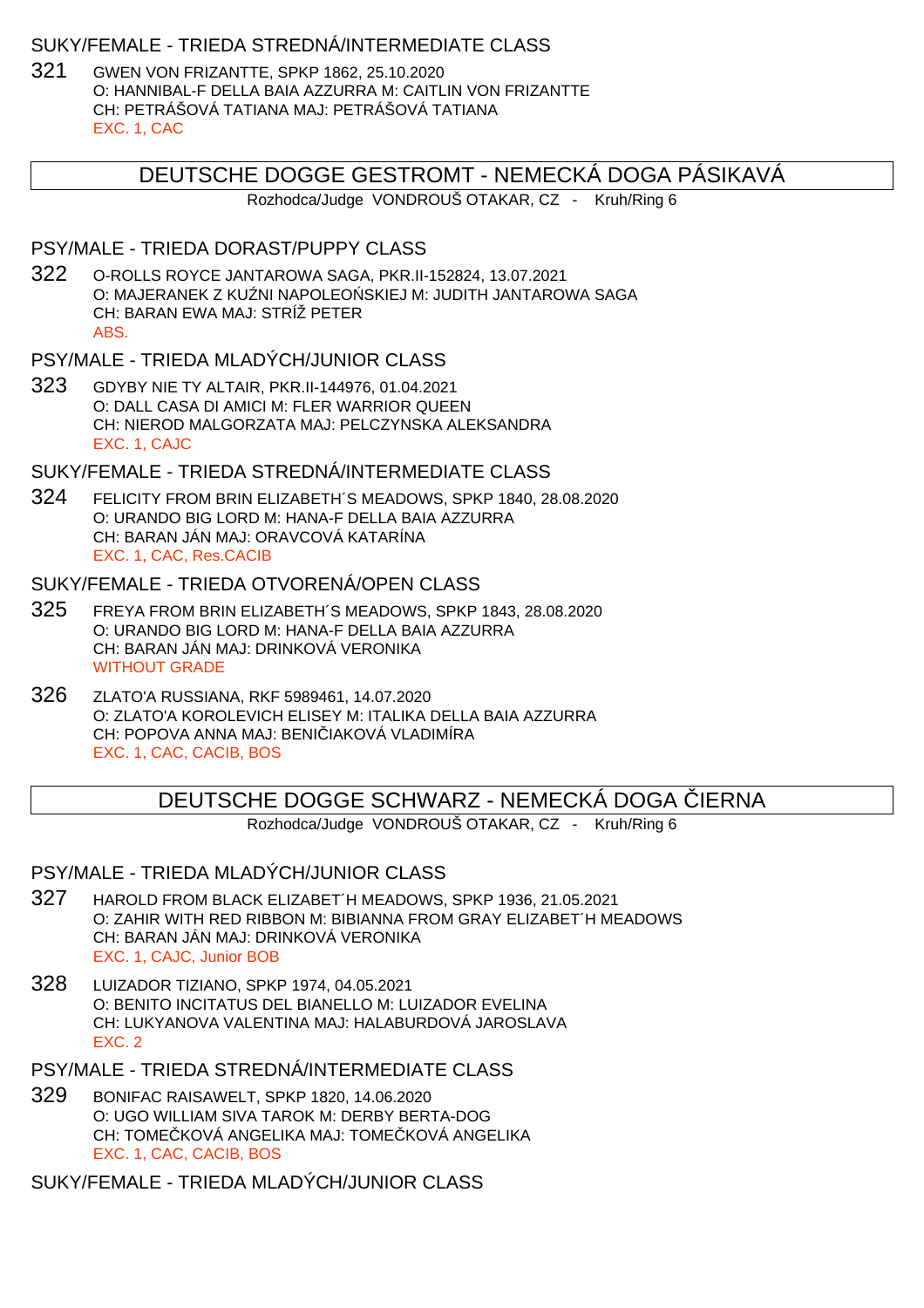- 330 HANAE FROM BLACK ELIZABETH´S MEADOWS, SPKP 1939, 21.05.2021 O: ZAHIR WITH RED RIBBON M: BIBIANNA FROM GRAY ELIZABETH´S MEADOWS CH: BARAN JÁN MAJ: BARAN JÁN ABS.
- 331 UHRANIAK DAS TERRAS DE ATÓMUN, LOP591970, 26.01.2021 O: OLAF DES TERRES ANDALOUSES M: RHEA-REKINLEIF DAS TERRAS DE ATÓMUN CH: MADRUGO ANA FILIPA SILVA COSTA PAIS CARVALHO MAJ: HALABURDOVÁ JAROSLAVA EXC. 1, CAJC
- SUKY/FEMALE TRIEDA OTVORENÁ/OPEN CLASS
- 332 CAMELIA FROM BLACK ELIZABETH´S MEADOWS, SPKP 1624, 16.12.2018 O: IMPERATO DI VENDRA NERA M: IVAN ICA SANCTUS ROCHUS CH: BARAN JÁN MAJ: BARAN JÁN EXC. 1, CAC, CACIB, BOB

## DEUTSCHER BOXER GELB - BOXER ZLATÝ

Rozhodca/Judge MATYÁŠ JAROSLAV, SK - Kruh/Ring 5

PSY/MALE - TRIEDA MLADŠÍ DORAST/MINOR PUPPY CLASS

333 NESTOR JAMES BOX, SPKP 6659, 16.10.2021 O: FEDOR JAMES BOX M: CHARBIELA FLOYD FENDER EDDA CH: KUSÝ PETER MAJ: KUSÝ PETER V.P. 1

### PSY/MALE - TRIEDA DORAST/PUPPY CLASS

- 334 K´APANOHUAYA DEUTSCH ALGAR, SPKP 6512, 18.07.2021 O: THAO KRONEBOX M: DAISY PRINZESSIN DEUTSCH ALGAR CH: MLYNKOVÁ LENKA MAJ: JERGOVÁ MÁRIA V.P. 1
- PSY/MALE TRIEDA MLADÝCH/JUNIOR CLASS
- 335 BARTOLOMEO ZUMBOTA BOX, SPKP 6369, 01.12.2020 O: WOW-WOW VOM KAISERFELSEN M: CRISTIANA MORAVIA BOX CH: HAÁS PETER MAJ: PROCNER RADOVAN V.G. 1

PSY/MALE - TRIEDA STREDNÁ/INTERMEDIATE CLASS

- 336 ANTARES NO AKACIŠA, PKR.II-144626, 28.09.2020 O: NAPMARY'S IKIGAI M: NIGHT FURY NO AKACIŠA CH: PABLAKA INESE MAJ: TOMCZYK IZABELA V.G. 1
- SUKY/FEMALE TRIEDA DORAST/PUPPY CLASS
- 337 KALLA PRINZESSIN DEUTSCH ALGAR, SPKP 6515, 18.07.2021 O: THAO KRONEBOX M: DAISY PRINZESSIN DEUTSCH ALGAR CH: MLYNKOVÁ LENKA MAJ: MLYNKOVÁ LENKA V.P. 1
- SUKY/FEMALE TRIEDA MLADÝCH/JUNIOR CLASS
- 338 AMENADIELA FENDER EDDA, SPKP 6497, 06.04.2021 O: KALIBER VOM KALIDORF M: XANTIELA FENDER EDDA CH: ŠUSTER JOZEF A JANA MAJ: HRADSKÝ MARIÁN EXC. 1, CAJC, Junior BOB
- 339 FREYDIS VOM KAISERFELSEN, COR A 4621-21/144, 03.02.2021 O: ECO DELL COLLE DELLINFINITO M: ROSINE VOM KAISERFELSEN CH: STOBORAN FLORIN MIHAI MAJ: PLICH PAULINA EXC. 2
- 340 VESTRI FLOYD FENDER EDDA, SPKP 6320, 03.10.2020 O: INDOMINUS TOPAZ GYMNEMA SYLVESTRE M: IRMINA FLOYD FENDER EDDA CH: ŠUSTER JOZEF&JANA MAJ: ŠVECOVÁ LENKA V.G. 3

SUKY/FEMALE - TRIEDA STREDNÁ/INTERMEDIATE CLASS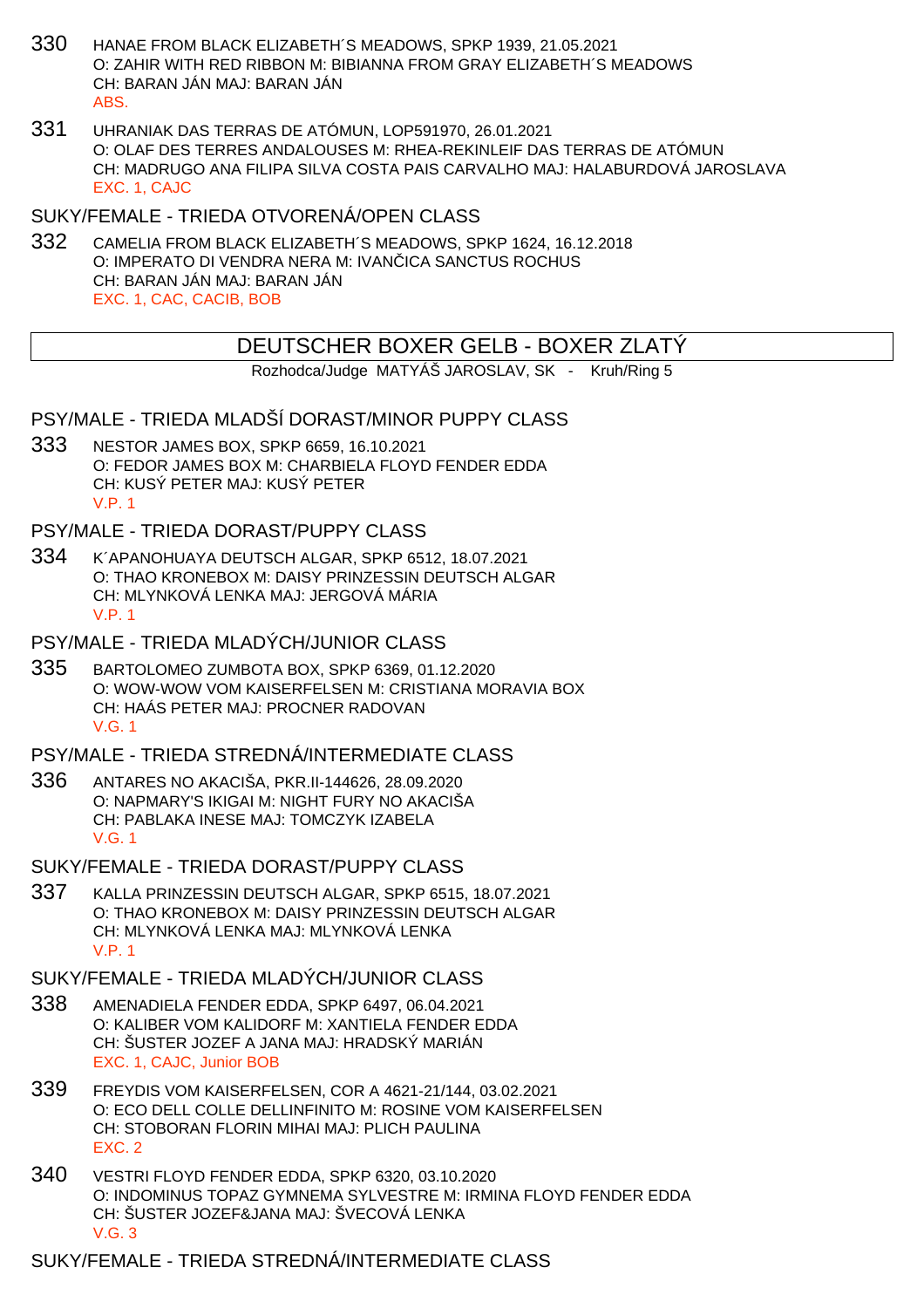341 SEPHORA NIK BOX, MNE 1019/20 NB, 29.04.2020 O: ROMEO D´ALAN BOX M: HANNA DE DIOSA DE LA AURORA CH: KRIVOKAPIĆ DJOKO MAJ: POLIAKOVÁ MONIKA + POLIAK MARTIN V.G. 1

## SUKY/FEMALE - TRIEDA OTVORENÁ/OPEN CLASS

342 FALLORA PRINZESSIN DEUTSCH ALGAR, SPKP 5792, 25.01.2019 O: COSMO DI CASA BARTOLINI M: NITIKA FENDER EDDA CH: MLYNKOVÁ LENKA MAJ: MLYNKOVÁ LENKA EXC. 1, CAC, CACIB, BOB

SUKY/FEMALE - TRIEDA ŠAMPIÓNOV/CHAMPION CLASS

- 343 MEGGY PÁLAVA BOX, CMKU/BOX/17877/20, 27.04.2020 O: ZACK Z KAŠTÝLKU M: GWENN PÁLAVA BOX CH: PROKEŠOVÁ ESTMÍRA MAJ: KOSTELECKÝ JI Í ABS.
- 344 TOP SECRET ILFIRIN, PKR.II-140905, 15.11.2019 O: RACHMANINOV NOSTRUM M: ALWAYS BE SEXY BOX-STAR CH: CIELECKA ANNA MAJ: CIELECKA ANNA EXC. 1, CAC

## DEUTSCHER BOXER GESTROMT - BOXER PÁSIKAVÝ

Rozhodca/Judge MATYÁŠ JAROSLAV, SK - Kruh/Ring 5

PSY/MALE - TRIEDA MLADÝCH/JUNIOR CLASS

345 KYAN XERXES JAMES BOX, SPKP 6423, 08.03.2021 O: KORNIEL FENDER EDDA M: CAPA-NEGRO VANBOX CH: KUSÝ PETER MAJ: KUSÝ PETER + PÁL CSABA EXC. 1, CAJC, BOS

SUKY/FEMALE - TRIEDA MLADŠÍ DORAST/MINOR PUPPY CLASS

346 BLURRY EYES BLACK MAGIC TOUCH, HR 13745 NB, 29.10.2021 O: PLAY´DELL MONTE BOXER 1991 M: TOSCA BLUE BLACK MAGIC TOUCH CH: JAKOPOVI ALEKSANDRA MAJ: VARÁ KOVÁ NIKOLA V.P. 1

SUKY/FEMALE - TRIEDA STREDNÁ/INTERMEDIATE CLASS

- 347 JANET DE SALGO´S, SPKP 6240, 19.08.2020 O: CROWN OF ANGEL OD DJEVIJA M: AMANDA DE SALGO´S CH: UPTÁK IVAN MAJ: UPTÁK IVAN EXC. 1, CAC
- SUKY/FEMALE TRIEDA OTVORENÁ/OPEN CLASS
- 348 BERTHA PUELLA MAXIMA, CMKU/BOX/17923/20, 31.05.2020 O: XANDER OPTIMA GRATA M: IRENE OPTIMA GRATA CH: KRYŠTOFOVÁ ANDREA MAJ: KRYŠTOFOVÁ ANDREA EXC. 1, CAC, Res.CACIB
- 349 CHLOE CORRIDA KELLY BOX, SPKP 5856, 08.08.2018 O: FRODO SIEGER BOHEMIA M: JULIE KLEKA E.K. CH: PROKOPOVÁ DANIELA MAJ: JAŠUŠÁKOVÁ ALŽBETA V.G. 2

## DEUTSCHER PINSCHER - NEMECKÝ PINČ

Rozhodca/Judge GRÖSCHL FERENC, HU - Kruh/Ring 4

PSY/MALE - TRIEDA ŠAMPIÓNOV/CHAMPION CLASS

350 FERO VOM BRUCHSTEIN, VDH14DP 03004426, 25.04.2014 O: CHARLY VON DER SÜD-HEIDE M: ELLI VOM BERGISCHEN LAND CH: MEYER KATHRIN MAJ: STARGARDT SASKIA EXC. 1, CAC, CACIB, BOB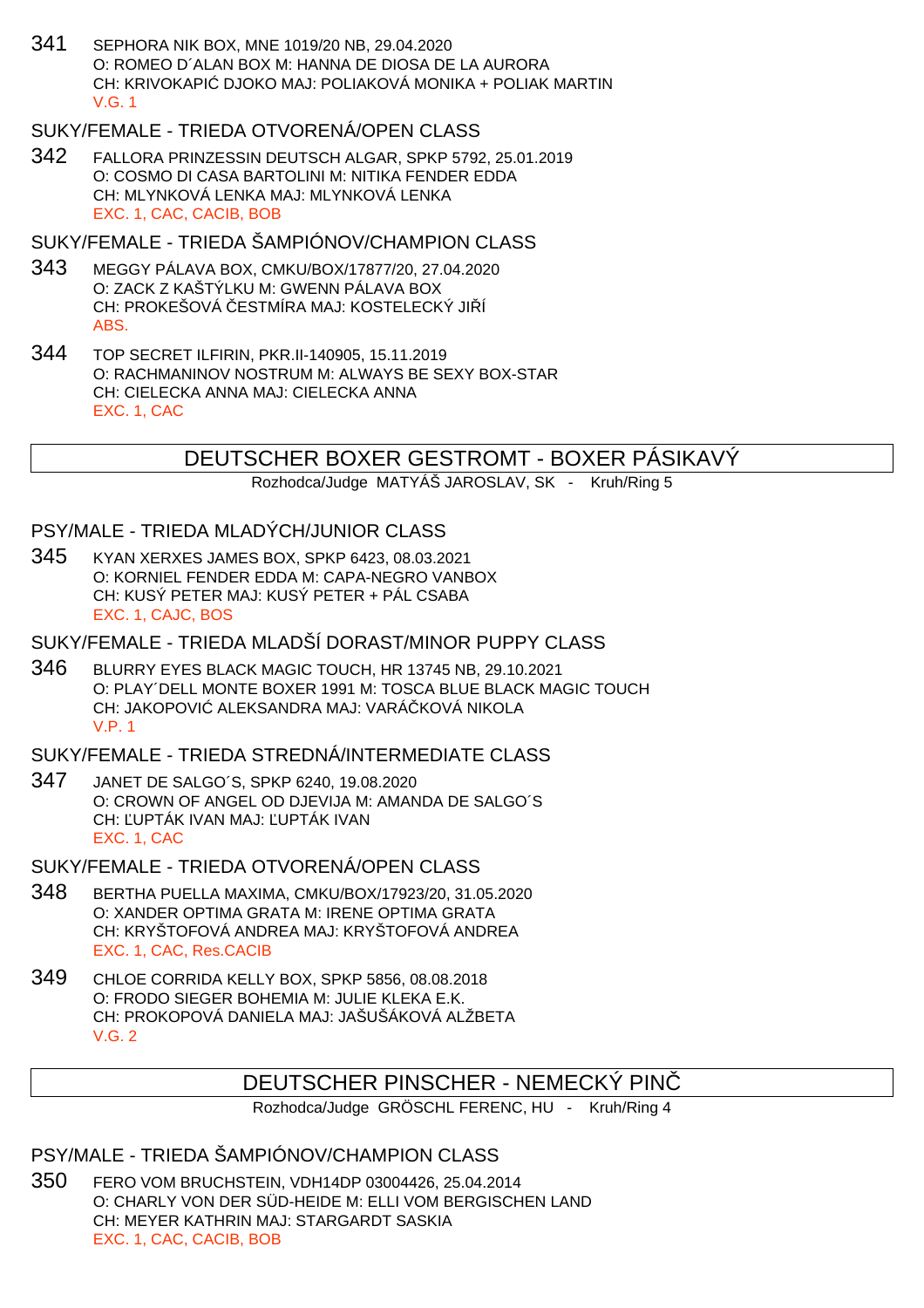### SUKY/FEMALE - TRIEDA ŠAMPIÓNOV/CHAMPION CLASS

351 A CANZONE LINDA Z KONÁROVSKÝCH LES, CMKU/NP/2289/19, 31.05.2019 O: DARK ANGELS DIRTY LITTLE SECRET M: BAIRA JIT ENKA MORAVIA CH: ERNÝ MIROSLAV MAJ: ERNÝ MIROSLAV + ERNÁ UDMILA EXC. 1, CAC, CACIB, BOS

## DOBERMANN BRAUN UND ROT - DOBERMAN HNEDÝ S PÁLENÍM

Rozhodca/Judge VONDROUŠ OTAKAR, CZ - Kruh/Ring 6

### PSY/MALE - TRIEDA STREDNÁ/INTERMEDIATE CLASS

352 NORDENRAPIDAMENTE VON HOHENZOLLERN, PKR.II-144232, 02.06.2020 O: JUERGEN VOM MARKISCHEN LEO M: ESPRIT VON HONHENZOLLERN CH: SCHÖNBORN MEIKE MAJ: TOKARCZYK WOJCIECH + POGORZELSKA JOANNA EXC. 1, CAC, Res.CACIB

### SUKY/FEMALE - TRIEDA OTVORENÁ/OPEN CLASS

353 DESTINY'S PHOENIX PEARL , SPKP 3271, 14.12.2019 O: YANICK DEL COLLE DELLA GUARDIA M: DESTINY'S PHOENIX JOJOBA CH: CHIVU EVA & ALIN MAJ: BELKOVÁ JANA EXC. 1, CAC, Res.CACIB

## DOBERMANN SCHWARZ UND ROT - DOBERMAN IERNY S PÁLENÍM

Rozhodca/Judge VONDROUŠ OTAKAR, CZ - Kruh/Ring 6

### PSY/MALE - TRIEDA MLADÝCH/JUNIOR CLASS

- 354 D'ARTAGNAN VALLE DI ROSE, SPKP 3250, 12.04.2021 O: FRANYOFREIHERR VON HOHENZOLLERN M: GHANA VEĽKÝ JAROK CH: AMGVERDOVÁ LAURA MAJ: ZÁHON MÁRIA + ZÁHON TIBOR EXC. 4
- 355 ESCOBAR NERO DI ANGELO, MET.DOB.2192/21, 13.06.2021 O: TAHI-RÉME IX M: TAHI-RÉME HAISHA CH: SCHMIDT ANNAMÁRIA MAJ: KOSÍKOVÁ MÁRIA EXC. 1, CAJC, Junior BOB
- 356 PRIDE OF RUSSIA BAYARD, RKF 6095686, 30.10.2020 O: PRIDE OF RUSSIA RERIKH M: PRIDE OF RUSSIA ASTERONA CH: GORBACHEV ALEXANDER MAJ: KA KOVI BRANISLAV EXC. 3
- 357 RANEL VE KÝ JAROK, SPKP 3228, 09.03.2021 O: AMAZING AVATAR ROBUSTUS M: GRETHA VE Ý JAROK CH: BELKOVÁ JANA MAJ: CIPRICH ANTON EXC. 2

### PSY/MALE - TRIEDA OTVORENÁ/OPEN CLASS

- 358 FAME & FORTUNE RAPIDAMENTE, PKR.II-138868, 06.09.2019 O: JOVANOTTI UNREACHABLES M: PAULA ABDUL ELITE HOUSE CH: STRELCHENKO MARYNA MAJ: STRELCHENKO MARYNA EXC. 1, CAC, CACIB, BOB
- SUKY/FEMALE TRIEDA MLADŠÍ DORAST/MINOR PUPPY CLASS
- 359 RAVIN Z TOMKY, SPKP 3284, 20.10.2021 O: TAHI-RÉME IX M: PRINCESS Z TOMKY CH: RIDAR ÍKOVÁ GABRIELA MAJ: KUKU KOVÁ LUCIA V.P. 1
- 360 RUBY Z TOMKY, SPKP 3288, 20.10.2021 O: TAHI-RÉME IX M: PRINCESS Z TOMKY CH: RIDAR ÍKOVÁ GABRIELA MAJ: NAGYOVÁ PATRÍCIA V.P. 2

SUKY/FEMALE - TRIEDA MLADÝCH/JUNIOR CLASS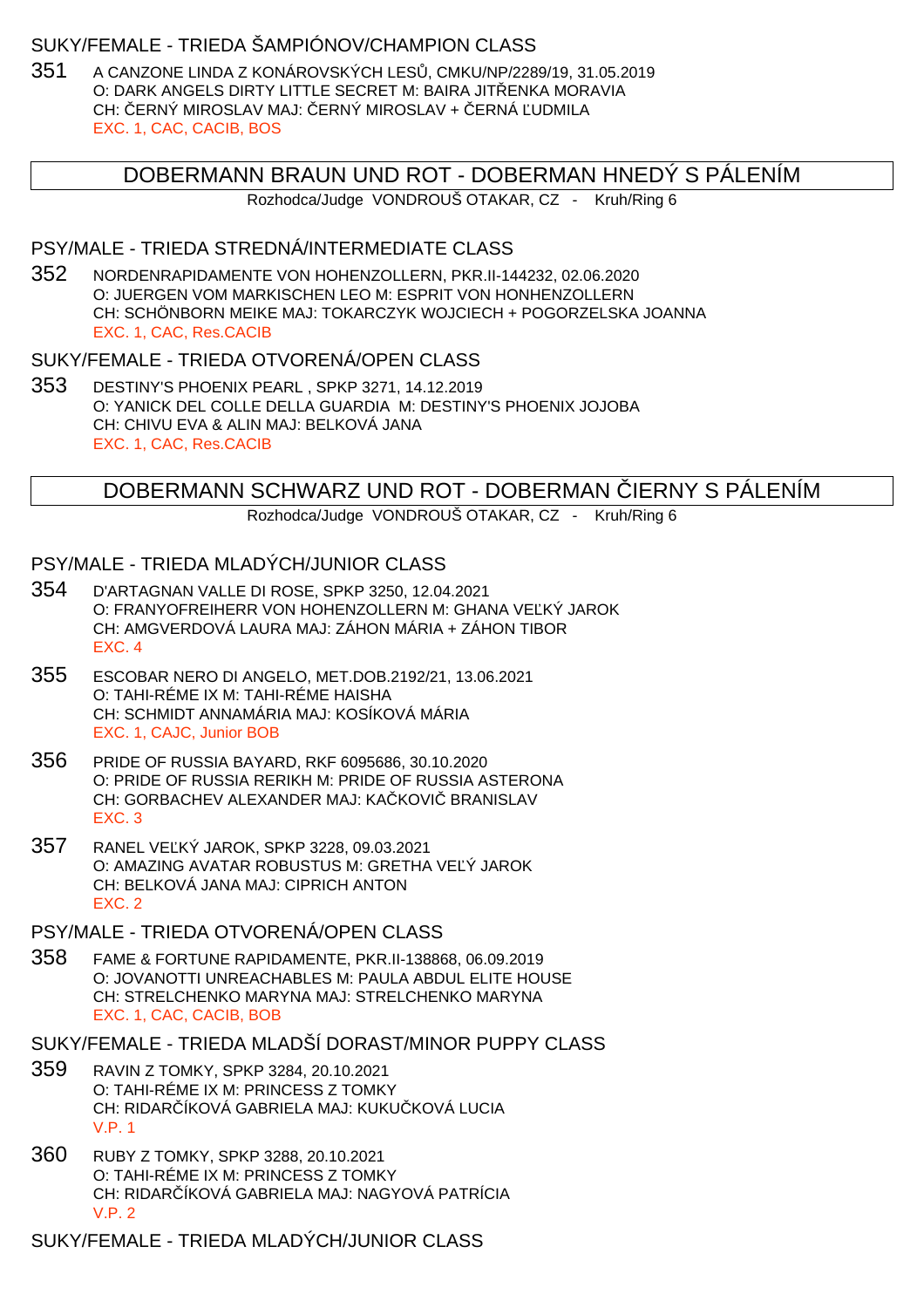361 CRISTAL REVADOG, CMKU/DB/11726/21, 09.03.2021 O: TAHI-REME ZEUS M: ABARA REVADOG CH: RÉVAI ROMAN MAJ: KUCHAŘOVI MICHAELA A PETR EXC. 1, CAJC

SUKY/FEMALE - TRIEDA STREDNÁ/INTERMEDIATE CLASS

362 COLLETTE VALLE DI ROSE, SPKP 3192, 10.05.2020 O: MYTHOS DEL RIOBIANCO M: GHANA VE KÝ JAROK CH: AMGWERDOVÁ LAURA MAJ: ZEMAN ÍKOVÁ SÁRA EXC. 1, CAC, CACIB, BOS

## DOGO ARGENTINO - ARGENTÍNSKA DOGA

Rozhodca/Judge GRÖSCHL FERENC, HU - Kruh/Ring 4

### PSY/MALE - TRIEDA OTVORENÁ/OPEN CLASS

- 363 GORDO DEL FIEL LUCHADOR BLANCO, ROI 18/73675, 27.02.2018 O: PAMPA VERDES PAMPAS M: MALAHVACA DEL FIEL LUCHADOR BLANCO CH: ADINOLFI FABIO MAJ: SKLADAN MARIÁN ABS.
- 364 ICE LA ROSA DE INCA, SPKP 1595, 18.10.2018 O: PACO LEGADO ARTEMIS DE LA PACO CASSA M: ELSA LA ROSA DE INCA CH: OSLANEC UBOMÍR MAJ: OSLANEC UBOMÍR EXC. 2, Res.CAC, Res.CACIB
- 365 RIENTE DE LOS ESCORPIONES BLANCOS, SPKP 1644, 30.05.2019 O: KAIRO DEL QUINVAL M: MANANA DE LOS ESCORPIONES BLANCOS CH: PASTUCHOVÁ EVA MAJ: PAPP TOMÁŠ EXC. 1, CAC, CACIB, BOB

#### SUKY/FEMALE - TRIEDA MLADÝCH/JUNIOR CLASS

366 LARA LA ROSA DE INCA, SPKP 1726, 24.04.2021 O: GORDO DEL FIEL LUCHADOR BLANCO M: ELSA LA ROSA DE INCA CH: OSLANEC UBOMÍR MAJ: SKLADAN MARIÁN EXC. 1, CAJC, Junior BOB

### SUKY/FEMALE - TRIEDA STREDNÁ/INTERMEDIATE CLASS

367 CAYETANA DE LOS BLANCOS CAMPEONES, SPKP 1755, 08.12.2020 O: FEDOR VALLE DE LID M: HERMOSA DE VALHALLA CORDOBESA CH: SERE SANDOR MAJ: CHAUTUR MARTIN EXC. 1, CAC, Res.CACIB

### SUKY/FEMALE - TRIEDA OTVORENÁ/OPEN CLASS

368 TERCJA ZŁOTA TROJA, PKR.II-140674, 05.10.2019 O: ESPIRITU GRECO CAYETANO M: DESPINA ASESINO SILENCIOSO CH: TROJAN VIOLETTA MAJ: TROJAN VIOLETTA EXC. 1, CAC, CACIB, BOS

## DO-KHYI - TIBETSKÁ DOGA

Rozhodca/Judge GRÖSCHL FERENC, HU - Kruh/Ring 4

### PSY/MALE - TRIEDA MLADÝCH/JUNIOR CLASS

369 KALUGA TIMAS SUPER DOG OMAR, SPKP 1241, 06.01.2021 O: GALT M: ORACLE SWAMI CH: MISHINA SVETLANA MAJ: KRNÁ JÁN EXC. 1

## PSY/MALE - TRIEDA STREDNÁ/INTERMEDIATE CLASS

370 CARU DJOMO GANGRI TONYA, SPKP 1202, 23.09.2020 O: CARU AKIM VLÁDCE NOCI M: AZU SONYA DJOMO GANGRI TONYA CH: MARTINKA JURAJ MAJ: LACKOVÁ VIERA EXC. 1, CAC, Res.CACIB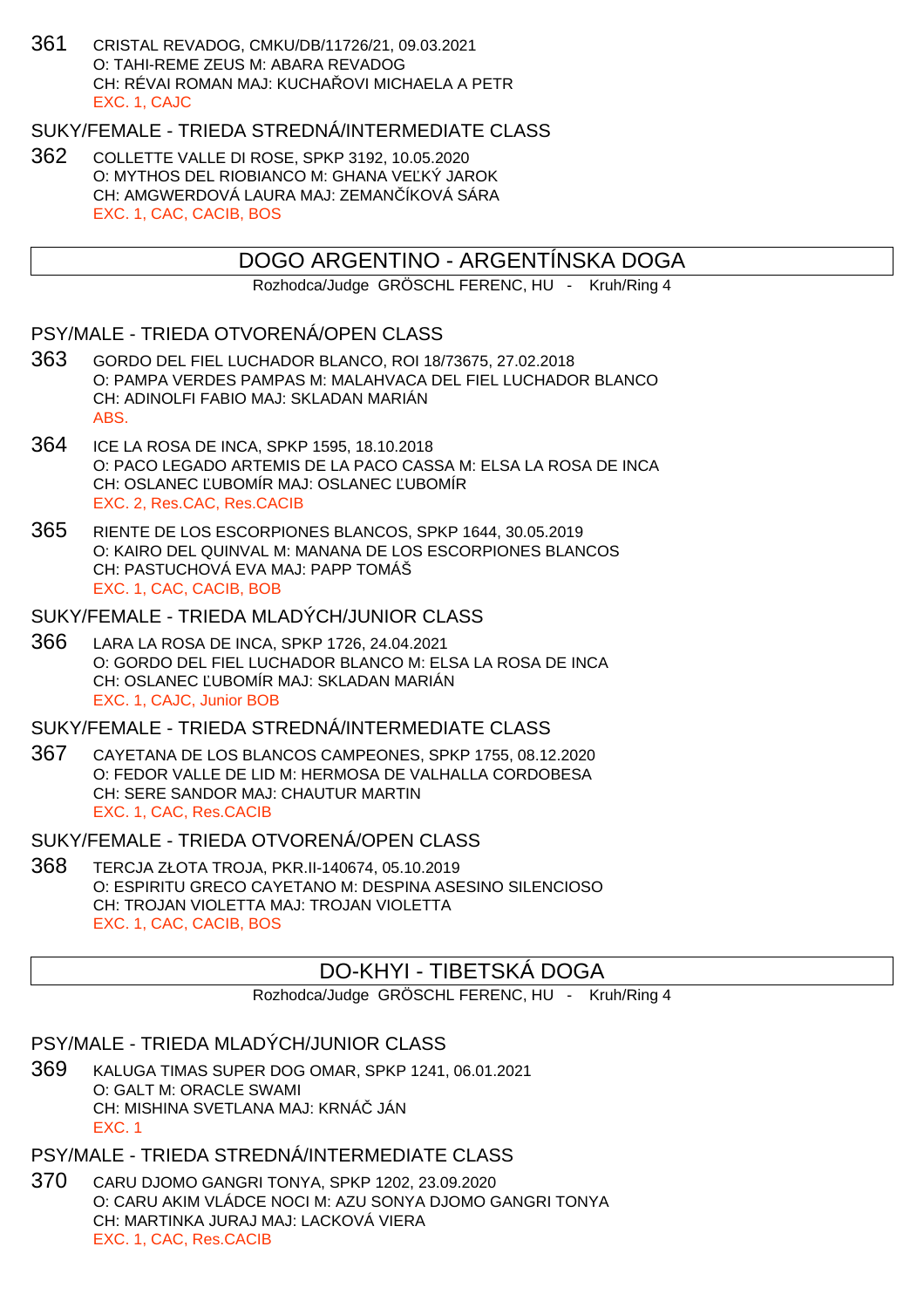## PSY/MALE - TRIEDA OTVORENÁ/OPEN CLASS

371 XANGO GANGKAR, SPKP 1194, 22.01.2020 O: SANG SE SANG DELPO M: RIA GANGKAR CH: HUDCOVICOVÁ MARTINA MAJ: GAVALLÉR MARTIN EXC. 1, CAC

## PSY/MALE - TRIEDA ŠAMPIÓNOV/CHAMPION CLASS

372 ATOS WITTENCE VALLEY, SPKP 1189, 02.12.2019 O: HERKULES AIRAWATA M: GUINEVERE BUBBLEDOG CH: GREGOROVI BORIS MAJ: GREGOROVI BORIS EXC. 1, CAC, CACIB, BOB

### SUKY/FEMALE - TRIEDA MLADÝCH/JUNIOR CLASS

373 ZAFIRA GANGKAR, SPKP 1235, 29.12.2020 O: ROB ROY RADOCYNKA M: UMA UFFKA GANGKAR CH: HUDCOVICOVÁ MARTINA MAJ: HUDCOVICOVÁ MARTINA EXC. 1, CAJC, Junior BOB

### SUKY/FEMALE - TRIEDA STREDNÁ/INTERMEDIATE CI ASS

374 CORA SONYA DJOMO GANGRI TONYA, SPKP 1210, 23.09.2020 O: CARU AKIM VLÁDCE NOCI M: AZU SONYA DJOMO GANGRI TONYA CH: MARTINKA JURAJ MAJ: CHRAP IAK PETER EXC. 1, CAC, CACIB, BOS

## ENTLEBUCHER SENNENHUND - ENTLEBUŠSKÝ SALAŠNÝ PES

Rozhodca/Judge GRÖSCHL FERENC, HU - Kruh/Ring 4

## PSY/MALE - TRIEDA MLADÝCH/JUNIOR CLASS

- 375 CHANSON D´SOLEIL FROM BALIHARA RANCH, SPKP 630, 07.02.2021 O: CH D´ARTAGNAN ZAHRADA SNU M: JCH FEEBEE FROM THE EARTH´S AXIS CH: ŠTEFANCOVÁ JANA MAJ: ŠTEFANCOVÁ JANA EXC. 2
- 376 GUNNAR FROM BALIHARA RANCH, SPKP 608, 05.02.2021 O: BART FROM WEALTH ISLAND M: TALLULAH BELLE II. FROM BALIHARA RANCH CH: ŠTEFANCOVÁ JANA MAJ: PÁLEŠ RÓBERT EXC. 1, CAJC, Junior BOB, BOB

### SUKY/FEMALE - TRIEDA MLADÝCH/JUNIOR CLASS

377 ISABELA FARNESE FROM BALIHARA RANCH, SPKP 616, 10.02.2021 O: JCH KOHINOOR VAN HET BRESSERSHOF M: CH HONDA PRIDE OF JUSTIN CH: ŠTEFANCOVÁ JANA MAJ: ŠTEFANCOVÁ JANA EXC. 1, CAJC, BOS

## FILA BRASILEIRO - BRAZÍLSKA FILA

Rozhodca/Judge GRÖSCHL FERENC, HU - Kruh/Ring 4

### SUKY/FEMALE - TRIEDA DORAST/PUPPY CLASS

378 ULIMA FI-BOX, Z REG/FIB/4661/21, 24.08.2021 O: XAMA FILA ROOTS M: PENÉLOPE FI-BOX CH: KALOVÁ DANA MAJ: WUSCHEROVÁ BEATA V.P. 1

GROSSER SCHWEIZER SENNENHUND - VELKÝ ŠVAJ JARSKY SALAŠNÝ PES

Rozhodca/Judge MATYÁŠ JAROSLAV, SK - Kruh/Ring 5

PSY/MALE - TRIEDA MLADÝCH/JUNIOR CLASS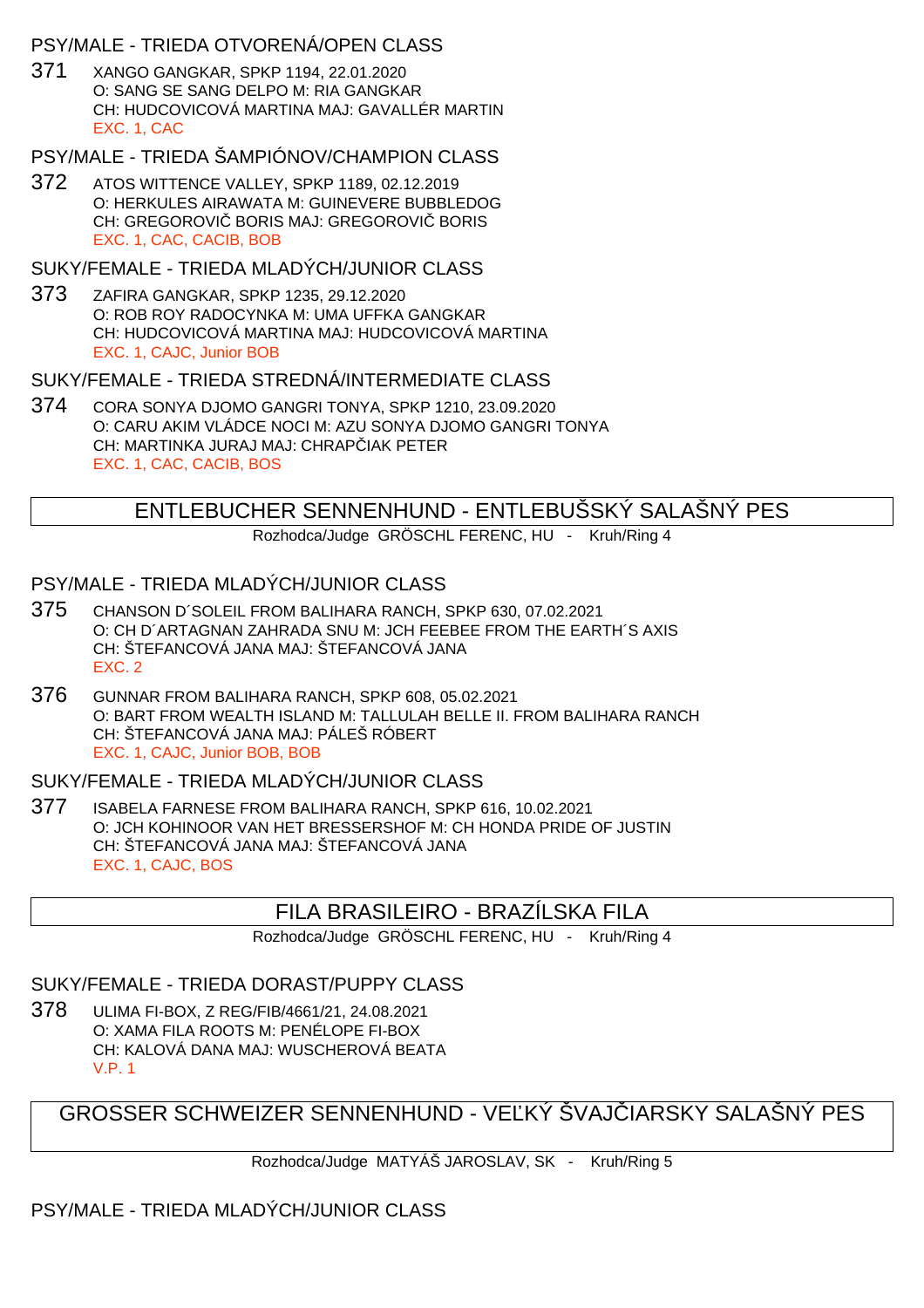- 379 DARWIN BELLARMIN, SPKP 1139, 28.02.2021 O: DIAMOND BARROW GOLDEN BOHEMICA M: EVOLETT OF HAPPY RANCH CH: N MCOVÁ HEDVIKA MAJ: LUKÁ OVÁ KRISTÍNA EXC. 1, CAJC, Junior BOB, BOB
- 380 ORIN OUR CHAMPIONS, CMKU/VSP/4504/21, 19.05.2021 O: DOMINUS LUBUSKI OPIEKUN M: ESSENCE OF BEAUTY OUR CHAMPIONS CH: MACKOVÁ LUCIE MAJ: LUTIŠAN GUSTÁV  $V$  G  $2$

#### PSY/MALE - TRIEDA STREDNÁ/INTERMEDIATE CLASS

381 CALVIN TAO ALEC DES DIX, SPKP 1126, 20.09.2020 O: SANTOS TAO LEPA ANKA M: IDUNN BELLEFLEUR V.D. DOVONDOLIN CH: DRNOVŠEK ALEŠ&JANJA MAJ: ŠTEFANCOVÁ JANA EXC. 1, CAC, Res.CACIB

# PSY/MALE - TRIEDA ŠAMPIÓNOV/CHAMPION CLASS

382 URKÁN ANDY QUARTERWORLD, SPKP 756, 28.08.2014 O: DEVIL KARANTANSKI M: LAURA QUARTERWORLD CH: BUREŠOVÁ PAVLA MAJ: BALOG JÁN EXC. 1, CAC, CACIB

# SUKY/FEMALE - TRIEDA MLADÝCH/JUNIOR CLASS

383 CASSANDRA WHITE CARPATHIANS PARTIZAN, CMKU/VSP/4474/21, 15.04.2021 O: DISSIDENT BESSING FROM SWISS STAR M: CARMEN Z DUBSKÉ LEHOTY CH: HOR ÁKOVÁ EVA MAJ: ARZ MARIA EXC. 1, CAJC

# SUKY/FEMALE - TRIEDA STREDNÁ/INTERMEDIATE CLASS

384 ENNY FROM NINA´S FARM, SPKP 1112, 25.04.2020 O: GOODSPEED FROM SWISS STAR M: CUTE HOLLY FROM NINA´S FARM CH: VYMAZAL JI Í MAJ: LIPTÁKOVÁ GABRIELA EXC. 1, CAC, CACIB, BOS

## SUKY/FEMALE - TRIEDA OTVORENÁ/OPEN CLASS

385 SULIS MINERVA FROM BALIHARA RANCH, SPKP 1094, 22.04.2020 O: ICH DUNDEE CLARK´S FUTURE M: CH CLEO FROM NINA´S FARM CH: ŠTEFANCOVÁ JANA MAJ: ŠTEFANCOVÁ JANA V.G. 1

# SUKY/FEMALE - TRIEDA ŠAMPIÓNOV/CHAMPION CLASS

386 ESARAH FROM NINA´S FARM, CMKU/VSP/4166/20, 25.04.2020 O: GOODSPEED FROM SWISS STAR M: CUTE HOLLY FROM NINA´S FARM CH: VYMAZAL JI Í MAJ: SKLENÁ LUD K EXC. 1, CAC, Res.CACIB

# HOVAWART

Rozhodca/Judge VONDROUŠ OTAKAR, CZ - Kruh/Ring 6

# PSY/MALE - TRIEDA MLADÝCH/JUNIOR CLASS

387 CRAKEN CHLUPATÉ SRDCE, CMKU/HW/10323/21, 17.03.2021 O: BILLYROY AWEDANTE M: PERLA GASKO PRIM CH: POHANKOVÁ RADKA MAJ: NOVOTNÝ MILAN EXC. 1, CAJC, Junior BOB

# PSY/MALE - TRIEDA STREDNÁ/INTERMEDIATE CLASS

388 YENKIS KRÁĽOVSKÁ STRÁŽ, SPKP 1705, 17.06.2020 O: CH CANNY CARPATHIA HEART M: CIE JAMAICA KRÁ OVSKÁ STRÁŽ CH: BABÍKOVÁ MARTINA MAJ: SEDLÁČEK MARTIN EXC. 1, CAC, Res.CACIB

# PSY/MALE - TRIEDA OTVORENÁ/OPEN CLASS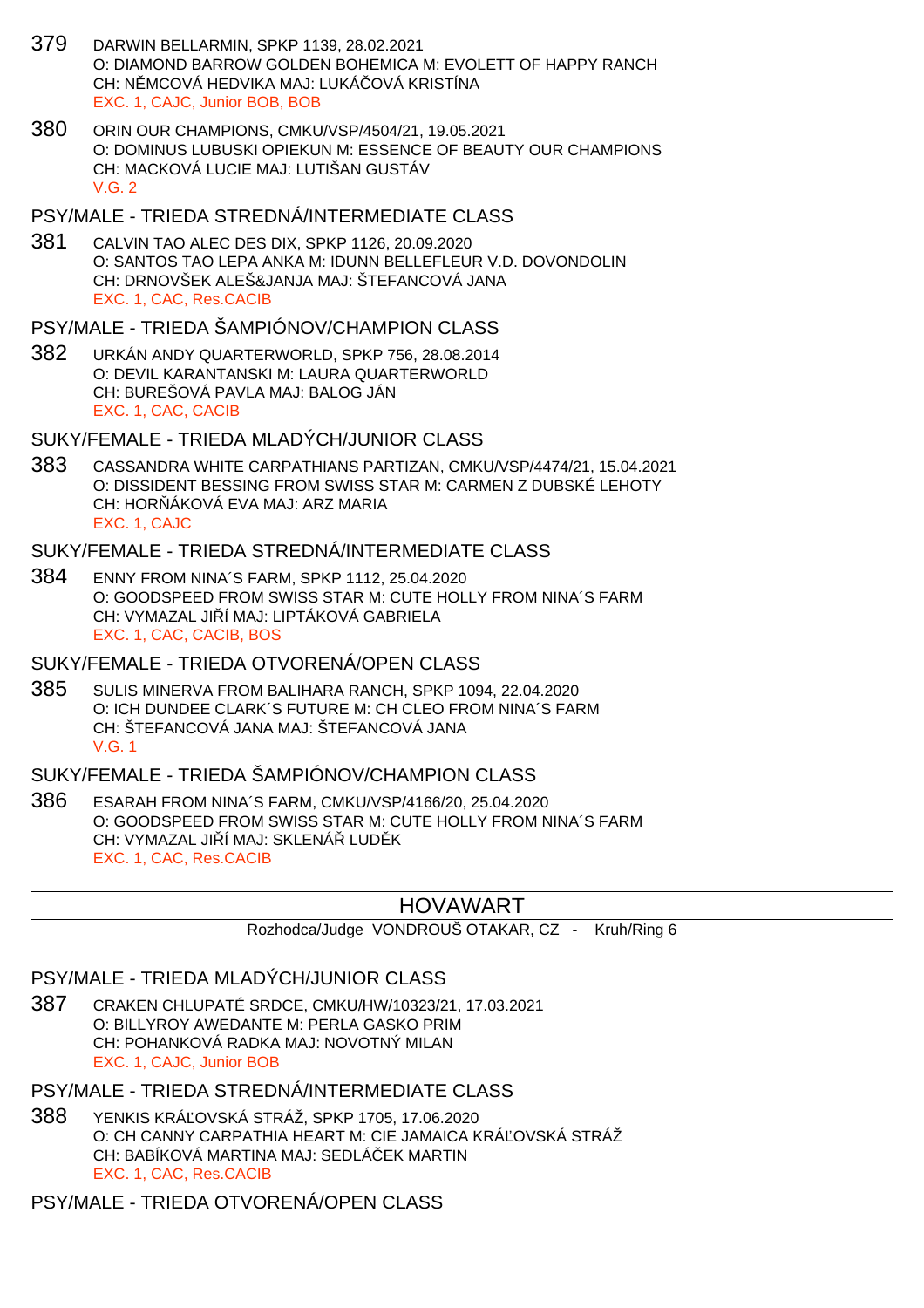389 PADDY ALDEON, SPKP 1696, 28.04.2020 O: PLATTENSEE-WART CORTEZ M: CHARLOTTE ALDEON CH: KUSKA PAVEL MAJ: BARANOVSKÝ BRANISLAV EXC. 1, CAC, CACIB, BOB

#### SUKY/FEMALE - TRIEDA STREDNÁ/INTERMEDIATE CLASS

390 POLLY ALDEON, SPKP 1703, 28.04.2020 O: PLATTENSEE-WART CORTEZ M: CHARLOTTE ALDEON CH: KUSKA PAVEL MAJ: PRISTACH JOZEF EXC. 1, CAC

#### SUKY/FEMALE - TRIEDA OTVORENÁ/OPEN CLASS

391 ORRIE Z PÁRALOVY ZAHRADY, CMKU/HW/8176/15, 01.05.2015 O: LAKELAND KRÁLOVSKÁ STRÁŽ M: LADY Z PÁRALOVY ZAHRADY CH: NOVÁK LUD K MAJ: NOVÁK LUD K EXC. 1, CAC, Res.CACIB

#### SUKY/FEMALE - TRIEDA ŠAMPIÓNOV/CHAMPION CLASS

392 DANIELLE EBRITTE, SPKP 1610, 23.01.2019 O: ANTEK VOM EIBENBOGEN M: ABBIE EBRITTE CH: VARGOVÁ KATARÍNA MAJ: CHOMOVÁ TATIANA EXC. 1, CAC, CACIB, BOS

# KANGAL COBAN KÖPEGI

Rozhodca/Judge GRÖSCHL FERENC, HU - Kruh/Ring 4

## SUKY/FEMALE - TRIEDA OTVORENÁ/OPEN CLASS

393 VASHA KANGAL VERIM I BALBINA, SPKP RG 77, 22.11.2019 O: VERIM KANGAL YIRMI BIRINCI D.K.BUBU M: BAJRA II D.K.BUBU CH: NAGLER KATARZYNA MAJ: HIBE FRANTIŠEK ABS.

# KAVKAZSKAIA OVTCHARKA - KAUKAZSKÝ OVČIAK

Rozhodca/Judge GRÖSCHL FERENC, HU - Kruh/Ring 4

#### PSY/MALE - TRIEDA OTVORENÁ/OPEN CLASS

394 NOVAYA STAYA DILLON, RKF 5529525, 02.07.2019 O: LABAR IZ ALEKSANDROVOI SLOBODY M: PERVY LEGION FAINA CH: BABAEV E.I. MAJ: SUPUKA PETER + SUPUKA MILOŠ EXC. 1, CAC, CACIB, BOB

#### SUKY/FEMALE - TRIEDA STREDNÁ/INTERMEDIATE CLASS

395 SERYJ STRAZH ITIKA, RKF 5898023, 01.07.2020 O: VLASTELIN VSELENNOY M: SERYJ STRAZH ARISHA CH: VEDINA M.A. MAJ: SUPUKA PETER + POTAN OKOVÁ NINA EXC. 1, CAC, Res.CACIB

# SUKY/FEMALE - TRIEDA OTVORENÁ/OPEN CLASS

396 MILANOVSKI ROD FAZBA, SPKP 1908, 20.02.2020 O: BAIRAK AZSKAS STEPAN M: MILANOVSKI ROD BRAVURA CH: POLÁK MILAN ML. MAJ: DEMSKÝ DANIEL EXC. 1, CAC, CACIB, BOS

# LANDSEER

Rozhodca/Judge MATYÁŠ JAROSLAV, SK - Kruh/Ring 5

PSY/MALE - TRIEDA MLADÝCH/JUNIOR CLASS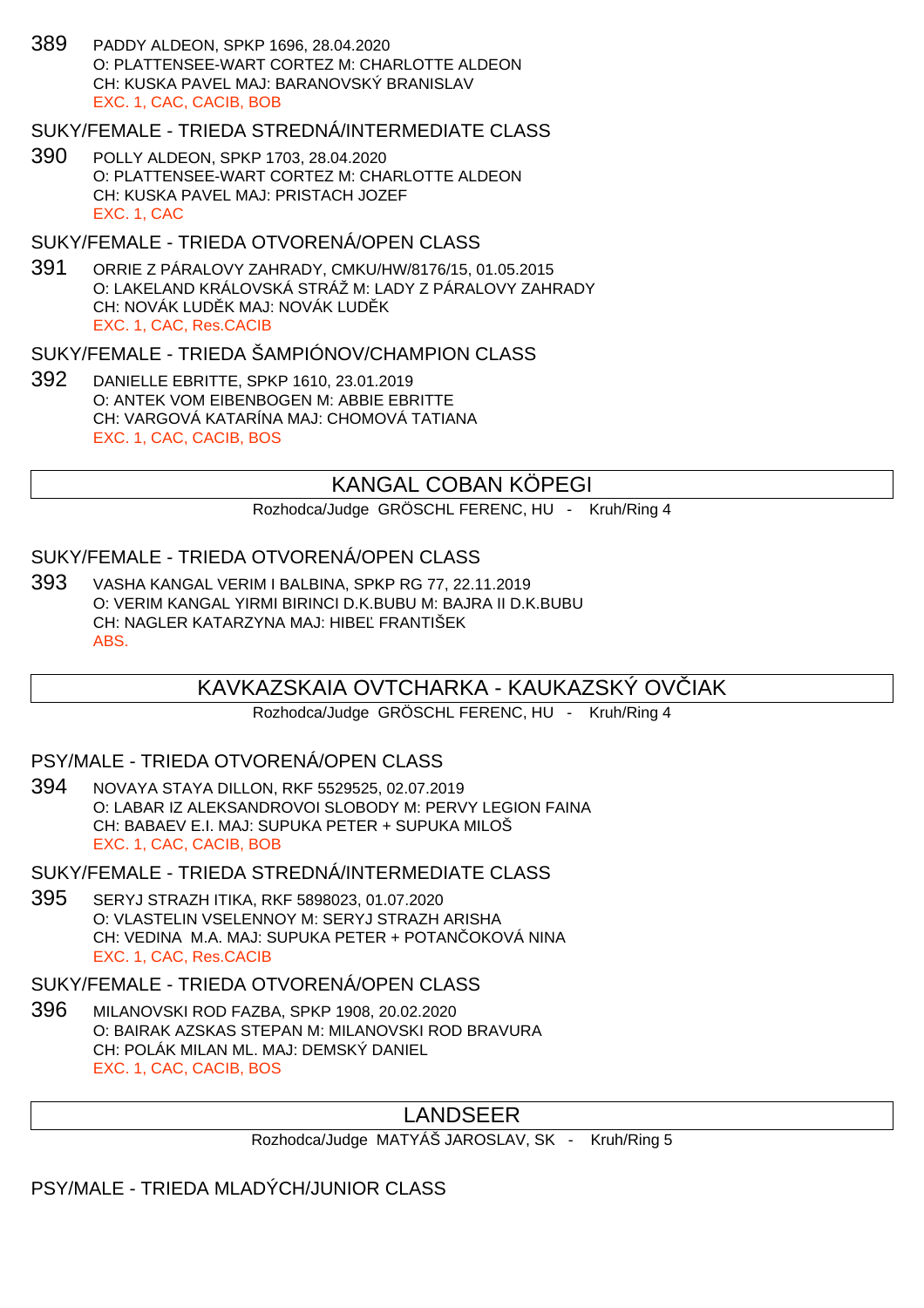397 CASH BARACOTA, CMKU/LS/1004/21, 17.03.2021 O: BORGMOSEGAARDS ROSSEAU M: CORA VOM HEIDENBERG CH: BURKO MICHAL MAJ: ZÁ PAVOL EXC. 1, CAJC

## PSY/MALE - TRIEDA OTVORENÁ/OPEN CLASS

398 DARGO BARBA DI BATELINA , SPKP 433, 04.12.2019 O: FUERZA REAL DON DARIO M: AMINA BARBA DI BATELINA CH: VRAVÚŠKOVÁ DOMINIKA MAJ: KOLEK ANDREJ ABS.

## PSY/MALE - TRIEDA ŠAMPIÓNOV/CHAMPION CLASS

399 ABDUL TOBI MIRACLE STAR, SPKP 410, 09.01.2018 O: ANUBIS VON DEN LUCKY GIANTS M: DAFRA Z LADEROVA CH: UHROVÁ IVETA MAJ: UHROVÁ IVETA EXC. 1, CAC, CACIB, BOB

## SUKY/FEMALE - TRIEDA MLADÝCH/JUNIOR CLASS

400 BATYRA TOBI MIRACLE STAR, SPKP 440, 24.12.2020 O: GERO VOM GICKELSBERG M: DAFRA Z LADEROVA CH: UHROVÁ IVETA MAJ: VRAVÚŠKOVÁ DOMINIKA EXC. 1, CAJC, Junior BOB

SUKY/FEMALE - TRIEDA ŠAMPIÓNOV/CHAMPION CLASS

401 AFRA TOBI MIRACLE STAR, SPKP 414, 09.01.2018 O: ANUBIS VON DEN LUCKY GIANTS M: DAFRA Z LADEROVA CH: UHROVÁ IVETA MAJ: UHROVÁ IVETA EXC. 1, CAC, CACIB, BOS

# LEONBERGER

Rozhodca/Judge VONDROUŠ OTAKAR, CZ - Kruh/Ring 6

## PSY/MALE - TRIEDA MLADÝCH/JUNIOR CLASS

- 402 AMANTE SKY HONEY DIAMOND, SPKP 1773, 11.11.2020 O: LEJONVINDEN´S FLINKA FELIX M: ADELE ALMOND DOVELET CH: KRAMÁROVÁ RADKA MAJ: KRAMÁROVÁ RADKA EXC. 1, CAJC, Junior BOB
- 403 ARMY-AXEL Z LEONKOVHO RAJA, JR 70220 LBG, 04.05.2021 O: ISTVAN KIRALY Z LEONKOVHO RAJA M: BABY LOVE OF THE LION MEADOW CH: BELANSKA JANA MAJ: GULÁN JÁN EXC. 2

PSY/MALE - TRIEDA STREDNÁ/INTERMEDIATE CLASS

- 404 GORDON MAX MAXILEV, SPKP 1763, 09.04.2020 O: A´GARDEN ALMOND DOVELET M: DELFI LADY MAXILEV CH: OROLÍNOVÁ JANA MAJ: KUŠNIEROVÁ ADRIANA EXC. 1, CAC
- PSY/MALE TRIEDA OTVORENÁ/OPEN CLASS
- 405 ANGEL KINGDOM EVERYONE LOVES MAURICE, MET.LEONB.469/19, 14.04.2019 O: ENZO VOM BERNSTEINMEER M: ANGEL KINGDOM DESTINY CH: MOLNÁR-WERNER ZSUZSANNA MAJ: MOLNÁR-WERNER ZSUZSANNA EXC. 1, CAC, Res.CACIB

PSY/MALE - TRIEDA ŠAMPIÓNOV/CHAMPION CLASS

406 ANDY LEON EPERIES, CMKU/L/6223/-20/18, 16.02.2018 O: ELDAR DRUHÁ ŠANCE M: FRIDA FIONA GOLDENLEON CH: COCU A MICHAL MAJ: KRIŠTOF ADAM EXC. 1, CAC, CACIB, BOB

SUKY/FEMALE - TRIEDA MLADÝCH/JUNIOR CLASS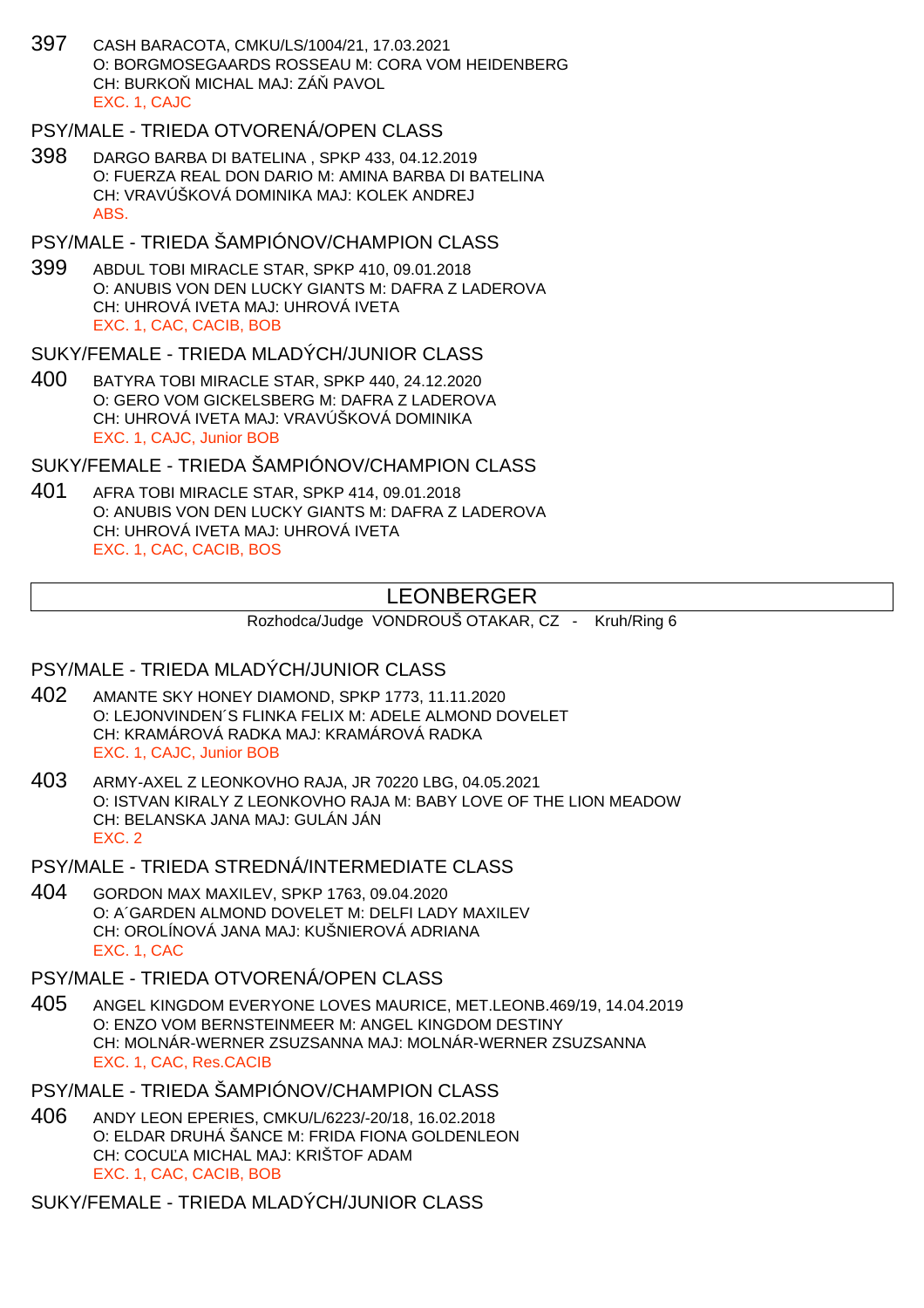407 INVISIBLE SPIRIT GRAND AIVEKO, CLP/L/6309, 06.01.2021 O: TACKLEBERRY-TJUK LÖWE VOM BERNBURGERLAND M: GOODBYE AND KISS GRAND AIVEKO CH: MIŠTEROVÁ KOUBALOVÁ VERONIKA MAJ: MARZOLLOVÁ ANDREA EXC. 1, CAJC

# SUKY/FEMALE - TRIEDA OTVORENÁ/OPEN CLASS

408 JANE VOM KLOSTER LORCH, MET.LEONB.506/H/20, 09.09.2019 O: BASILEUS LEO VOM ZARENDORF M: IDA VOM KLOSTER LORCH CH: PLEIBEL-SEYFFER RITA MAJ: MOLNÁR-WERNER ZSUZSANNA EXC. 1, CAC, CACIB, BOS

# MASTIFF

Rozhodca/Judge GRÖSCHL FERENC, HU - Kruh/Ring 4

## SUKY/FEMALE - TRIEDA MLADÝCH/JUNIOR CLASS

409 XENA POD SLOVÁCKÝM NEBEM, CMKU/EM/1596/21, 25.01.2021 O: EDWARD DOLCE VITA BOHEMIA M: DOLORES DOLCE VITA BOHEMIA CH: DAN K MARTIN MAJ: VALLOVÁ VIERA EXC. 1, CAJC

# NEWFOUNDLAND - NOVOFUNDLANDSKÝ PES

Rozhodca/Judge VONDROUŠ OTAKAR, CZ - Kruh/Ring 6

#### PSY/MALE - TRIEDA DORAST/PUPPY CLASS

- 410 NEW KNIGHTS FAUNDLAND ASOMROSO ONLY, SPKP 2278, 15.08.2021 O: KING OF HELLULAND VENI VIDI VICI M: NJUFORT OVATION GOLDIE KNIGHT CH: BENEDEKOVÁ GABRIELA MAJ: BENEDEKOVÁ GABRIELA + ŠÁNDOR ĽUDOVÍT V.P. 1
- PSY/MALE TRIEDA MLADÝCH/JUNIOR CLASS
- 411 UGGO JESS, SPKP 2315, 14.05.2021 O: NJUFORT INSTINCT WINNER KNIGHT ITUS M: PAOLA JESS BLACK DENIS CH: DENISOVÁ JILINA MAJ: KRNLANOVÁ KLAMÁROVÁ ROMANA EXC. 1, CAJC
- PSY/MALE TRIEDA OTVORENÁ/OPEN CLASS
- 412 ZEUS FAUNDLAND, JR 71686 NJU, 10.07.2019 O: MISSISSIPPI-MISSOURI ZADAR M: FATIMA FAUNDLAND CH: POLGAR ANDRAS MAJ: VEL ICKÁ DAGMAR EXC. 1, CAC, CACIB, BOB
- SUKY/FEMALE TRIEDA DORAST/PUPPY CLASS
- 413 BESSIE FAUNDLAND, JR 71892 NJU, 01.09.2021 O: LANDS OF ENDLESS LOVE B MISSISSIPPI MISSOURI M: YENNY FAUNDLAND CH: POLGAR ANDRAS MAJ: VEL ICKÁ DAGMAR ABS.
- 414 NEW KNIGHTS FAUNDLAND ANIRI IN MY HEART, SPKP 2281, 15.08.2021 O: KING OF HELLULAND VENI VIDI VICI M: NJUFORT OVATION GOLDIE KNIGHT CH: BENEDEKOVÁ GABRIELA MAJ: BENEDEKOVÁ GABRIELA + ŠÁNDOR UDOVÍT V.P. 1
- SUKY/FEMALE TRIEDA MLADÝCH/JUNIOR CLASS
- 415 DISORANTO GUESS WHO'S BACK, PKR.II-153098, 18.01.2021 O: GCH SEABROOK'S MISTER DIVINE AT DISORANTO M: CH DISORANTO DOUBLE TROUBLE CH: PASEK PIOTR MAJ: PASEK PIOTR EXC. 1, CAJC, Junior BOB
- SUKY/FEMALE TRIEDA STREDNÁ/INTERMEDIATE CLASS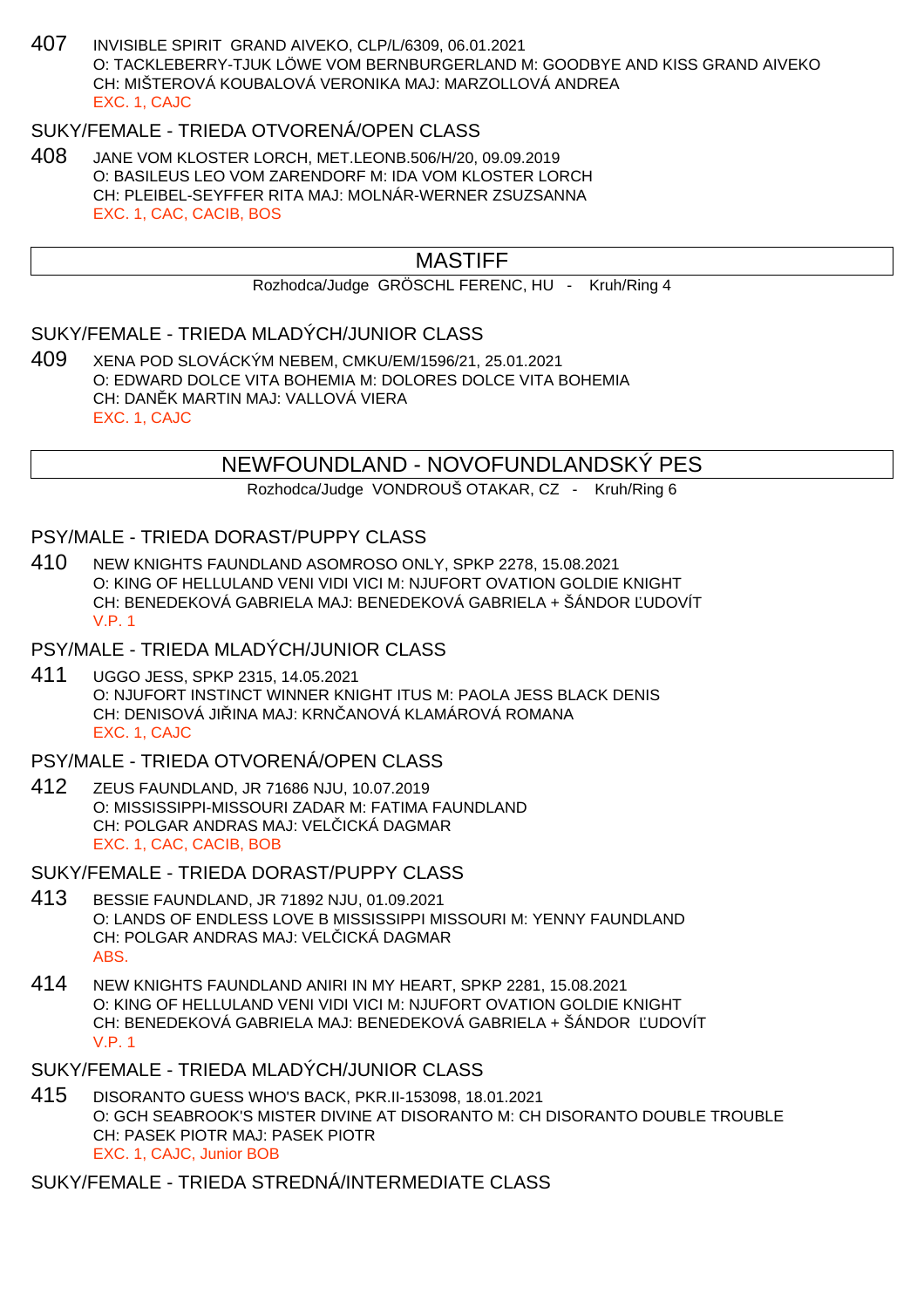- 416 MISSISSIPPI-MISSOURI ODYSSE, JR 71808 NJU, 15.10.2020 O: SANY-BOJ FAUNDLAND M: MISSISSIPPI-MISSOURI BLACK BEAUTY II CH: VEL. ICKÁ DAGMAR MAJ: VEL. ICKÁ DAGMAR EXC. 1, CAC, CACIB, BOS
- 417 PEPSI BLACK BROTHER´S, SPKP 2256, 03.12.2020 O: NJUFORT INSTINCT WINNER KNIGHT ITUS M: KING OF HELLULAND OH MERCY CH: PRIŠTÁKOVÁ BLANKA MAJ: YILMAZ YAGMUR EXC. 2, Res.CAC

SUKY/FEMALE - TRIEDA OTVORENÁ/OPEN CLASS

418 DISORANTO BY SURPRISE, PKR.II-141099, 23.03.2020 O: GCH SEABROOK'S MISTER DIVINE AT DISORANTO M: GCH DISORANTO SWEET SEDUCTION CH: PASEK PIOTR MAJ: PASEK PIOTR EXC. 1, CAC, Res.CACIB

# RIESENSCHNAUZER PFEFFERSALZ - BRADA VE KY KORENIE A SO

Rozhodca/Judge MATYÁŠ JAROSLAV, SK - Kruh/Ring 5

## PSY/MALE - TRIEDA STREDNÁ/INTERMEDIATE CLASS

419 REISENHERZ RAGNAR PS, CMKU/KV/8278/21, 08.12.2020 O: SILVER SOCKS JOSE ARCADIO BUENDIA-PS M: FIRESILVER CINNAMON CH: RUSSO SARA MAJ: FIALOVÁ V RA + VERONIKA EXC. 1, CAC, CACIB, BOS

## SUKY/FEMALE - TRIEDA OTVORENÁ/OPEN CLASS

420 PICCOLO MAGNIFICO DEJSY, CMKU/KV/8279/21, 17.06.2019 O: ALBAYZIN PS M: ADRIEL OJO OMO SILVER CH: TODOROVI NENAD MAJ: FIALOVÁ V RA + VERONIKA EXC. 1, CAC, CACIB, BOB

## RIESENSCHNAUZER SCHWARZ - BRADÁ VE KÝ JERNY

Rozhodca/Judge MATYÁŠ JAROSLAV, SK - Kruh/Ring 5

## PSY/MALE - TRIEDA STREDNÁ/INTERMEDIATE CLASS

- 421 JUSTIN OD DEVÍTI VRB, SPKP 2191, 22.07.2020 O: MEFISTO MIO GOLDEST DANUBIUS M: CHARLOTTE OD DEVÍTI VRB CH: BOHÁ, OVÁ KATE, INA MAJ: POVAŽAN KAROL V.G. 1
- PSY/MALE TRIEDA ŠAMPIÓNOV/CHAMPION CLASS
- 422 INDIGO OD DEVÍTI VRB, CMKU/KV/7766/18, 28.10.2018 O: ARBATEL OD DEVÍTI VRB M: OXANA SKANSEN'S VOM ELLY'S MEUTE CH: BOHÁ OVÁ KATE INA MAJ: TRN ÁKOVÁ DAGMAR EXC. 1, CAC, CACIB, BOS

#### SUKY/FEMALE - TRIEDA STREDNÁ/INTERMEDIATE CLASS

- 423 DÁRIUS-BRILL HAPPY, SPKP 2186, 02.06.2020 O: ZARINAS DESIGN BRAD PITT M: BACCARA VON DER TALMÜHLE CH: LÁNGH RAYMUND MAJ: KUBOVI ŠTEFAN EXC. 1, CAC
- 424 JULIE OD DEVÍTI VRB, CMKU/KV/8048/20, 22.07.2020 O: MEFISTO MIO GOLDEST DANUBIUS M: CHARLOTTE OD DEVÍTI VRB CH: BOHÁ OVÁ KATE INA MAJ: HOMOLOVÁ RENATA EXC. 2, Res.CAC

## SUKY/FEMALE - TRIEDA OTVORENÁ/OPEN CLASS

425 CHILI PEPPER, AKC WS68620802, 24.05.2020 O: AMON RA DE CETHUZ M: GENTLY BORN VENUS PLANET OF LOVE CH: OLEFIR ALEKSANDR MAJ: TARASOVÁ MÁRIA EXC. 2, Res.CAC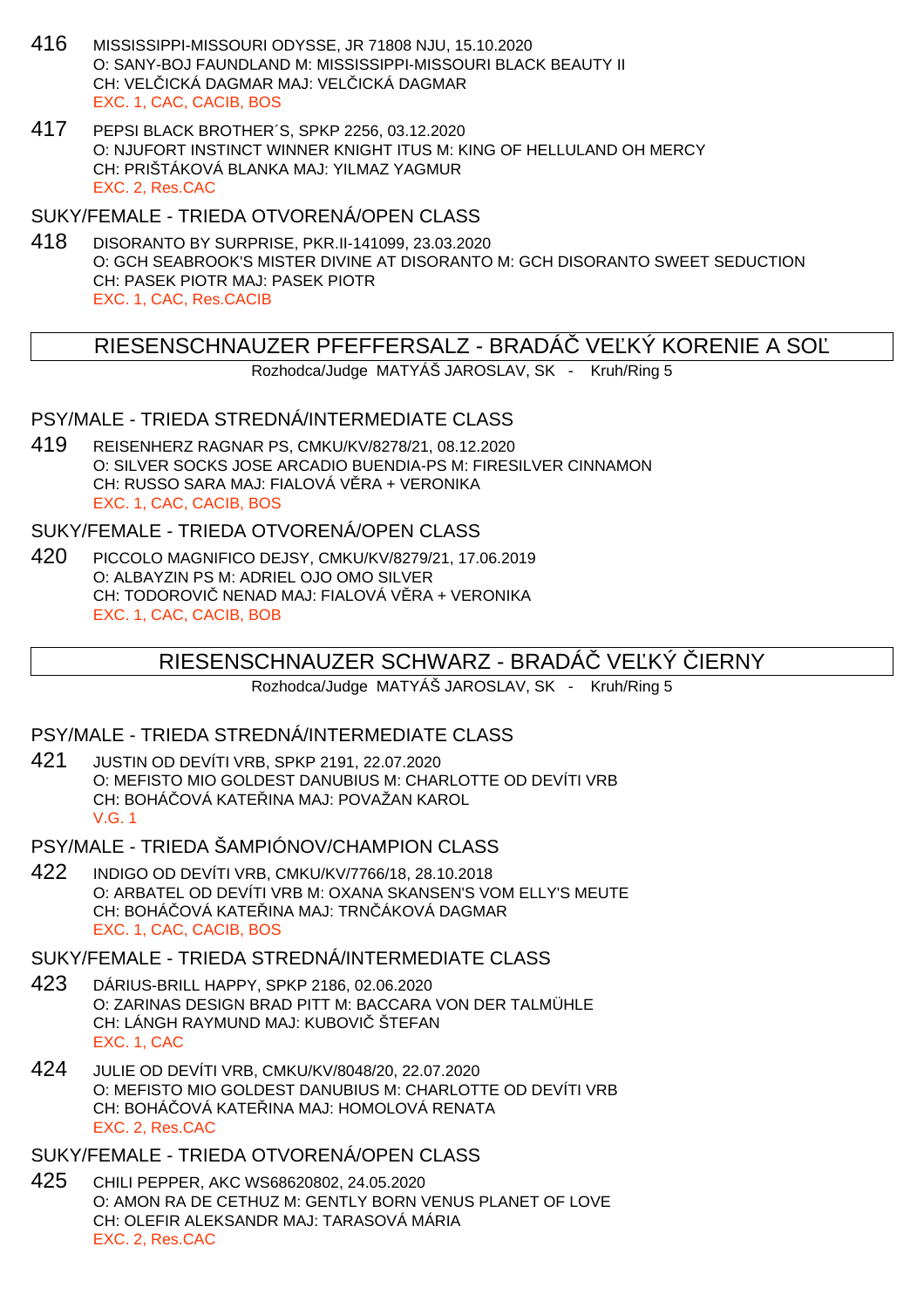426 INSPIRACE OD DEVÍTI VRB, CMKU/KV/7768/18, 28.10.2018 O: ARBATEL OD DEVÍTI VRB M: OXANA SKANSEN'S VON ELLY'S MEUTE CH: BOHÁ OVÁ KATELINA MAJ: BOHÁ OVÁ KATELINA EXC. 1, CAC, Res.CACIB

# SUKY/FEMALE - TRIEDA ŠAMPIÓNOV/CHAMPION CLASS

427 DÁRIUS-BRILL FRANCESCA, MET.Ó.SCHN.432/19, 28.04.2019 O: GENTLY BORN CHRISTIAN DIOR M: BACCARA VON DER TALMÜHLE CH: LÁNGH RAJMUND MAJ: TIBAY NORBERT + LANGH RAJMUND EXC. 1, CAC, CACIB, BOB

# **ROTTWEILER**

Rozhodca/Judge GRÖSCHL FERENC, HU - Kruh/Ring 4

# PSY/MALE - TRIEDA ŠAMPIÓNOV/CHAMPION CLASS

428 FALON ARES MAROL-MAY, SPKP 3039, 25.06.2017 O: RIO M: FRANCISS MARTINIK CH: MENDEL MARIÁN MAJ: MENDEL MARIÁN EXC. 1, CAC, CACIB, BOB

#### SUKY/FEMALE - TRIEDA STREDNÁ/INTERMEDIATE CLASS

429 TILLY VOM GROSSEN TAL, JR 704199 RW, 31.10.2020 O: RUDI VOM HAUSE NEUBRAND III. M: YUKI VOM GROSSEN TAL CH: GAGI ALEKSANDAR MAJ: TAKÁ IGOR EXC. 1, CAC, Res.CACIB

# SUKY/FEMALE - TRIEDA OTVORENÁ/OPEN CLASS

430 HONEY GIRA MAROL-MAY, SPKP 3197, 18.05.2019 O: BLITZ VOM TAMRIEL M: FRANCISS MARTINIK CH: MENDEL MARIÁN MAJ: ZLATNICKÝ PATRIK EXC. 1, CAC, CACIB, BOS

# RUSSKIY TCHIORNY TERRIER - RUSKÝ ČIERNY TERIÉR

Rozhodca/Judge GRÖSCHL FERENC, HU - Kruh/Ring 4

## PSY/MALE - TRIEDA STREDNÁ/INTERMEDIATE CLASS

431 VEGAS TER'AVALON, UKU.0501320, 30.10.2020 O: SHAMAN TER'AVALON M: BEDOVAYA DEVCHONKA TER'AVALON CH: LIUBNYTSKA OLENA MAJ: FOŁTA-NIEDZIELCZYK SABINA + ŁAGOWSKI ANDRZEJ EXC. 1, CAC, CACIB, BOB

#### SUKY/FEMALE - TRIEDA MLADÝCH/JUNIOR CLASS

- 432 DOCH` ZHURNALISTA IZ CHORNIH BOGATIREY, BCU 001375, 31.05.2021 O: ZHURNALIST S ZOLOTOGO GRADA M: SIBIRSKI MEDVED DOLCHE VITA CH: KORNIENKO A. MAJ: FOŁTA-NIEDZIELCZYK SABINA EXC. 1, CAJC, Junior BOB, BOS
- 433 FIGA WET BEARD, PKR.II-144803, 25.04.2021 O: DIONYS YABLUNEVYI TSVIT M: SONIA WET BEARD CH: KRUK JAROSLAW MAJ: JANTÁKOVÁ RENÁTA EXC. 2

# SCHNAUZER PFEFFERSALZ - BRADÁ STREDNÝ KORENIE A SO

Rozhodca/Judge MATYÁŠ JAROSLAV, SK - Kruh/Ring 5

## PSY/MALE - TRIEDA MLADÝCH/JUNIOR CLASS

434 CHEVROLET'S WONDROUS BOSS TO ALARM, CMKU/KS/10145/21, 10.05.2021 O: FRIENDS FOR ALL BAGHERA M: CHELSEY SALTUS ZE ZÁHRABSKÉ CH: HJORT ULRIKA MAJ: FAJKUSOVÁ LENKA EXC. 1, CAJC, BOS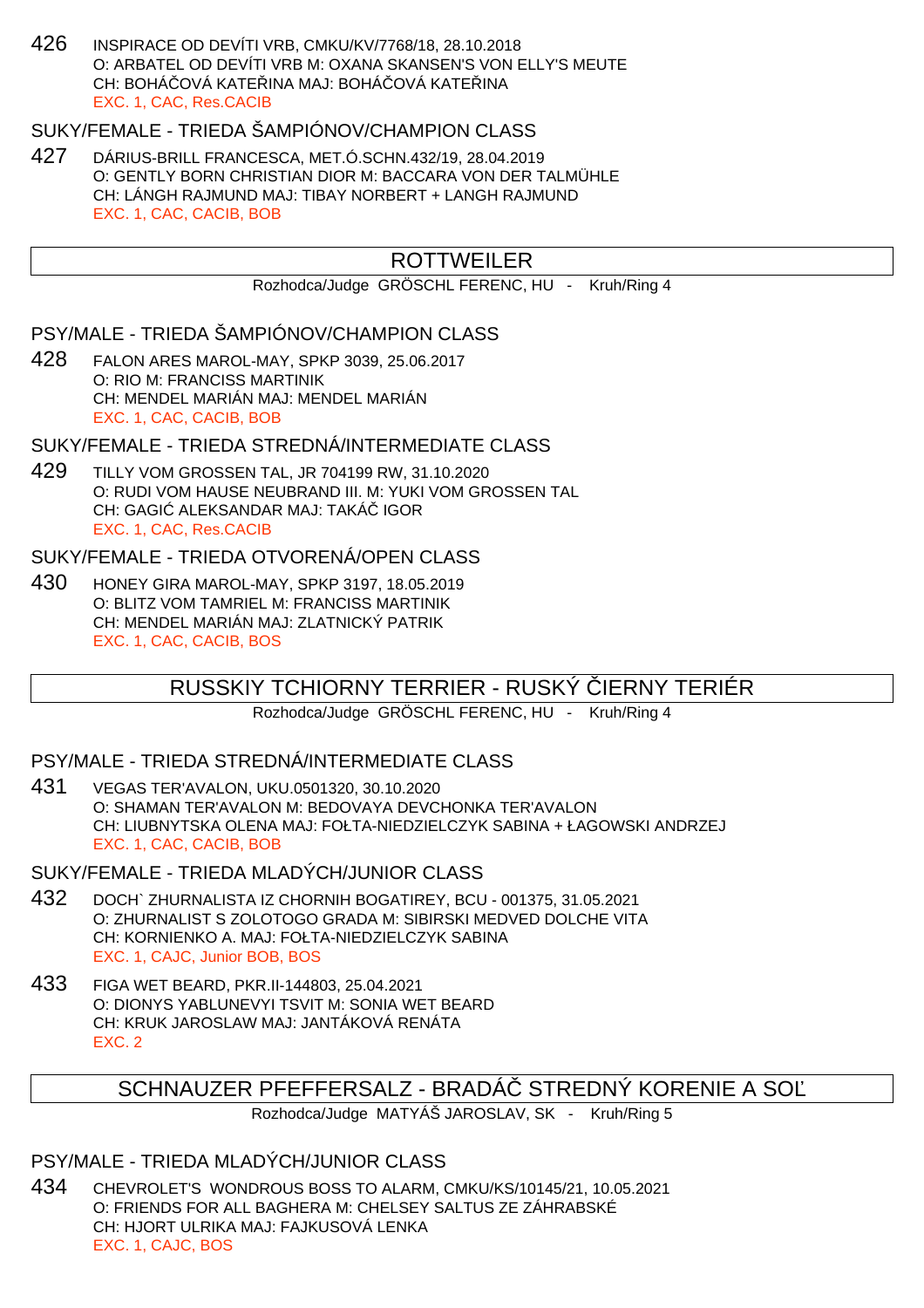## PSY/MALE - TRIEDA ŠAMPIÓNOV/CHAMPION CLASS

435 KVIDO A FINTA F MORAVA, SPKP 1566, 28.04.2020 O: FRANK A FINTA F MORAVA M: GEENA ALARM BESKYD CH: BENEŠOVSKÁ JITKA MAJ: HARGAŠ PETER EXC. 1, CAC, CACIB

#### SUKY/FEMALE - TRIEDA MLADÝCH/JUNIOR CLASS

436 GAIA ALARM BESKYD, CMKU/KS/10004/21, 30.05.2021 O: KOUZELNÍK BENAVENTE ALARM BESKYD M: HALLE BERRY GRAND CALVERA CH: FAJKUSOVÁ LENKA MAJ: FAJKUSOVÁ LENKA EXC. 1, CAJC, Junior BOB

#### SUKY/FEMALE - TRIEDA STREDNÁ/INTERMEDIATE CLASS

437 CELEBRITY FROM ALARM BESKYD, CMKU/KS/9850/20, 13.11.2020 O: BEAST OF BURDEN LADY'S PRIDE M: KARKULKA ALARM BESKYD CH: FAJKUSOVÁ LENKA MAJ: FAJKUSOVÁ LENKA EXC. 1, CAC, CACIB, BOB

#### SUKY/FEMALE - TRIEDA OTVORENÁ/OPEN CLASS

438 XORAYA ALARM BESKYD, CMKU/KS/9696/20, 15.04.2020 O: MADDOX ALARM BESKYD M: JAMMELA ALARM BESKYD CH: FAJKUSOVÁ LENKA MAJ: LONDOVÁ DRAHOMÍRA EXC. 1, CAC

## SUKY/FEMALE - TRIEDA ŠAMPIÓNOV/CHAMPION CLASS

439 WITCH BENAVENTE ALARM BESKYD, CMKU/KS/9617/20, 01.02.2020 O: CIB KOUZELNIK BENAVENTE ALARM BESKYD M: CIB TOP TARGET SNEHURKA BENAVENTE CH: FAJKUSOVÁ LENKA MAJ: RODINOVÁ DAGMAR EXC. 1, CAC, Res.CACIB

# SCHNAUZER SCHWARZ - BRADÁ STREDNÝ JERNY

Rozhodca/Judge MATYÁŠ JAROSLAV, SK - Kruh/Ring 5

## PSY/MALE - TRIEDA STREDNÁ/INTERMEDIATE CLASS

440 GAUDEAMUS OD DALAJSKÉHO POTOKA, SPKP 1570, 13.09.2020 O: SANDOUR VOM TAL DER KONIGE M: WELL&EASY KLEO´S CH: KAPRÁLKOVÁ MARTINA MAJ: BÚRANOVÁ DANICA EXC. 1, CAC, CACIB, BOS

# SUKY/FEMALE - TRIEDA MLADÝCH/JUNIOR CLASS

441 BEAUTY GIRL ALDIX, CMKU/KS/9929/21, 30.03.2021 O: CABALLERO OD DALAJSKÉHO POTOKA M: APASSIONATA OD DALAJSKÉHO POTOKA CH: MICHÁLKOVÁ ALICE MAJ: DANKOVÁ JELA EXC. 1, CAJC, Junior BOB, BOB

# SHAR-PEI

Rozhodca/Judge GRÖSCHL FERENC, HU - Kruh/Ring 4

## PSY/MALE - TRIEDA OTVORENÁ/OPEN CLASS

442 TRISTAN ZUZKIN SEN, SPKP 1179, 27.01.2019 O: RUBY RED VIKY PEI POLICE M: LOLITKA ZUZKIN SEN CH: TÓTHOVÁ ZUZANA MAJ: KURUCOVÁ ERIKA EXC. 1, CAC, CACIB, BOB

SUKY/FEMALE - TRIEDA MLADÝCH/JUNIOR CLASS

443 ANGEE IZZY HASTY PEI, SPKP 1207, 26.12.2020 O: ALA OLI BRAMASOLE M: RUBY RED VIKY PEI IZZY CH: HASTRMAN ZDEN K MAJ: KOMANICKÁ ALENA EXC. 1, CAJC, Junior BOB, BOS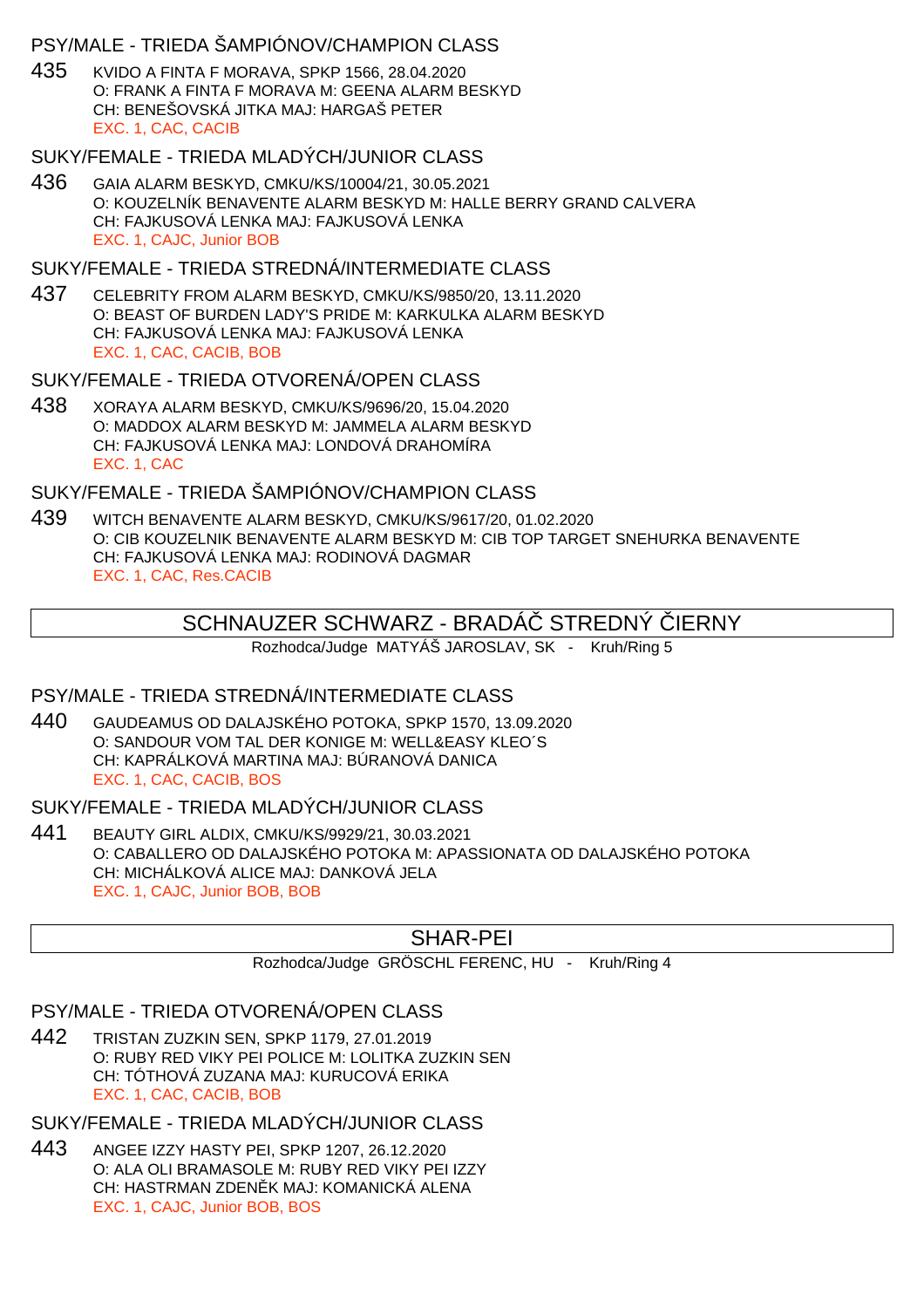# SREDNEASIATSKAIA OVTCHARKA - STREDOÁZIJSKÝ OV. IAK

Rozhodca/Judge GRÖSCHL FERENC, HU - Kruh/Ring 4

## PSY/MALE - TRIEDA MLADÝCH/JUNIOR CLASS

444 A - MAXO, SPKP 9449, 08.11.2020 O: JAN M: ARZUVE BEGENCH CH: MILINKOVI MARTIN MAJ: NAGY ZDENKO EXC. 1, CAJC, Junior BOB

#### PSY/MALE - TRIEDA STREDNÁ/INTERMEDIATE CLASS

- 445 F´AGIR CHORASAN, SPKP 9292, 27.10.2020 O: AK-MAGASH MAZHOR DLYA SHAH-AZIM M: ZIMA CHORASAN FERUDUSH CH: VARGOVÁ DENISA MAJ: FABIANOVÁ BOŽENA EXC. 1, CAC, CACIB, BOB
- 446 FIDDAH CHORASAN, SPKP 9294, 27.10.2020 O: AK-MAGASH MAZHOR DLYA SHAH-AZIM M: ZIMA CHORASAN FERUDUSH CH: VARGOVÁ DENISA MAJ: OMELKA MARIÁN + OMELKOVÁ LUBICA EXC. 2, Res.CAC
- PSY/MALE TRIEDA OTVORENÁ/OPEN CLASS
- 447 TURGAJ USULL-BEK, SPKP 9105, 17.11.2019 O: SM BAY TAYBAS M: AK-BULAK CHAINA CH: NOVÁK MIROSLAV MAJ: NOVÁK MIROSLAV EXC. 1, CAC, Res.CACIB
- PSY/MALE TRIEDA ŠAMPIÓNOV/CHAMPION CLASS
- 448 DARSHAN EL SABUDZHAY TISAO, CMKU/SAO/4953/19, 04.01.2019 O: ROMANOVS ALABAJ NIZAR M: VIGARI DLYA TISAO CH: ŠÁTEKOVÁ LEONA MAJ: VASIĽ RÓBERT EXC. 1, CAC
- SUKY/FEMALE TRIEDA STREDNÁ/INTERMEDIATE CLASS
- 449 FREYA CHORASAN, SPKP 9296, 27.10.2020 O: AK- MAGASH MAZHOR DLYA SHAH- AZIM M: ZIMA CHORASAN FERUDUSH CH: VARGOVÁ DENISA MAJ: MÉRI ZUZANA EXC. 1, CAC, CACIB, BOS

## SUKY/FEMALE - TRIEDA OTVORENÁ/OPEN CLASS

450 MIA CAOKO MIA FLORA, SPKP 9172, 22.12.2017 O: MEDZHEK IT GUDRAT GUSH M: MIA CAOKO MIA IRMA CH: MATYUK IGOR MAJ: VASI RÓBERT EXC. 1, CAC

# ST. BERNHARDSHUND KURZHAARIG - SVÄTOBERNARDSKÝ PES KRÁTKOSRSTÝ

Rozhodca/Judge GRÖSCHL FERENC, HU - Kruh/Ring 4

## PSY/MALE - TRIEDA MLADÝCH/JUNIOR CLASS

451 ZIDAN JURASTIC BERNAROS, SPKP 908, 15.06.2021 O: CIGO OD STRÁŽC HOR M: LOVE IN THE AIR OF GEGA SAINT´S CH: PRIŠÁK ONDREJ MAJ: ŠTEPANOVSKÝ MAREK EXC. 1, CAJC, Junior BOB, BOB

# ST. BERNHARDSHUND LANGHAARIG - SVÄTOBERNARDSKÝ PES DLHOSRSTÝ

Rozhodca/Judge GRÖSCHL FERENC, HU - Kruh/Ring 4

# PSY/MALE - TRIEDA ŠAMPIÓNOV/CHAMPION CLASS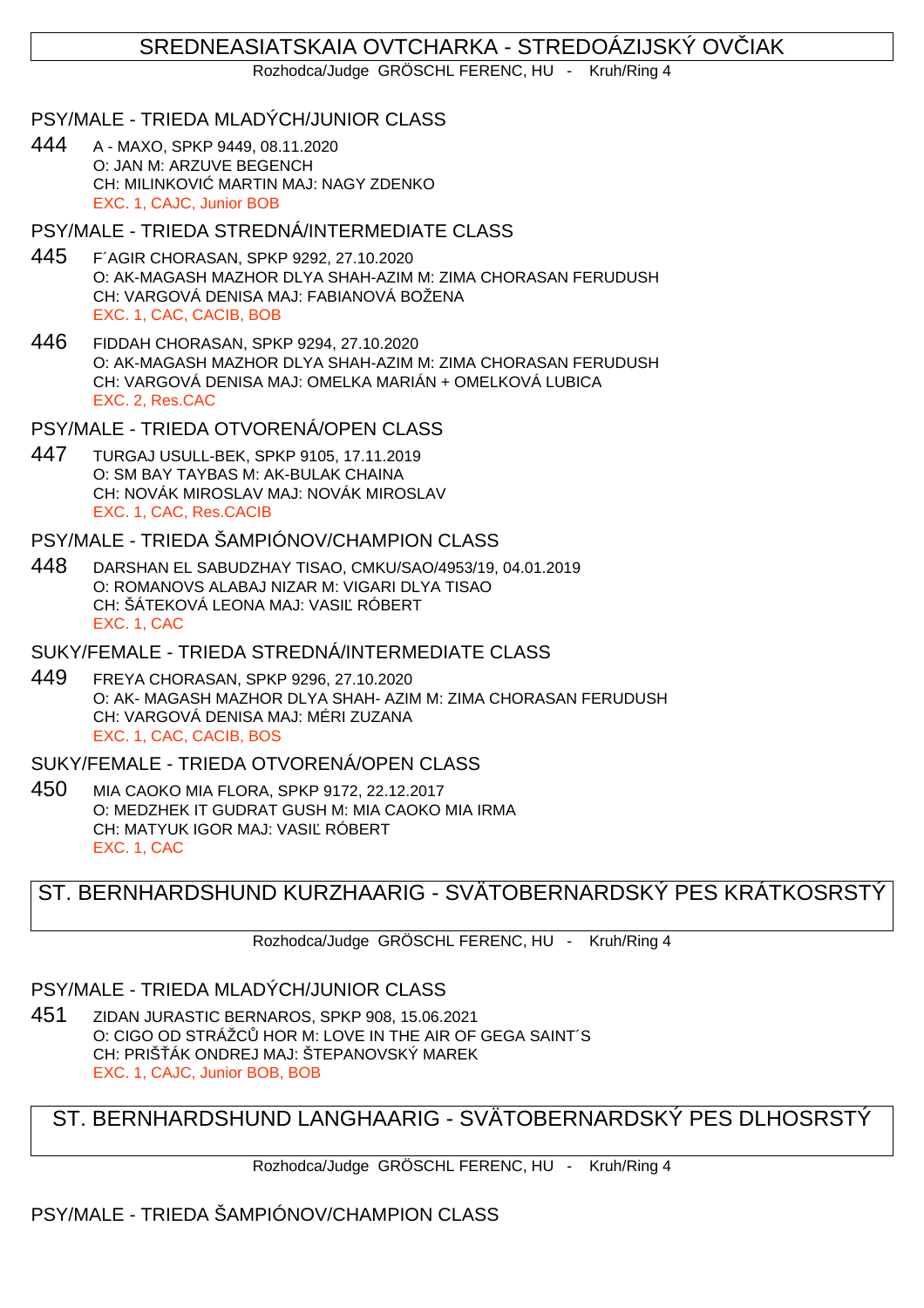452 GUARDIAN ANGEL ELIŠČINO KRÁLOVSTVÍ, SPKP 906, 21.05.2019 O: JOKER OD STRÁŽCU HOR M: EVA OD STRÁŽCU HOR CH: VÁVROVÁ IVA MAJ: ŠAŠTINSKÁ PAULÍNA EXC. 1, CAC, CACIB, BOB

# SUKY/FEMALE - TRIEDA MLADÝCH/JUNIOR CLASS

453 PEEKABOO NESCALAND, PKR.II-145312, 06.05.2021 O: GOOGLE IT NESCALAND M: ANNIKA LEGENDA SLAVYAN CH: PRZYBYLSKA KATARZYNA MAJ: PRZYBYLSKA KATARZYNA EXC. 1, CAJC, Junior BOB, BOS

# TOSA

Rozhodca/Judge GRÖSCHL FERENC, HU - Kruh/Ring 4

## PSY/MALE - TRIEDA MLADÝCH/JUNIOR CLASS

454 NERO MAZURSKI SAMURAJ, CMKU/TI/3296/-21/21, 16.05.2021 O: SINGO DOLINA ROSY M: JAGAA MAZURSKI SAMURAJ CH: WOJCIULEWICZ JANUSZ ZYGMUNT MAJ: K ENOVSKÝ JI Í EXC. 1, CAJC, Junior BOB

# PSY/MALE - TRIEDA ŠAMPIÓNOV/CHAMPION CLASS

455 AI-ASHURA KATSURO AZARIO, SPKP 265, 22.04.2018 O: PAWS UP GENTA OD JANUSÓW M: HIDEKO MAZURSKI SAMURAJ CH: JURASOVÁ TATIANA MAJ: URIŠ TOMÁŠ + JURASOVÁ TATIANA EXC. 1, CAC, CACIB, BOB

## SUKY/FEMALE - TRIEDA ŠAMPIÓNOV/CHAMPION CLASS

456 CHERRY ASCHABEY, CMKU/TI/3098/20, 12.03.2020 O: BARNABY BOY BAKASU KENNEL M: DZITSUMI YOKOZUNA YUSHA CH: MELKA PETR MAJ: HANDLÍ JAROSLAV EXC. 1, CAC, CACIB, BOS

# ZWERGPINSCHER SCHWARZROT - MALÝ HLADKOSRSTÝ PINVERNY S PÁLENÍM

Rozhodca/Judge MATYÁŠ JAROSLAV, SK - Kruh/Ring 5

# PSY/MALE - TRIEDA OTVORENÁ/OPEN CLASS

457 HELEN'S MAGIC IDEAL OF PERFECTION, PKR.II-146088, 07.10.2020 O: KOSMOSTARS IZ PITERSKOGO DOZORA M: HELEN'S MAGIC OFELIA ONLY FOR ME CH: MOKROVA ELENA MAJ: DEDERKO-MUNIAK AGATA EXC. 1, CAC, CACIB, BOB

SUKY/FEMALE - TRIEDA STREDNÁ/INTERMEDIATE CLASS

458 DIVA BELLA DOROSA, PKR.II-141450, 14.05.2020 O: ALMINORIS COSMOPOLITAN M: ROMA Z PADOKU CH: SPIKOWSKA DOROTA MAJ: DEDERKO-MUNIAK AGATA EXC. 1, CAC, Res.CACIB

#### SUKY/FEMALE - TRIEDA OTVORENÁ/OPEN CLASS

- 459 CALIPSO THE ISLAND OF TREASURES, SPKP 205, 05.05.2020 O: MAGNIFISENT EVSTIGNEY M: PERSEPHONE THE ISLAND OF TREASURES CH: MALEEVA OLGA MAJ: VYŠATOVÁ VENDULA EXC. 1, CAC, CACIB, BOS
- 460 LILLY BALTIC RESIDENCE, PKR.II-140438, 08.03.2020 O: STELLA ORIENTALES ADI M: FIBI BALTIC RESIDENCE CH: DZIUBALTOWSKA IZABELA MAJ: TOKARCZYK WOJCIECH + POGORZELSKA JOANNA EXC. 2, Res.CAC

# ZWERGSCHNAUZER PFEFFERSALZ - BRADÁČ MALÝ KORENIE A SOĽ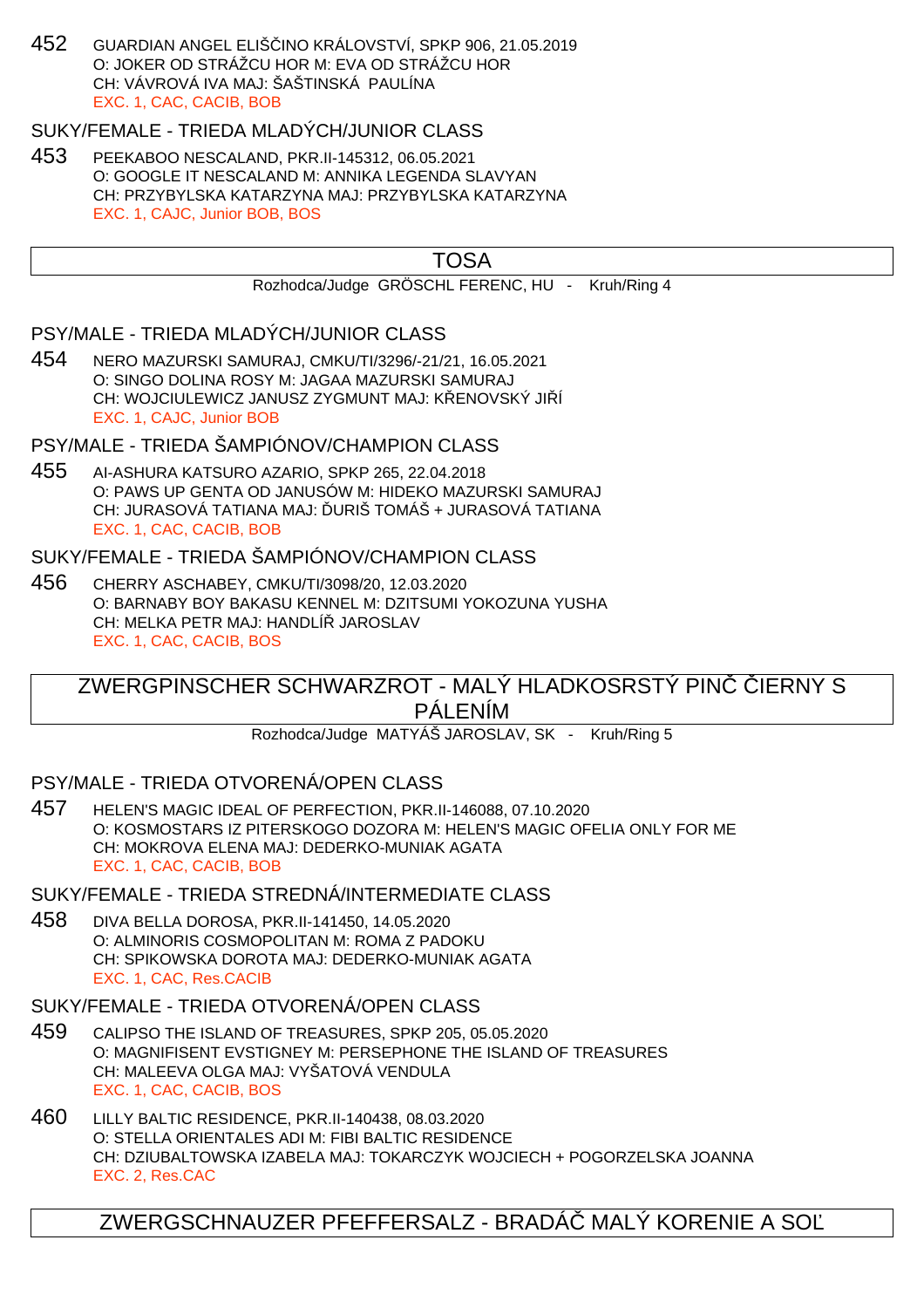### PSY/MALE - TRIEDA OTVORENÁ/OPEN CLASS

461 CASPER OD KOMÁŘÍ VÍŽKY, CMKU/KM/12204/20, 09.03.2020 O: KRISTIAN ERNST ASTRONAUT M: KISS ME CAROLINE Z KOSÍŘSKÝCH HVOZDU CH: KROUPOVÁ ZLATUŠE MAJ: SZETEIOVÁ ZDENKA EXC. 1, CAC, CACIB, BOS

#### SUKY/FEMALE - TRIEDA STREDNÁ/INTERMEDIATE CLASS

- 462 ROSSA THE KYLIE WILD RANE, SPKP 3064, 02.07.2020 O: OLIVER KING ASTRONAUT M: THE KYLIE BEKY WILD RANE CH: ADAM JAKOVÍ JURAJ A ANDREA MAJ: ÚRADNÍK MICHAL EXC. 2, Res.CAC
- 463 SILVER SENATOR ZELINA, MET.T.SCHN.1278/20, 04.10.2020 O: ZENACHES MIRÓ-JOAN M: SILVER SENATOR HAE SOO CH: SZÖLLÖSI ANIKÓ MAJ: TIBAY NORBERT + BIRTA KATALIN EXC. 1, CAC, CACIB, BOB

## SUKY/FEMALE - TRIEDA OTVORENÁ/OPEN CLASS

464 COFFEE CANDY ASTRONAUT, SPKP 3125, 26.07.2020 O: STARLINGS KASHMÍR M: ULTRA PS REZLARK CH: SUCHÁ MIROSLAVA MAJ: MAZÁKOVÁ JANA EXC. 1, CAC, Res.CACIB

SUKY/FEMALE - TRIEDA ŠAMPIÓNOV/CHAMPION CLASS

465 DÁŠENKA DANKY DOG, SPKP 2683, 24.01.2016 O: OLIVER KING ASTRONAUT M: ANETKA DANKY DOG CH: CHRENKOVÁ DANIELA MAJ: CHRENKOVÁ DANIELA EXC. 1, CAC

# ZWERGSCHNAUZER SCHWARZ - BRADÁ MALÝ JERNY

Rozhodca/Judge MATYÁŠ JAROSLAV, SK - Kruh/Ring 5

# PSY/MALE - TRIEDA MLADÝCH/JUNIOR CLASS

- 466 ALEXANDERS BRADMIR, SPKP 3097, 08.10.2020 O: MAGIE NAIR OMAR SHARIF M: NASTASIA BLACK BIKIN DVOR CH: VARGA MIROSLAV MAJ: VARGA MIROSLAV V.G. 2
- 467 BIRMINGHAM RAGENDORF, SPKP 3129, 22.03.2021 O: LEO YANK WILD RANE M: FELHIT ASMARA SUGAR WILD RANE CH: KESZELY MARCO MAJ: KESZELY MARCO + CANNER JÁN EXC. 1, CAJC, Junior BOB

#### PSY/MALE - TRIEDA OTVORENÁ/OPEN CLASS

468 FABIO BENAVENTE MORAVIA, CMKU/KM/11663/19, 31.01.2019 O: KING SAMUEL BLACK SAMBA M: CIB BUTTERFLY BENAVENTE MORAVIA CH: RODINOVÁ DAGMAR MAJ: RODINOVÁ DAGMAR EXC. 1, CAC, CACIB, BOB

#### SUKY/FEMALE - TRIEDA DORAST/PUPPY CLASS

469 AYLA VICTORIUSCERBERUS, SPKP 3171, 23.08.2021 O: JOSHUA MY LOVE ANDROIS M: LUNA JUST BEAUTY WILD RANE CH: GÁBRIŠOVÁ ANGELA MAJ: HOLOVANIŠINOVÁ NICOLE V.P. 1

# SUKY/FEMALE - TRIEDA ŠAMPIÓNOV/CHAMPION CLASS

470 AURA RAGENDORF, SPKP 3017, 24.09.2019 O: OFFSET REZLARK M: FELHIT ASMARA SUGAR WILD RANE CH: KESZELY MARCO MAJ: KESZELY MARCO EXC. 1, CAC, CACIB, BOS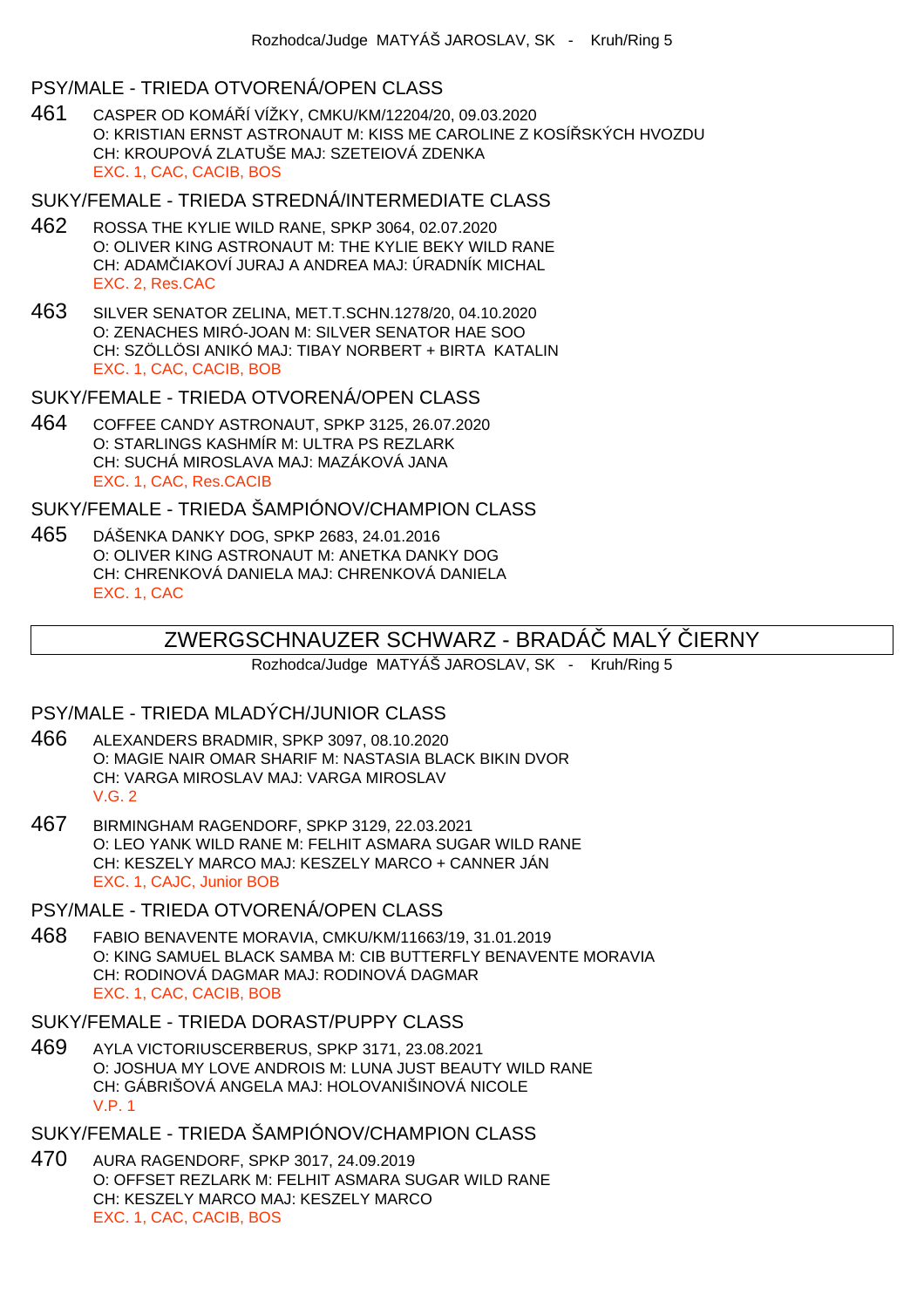# ZWERGSCHNAUZER SCHWARZ-SILBER - BRADÁČ MALÝ ČIERNOSTRIEBORNÝ

Rozhodca/Judge MATYÁŠ JAROSLAV, SK - Kruh/Ring 5

# PSY/MALE - TRIEDA MLADÝCH/JUNIOR CLASS

471 DAYRICKS FORTIUM VULKANO, SPKP 3187, 15.06.2021 O: DELUXE DESIGN Z DIXIE M: MECHTA S BUHTY APPOLONA CH: VOLKOVA N.V. MAJ: KUŠNÍROVÁ JARMILA EXC. 1, CAJC, BOS

## PSY/MALE - TRIEDA OTVORENÁ/OPEN CLASS

472 MENTUHOTEP BS DASTYNELLA ELEGANT, SPKP 3026, 21.10.2019 O: KODIAK VIGDERGAUZ M: ORKA ENEL FENOMEN CH: PINTER KAROL MAJ: SAHUL JOZEF V.G. 1

## SUKY/FEMALE - TRIEDA MLADÝCH/JUNIOR CLASS

473 XENA WILD RANE GRAND CALVERA, CMKU//KM/12906/21, 28.02.2021 O: GILSWAY GRAND DESIGN M: ZETA ULTRA MAJESTIC CH: HAVELKOVÁ DENISA MAJ: ADAM IAKOVÁ ANDREA & MONIKA EXC. 1, CAJC, Junior BOB, BOB

# SUKY/FEMALE - TRIEDA STREDNÁ/INTERMEDIATE CLASS

474 CARMEN ROSEVELT, SPKP 3092, 20.07.2020 O: REMUS ENEL FENOMEN M: JUDITH SILVER BIKIN DVOR CH: MOLNÁROVÁ ŠTEFANIA MAJ: MIHALIKOVA DAŠA EXC. 1, CAC, Res.CACIB

## SUKY/FEMALE - TRIEDA OTVORENÁ/OPEN CLASS

475 ULLA SILVER BOHEMIA NESS, CMKU/2416/20, 07.07.2020 O: STADTLER'S DANCING IN THE DARK IN PRAGUE M: OLIVIA NELLA BOHEMIA NESS CH: KANIAKOVÁ JANA MAJ: ADAM IAKOVÁ ANDREA & MONIKA EXC. 1, CAC, CACIB

# ZWERGSCHNAUZER WEISS - BRADÁČ MALÝ BIELY

Rozhodca/Judge MATYÁŠ JAROSLAV, SK - Kruh/Ring 5

## PSY/MALE - TRIEDA OTVORENÁ/OPEN CLASS

476 QUIDO SHADOW WHITE DE PEPA, CMKU/KM/12006/19, 22.09.2019 O: ARMANI GENSTAT M: I AM OLIVIA LARIGOSH CH: ŠICHNÁRKOVÁ IVA MAJ: VARGA PETER + ŠICHNÁRKOVÁ IVA EXC. 1, CAC, CACIB, BOS

## SUKY/FEMALE - TRIEDA MLADÝCH/JUNIOR CLASS

477 BAILY Z DOMU HOBITA, SPKP 3121, 31.01.2021 O: OSMANY SHADOW WHITE DE PEPA M: IZZI Z BIELEHO DOMU CH: VARGA PETER MAJ: VARGA PETER EXC. 1, CAJC, Junior BOB

## SUKY/FEMALE - TRIEDA STREDNÁ/INTERMEDIATE CLASS

478 OZZY Z BIELEHO DOMU, SPKP 3100, 22.11.2020 O: STAR´S OF WHITE NIGHT ENEY M: FUTURE PRINCESS Z BIELEHO DOMU CH: STANÍK MIROSLAV MAJ: ŠKRIPCOVÁ NATAŠA EXC. 1, CAC, CACIB, BOB

skupina/group FCI - 3

# AIREDALE TERRIER

Rozhodca/Judge ERDÖS LÁSZLÓ, HU - Kruh/Ring 7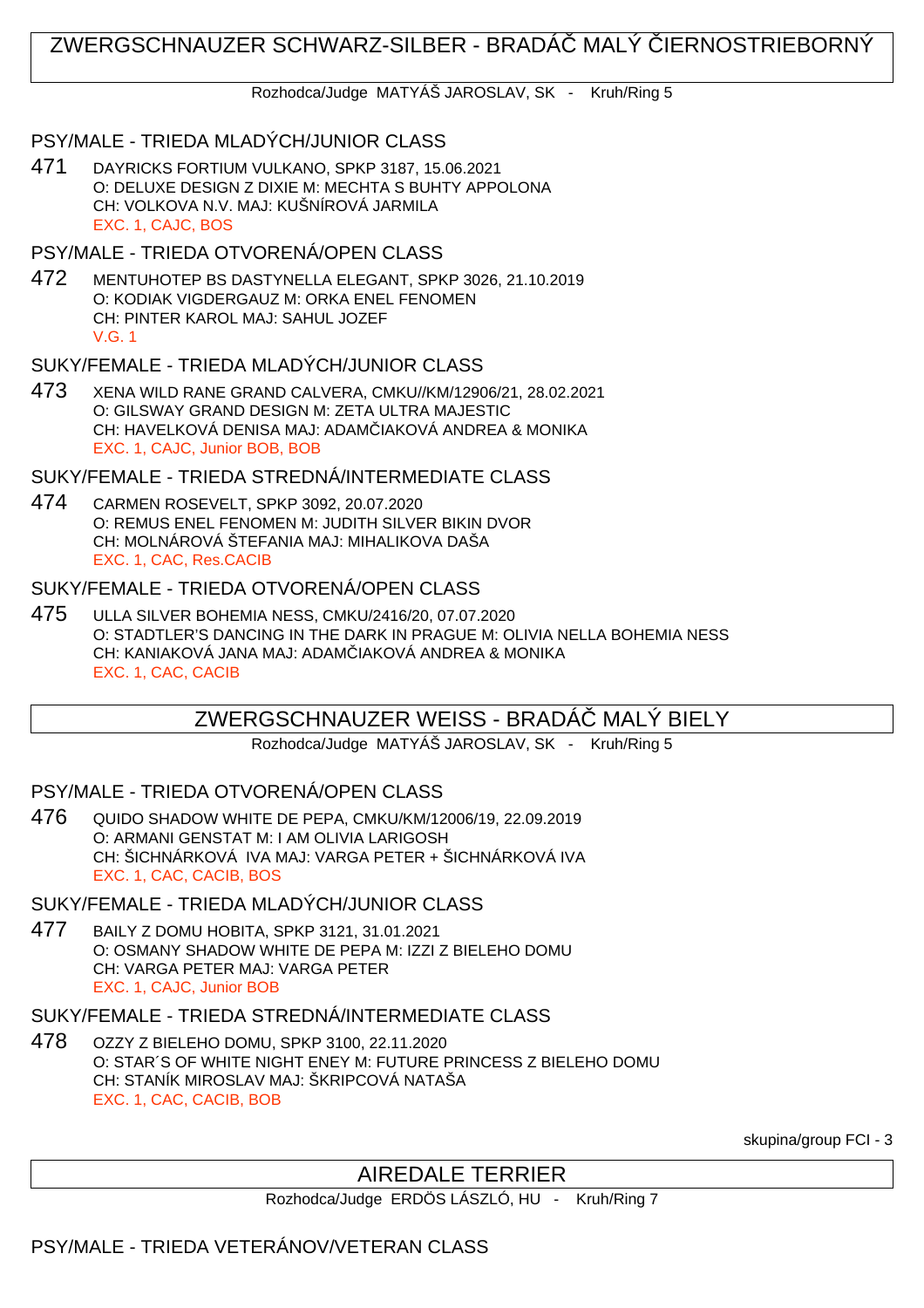479 SUNNILY BARON RAFFAEL, SPKP 1281, 03.10.2012 O: DWIGHT DWANE ADIA AVI M: AISCHA VOM ERFURTHER HOF CH: HOZOVÁ PAVLA MAJ: HOZOVÁ PAVLA EXC. 1, BOB

## SUKY/FEMALE - TRIEDA MLADÝCH/JUNIOR CLASS

480 SUGAR SISSY ADIA AVI, CMKU/AT/5590/21, 17.01.2021 O: TERRIER BAND GLAMOUR BOY M: NADIA NINA ADIA AVI CH: KRÁLOVÁ IVA MAJ: KOLLAR JAROSLAV ABS.

#### SUKY/FEMALE - TRIEDA STREDNÁ/INTERMEDIATE CLASS

481 VIKKY OSTRNOV, CMKU/AT/5577/20, 28.11.2020 O: DENNY OSTRNOV M: QUIANCY OSTRNOV CH: KNOTEK FRANTIŠEK MAJ: KNOTEK FRANTIŠEK + KNOTEKOVÁ MARIE EXC. 1, CAC, CACIB, BOS

#### SUKY/FEMALE - TRIEDA ŠAMPIÓNOV/CHAMPION CLASS

482 SUNNILY UNIVERSE OF UNITY, SPKP 1425, 25.07.2020 O: SAREDON BIG BROTHER M: SAREDON SWEETEST FEELING CH: HOZOVÁ PAVLA MAJ: JÓŽOVÁ NATAŠA EXC. 1, CAC, Res.CACIB

# AMERICAN STAFFORDSHIRE TERRIER

Rozhodca/Judge RIDAR ÍKOVÁ GABRIELA, SK - Kruh/Ring 8

#### PSY/MALE - TRIEDA MLADÝCH/JUNIOR CLASS

483 SKYGLOWS LOCKED AWAY, SPKP 3660, 06.05.2021 O: C´EST LA VIE DE MANDRAKA M: DIDI BLUE FIRE DIAMOND CH: URGOŠOVÁ ERIKA MAJ: URGOŠOVÁ ERIKA EXC. 1, CAJC, BOS

## PSY/MALE - TRIEDA STREDNÁ/INTERMEDIATE CLASS

- 484 ACHILEES VALKYRASTAFF SLOVAKIA, SPKP 3539, 28.07.2020 O: CONAN Z UHELNÝCH DOL M: ANGEL SUNSHINE STAFFY CH: VASARÁB VINCENT MAJ: VASARAB VINCENT EXC. 2, Res.CAC
- 485 ADONIS Z KOMORNA, SPKP 3683, 13.07.2020 O: FINE FELLOW OF GASTER M: ANIME BLACK INK SQUAD CH: PACH JAROSLAV MAJ: VADKERTYOVÁ REBECCA EXC. 3
- 486 ANIKORD HOT PEPPER, PKR.III-92637, 11.11.2020 O: MR APACH KING'S LINE M: ANIKORD ICING ON THE CAKE CH: REZANENKO ANNA MAJ: KULESZA OSKAR EXC. 1, CAC, CACIB
- PSY/MALE TRIEDA OTVORENÁ/OPEN CLASS
- 487 ATREY NEVERENDING PERCY STAFF, CLP/AST/11655, 14.04.2019 O: RETURN TO MY AMERICAN DREAM CANOSSA M: PRETTY CINDY CRAWFORD CANOSSA CH: HORKÁ PETRA MAJ: ZODOVÁ IVETA + HORKÁ PETRA EXC. 1, CAC, Res.CACIB
- 488 CRAMPUS Z ESKÉ KRÉTY, CLP/AST/11702, 21.05.2019 O: GASTON Z MALENICKÉ FOLTOVNY M: ARTEMIS BLUE Z BÍLINSKÉHO PRAMENE CH: PR ŠOVÁ O GA MAJ: SOCHULÁKOVÁ DIANA V.G. 2
- PSY/MALE TRIEDA ŠAMPIÓNOV/CHAMPION CLASS
- 489 C´EST LA VIE DE MANDRAKA, SPKP 3437, 13.11.2019 O: BUSTER SHINING FIELD LON STEP M: FRANSTAL´S C´EST SI BON CH: LOZIC ZELJKO MAJ: URGOŠOVÁ ERIKA EXC. 1, CAC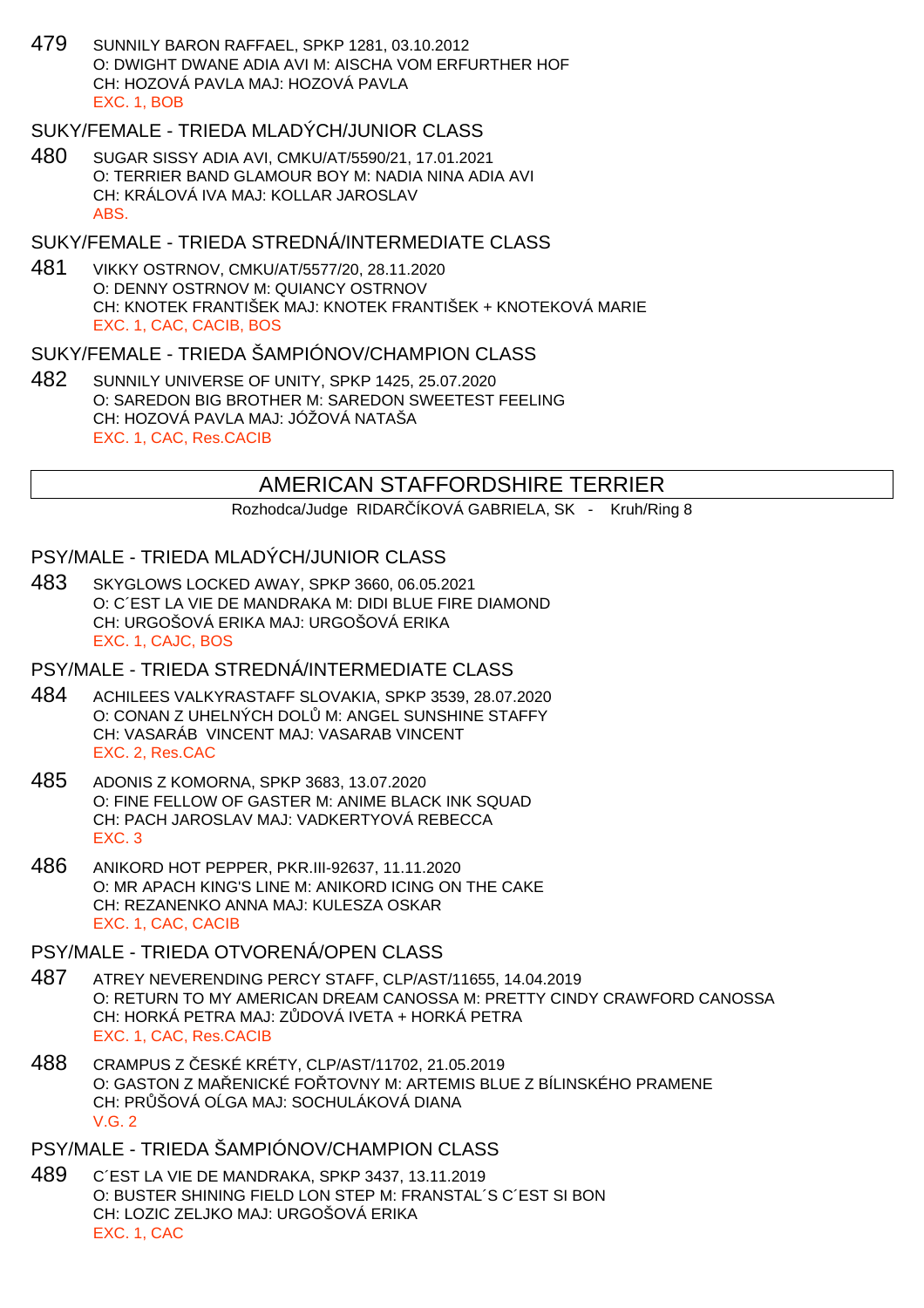490 SKYGLOWS WILDER, SPKP 3194, 23.06.2018 O: SKYGLOWS HIS MAJESTY M: SKYGLOWS GRATEFUL FOR LOVE CH: URGOŠOVÁ ERIKA MAJ: ŠVECOVÁ TATIANA + MIKLOVI MILOŠ EXC. 2, Res.CAC

# SUKY/FEMALE - TRIEDA MLADŠÍ DORAST/MINOR PUPPY CLASS

491 DARK PRINCESS LEGEND OF CARPATHIANS, SPKP 3800, 23.11.2021 O: YPSILON RUFF TIANN M: AMERICAN DREAM LEGEND OF CARPATHIANS CH: SOMOROVSKÁ LENKA MAJ: SOMOROVSKÁ LENKA V.P. 1

#### SUKY/FEMALE - TRIEDA MLADÝCH/JUNIOR CLASS

- 492 BACKSAS FREYA, MET.AMST.263/21, 01.06.2021 O: AXEL`S CAMP ARAMIS M: TOP MODEL LONG STEP CH: BAKSA ZSOLT MAJ: TIBAY NORBERT + BAKSA ZSOLT EXC. 1, CAJC, Junior BOB, BOB
- 493 ENNY Z ČESKÉ KRÉTY, CLP/AST/12567, 08.02.2021 O: GASTON Z MA ENICKÉ FO TOVNY M: AGIRA Z ESKÉ KRÉTY CH: PR ŠOVÁ OLGA MAJ: BURŠOVÁ JANA V.G.
- 494 SISI MINI BIG DOG, SPKP 3589, 05.01.2021 O: SKYGLOWS ZOOM M: DONA DARIA FATRANSKÝ SEN CH: ŠOKOVÁ MONIKA MAJ: ŠKARBOVÁ LAURA V.G. 4
- 495 SKYGLOWS LADY OF THE NIGHT, SPKP 3664, 06.05.2021 O: C´EST LA VIE DE MANDRAKA M: DIDI BLUE FIRE DIAMOND CH: URGOŠOVÁ ERIKA MAJ: URGOŠOVÁ ERIKA EXC. 3
- 496 SKYGLOWS LITTLE DO YOU KNOW, SPKP 3665, 06.05.2021 O: C'EST LA VIE DE MANDRAKA M: DIDI BLUE FIRE DIAMOND CH: URGOŠOVÁ ERIKA MAJ: ULENOVA MICHALA EXC. 2
- 497 SNOWSTORM OF THE NEW AGE AST, LOF 3 AME.ST.147055/0, 14.03.2021 O: ALPINE'S HIGHWAYMAN M: FIRIOUS AST PIN-UP LP CH: LUDOVIC QUAGLIA MAJ: ŠVECOVÁ TATIANA V.G.
- 498 XYZ HIGHWAY CHILE, SPKP 3651, 14.02.2021 O: AIM HIGH WITH RINGMASTER M: MICHL R RUBIES N DIAMONDS CH: KOLLÁR MIROSLAV MAJ: KRYSTYN LUKÁŠ V.G.

SUKY/FEMALE - TRIEDA STREDNÁ/INTERMEDIATE CLASS

- 499 ALIA VALKYRASTAFF SLOVAKIA, SPKP 3540, 28.07.2020 O: CONAN Z UHELNÝCH DOL M: ANGEL SUNSHINE STAFFY CH: VASARÁB VINCENT MAJ: VASARAB VINCENT EXC. 2, Res.CAC
- 500 CALIFORNIA TIANN, SPKP 3547, 07.08.2020 O: SWEET AND SOUR HIGHWAY CHILE M: RAMIRA TIANN CH: F ZÉK TIBOR MAJ: F ZÉK TIBOR + F ZÉKOVÁ ANNA EXC. 1, CAC
- SUKY/FEMALE TRIEDA OTVORENÁ/OPEN CLASS
- 501 AMERICAN DREAM LEGEND OF CARPATHIANS, SPKP 3401, 31.08.2019 O: MY GOLD STANDARRD PRESBURG STAFF M: LAKI´S PRIDE I AM INFINITY CH: SOMOROVSKÁ LENKA MAJ: SOMOROVSKÁ LENKA EXC. 1, CAC, CACIB
- 502 FOFOLA BLUE Z BÍLINSKÉHO PRAMENE, CLP/AST/10877, 18.10.2017 O: AKIM GANG FROM STOD LKY M: BUFFY BLUE Z BÍLINSKÉHO PRAMENE CH: KU EROVÁ SO A MAJ: KU EROVÁ SO A EXC. 2, Res.CAC

## SUKY/FEMALE - TRIEDA ŠAMPIÓNOV/CHAMPION CLASS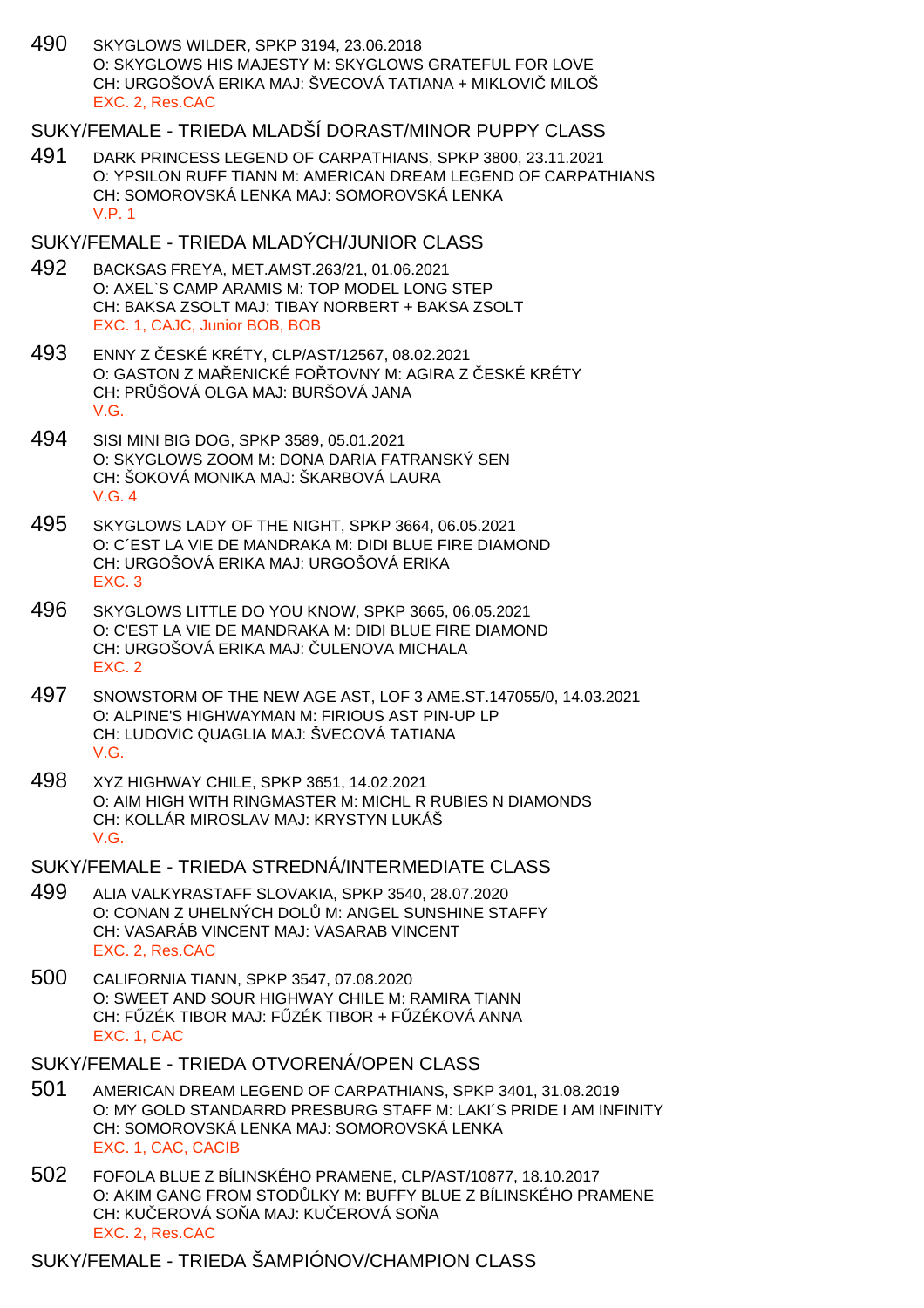503 CG A STAR IS BORN CANOSSA, PKR.III-86981, 20.03.2019 O: GOODHUNTING RED ROYAL M: RARE PEARL CAOSSA CH: DABEK IWONA MAJ: DABEK IWONA EXC. 1, CAC, Res.CACIB

# BEDLINGTON TERRIER

Rozhodca/Judge ERDÖS LÁSZLÓ, HU - Kruh/Ring 7

## PSY/MALE - TRIEDA OTVORENÁ/OPEN CLASS

504 PETRUS DIAMOND LAMB, PKR.III-88694, 08.02.2020 O: COLACODA COME DANCE WITH ME M: TREVINA SLIM EXTREME CH: BOBOWSKA EWA MAJ: BOBOWSKA EWA + JURECZKA SANDRA EXC. 1, CAC, CACIB, BOB

PSY/MALE - TRIEDA ŠAMPIÓNOV/CHAMPION CLASS

505 DUMBLEDORE IZ MOSKOVSKOY BEMTY, PKR.III-87724, 15.06.2019 O: AIRIS BLUE SILVER RAIN M: BARONESS IZ MOSKOVSKOY BEMTY CH: SIDORINA T.M. MAJ: BOBOWSKA EWA EXC. 1, CAC, Res.CACIB

SUKY/FEMALE - TRIEDA ŠAMPIÓNOV/CHAMPION CLASS

506 EMILI DIAMOND LAMB, PKR.III-85594, 09.10.2018 O: COLACODA COME DANCE WITH ME M: TREVINA SLIM EXTREME CH: BOBOWSKA EWA MAJ: BOBOWSKA EWA EXC. 1, CAC, CACIB, BOS

# BORDER TERRIER

Rozhodca/Judge ERDÖS LÁSZLÓ, HU - Kruh/Ring 7

# PSY/MALE - TRIEDA MLADÝCH/JUNIOR CLASS

507 ARON Z ORECHOVÉHO HÁJA, SPKP 1566, 13.06.2021 O: IVAR SLOVAKIA LUTRA M: BELLA DE MARCO S HUNTER CH: JÓZAN ŠTEFAN MAJ: BAKAI MIROSLAV EXC. 1, CAJC, BOS

SUKY/FEMALE - TRIEDA MLADÝCH/JUNIOR CLASS

508 YES SLOVAKIA LUTRA, SPKP 1575, 24.06.2021 O: CHESTER BENI KETINELA M: ILJA SLOVAKIA LUTRA CH: OSTROŽANSKÁ LUCIA MAJ: SZAMARÁNSZKY NORBERT EXC. 1, CAJC, Junior BOB

SUKY/FEMALE - TRIEDA PRACOVNÁ/WORKING CLASS

509 AMIYA HABAJOVHO DVORA, SPKP 1465, 03.03.2020 O: IVAR SLOVAKIA LUTRA M: MOCCA Z BJELAKOVEJ ZÁHRADY CH: HABAJ MIROSLAV MAJ: HABAJ MIROSLAV EXC. 1, CAC, CACIB, BOB

# BULL TERRIER

Rozhodca/Judge KANÁS RÓBERT, SK - Kruh/Ring 9

PSY/MALE - TRIEDA STREDNÁ/INTERMEDIATE CLASS

510 RASELS BULL PINCH OF MAGIC, SPKP 3591, 25.07.2020 O: TEIRWGWYN WHITE CHAOS M: RASELS BULL ZEPPELIN CH: ŠLESÁROVCI JANKA A IVAN MAJ: PAŽICKÁ TATIANA EXC. 1, CAC, CACIB, BOS

PSY/MALE - TRIEDA OTVORENÁ/OPEN CLASS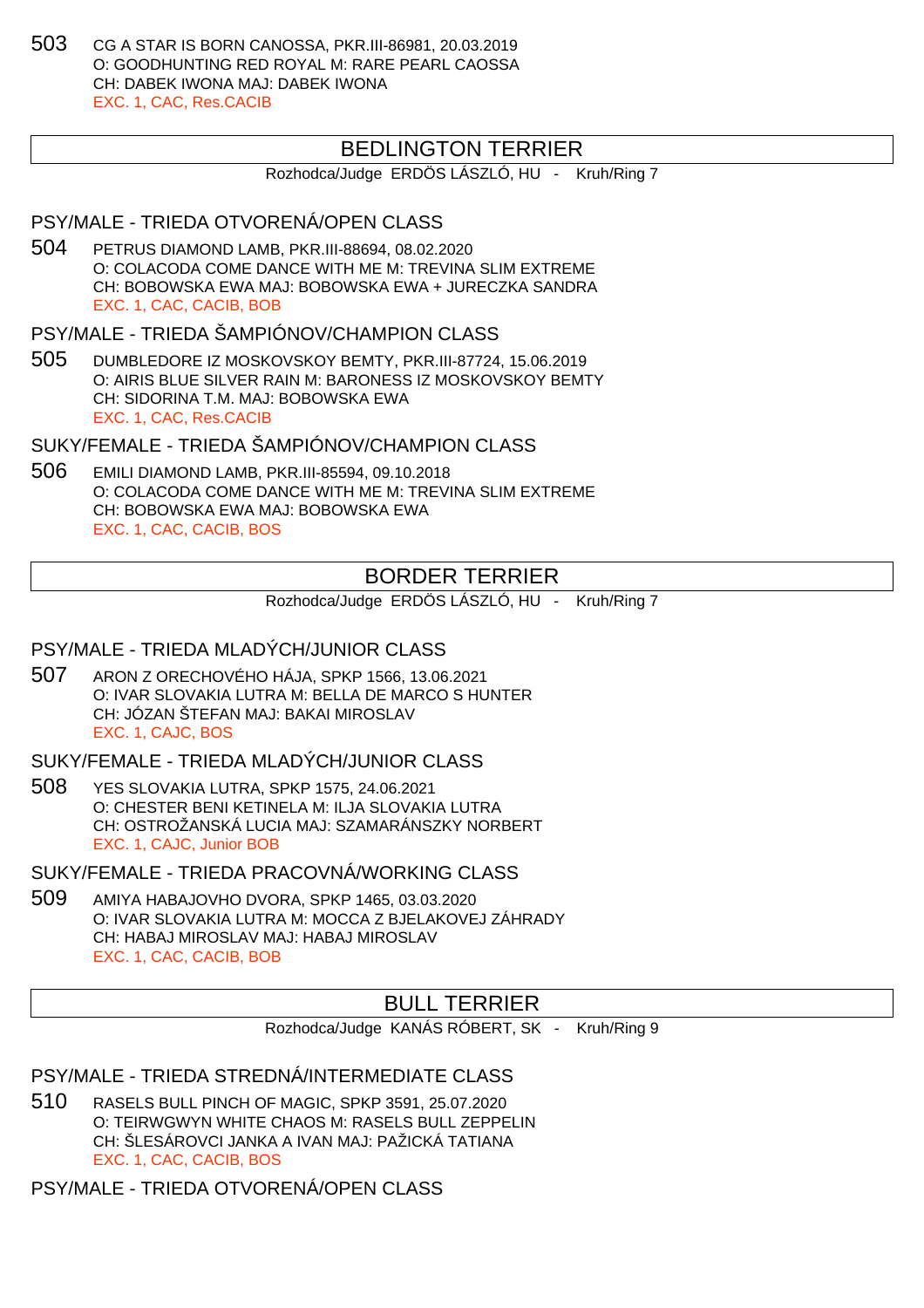- 511 HERO OF MITHGARD, SPKP 3558, 03.02.2020 O: BILBOEN CONAN THE BARBARIAN M: BILBOEN ENCHANTED STAR CH: ČUPKA JAROSLAV MAJ: SANDOROVÁ MAGDALENA G.
- 512 XAMPARI ARNOLD SCHWARZENEGER, SPKP 3535, 23.01.2020 O: TEIRWGWYN WHITE CHAOS M: FAMILY SONG'S XAMPARI CH: ĎURIŠ BRANISLAV MAJ: ORAVCOVÁ JANA + LUDVIGH FILIP EXC. 1
- SUKY/FEMALE TRIEDA MLADŠÍ DORAST/MINOR PUPPY CLASS
- 513 CHANSON MITHGARD, SPKP 3745, 01.11.2021 O: GAUNER MITHGARD M: EXCELLENCE MITHGARD CH: UPKA JAROSLAV MAJ: SANDOROVÁ MAGDALENA V.P. 1

SUKY/FEMALE - TRIEDA MLADÝCH/JUNIOR CLASS

- 514 BLACKBERRY KRONOS BULL, SPKP 3646, 07.01.2021 O: ALEX ALERT ARGO BULL M: DARLING KOVO'S GLADIATORS CH: ZÁHOREC ROMAN MAJ: ŠKODÁKOVÁ MÁRIA EXC. 1, CAJC, Junior BOB
- 515 WILD COAST DEEPSEA, SPKP 3756, 29.01.2021 O: BULLISTORGAME BOMBER M: CAMOUFLAGE LADY MITHGARD CH: SARDISCO GRAZIA MAJ: CHOVANEC MAREK EXC. 2

SUKY/FEMALE - TRIEDA STREDNÁ/INTERMEDIATE CLASS

516 BOBUDDY DAMBUSTER, ÖHZB BT 2852, 30.10.2020 O: CH CARANTHIR BUTEO M: BELLEISLE GIRL CH: ROFF SIMON MAJ: ROFF SIMON EXC. 1, CAC, CACIB, BOB

SUKY/FEMALE - TRIEDA OTVORENÁ/OPEN CLASS

517 XAMPARI ANGEL PIPA, SPKP 3537, 23.01.2020 O: TEIRWGWYN WHITE CHAOS M: FAMILY SONGS´S XAMPARI CH: URIŠ BRANISLAV MAJ: URIŠ BRANISLAV G.

SUKY/FEMALE - TRIEDA ŠAMPIÓNOV/CHAMPION CLASS

518 BRICKFIELD DIVING CATCH, SPKP 3576, 29.02.2020 O: CARANTHIR BUTEO M: BRICKFIELD BREAD & BUTTER CH: HORVÁTH TATIANA MAJ: PITTNEROVÁ JARMILA EXC. 1, CAC, Res.CACIB

# BULL TERRIER MINIATURE

Rozhodca/Judge KANÁS RÓBERT, SK - Kruh/Ring 9

## PSY/MALE - TRIEDA OTVORENÁ/OPEN CLASS

519 COLORADO ONYX OF BULLY LAKE, PKR.III-92766, 13.10.2019 O: MANGO OF BULLY LAKE M: QUEEQUEG BONSAI VON AMADIS CH: BAGI ZSOLT MAJ: SKUPIE MAGDALENA EXC. 1, CAC, CACIB, BOB

SUKY/FEMALE - TRIEDA MLADÝCH/JUNIOR CLASS

520 BELORA PRINCESS MINI STAR LORDS, SPKP 606, 13.05.2021 O: CYRIL CONIE DOMIN-ARMY M: GISELLE MINI KALIMERO BOHEMICA CH: VIDLI KA PATRIK MAJ: VIDLI KA PATRIK G.

SUKY/FEMALE - TRIEDA STREDNÁ/INTERMEDIATE CLASS

521 COMEDY ACTRESS ATT MAGNUS ZERET, SPKP 607, 07.04.2020 O: VIEWPOINT OT VLADLEI ARISH M: ATTENTION! DISASTER MAGNUS ZERET CH: ŠOTOLOVÁ KATE INA MAJ: ROJÍKOVÁ ANNA G.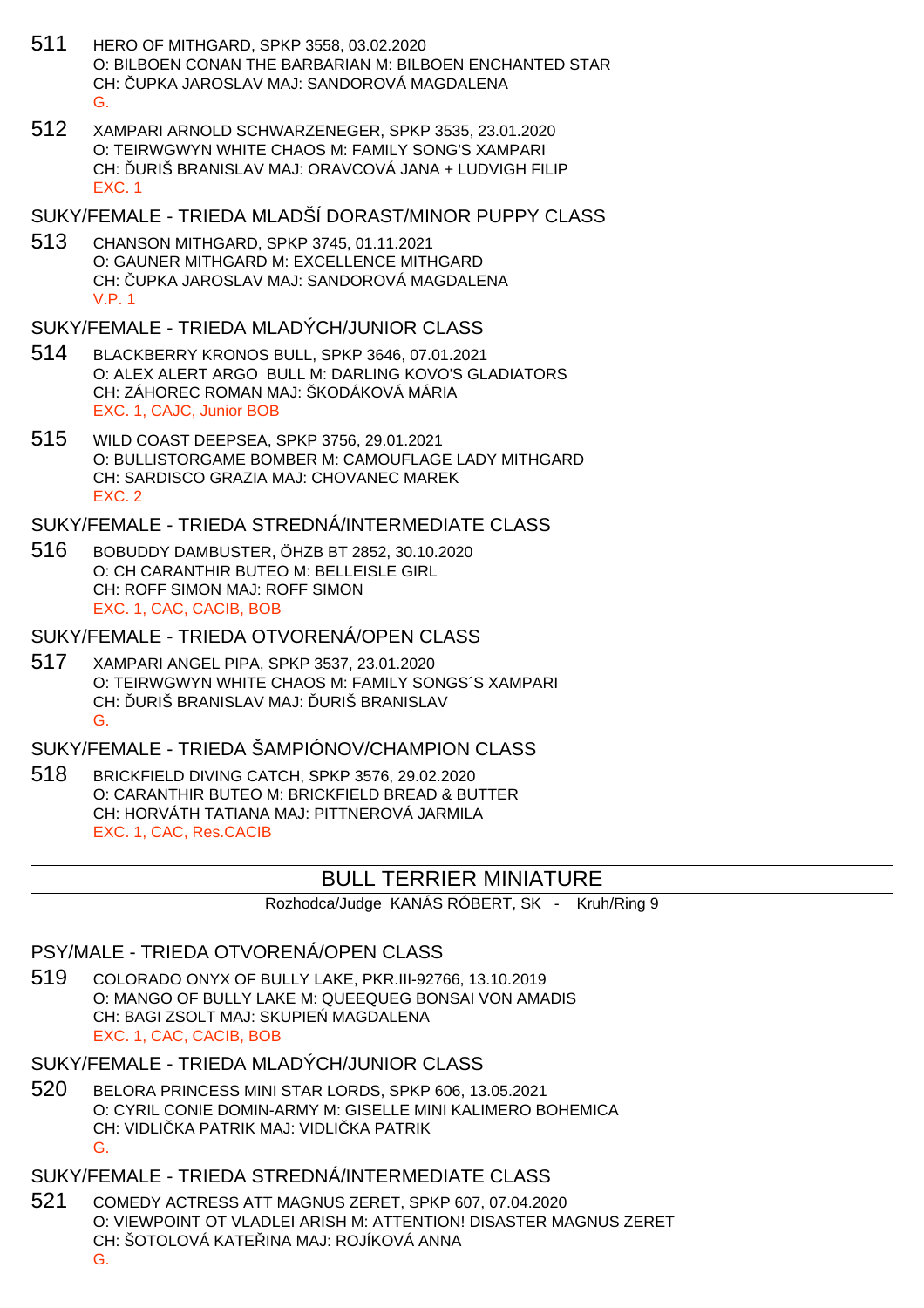# CAIRN TERRIER

Rozhodca/Judge ERDÖS LÁSZLÓ, HU - Kruh/Ring 7

## PSY/MALE - TRIEDA STREDNÁ/INTERMEDIATE CLASS

522 AMIR RHAEGAL OD FYBYNKY, SPKP 651, 12.12.2020 O: ALBERT ADALMOND M: CHILLI OD PODHAY CH: KUBULIAKOVÁ JANA MAJ: GÁLIK IGOR EXC. 1, CAC, Res.CACIB

PSY/MALE - TRIEDA OTVORENÁ/OPEN CLASS

523 SOLVEN HOUSE MAX FOR PODHAY, SPKP 619, 21.09.2018 O: CRUMB´S PAPARAZZI M: SOLVEN HOUSE VALENCIA CH: AVDEEVA SVETLANA MAJ: VOJÁ KOVÁ LENKA + HEBERTOVÁ INGRID EXC. 1, CAC, CACIB, BOB

# DANDIE DINMONT TERRIER

Rozhodca/Judge ERDÖS LÁSZLÓ, HU - Kruh/Ring 7

## PSY/MALE - TRIEDA ŠAMPIÓNOV/CHAMPION CLASS

524 DARIANT QUEST FOR SUCCESS, CLP/DDT/1093, 12.07.2019 O: TRINZY FORCE MAJEURE M: DARIANT LETICIA MI FELIZ CH: FADEEVA AV MAJ: GAVRIKIDISOVÁ VLADIMÍRA EXC. 1, CAC, CACIB, BOB

# SUKY/FEMALE - TRIEDA ŠAMPIÓNOV/CHAMPION CLASS

525 ELEGANS GLAREA MAGIC ALMONDS, CLP/DDT/1027, 07.02.2017 O: DAVID AMBILISDANDIE M: GERMAN DANDIES ULTIMA CH: HORÁ KOVÁ JANA MAJ: KLÁSEK ROBERT + HORÁ KOVÁ JANA EXC. 1, CAC, CACIB, BOS

# DEUTSCHER JAGDTERRIER

Rozhodca/Judge ERDÖS LÁSZLÓ, HU - Kruh/Ring 7

#### PSY/MALE - TRIEDA DORAST/PUPPY CLASS

526 CIARAN VON CASTOR VALLIS, SPKP 11182, 23.08.2021 O: UFFO OD VLAŠI A M: ABRA GERMAN GOLD CH: TREPÁ QVÁ TERÉZIA MAJ: CELLENGOVÁ ZUZANA V.P. 1

PSY/MALE - TRIEDA STREDNÁ/INTERMEDIATE CLASS

527 BOSS HUNTING KILLER, SPKP 11020, 06.07.2020 O: SAM SPOD BANKOVA M: CELLY LITMANOVSKÝ POTOK CH: KA UHA VLADISLAV MAJ: KA UHA VLADISLAV EXC. 1, CAC, CACIB, BOB

#### SUKY/FEMALE - TRIEDA MLADÝCH/JUNIOR CLASS

- 528 AIDA ERTLOVÉHO DVORA, SPKP 11151, 01.04.2021 O: IRAN ALUMÍNIUM M: AIDA JAGDPÓLÓ CH: ERTL JOZEF MAJ: STOJKOVI STEFAN EXC. 2
- 529 EJMY ŽOCHÁRKA Z OBCHODNEJ, SPKP 11137, 26.02.2021 O: IKAR SVOJNICKÝ RAN M: ARKA ŽOCHÁRKA Z OBCHODNEJ CH: JAKUBÍK OTO MAJ: ŠTRAJT JI Í EXC. 1, CAJC, Junior BOB

SUKY/FEMALE - TRIEDA STREDNÁ/INTERMEDIATE CLASS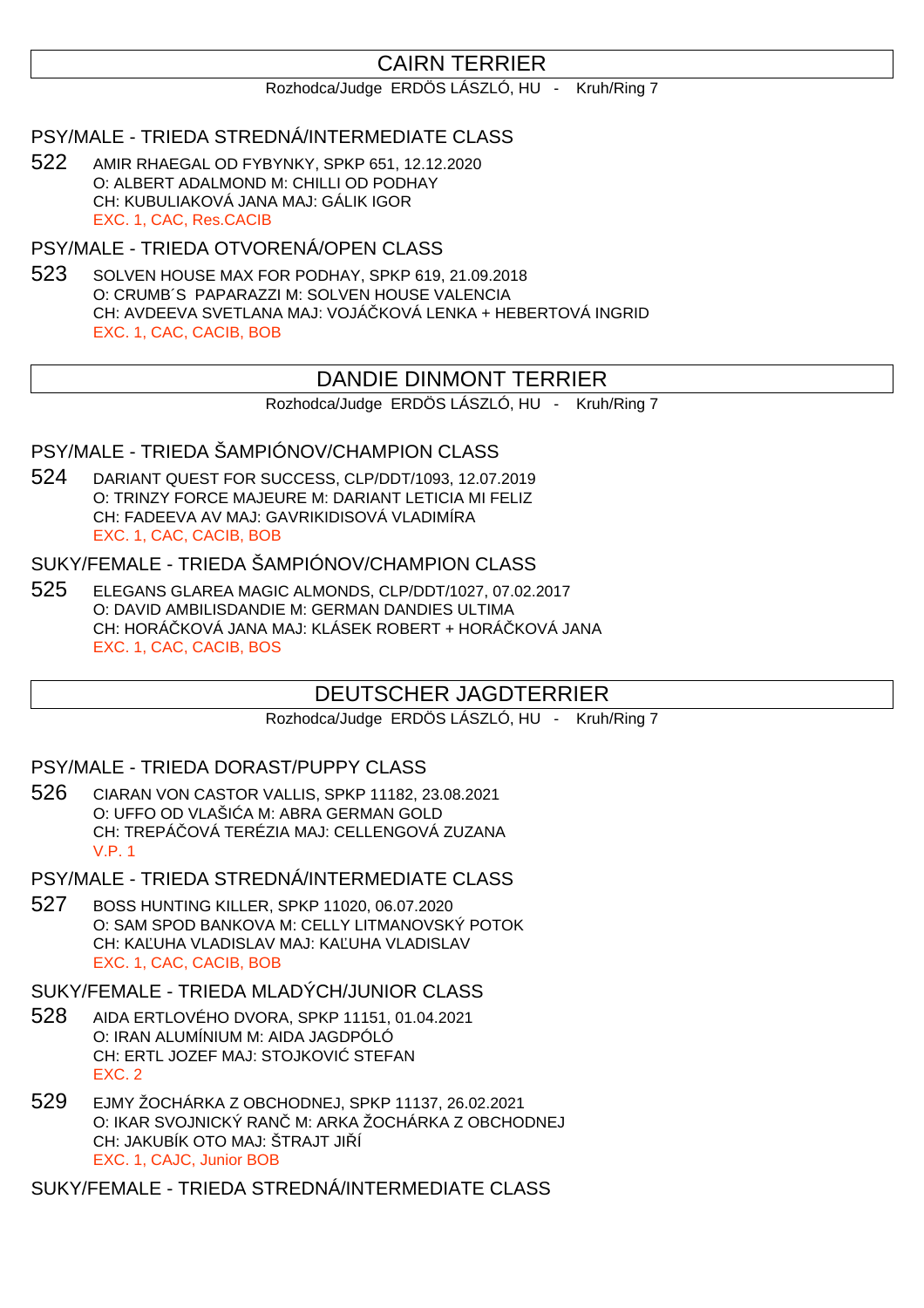530 BRIDA HUNTING KILLER, SPKP 11025, 06.07.2020 O: SAM SPOD BANKOVA M: CELLY LITMANOVSKÝ POTOK CH: KALUHA VLADISLAV MAJ: KALUHA VLADISLAV EXC. 1, CAC, CACIB, BOS

SUKY/FEMALE - TRIEDA OTVORENÁ/OPEN CLASS

531 AZA PANKUCHOV DVOR, SPKP 11091, 18.11.2020 O: CAESAR ŠANGALOV DVOR M: AZA SPOD LIN INEJ CH: PANKUCH JÁN MAJ: VOLF JÁN EXC. 1, CAC

SUKY/FEMALE - TRIEDA PRACOVNÁ/WORKING CLASS

532 DIANA ŽOCHÁRSKA Z OBCHODNEJ, SPKP 10841, 20.08.2019 O: URO II. ZO SKALICKEJ M: BESSY POHRANICKÁ PERLA CH: JAKUBÍK OTO MAJ: JAKUBIK OTO EXC. 1, CAC, Res.CACIB

# ENGLISH TOY TERRIER

Rozhodca/Judge ERDÖS LÁSZLÓ, HU - Kruh/Ring 7

SUKY/FEMALE - TRIEDA MLADÝCH/JUNIOR CLASS

533 BRENDALINA CANDYS BOHEMICA, CLP/ATT/49, 21.02.2021 O: BLACK IDOL´S BLUE SKY M: X-PECTED DINE MITES DESERT DAISY CH: MALÍKOVÁ ROMANA MAJ: MALÍKOVÁ ROMANA EXC. 1, CAJC, BOB

# FOX TERRIER SMOOTH (HLADKOSRSTÝ)

Rozhodca/Judge ERDÖS LÁSZLÓ, HU - Kruh/Ring 7

## PSY/MALE - TRIEDA DORAST/PUPPY CLASS

534 CASSIUS THE BREATH OF LIFE, SPKP 3185, 18.08.2021 O: AGRIA TOTAL RECALL M: SELMA OD RYTÍ E MALOVCE CH: BARTOŠOVÁ JARMILA MAJ: BARTOŠOVÁ JARMILA V.P. 1

PSY/MALE - TRIEDA STREDNÁ/INTERMEDIATE CLASS

535 SIRIUS SOMOLA, SPKP 3129, 04.12.2020 O: WOLFHEART CAMARO M: SZELLEM-IRTÓ MIMI CH: KONE NÝ MARIÁN MAJ: HELDIOVÁ JARMILA EXC. 1, CAC, CACIB, BOS

SUKY/FEMALE - TRIEDA MLADÝCH/JUNIOR CLASS

536 AGRIA ALL I NEED, SPKP 3170, 09.04.2021 O: CH AGRIA JACK NICHOLSON M: AGRIA HOLLYWOOD HILLS CH: KORÓZS ANDRÁS MAJ: FINTORA OLEG EXC. 1, CAJC, Junior BOB, BOB

SUKY/FEMALE - TRIEDA OTVORENÁ/OPEN CLASS

537 TA-LENY OD HRUBÉHO LESA, CLP/FXH/39122, 14.04.2020 O: GOLDFEVER OF SWEETEST POISON M: HÁDANKA OD HRUBÉHO LESA CH: POSPÍCHAL MARTIN MAJ: ŠIŠKOVÁ MILOSLAVA EXC. 1, CAC, CACIB

SUKY/FEMALE - TRIEDA ŠAMPIÓNOV/CHAMPION CLASS

538 BETTY THE BREATH OF LIFE, SPKP 3070, 18.06.2019 O: LIPAN OD RYTÍ E MALOVCE M: SELMA OD RYTÍ E MALOVCE CH: BARTOŠOVÁ JARMILA MAJ: BARTOŠOVÁ JARMILA EXC. 1, CAC, Res.CACIB

# IRISH TERRIER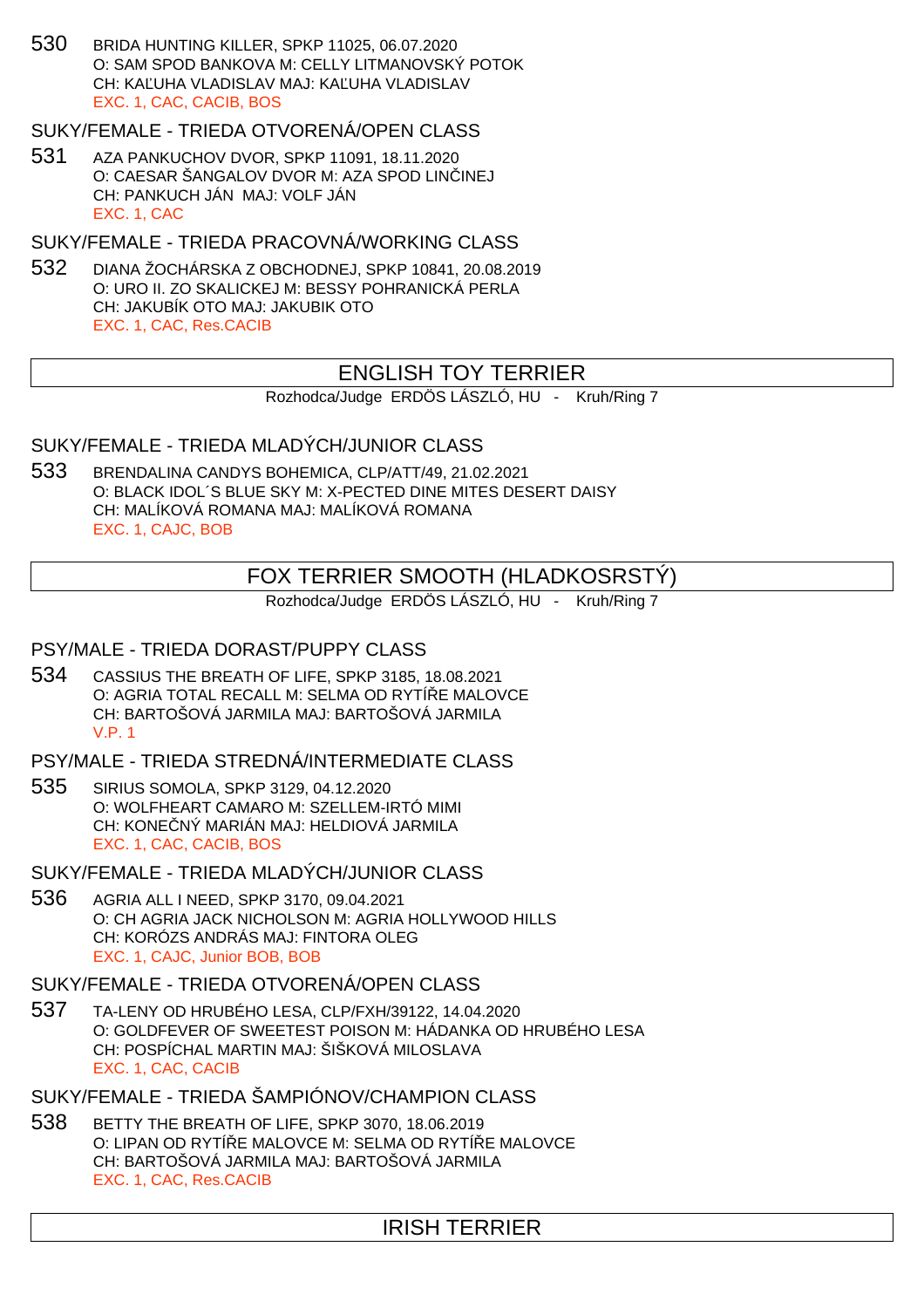## PSY/MALE - TRIEDA MLADÝCH/JUNIOR CLASS

539 PONT Z HOD JOVSKÝCH STRÁNÍ, CLP/IRT/4547, 13.06.2021 O: GARIS AMICUS HIRTUS M: NARA Z HODĚJOVSKÝCH STRÁNÍ CH: ŠVEJDA JAROSLAV MAJ: BIELICKA ZUZANA V.G. 1

SUKY/FEMALE - TRIEDA MLADÝCH/JUNIOR CLASS

540 FLANNA GINA TAVARI, SPKP 1250, 29.05.2021 O: MONT Z HOD JOVSKÝCH STRÁNÍ M: DESIRÉE TAVARI CH: CWIECEKOVÁ ANNA A LUKÁŠ MAJ: CWIECEKOVÁ ANNA EXC. 1, CAJC, Junior BOB, BOB

# JACK RUSSELL TERRIER

Rozhodca/Judge ERDÖS LÁSZLÓ, HU - Kruh/Ring 7

# PSY/MALE - TRIEDA MLADŠÍ DORAST/MINOR PUPPY CLASS

541 ORMONDE SONIX, CLP/JRT/5906, 30.11.2021 O: LOVELY-ORANGE ALEX MERPHY M: COUNTRY JACK´S EVANGELINE CH: NEVRKLOVÁ IRENA MAJ: VIZNEROVÁ NIKOLETA ABS.

# PSY/MALE - TRIEDA MLADÝCH/JUNIOR CLASS

- 542 CANE MAESTRO NIMBUS, RKF 5784745, 01.02.2021 O: LOVELY ORANGE GRAND MUFFIN M: MARGARITA CH: TSARIK SVETLANA MAJ: JANI ÍKOVÁ KATARÍNA EXC. 1, CAJC, Junior BOB, BOS
- 543 JJ ZIEMANN, PKR.III-92623, 18.06.2021 O: YURI ON ICE ZIEMANN M: XIAOMI CHERRY ZIEMANN CH: ZIEMANN KATARZYNA MAJ: KOWALSKI ADRIAN EXC. 2

## PSY/MALE - TRIEDA STREDNÁ/INTERMEDIATE CLASS

- 544 KOBE VOM SCHWARZWALD POLAND, PKR.III-90629, 30.06.2020 O: GROOMER ZIEMANN M: LASCALA ZIEMANN CH: FILIPECKA JOANNA MAJ: KOWALSKI ADRIAN EXC. 1, CAC, Res.CACIB
- PSY/MALE TRIEDA OTVORENÁ/OPEN CLASS
- 545 AMOR OF LONGITAL´S FAMILY, SPKP 792, 01.02.2019 O: DOUBLECROSS ARTICHOKE DIP M: MALA MI BIESZCZADZKIE LESZCZE CH: BADUROVÁ DANIELA MAJ: BADUROVÁ DANIELA EXC. 1, CAC, CACIB

# SUKY/FEMALE - TRIEDA MLADŠÍ DORAST/MINOR PUPPY CLASS

546 ASNIKUS UNALLOYED HAPPINESS, RKF6339131, 08.10.2021 O: BEST JACK EARGER FOR FAME M: ASNIKUS DISTINCTIVE PRESONALITY CH: ZOTOVA ELENA MAJ: JANI ÍKOVÁ KATARÍNA V.P. 1

## SUKY/FEMALE - TRIEDA DORAST/PUPPY CLASS

547 BORKA NA MATÚŠOVOM DVORE, SPKP 984, 24.07.2021 O: BENTLEY BOBO FIDLANT M: DAFNE NA PÁNSKOM DVORE CH: PIROŽKOVÁ KATARÍNA MAJ: PIROŽKOVÁ KATARÍNA V.P. 1

# SUKY/FEMALE - TRIEDA MLADÝCH/JUNIOR CLASS

548 MAIA COLOSSEUM, PKR.III-91017, 04.02.2021 O: SKIPPER COLOSSEUM M: BRENDA COLOSSEUM CH: WOZNY KATARZYNA & JANUSZ MAJ: KOWALSKA MAGDALENA EXC. 1, CAJC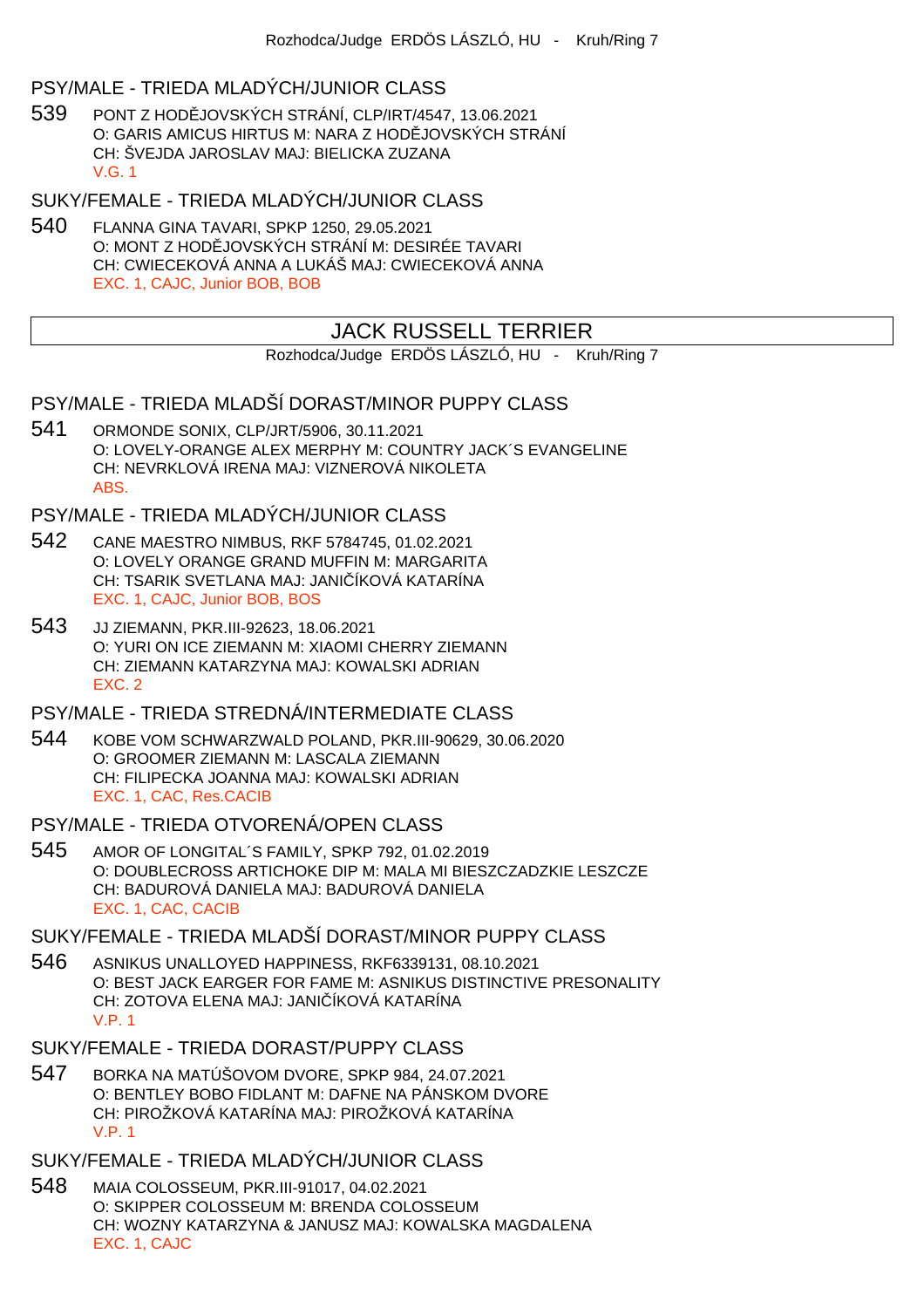# SUKY/FEMALE - TRIEDA STREDNÁ/INTERMEDIATE CLASS

549 EBONY DORY BOHEMIA POINT, CLP/JRT/5305, 15.05.2020 O: LOVELY-ORANGE RUNNING RONY M: LOVELY-ORANGE MY DARLING MO CH: SLAVÍ KOVÁ VERONIKA MAJ: ŽEBEROVÁ KATRIN EXC. 1, CAC

#### SUKY/FEMALE - TRIEDA OTVORENÁ/OPEN CLASS

- 550 ALLBA OF LONGITAL´S FAMILY, SPKP 795, 01.02.2019 O: DOUBLECROSS ARTICHOKE DIP M: MALA MI BIESZCZADZKIE LESZCZE CH: BADUROVÁ DANIELA MAJ: BADUROVÁ DANIELA EXC. 1, CAC, Res.CACIB
- 551 CIMBERLY DOMINIK, CLP/JRT/3493, 27.02.2015 O: ZHIRALD DE TIMBALAND M: DEBYE DOMINIK CH: PARTLOVÁ HELENA MAJ: TOMANOVÁ KATE INA EXC. 2, Res.CAC

#### SUKY/FEMALE - TRIEDA ŠAMPIÓNOV/CHAMPION CLASS

552 JACKANDFISH WILDFIRE, MET.JACK R.T.667/H/20, 18.03.2020 O: ARIKO KOYU CATTIVISSIMO ME M: VALERA'S SKYFALL CH: SERAFINI STEFANO MAJ: ZIEGLER GABOR + ZIEGLER ANNAMARIA EXC. 1, CAC, CACIB, BOB

# KERRY BLUE TERRIER

Rozhodca/Judge ERDÖS LÁSZLÓ, HU - Kruh/Ring 7

## SUKY/FEMALE - TRIEDA ŠAMPIÓNOV/CHAMPION CLASS

553 SAIMI QUEEN WAPINI DVOMARO, CLP/KBT/2494, 06.07.2018 O: SHYLOCH STATEMENT M: NAREENE BLUE STAR DVOMARO CH: NETÍKOVÁ MARKÉTA MAJ: ROKOSOVÁ EVA EXC. 1, CAC, CACIB, BOB

# PARSON RUSSELL TERRIER

Rozhodca/Judge ERDÖS LÁSZLÓ, HU - Kruh/Ring 7

## PSY/MALE - TRIEDA MLADÝCH/JUNIOR CLASS

- 554 NORRIS CHUCK EQUUS, SPKP 490, 09.03.2021 O: GERONIMO EQUUS M: HEBE EQUUS CH: BILI SKA ANETA MAJ: SOJAKOVÁ VLADISLAVA EXC. 2
- 555 PARSONISK DUTCH TULIP, SPKP 470, 06.05.2021 O: PAN PUDZIAN MYSIA ZAGLADA M: PARSONISK ADELA CH: GROMOVÁ VLADIMÍRA MAJ: GROMOVÁ VLADIMÍRA EXC. 1, CAJC, Junior BOB

PSY/MALE - TRIEDA ŠAMPIÓNOV/CHAMPION CLASS

- 556 PARSONISK COFFEE WAFER, SPKP 415, 13.10.2019 O: AMICO TERRIER´S NOUGAT WAFER M: PARSONISK ADELA CH: GROMOVÁ VLADIMÍRA MAJ: GROMOVÁ VLADIMÍRA EXC. 1, CAC, CACIB, BOB
- PSY/MALE TRIEDA VETERÁNOV/VETERAN CLASS
- 557 ADORABLE AIK BLACK BUBBLE, CLP/PRT/2090, 10.12.2011 O: PANTHER CREEK PINTO M: EVELÍNA Z VELFÍKU CH: NEUDEKOVÁ DITA MAJ: MAREK IVAN EXC. 1

SUKY/FEMALE - TRIEDA MLADÝCH/JUNIOR CLASS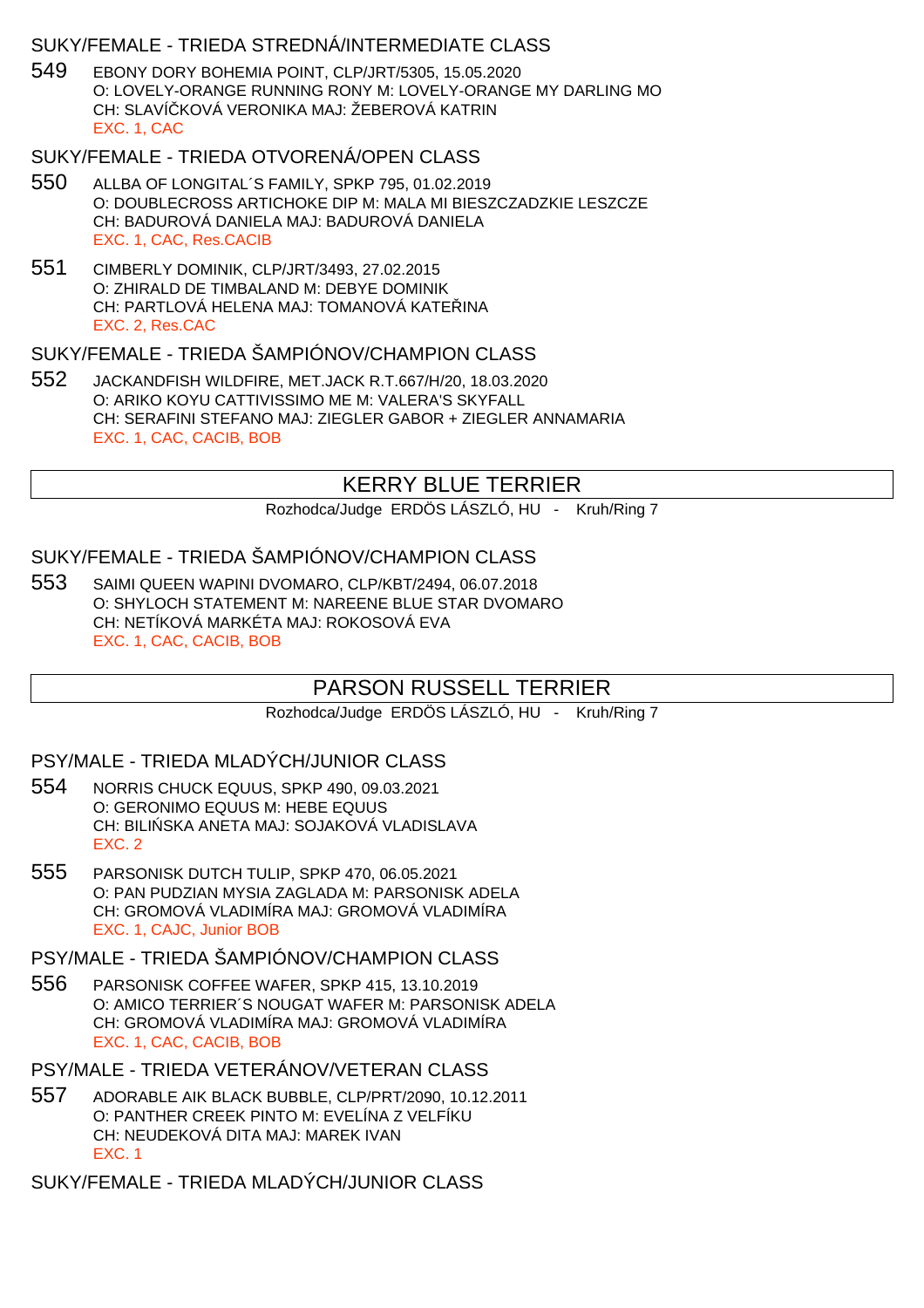558 PARSONISK ELECTRA, SPKP 476, 14.05.2021 O: PAN PUDZIAN MYSIA ZAGLADA M: DANSCANS MARGUERITE CH: GROMOVÁ VLADIMÍRA MAJ: GROMOVÁ VLADIMÍRA EXC. 1, CAJC, BOS

# SCOTTISH TERRIER

Rozhodca/Judge ERDÖS LÁSZLÓ, HU - Kruh/Ring 7

# PSY/MALE - TRIEDA MLADÝCH/JUNIOR CLASS

- 559 CHAMPAGNE POUR BOHEMIA LA-DA, CLP/ST/4257, 14.12.2020 O: GLENGRACIE MR. FARENHEIT M: MORGAN VOM RAHMBRUCH CH: MARŠÁLOVÁ MILENA MAJ: TÓTHOVÁ MATA EXC. 1, CAJC, Junior BOB
- PSY/MALE TRIEDA OTVORENÁ/OPEN CLASS
- 560 CICERON MERY SHELLEY, SPKP 185, 31.07.2016 O: FILISITE BRASH YOU RAISE MY UP M: CERERA JUODAS AKSOMAS CH: LUMIER LIUDMYLA MAJ: TÓTHOVÁ MATA EXC. 1, CAC, Res.CACIB

PSY/MALE - TRIEDA ŠAMPIÓNOV/CHAMPION CLASS

561 RAIBEART TI AMO, CLP/ST/4238, 16.10.2019 O: BULL STATION´S BED AND BREAKFAST M: RAIBEART HYPNOTIC POISON CH: SPIREA D. MARIAN MAJ: BARTO PAVEL EXC. 1, CAC, CACIB, BOB

#### SUKY/FEMALE - TRIEDA STREDNÁ/INTERMEDIATE CLASS

562 HERRIETH BELINDA MAJESCO, CLP/ST/4223, 10.04.2020 O: BRUEIK ´S SUPER HERO BY BERRYBREEZE M: FARIELA FUORI CH: NŘMEČKOVÁ IVA MAJ: NŘMEČKOVÁ IVA EXC. 1, CAC, Res.CACIB

SUKY/FEMALE - TRIEDA ŠAMPIÓNOV/CHAMPION CLASS

563 ALEXIS LARA ZUTERA, CLP/ST/4213, 20.09.2019 O: BENJAMIN BOHEMIA ASTON M: MAYA BELLE MAGIC SCOTLAND CH: VAŠEK PETR MAJ: VAŠEK PETR EXC. 1, CAC, CACIB, BOS

# SEALYHAM TERRIER

Rozhodca/Judge ERDÖS LÁSZLÓ, HU - Kruh/Ring 7

PSY/MALE - TRIEDA MLADÝCH/JUNIOR CLASS

564 ABADDON OD VESELÝ ANEŽKY, CLP/SET/256, 15.05.2021 O: GORAU PRAGUE SNOWDROP M: REGGAEDOG GLORY STAR CH: VESELÁ ALENA MAJ: POLÍVKOVÁ KAMILA + VESELÁ ALENA EXC. 1, CAJC, Junior BOB, BOB

## STAFFORDSHIRE BULL TERRIER

Rozhodca/Judge KANÁS RÓBERT, SK - Kruh/Ring 9

PSY/MALE - TRIEDA MLADÝCH/JUNIOR CLASS

- 565 APOLO DE LA BRIO BOLD, SPKP 1920, 10.02.2021 O: POLO DE LA FRANSIMO BOHEMIA M: LUMP SUM OF FRANSIMO BOHEMIA CH: ZAJONCOVÁ KATARÍNA MAJ: KUBALA ROMAN V.G. 3
- 566 CERBEROS BLACK SANNY STAFF, SPKP 1947, 30.03.2021 O: ADELESTAFF APOLLO FROM M: ARTEMIS ALLIE SANNY STAFF CH: SZALAIOVÁ VIKTÓRIA MAJ: FECKOVA ZUZANA + FECKO VLADIMIR EXC. 1, CAJC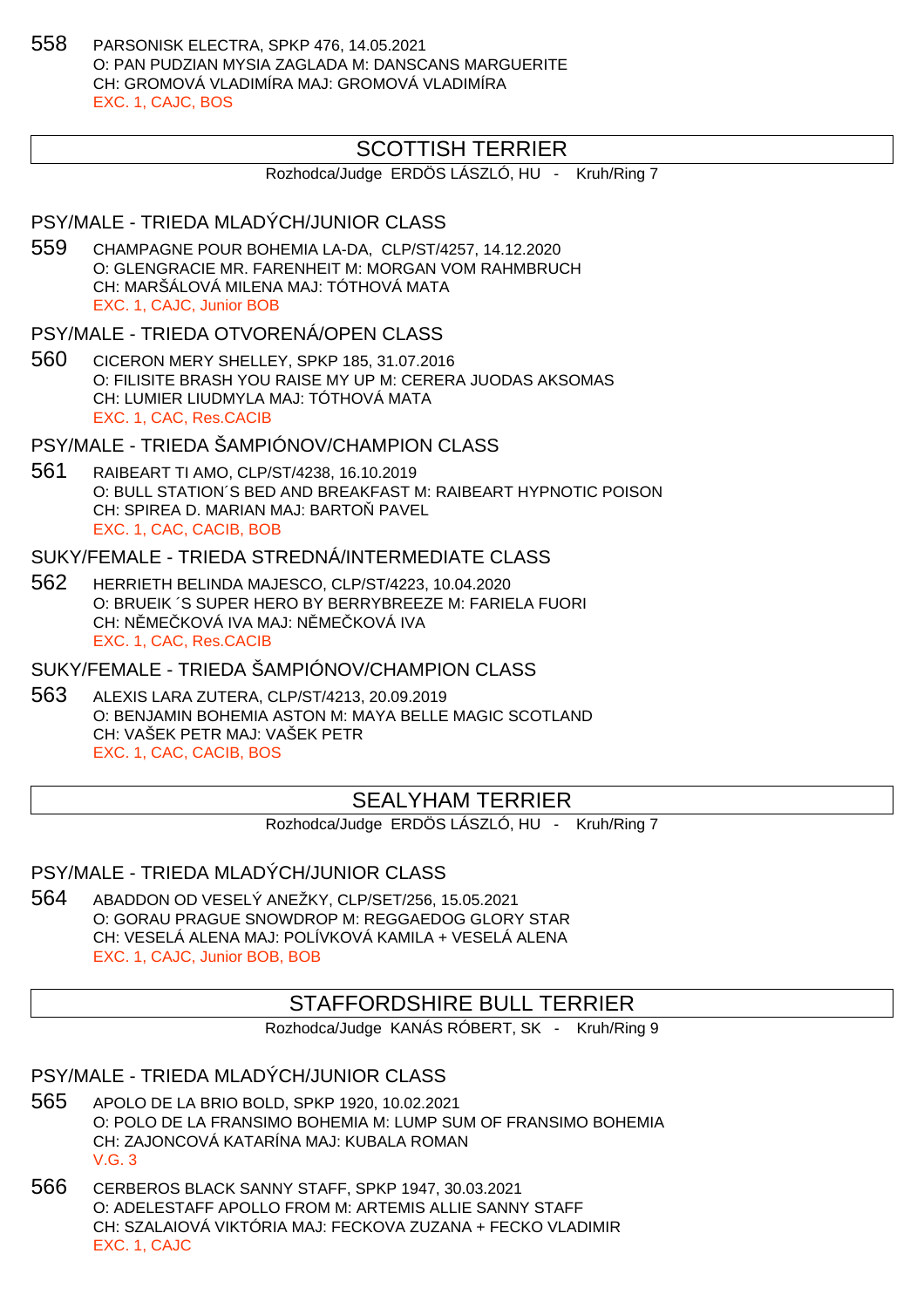- 567 PASCAL CRAZY MAGIC, SPKP 1995, 23.06.2021 O: DESERT EAGLE BRENNEKE M: JAR CRAZY MAGIC CH: JADA ŠTEFAN MAJ: GALLO DEANA G.
- 568 STRONG EDGE KNIFE FRANSIMO BOHEMIA, CMKU/SBT/15965/21, 12.05.2021 O: EDGE KNIFE FRANSIMO BOHEMIA M: SWEET BLACK MAMBA FRANSIMO BOHEMIA CH: LAHODOVÁ SIMONA MAJ: CHUDOBOVÁ LIDMILA V.G. 2

#### PSY/MALE - TRIEDA STREDNÁ/INTERMEDIATE CLASS

- 569 LIMITED EDITION ERYA HARYON, CMKU/SBT/15183/20, 16.12.2020 O: BULTERY ROLLEN THUNDER M: GAYA ERYA HARYON CH: NOVÁKOVÁ JANA MAJ: NOVÁKOVÁ JANA EXC. 2, Res.CAC, Res.CACIB
- 570 SYNEK EGON HANYSKIE CZORTY, PKR.III-91175, 30.09.2020 O: LORD OF THE LIMELIGHT BERSERKER M: JELLY BELLY DIABELSKI U MIECH CH: RODZE PATRYCJA MAJ: RODZE PATRYCJA EXC. 1, CAC, CACIB, BOB
- 571 ZOMBIE STEAK TOP BANANA, CMKU/SBT/14995/20, 31.10.2020 O: SANT FOST SOLO POKER M: MARSHMELLOW TOP BANANA CH: ŠIMONEK DAVID MAJ: ŠIMONEK DAVID EXC. 3

PSY/MALE - TRIEDA OTVORENÁ/OPEN CLASS

- 572 ADELESTAFF APOLLO FROM, SPKP 1393, 30.03.2017 O: SATIP SORBOSS AT VRABARBULL M: ADELE BLACK ROSE STAFF CH: FU EKOVÁ IVANA MAJ: SZALAIOVÁ VIKTÓRIA + KOPUNEC RENÉ EXC. 2
- 573 AMON ANUBIS STAFF, SPKP 1759, 02.03.2020 O: ELLITEBULLS CHALLENGER M: CLEOPATRA RASCAL BULL CH: SZABÓ EGRIOVÁ EVA MAJ: SZABÓ EGRIOVÁ EVA EXC. 1, CAC

### PSY/MALE - TRIEDA ŠAMPIÓNOV/CHAMPION CLASS

- 574 ALBY VECCHIO GENTLE BULL, CMKU/SBT/12102/18, 19.08.2018 O: BECAUSE I'M HAPPY TERRYSTAFF M: DESERT ROSE CANEA BULLS CH: RADKOVÁ EVA MAJ: STARÝ TOMÁŠ EXC. 1, CAC
- 575 MENTOS MINT TOP BANANA, CMKU/SBT/9908/16, 21.11.2016 O: GOLDSTAFF'´S CRACK THE CODE M: GO FLAFY WO-WO MINIES CH: ŠIMONEK DAVID MAJ: ŠIMONEK DAVID  $V$  G  $2$

SUKY/FEMALE - TRIEDA MLADŠÍ DORAST/MINOR PUPPY CLASS

- 576 CESSI BRIO BOLD, SPKP 2105, 03.12.2021 O: THOR ESO BONATOM M: AURICSTAFF MANHATTAN RED CHERRY CH: ZAJONCOVÁ KATARÍNA MAJ: ZAJONCOVÁ KATARÍNA V.P. 1
- 577 COCOLADY BLACK DEVIL BOHEMIA, CMKU/SBT/16780/21, 07.11.2021 O: BRUTUS EL DIABLO WINNERSTAFF M: BELLATRIX RI-GADHARS CH: POSTLOVÁ MICHAELA MAJ: POSTLOVÁ MICHAELA V.P. 2
- SUKY/FEMALE TRIEDA DORAST/PUPPY CLASS
- 578 BEALY BRIO BOLD, SPKP 2023, 10.08.2021 O: QAI EMPIRE FRANSIMO BOHEMIA M: XIA ESO BONATOM CH: ZAJONCOVÁ KATARÍNA MAJ: KUBALA ROMAN PROM.
- 579 VALERY Z HAMBALEK BUŠÍN, CMKU/SBT/16389/21, 27.07.2021 O: ASSILIO RED ARROW M: OGANA Z HAMBALEK BUŠÍN CH: KLIMEŠ JOSEF MAJ: JANÍ EK FILIP V.P. 1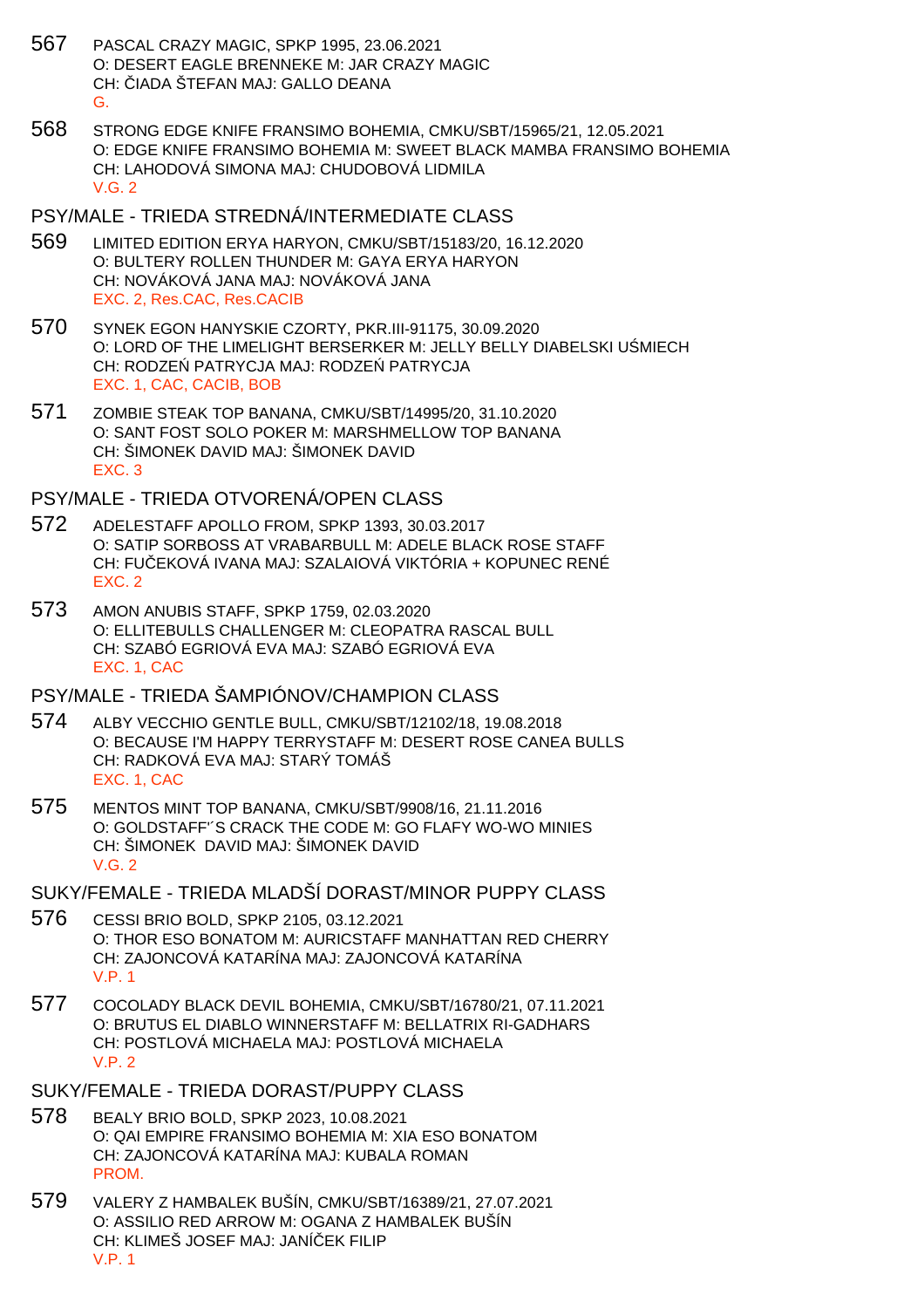## SUKY/FEMALE - TRIEDA MLADÝCH/JUNIOR CLASS

- 580 AYRA BRIO BOLD, SPKP 1922, 10.02.2021 O: POLO DE LA FRANSIMO BOHEMIA M: LUMP SUM OF FRANSIMO BOHEMIA CH: ZAJONCOVÁ KATARÍNA MAJ: ZAJONCOVÁ KATARÍNA V.G.
- 581 BETTY KENOA FIRST TURN BLACK, SPKP 2036, 22.03.2021 O: ADEBAYOR OF BLACK SEALS M: ANDROMEDA DOWINASTAFF CH: KEDRO MICHAL MAJ: TRŠKA MARIAN V.G. 3
- 582 CACHMI MY DREAMS LIGHTS, RKF 6204876, 19.02.2021 O: EXCLUSIVE BOY PENN-STAFF M: KENIGDOGS MINA EVERETT CH: ROMANOVNA TRINDA KSENIA MAJ: KOBES MILAN EXC. 1, CAJC, Junior BOB, BOS
- 583 CHARLOTTA RED ANGEL STAFF WINNER, CMKU/SBT/16078/21, 27.05.2021 O: ARON PRETORIAN STAFF M: PARIS LAMBODAR ANGELO CUSTODE CH: TIBENSKÝ MARTIN MAJ: JANÍ EK FILIP V.G. 4
- 584 MESMERIZING SUN OF ERYA HARYON, CMKU/SBT/15422/21, 06.02.2021 O: KING ARTHUR FAITHFUL DIAMONDS M: FABLE ERYA HARYON CH: NOVÁKOVÁ JANA MAJ: SILBERNÁGLOVÁ ADÉLA EXC. 2
- 585 STELLA DAL MULINO ENDY, SPKP 1985, 25.06.2021 O: VICYEN'S LORD RED M: STELLA DAL MULINO BIANCA CH: ŠKRIPCOVÁ NATAŠA MAJ: MALIŠ JÁN V.G.

#### SUKY/FEMALE - TRIEDA STREDNÁ/INTERMEDIATE CLASS

- 586 BLUE KIWI VON SAMSON BORDOGGCLUB, CMKU/SBT/15049/20, 27.10.2020 O: PRINCE CHARMING STAF HAVEN M: BLODY MERY R.A.C. POPELKA CH: TYŠER VERONIKA MAJ: ÁLIK PETER EXC. 1, CAC, Res.CACIB
- 587 FREYA VANR OF MORAVIA LORD, SPKP 2037, 20.05.2020 O: ALBY VECCHIO GENTLE BULL M: TRUE LOVE OF MORAVIA LORD CH: PROKOPOVÁ PETRA MAJ: GULA MILAN + KATI OVÁ RENÁTA EXC. 2
- 588 ZEBRA CAKE TOP BANANA, CMKU/SBT/14994/20, 31.10.2020 O: SANT FOST SOLO POKER M: MARSHMELLOW TOP BANANA CH: ŠIMONEK DAVID MAJ: ŠIMONEK DAVID V.G. 3
- SUKY/FEMALE TRIEDA OTVORENÁ/OPEN CLASS
- 589 AMENIA ANUBIS STAFF, SPKP 1763, 02.03.2020 O: ELLITEBULLS CHALLENGER M: CLEOPATRA RASCAL BULL CH: SZABÓ EGRIOVÁ EVA MAJ: SZABÓ EGRIOVÁ EVA EXC. 1, CAC, CACIB
- 590 BALADEVA BELLISSIMA SANNY STAFF, SPKP 1780, 14.03.2020 O: COEN RASCAL BULL M: OLLI OD ŠIFÁKU CH: SZALAIOVÁ VIKTÓRIA MAJ: SZALAIOVÁ VIKTÓRIA V.G. 2
- 591 COCO COLD OLD CITY BULL, CMKU/SBT/10315/17, 21.04.2017 O: HOMBRE ROBIE PENN STAFF M: MOLL SUSIE LOU FRANSIMO BOHEMIA CH: SUPOVÁ VERONIKA MAJ: HOUŠKOVÁ MARIE V.G. 3
- 592 ŠUPINKA TOP BANANA, CMKU/SBT/12530/19, 05.01.2019 O: RIMOROSTAFFS MR COOL M: CHERRY BRANDY TOP BANANA CH: ŠIMONEK DAVID MAJ: ŠIMONEK DAVID V.G. 4

SUKY/FEMALE - TRIEDA ŠAMPIÓNOV/CHAMPION CLASS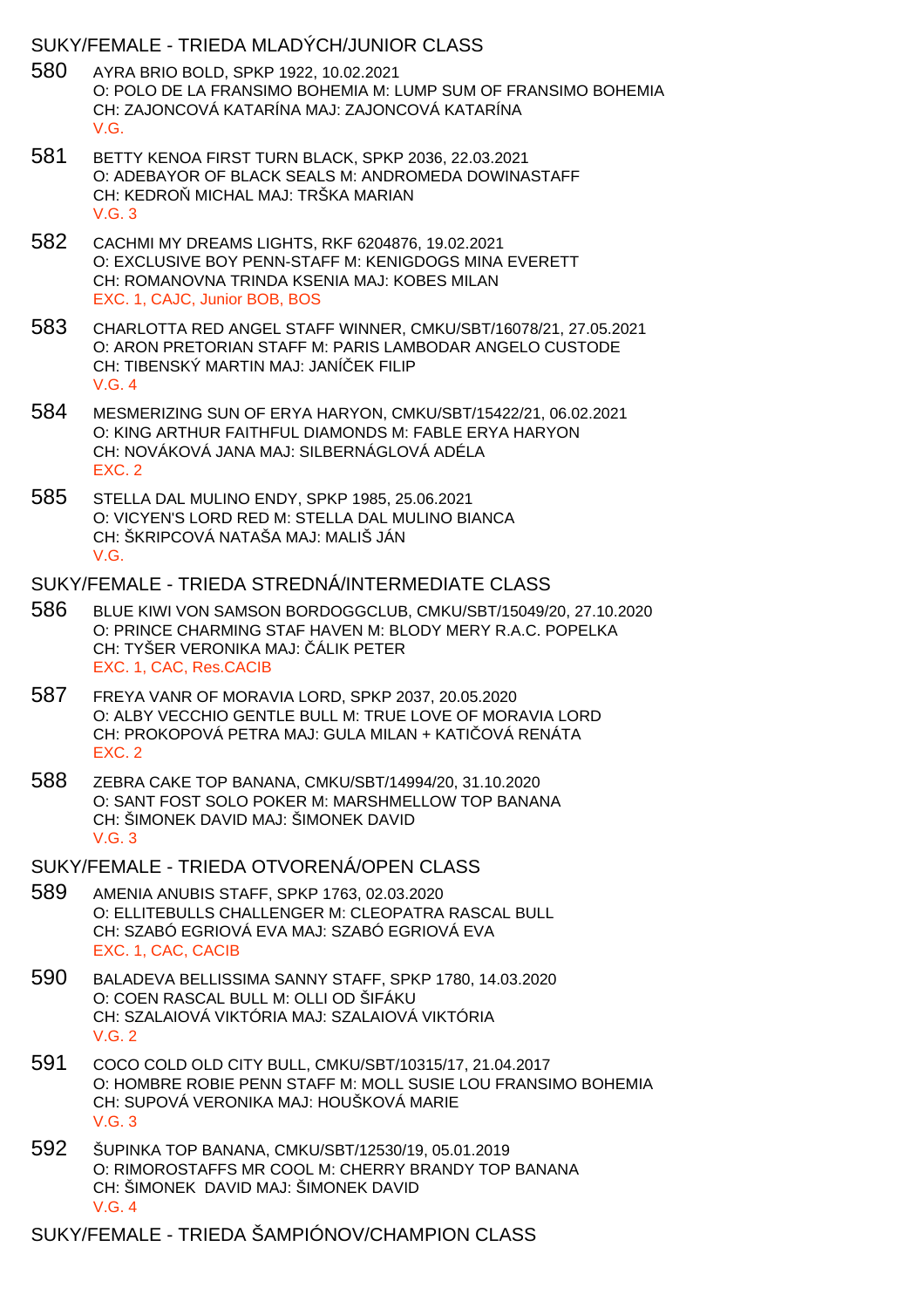- 593 ANGIE BLACK DEVIL BOHEMIA, CMKU/SBT/13312/19, 01.08.2019 O: MR. AMAZING MORAVIA LORD M: BELLATRIX RI-GADHARS CH: POSTLOVÁ MICHAELA MAJ: POSTLOVÁ MICHAELA ABS.
- 594 WALNUT WAFFLE MINIES TOP BANANA, CMKU/SBT/14024/20, 24.03.2020 O: OLD IRISH WHISKEY TOP BANANA M: MUSTACHAR CHAJETY MINIES CH: ŠIMONEK DAVID MAJ: ŠIMONEK DAVID EXC. 1

# TERRIER BRAZILEIRO

Rozhodca/Judge ERDÖS LÁSZLÓ, HU - Kruh/Ring 7

# PSY/MALE - TRIEDA MLADÝCH/JUNIOR CLASS

595 JAKARD WEJHERSTAFF KINGSTON, PKR.III-91050, 11.01.2021 O: JAKARD WEJHERSTAFF EL PASO M: JAKAD WEJHERSTAFF GDYNIA CH: DZIEGELEWSKA KATARZYNA & DARIA MAJ: SADOWSKA ANNA + SADOWSKA ANNA EXC. 1, CAJC, Junior BOB, BOB

# WELSH TERRIER

Rozhodca/Judge ERDÖS LÁSZLÓ, HU - Kruh/Ring 7

# PSY/MALE - TRIEDA MLADÝCH/JUNIOR CLASS

596 CADDY ZO ZAVIŠOVCA, SPKP 2935, 04.06.2021 O: IHÁR Z MOČARÍSK M: CHITA Z CHRÁSTKOVEJ CH: KA UHA MARTIN MAJ: KA UHA MARTIN + NEMAŠIK JOZEF EXC. 1, CAJC, BOS

SUKY/FEMALE - TRIEDA MLADÝCH/JUNIOR CLASS

597 CILKA ZO ZAVIŠOVCA, SPKP 2938, 04.06.2021 O: IHÁR Z MOČARÍSK M: CHITA Z CHRÁSTKOVEJ CH: KA UHA MARTIN MAJ: KA UHA MARTIN EXC. 1, CAJC, Junior BOB, BOB

# WEST HIGHLAND WHITE TERRIER

Rozhodca/Judge ERDÖS LÁSZLÓ, HU - Kruh/Ring 7

PSY/MALE - TRIEDA MLADÝCH/JUNIOR CLASS

598 ENERGIZING LOOK SUPERBIA, PKR.III-91732, 05.04.2021 O: ENERGIZER SUGAR STAR M: PETARDA SUPERBIA CH: SIWULSKA ANNA MAJ: BAREŠOVÁ VERONIKA EXC. 1, CAJC, Junior BOB

PSY/MALE - TRIEDA STREDNÁ/INTERMEDIATE CLASS

599 HARRY HOUDINI FOLLOW DREAM, OHZB/WHWT 3718, 24.07.2020 O: OLAF MILAGROS DEL CORAZON M: GLACE CHERRY ROSEBUD CH: MOROL NATALIA MAJ: DAVYDOVA MARIANNA EXC. 1, CAC

# PSY/MALE - TRIEDA OTVORENÁ/OPEN CLASS

600 JULIAN OD BOBIKA, PKR.III-90147, 31.05.2020 O: STING SUNSHINE CELEBRATION M: OH I´M SO PRETTY OD BOBIKA CH: IŁCZYK EWA MAJ: IŁCZYK EWA EXC. 1, CAC, Res.CACIB

# PSY/MALE - TRIEDA ŠAMPIÓNOV/CHAMPION CLASS

601 WONDER WHY SUNSHINE CELEBRATION, PKR.III-84912, 17.06.2018 O: MAGIC MATISSE VOM MAERCHENGARTEN M: XTREME POKER FACE SUNSHINE CELEBRATION CH: KANÁSOVÁ MARTINA MAJ: FRONCZYK MAGDALENA EXC. 1, CAC, CACIB, BOB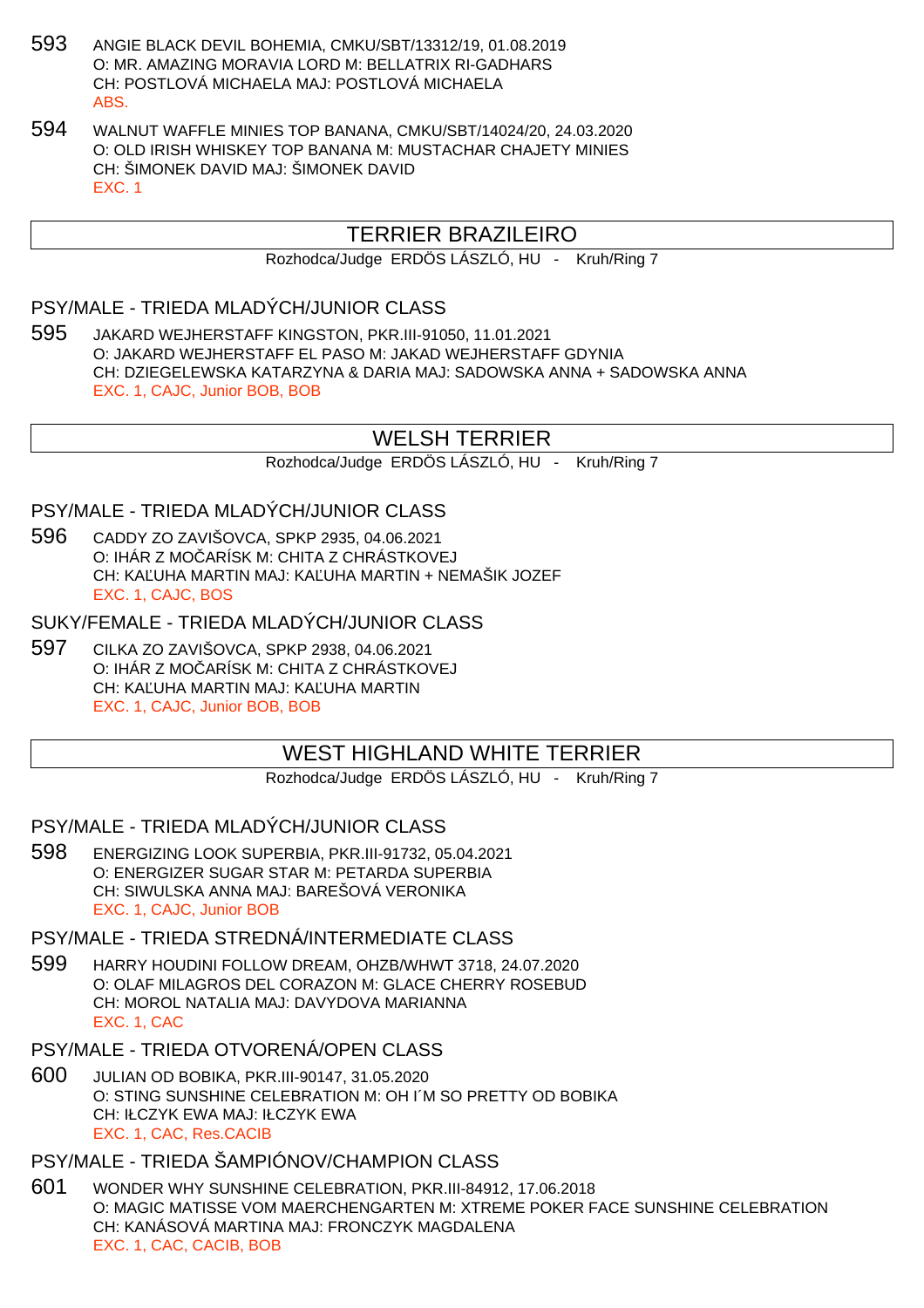# SUKY/FEMALE - TRIEDA MLADÝCH/JUNIOR CLASS

- 602 ADELE HARMONY VON WHITE DIA STAR, SPKP 1619, 25.05.2021 O: LOUD LIKE LOVE SUNSHINE CELEBRATION M: ZETA ZO ZLATEJ ZÁHRADY CH: CHRAPPA MATEJ MAJ: CHRAPPA MATEJ EXC. 1, CAJC
- 603 POLISH GIRL PREEMINET WHITE DOG, PKR.III.-91068, 04.11.2020 O: WONDER WHY SUNSHINE CELEBRATION M: STAR OF THE RING CZAR KRAKOWA CH: FRONCZYK MAGDALENA MAJ: FRONCZYK MAGDALENA ABS.

## SUKY/FEMALE - TRIEDA STREDNÁ/INTERMEDIATE CLASS

604 TRULY DESIRE OD BOBIKA, PKR.III-91485, 01.01.2021 O: STING SUNSHINE CELEBRATION M: OH I´M SO PRETTY OD BOBIKA CH: IŁCZYK EWA MAJ: IŁCZYK EWA EXC. 1, CAC, Res.CACIB

## SUKY/FEMALE - TRIEDA ŠAMPIÓNOV/CHAMPION CLASS

605 ESTELL T EŠ OVÝ KV T, CLP/WHW/8703, 22.04.2019 O: EXPECT THE BEST WHITE GALLARDO M: YZZI TEŠOVÝ KVÍT CH: ZEMANOVÁ DAGMAR MAJ: ZEMANOVÁ DAGMAR EXC. 1, CAC, CACIB, BOS

# YORKSHIRE TERRIER

Rozhodca/Judge ERDÖS LÁSZLÓ, HU - Kruh/Ring 7

## PSY/MALE - TRIEDA MLADÝCH/JUNIOR CLASS

606 FILIP CRYSTAL OF THE YORK , SPKP 10153, 01.05.2021 O: LE-CAPRICE-D´AMOUR DE L´EDEN ARGENTE M: HENNESSY CRYSTAL OF THE YORK CH: PETRÁK IVAN MAJ: PETRÁKOVÁ ZUZANA EXC. 1, CAJC, Junior BOB

## PSY/MALE - TRIEDA STREDNÁ/INTERMEDIATE CLASS

607 MAGIC MOON MONITE CIARA, SPKP 9884, 03.07.2020 O: NEVILL DARK LUNA M: FABER GE MONITE CIARA CH: MIKLOVI OVÁ NATAŠA MAJ: ŠKRKOVÁ ADRIÁNA + POPELKA MATEJ EXC. 1, CAC, CACIB, BOS

## PSY/MALE - TRIEDA OTVORENÁ/OPEN CLASS

608 ROCK´'N´'ROLL DU PUY DORE, PKR.III-89578, 20.04.2020 O: LORD ROCKEUR DU PUY DORE M: MAN'ZELLE DIAM'S DU PUY DORE CH: BOSQ MAGUY MAJ: BRALCZYK AGNIESZKA EXC. 1, CAC, Res.CACIB

# PSY/MALE - TRIEDA ŠAMPIÓNOV/CHAMPION CLASS

609 ENDLESS BLISS HARTFORD, CMKU/YT/09729/20, 10.09.2019 O: TOY SAVOY CHICAGO M: ENDLESS BLISS CHERRY BRAND CH: BERSENEVA YULIA MAJ: LUKESOVÁ VENDULA ABS.

# SUKY/FEMALE - TRIEDA MLADÝCH/JUNIOR CLASS

- 610 AIRY EVERGREEN MY DREAM, SPKP 10350, 20.11.2020 O: VINETOU - FIZZ Z ÚDOLÍ LIBERKU M: EVERGREEN HAJDUK GOLD CH: INDRÁKOVÁ SÁRA MAJ: LACKO-BARTOŠOVÁ MAGDALÉNA EXC. 2
- 611 EMMA WATSON OF MARYON'S HOME, SPKP 10209, 01.05.2021 O: CAMPARIS COLDRIVER M: AFRODITHE OF MARYON'S HOME CH: HILMEROVÁ BABIANNE MAJ: BANÁSOVÁ ZUZANA EXC. 1, CAJC

SUKY/FEMALE - TRIEDA STREDNÁ/INTERMEDIATE CLASS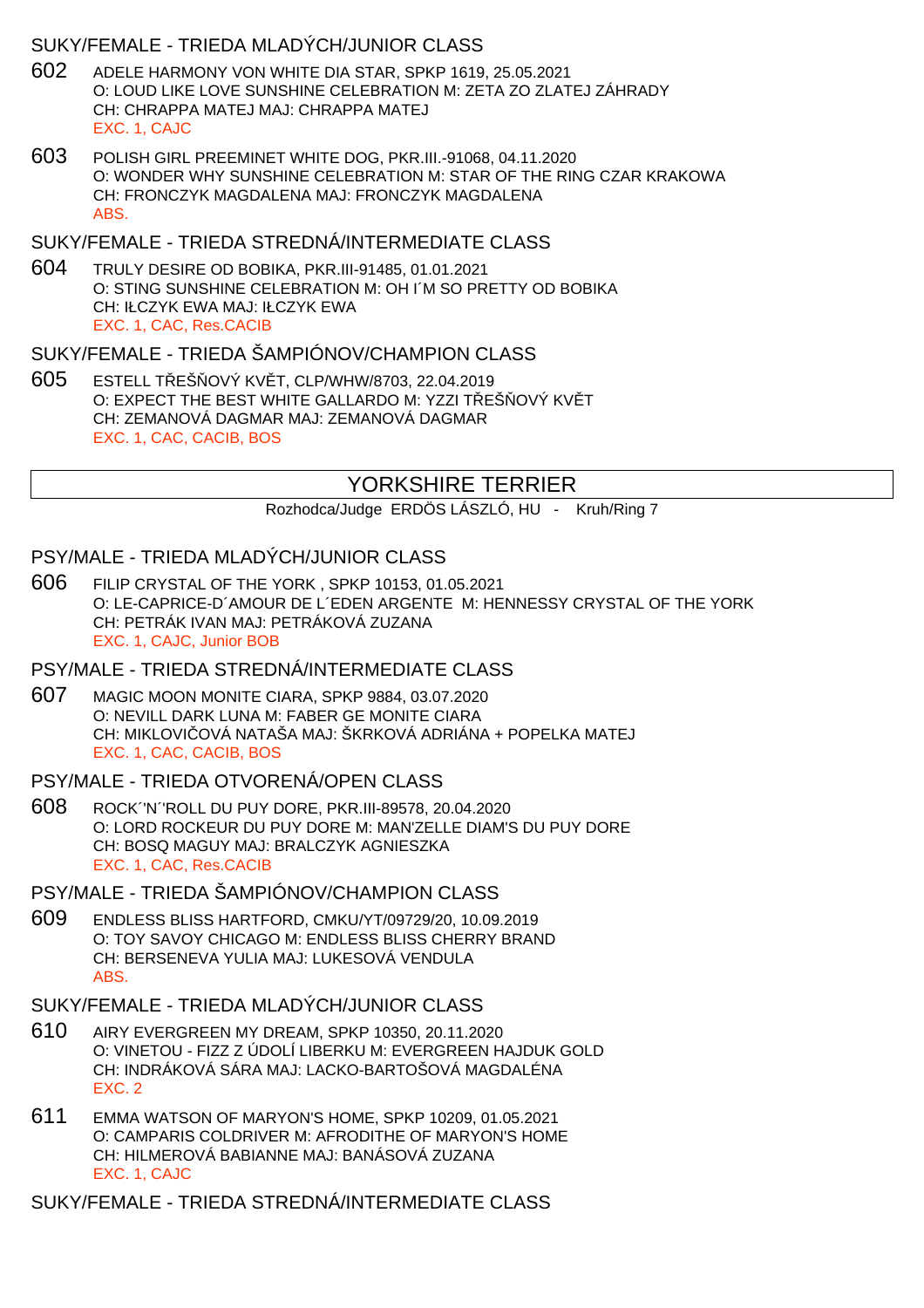- 612 AMIA DARK LUNA, SPKP 10001, 02.10.2020 O: BRAVA YORK TENIS ROYAL FLASH M: TISHA DARK LUNA CH: KYSELOVÁ KARIN MAJ: RAJKOVI OVÁ MICHAELA EXC. 2, Res.CAC
- 613 HAVANAS OF JORANZA, SPKP 9914, 10.06.2020 O: NIKI CRYSTAL OF THE YORK M: RUBY OF JORANZA CH: ORBANOVÁ ZUZANA MAJ: ŠKRKOVÁ ADRIÁNA V.G. 3
- 614 KARAMELKA ROYAL DAISY, SPKP 10008, 03.10.2020 O: AMETYST FORTUNA JORIKAS M: CAMBODIA ROYAL DAISY CH: ŠIMKOVÁ DARINA MAJ: ERNOŠKO RUDOLF EXC. 1, CAC, Res.CACIB

#### SUKY/FEMALE - TRIEDA ŠAMPIÓNOV/CHAMPION CLASS

615 CONNIE BRILLIANT BON CHILLERO, CMKU/YT/09173/20, 08.06.2020 O: HARRY POTTER STÁBRNÉ PÁNÍ M: YOU ARE MARYLIN STÁBRNÉ PÁNÍ CH: SPURNÁ ZDE KA MAJ: SPURNÁ ZDE KA EXC. 1, CAC, CACIB, BOB

skupina/group FCI - 4

## DACHSHUND KURZHAAR - JAZVEČÍK HLADKOSRSTÝ

Rozhodca/Judge STAVIARSKA VIERA, SK - Kruh/Ring 10

#### PSY/MALE - TRIEDA MLADÝCH/JUNIOR CLASS

- 616 EDDARD OD NEBOJSKÉHO KAŠTIE A, SPKP 7898, 26.06.2021 O: XAVER Z HENEBERK M: YURATE OKHOTNICHIY GLADIATOR CH: ŠPITÁLSKY OLIVER MAJ: KRÁL ŠTEFAN + KRÁLOVÁ LENKA EXC. 1, CAJC, Junior BOB
- PSY/MALE TRIEDA OTVORENÁ/OPEN CLASS
- 617 JAMAZJA PAXTON, PKR.IV-29063 KS, 10.08.2018 O: ALEX DLA JAMAZJI SOMETHING MORE M: JAMAZJA KLARA CH: ZAWISTOWSKA ANNA MAJ: GLINIECKA JANA EXC. 1, CAC, Res.CACIB
- PSY/MALE TRIEDA PRACOVNÁ/WORKING CLASS
- 618 OSCAR WILDE Z DACHU, CLP/J/99204, 06.03.2019 O: EXCELLMAGIC ALAN ARON M: PANDORA Z DACHU CH: MANIEWSKA HANNA MAJ: PAVLOVÁ MARKÉTA EXC. 1, CAC, CACIB, BOB
- SUKY/FEMALE TRIEDA DORAST/PUPPY CLASS
- 619 WI-FI DIVA NOIRE, MET.RT.3207/21, 11.07.2021 O: HUNNIA ITA HAVEL M: MANDALA DIVA NOIRE CH: BENCSIK ZSOLT MAJ: BARTÁKOVÁ LUCIA + PŠENÁKOVÁ TERÉZIA V.P. 1
- SUKY/FEMALE TRIEDA MLADÝCH/JUNIOR CLASS
- 620 MINA PRIEVIDZA, SPKP 7840, 05.04.2021 O: GARO PRIEVIDZA M: RED ROSE FINO BOHEMIA CH: MOKRÝ JÁN MAJ: DUDA MIROSLAV + BEBJAKOVÁ KRISTÍNA EXC. 1
- 621 PROUD HUNTER KATANA, MET.RT.2579/21, 28.10.2020 O: PROUD HUNTER EASY RIDER M: PROUD HUNTER CHARDONAY CH: ATTILANE JULING MAJ: GLINIECKA JANA EXC. 2
- SUKY/FEMALE TRIEDA OTVORENÁ/OPEN CLASS
- 622 BÁRA DOLNÝ VÁH, SPKP 7757, 30.03.2020 O: GARO PRIEVIDZA M: ULRIKA CHOBIE CH: GÁLL TOMÁŠ MAJ: MENTOVÁ DOMINIKA + VEJ ÍK RÓBERT EXC. 1, CAC, CACIB, BOS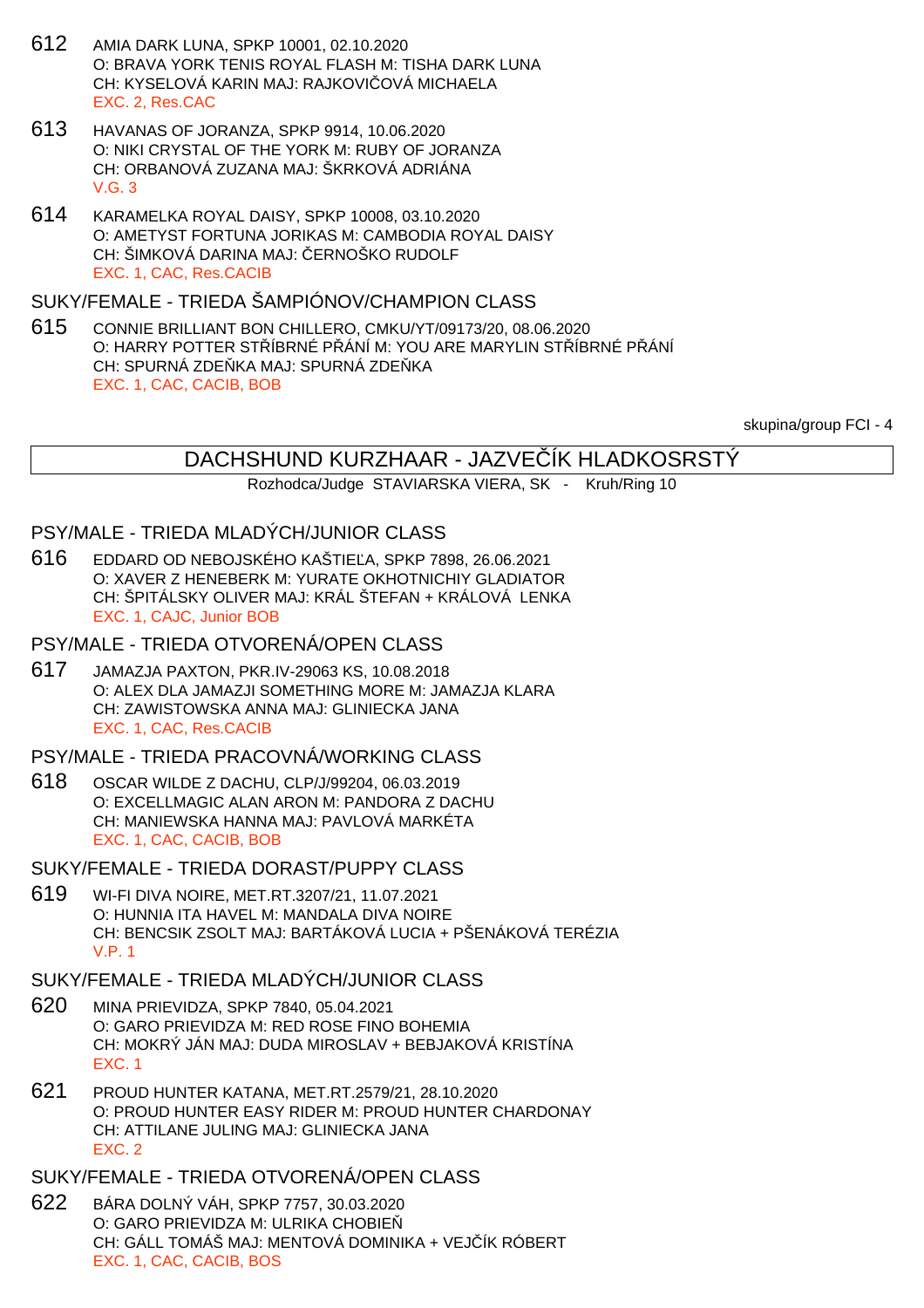# DACHSHUND KURZHAAR KANINCHEN - JAZVE–ÍK HLADKOSRSTÝ KRÁLI–Í

Rozhodca/Judge STAVIARSKA VIERA, SK - Kruh/Ring 10

## PSY/MALE - TRIEDA DORAST/PUPPY CLASS

- 623 FABIO LONG VILLAIN, SPKP 6820, 25.09.2021 O: TUDOR OWEN JANTAR DEVIL M: MAMBA Z BÔRICKEJ CESTY CH: CHOVANCULIAKOVÁ VERONIKA MAJ: LAPŠANSKÁ IVANA V.P. 1
- PSY/MALE TRIEDA MLADÝCH/JUNIOR CLASS
- 624 CYBERDACHS MINI LECLERC, CLP/JTK/103874, 28.12.2020 O: CYBERDACHS MINI QUATTRO M: CYBERDACHS MINI SERENA CH: KIS TIBOR MAJ: POLCROVÁ HANA EXC. 1, CAJC
- PSY/MALE TRIEDA PRACOVNÁ/WORKING CLASS
- 625 CYBERDACHS MINI LANCELOT, SPKP 6791, 02.08.2020 O: CYBERDACHS MINI BENTLEY M: CYBERDACHS MINI ZI-ZI CH: KIS TIBOR MAJ: BARTÁKOVÁ LUCIA + PŠENÁKOVÁ TERÉZIA EXC. 1, CAC, CACIB, BOB

## PSY/MALE - TRIEDA ŠAMPIÓNOV/CHAMPION CLASS

626 NARCYZ IZ OMSKOI KREPOSTI, PKR.IV-29744 KK, 21.10.2019 O: UHAR KUPETS IZ OMSKOI KREPOSTI M: MAKOVAYA SDOBA IZ OMSKOI KREPOSTI CH: GALKEVICH OXANA MAJ: WOLSKA AGNIESZKA EXC. 1, CAC, Res.CACIB

# SUKY/FEMALE - TRIEDA MLADÝCH/JUNIOR CLASS

- 627 HUNGARIAN FAVORIT GIZI, MET.RT.3179/21, 31.05.2021 O: BELLO FLORAL JUMBO JET M: POLOSATIY REIS BARBARA CH: BÁRDOS LÁSZLÓ MÁRK MAJ: MATUŠEKOVÁ MÁRIA EXC. 3
- 628 NATASHA IZ OMSKOI KREPOSTI, RKF 6214383, 10.05.2021 O: TURMALIN IZ OMSKOI KREPOSTI M: AVTORSKAYA VERSIYA IZ OMSKOI KREPOSTI CH: GALKEVICH OXANA MAJ: WOLSKA AGNIESZKA EXC. 2
- 629 PICOLLO TECKEL INDIANA, SPKP 6840, 30.01.2021 O: PICOLLO TECKEL THE BEST M: PICOLLO TECKEL OCEAN DRIVE CH: PIKUL EKATERINA MAJ: TATÁR NORA EXC. 1, CAJC, Junior BOB, BOS

SUKY/FEMALE - TRIEDA STREDNÁ/INTERMEDIATE CLASS

630 CYBERDACHS MINI BEATRICE, SPKP 6816, 02.12.2020 O: CYBERDACHS MINI JAY-Z M: CYBERDACHS MINI BRITNEY CH: KIS TIBOR MAJ: KLIMI EK JÁN EXC. 1, CAC, Res.CACIB

# SUKY/FEMALE - TRIEDA OTVORENÁ/OPEN CLASS

631 USTINE D. OF SILVETTA ORIGIN, CLP/JTK/99124, 21.06.2019 O: MAGIK RAINBOW FLAGMAN M: SUSAN D. OF SILVETTA ORIGIN CH: PLEŠOVÁ DANIELA MAJ: PLEŠOVÁ DANIELA EXC. 1, CAC, CACIB

DACHSHUND KURZHAAR ZWERG - JAZVE ÍK HLADKOSRSTÝ TRPASLIÍ

Rozhodca/Judge STAVIARSKA VIERA, SK - Kruh/Ring 10

PSY/MALE - TRIEDA MLADÝCH/JUNIOR CLASS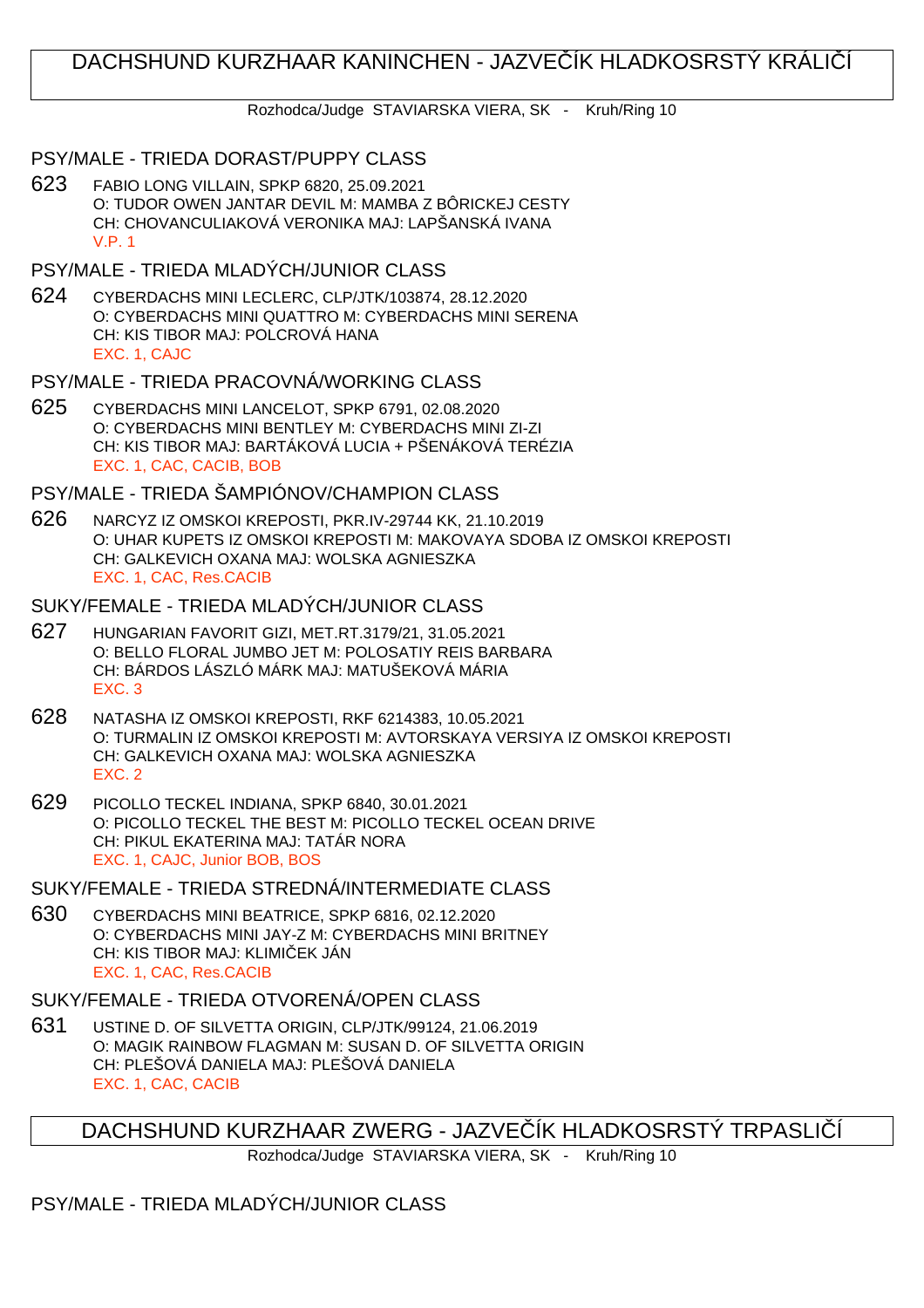- 632 ALL-IN ČERNÉ KOMANDO, CLP/JTK/102310, 26.02.2021 O: ZIMERBUDE KOWBOY M: ZIMERBUDE VIKI CH: GDULOVÁ MARKÉTA MAJ: GDULOVÁ MARKÉTA EXC. 2
- 633 COUDY GREAT FELLOW Z KAMZÍČEJ LÚKY, SPKP 6793, 15.05.2021 O: TUDOR OWEN JANTAR DEVIL M: AIMÉE MY GIRL Z KAMZÍ EJ LÚKY CH: KOVA I OVÁ MARCELA MAJ: HANINCOVÁ ANNA V.G. 3
- 634 IZUMRUDNAYA SKAZKA FINIK, RKF 6214848, 19.02.2021 O: IZUMRUDNAYA SKAZKA TASSERON M: IZUMRUDNAYA SKAZKA EZHEVIKA YAGODA CH: PANTELEEVA E.L. MAJ: CHOVANCULIAKOVÁ VERONIKA EXC. 1, CAJC, Junior BOB, BOS

#### PSY/MALE - TRIEDA STREDNÁ/INTERMEDIATE CLASS

- 635 BERNARD BEST FRIEND Z KAMZI EJ LÚKY, SPKP 6782, 14.12.2020 O: TUDOR OWEN JANTAR DEVIL M: DOREEN GILOVAM CH: KOVA I OVÁ MARCELA MAJ: PLEVA MILAN V.G.
- SUKY/FEMALE TRIEDA MLADÝCH/JUNIOR CLASS
- 636 CARISSA LONG VILLAIN, SPKP 6799, 08.05.2021 O: ANZHOS KAPRIZ ZHIVU I RADUYUS M: ZIGMUNDDORF ZAVETNAYA MECHTA CH: CHOVANCULIAKOVÁ VERONIKA MAJ: SKONCOVÁ DAGMARA EXC. 2
- 637 CÉLINE CLEVER GIRL Z KAMZI EJ LÚKY, SPKP 6795, 15.05.2021 O: TUDOR OWEN JANTAR DEVIL M: AIMÉE MY GIRL Z KAMZIČEJ LÚKY CH: KOVA I OVÁ MARCELA MAJ: KOVA I OVÁ MARCELA V.G. 3
- 638 HANNY BENCILLA , CLP/JTK/102380, 06.03.2021 O: JR.WALDEMAR PRO-EURO M: CAYENNE BENCILLA CH: HERIANOVÁ IVANA MAJ: HERIANOVÁ IVANA EXC. 1, CAJC

#### SUKY/FEMALE - TRIEDA STREDNÁ/INTERMEDIATE CLASS

- 639 BABY YUPPÍ LONG VILLAIN, SPKP 6771, 24.09.2020 O: WAKE UP MAGIC HILL DEGLI ARISTOBASSI M: ZIGMUNDDORF ZAVETNAYA MECHTA CH: CHOVANCULIAKOVÁ VERONIKA MAJ: CHOVANCULIAKOVÁ VERONIKA EXC. 1, CAC
- 640 BERNADETTE BEST GIRL Z KAMZI EJ LÚKY, SPKP 6783, 14.12.2020 O: TUDOR OWEN JANTAR DEVIL M: DOREEN GILOVAM CH: KOVA I OVÁ MARCELA MAJ: KOVA I OVÁ MARCELA  $V$  G  $2$

## SUKY/FEMALE - TRIEDA OTVORENÁ/OPEN CLASS

- 641 ULLA Z BÔRICKEJ CESTY, SPKP 6732, 25.11.2019 O: SHERLOCK HOLMES ONYX MORAVIA M: MAMBA Z BÔRICKEJ CESTY CH: GA A VILIAM MAJ: PREKOPOVÁ KATE INA EXC. 2
- 642 ULTRA PUNKY D. OF SILVETTA ORIGIN, CLP/JTK/99125, 21.06.2019 O: MAGIK RAINBOW FLAGMAN M: SUSAN D. OF SILVETTA ORIGIN CH: PLEŠOVÁ DANIELA MAJ: PLEŠOVÁ DANIELA EXC. 1, CAC
- SUKY/FEMALE TRIEDA ŠAMPIÓNOV/CHAMPION CLASS
- 643 GRÓF KECSKEMÉTI ANGYALAI ANNA, MET.RT.1620/19, 20.02.2019 O: HUBERTUS PRIMUS BRONSON M: BARTHA VOM HOUSE PENTA CH: KALMÁR ADÉL MAJ: KALMÁR ADÉL EXC. 2, Res.CAC, Res.CACIB
- 644 PICOLLO TECKEL WILD ROSE, SPKP 6744, 08.07.2019 O: PICOLLO TECKEL SOMERSET M: PICOLLO TECKEL ELLE GIRL CH: PIKUL EKATERINA S. MAJ: TATÁR NORA EXC. 1, CAC, CACIB, BOB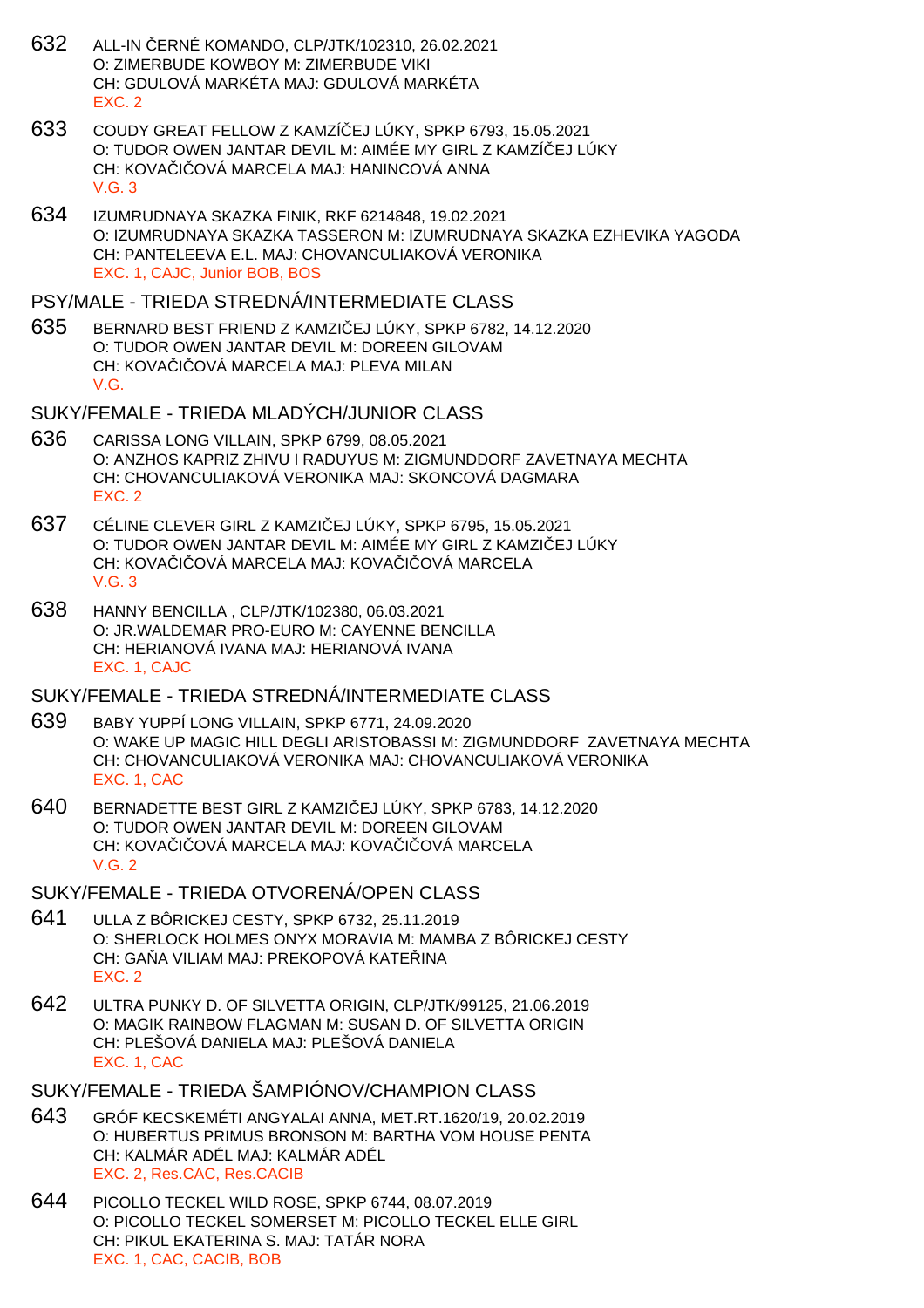645 ZIMERBUDE VIKI, CLP/JTK/97140, 11.09.2017 O: MAGIC RAINBOW OLIMPUS M: ZIMERBUDE REVOLUTION CH: LUKOSHKO ZHANNA MAJ: GDULOVÁ MARKÉTA ABS.

# DACHSHUND LANGHAAR - JAZVE ÍK DLHOSRSTÝ

Rozhodca/Judge STAVIARSKA VIERA, SK - Kruh/Ring 10

# PSY/MALE - TRIEDA MLADÝCH/JUNIOR CLASS

646 VALLEYDACHS MILOS, MET.HT.1106/21, 24.04.2021 O: OLYMPUS RUDÉ M: ZARA DAGI-DOG CH: TÓTH ANDREA MAJ: KOVÁ ALEŠ + KOVÁ OVÁ KATEJINA EXC. 1, CAJC, Junior BOB

PSY/MALE - TRIEDA ŠAMPIÓNOV/CHAMPION CLASS

647 FAITH FÉNIX SIAMON, CLP/J/90869, 26.04.2015 O: CAJUS VON DER WEIDEWIESE M: ASHAKI SIAMON CH: RAAB VÁCLAV MAJ: ŠAJMOVI OVÁ BEATRIZ EXC. 1, CAC, CACIB, BOB

PSY/MALE - TRIEDA VETERÁNOV/VETERAN CLASS

648 MARLEY Z CHOTÁRA, SPKP 7050, 17.01.2012 O: DERRICK DU CHENE DANIELE M: FORTUNA FA-DY CH: KOVÁČ MARIÁN MAJ: MOLNÁROVÁ LUCIA + MOLNÁR DALIBOR ABS.

# SUKY/FEMALE - TRIEDA OTVORENÁ/OPEN CLASS

649 EOS KOMETA JULIA CHILD ROSE, CLP/J/99962, 19.07.2019 O: ARMARILA´S STYLE VERSE OF EOS LOVE M: EOS KOMETA DAMASCUS ROSE CH: SUDINTIENÉ AUŠRA MAJ: RAABOVÁ SV TLANA EXC. 1, CAC, CACIB, BOS

# DACHSHUND LANGHAAR KANINCHEN - JAZVE ÍK DLHOSRSTÝ KRÁLIÍÍ

Rozhodca/Judge STAVIARSKA VIERA, SK - Kruh/Ring 10

PSY/MALE - TRIEDA MLADÝCH/JUNIOR CLASS

650 HONEY HILL ADACAIS AUGUS, CLP/JTK/103207, 15.06.2021 O: ICH DELLA WINNER CANIS OF CZECH M: ICH ANDRÉS ADACAIS AUGUS CH: AUGUSTIN JOSEF MAJ: R ŽI KOVÁ SILVIE EXC. 1, CAJC, Junior BOB, BOS

SUKY/FEMALE - TRIEDA MLADÝCH/JUNIOR CLASS

- 651 NENYA NIQUESSË OF ELVEN STAR, CLP/JTK/103135, 01.06.2021 O: FIRIENFELD SILIVREN OF ELVEN STAR M: KHALEESI KALIYANEI OF ELVEN STAR CH: KLÁŠTERKOVÁ GABRIELA MAJ: PAVLÍKOVÁ VERONIKA EXC. 2
- 652 TATIANA ZE STOUPOVY CHALOUPKY, CLP/JTK/102379, 04.03.2021 O: CHAMARRÉ CHARMEUR OF ELEVEN STAR M: LUNA CAPRESE ULTIMA DEA CH: MOZÍKOVÁ PETRA MAJ: MOZÍKOVÁ PETRA + MRÁZEK JAN EXC. 1

SUKY/FEMALE - TRIEDA OTVORENÁ/OPEN CLASS

- 653 BAILEYS BENCILLA, CLP/JTK/97380, 18.06.2018 O: ROMEO CZUK HODOWLA MYŠLINÓW M: KINCHVILLE LAKRITSA CH: HERIANOVÁ IVANA MAJ: BYSTRO OVÁ JILINA V.G. 2
- 654 LUNA CAPRESE TARANTELLA, CLP/JTK/96663, 03.06.2017 O: LEX-AN A WALK IN THE CLOUDS M: LUNA CAPRESE FOLLIA UNA D´ARGENTO CH: LAMARCA FRANCESCO MAJ: MOZÍKOVÁ PETRA + MRÁZEK JAN EXC. 1, CAC, CACIB, BOB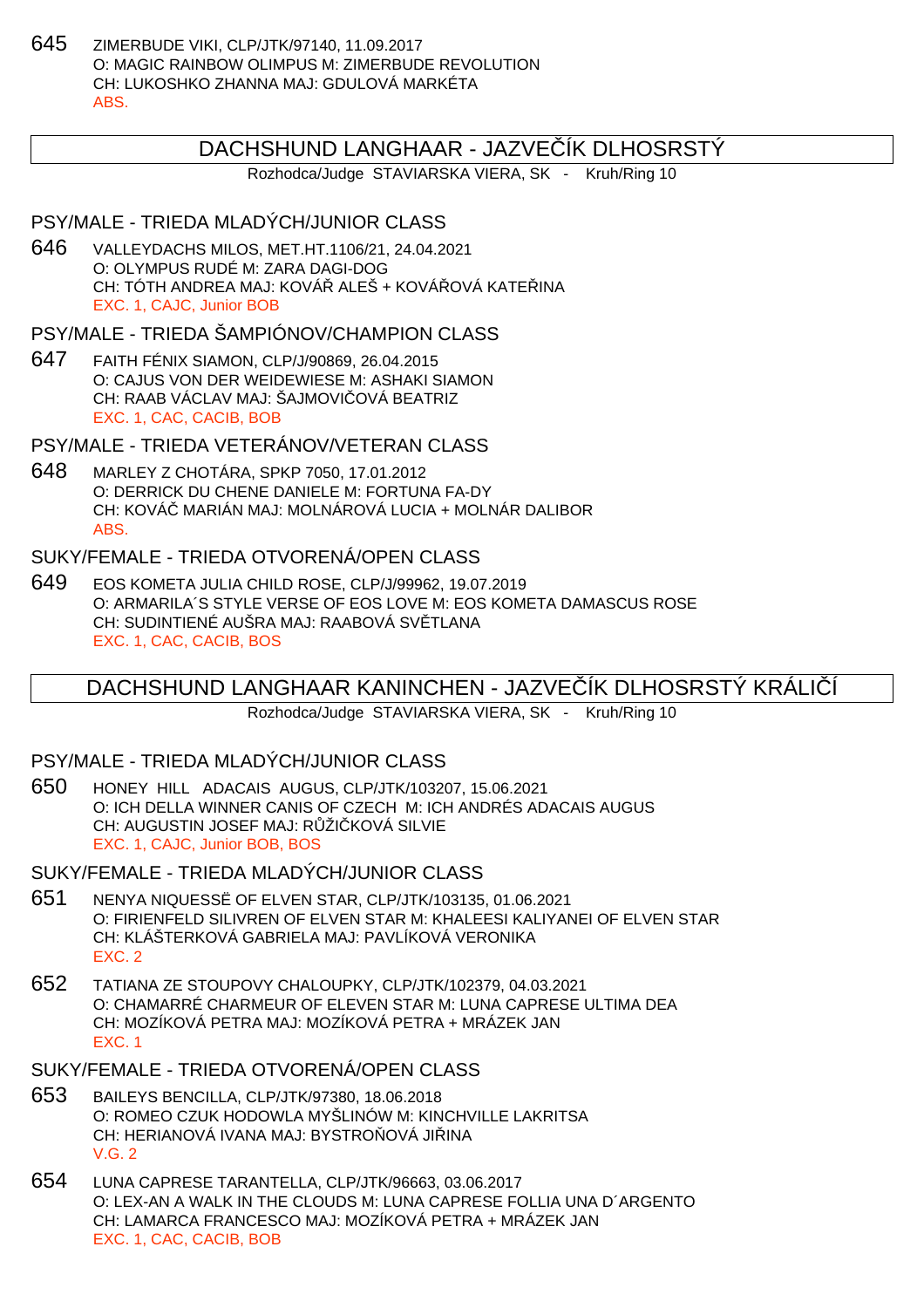## SUKY/FEMALE - TRIEDA ŠAMPIÓNOV/CHAMPION CLASS

- 655 A THAL ANOMIS Z PROSECKÉ NORY, CLP/JTK/98425, 04.04.2019 O: ICONIC WINNER VOM MARGELCHOPF M: AMÁLKA ŠPAGETKA Z CHODOVSKÉ CH: HORÁ KOVÁ SIMONA MAJ: TICHÝ ŠT. PÁN EXC. 2, Res.CAC
- 656 KHALEESI KALIYANEI OF ELVEN STAR, CLP/JTK/97327, 22.06.2018 O: KINCHVILLE VINNO VERETTI M: DAKS-VEG-AS TZARINA TAN HERMOSA CH: KLÁŠTERKOVÁ GABRIELA MAJ: KLÁŠTERKOVÁ GABRIELA EXC. 1, CAC, Res.CACIB

DACHSHUND LANGHAAR ZWERG - JAZVE ÍK DLHOSRSTÝ TRPASLIÍ

Rozhodca/Judge STAVIARSKA VIERA, SK - Kruh/Ring 10

#### PSY/MALE - TRIEDA MLADÝCH/JUNIOR CLASS

657 GORDIAS TEUKROS Z DISVORTU, SPKP 6961, 09.04.2021 O: ZORO Z LOPENICKÝCH KOPC M: DAYA DENETH FOREST ENGEL DIANETTE CH: SVORE OVÁ TRUCOVÁ IVANA MAJ: NEMCOVÁ ADRIENA EXC. 1, CAJC, Junior BOB, BOB

#### PSY/MALE - TRIEDA OTVORENÁ/OPEN CLASS

658 NERO Z VOCHOVNY, CLP/JTK/98833, 17.05.2019 O: ICONIC WINNER VOM MARGELCHOPF M: JURA-ANDULKA Z VOCHOVNY CH: VOCH JOSEF MAJ: LANDOVÁ LUCIE EXC. 1, CAC, Res.CACIB

# PSY/MALE - TRIEDA ŠAMPIÓNOV/CHAMPION CLASS

- 659 BANDI ADACAIS AUGUS, CLP/JTK/94128, 31.12.2016 O: KRÓNOS ELIMAR DOUBRAVA M: CAISY Z DVORKU AMOURKU CH: AUGUSTIN JOSEF MAJ: PAVLONKOVÁ LUCIE EXC. 1, CAC, CACIB
- 660 DECENT FELLOW GOLCHIKA, CLP/JTK/100615, 17.04.2020 O: ASHARIEN TEODOR STAINDACH M: HIDATSA INNOKO ANAMSUNAMON CH: KUNCOVÁ VERONIKA MAJ: KORY ANSKÁ RENATA ABS.

# SUKY/FEMALE - TRIEDA MLADÝCH/JUNIOR CLASS

- 661 DAISY LITTLE CREATURE, CLP/JTK/102056, 23.01.2021 O: MY MINI MOLE TOKLARAMA'S M: APRIL LITTLE CREATURE CH: HARPER EVA MAJ: HARPER EVA EXC. 2
- 662 HONORIS CAUSA ADACAIS AUGUS, SPKP 6991, 15.06.2021 O: DELLA WINNER CANIS OF CZECH M: ANDRÉS ADACAIS AUGUS CH: AUGUSTIN JOSEF MAJ: BOHUNOVÁ SILVIA EXC. 3
- 663 MELDENYA MARILLA OF ELVEN STAR, CLP/JTK/102050, 19.01.2021 O: LUNA CAPRESE QUELLO CHARME DI MOI M: FLORANCE ALFA SAMUEL CH: KLÁŠTERKOVÁ GABRIELA MAJ: KLÁŠTERKOVÁ GABRIELA EXC. 1, CAJC

#### SUKY/FEMALE - TRIEDA STREDNÁ/INTERMEDIATE CLASS

664 DISNEY MATKOV DVOR, SPKP 6956, 29.08.2020 O: MY MINI MOLE TOKLARAMA´S M: SANAY GOLD MADEIRA CH: PASERINOVA ZUZANA MAJ: MALICHOVÁ BLANKA WITHOUT GRADE

# SUKY/FEMALE - TRIEDA OTVORENÁ/OPEN CLASS

665 BRUTALITA MILLENNIUM FANTASY , CLP/JTK/98778, 06.05.2019 O: DEXI Z CHALUPSKÉHO DOMU M: STEPHANY GOLD MADEIRA CH: HÁJKOVÁ LUCIE MAJ: BALOGHOVÁ PETRA EXC. 2, Res.CAC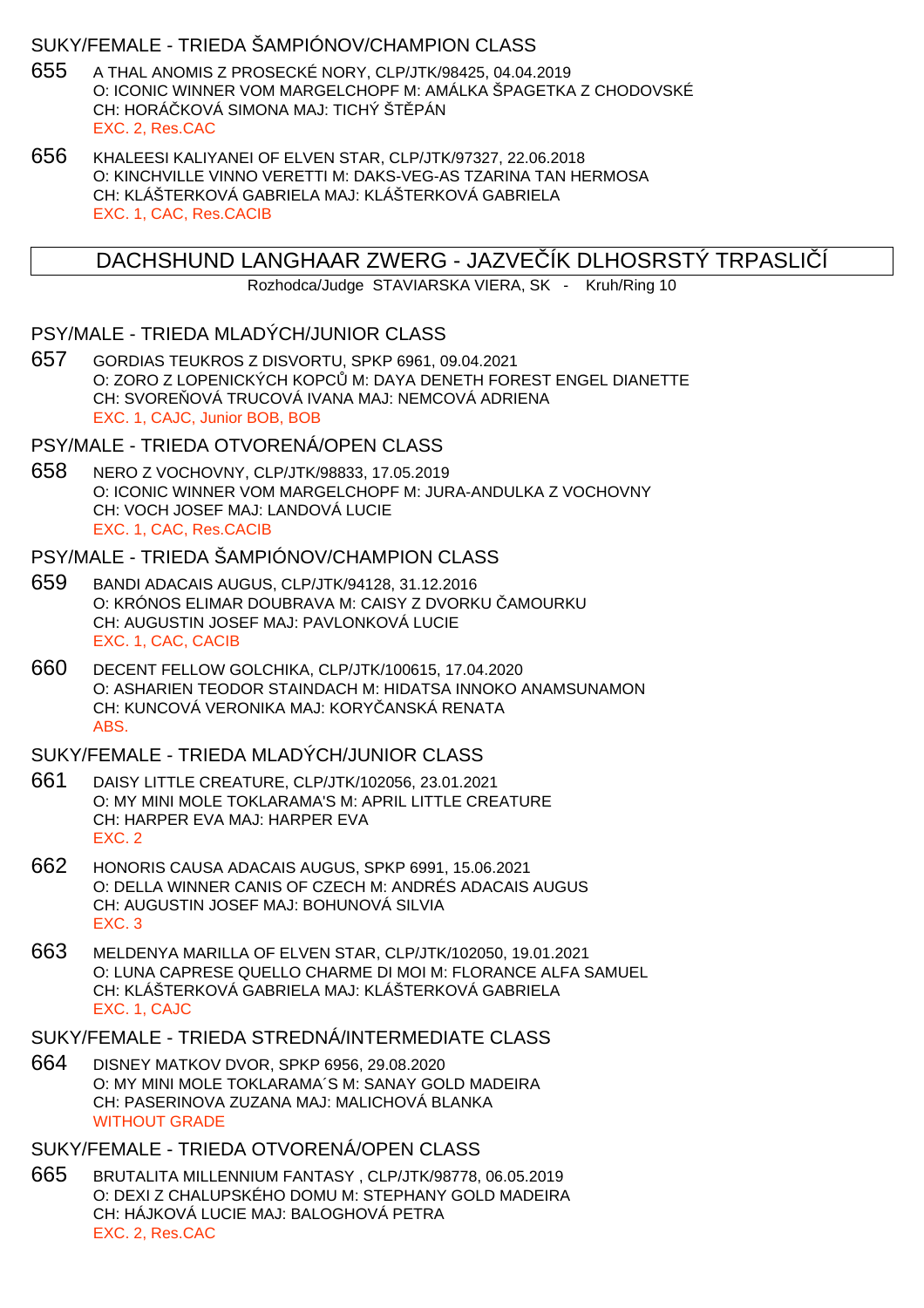666 LUNA CAPRESE ULTIMA DEA, CLP/JTK/96664, 23.10.2017 O: LUNA CAPRESE SIGNORI SI NASCE M: PAULA VON DAMSMUHLE CH: LAMARCA FRANCESCO MAJ: MOZÍKOVÁ PETRA + MRÁZEK JAN EXC. 1, CAC

## SUKY/FEMALE - TRIEDA PRACOVNÁ/WORKING CLASS

- 667 BARBAR GOLCHIKA, CLP/JTK/98454, 04.04.2019 O: INDIAN SUMMER SWIATOLDYCZ M: HIDATSA INNOKO ANAMSUNAMON CH: KUNCOVÁ VERONIKA MAJ: PAVLOVÁ MARKÉTA + DASHEVSKY DINA EXC. 1, CAC, CACIB, BOS
- 668 FLORANCE ALFA SAMUEL, CLP/JTK/90976, 21.04.2015 O: TNA´NTO TAPIO ANAMSUNAMON M: ASTERIA ALFA SAMUEL CH: NEJMANOVÁ HANA MAJ: KLÁŠTERKOVÁ GABRIELA EXC. 2, Res.CAC, Res.CACIB

# SUKY/FEMALE - TRIEDA ŠAMPIÓNOV/CHAMPION CLASS

669 JOCONDE JUSTESSE OF ELVEN STAR, CLP/JTK/95819, 12.10.2017 O: FINARFIN SILMARIL OF ELVEN STAR M: FLORANCE ALFA SAMUEL CH: KLÁŠTERKOVÁ GABRIELA MAJ: PAVLÍKOVÁ VERONIKA EXC. 1, CAC

DACHSHUND RAUHAAR KANINCHEN - JAZVE ÍK HRUBOSRSTÝ KRÁLIÍ

Rozhodca/Judge STAVIARSKA VIERA, SK - Kruh/Ring 10

## PSY/MALE - TRIEDA MLADÝCH/JUNIOR CLASS

670 CZARUS BRZDAC, PKR.IV-30237 SM, 11.05.2021 O: ZYWIEC Z FOX-KLANU M: JOKERDACHS I LOVE U LIKE A LOVE SONG CH: KLUSAK AGNIESZKA & KATARZYNA MAJ: FILIPOWSKA AGATA + KLUSAK AGNIESZKA & KATARZYNA EXC. 1, CAJC, BOS

SUKY/FEMALE - TRIEDA MLADÝCH/JUNIOR CLASS

- 671 ELECTRA GALT HASAJA, SPKP 6879, 03.02.2021 O: BY MY FRIEND CELL HASAJA M: MRS LESIO UNDER SETT CH: HALÁS JAKUB MAJ: BOHUNOVÁ SILVIA + BOHUN TOMÁŠ EXC. 1, CAJC, Junior BOB, BOB
- 672 GENTLE STORM VITORAZ, SPKP 6892, 26.06.2021 O: USE THE FORCE VITORAZ M: BEAUTIFUL BUT BITCHY VITORAZ CH: BUŠTA JAN MAJ: KOS ANSKÁ VANDA EXC. 2

# DACHSHUND RAUHHAAR - JAZVE ÍK HRUBOSRSTÝ

Rozhodca/Judge STAVIARSKA VIERA, SK - Kruh/Ring 10

#### PSY/MALE - TRIEDA DORAST/PUPPY CLASS

- 673 ISAC OD BIELEJ VODY, SPKP 15193, 07.09.2021 O: KATÓKÖZI JACK M: JACKIE KAMENNÝ POTOK CH: BAŠKA ZDENEK MAJ: CSICSAYOVÁ LUCIA V.P. 1
- PSY/MALE TRIEDA MLADÝCH/JUNIOR CLASS
- 674 ANDY TRNKOV DVOR, SPKP 14882, 03.11.2020 O: KATÓKÖZI JACK M: UMA Z ORAVSKEJ MAGURY CH: TRNKA PATRIK MAJ: NOŠKA EDUARD V.G. 2
- 675 B S REBEL OF RUSTY SUZIE, CLP/J/103099, 06.06.2021 O: VALDA Z DOLANSKÉ CHALUPY M: GARGAMELICA Z FIKOVHO DVORA CH: MAT JKOVÁ ZUANA MAJ: MAT JKOVÁ ZUZANA + KORVAS IVO V.G. 1

PSY/MALE - TRIEDA PRACOVNÁ/WORKING CLASS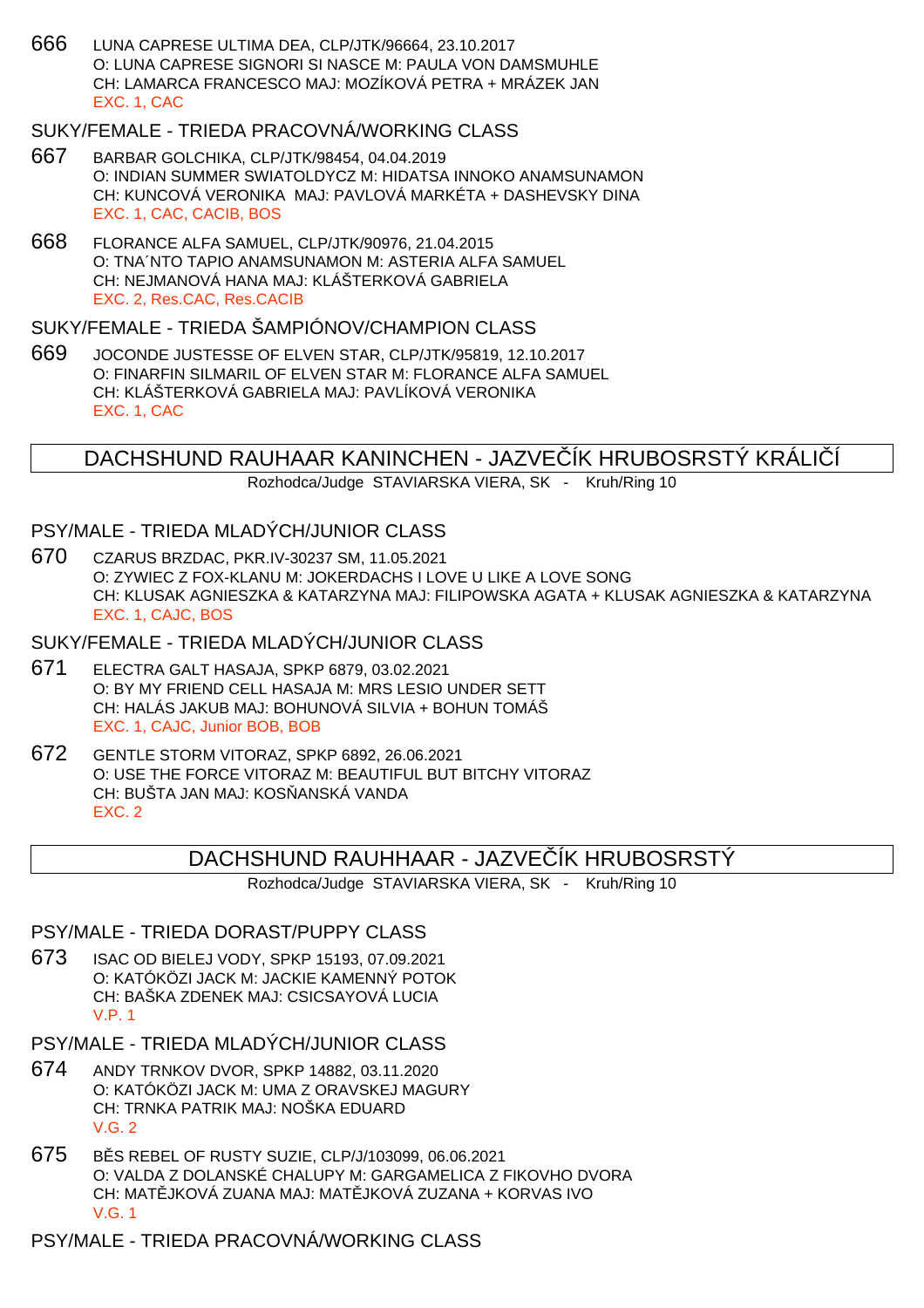676 AZAR Z HORNÉHO ZEMPLÍNA, SPKP 14707, 22.05.2020 O: IKAR KAMENNÝ POTOK M: ŽANY JASENOVSKÉ VODOPÁDY CH: KAKUTA MARKO MAJ: KAKUTA MARKO + MARKO JOZEF EXC. 1, CAC, CACIB, BOB

## SUKY/FEMALE - TRIEDA MLADÝCH/JUNIOR CLASS

677 MOLI, JR 73215 JOD, 10.04.2021 O: ARNO-TRCIN M: HUND FANTASTIC CH: MILENKOVI DALIBOR MAJ: JUROVÁ MÁRIA ABS.

# SUKY/FEMALE - TRIEDA STREDNÁ/INTERMEDIATE CLASS

678 DAENERYS OD NEBOJSKÉHO KAŠTIE A, CLP/J/101090, 04.04.2020 O: BOR Z POLESÍ CIKHAJE M: CAYENNE OD NEBOJSKÉHO KAŠTIE. A CH: ŠPITÁLSKY OLIVER MAJ: Š ASTOVÁ MARKÉTA EXC. 1, CAC, CACIB, BOS

#### SUKY/FEMALE - TRIEDA PRACOVNÁ/WORKING CLASS

679 AZRAELKA REBEL OF RUSTY SUZIE, CLP/J/100671, 05.05.2020 O: BOR Z POLESÍ CIKHAJE M: GARGAMELICA Z FIKOVHO DVORA CH: MAT JKOVÁ ZUZANA MAJ: MAT JKOVÁ ZUZANA + KORVAS IVO EXC. 1, CAC, Res.CACIB

## DACHSHUND RAUHHAAR ZWERG - JAZVE ÍK HRUBOSRSTÝ TRPASLIÍ

Rozhodca/Judge STAVIARSKA VIERA, SK - Kruh/Ring 10

### PSY/MALE - TRIEDA MLADÝCH/JUNIOR CLASS

680 FUNNY BUNNY VITORAZ, CLP/JTK/103293, 19.06.2021 O: NO TIME TO LOSE VITORAZ M: DIVA Z DIVANU VITORAZ CH: BUŠTA JAN MAJ: WILLIAMSON NINA + GRO BJORGUNN RISTVEDT HALL EXC. 1, CAJC, Junior BOB

#### PSY/MALE - TRIEDA OTVORENÁ/OPEN CLASS

681 DZEMIK BRZDAC, PKR.IV-29690 SM, 13.03.2020 O: POP STAR VITORAZ M: GRZECHU WARTA BRZDAC CH: KLUSAK AGNIESZKA & KATARZYNA MAJ: FILIPOWSKA AGATA + KLUSAK AGNIESZKA & KATARZYNA EXC. 1, CAC, Res.CACIB

## PSY/MALE - TRIEDA ŠAMPIÓNOV/CHAMPION CLASS

682 ATOS PINKY LINE, SPKP 6790, 24.02.2018 O: FENDI LINE PRO-EURO M: KAYA YOPA CH: PINKOVÁ SILVIA MAJ: BALÁŽ ROMAN EXC. 1, CAC, CACIB, BOB

# SUKY/FEMALE - TRIEDA MLADÝCH/JUNIOR CLASS

683 KRINDY PINDY KALOKAGATHIA, CLP/JTK/102248, 20.02.2021 O: CORTY YAHAANEL M: SENTENCE Z CHOTÁRA CH: FAIRAISLOVÁ LENKA MAJ: PAVLOVÁ MARKÉTA + DASHEVSKY DINA EXC. 1, CAJC

# SUKY/FEMALE - TRIEDA ŠAMPIÓNOV/CHAMPION CLASS

- 684 AYRA KAMENNÉ MORIA, SPKP 6819, 14.12.2018 O: DON CORLEONE OF ROSMERY DEL WANHELSING M: JOY YOPA CH: POLÁKOVÁ KATARÍNA MAJ: KOS ANSKÁ VANDA EXC. 2, Res.CAC, Res.CACIB
- 685 SHINE CHIC SHINE DEL WANHELSING, ROI 16/175127, 25.04.2016 O: THOR DEL WANHELSING M: SO FAR SO GOOD DEL WANHELSING CH: PASCARELLA GABRIEL MAJ: WILLIAMSON NINA + GRO BJORGUNN RISTVEDT HALL EXC. 1, CAC, CACIB, BOS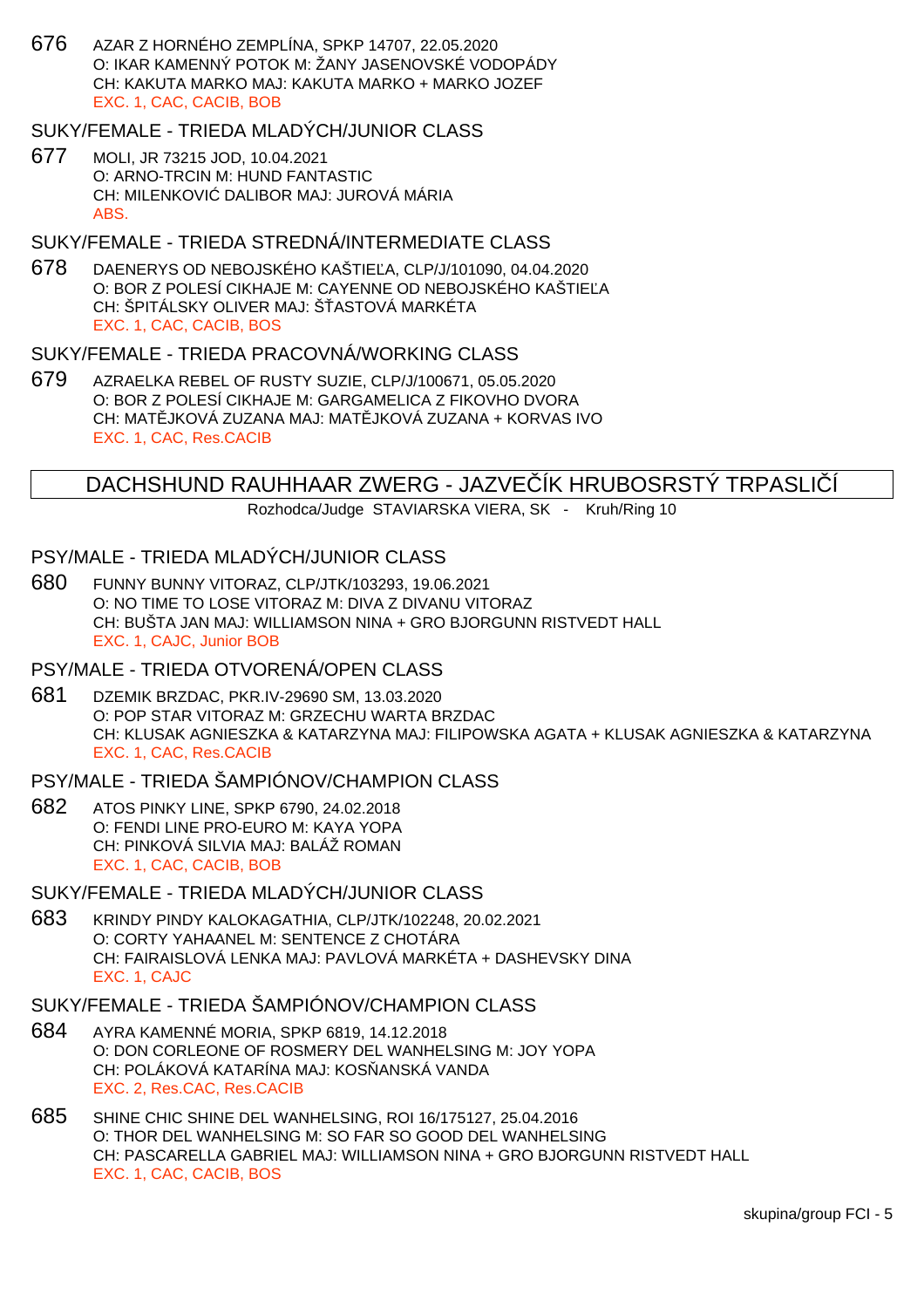# AKITA

#### Rozhodca/Judge ŠPOLJARI BORIS, HR - Kruh/Ring 11

#### PSY/MALE - TRIEDA MLADÝCH/JUNIOR CLASS

- 686 AKIM OTOKO NO TOMADACHI, SPKP 1747, 07.11.2020 O: HATSU MINAMI NO SHINJU M: ABBIE SHIROI HANA CH: ŽUMAR SLAVOMÍR MAJ: BALKO PETER V.G. 3
- 687 GYOKURIN GO OODATE SANNOMARUSOU, JKC-JL-00044/22-0, 24.02.2021 O: TAMAHAGANE GO OODATE SANNOMARUSOU M: MARIN GO MINOKOKEISOU CH: ANGEL ITAY MAJ: CAGAŠOVÁ JANA EXC. 1, CAJC, Junior BOB, BOB
- 688 NARUTO GO ZIPANGU, BCU 255 001561, 04.05.2021 O: TSURUGIMARU GO AWAKOKU HIKARINOMIYA M: SUZUKA GO AWAKOKU HIKARINOMIYA CH: KORSHUK TATIANA MAJ: STARÁ PETRA EXC. 2

#### PSY/MALE - TRIEDA OTVORENÁ/OPEN CLASS

689 ROUYAZAN GO MIRYOKU KAT, CMKU/AI/3807/-20/19, 10.05.2019 O: C-HAKURYU ZIPANGU M: SAYURI HANABATAKE CH: OLEINIK KATYA MAJ: STARÁ PETRA EXC. 1, CAC, Res.CACIB

# PSY/MALE - TRIEDA ŠAMPIÓNOV/CHAMPION CLASS

690 NORIYO GO KATOU BROTHERS, CMKU/AI/3983/-20/19, 21.08.2019 O: KANNARI NO RYUU GO KANNARISOU M: AWA KAREN GO JR. MATSUNAGA CH: KATO AIKI MAJ: CAGAŠOVÁ JANA EXC. 1, CAC, CACIB

#### SUKY/FEMALE - TRIEDA MLADÝCH/JUNIOR CLASS

691 KAYAKASUMII GO YAMAWARU KENSHA, CMKU/AI/4107/-21/21, 17.03.2021 O: HAMARYU GO MINO KOKEISOU M: HOSHIKO GO FUEN NO OKA CH: UDVARDY ANDRÁS MAJ: STARÁ PETRA EXC. 1, CAJC

#### SUKY/FEMALE - TRIEDA STREDNÁ/INTERMEDIATE CLASS

- 692 E´YUKI KUROMA, CMKU/AL/3970/20, 31.10.2020 O: ACHIKO TORA GO KEN´ICHI AI M: AMAMURA ANTAR TAMAS CH: STARÁ PETRA MAJ: KONE NÁ DANA EXC. 1, CAC, CACIB, BOS
- SUKY/FEMALE TRIEDA OTVORENÁ/OPEN CLASS
- 693 CHIKAYA GO ICHIMEI, CMKU/AI/3795/19, 29.11.2019 O: F´BANDOU GO ICHIMEI M: BI SURI GO ICHIMEI CH: SMOLÍKOVÁ V RA MAJ: ZAPLETAL MARCEL WITHOUT GRADE

# SUKY/FEMALE - TRIEDA ŠAMPIÓNOV/CHAMPION CLASS

694 TAMATSUBAKI BENIHIME GO KATSUJIROU, CMKU/AI/4032/-21/19/21, 11.12.2019 O: GATTSU GO KODAMASOU M: YUI GO YANAGIMACHI CH: KATSUKI ISHIGAKI MAJ: CAGAŠOVÁ JANA EXC. 1, CAC, Res.CACIB

# ALASKAN MALAMUTE - ALJAŠSKÝ MALAMUT

Rozhodca/Judge ŠPOLJARI BORIS, HR - Kruh/Ring 11

# PSY/MALE - TRIEDA MLADÝCH/JUNIOR CLASS

695 ONE AND ONLY STORMYTH, CMKU/AM/8397/21, 18.06.2021 O: VICTOR STAR FOR NUKADE LOBO OF NAVARAMA MAL M: NEW ADVENTURE FOR STORMYTH CH: SCHEUFLEROVÁ KATE∧INA MAJ: KUTLÁKOVÁ DIANA + SCHEUFLEROVÁ KATE∧INA EXC. 1, CAJC, Junior BOB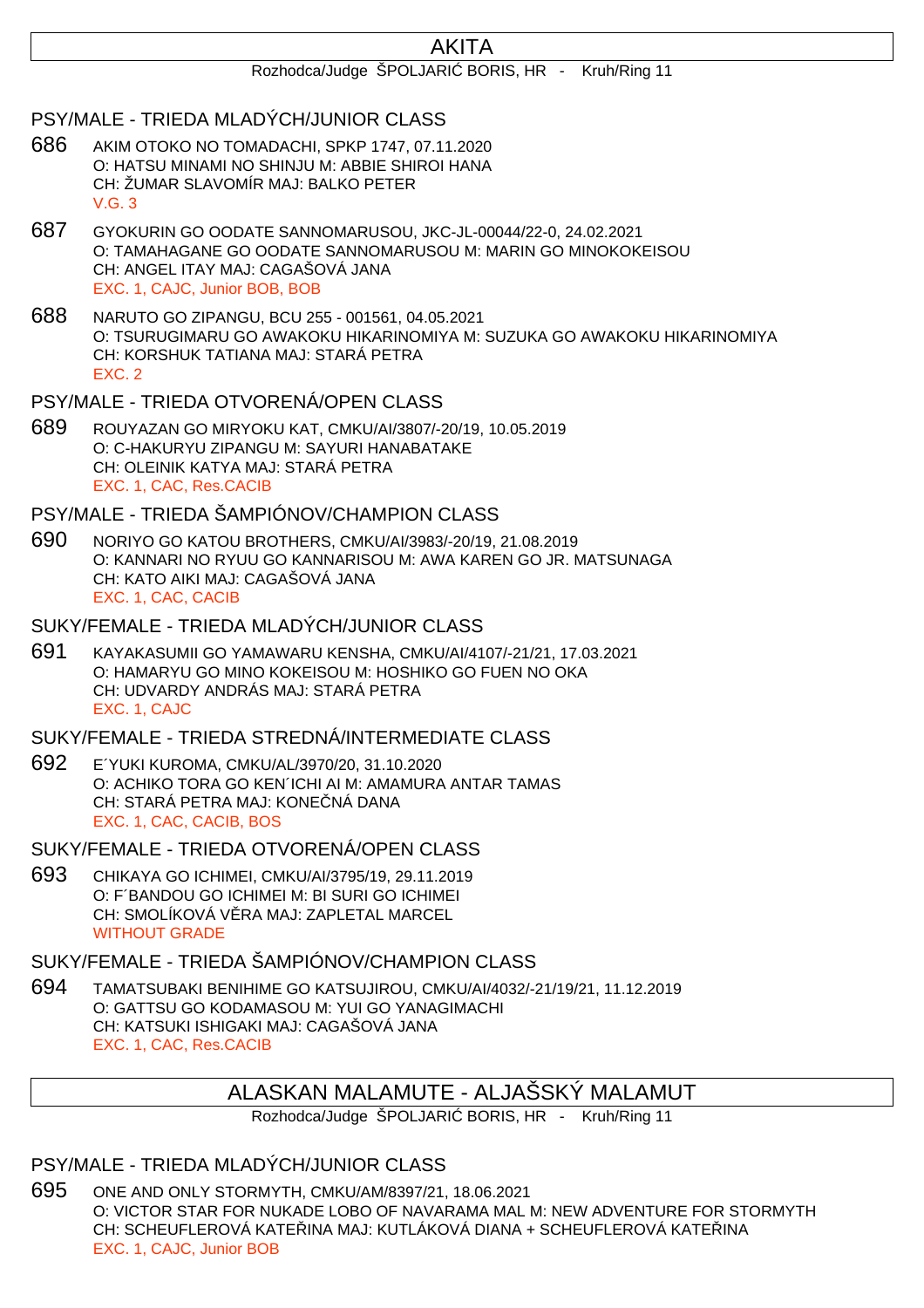#### PSY/MALE - TRIEDA ŠAMPIÓNOV/CHAMPION CLASS

696 GUNJY´S MAGIC MALS STARCH, HR 10862 AM, 18.09.2017 O: EROS HAJNDBERG´S ALASKAN MALAMUTES M: BLESSED STAR NORTHERN SUNRISE CH: BOROZAN SVJETLANA MAJ: ENGEL JANKA EXC. 1, CAC, CACIB, BOB

## AMERICAN AKITA - AMERICKÁ AKITA

Rozhodca/Judge ŠPOLJARI BORIS, HR - Kruh/Ring 11

#### PSY/MALE - TRIEDA MLADŠÍ DORAST/MINOR PUPPY CLASS

697 MOLNÁRVÖLGYI CRYSTAL RIVER, MET.AM.AKITA1049/22, 25.10.2021 O: MOLNÁRVÖLGYI PRIVATE DANCER M: MOLNÁRVÖLGYI ZAMBIA'S FIRE CH: MOLNÁR LÍVIA MAJ: CSEMEZ SEBASTIAN PROM.

#### PSY/MALE - TRIEDA MLADÝCH/JUNIOR CLASS

- 698 ICE MAN LUCY´S SECRET, CMKU/VJP/1061/21, 23.02.2021 O: BLACK JACK FROM MOULE´S GARDEN M: SOLDIER PARK VIVIENNE WESTWOOD CH: JELÍNKOVÁ LUCIE MAJ: VALACHOVI OVÁ NEME KAYOVÁ LAURA V.G. 1
- 699 ZENITH FLAMING STAR PEARL RIVER, CMKU/VJP/1066/21, 09.03.2021 O: PANTHER BLACK NIGHT PEARL RIVER M: LOVE AT FIRST SIGHT PEARL RIVER CH: KLUSKOVÁ MARKÉTA MAJ: PETERKOVÁ IVANA  $V$  G  $2$

# PSY/MALE - TRIEDA OTVORENÁ/OPEN CLASS

700 PETER PANN BIKIN DVOR, SPKP 597, 11.09.2018 O: LADHARMAYA DREAM OF BIKIN DVOR M: FEMME FATALE ANGEL IN FUR CH: HAVLÍKOVÁ ZUZANA MAJ: BLAHOVÁ DOMINIKA + ORAVEC ADRIÁN V.G. 1

#### SUKY/FEMALE - TRIEDA DORAST/PUPPY CLASS

701 TALISHA KISSED BY SUN MOYAMRIYA, CMKU/VJP/1130/-21/21, 26.08.2021 O: MATAGI PRIDE DARK LIGHT M: WAIWA CATCH THE BUTTERFLY CH: BRATIUK VALERII MAJ: KUBESOVÁ ANDREA V.P. 1

# SUKY/FEMALE - TRIEDA OTVORENÁ/OPEN CLASS

702 LADHARMAYA FULL OF SUNSHINE, SPKP 644, 15.02.2020 O: LADHARMAYA BAD BOY M: MOLNÁRVÖLGYI ZAMBEZE CH: LANTOS ZSOLT MAJ: CSEMEZ SEBASTIAN EXC. 1, CAC, CACIB, BOB

# SUKY/FEMALE - TRIEDA ŠAMPIÓNOV/CHAMPION CLASS

703 I´LL ALWAYS LOVE YOU ANGEL IN FUR, SPKP 632, 19.12.2019 O: SENDOSAN MALFURION M: GIVE ME YOUR LOVE ANGEL IN FUR CH: ŽAMPACHOVÁ DANA MAJ: BLAHOVÁ DOMINIKA + ORAVEC ADRIÁN EXC. 1, CAC, Res.CACIB

# BASENJI

Rozhodca/Judge ŠPOLJARI BORIS, HR - Kruh/Ring 11

# PSY/MALE - TRIEDA STREDNÁ/INTERMEDIATE CLASS

704 ARIES OFINDORO, PKR.V-32010, 08.12.2020 O: WANYIKA MAALIK M: GOLDLAY WARRIOR OF BURUDIKA CH: LIGOCKA ZUZANNA MAJ: LIGOCKA ZUZANNA EXC. 1, CAC

PSY/MALE - TRIEDA OTVORENÁ/OPEN CLASS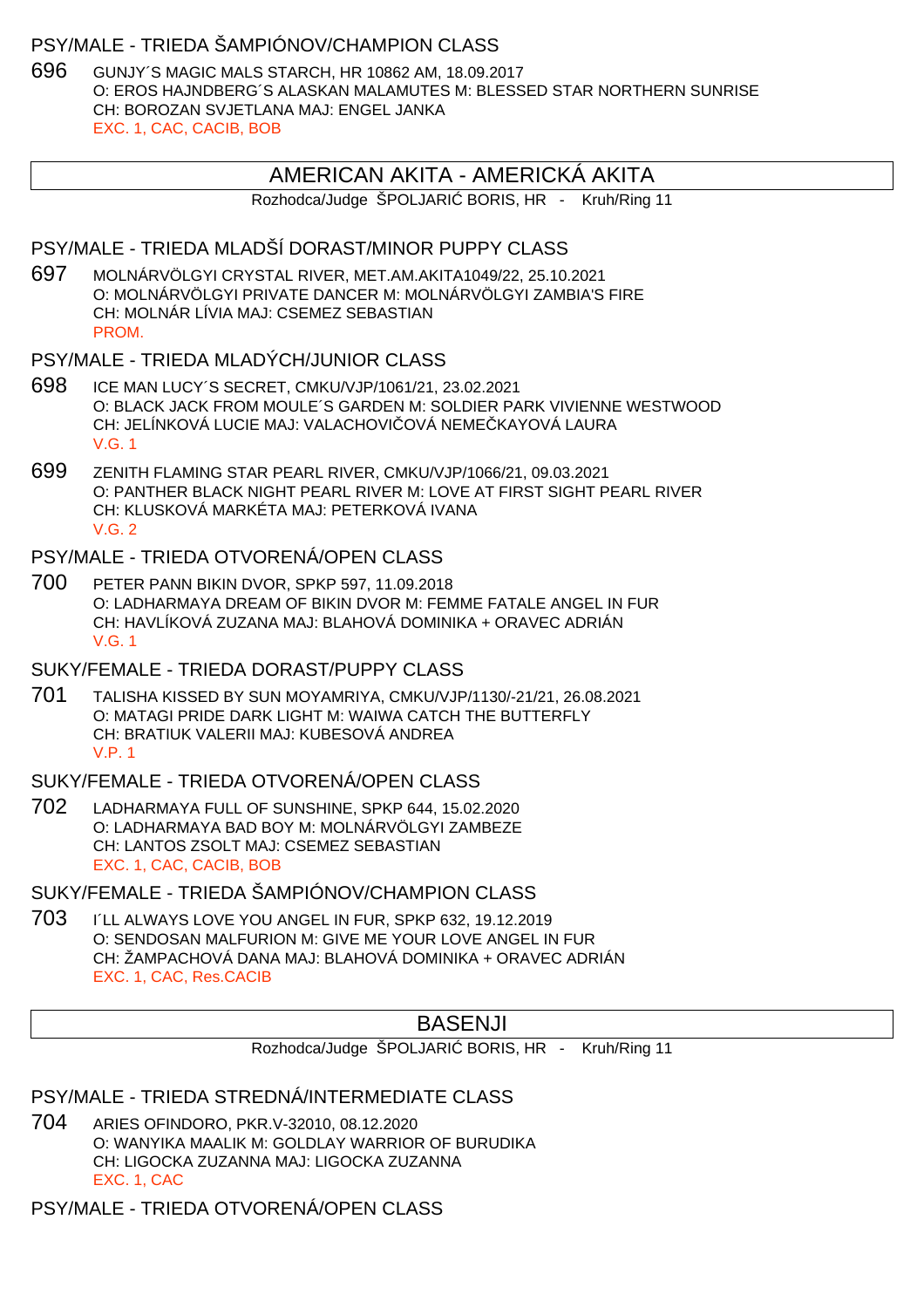705 RUOSTEPOSKEN HELMENKALASTAJA, CLP/BSN/1035, 13.05.2019 O: ARCANE FROM BLACK MANOR M: JUICY NEWS AFRIKATA CH: AHO ANNE-MAIJA MAJ: HUGO JAROSLAV EXC. 1, CAC, Res.CACIB

# PSY/MALE - TRIEDA ŠAMPIÓNOV/CHAMPION CLASS

706 WILD THINGS HAKUNA MATATA HERCULES, ROI 18/47221, 19.01.2018 O: ENIGMA WALKING THE RED CARPET M: ARLETTE CH: FERRINI MAURIZIO MAJ: FERRINI MAURIZIO EXC. 1, CAC, CACIB, BOS

#### SUKY/FEMALE - TRIEDA MLADÝCH/JUNIOR CLASS

707 DAR BONY-SONA ROXY, CLP/BSN/1170, 04.01.2021 O: JAKOBA C-QUEST RED STORM RISING M: DAR BONY-SONA MIRACULOUS WIN GOLD CH: BANCHUKOVA MARINA MAJ: ZLÁMALOVÁ JANA V.G. 1

# SUKY/FEMALE - TRIEDA STREDNÁ/INTERMEDIATE CLASS

708 LAILA SANGRE PURA, SPKP 130, 19.11.2020 O: LITTLE BOY BALLADA O WEDROWANIU M: FATINA SANGRE PURA CH: BRZOZOWSKI ROBERT & SPADLO ANETA MAJ: RUŽIČKOVÁ ALENA WITHOUT GRADE

## SUKY/FEMALE - TRIEDA OTVORENÁ/OPEN CLASS

- 709 HALIMA ADEN CHANZO CHA NILE, SPKP 127, 01.10.2020 O: TAME PRIDE EL BOSCO M: BOYOMA CHANZO CHA NILE CH: POLÁŠEK ONDŘEJ MAJ: BELOVITOVÁ ANETTA EXC. 2, Res.CAC
- 710 QUEENIE EKIBONDO, CLP/BSN/1074, 28.12.2019 O: BAHATICCA´S GIVENCHY GENTLEMAN ONLY M: HONEY AMBER SUNRISE CH: MIKLIŠOVÁ MIROSLAVA MAJ: TARASOVI DANIEL EXC. 1, CAC, Res.CACIB

# SUKY/FEMALE - TRIEDA ŠAMPIÓNOV/CHAMPION CLASS

- 711 AMERICAN BEAUTY FROM ZAINABU, SPKP 132, 06.12.2019 O: JADAKA MEISTERHAUS SILVER LEGACY M: NATURE´S MASTERPIECE HAPPY FOR ZAINABU CH: CHUDZI SKA KRYSTYNA MAJ: PATAKYOVÁ ŠPA ÚROVÁ ZUZANA EXC. 2, Res.CAC
- 712 NASLEDIYE ETERA ZHOAYU DE LA COURONNE, CLP/BSN/1179, 25.12.2019 O: NASLEDIYE ETERA CHARM OFFENSIV M: KIMWITU'S SWEETY STRAWBERRY CH: KHABAROVA V.V. MAJ: LENGYELOVÁ PETRA EXC. 1, CAC, CACIB, BOB

DEUTSCHER GROSSSPITZ SCHWARZ-BRAUN - NEMECKÝ ŠPIC VE KÝ LERNY A HNEDÝ

Rozhodca/Judge ERDÖS LÁSZLÓ, HU - Kruh/Ring 7

## PSY/MALE - TRIEDA OTVORENÁ/OPEN CLASS

713 PLUTO BLACK RE-JAN MORAVIA, CMKU/NS/15140/17, 24.06.2017 O: FEROX VIRIBUS Z VITONSKÉHO PANSTVÍ M: LARA BLACK RE-JAN MORAVIA CH: NOCIAROVÁ RENÁTA MAJ: ENGELMANNOVÁ EVA EXC. 1, CAC, CACIB, BOB

# DEUTSCHER KLEINSPITZ NEUFARBEN - NEMECKÝ ŠPIC MALÝ NOVÉ FARBY

Rozhodca/Judge ERDÖS LÁSZLÓ, HU - Kruh/Ring 7

PSY/MALE - TRIEDA MLADÝCH/JUNIOR CLASS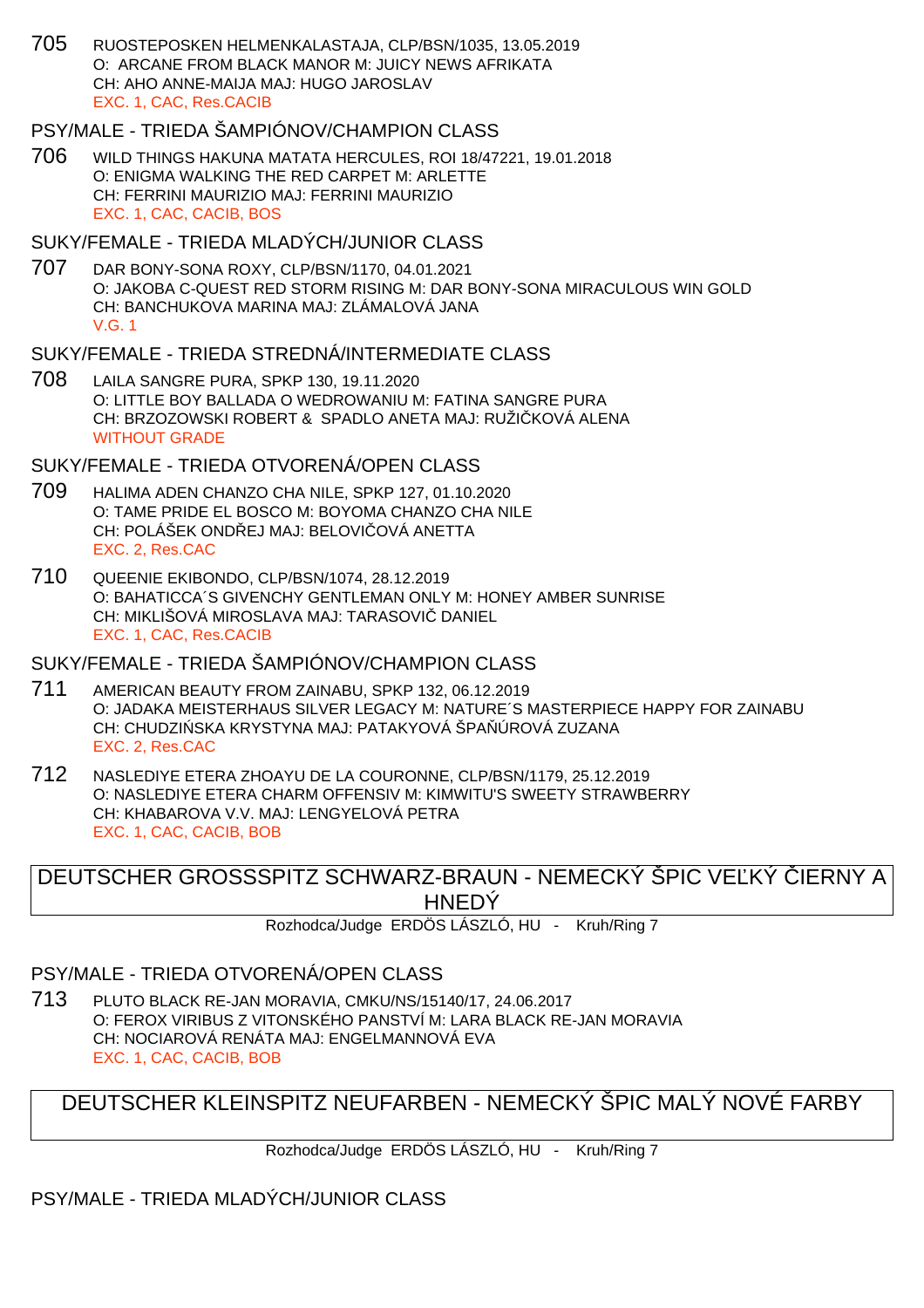714 JASPER REJNA, CMKU/NS/18111/-21/21, 07.01.2021 O: ZIKI GINGERS HAPPINES M: KATY PERRY REJNA CH: OLÁHOVÁ EDITA MAJ: BEKOVÁ JANA EXC. 1, CAJC, Junior BOB

PSY/MALE - TRIEDA ŠAMPIÓNOV/CHAMPION CLASS

715 G-ATHOS IM-KA, SPKP 1604, 30.06.2018 O: NICE ALLIN I K M: GITA MARIADOLF CH: SOPKO PETER MAJ: SOPKO PETER + SOPKO HANA EXC. 1, CAC, CACIB, BOB

SUKY/FEMALE - TRIEDA ŠAMPIÓNOV/CHAMPION CLASS

716 G-ARIA IM-KA, SPKP 1605, 30.06.2018 O: NICE ALLIN I K M: GITA MARIADOLF CH: SOPKO PETER MAJ: SOPKO PETER + SOPKO HANA EXC. 1, CAC, CACIB, BOS

DEUTSCHER KLEINSPITZ SCHWARZ-BRAUN - NEMECKÝ ŠPIC MALÝ ČIERNY A HNEDÝ

Rozhodca/Judge ERDÖS LÁSZLÓ, HU - Kruh/Ring 7

PSY/MALE - TRIEDA ŠAMPIÓNOV/CHAMPION CLASS

717 AJABU ELWIS SAMURAY HATTORI HANZO, CMKU/NS/17288/20, 22.05.2020 O: RUS HAUS VORHUT CRISTOFORO COLOMBO M: XANTIPI HARMONIE TLAPEK CH: FLEISCHMAN JOSEF MAJ: T. HLOVÁ PETRA EXC. 1, CAC, CACIB, BOB

# DEUTSCHER MITTELSPITZ NEUFARBEN - NEMECKÝ ŠPIC STREDNÝ NOVÉ FARBY

Rozhodca/Judge ERDÖS LÁSZLÓ, HU - Kruh/Ring 7

## PSY/MALE - TRIEDA ŠAMPIÓNOV/CHAMPION CLASS

718 CIRRUS RAPIDAMENTE, PKR.V-27281, 13.02.2018 O: LITTLE LEO KRISANDA M: XANDRA Z LEJANCU CH: TOMKIEWICZ ANDRZEJ MAJ: STRELCHENKO MARYNA EXC. 1, CAC, CACIB, BOB

SUKY/FEMALE - TRIEDA MLADÝCH/JUNIOR CLASS

719 MITTLINES A TASTE OF HONEY, PKR.V-33351, 20.02.2021 O: MOON ROCKS LUCKY NUMBER SEVEN M: MITTLINES LADY MADONNA CH: LIF MARIA MAJ: TOKARCZYK WOJCIECH + POGORZELSKA JOANNA EXC. 1, CAJC, Junior BOB, BOS

## DEUTSCHER WOLFSSPITZ - NEMECKÝ ŠPIC VLČÍ

Rozhodca/Judge ERDÖS LÁSZLÓ, HU - Kruh/Ring 7

## SUKY/FEMALE - TRIEDA STREDNÁ/INTERMEDIATE CLASS

720 HONNEY EJMI-LU, CMKU/NS/17427/20, 28.08.2020 O: ADDYS EJMI-LU M: IZDOMASU FAI NA NA CH: CHARVÁTOVÁ EMÍLIE MAJ: CHARVÁTOVÁ EMÍLIE + ZLÁMALOVÁ LUCIE EXC. 1, CAC, CACIB, BOB

DEUTSCHER ZWERGSPITZ (POMERANIAN) - NEMECKÝ ŠPIC TRPASLIČÍ (POMERANIAN)

Rozhodca/Judge ERDÖS LÁSZLÓ, HU - Kruh/Ring 7

# PSY/MALE - TRIEDA MLADÝCH/JUNIOR CLASS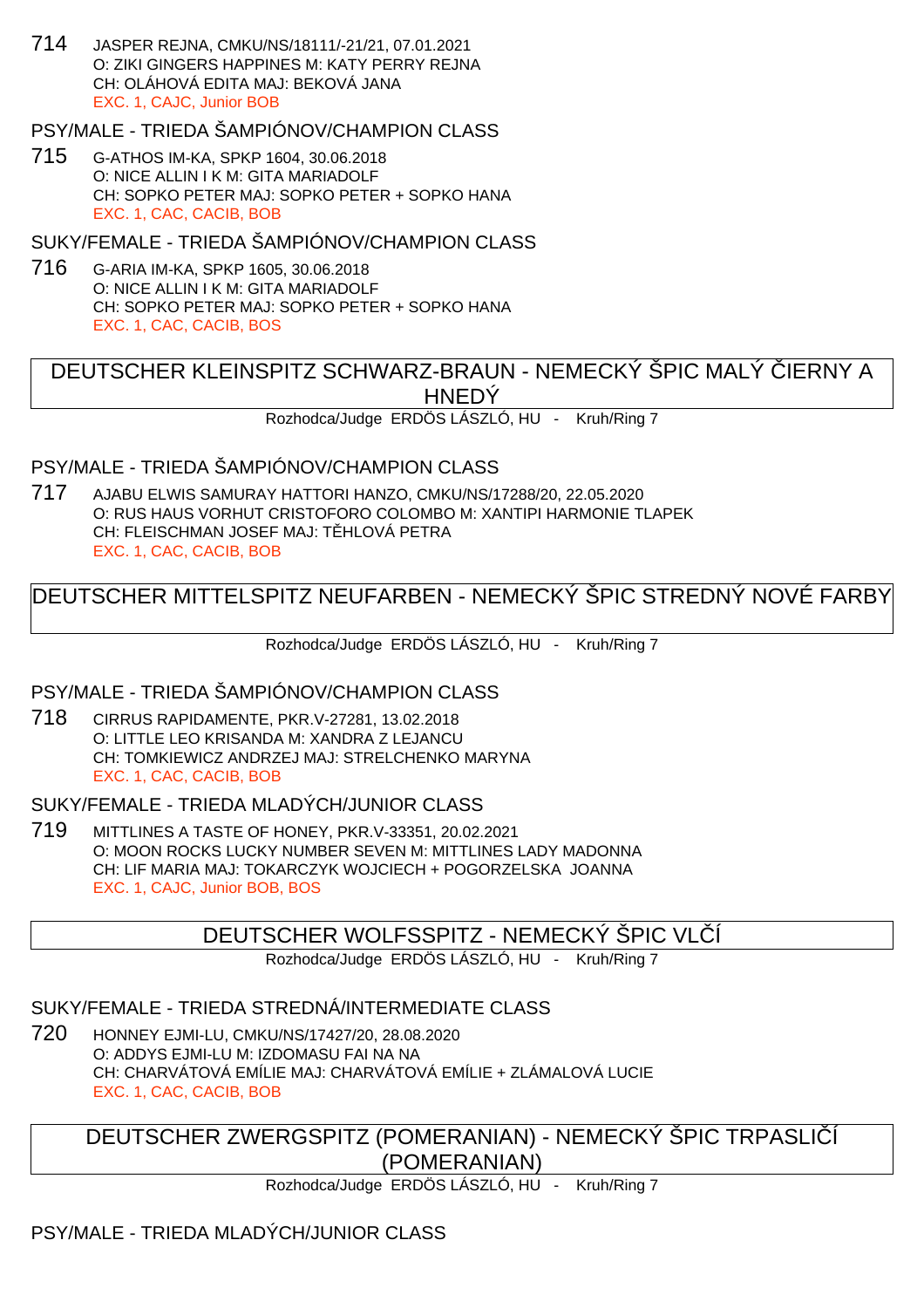721 FALCNORY RITCHIE BLACKOMORES RAINBOW, UKU.0505033, 20.11.2020 O: JACK SPAROW OF LENETTE M: MINIMISHKI ELIT BEST MISHEL CH: SOKOLOVA TETYANA MAJ: ZVONTSOV DMYTRO EXC. 1, CAJC, Junior BOB, BOB

# PSY/MALE - TRIEDA STREDNÁ/INTERMEDIATE CLASS

722 SUPER GLAMUR HANDSOME, SPKP 2304, 13.11.2020 O: SUPER GLAMUR LEMON M: VIVA WHITE POM ANGEL CH: GOROVA TETIANA MAJ: K ÍŽKOVÁ SKARLET EXC. 1, CAC, CACIB

#### SUKY/FEMALE - TRIEDA DORAST/PUPPY CLASS

723 NELLIE POM REJNA, SPKP 2291, 04.07.2021 O: GRAND IZ RUZY ORIENT EXPRESS M: UZZIYE ULLA RENJA CH: OLÁHOVÁ EDITA MAJ: KOVÁ IKOVÁ KRISTÍNA V.P. 1

# SUKY/FEMALE - TRIEDA MLADÝCH/JUNIOR CLASS

- 724 MINNIE POM REJNA, SPKP 2286, 02.07.2021 O: GRAND IZ RUZY ORIENT EXPRESS M: CATALEYA CAILLEY REJNA CH: OLÁHOVÁ EDITA MAJ: KOVÁ IKOVÁ KRISTÍNA EXC. 1, CAJC, BOS
- 725 SARACH-POM MARIADOLF, SPKP 2297, 29.06.2021 O: POMSTYLE MILK SHAKE M: ROXY MARIADOLF CH: ŠKROCHOVÁ MÁRIA MAJ: HOLÁ NIKOLETA G.

# KARJALANKARHUKOIRA - KARELSKÝ MEDVEDÍ PES

Rozhodca/Judge ŠPOLJARI BORIS, HR - Kruh/Ring 11

# PSY/MALE - TRIEDA MLADÝCH/JUNIOR CLASS

726 FIN CIEŃ TAJGI, PKR.V-31922, 08.01.2021 O: AKORD CIE TAJGI M: JÄTTÖSARVEN RUKA CH: OSITEK KRZYSZTOF MAJ: KREMPASKÁ VIKTÓRIA EXC. 1, CAJC, Junior BOB, BOB

SUKY/FEMALE - TRIEDA OTVORENÁ/OPEN CLASS

- 727 ASCHOKA Z VODĚRADSKÉHO ÚDOLÍ, CLP/KMP/936, 11.03.2020 O: EDGAR OSTRAVICKÁ NIVA M: AIRA AIRA SPOD SOKOLA CH: ZVÁRA ZDEN K MAJ: KREMPASKÁ VIKTÓRIA V.G. 2
- 728 BEKY ARIA SPOD SOKOLA, SPKP 379, 29.01.2018 O: CLODY CZECH ANELA M: ARIA AYUKA SPOD BESKYDA CH: DOLNÍK MICHAL MAJ: KRÁL ŠTEFAN EXC. 1, CAC, CACIB, BOS

# KISHU

Rozhodca/Judge ŠPOLJARI BORIS, HR - Kruh/Ring 11

## SUKY/FEMALE - TRIEDA MLADÝCH/JUNIOR CLASS

729 UNMAY NO AKAY ITO KANA SHIRO, CMKU/KII/70/-21/21, 05.03.2021 O: KRYAZH YAKUTII TOPAZ M: SNOW GALAXY PANDORA CH: KOVALEVA SV TLANA MAJ: URBANÍKOVI RADKA A FRANTIŠEK EXC. 1, CAJC, Junior BOB, BOB

LAIKA RUSSKO-EVROPEISKAIA - LAJKA RUSKO-EURÓPSKA

Rozhodca/Judge ŠPOLJARI BORIS, HR - Kruh/Ring 11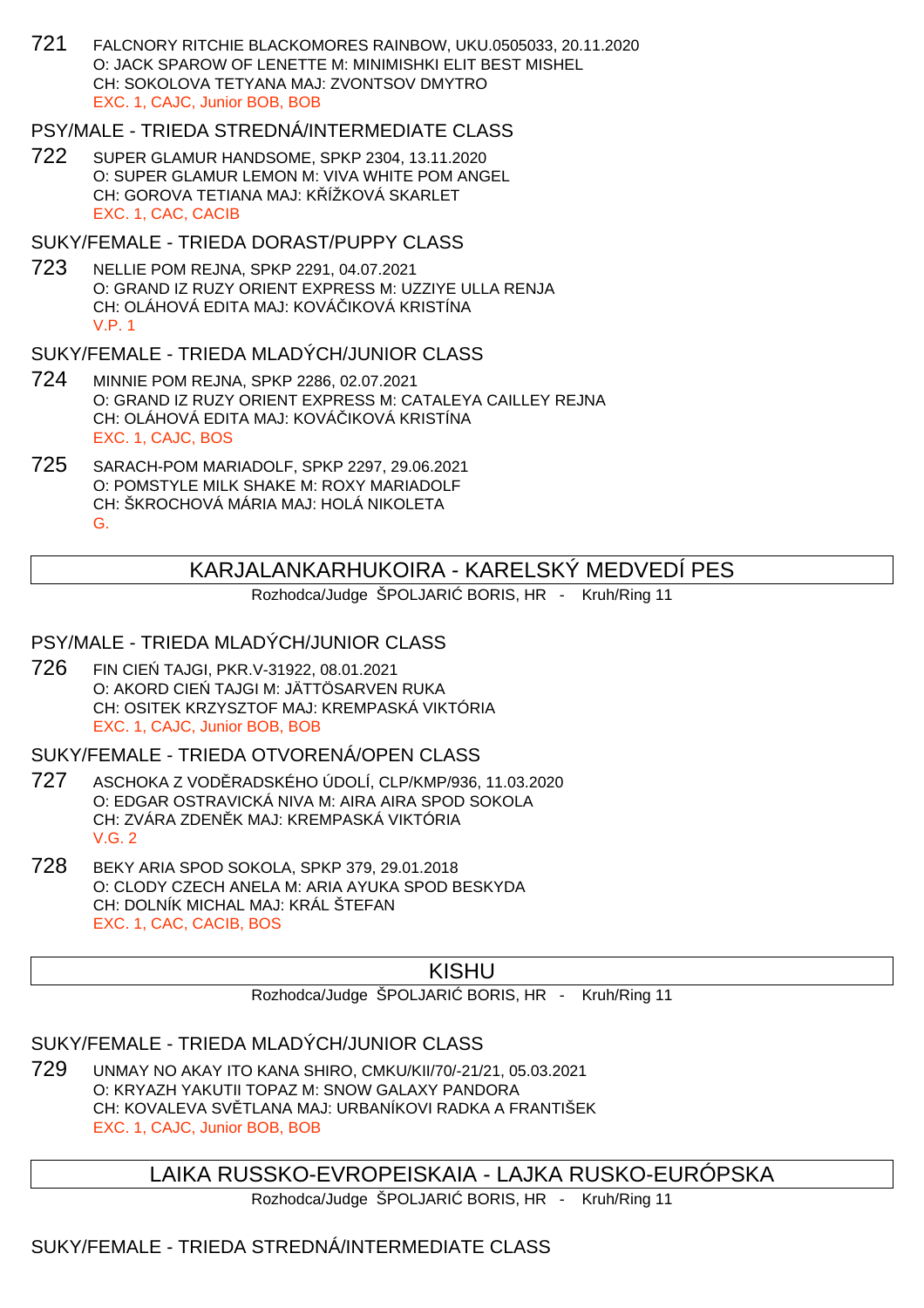730 GOLDIE Z HADIHO VRCHU, CLP/REL/224, 06.06.2020 O: ZEN M: MEGGY CH: PAVEZKA DALIBOR MAJ: ROJKO IGOR EXC. 1, CAC, CACIB, BOB

# LAIKA YAKUTSKAYA

Rozhodca/Judge ŠPOLJARI BORIS, HR - Kruh/Ring 11

#### PSY/MALE - TRIEDA ŠAMPIÓNOV/CHAMPION CLASS

731 NORGUN YAKUTSKIY SHAMAN, PKR.WU.V-29634, 25.03.2018 O: LOGAN M: SAMIRA CH: PETRICHENKO N.A. MAJ: KULAWIK KLAUDIA EXC. 1, CAC, BOB

#### LAIKA ZAPADNO-SIBIRSKAIA - LAJKA ZÁPADOSIBÍRSKA

Rozhodca/Judge ŠPOLJARI BORIS, HR - Kruh/Ring 11

PSY/MALE - TRIEDA OTVORENÁ/OPEN CLASS

732 UVAT, SPKP 805, 24.12.2020 O: IKSAS M: UMKA CH: SANKAUSKAS GINTARAS MAJ: JA ÁKOVÁ KATARÍNA + JA ÁK JURAJ EXC. 1, CAC, CACIB, BOS

SUKY/FEMALE - TRIEDA MLADÝCH/JUNIOR CLASS

733 BRITA ULYTÉLÉ, SPKP RG 788, 15.04.2021 O: GAY M: MEILA ULYTÉLÉ CH: BEKINTIS ALVYDAS MAJ: GRGA OVÁ JANA EXC. 1, CAJC, Junior BOB

SUKY/FEMALE - TRIEDA OTVORENÁ/OPEN CLASS

734 BURIA HAMTEMANSI Z POGÓRZA STRZYZOWSKIEGO, SPKP 812, 21.10.2020 O: ATHOR WILCZA ZLAJA M: BAKA TAIGA GHOST CH: ZAMORSKI MACIEJ MAJ: JA ÁKOVÁ KATARÍNA + JA ÁK JURAJ EXC. 1, CAC, Res.CACIB

SUKY/FEMALE - TRIEDA PRACOVNÁ/WORKING CLASS

735 CYZARINE LIESKOVÁ SKALA, SPKP 632, 04.02.2018 O: VOLGAR-BULAT M: BURYA CH: POP ÁK ONDREJ MAJ: HERCEG STANISLAV EXC. 1, CAC, CACIB, BOB

## NIHON SUPITTSU - JAPONSKÝ ŠPIC

Rozhodca/Judge ŠPOLJARI BORIS, HR - Kruh/Ring 11

#### SUKY/FEMALE - TRIEDA OTVORENÁ/OPEN CLASS

736 BORKA WHITE CORVIN, SPKP 7, 16.09.2020 O: GRAND YUKIKO ASTRA NATUS M: ESUMI TAMAO LUKATO GOLD CH: HAVRAN ŠTEFAN MAJ: HAVRAN ŠTEFAN EXC. 1, CAC, CACIB, BOB

## PERRO SIN PELO DEL PERÚ GRANDE - PERUÁNSKY NAHÁ VE KÝ

Rozhodca/Judge ŠPOLJARI BORIS, HR - Kruh/Ring 11

## PSY/MALE - TRIEDA MLADÝCH/JUNIOR CLASS

737 QUENTIN CEDERIKON, SPKP 126, 26.01.2021 O: LLOQUE YUPANQUI PAZZDA M: LOVING JULIE CEDERIKON CH: DEMETEROVÁ PETRA MAJ: ŠUVADA MIROSLAV EXC. 1, CAJC, BOS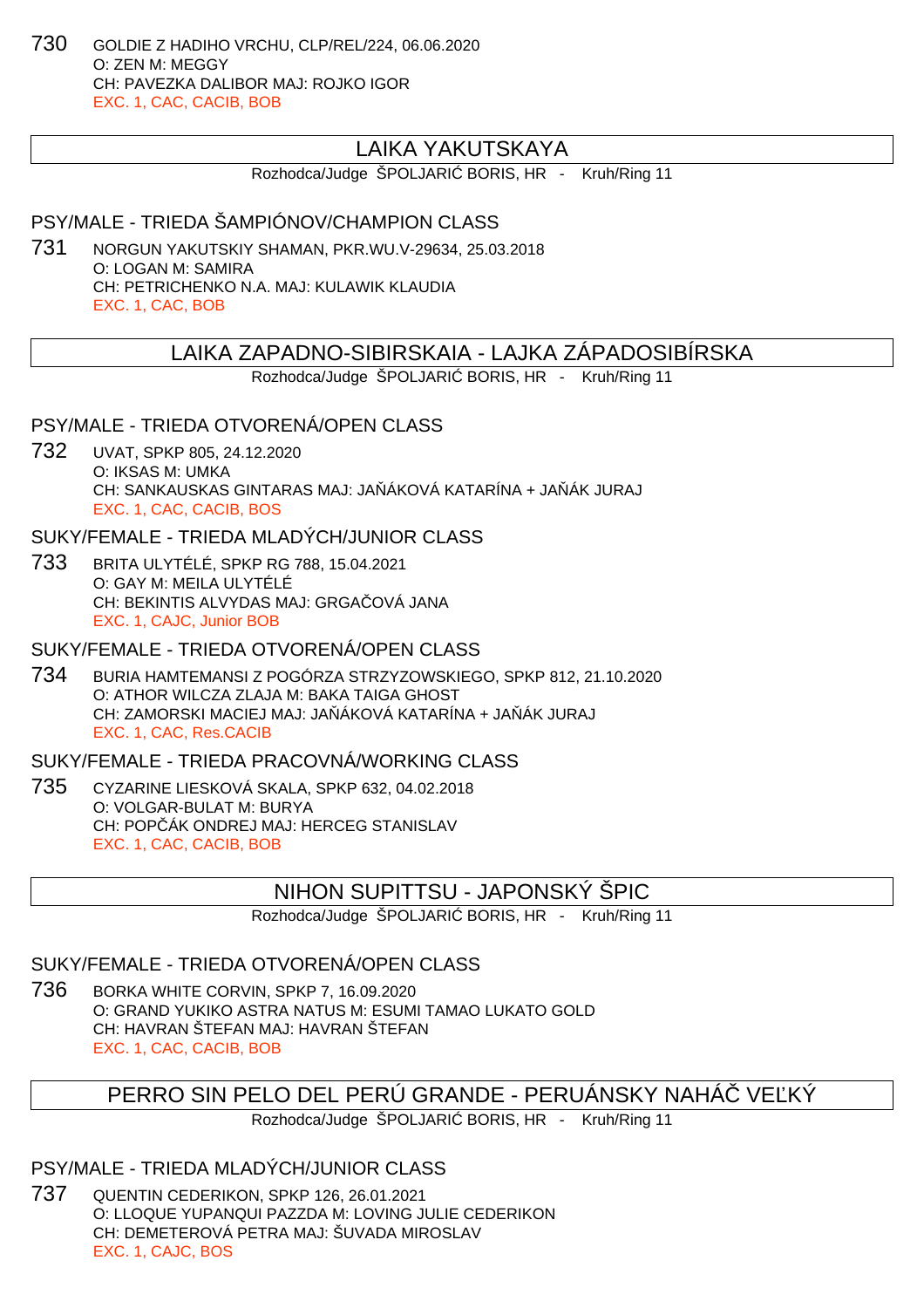738 RAMSES CEDERIKON, SPKP 131, 26.04.2021 O: IMPERIO D'INKA ESPIPE A M: FREEDOM OF THE MIND CEDERIKON CH: DEMETEROVÁ PETRA MAJ: TOMEKOVÁ ALEXA EXC. 2

# SUKY/FEMALE - TRIEDA MLADÝCH/JUNIOR CLASS

739 MELLOW CAKE KINGS PAWS NIJANI, SPKP 137, 25.04.2021 O: CHEETO DIDI LURAMION M: EROTIC TOY KINGS PAWS NIJANI CH: UPTÁKOVÁ NIKOLA MAJ: BYSTRICKÁ ZUZANA EXC. 1, CAJC, Junior BOB

#### SUKY/FEMALE - TRIEDA OTVORENÁ/OPEN CLASS

- 740 ODETTE CEDERIKON, CMKU/PEN/1615/19, 06.11.2019 O: JOHN CEDERIKON M: IRIS CEDERIKON CH: DEMETEROVÁ PETRA MAJ: PO INKOVÁ MARCELA EXC. 2, Res.CAC, Res.CACIB
- 741 SONDERWOL LEGEND YUTARA, RKF 5651810 R, 19.06.2019 O: JEFE HUATUNTUPAQ M: GEMMA HUATUNTUPAQ CH: KABLOVÁ VALERIA MAJ: HE KOVÁ BARBORA EXC. 1, CAC, CACIB, BOB

PERRO SIN PELO DEL PERÚ MEDIO - PERUÁNSKY NAHÁČ STREDNÝ

Rozhodca/Judge ŠPOLJARI BORIS, HR - Kruh/Ring 11

#### SUKY/FEMALE - TRIEDA MLADÝCH/JUNIOR CLASS

742 MARGOT KINGS PAWS NIJANI, SPKP 136, 25.04.2021 O: CHEETO DIDI LURAMION M: EROTIC TOY KINGS PAWS NIJANI CH: ĽUPTÁKOVÁ NIKOLA MAJ: TÓTHOVÁ NIKOLETA + TÓTHOVÁ NIKOLETA EXC. 1, CAJC, Junior BOB, BOB

# PERRO SIN PELO DEL PERÚ PEQUE O - PERUÁNSKY NAHÁ MALÝ

Rozhodca/Judge ŠPOLJARI BORIS, HR - Kruh/Ring 11

#### SUKY/FEMALE - TRIEDA MLADÝCH/JUNIOR CLASS

743 APOKALYPSA PER ASPERA AD FELICITAS, SPKP 129, 21.03.2021 O: VIGOROSO DÍNKA ESPIPE?A M: FARRA OD REMETKY CH: MOTÚZOVÁ MICHAELA MAJ: MOTÚZOVÁ MICHAELA EXC. 1, CAJC, Junior BOB, BOB

## PODENCO IBICENCO ROUGH HAIRED - IBIZSKÝ CHRT HRUBOSRSTÝ

Rozhodca/Judge ŠPOLJARI BORIS, HR - Kruh/Ring 11

#### SUKY/FEMALE - TRIEDA DORAST/PUPPY CLASS

744 ESTRELLA LA PRINCESA ROSA DE PODI, SPKP RG 68, 24.07.2021 O: TIGIDIT EL DORADO M: REINA DE LA MONTANERA CH: KAMENÁROVÁ MICHAELA MAJ: ERVE ANSKÁ LINDA V.P. 1

# SAMOYED

Rozhodca/Judge ŠPOLJARI BORIS, HR - Kruh/Ring 11

## PSY/MALE - TRIEDA MLADÝCH/JUNIOR CLASS

745 ENCHANTING ELECTION ORLEANSNOW, SPKP 965, 13.03.2021 O: RADOST ZHIZNI GALACTIX M: ZODIAC VIRGIN ORLEANSNOW CH: LUXOVÁ MARCELA MAJ: JAN OVI OVÁ MIRIAM EXC. 1, CAJC, Junior BOB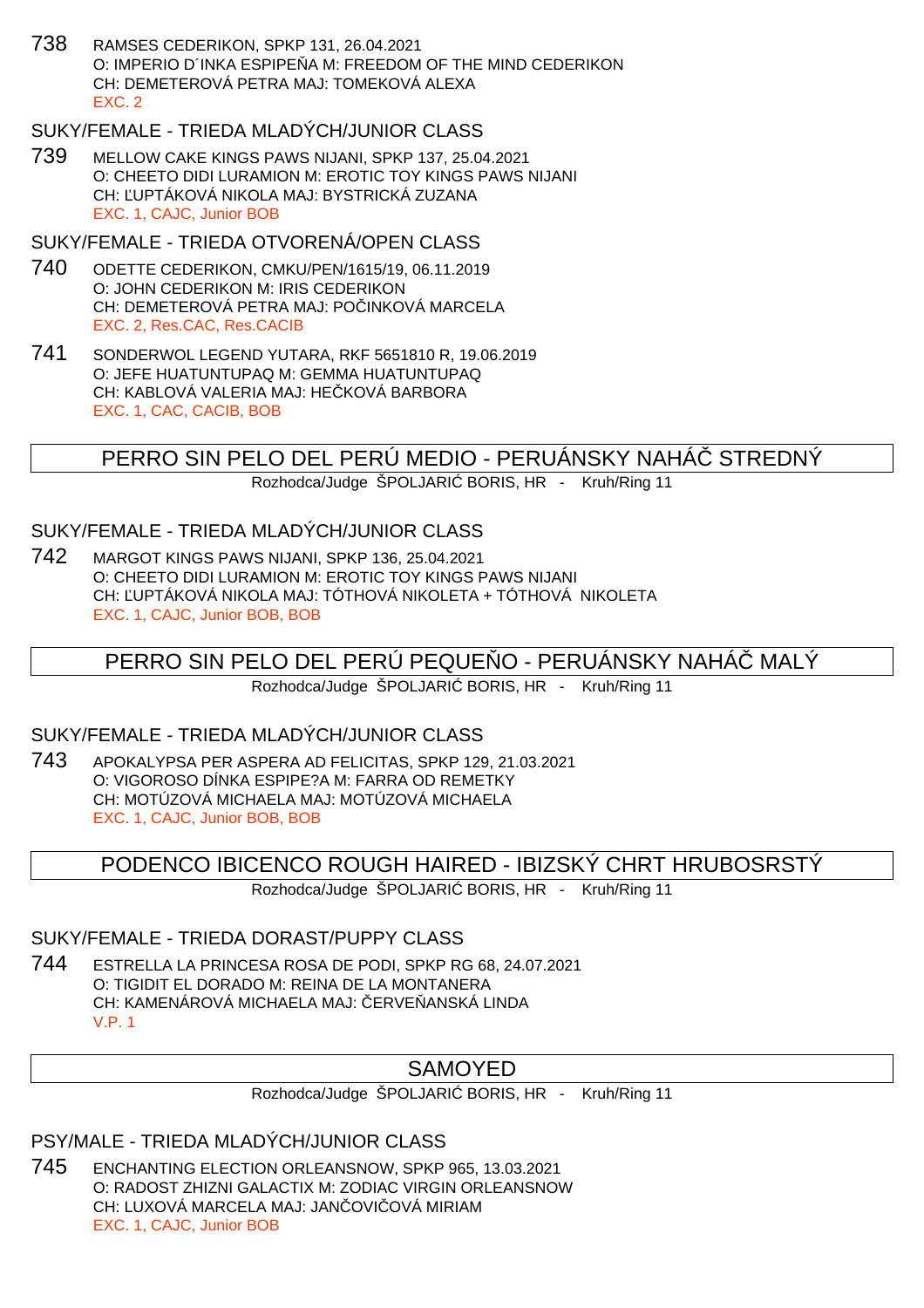- 746 KING OF MY HEART CARPATHIAN WHITE SMILE, SPKP 971, 10.04.2021 O: DRAGON´S HEART CARPATHIAN WHITE SMILE M: EVERYTHING CHANGES CARPATHIAN WHITE SMILE CH: HEN ELOVÁ PETRA MAJ: HEN ELOVÁ PETRA
	- EXC. 2

## PSY/MALE - TRIEDA STREDNÁ/INTERMEDIATE CLASS

747 LUCKY LOVE BE MINE, RKF 6054505, 17.11.2020 O: DE VILLAODON ZACKARY M: RADOST ZHIZNI YANIKA CH: OZHEGOVA OLGA MAJ: GALLYOVÁ LAURA EXC. 1, CAC

## PSY/MALE - TRIEDA ŠAMPIÓNOV/CHAMPION CLASS

- 748 JOURNEY TO SAYAN XSARA'S HOPE, SPKP 739, 15.05.2019 O: MISHKA NA SEVERE DIKIY MIOD M: HOLY MIRACLE FOR XSARA'S HOPE CH: MÚDRA EMILIA MAJ: RACUŁT PAULINA EXC. 1, CAC, CACIB, BOS
- 749 MOMO MATHIAS AIASKIMA, SPKP 643, 19.05.2017 O: KAMERON KIRK WINTER QUEEN M: GRACEKELLY AIASKIMA CH: PEŠKOVÁ ALENA MAJ: JÁNOŠÍKOVÁ MARTINA EXC. 2, Res.CAC, Res.CACIB

SUKY/FEMALE - TRIEDA DORAST/PUPPY CLASS

750 GINGER OF SHAKIRA VĚTRNÁ BOUŘE, CMKU/S/3523/21, 19.07.2021 O: EDWARD O'ALBERT V TRNÁ BOU E M: SHAKIRA OF ROSE VIDNAVSKÁ ZÁ E CH: HO KOVÁ RADMILA MAJ: KOPPOVÁ NIKOL V.P. 1

## SUKY/FEMALE - TRIEDA MLADÝCH/JUNIOR CLASS

751 MOYA LYUBOV FANTASTICHESKAYA ZVEZDA, RKF 6214945, 04.04.2021 O: SNEZHNII RIFEI FAVORIT M: ZLAT IMPERIYA MARKIZA CH: DOLGUSHINA L.A. MAJ: GALLYOVÁ LAURA + GIBOVÁ ANNA EXC. 1, CAJC

## SUKY/FEMALE - TRIEDA STREDNÁ/INTERMEDIATE CLASS

752 E IS FOR EXQUISITE YOSHI AND US, SPKP 863, 27.05.2020 O: THE SEVENTH HEAVEN YOSHI AND US M: YANG THE SUNSHINE AT YOSHI AND US CH: FULIEROVÁ JANA MAJ: SULÍR MATOVI OVÁ IVANA EXC. 1, CAC, CACIB, BOB

#### SUKY/FEMALE - TRIEDA OTVORENÁ/OPEN CLASS

- 753 INCREDIBLE IRIS CARPATHIAN WHITE SMILE, CMKU/S/3273/-20/20, 12.03.2020 O: FAITH LOVE&HOPE CARPATHIAN WHITE SMILE M: EVERYTHING CHANGES CARPATHIAN WHITE
- SMILE CH: HEN ELOVÁ PETRA MAJ: ŠIFALDA SVATOPLUK V.G. 2
- 754 IN THE NAME OF LOVE CARPATHIAN WHITE SMILE, SPKP 839, 12.03.2020 O: FAITH LOVE&HOPE CARPATHIAN WHITE SMILE M: EVERYTHING CHANGES CARPATHIAN WHITE SMILE CH: HEN ELOVÁ PETRA MAJ: HEN ELOVÁ PETRA
	- EXC. 1, CAC, Res.CACIB

## SUKY/FEMALE - TRIEDA ŠAMPIÓNOV/CHAMPION CLASS

755 EVELYN WHITE BEAUTY OF SVIDNIK, SPKP 776, 07.09.2019 O: DAYDREAM DALLAS XSARA´S HOPE M: DORIS WHITE BEAUTY OF SVIDNIK CH: GIBOVÁ ANNA MAJ: KREMPASKÁ VIKTÓRIA EXC. 1, CAC

# **SHIBA**

Rozhodca/Judge ŠPOLJARI BORIS, HR - Kruh/Ring 11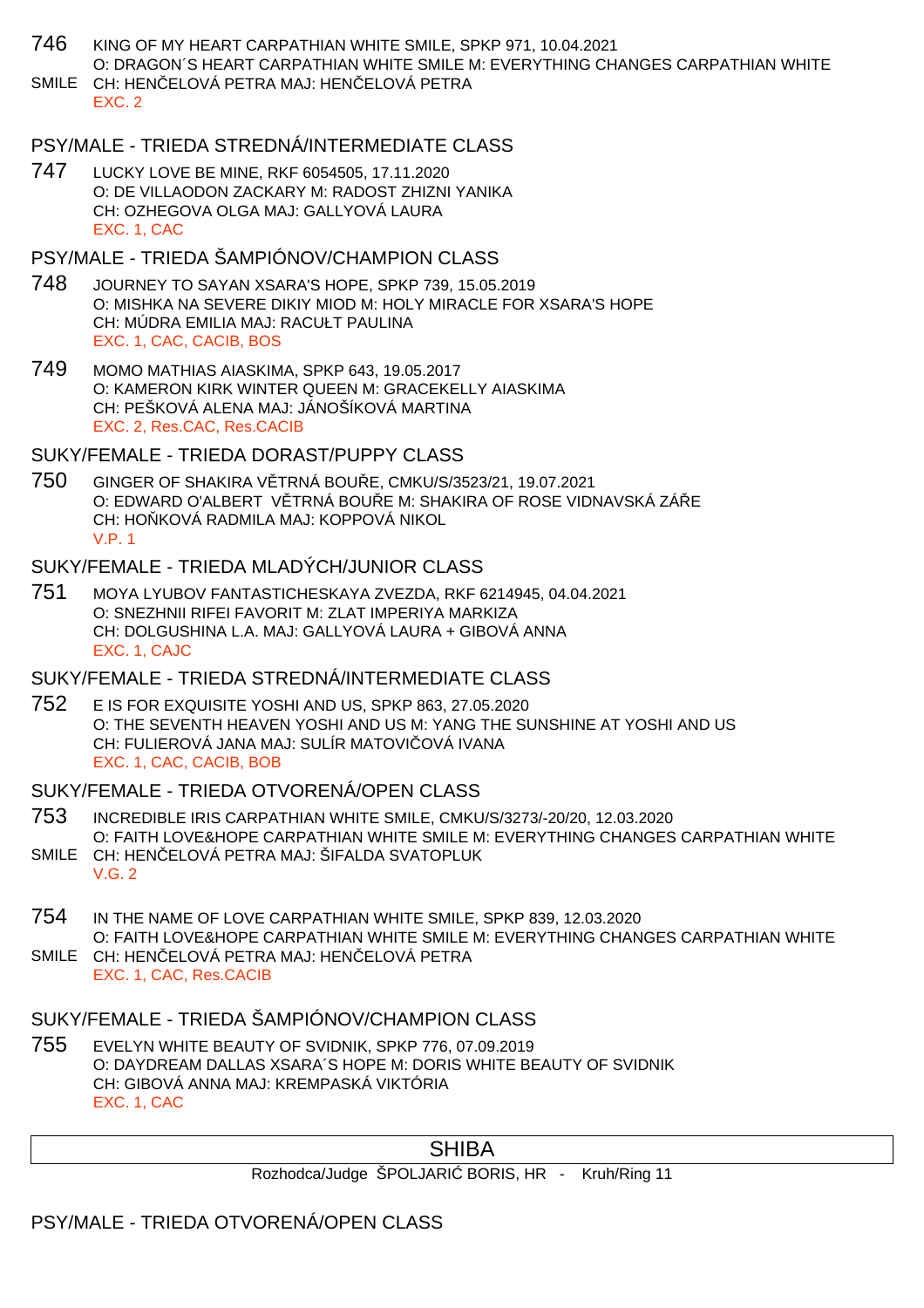756 AKIHIRO KAWAAKARI, RKF 5555654, 16.02.2019 O: AWA NO RIKIOU GO ASHUU OOTANISOU M: AKATSUKI ICHIOKU CH: BAYKOV ALEXANDER MAJ: SMOLÍKOVÁ V. RA + SMOLIKOVÁ KRISTYNA EXC. 1, CAC, CACIB, BOB

## PSY/MALE - TRIEDA ŠAMPIÓNOV/CHAMPION CLASS

757 DASSO Z VOLENSKÉHO DVORA, SPKP 614, 13.01.2020 O: BENJI-GO SAMURAI YASHIKI M: QUMO-LEE Z VOLENSKÉHO DVORA CH: HALEŠOVÁ JARMILA MAJ: DICHTLEROVÁ ZUZANA EXC. 1, CAC, Res.CACIB

#### SUKY/FEMALE - TRIEDA DORAST/PUPPY CLASS

758 F - MIYA ICHIMEI, CMKU/SI/3393/21, 22.09.2021 O: AKIHIRO KAWAAKARI M: NIKKI-GO SAMURAI YASHIKI CH: SMOLÍKOVÁ V RA MAJ: SMOLÍKOVÁ V RA + SMOLÍKOVÁ KRISTÝNA V.P. 1

## SUKY/FEMALE - TRIEDA MLADÝCH/JUNIOR CLASS

759 XANADU AKA CZECH JAKOBÍN, CMKU/SI/3261/20, 26.11.2020 O: CONVERSE BENJIRO FOR HAKONE IDZU M: HAKONE IDZU KAVAISA CH: BLATO OVÁ HANA MAJ: BLATO OVÁ HANA EXC. 1, CAJC, Junior BOB

#### SUKY/FEMALE - TRIEDA STREDNÁ/INTERMEDIATE CLASS

760 ENJI Z VOLENSKÉHO DVORA, CMKU/SI/3145/20, 23.08.2020 O: BENJI-GO SAMURAI YASHIKI M: QUMO-LEE Z VOLENSKÉHO DVORA CH: HALEŠOVÁ JARMILA MAJ: HALEŠOVÁ JARMILA EXC. 1, CAC, Res.CACIB

#### SUKY/FEMALE - TRIEDA OTVORENÁ/OPEN CLASS

761 RUBRUM SOLEM CHIKA, SPKP 495, 22.10.2019 O: LEGENDA ARDEN BENITAMA M: DEMISHSTAR NASHINNOU DANRAN CH: SHUSTROVA ANNA MAJ: STAN ÍKOVÁ JANA EXC. 1, CAC, CACIB, BOS

#### SUKY/FEMALE - TRIEDA ŠAMPIÓNOV/CHAMPION CLASS

762 HAKONE IDZU CHIKA MANAMI, CMKU/SI/3381/-21/15, 21.10.2015 O: NORD HEART AKIRA TAKESHI M: HAKONE IDZU REY HANA CH: CHUNYAEVA MARINA MAJ: BLATO OVÁ HANA EXC. 1, CAC

#### SIBERIAN HUSKY

Rozhodca/Judge ŠPOLJARI BORIS, HR - Kruh/Ring 11

#### PSY/MALE - TRIEDA DORAST/PUPPY CLASS

- 763 WINTER MELODY KNIGHT RIDER, PKR.V-34798, 14.09.2021 O: WINTER MELODY JUST TOO COLL FOR TROUBLE M: MAGICAL WINTER MELODY N TRIUMPHANT BEAUTYCH: SANCHEZ GOMEZ JOSE LUIS & GÓRSKA EWA MAJ: ENGEL JANKA
	- V.P. 1

#### PSY/MALE - TRIEDA MLADÝCH/JUNIOR CLASS

- 764 ATTILA PAW GRAND FORJANA, SPKP 3981, 10.01.2021 O: KANE BLACK GRAND FORJANA M: FORJANA SLOVAKIA VIVIEN PAW IN SNOW CH: BAKALÁR MARTIN MAJ: KOSIBOVÁ GABRIELA V.G. 2
- 765 ICE FANTASY LORD CUPCAKE, SPKP 4075, 14.10.2020 O: ERZULIE FREDA LIMITED EDITION M: PAKIRA STARS ZEFIRKA FOR ICE FANTASY CH: ISAKINA ELENA MAJ: ENGEL JANKA EXC. 1, CAJC, Junior BOB, BOB

PSY/MALE - TRIEDA OTVORENÁ/OPEN CLASS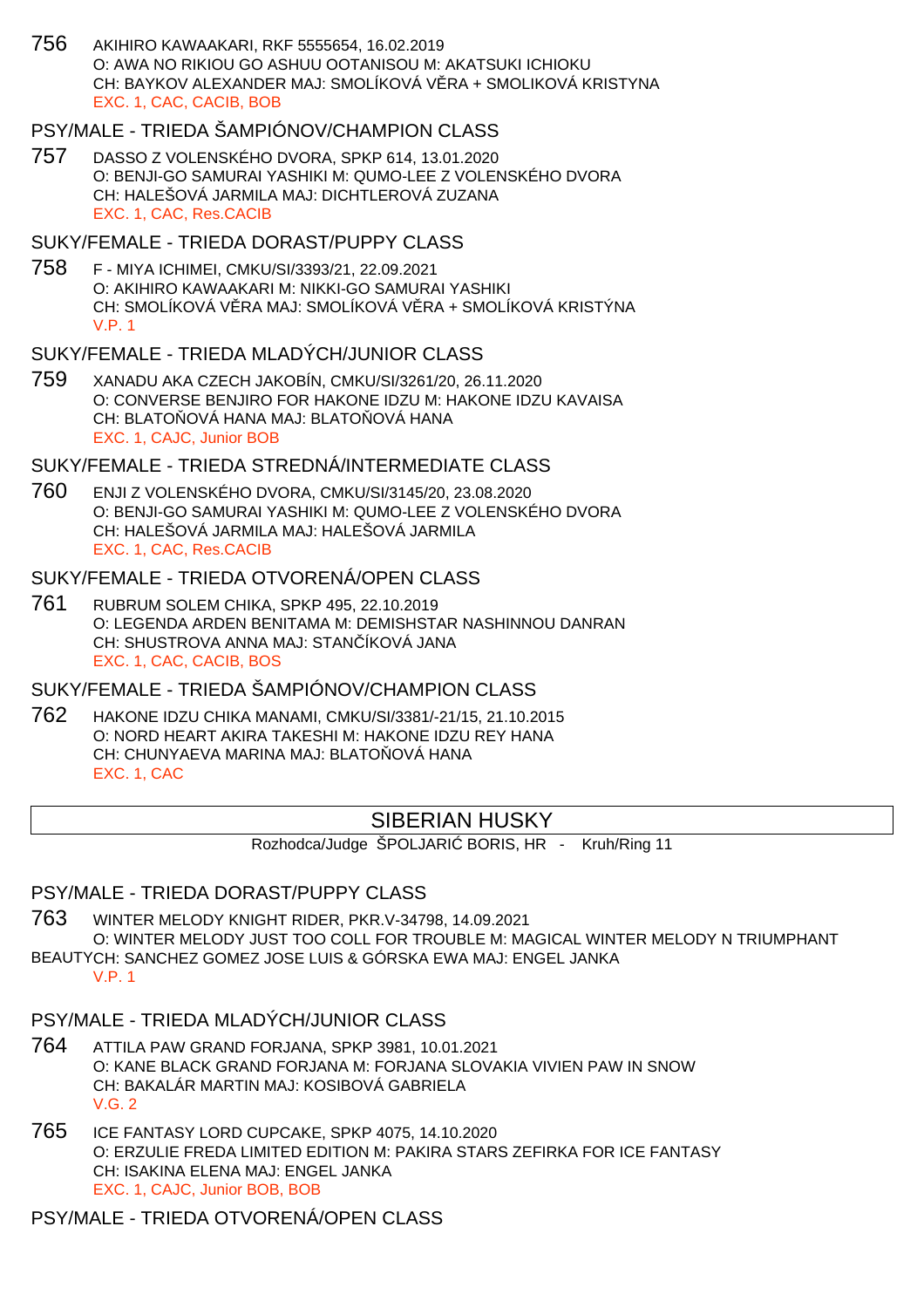766 FILL UP LAST HURRAH PERFECT TO ME, SPKP 3839, 18.08.2019 O: ZIEMABORA'S FAIR TRADE M: CHANEL KOUMI BOHEMIA CH: IL ÍK MICHAL MAJ: IL ÍK MICHAL EXC. 1, CAC

# PSY/MALE - TRIEDA ŠAMPIÓNOV/CHAMPION CLASS

- 767 BOND ARCTIC SNOW STAR, CMKU/SH/10933/19, 05.12.2019 O: SNOEBEAR'S SECRET AGENT M: AIDA ARCTIC SNOW STAR CH: BRADÁ OVÁ JANA MAJ: TYRALÍK ZDEN K EXC. 1, CAC, CACIB
- 768 ZENITH OF DREAMS FULMINI E TUONI, MET.HUSKY.306/20, 12.02.2020 O: KRISTARI'S THE DOCTOR M: NAARVIK NOBLE HEARTED SILVER RAVEN CH: GYUROVICS GRÉTA MAJ: KIRÁLY ILDIKÓ + IMREI BÉLA EXC. 2, Res.CAC, Res.CACIB

#### SUKY/FEMALE - TRIEDA DORAST/PUPPY CLASS

- 769 FUTURE CHARLIE GRAND FORJANA, SPKP 4045, 18.08.2021 O: KANE BLACK GRAND FORJANA M: FORJANA SLOVAKIA DAEMON FOR ANGEL CH: BAKALÁR MARTIN MAJ: BAKALÁR MARTIN + FORAJTOVÁ KARLA PROM.
- 770 JOY IN MY HEART SNOW FLAKE OF ENGEL, SPKP 4049, 30.08.2021 O: BAD BLACK LIAR LEGEND OF THE SPIRIT M: DIAMOND IN THE SKY PERFECT TO ME CH: ENGEL JANKA MAJ: ENGEL JANKA V.P. 1

## SUKY/FEMALE - TRIEDA MLADÝCH/JUNIOR CLASS

771 BEAUTY OF SIBERIA KATHERINE HEART, SPKP 3989, 12.02.2021 O: KANE BLACK GRAND FORJANA M: FORJANA SLOVAKIA CHARLOTTE BRÖNTE CH: BÍLIKOVÁ LUCIA MAJ: BÍLIKOVÁ LUCIA EXC. 1, CAJC

#### SUKY/FEMALE - TRIEDA STREDNÁ/INTERMEDIATE CLASS

772 ORIGINAL BEAUTY FIRST LADY, RKF 5991525, 10.07.2020 O: IMPLORER OF INNER VISION M: ASTRA BRAMA PRINCESSA MEY CH: KUZORA ELENA MAJ: IL ÍK MICHAL EXC. 1, CAC, Res.CACIB

## SUKY/FEMALE - TRIEDA ŠAMPIÓNOV/CHAMPION CLASS

773 BRIGIMERCI FLYING STAR, MET.HUSKY.260/H/19, 16.10.2018 O: LET ME BE YOUR DREAM DAMON M: BRIGIMERCI A CAPPELLA CH: CSORDAS BRIGITTA MAJ: KIRÁLY ILDIKÓ + IMREI BÉLA EXC. 1, CAC, CACIB, BOS

SUKY/FEMALE - TRIEDA VETERÁNOV/VETERAN CLASS

774 FORJANA SLOVAKIA INES SAINZ, SPKP 3412, 27.02.2014 O: BOSNIAK´S ENTER AT YOUR OWN RISK M: SARAH FORJANA CH: VESELSKÝ OTTO MAJ: BAKALÁR MARTIN + FORAJTOVÁ KARLA EXC. 1

# XOLOITZCUINTLE INTERMEDIATE - MEXICKÝ NAHÁČ STREDNÝ

Rozhodca/Judge ŠPOLJARI BORIS, HR - Kruh/Ring 11

### SUKY/FEMALE - TRIEDA STREDNÁ/INTERMEDIATE CLASS

775 JUST FIDELITI FEERIA, CMKU/MEN/203/-20/20, 20.06.2020 O: ZVENTA SVENTANA MARANG M: LIVELONG HIT ZHENEVIEVA CH: GOYRINBERG V.A. MAJ: HABARTOVÁ KATE INA EXC. 1, CAC, CACIB, BOB

XOLOITZCUINTLE STANDARD - MEXICKÝ NAHÁ $\;$  ve KÝ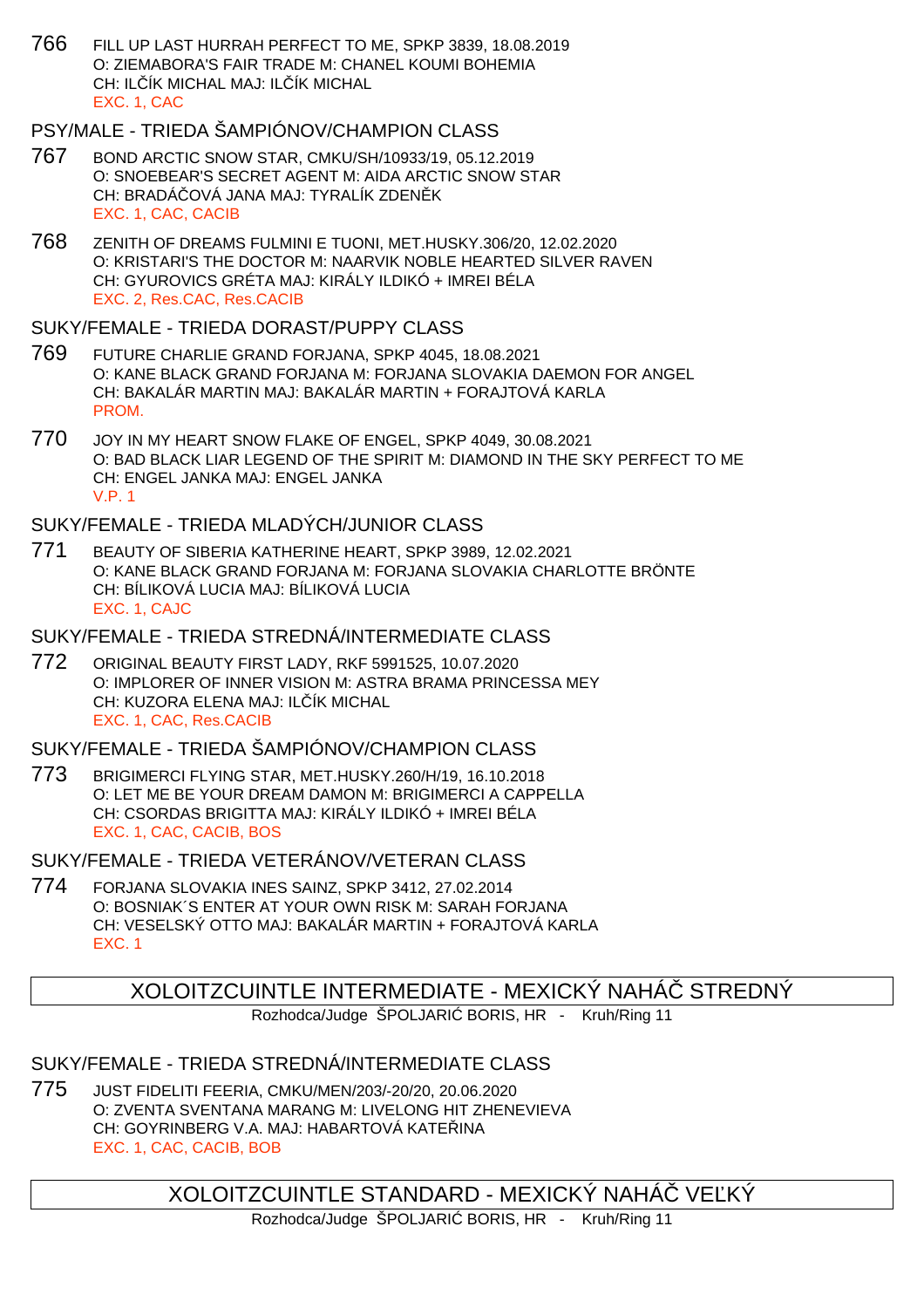## PSY/MALE - TRIEDA MLADÝCH/JUNIOR CLASS

776 BALDUR MEZTLI DE CITLALICUE, CMKU/MEN/217/21, 05.06.2021 O: RARAMURI (ARENA) M: ANTIQUA MYSTERIA VALKIRIYA CH: KHIMICHEVA ANNA MAJ: GALVÁNKOVÁ MICHAELA EXC. 1, CAJC, Junior BOB, BOB

#### SUKY/FEMALE - TRIEDA STREDNÁ/INTERMEDIATE CLASS

777 SONDERWOL LEGEND IVORY, RKF 6015472, 29.06.2020 O: SONDERWOL LEGEND QUALITY BEST M: SONDERWOL LEGEND LACE COSY CH: KABLOVA VALERIA MAJ: HE KOVÁ BARBORA EXC. 1, CAC, CACIB, BOS

skupina/group FCI - 6

#### BASSET BLEU DE GASCOGNE - MODRÝ GASKO SKÝ BASET

Rozhodca/Judge KONE NÝ MARIÁN, SK - Kruh/Ring 12

#### PSY/MALE - TRIEDA STREDNÁ/INTERMEDIATE CLASS

778 ROUKY D'AMBRE DE CHASSAGNE, LOF G.B.B.G. 7859/0, 24.07.2020 O: ORIENT D'AMBRE DE CHASSAGNE M: NAYA CH: LAMARCHE RENE MAJ: BÁRTA JI Í + HREHUŠ JURAJ EXC. 1, CAC, CACIB, BOS

SUKY/FEMALE - TRIEDA MLADÝCH/JUNIOR CLASS

779 ELLIE JASONS BLUE, SPKP 86, 26.02.2021 O: NOUGAT DES VALLEES LONGERONNAISES M: JACINTHE DES VALLEES LONGERONNAISES CH: NOVOTNÝ PETER MAJ: URNÝ SLAVOMÍR + KO KA LUKAS EXC. 1, CAJC, Junior BOB

#### SUKY/FEMALE - TRIEDA STREDNÁ/INTERMEDIATE CLASS

780 REVEUSE D'AMBRE DE CHASSAGNE, LOF 6 BBG 7860/0, 24.07.2020 O: ORIENT D' AMBRE DE CHASSAGNE M: NAYA CH: LAMARCHE RENE MAJ: BÁRTA JI Í EXC. 1, CAC, CACIB, BOB

# BASSET HOUND

Rozhodca/Judge KONE NÝ MARIÁN, SK - Kruh/Ring 12

## PSY/MALE - TRIEDA STREDNÁ/INTERMEDIATE CLASS

781 COLONNELLO DI CASA DAL PINO, CLP/BH/6982, 29.07.2020 O: VALENTINO DI CASA DAL PINO M: RAMONA DI CASA DAL PINO CH: DAL PINO ANTONIO MAJ: POLAKOVI OVÁ JANA EXC. 1, CAC, CACIB, BOB

BAYRISCHER GEBIRGSSCHWEISSHUND - BAVORSKÝ FARBIAR

Rozhodca/Judge KONE NÝ MARIÁN, SK - Kruh/Ring 12

#### PSY/MALE - TRIEDA PRACOVNÁ/WORKING CLASS

782 CRIS VLK-SOLCAR, SPKP 12993, 15.05.2019 O: ARGOS KARPATIA LINDENBACH M: SÁRA DRAVECKÁ DOLINA CH: GUŠTAFÍK JAROSLAV MAJ: MATEJOVIČ ADRIÁN EXC. 1, CAC, Res.CACIB

## PSY/MALE - TRIEDA ŠAMPIÓNOV/CHAMPION CLASS

783 DEXTER VENANDI RED, PKR.VI-23659, 01.01.2019 O: WRZOS DIANA ANILAS M: KAYLEIGH AIRGIALLA CH: STENCEL GRZEGORZ MAJ: MARCZUK JACEK + MARCZUK BARBARA EXC. 1, CAC, CACIB, BOS

## SUKY/FEMALE - TRIEDA MLADÝCH/JUNIOR CLASS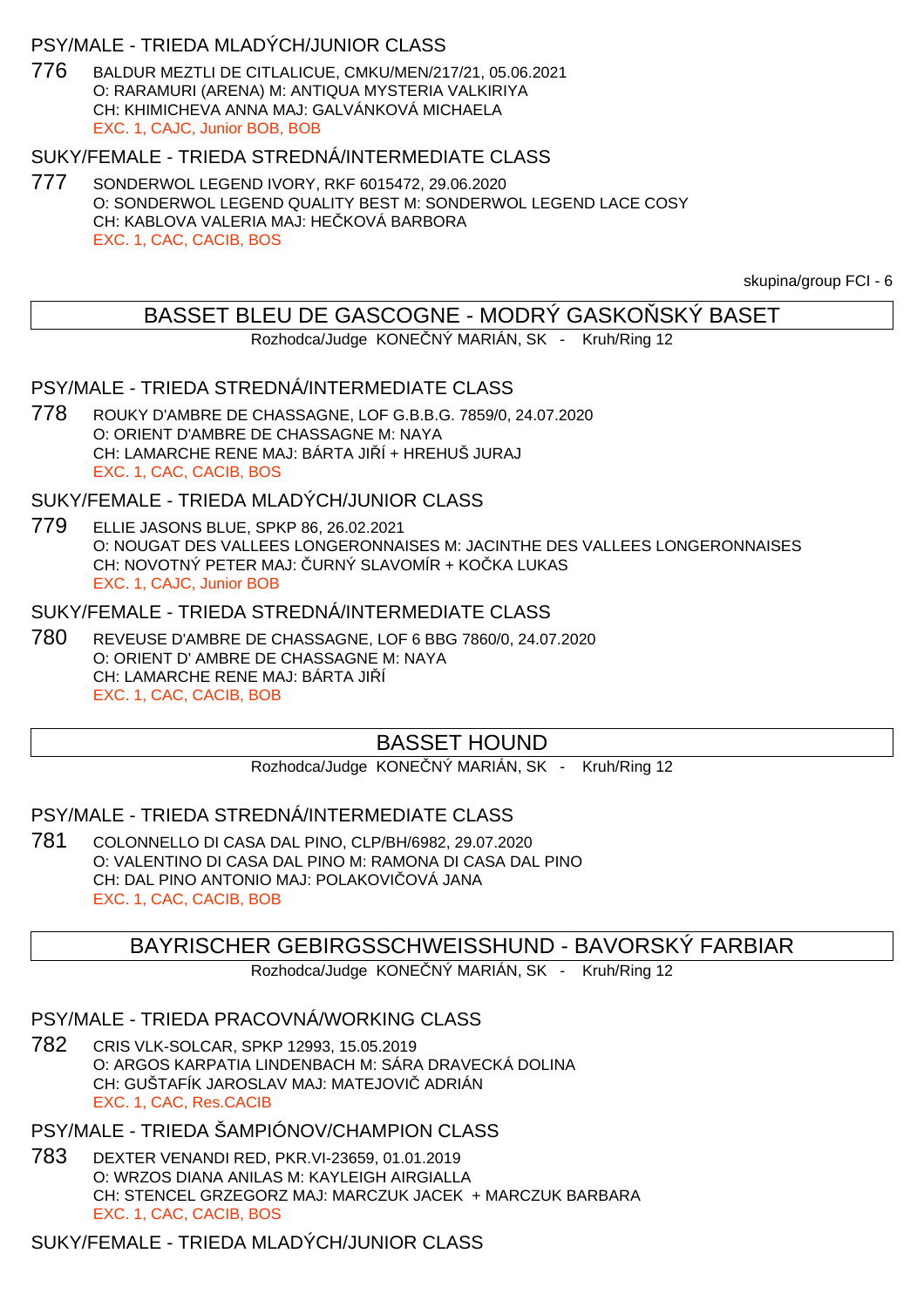784 FANNY Z IVETKINHO DVORA, SPKP 13524, 02.02.2021 O: BORO ZO ZÁDIELSKEJ DOLINY M: DIJA KRÁĽOVA HOĽA CH: TÖKÖLY PETER MAJ: BUOCIK ROMAN EXC. 1, CAJC, Junior BOB

SUKY/FEMALE - TRIEDA ŠAMPIÓNOV/CHAMPION CLASS

785 BERETTA Z WIATRAKOWEJ GÓRY, PKR.VI-24542, 04.05.2020 O: EVAN VTACNIK M: BRYZA Z ŁOSIEGO DWORU CH: MAJDACKI TOMASZ MAJ: MAJDACKA ANNA EXC. 1, CAC, CACIB, BOB

# BEAGLE

Rozhodca/Judge KONE NÝ MARIÁN, SK - Kruh/Ring 12

#### PSY/MALE - TRIEDA MLADÝCH/JUNIOR CLASS

- 786 CASPER LITTLE CARPATHIANS, SPKP 2055, 07.05.2021 O: KIND BLACK ANGEL PERLA VLTAVY M: AIRYN OF AMBALAND CH: POTROK MILAN MAJ: ASNOCHOVÁ LUCIA EXC. 3
- 787 KIMBERLY-PEARL MILTON, SPKP 2059, 13.02.2021 O: ALOTORIUS OLD GLORY PRIDE OF POLAND M: KIMBERLY-PEARL HOPE CH: UDVARIAS GABRIELLA MAJ: OSLÁ OVÁ SILVIA EXC. 1, CAJC
- 788 RINGO STARR LA CASA DEMIANI, SPKP 2073, 29.03.2021 O: VALSI NEW-YORK M: INSIDE I´M DANCING LA CASA DERMIANI CH: DEMIANENKO NATALIA MAJ: ŠPAK VLADIMÍR EXC. 2

#### PSY/MALE - TRIEDA STREDNÁ/INTERMEDIATE CLASS

789 CRYSTALLINE QUALITY SPECIAL ONE, SPKP 2060, 05.09.2020 O: THAT´S MY CAKE KRÓLEWSKA ZGRAJA M: LANGRIGG LET THEM EAT CAKE CH: DUDEK KAMIL MAJ: PISZCZATOWSKA MARCELA EXC. 1, CAC, CACIB, BOS

## PSY/MALE - TRIEDA ŠAMPIÓNOV/CHAMPION CLASS

790 ASLAN LITTLE CARPATHIANS, SPKP 1970, 14.02.2019 O: FONTEPOSCA´S FACE TO FACE M: AIRYN OF AMBALAND CH: POTROK MILAN MAJ: POTROK MILAN EXC. 1, CAC, Res.CACIB

#### SUKY/FEMALE - TRIEDA MLADÝCH/JUNIOR CLASS

- 791 ALOTORIUS OLD GLORY WATCH OUT BOYS, PKR.VI-25640, 02.03.2021 O: JOHGRA ENDEAVOUR M: ALOTORIUS OLD GLORY PICTURE PERFECT CH: SZWALEK JAKUB MAJ: SMOLSKA KAMILA V.G. 3
- 792 BROWNIE LITTLE CARPATHIANS, SPKP 2047, 14.02.2021 O: MOPSOS OF VULCANO COTOPAXI M: BIGSMITHY CHEESECAKE CH: POTROK MILAN MAJ: POTROK MILAN EXC. 1, CAJC, Junior BOB, BOB
- 793 ULTRAKOPÓ LEYLA, SPKP 2048, 08.02.2021 O: HI LOL BAILEY KRÓLEWSKA ZGRAJA M: ULTRAKOPÓ BETSY CH: BÓTÉNÉ DÓRÓ MÓNIKA MAJ: ŠPAK VLADIMÍR EXC. 2

#### SUKY/FEMALE - TRIEDA PRACOVNÁ/WORKING CLASS

794 EITHNE CERNUNNOS MAWR, CLP/BEA/8840, 23.07.2019 O: COSMOSTAR BAREFOOT BANDIT M: DEALAIDH CERNUNNOS MAWR CH: SCHEJBALOVÁ ZUZANA MAJ: SCHEJBALOVÁ ZUZANA EXC. 1, CAC, CACIB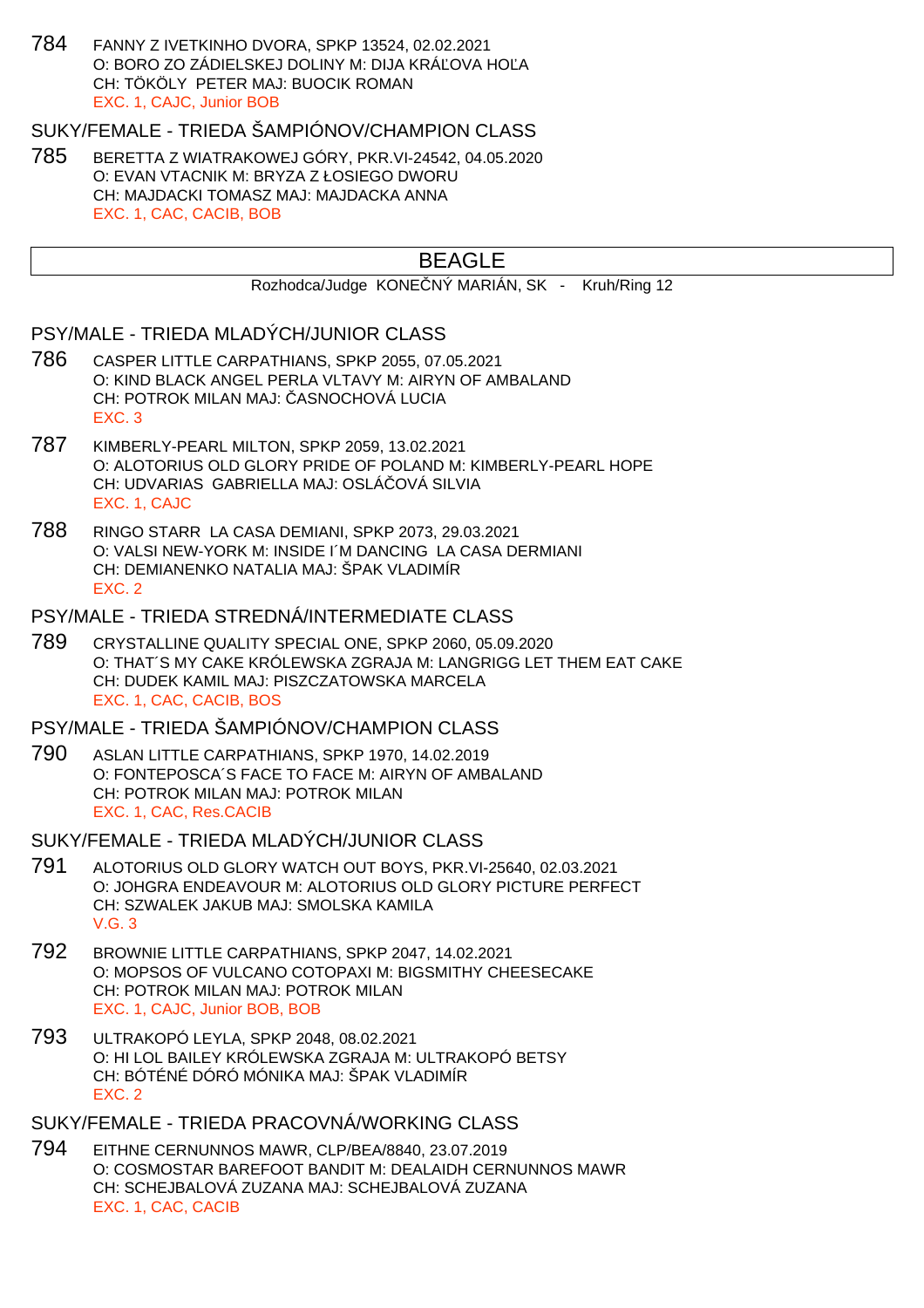795 SIMONALAND UNICA, PKR.VI-23342, 26.06.2018 O: SIMONALAND SHERKHAN M: SIMONALAND BRILLIANT DROPS CH: SEMENOVA MARIA MAJ: SMOLSKA KAMILA  $V$  G  $2$ 

## BLACK AND TAN COONHOUND

Rozhodca/Judge KONE NÝ MARIÁN, SK - Kruh/Ring 12

## PSY/MALE - TRIEDA MLADÝCH/JUNIOR CLASS

796 INCREDIBLE ZORRO BLOSSOMING MEADOW, CLP/BTC/203, 20.02.2021 O: DIEGO ERNÉ ESO M: EERIE HARVI ROCKYTOP BLOSSOMING MEADOW CH: KOSTKOVÁ MARTINA MAJ: KRPELANOVÁ EMA EXC. 1, CAJC, Junior BOB, BOS

PSY/MALE - TRIEDA STREDNÁ/INTERMEDIATE CI ASS

797 AMAZING EVERGREEN SOUND OF HOUND, SPKP 23, 16.04.2020 O: FOXFIRE FAST ON TRAIL M: C'LA VIE ERNÉ ESO CH: EGYEDOVÁ ANDREA MAJ: EGYEDOVÁ ANDREA V.G. 1

SUKY/FEMALE - TRIEDA ŠAMPIÓNOV/CHAMPION CLASS

798 FLORENCE ČERNÉ ESO, CLP/BTC/131, 16.09.2018 O: FOXFIRE FAST ON TRAIL M: AISHA ERNÉ ESO CH: KV TO OVÁ PAVLA MAJ: EGYEDOVÁ ANDREA EXC. 1, CAC, CACIB, BOB

# CHIEN DE SAINT-HUBERT - BLOODHOUND

Rozhodca/Judge KONE NÝ MARIÁN, SK - Kruh/Ring 12

#### PSY/MALE - TRIEDA MLADÝCH/JUNIOR CLASS

799 PRISONER OF AZKABAN, MET.BLOODH.207/H/21, 17.05.2021 O: MAGHULLPAWS BEN NEVIS M: RED VELVET CUPCAKES CH: ARENA MATTEO MAJ: LOVAS FERENC EXC. 1, CAJC, Junior BOB, BOB

PSY/MALE - TRIEDA ŠAMPIÓNOV/CHAMPION CLASS

800 AX KINGS OF ROYALS, SPKP 475, 06.05.2019 O: ARONB RASPBERRY HOUSE M: LARA SPIRIT OF BLOODHOUND CH: ERNEKOVÁ ZUZANA MAJ: BORLOK MATEJ EXC. 1

SUKY/FEMALE - TRIEDA STREDNÁ/INTERMEDIATE CLASS

801 ALICIA-ADELIN DU LIA-PHAIL, LOE2566509, 30.12.2020 O: THUNDERBOLT'S 'NSIGNIA O'KALIBOS D'LIA PHAIL M: ROSANA-MAE TRUFFE MÉDIÉVALE CH: MU OZ LEYVA ARMANDO ANTONIO MAJ: PORTELECHI FLORIN EUGEN EXC. 1, CAC, CACIB, BOS

# DALMATINSKI PAS - DALMATÍNSKY PES

Rozhodca/Judge FINTOROVÁ UDMILA, SK - Kruh/Ring 1

#### PSY/MALE - TRIEDA MLADÝCH/JUNIOR CLASS

- 802 DREAM CATCHER IZ TERLETSKOY DUBRAVY, RKF 6203394, 04.02.2021 O: GWYNMOR HITCH HIKER M: MELISSA IZ TERLETSKOY DUBRAVY CH: PETRAKOVA IRINA MAJ: ROZLACH KAROLINA ABS.
- 803 LACRIMA CHRISTI CAMELOT, HR 12588DA, 20.05.2021 O: DALMO´S RING-O-STAR M: UNIVERSE IZ TERLETSKOY DUBRAVI CH: RADI ŽELJKO MAJ: WERNER FRANK EXC. 1, CAJC, Junior BOB, BOS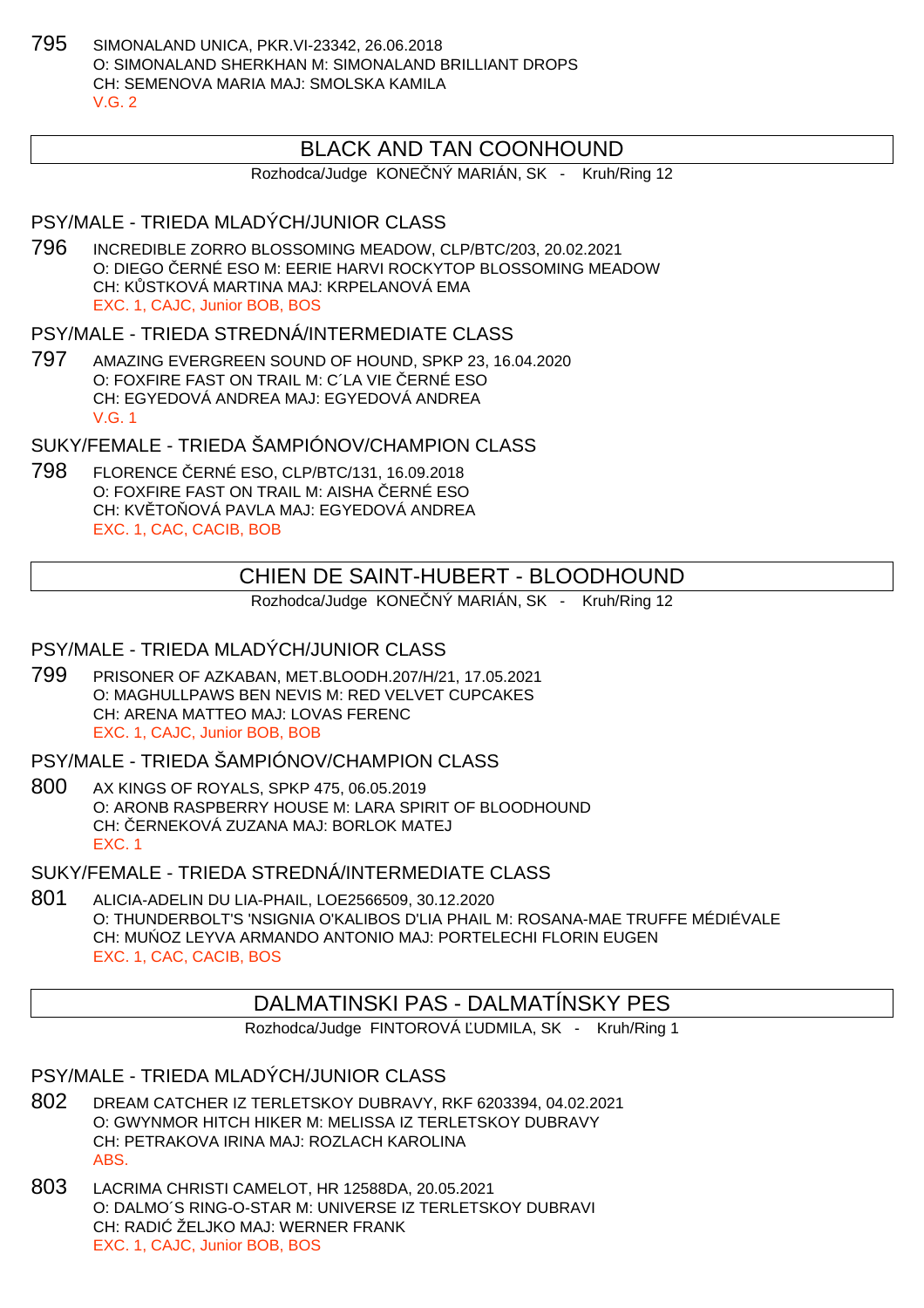### PSY/MALE - TRIEDA OTVORENÁ/OPEN CLASS

- 804 CROSLEY CALLTES, SPKP 1494, 21.08.2019 O: ALASTOR MOODY WEREWOLVES CASCADE M: VIOLINE VOLGA ROYAL HERNELIN CH: VAVROVÁ ZDENKA MAJ: PTÁ KOVÁ JANA EXC. 1
- 805 MARTEL STRACIATELLA, SPKP 1397, 05.09.2017 O: JCH FLIGHT IN TIME DUKLINS DONUT M: CH LUCREZIA STRACIATELLA CH: GÜRTLEROVÁ JANA MAJ: GÜRTLEROVÁ JANA + KARDOS NIKOLAS ABS.

## PSY/MALE - TRIEDA ŠAMPIÓNOV/CHAMPION CLASS

- 806 FUCHUR ARMINIUS VOM HAUSE FIEDANU, VDH/DZGD 788/16, 06.11.2016 O: CH COLOURS OF MY LIFE OD HETTYNKY M: CH BASIMA VOM HAUSE FIEDANU CH: FIEDLER ÄNNE UND UWE MAJ: DRECHSLER ANJA + GUY CHRISTIAN EXC. 1, CAC, CACIB
- 807 GARDIAN ENZHEL BALU YOGGIBEAR, SPKP 1548, 20.05.2020 O: GARDIAN ENZHEL HARD BOY M: GARDIAN ENZHEL TSENNAYA MONETKA CH: ARTEMYEVA KSENIA MAJ: CADROVÁ VANESA + CHRENOVÁ MICHAELA EXC. 2, Res.CAC, Res.CACIB

### SUKY/FEMALE - TRIEDA MLADŠÍ DORAST/MINOR PUPPY CLASS

808 MADAME THUSNELDA VOM HAUSE FIEDANU, VDH/DZGD 2453/21, 20.10.2021 O: BEST OF BREED TROMPINO M: FEE AMILIA VOM HAUSE FIEDANU CH: FIEDLER ÄNNE UND UWE MAJ: DRECHSLER ANJA + GUY CHRISTIAN V.P. 1

#### SUKY/FEMALE - TRIEDA DORAST/PUPPY CLASS

- 809 ARIA STARK CHANSON DE GLACE, SPKP 1596, 13.07.2021 O: CASTING WINNER OD HETTYNKY M: CHANELLE VET ELEC CH: HAMADOVÁ MARIE MAJ: HAMADOVÁ MARIE V.P. 1
- 810 ESME CULLEN WEREWOLVES CASCADE, SPKP 1581, 07.07.2021 O: GARDIAN ENZHEL SKAZOCHNYI PRINCE M: USHUAIA UMA URSULLA ROYAL HERMELIN CH: CHRENOVÁ MICHAELA MAJ: CADROVÁ VANESA + KADLIC ŠTEFAN V.P. 2
- 811 HAKIBA´S NOYA, VDH/DVD 6951, 30.07.2021 O: HAKIBA´S HAKEEM M: HAKIBA´S LAMYRA CH: KUHNERT TANJA MAJ: EHLERS STEPHANIE V.P. 3

#### SUKY/FEMALE - TRIEDA MLADÝCH/JUNIOR CLASS

- 812 AIDA ARWEN ROYAL CANIS DYNASTY, SPKP 1579, 12.05.2021 O: CALLISTO DI ASSONANZA M: CRUELLA DE NELARI CH: DÁVIDEKOVÁ SO A MAJ: GAŽIOVÁ DÁŠA EXC. 2
- 813 AUDRY DAYSI ROYAL CANIS DYNASTY, SPKP 1578, 12.05.2021 O: CALLISTO DI ASSONANZA M: CRUELLA DE NELARI CH: DÁVIDEKOVÁ SO A MAJ: HRNKOVÁ JANA EXC. 1, CAJC
- 814 AZTECA APOCALYPSÉ FOGGY MAY, SPKP 1568, 09.05.2021 O: AMON OF SPOTTY MEMORIES M: BOSNA BUBBLE WEREWOLVES CASCADE CH: RÁKOŠOVÁ VERONIKA MAJ: MIKULÁŠIK EDUARD V.G. 3

#### SUKY/FEMALE - TRIEDA STREDNÁ/INTERMEDIATE CLASS

815 BELOE ZOLOTO ARIA , SPKP 1569, 02.11.2020 O: HEPPI SEMBO MAKES MY WORLD M: BELOE ZOLOTO HERITAGE OF EPOCH CH: VOLKOVÁ TATJANA MAJ: PÓDAOVÁ ALEXANDRA EXC. 1, CAC, Res.CACIB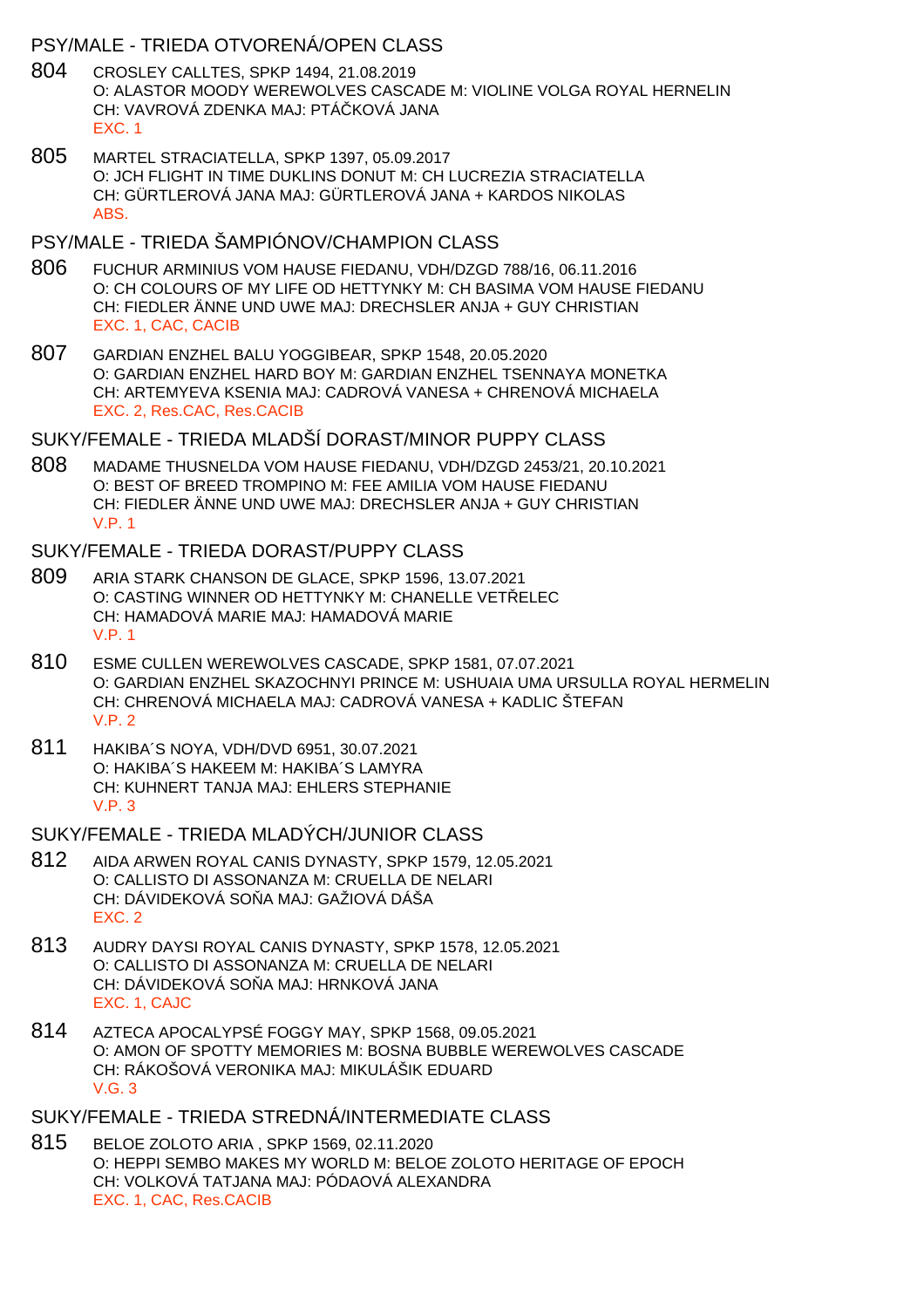816 LACRIMA CHRISTI COCKTA, PKR.VI-25236, 21.09.2020 O: O'ZONE SANDMAN M: UNIVERSE IZ TERLETSKOY DUBRAVY CH: RADI ŽELJKO MAJ: ROZLACH KAROLINA ABS.

## SUKY/FEMALE - TRIEDA OTVORENÁ/OPEN CLASS

- 817 CAMPARI DI ASSONANZA, ÖHZB/DA 2743, 27.03.2019 O: KALOKAIRIE'S CARBON COPY M: BRIXI DI ASSONANZA CH: FULÍNOVÁ LIANA MAJ: SCHMITZER MICHAELA EXC. 3
- 818 LACRIMA CHRISTI CARMELINA, HR 12363 DA, 07.10.2017 O: LACRIMA CHRISTI CANDYMAN M: HEPPI SEMBO RIA CH: RADIC ŽELJKO MAJ: WERNER FRANK EXC. 2, Res.CAC
- 819 MERCEDES STRACIATELLA, SPKP 1401, 05.09.2017 O: JCH FLIGHT IN TIME DUKLINS DONUT M: CH LUCREZIA STRACIATELLA CH: GÜRTLEROVÁ JANA MAJ: GÜRTLEROVÁ JANA EXC. 1, CAC, CACIB, BOB

#### SUKY/FEMALE - TRIEDA ŠAMPIÓNOV/CHAMPION CLASS

- 820 AURORA ARIET WEREWOLVES CASCADE, SPKP 1394, 23.03.2017 O: ASSIDUITAS IWANNAMAKER M: USHUAIA UMA URSULLA ROYAL HERMELIN CH: CHRENOVÁ MICHAELA MAJ: CHRENOVÁ MICHAELA EXC. 1, CAC
- 821 HAKIBA´S LAMYRA, VDH/DVD 5398, 10.06.2017 O: CENZO VON DER IBERQUELLE M: HAKIBA´S KADISHA CH: KUHNERT TANJA MAJ: EHLERS STEPHANIE EXC. 2, Res.CAC

### SUKY/FEMALE - TRIEDA VETERÁNOV/VETERAN CLASS

- 822 LANCIA S. STRACIATELLA, SPKP 1349, 24.06.2013 O: JCH FULFILLED PROMISE OF NAIRE M: C.I.B. KAHIRA STRACIATELLA CH: GÜRTLEROVÁ JANA MAJ: GÜRTLER ANDREJ EXC. 1
- 823 USHUAIA UMA URSULLA ROYAL HERMELIN, SPKP 1357, 22.01.2014 O: ALMIGHTY´S GIFT ROYAL HERMELIN M: MYLADY MONA LISA ROYAL HERMELIN CH: SEDLÁ KOVÁ MONIKA MAJ: CHRENOVÁ MICHAELA EXC. 2

HANNOVER´SCHER SCHWEISSHUND - HANOVERSKÝ FARBIAR

Rozhodca/Judge KONE NÝ MARIÁN, SK - Kruh/Ring 12

## PSY/MALE - TRIEDA OTVORENÁ/OPEN CLASS

824 PADDY ZO ZELENÉHO DOMU, SPKP 1478, 09.07.2019 O: IKAR HANZE OV DVOR M: NERA ZO ZELENÉHO DOMU CH: MÁLIK IGOR MAJ: MÁLIK IGOR EXC. 1, CAC, CACIB, BOB

#### SUKY/FEMALE - TRIEDA OTVORENÁ/OPEN CLASS

- 825 ALITA KORLÁTSKY HRAD, SPKP 1640, 24.07.2020 O: HOGO Z NIŽNÉHO PO A M: CILKA SILVA ZOVOLUN CH: PAVLÍK DANIEL MAJ: PAVLÍK DANIEL EXC. 1, CAC, Res.CACIB
- 826 BEKY IERNY HUSEC, SPKP 1419, 23.04.2019 O: LESAN Z POPOVEJ DEBRY M: IRA HANZE OV DVOR CH: TOMALA PAVOL MAJ: TOMALA PAVOL EXC. 2, Res.CAC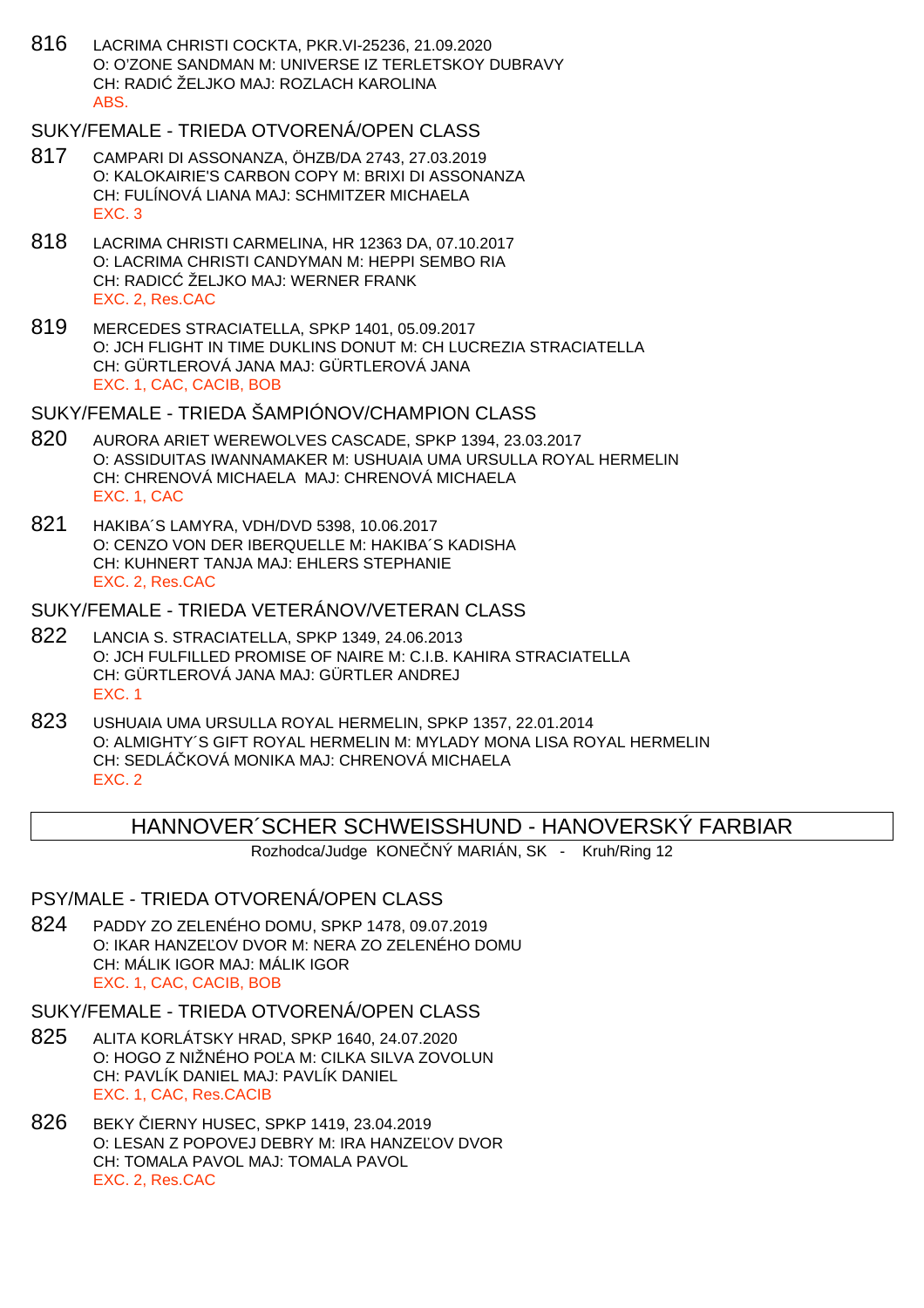827 PERLA ZO ZELENÉHO DOMU, SPKP 1483, 09.07.2019 O: IKAR HANZE, OV DVOR M: NERA ZO ZELENÉHO DOMU CH: MÁLIK IGOR MAJ: CHROMÝ VIKTOR EXC. 3

## SUKY/FEMALE - TRIEDA PRACOVNÁ/WORKING CLASS

828 AJŠA OD RIEČKY, SPKP 1617, 14.06.2020 O: ARNOŠT Z MRAVENÍHO VRCHU M: CHERA HANZE OV DVOR CH: BABEJ MARIAN MAJ: TOMALA PAVEL DISQ.

SUKY/FEMALE - TRIEDA ŠAMPIÓNOV/CHAMPION CLASS

829 BELLA ZO ŠEBESTOVHO DVORA, CLP/HB/7269, 07.06.2020 O: ARNOŠT Z MRAVENČÍHO VRCHU M: MARY ZO ZELENÉHO DOMU CH: ŠEBEST JOZEF MAJ: VICHTA LUKÁŠ EXC. 1, CAC, CACIB, BOS

## OGAR POLSKI - PO ŠKÝ DURI

Rozhodca/Judge KONE NÝ MARIÁN, SK - Kruh/Ring 12

## SUKY/FEMALE - TRIEDA ŠAMPIÓNOV/CHAMPION CLASS

830 DAMA Z POŁUDNIOWEJ KNIEI, PKR.VI-23143, 09.09.2018 O: DZIADEK ZE STADNINY CISOWIEC M: GALA Z POŁUDNIOWEJ KNIEI CH: GAZDA KATARZYNA MAJ: GAZDA KATARZYNA EXC. 1, CAC, CACIB, BOB

# RHODESIAN RIDGEBACK - RODÉZSKY RIDŽBEK

Rozhodca/Judge KONE NÝ MARIÁN, SK - Kruh/Ring 12

#### PSY/MALE - TRIEDA DORAST/PUPPY CLASS

831 CASPER BRAVE HEART KENTANI, SPKP 2694, 11.07.2021 O: MAX Z TIKOVICKÉHO VRŠKU M: ASHLEY THE QUEEN OF KENTANI CH: GABRIELOVÁ MARIE MAJ: JAKABOVI OVÁ IVANA V.P. 1

#### PSY/MALE - TRIEDA MLADÝCH/JUNIOR CLASS

- 832 ADJATAY RAMESSES RIDGELOVE, SPKP 2590, 18.03.2021 O: AVE CAESAR GREAT GALAXY M: GRACEFUL G.GEISHA TATRANSKÁ AFRIKA CH: SZABOVÁ HENRIETA MAJ: HOLI KOVÁ ZUZANA EXC. 2
- 833 CASSIDY JABALY OF NYAKATI NZURI, CMKU/RR/11089/21, 05.03.2021 O: RIDGEBACK´S HIARI JOEY M: ABIGAIL OF NYAKATI NZURI CH: ŠKARKOVÁ ŠÁRKA MAJ: RÄBIGER NINA EXC. 1, CAJC
- 834 JONAS THE KING OF LUANDA, SPKP 2573, 13.01.2021 O: KANGELANI´S SADIKI BY RED M: HENNESSEY SUNRISE BY LUANDA CH: KRCH AVÁ MILADA MAJ: KRCH AVÁ MILADA + KRUTEKOVÁ KATARÍNA EXC. 3
- PSY/MALE TRIEDA OTVORENÁ/OPEN CLASS
- 835 ENDLESS ENERGY ARTE CASSARI, SPKP 2336, 27.01.2019 O: KANGELANI'S SADIKI BY RED M: BELL´S-JOY ARTE CASSARI CH: LIKIEROVCI ZUZANA A MARTIN MAJ: NIŠ ÁKOVÁ VERONIKA V.G. 1
- PSY/MALE TRIEDA ŠAMPIÓNOV/CHAMPION CLASS
- 836 AVE PERUN MONAMIDOG, SPKP 2464, 07.01.2020 O: MAANHAAR PRIMO-CREATUS FATEFUL BENJAMIN M: O´HARA SCARLETT OD CYKASU CH: KOZICOVÁ IVANA MAJ: VARGA PETER + DANIELOVÁ ALEXANDRA EXC. 3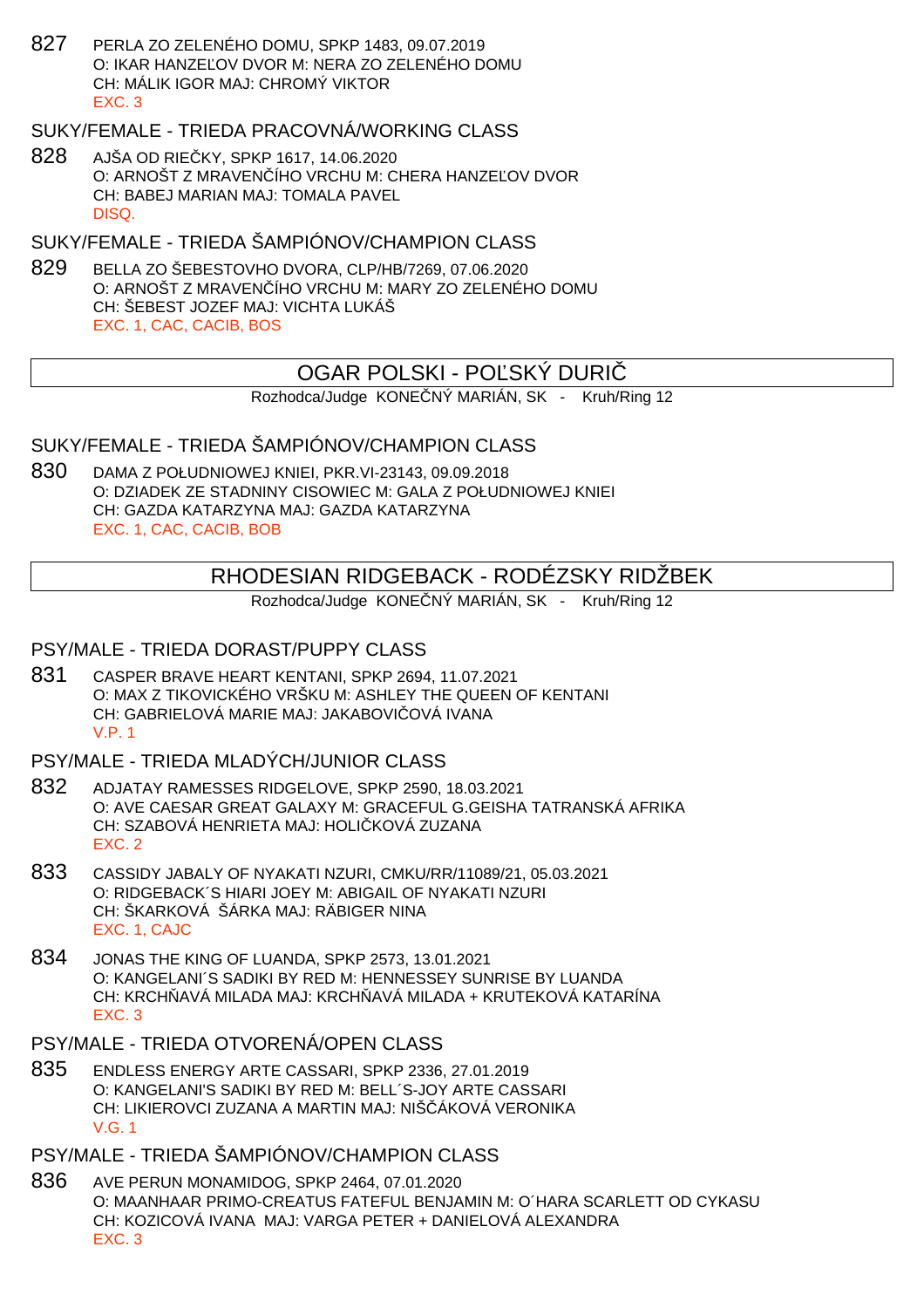- 837 EL ROY ARTE CASSARI, SPKP 2331, 27.01.2019 O: KANGELANI´S SADIKI BY RED M: BELL´S-JOY ARTE CASSARI CH: LIKIEROVCI ZUZANA A MARTIN MAJ: LUKAČÍN MILAN EXC. 2, Res.CAC, Res.CACIB
- 838 HUNTER´S PRIDE ARTE CASSARI, SPKP 2499, 29.02.2020 O: KANGELANI´S SADIKI BY RED M: COCO CHANEL ARTE CASSARI CH: LIKIEROVCI ZUZANA A MARTIN MAJ: KRAJNÝ DANIEL EXC. 4
- 839 MANZILI MALIIK SLUNCE ŽIVOTA, SPKP 2538, 27.01.2020 O: IRIGO FIFTH ELEMENT QWANDOYA M: KINYEMI AT INKIRU VALLEY´S INDIANA CH: KLÁPOVÁ IVETA MAJ: LAKOTOVÁ LÍVIA EXC. 1, CAC, CACIB, BOB

#### PSY/MALE - TRIEDA ESTNÁ/HONOUR CLASS

- 840 RAMI LAKOTA LÖWENSCHWANZ, SPKP 2311, 13.12.2018 O: CHILOLO IMK MIRROR IMAGE M: KABISA PERLA AFRIKY LÖWENSCHWANZ CH: LAKOTOVÁ LÍVIA MAJ: FESZTY KATARINA EXC. 1
- SUKY/FEMALE TRIEDA DORAST/PUPPY CLASS
- 841 CHANIYA AALIYAH NALA KENTANI, SPKP 2699, 11.07.2021 O: MAX Z TIKOVICKÉHO VRŠKU M: ASHLEY THE QUEEN OF KENTANI CH: GABRIELOVÁ MARIE MAJ: DOBRANSKÁ OLÍVIA V.P. 1

#### SUKY/FEMALE - TRIEDA MLADÝCH/JUNIOR CLASS

- 842 AYRA AIYANNA OF RIDGELOVE, SPKP 2596, 18.03.2021 O: AVE CAESAR GREAT GALAXY M: GRACEFUL G. GEISHA TATRANSKÁ AFRIKA CH: SZABOVÁ HENRIETA MAJ: SZABOVÁ HENRIETA EXC. 4
- 843 CARMEN OF NYAKATI NZURI, CMKU/RR/11094/21, 05.03.2021 O: RIDGEBACK´S HIARI JOEY M: ABIGAIL OF NYAKATI NZURI CH: ŠKARKOVÁ ŠÁRKA MAJ: ŠKARKOVÁ ŠÁRKA EXC. 3
- 844 CHARMING TOP´S ZIWA LOOWYONS, SPKP 2619, 30.05.2021 O: AFRIKAN MAKWANGWALA ABUBAKAR JELANI TO M: ANGEL NALLA MUNGU CH: KOLLÁROVÁ LENKA MAJ: KOLLÁROVÁ LENKA EXC. 2
- 845 JUST LIKE A DREAM OF LUANDA, SPKP 2578, 13.01.2021 O: KANGELANI´S SADIKI BY RED M: HENNESSEY SUNRISE BY LUANDA CH: KRCH AVÁ MILADA MAJ: KRCH AVÁ MILADA EXC. 1, CAJC, Junior BOB

## SUKY/FEMALE - TRIEDA STREDNÁ/INTERMEDIATE CLASS

- 846 ASANTHE MAWI´S SHAGY TARISIRO, CMKU/RR/10663/20, 28.04.2020 O: HIRU MASAWI G´MUSANA MANWË M: LYONNESE TARISIRO EVELYN IN GOLD CH: NAVRÁTILOVÁ MARKÉTA MAJ: NAVRÁTILOVÁ MARKÉTA EXC. 3
- 847 INDY IMANY ANUNNAKI, SPKP 2720, 01.12.2020 O: ULWAZI´S BORN TO RUN BOWIE M: PODAROK IZ AFRIKI ERNA BARUTI CH: ŠTUSÁKOVÁ ŠÁRKA MAJ: VOJTKOVÁ MARTINA + BAGAROVÁ JANA EXC. 2, Res.CAC
- 848 JASSMYN JUNO ARTE CASSARI, SPKP 2570, 13.11.2020 O: MAANHAAR PRIMO-CREATUS FATEFUL BENJAMIN M: BELL´S-JOY ARTE CASSARI CH: LIKIEROVCI ZUZANA A MARTIN MAJ: LUKAČÍN MILAN EXC. 1, CAC, Res.CACIB

#### SUKY/FEMALE - TRIEDA OTVORENÁ/OPEN CLASS

849 AURORA GODDESS OF LEARRINA, SPKP 2413, 05.06.2019 O: AKIN STÍBRNÝ VRCH KLEMEŠNÍK M: A'ONE ALECIA BETH MALAWI WAY CH: KOLLÁROVÁ KATARÍNA MAJ: KRAMARI KRISTÍNA EXC. 2, Res.CAC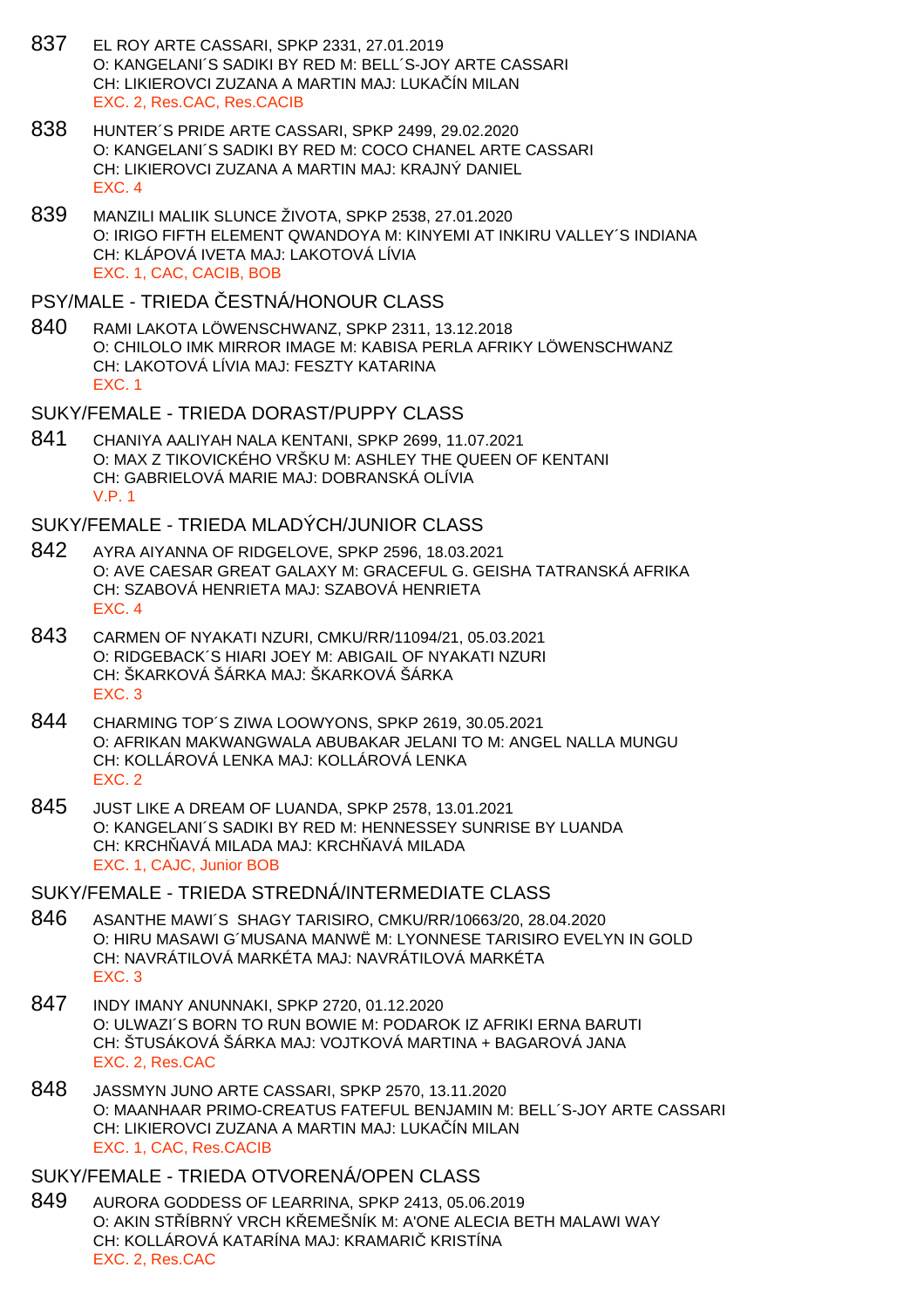- 850 FANTASTIC DIVA BY BLACK RIVER KINGDOM, SPKP 2441, 27.09.2019 O: HOOK KAMAKANA Z VALDŠTEJNSKÝCH LIP M: DIVA CARAMEL BY BLACK RIVER KINGDOM CH: ALBERT ADELA MAJ: ALBERT ADELA EXC. 3
- 851 GOLDEN HEART ZARA ENERGY OF AFRICA, CLP/RR/10503, 13.12.2019 O: MAANHAAR PRIMO-CREATUS FATEFUL BENJAMIN M: CONNIE LIONESS ENERGY OF AFRICA CH: MASA ÍK JAREK MAJ: CHMELÁROVÁ NIKOLA EXC. 1, CAC, CACIB, BOS
- SUKY/FEMALE TRIEDA ŠAMPIÓNOV/CHAMPION CLASS
- 852 AFRICAANS STEFANI SABJÖRG, CLP/RR/10496, 11.12.2019 O: AGGY FOGGY OF PRESSBURGER'SPAWS M: BJÖRG GINGER ARTE CASSARI CH: VOJTÁŠOVÁ SABINA MAJ: ŠVUBOVÁ PETRA EXC. 2, Res.CAC
- 853 AVE EVITA MONAMIDOG, SPKP 2470, 07.01.2020 O: MAANHAAR PRIMO-CREATUS FATEFUL BENJAMIN M: O'HARA SCARLETT OD CYKASU CH: KOZICOVÁ IVANA MAJ: KOZICOVÁ IVANA EXC. 3
- 854 BEATRIS THE BRAVE KENTANI, SPKP 2481, 19.01.2020 O: ADDY JONAS NYAMBE M: FOLLOW MY HEART BY LUANDA CH: GABRIELOVÁ MARIE MAJ: ASTALOŠOVÁ LENKA EXC. 4
- 855 SAFRANE LAKOTA LÖWENSCHWANZ, SPKP 2405, 16.05.2019 O: GIACOBBE AKONO Z VALDŠTEJNSKÝCH LIP M: CORCA "HABEEBAH" OF SHINGAMONGA CH: LAKOTOVÁ LÍVIA MAJ: JAŠKOVÁ VERONIKA EXC. 1, CAC

# SCHWEIZER LAUFHUND - BERNER LAUFHUND - BERNSKÝ DURIČ

Rozhodca/Judge KONE NÝ MARIÁN, SK - Kruh/Ring 12

## SUKY/FEMALE - TRIEDA MLADÝCH/JUNIOR CLASS

856 FLOWER ABBEY BENCILLA, CLP/BRH/1041, 20.12.2020 O: DULCIS CERVARIUS M: SOPHIE BENCILLA CH: HERIANOVÁ IVANA MAJ: SMATANA MIROSLAV EXC. 1, CAJC, Junior BOB, BOB

#### SUKY/FEMALE - TRIEDA OTVORENÁ/OPEN CLASS

857 JANET HANI INA ZAHRÁDKA, CLP/BRH/956, 10.06.2019 O: AGENT ANTHONY BENCILLA M: HERMINA DELLA CUOR HANI INA ZAHRÁDKA CH: MYNÁ OVÁ KATE INA MAJ: KOCÚNOVÁ LENKA EXC. 1, CAC, CACIB

# SLOVENSKÝ KOPOV

Rozhodca/Judge KONE NÝ MARIÁN, SK - Kruh/Ring 12

# PSY/MALE - TRIEDA MLADÝCH/JUNIOR CLASS

858 ELIOTH Z JARKINHO ÚDOLIA, SPKP 19516, 29.01.2021 O: HUNCÚT Z HRACHOVSKÉHO V ŠKU M: CORALINA Z JARKINHO ÚDOLIA CH: GOREL ÍKOVÁ JAROSLAVA MAJ: GOREL ÍKOVÁ JAROSLAVA + ŠTEFÁNIKOVÁ KATARÍNA EXC. 1, CAJC, Junior BOB, BOB

# SUKY/FEMALE - TRIEDA OTVORENÁ/OPEN CLASS

859 DORY Z JARKINHO ÚDOLIA, SPKP 18789, 25.05.2019 O: HARO DZUNOŠAJ M: BONY Z JARKINHO ÚDOLIA CH: GORELČÍKOVÁ JAROSLAVA MAJ: GORELČÍKOVÁ JAROSLAVA + VAN LAUKEN VINCENT EXC. 1, CAC, CACIB, BOS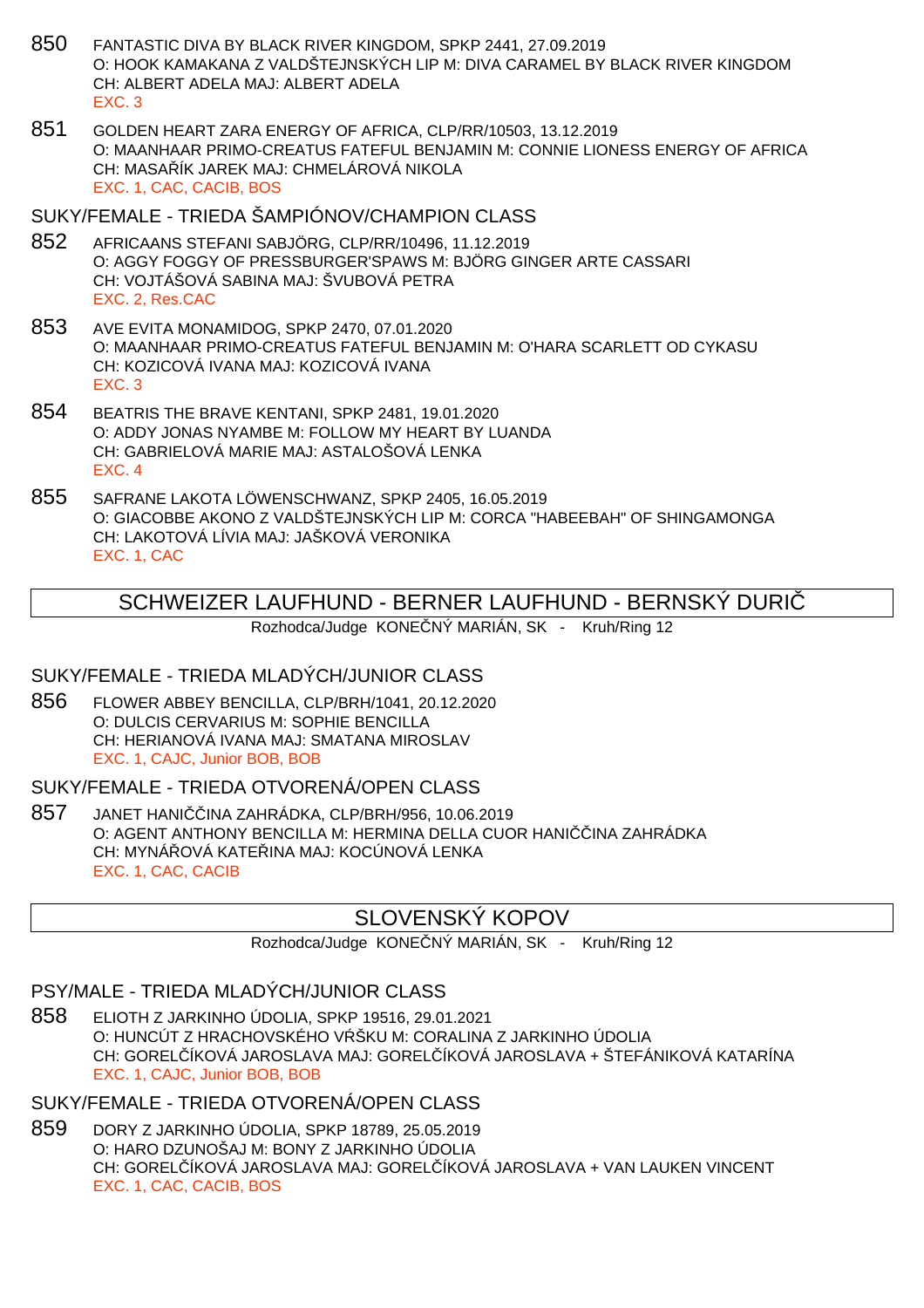860 FANY Z CHO SKÝCH VRCHOV, SPKP 19323, 26.07.2020 O: GRAND ZO ARAMPOVA M: IRIS Z HORNEJ BÁBY CH: JURÁK MIROSLAV MAJ: KRČMÁRIK PETER EXC. 2

## STEIRISCHE RAUHHAARBRACKE - ŠTAJERSKÝ DURIČ

Rozhodca/Judge KONE NÝ MARIÁN, SK - Kruh/Ring 12

# SUKY/FEMALE - TRIEDA OTVORENÁ/OPEN CLASS

861 BARÓNKA MIR VLA, SPKP 1270, 05.09.2019 O: ARES Z PIESKOV M: BRIA DRIE KOV DVOR CH: ŠIMA VLADIMÍR MAJ: ŠIMA VLADIMÍR EXC. 1, CAC, CACIB, BOB

skupina/group FCI - 7

## BRAQUE DU BOURBONNAIS

Rozhodca/Judge PISKAY VLADIMÍR, SK - Kruh/Ring 3

#### SUKY/FEMALE - TRIEDA MLADÝCH/JUNIOR CLASS

862 APPLE PIE TOP BANANA, CLP/BOH/15, 08.06.2021 O: I´M THE BOSS DE LA VALLEE DE SHANKARA M: DAISY MAŽAS BROLIS CH: ŠIMONEK DAVID MAJ: ŠIMONEK DAVID EXC. 1, CAJC, Junior BOB

### SUKY/FEMALE - TRIEDA ŠAMPIÓNOV/CHAMPION CLASS

863 DAISY MAŽAS BROLIS, CLP/BOH/2, 01.08.2017 O: JARON MAŽAS BROLIS M: JUST FOR ME DU PECH DU CAYROL CH: ŠIRMENIENÉ IRMA MAJ: ŠIMONEK DAVID EXC. 1, CAC, CACIB, BOB

# ESKÝ FOUSEK - ČESKÝ FÚZA

Rozhodca/Judge JURSA JOZEF, SK - Kruh/Ring 13

#### PSY/MALE - TRIEDA PRACOVNÁ/WORKING CLASS

864 KERO OD JUHÁSA, SPKP 3778, 04.07.2018 O: LUC MAHOLÁNSKY LES M: DARKA OD JUHÁSA CH: JUHÁS UBOŠ MAJ: ŠOKA VLADIMÍR V.G. 1

SUKY/FEMALE - TRIEDA OTVORENÁ/OPEN CLASS

865 ORA OD JUHÁSA, SPKP 3847, 26.12.2020 O: LUC MAHOLÁNSKY LES M: DARKA OD JUHÁSA CH: JUHÁS UBOŠ MAJ: JUHÁS UBOŠ EXC.

# DEUTSCHER KURZHAAR. VORSTEHHUND - NEMECKÝ KRÁTKOSRSTÝ STAVAČ

Rozhodca/Judge JURSA JOZEF, SK - Kruh/Ring 13

#### PSY/MALE - TRIEDA MLADÝCH/JUNIOR CLASS

866 MATES OD BLAVY, SPKP 7966, 29.05.2021 O: LIKAR Z DUBOVSKÝCH LUHOV M: BÁRA-BLAVA ZO ŠÚROVSKEJ DOLINY CH: BENOVIC JOZEF MAJ: ŠOKA VLADIMÍR V.G. 1

PSY/MALE - TRIEDA STREDNÁ/INTERMEDIATE CLASS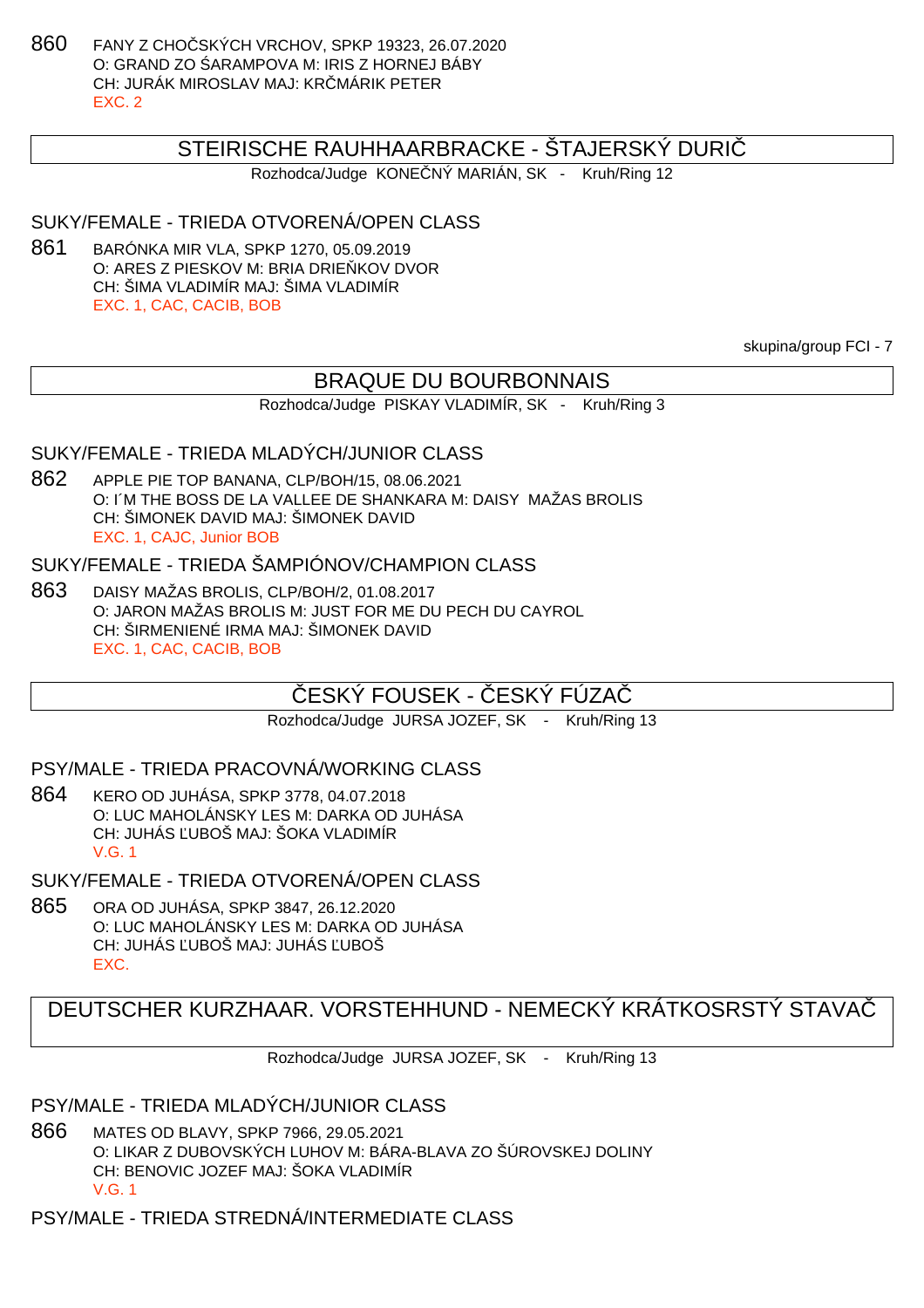867 INFERNO VOM LORDHOFF, JR 735914 NKD, 26.08.2020 O: ULTIMO VON ICHENHEIM M: GRACE VOM LORDHOFF CH: KOSANI LENKA A MILOŠ MAJ: KOSANI MILOŠ & LENKA EXC. 1, CAC, Res.CACIB

## PSY/MALE - TRIEDA OTVORENÁ/OPEN CLASS

868 TORES MOON EYES, PKR.VII-19995, 30.03.2020 O: LENNY VOM MASSENBACH M: MOJRA MOON EYES CH: LICHNIAK URSZULA MAJ: NOWAK MAREK EXC. 1, CAC, CACIB, BOB

# PSY/MALE - TRIEDA PRACOVNÁ/WORKING CLASS

869 ZACHAR ZE SNU NEMRODA, PKR.VII-16615, 07.03.2017 O: MIŁEK ZE SNU NEMRODA M: CZEREMCHA ZE SNU NEMRODA CH: CICHO IZABELA I WALDEMAR MAJ: CICHO IZABELA I WALDEMAR ABS.

# SUKY/FEMALE - TRIEDA MLADÝCH/JUNIOR CLASS

870 FALLON Z PE E ADSKÝCH ROVÍN, SPKP 8000, 16.06.2021 O: UNKAS ZE ŠTÍPEK M: CORA Z PE E ADSKÝCH ROVÍN CH: BARTOVIČ ADAM MAJ: ŠTRBOVÁ DOMINIKA + ŠTRBO MILAN EXC. 1, CAJC, Junior BOB, BOS

# SUKY/FEMALE - TRIEDA OTVORENÁ/OPEN CLASS

- 871 ODY HASTRMÁNEK, CLP/KO/84269, 25.01.2020 O: ROCKY VOM SCHNEPFENSTRICH M: GINNA HASTRMÁNEK CH: GRATCL JAROMÍR MAJ: SLOPOVSKÝ RADOMIL V.G. 1
- 872 SZANTA ZE SNU NEMRODA, PKR.VII-17832, 21.03.2018 O: ARES Z WŁODZIMIERZOWA M: MIŁKA ZE SNU NEMRODA CH: CICHO IZABELA I WALDEMAR MAJ: CICHO IZABELA I WALDEMAR ABS.

# SUKY/FEMALE - TRIEDA PRACOVNÁ/WORKING CLASS

873 ABBY OD HRADU BUCHLOVA, CLP/KO/84345, 12.02.2020 O: INDI OD BLAVY M: CEDRA JAVO ICE CH: LATINA MAREK MAJ: MAJKUSOVÁ KLÁRA V.G. 1

# DEUTSCHER LANGHAAR. VORSTEHHUND - NEMECKÝ DI HOSRSTÝ STAVA

Rozhodca/Judge JURSA JOZEF, SK - Kruh/Ring 13

# PSY/MALE - TRIEDA OTVORENÁ/OPEN CLASS

874 CIRO Z ÍCHOVA, SPKP 280, 19.06.2020 O: HAKO Z BUDIŠOVSKÉ DOLINY M: KIRA Z KA-MIR BOHEMIA CH: ZIMOLA JOSEF MAJ: KOVÁROVÁ KLÁRA V.G. 1

# DRÓTSZÖRÜ MAGYAR VIZSLA - MA ÞARSKÝ DRÔTOSRSTÝ STAVA

Rozhodca/Judge PISKAY VLADIMÍR, SK - Kruh/Ring 3

# PSY/MALE - TRIEDA OTVORENÁ/OPEN CLASS

875 KAKAT-LIGETI CIMBORA, SPKP 1347, 29.04.2020 O: DOLGOS-NIMRÓD ÁMOR M: NAGYALFÖLDI-VADÁSZ KIRA CH: SZÉLL IMRE MAJ: NAGY GABRIEL EXC. 1, CAC, CACIB, BOB

# SUKY/FEMALE - TRIEDA OTVORENÁ/OPEN CLASS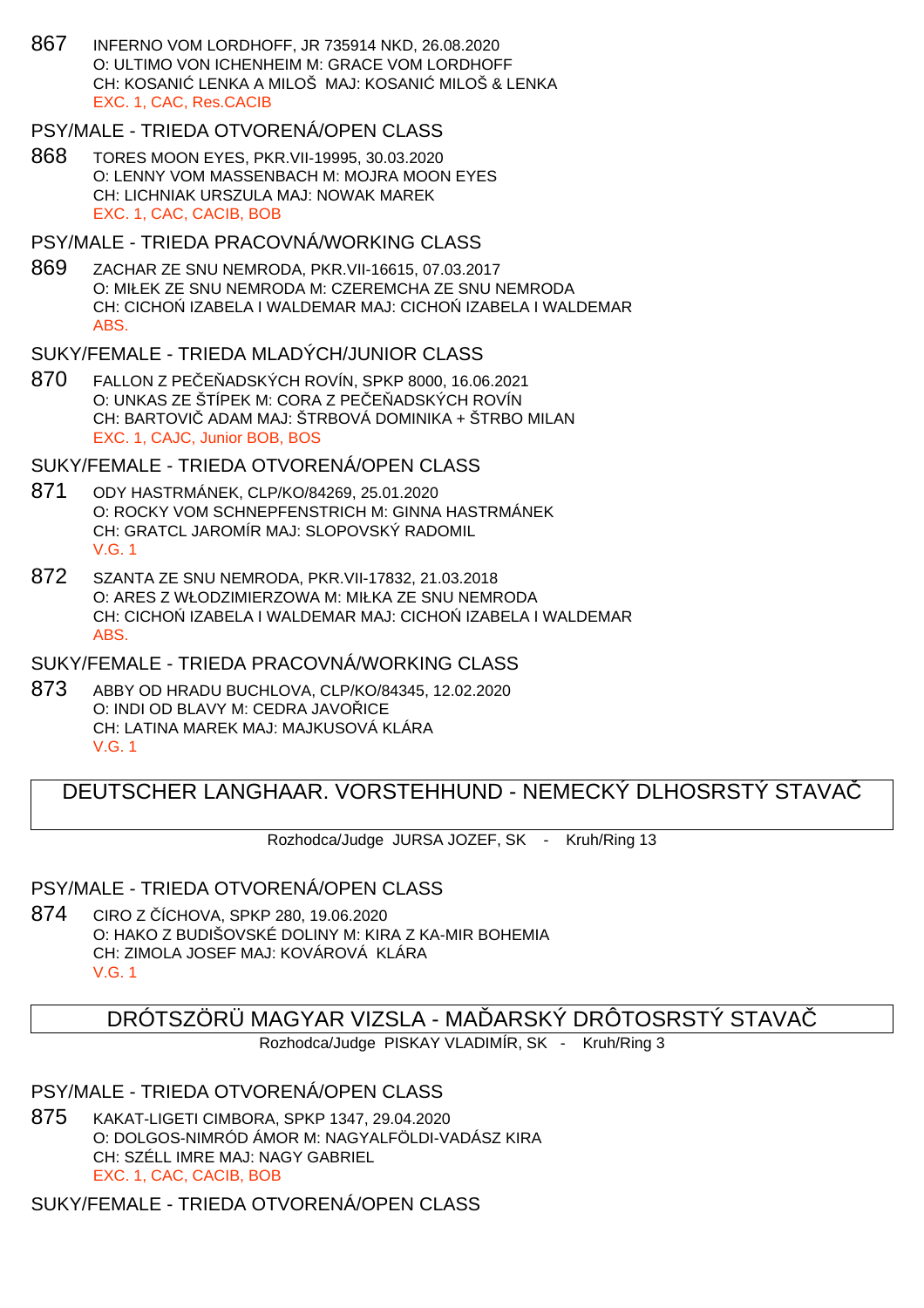- 876 ARI DANOBIUS, SPKP 1336, 02.03.2020 O: LORD AT FURDOHAZI M: SUZANA CH: DANI DANIJEL MAJ: ORŠULA JÁN  $V$  G  $2$
- 877 CIFRA MUCHA, CLP/MOD/7529, 08.06.2019 O: FÜREDI VADÁSZ BÁRÓ M: FÜRDÖHÁZI VIKI CH: BAKOŠOVÁ LENKA MAJ: ADAMUŠKA KAREL EXC. 1, CAC

# ENGLISH POINTER - ANGLICKÝ POINTER

Rozhodca/Judge JURSA JOZEF, SK - Kruh/Ring 13

#### PSY/MALE - TRIEDA MLADÝCH/JUNIOR CLASS

- 878 ALBERT ZE SEDMÉHO RÁDKU, SPKP 1222, 13.06.2021 O: ELYEN Z MEŠINSKÉ HÁJOVNY M: GISA BIELY KOSTOL CH: KOŽUŠKO ROMAN MAJ: ŠKULTÉTY MICHAL V.G. 1
- 879 ROSSENARRA MEZZO, IRL B09859, 28.05.2021 O: SAREGRESI CLASSIC POINT M: WILDFIELD GINA CH: BROPHY MR AND MRS MAJ: ŠIMONEK DAVID V.G. 2

PSY/MALE - TRIEDA STREDNÁ/INTERMEDIATE CLASS

880 IKAR BIELY KOSTOL, SPKP 1201, 26.11.2020 O: ONLY CHOCO-LITO SCANDIACA M: KARRAMBA Z KARCZEWSKIEJ ZAGRODY CH: ADÁMEK MARTIN MAJ: FÁBRY LUKÁŠ V.G. 1

# ENGLISH SETTER - ANGLICKÝ SETER

Rozhodca/Judge PISKAY VLADIMÍR, SK - Kruh/Ring 3

#### PSY/MALE - TRIEDA MLADÝCH/JUNIOR CLASS

- 881 CLOS ERASMUS CASTERLY ROCK, RKF 6283262, 05.06.2021 O: LUCKSHERAY ONE IN A MILLION M: KENTAVROS IVI OF LUCKHERAY CH: LAZAREVA NINA MAJ: ZEMIAROVÁ MICHELLE EXC. 1, CAJC, Junior BOB
- 882 CLOS ERASMUS DONT BELIEVE ME JUST WATCH, MET.AS.6578/H/21, 10.10.2020 O: AERDEN'S SILVER FOG COLLECTION M: LUCKSHERAY RASSI DLYA PYATNISTOGO MIRA CH: LAZAREVA NINA MAJ: KAZINCZY ESZTER EXC. 2
- PSY/MALE TRIEDA STREDNÁ/INTERMEDIATE CLASS
- 883 FEVINN ASH DAVARONI, SPKP 731, 17.07.2020 O: MERLIN OD ALPSKÉ PROTŽE M: ESCA BRILLARE DAVARONI CH: STUDÝNKOVÁ LUCIE MAJ: GOLIANOVÁ MARTINA V.G. 2
- 884 GORDON HALL BOURBON WHISKEY, RKF 5899668, 30.06.2020 O: AERDEN'S SILVER FOG COLLECTION M: GORDON HALL JASMINE CH: SHALYGINA EKATERINA MAJ: ŠEDA JAROSLAV EXC. 1, CAC, CACIB, BOB
- PSY/MALE TRIEDA OTVORENÁ/OPEN CLASS
- 885 KARLOS Z LUHOVÉ SE E, CLP/AS/6375, 07.07.2018 O: FALCO Z LUHOVÉ SE E M: A LEGENDARY ADVENTURE PARAMITA CH: CAHLIK ARNOŠT MAJ: MICHNOVA VALERIA V.G. 1

PSY/MALE - TRIEDA ŠAMPIÓNOV/CHAMPION CLASS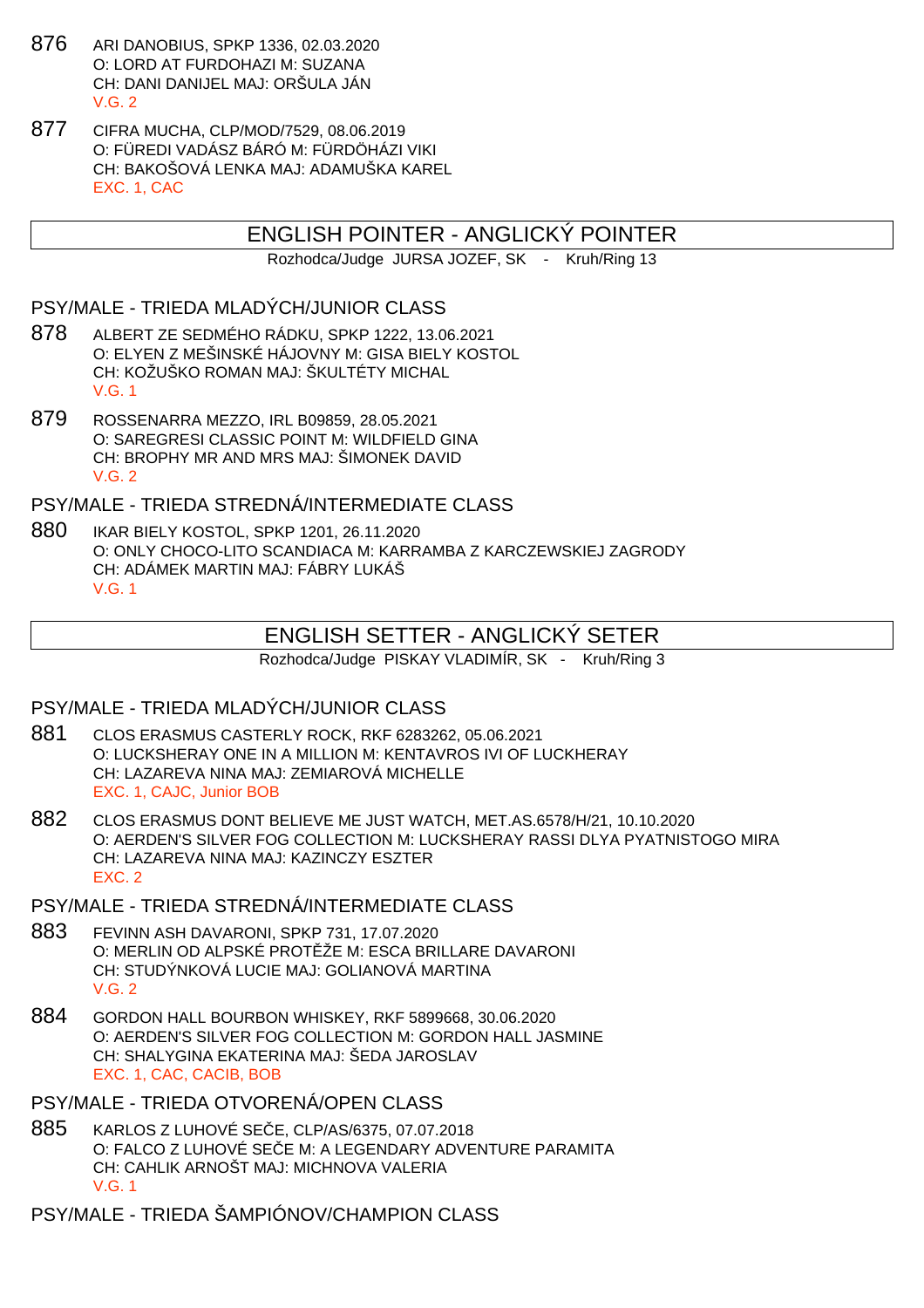- 886 LUCKSHERAY PURE SOUL, CLP/AS/6461, 18.04.2019 O: SET´R RIDGE´S NATIONAL RECKONING M: FAIRRAY NIGHTMARE CH: CHERNYSHEVA TATIANA MAJ: DA KOVÁ HELENA EXC. 1, CAC, Res.CACIB
- 887 USHER LENOX MORRISON, CLP/AS/6429, 21.06.2019 O: OZZY MORRISON M: SOPHIA LOREN MAGENTA-IN-BLUE CH: FABOVÁ SO A MAJ: BENÁ ANOVÁ DAGMAR EXC. 2, Res.CAC

#### SUKY/FEMALE - TRIEDA STREDNÁ/INTERMEDIATE CLASS

888 WILHELMINE MORRISON, CLP/AS/6495, 21.09.2020 O: LEGO AMAZES ME SIMARILION M: PRINCESS ELIZABETH MORRISON CH: FABOVÁ SO A MAJ: FABOVÁ SO A EXC. 1, CAC, CACIB, BOS

#### SUKY/FEMALE - TRIEDA OTVORENÁ/OPEN CLASS

889 RAPHIA STARRING IN SIMARILION, CLP/AS/6520, 25.07.2020 O: SHERADIN 'S STAR MANHATTAN M: LIMBA AMAZES ME SIMARILION CH: NAJSAREK EWA A ALEKSANDER & GRABOWSCI MALGORZATA A RICHARD MAJ: LEPA OVÁ R ŽENA EXC. 1, CAC

SUKY/FEMALE - TRIEDA ŠAMPIÓNOV/CHAMPION CLASS

890 EXPENSIVE STONE ACHÁT, MET.AS.6526/19, 06.07.2019 O: FAIRRAY GIVE ME FIVE M: FAIRRAY KEEP ON DANCING CH: PÁLOCSKA HENRIETT MAJ: MELICHER JÁN EXC. 1, CAC, Res.CACIB

# GORDON SETTER

Rozhodca/Judge PISKAY VLADIMÍR, SK - Kruh/Ring 3

# PSY/MALE - TRIEDA STREDNÁ/INTERMEDIATE CLASS

891 BRESTWOOD'S BATMAN IS BACK, SPKP 470, 17.05.2020 O: AMSCOT CHEYENNE POACHER M: BERENICA BLACKMOOR'S SHADOW CH: MILEKOVÁ ALŽBETA MAJ: MILEKOVÁ ALŽBETA V.G. 1

#### PSY/MALE - TRIEDA OTVORENÁ/OPEN CLASS

- 892 ARES SANYBELL, CLP/GS/6923, 31.08.2019 O: PASSION FILD PAY NO MIND M: BLAIRE PEARL MORAVIA CH: VÁVRA PETR MAJ: HUBÁ KOVÁ BARBARA EXC. 1
- PSY/MALE TRIEDA ŠAMPIÓNOV/CHAMPION CLASS
- 893 GALLARDO BLACK IVY, PKR.VII-17361, 25.02.2018 O: LUDSTAR GRISSOM M: LULLABY BLACK IVY CH: WITKOWSKA AGATA MAJ: PANASIUK VIOLETTA EXC. 2, Res.CAC, Res.CACIB
- 894 TOMORROW'S ADVENTURE BLACK LOFTY, PKR.VII-17506, 12.04.2018 O: JASPER BLACK IVY M: MAMMA MIA BLACK LOFTY CH: WÓJCIK-MAKSYMIEC EWA WÓJCIK-MAKSYMIEC MAJ: PIETRYKA MONIKA EXC. 1, CAC, CACIB, BOB
- SUKY/FEMALE TRIEDA STREDNÁ/INTERMEDIATE CLASS
- 895 BRESTWOOD'S BLUE DA BA DEE, SPKP 471, 17.05.2020 O: AMSCOT CHEYENNE POACHER M: BERENICA BLACKMOOR'S SHADOW CH: MI EKOVÁ ALŽBETA MAJ: MI EKOVÁ ALŽBETA V.G. 1
- SUKY/FEMALE TRIEDA OTVORENÁ/OPEN CLASS
- 896 MORNING STAR BAD MEDICINE, PKR.VII-19046, 16.09.2019 O: WITCHER VESEMIR MIYAVI M: DREAM STAR KOCHANEJ EMILKI CH: TRACZ ANNA MAJ: TRACZ ANNA EXC. 2, Res.CAC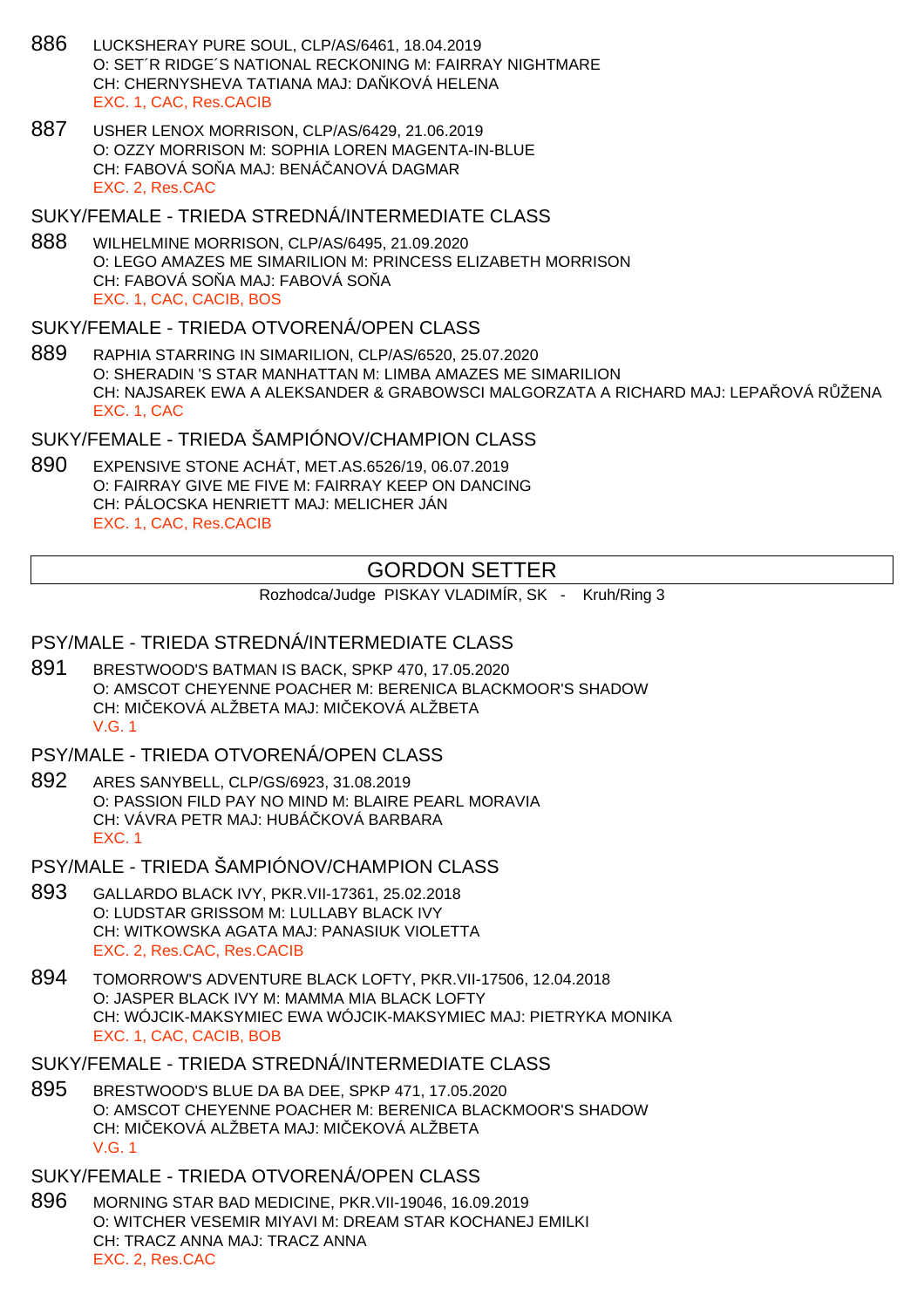897 QUITE A MIRACLE IN LOVE WITH DOREA, ÖHZB/GS 1561, 28.03.2020 O: CELTIC CHAOS KOCHANEJ EMILKI M: JAI´S TOFFEE FOR DOREA BLACK IVY CH: ARCHAM DORIS MAJ: ARCHAM DORIS EXC. 1, CAC, Res.CACIB

## SUKY/FEMALE - TRIEDA ŠAMPIÓNOV/CHAMPION CLASS

898 PEPPER IN LOVE WITH DOREA, ÖHZB/GS 1534, 04.08.2018 O: FORESTER´S DEVILS ANSWER OF DARKMOOR M: JAI´S TOFFEE FOR DOREA BLACK IVY CH: ARCHAM DORIS MAJ: ARCHAM DORIS EXC. 1, CAC, CACIB, BOS

## IRISH RED AND WHITE SETTER - ÍRSKY SETER ERVENO-BIELY

Rozhodca/Judge PISKAY VLADIMÍR, SK - Kruh/Ring 3

#### PSY/MALE - TRIEDA MLADŠÍ DORAST/MINOR PUPPY CLASS

899 LANAMORE KIND KISS KRISTOPH, CLP/RWS/435, 28.10.2021 O: LANAMORE ALPHA EDITION ANGELO M: REDMORE DEBBIE CH: KRU AYOVÁ IVETA MAJ: BENÁ ANOVÁ DAGMAR V.P. 1

PSY/MALE - TRIEDA DORAST/PUPPY CLASS

900 DEXTER Z DRVÁLOVSKÉHO REVÍRU, CLP/RWS/424, 29.08.2021 O: LANAMORE ALPHA EDITION ANGELO M: MC GILLICUDDY´S LUCY CH: SEDLÁKOVÁ JANA MAJ: LEPA LOVÁ EVA V.P. 1

## PSY/MALE - TRIEDA ŠAMPIÓNOV/CHAMPION CLASS

901 BOJAR Z DRVÁLOVSKÉHO REVÍRU, CLP/RWS/366, 18.12.2019 O: CELTIC RED AND WHITE ORSON M: MC GILLICUDDYS LUCY CH: SEDLÁKOVÁ JANA MAJ: SEDLÁKOVÁ JANA EXC. 1, CAC, CACIB, BOB

# IRISH RED SETTER - ÍRSKY SETER ERVENÝ

Rozhodca/Judge PISKAY VLADIMÍR, SK - Kruh/Ring 3

#### PSY/MALE - TRIEDA MLADÝCH/JUNIOR CLASS

902 YASSEN SLOVAK BASE, SPKP 2026, 05.05.2021 O: NAVARRO JAY SLOVAK BASE M: TARA JAY SLOVAK BASE CH: SOJKOVÁ DAGMAR MAJ: KUCHAROVI OVÁ DANA EXC. 1

#### PSY/MALE - TRIEDA STREDNÁ/INTERMEDIATE CLASS

903 GUESS WHO'S BACK ANKALIMA, PKR.VII-19488, 22.11.2020 O: CH GWENDARIFF UNKNOWN SOLDIER M: ALL YOU NEED IS LOVE IRISH DEVILS CH: STASIULEWICZ SYLWIA MAJ: JANIK ALEKSANDRA EXC. 1, CAC, CACIB, BOB

## PSY/MALE - TRIEDA OTVORENÁ/OPEN CLASS

904 EMINEM LOFTY, PKR.VII-18686, 30.01.2020 O: GLIMMER NOBLESSE CLOUD DANCER M: DOLCEVITA FOR LOFTY ENTUZIASTAS CH: WÓJCIK-MAKSYMIEC EWA MAJ: WÓJCIK-MAKSYMIEC EWA EXC. 1, CAC, Res.CACIB

# PSY/MALE - TRIEDA VETERÁNOV/VETERAN CLASS

905 EARNEST ENTHUSIAST EVERDENE, CLP/IS/15806, 02.01.2013 O: SALFORD WIZARD Z ARISLANDU M: NEIVEN AROUSE ADMIRATION CH: HULÍKOVÁ KATELINA MAJ: VIKTOLÍKOVÁ JARMILA EXC. 1

SUKY/FEMALE - TRIEDA STREDNÁ/INTERMEDIATE CLASS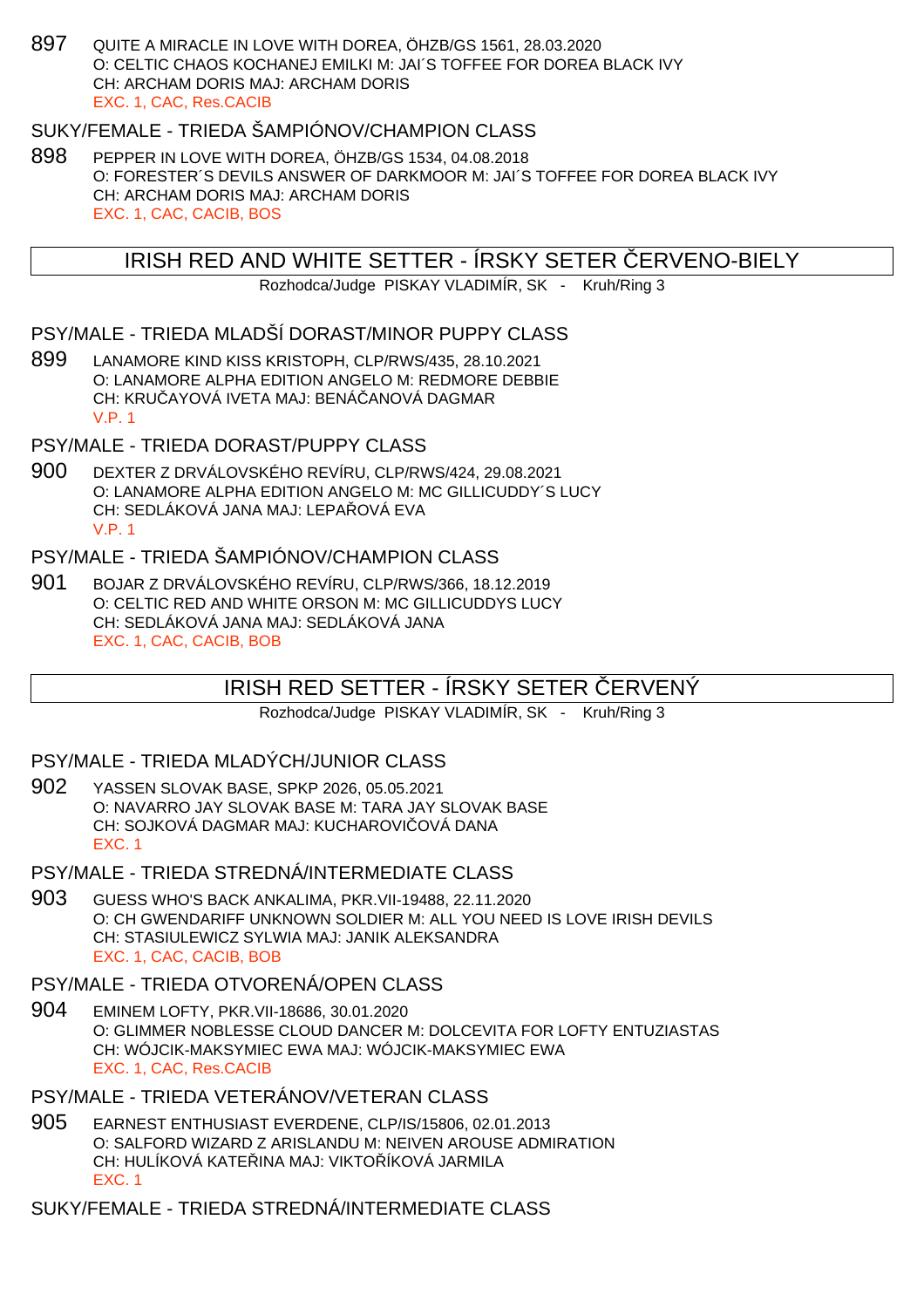906 XULIA JAY SLOVAK BASE, SPKP 2007, 09.05.2020 O: ANAKIN SKYWALKER FROM CRAWFORD LAND M: UK VICTORY JAY SLOVAK BASE CH: SOJKOVÁ DAGMAR MAJ: SOJKOVÁ DAGMAR EXC. 1, CAC, Res.CACIB

## SUKY/FEMALE - TRIEDA OTVORENÁ/OPEN CLASS

907 ELLA FITZGERALD LOFTY, PKR.VII-18685, 30.01.2020 O: GLIMMER NOBLESSE CLOUD DANCER M: DOLCEVITA FOR LOFTY ENTUZIASTAS CH: WOJCIK-MAKSYMIEC EWA MAJ: WÓJCIK-MAKSYMIEC EWA EXC. 1, CAC

## SUKY/FEMALE - TRIEDA ŠAMPIÓNOV/CHAMPION CLASS

908 RITA HAYWORTH Z ARISLANDU, PKR.VII-18122, 23.03.2018 O: LANASCOL SMOKE AND MIRRORS M: NIGHT IN BLUE Z ARISLANDU CH: KONKIEL JADWIGA MAJ: PLEWKA PATRYCJA EXC. 1, CAC, CACIB, BOS

# KLEINER MÜNSTERLÄNDER VORSTEHHUND - MALÝ MÜNSTERLANDSKÝ STAVAČ

Rozhodca/Judge JURSA JOZEF, SK - Kruh/Ring 13

# PSY/MALE - TRIEDA ŠAMPIÓNOV/CHAMPION CLASS

909 ASTON MARTIN JANMARKET'S GARDEN, CLP/MMO/11734, 15.03.2018 O: GI O Z KULATÉHO KOPCE M: ANGELIKA Z ROMANOVA CHOVU CH: PEROUTKA JAN MAJ: DOLEŽALOVÁ ALENA EXC. 1, CAC, CACIB, BOB

#### SUKY/FEMALE - TRIEDA MLADÝCH/JUNIOR CLASS

910 MONA LISA VON KOBERWITZ, PKR.VII-19913, 15.03.2021 O: ASLAN OD ZBOJNICKEHO POTOKA M: JAWA HERBU DROP CH: KRYSKA MAGDALENA MAJ: KRYSKA MAGDALENA V.G. 1

# RÖVIDSZÖRÜ MAGYAR VIZSLA - MA ÞARSKÝ KRÁTKOSRSTÝ STAVA

Rozhodca/Judge PISKAY VLADIMÍR, SK - Kruh/Ring 3

## PSY/MALE - TRIEDA MLADŠÍ DORAST/MINOR PUPPY CLASS

911 AXEL ROSE DOLCE MAFIA, SPKP 4272, 21.10.2021 O: SLONECZNY TOKAJ FIGOWE POLA M: AILEEN Z KAROLOVEJ ZHRADY CH: SVR KOVÁ IVANA MAJ: PA ESOVÁ ZUZANA + PA ES LUKÁŠ V.P. 1

#### PSY/MALE - TRIEDA MLADÝCH/JUNIOR CLASS

- 912 AZOR FLAIR WATERRA, SPKP 4131, 07.03.2021 O: VADÁSZPAJTÁS THYMOS-ICHNOBATES M: BIBE ZEULEUS CH: JANIGOVÁ MARTINA MAJ: PILINSKÝ PETER WITHOUT GRADE
- 913 FRODO PRESSBURG HONEY, SPKP 4185, 10.05.2021 O: HARRY Z HORNÝCH SALÍB M: BONNIE PRESSBURG HONEY CH: LESKO RADOSLAV MAJ: RMOUTILOVÁ MONIKA + RMOUTIL JAKUB V.G. 2
- 914 KODY Z HORNÝCH SALÍB, SPKP 4069, 21.12.2020 O: PARLAGI-VADÁSZ CIMBORA M: HÉDY Z HORNÝCH SALÍB CH: DOBRÝ PETER MAJ: ERVENÁK MARTIN G.
- 915 REBEL ROYAL DE HUNTER, SPKP 4095, 09.02.2021 O: HARRY Z HORNÝCH SALIB M: DIXI ROYAL DE HUNTER CH: MACKYOVÁ LUJZA MAJ: RIGOVÁ ZUZANA EXC. 1

PSY/MALE - TRIEDA STREDNÁ/INTERMEDIATE CLASS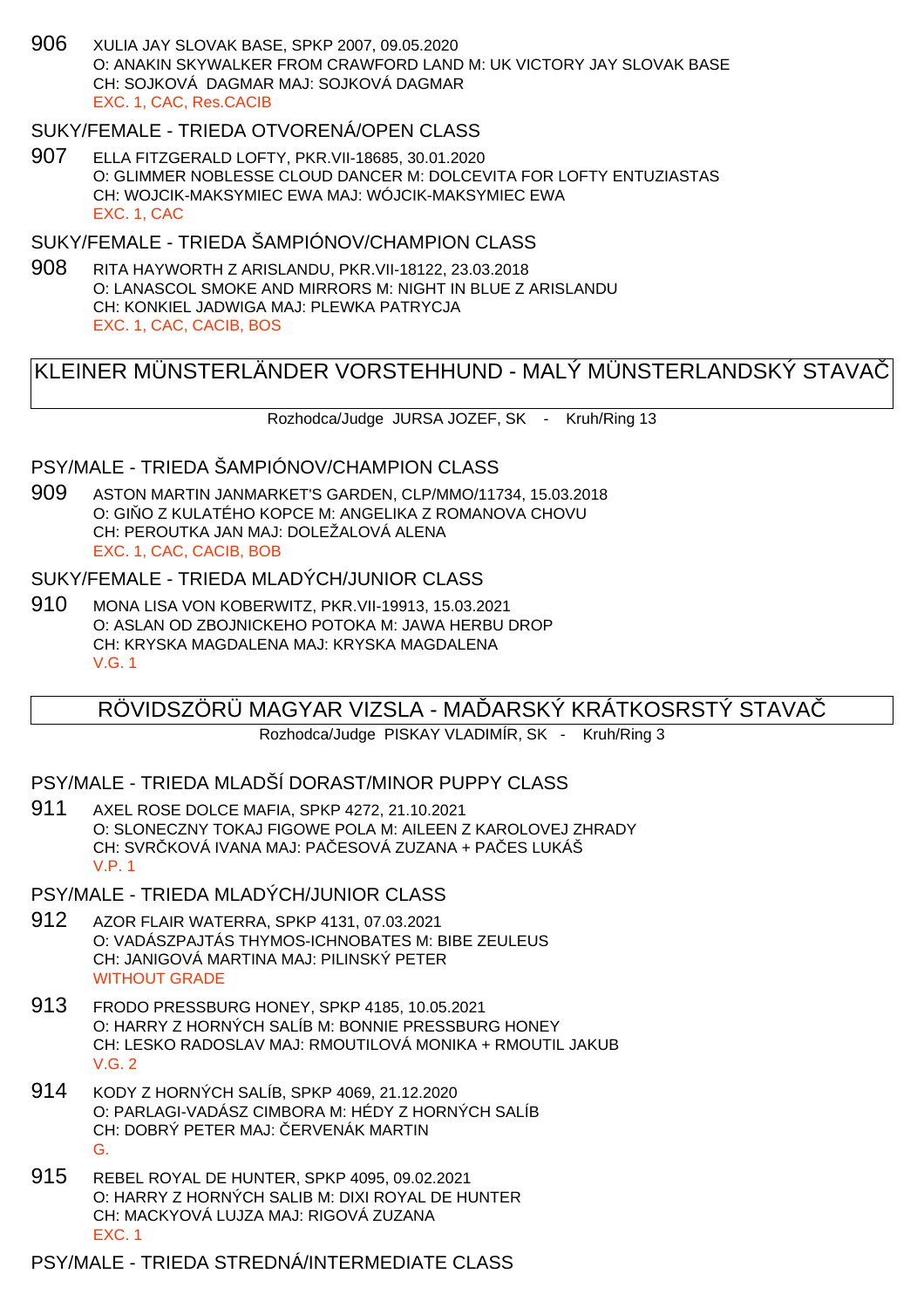- 916 HENDRIX JIMMY MAJESTY THUG, SPKP 4238, 28.08.2020 O: DOLLAR VIVES BOHEMIA M: EVORY MAJESTY THUG CH: ŠEDOVÁ JANA MAJ: CORI ADELA  $V$  G  $2$
- 917 WIDMO Z KOŃCA BURZY, PKR.VII-19136, 10.06.2020 O: SHILLA LINE EURO M: GRAPPA VIZSLA HOLLY DOGSLAND CH: BARTYZEL ANNA MAJ: PONIECKI MICHAŁ EXC. 1, CAC
- PSY/MALE TRIEDA OTVORENÁ/OPEN CLASS
- 918 BUGGYR KING TRENCHTOWN ROCK, SPKP 3930, 17.04.2020 O: HARRY Z HORNÝCH SALÍB M: CATHY Z WEITOVHO LOMU CH: PIŠOJOVÁ LUCIA MAJ: RADULAYOVÁ PETRA EXC. 1, CAC
- 919 DANTE PRESSBURG HONEY, SPKP 3801, 15.04.2019 O: BEN ALEKŠINSKÁ DOLINA M: BONNIE PRESSBURG HONEY CH: LEŠKO RADOSLAV MAJ: ŠIMON BRANISLAV EXC. 2, Res.CAC

PSY/MALE - TRIEDA PRACOVNÁ/WORKING CLASS

- 920 CHARLIE BERTONI PRAGUE, SPKP 3980, 23.04.2019 O: CSÖVÁRBERKI VADÁSZ M: CLOE BERTONI PRAGUE CH: MUNŽILOVÁ DÁŠA MAJ: KOVÁ OVÁ ZUZANA EXC. 2
- 921 LÉBÉNY-HANSÁGI KÁZMÉR, SPKP 3736, 09.06.2018 O: HARRY Z HORNÝCH SALÍB M: CSOKOLÁNDY JUHAR KARA CH: NÉMETH TIBOR MAJ: DOVI OVI OVÁ JANA EXC. 1, CAC, CACIB, BOS

# PSY/MALE - TRIEDA ŠAMPIÓNOV/CHAMPION CLASS

- 922 GUIDO MAGYAR TIM, PKR.VII-19057, 15.05.2020 O: QUATRO MAGYAR TIM M: FREEDOM OF SKYROCKET CH: MICHALAK LIDIA MAJ: ŁOPAT SANDRA EXC. 1, CAC, Res.CACIB
- 923 MAGASPARTI RUTINOS MAD MAX, CLP/MOK/6996, 14.07.2018 O: MAGASPARTI RUTINOS BRUTUS M: MAGASPARTI RUTINOS ABBA CH: MARMAROSI ANNA MAJ: MUNŽILOVÁ DAGMAR EXC. 2, Res.CAC

# SUKY/FEMALE - TRIEDA MLADÝCH/JUNIOR CLASS

- 924 BOUNCY BEAN DANITTY, CLP/MOK/7934, 27.03.2021 O: HARLEY MAŽAS BROLIS M: MADELEINE DANITTY CH: SVOBODOVÁ LUCIE MAJ: BRABCOVÁ JANA + BRABEC STANISLAV EXC. 1, CAJC, Junior BOB
- 925 CSILLAG CARICE DANITTY, CLP/MOK/8168, 03.06.2021 O: CHWOST RUDA SZATA M: ROCKSTAR DANITTY CH: SVOBODOVÁ LUCIE MAJ: TRUIJENS EELKO EXC. 3
- 926 DORIS LEVANDRE, SPKP 4174, 24.04.2021 O: VADÁSZFAI PERGÖ M: HANNAH ARTEMIS MORÁVIA CH: ORBÁN ANDREA MAJ: DOVI OVI OVÁ JANA EXC.
- 927 KEREI K RISES ELZA, SPKP 4125, 03.04.2021 O: BEN ALEKŠINSKÁ DOLINA M: ALLY PRESSBURG HONEY CH: MARTON TIBOR MAJ: MARTON TIBOR EXC. 2
- 928 SUCRE Z WIERZBOWEGO MIASTA, CLP/MOK/8500, 26.02.2021 O: MORDAG Z PANSKYCH LESU M: UKANYA Z TALCHEJÓW CH: KLUSOWSKA MALGORZATA MAJ: HOLE EK MIROSLAV EXC. 4

SUKY/FEMALE - TRIEDA STREDNÁ/INTERMEDIATE CLASS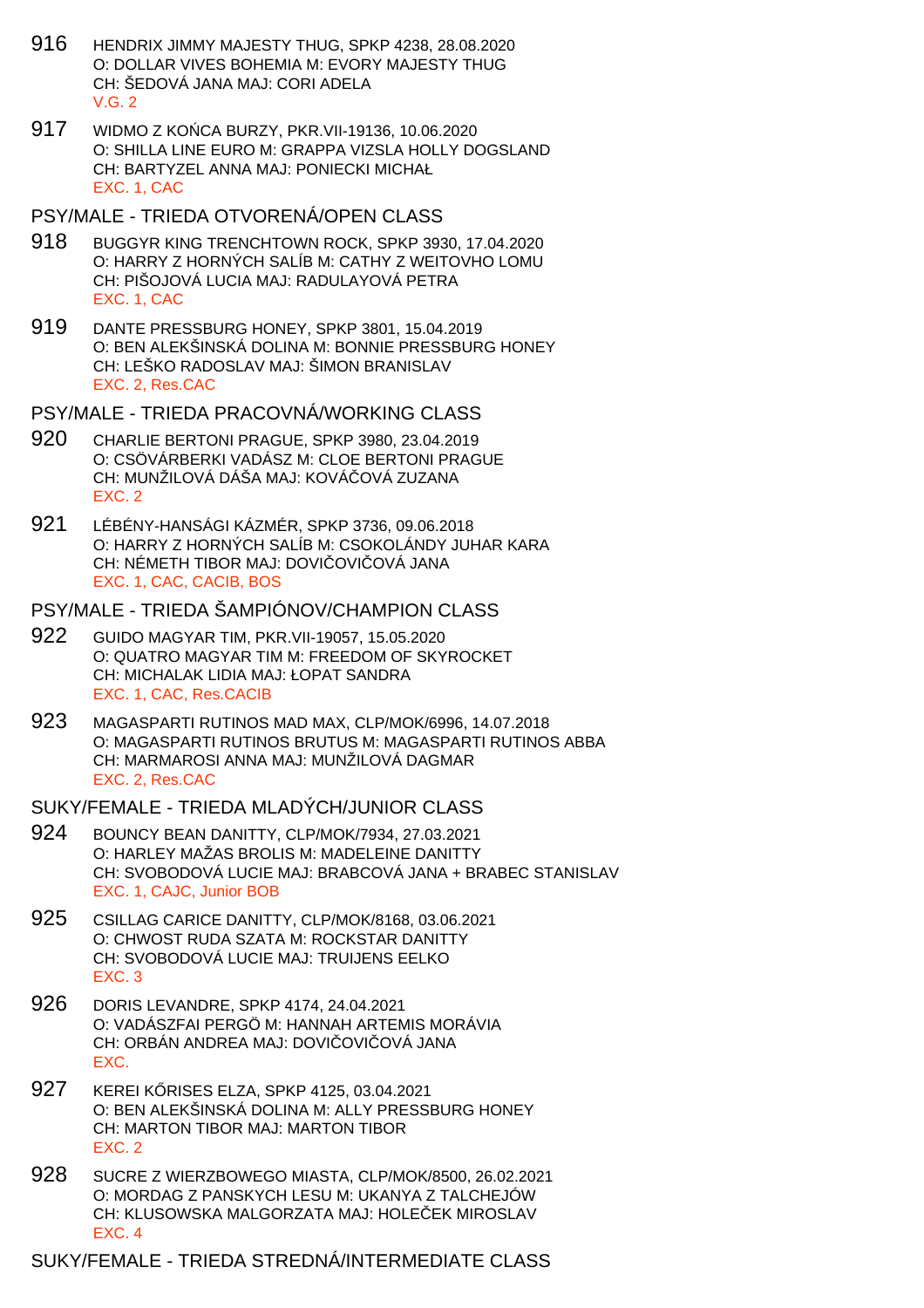- 929 AKKY OD HRADOVÉ STUDÁNKY, CLP/MOK/7635, 21.09.2020 O: TOLDIN´S TRUE TO TRADITION M: HALSTON ROSE CH: Š. ASTOVÁ MARKÉTA MAJ: SVOZÍLKOVÁ MARCELA EXC. 2
- 930 CINI LEVANDRE, SPKP 3939, 21.04.2020 O: VADÁSZFAI PERG M: HANNAH ARTEMIS MORÁVIA CH: ORBÁN ANDREA MAJ: ROMÁN ROBERT EXC. 1
- SUKY/FEMALE TRIEDA OTVORENÁ/OPEN CLASS
- 931 ABBIE BOHEMIA BAŽANT, CLP/MOK/7062, 25.06.2019 O: CSÁRDÁS DANITTY M: NOEMI ROSE GURDAU CH: BAŽANT LEOŠ MAJ: MÜLLEROVÁ HANA V.G. 3
- 932 BEAUTIFUL BELLA TRENCHTOWN ROCK, SPKP 3931, 17.04.2020 O: HARRY Z HORNÝCH SALÍB M: CATHY Z WEITOVHO LOMU CH: PIŠOJOVÁ LUCIA MAJ: CSÁMPAY ATTILA EXC. 2
- 933 INDIANA BERTONI PRAGUE, CLP/MOK/7498, 15.05.2020 O: MAD MAX MAGASPARTI RUTINOS M: CLAUDIE BERTONI PRAGUE CH: MUNŽILOVÁ DAGMAR MAJ: MUNŽILOVÁ DAGMAR EXC. 1, CAC

#### SUKY/FEMALE - TRIEDA PRACOVNÁ/WORKING CLASS

934 LIMETKA TAJEMSTVÍ KARPAT, CLP/MOK/6724, 30.01.2019 O: AMBRAVITTORIYA AMADEUS M: DAFNÉ BOGLARCA CH: LATINOVÁ MI ULKOVÁ PAVLA MAJ: LATINOVÁ MI ULKOVÁ PAVLA EXC. 1, CAC, Res.CACIB

#### SUKY/FEMALE - TRIEDA ŠAMPIÓNOV/CHAMPION CLASS

935 XTRAVAGANZA DANITTY, CLP/MOK/7274, 18.02.2020 O: DEARLY BELOVED FREE JAZZ M: MADELEINE DANITTY CH: SVOBODOVÁ LUCIE MAJ: VALOVÁ KATEŘINA EXC. 1, CAC, CACIB, BOB

# SLOVENSKÝ HRUBOSRSTY STAVA

Rozhodca/Judge JURSA JOZEF, SK - Kruh/Ring 13

PSY/MALE - TRIEDA OTVORENÁ/OPEN CLASS

- 936 VAN GOGH ACTA NON VERBA, SPKP RG 1869, 03.02.2020 O: GANDALF ACTA NON VERBA M: IKEA ACTA NON VERBA CH: BÍLY PETER MAJ: ŠOLTÉS TOMÁŠ V.G. 1
- PSY/MALE TRIEDA ŠAMPIÓNOV/CHAMPION CLASS
- 937 CASH DANIBULL, SPKP RG 1814, 07.05.2019 O: ALAN Z PRANDORFA M: DANIBULL ASILLYA SILVERTINA CH: HREŽÍK DANIEL MAJ: URDINA DUŠAN EXC. 1, CAC, CACIB, BOB
- SUKY/FEMALE TRIEDA DORAST/PUPPY CLASS
- 938 BRIXY Z BREHOV, SPKP 2083, 15.07.2021 O: GERAN HUKOV V ŠOK M: BONA Z PRANDORFA CH: DEVIATKA PETRÁK VERONIKA MAJ: DEVIATKA PETRÁK VERONIKA V.P. 1
- SUKY/FEMALE TRIEDA MLADÝCH/JUNIOR CLASS
- 939 EYWA DANIBULL, SPKP RG 2058, 12.06.2021 O: PIERKO DRU-WYD M: ASILLYA SILVERTINA DANIBULL CH: HREŽÍK DANIEL MAJ: HREŽÍK DANIEL + HREŽÍKOVÁ EVA EXC. 1, CAJC, Junior BOB

## SUKY/FEMALE - TRIEDA STREDNÁ/INTERMEDIATE CLASS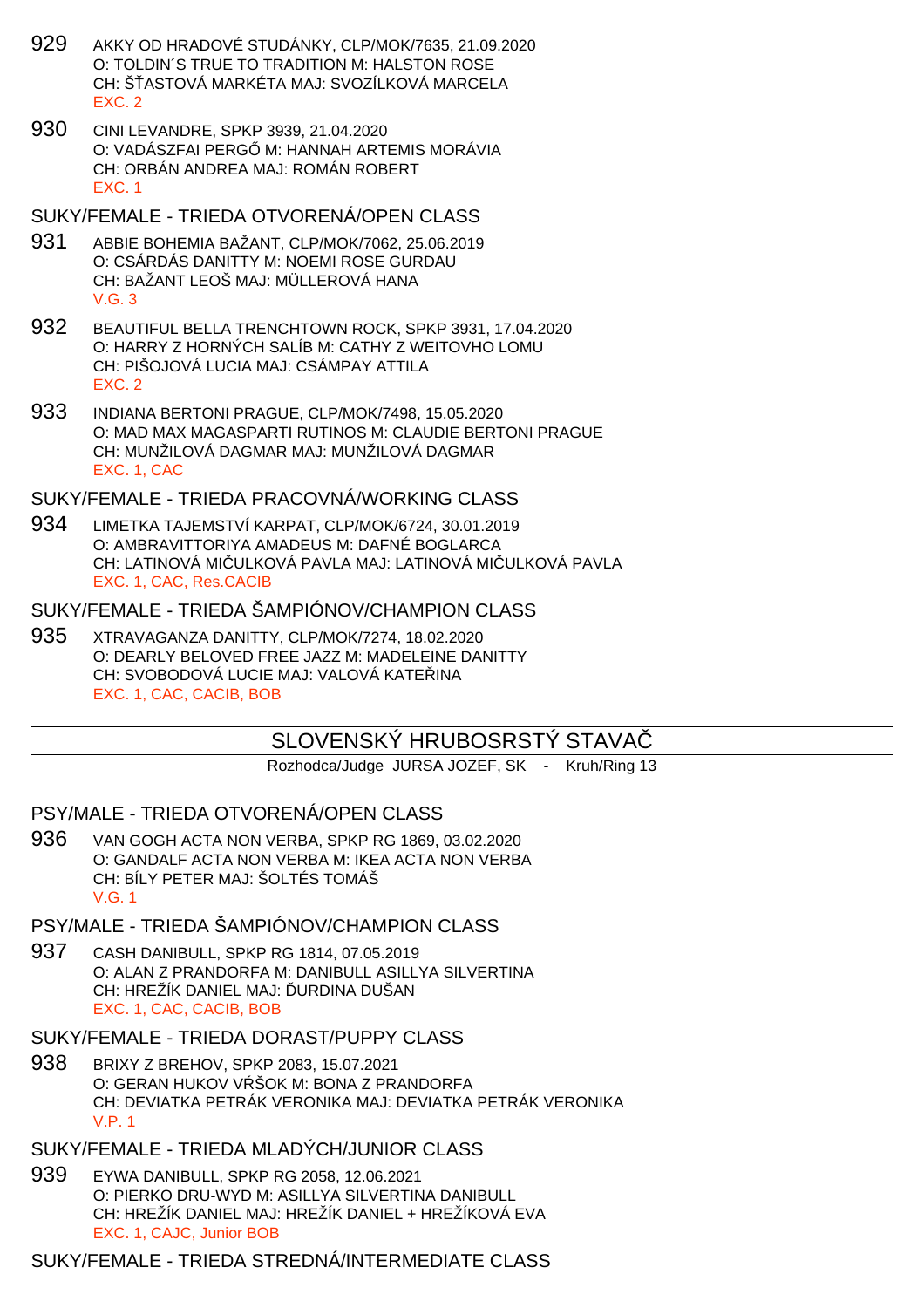940 CIDER ACTA NON VERBA, SPKP RG 1983, 16.08.2020 O: D.J. ACTA NON VERBA M: LADA ACTA NON VERBA CH: BÍLY PETER MAJ: NÉMETHOVÁ OĽGA EXC. 1, CAC, CACIB, BOS

## SPINONE ITALIANO

Rozhodca/Judge JURSA JOZEF, SK - Kruh/Ring 13

## PSY/MALE - TRIEDA MLADÝCH/JUNIOR CLASS

941 SKERLI MANDARIN, RKF 6315174, 12.05.2021 O: XANTOS ROSS CYNOPOLIS M: SKERLI BOUGAINVILLEA CH: UKRAINTSEVA SVETLANA MAJ: LETKOVÁ IVANA EXC. 1, CAJC, Junior BOB

PSY/MALE - TRIEDA PRACOVNÁ/WORKING CLASS

942 FIDO ČAROVNÉ SRDCE, CLP/SPI/159, 11.11.2019 O: ALBERTO AROVNÉ SRDCE M: MOIRA DI RIMNIS CH: BASTLOVÁ VLASTA MAJ: BASTLOVÁ VLASTA V.G. 1

PSY/MALE - TRIEDA ŠAMPIÓNOV/CHAMPION CLASS

943 ARCHIBALD MOJA LÁSKA, SPKP 75, 22.09.2019 O: JOSHUA THEOGONIA BLACK M: XANTIPA ROSS CYNOPOLIS CH: MANDÍKOVÁ LEA MAJ: MANDÍKOVÁ LEA EXC. 1, CAC, CACIB, BOB

# SUKY/FEMALE - TRIEDA STREDNÁ/INTERMEDIATE CLASS

944 SKERLI LATHRISSIA ROS'S CYNOPOLIS, RKF 5989854, 11.09.2020 O: XANTOS ROSS CYNOPOLIS M: SKERLI AZALEA STELLA MARIS CH: UKRAINTSEVA SVETLANA MAJ: LETKOVÁ IVANA EXC. 1, CAC, CACIB, BOS

SUKY/FEMALE - TRIEDA ŠAMPIÓNOV/CHAMPION CLASS

945 MOIRA DI RIMNIS, CLP/SPI/151, 01.11.2017 O: BEL DI RIMNIS M: TITTI DI RIMNIS CH: ZACCO PIER SECONDO MAJ: BASTLOVÁ VLASTA EXC. 1, CAC, Res.CACIB

WEIMARANER KURZHAAR - WEIMARSKÝ KRÁTKOSRSTÝ STAVAČ

Rozhodca/Judge JURSA JOZEF, SK - Kruh/Ring 13

## PSY/MALE - TRIEDA MLADÝCH/JUNIOR CLASS

- 946 BALDO MARLON LORD TATRA ROCKET, SPKP 2195, 10.04.2021 O: DESTINY´S TOUCH FROM ARTENIKÉ M: ANGELA MONTENEGRO TATRA ROCKET CH: JAN ÍKOVÁ UBOMÍRA MAJ: KOSTKOVÁ LENKA V.G. 1
- PSY/MALE TRIEDA OTVORENÁ/OPEN CLASS
- 947 FORREST GUMP FROM ARTENIKÉ, CLP/VOK/11623, 30.04.2020 O: KLEIN SHEFIS M: DESERT ROSE FROM ARTENIKÉ CH: KARCH ÁKOVÁ DAGMAR MAJ: KARCH ÁKOVÁ DAGMAR EXC. 1, CAC, Res.CACIB
- PSY/MALE TRIEDA PRACOVNÁ/WORKING CLASS
- 948 CAESAR OD RYBNÍKA PODHORÁKU, SPKP 1918, 26.03.2018 O: CARAMEL LOVE DE DONAWITZ M: ELMA OD STARÉHO KRČE POD ČERTÍ SKÁLOU CH: MÜLLEROVÁ DENISA MAJ: DUDO MATÚŠ V.G. 1

PSY/MALE - TRIEDA ŠAMPIÓNOV/CHAMPION CLASS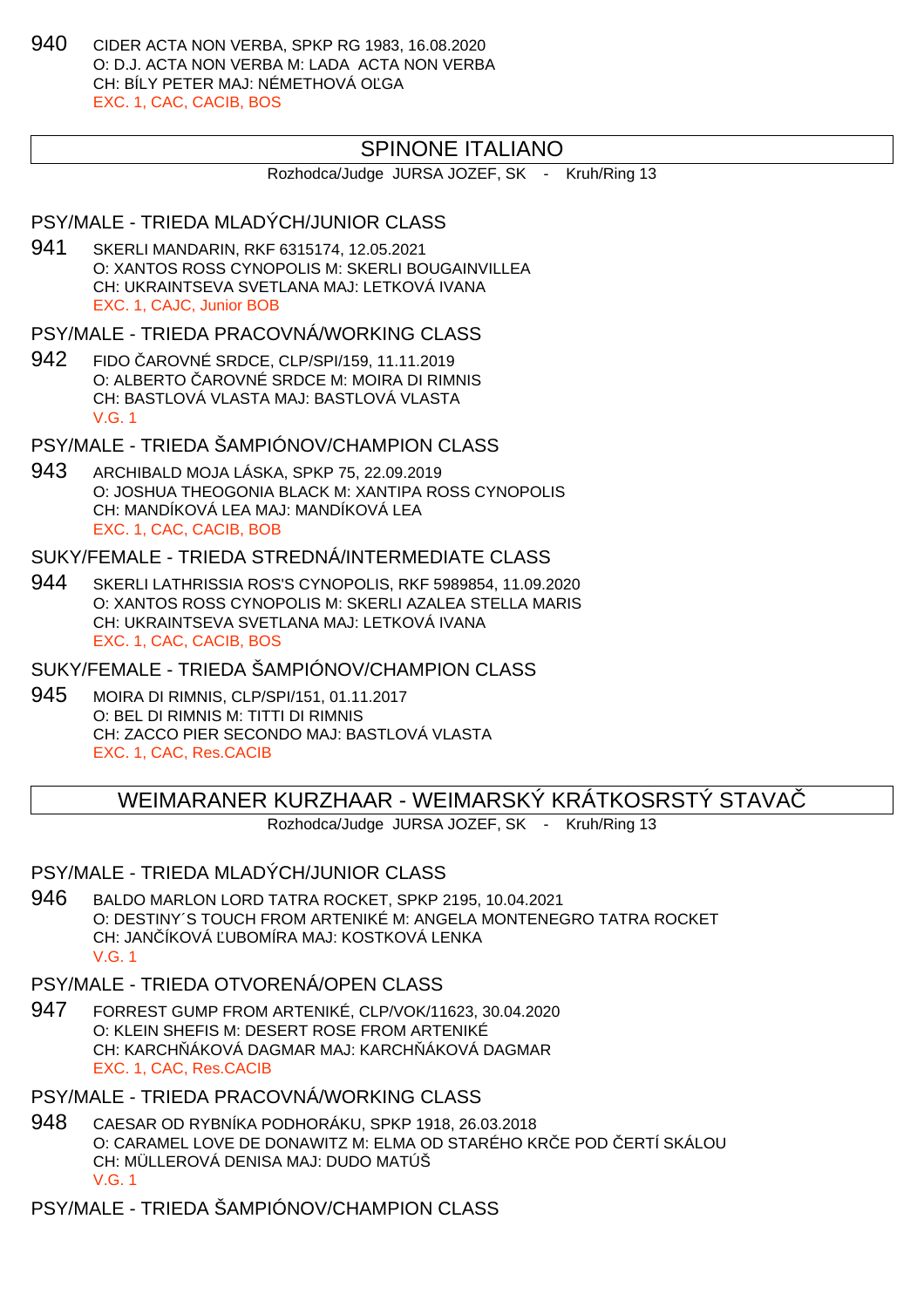- 949 DESTINY´S TOUCH FROM ARTENIKÉ, CLP/VOK/9628, 20.11.2014 O: GREYSPIRIT ROYAL SCOT AT TRILITE M: ELIZABETH THE QUEEN SIRIUS NOVA CH: VELI KOVÁ DAGMAR MAJ: CÁPALOVÁ DANA EXC. 2, Res.CAC
- 950 EVERLASTING ORCAN OF GREYNIE, SPKP 2058, 13.02.2019 O: ALL-STAR ALONSO ATAGORA M: A WILD BLOSSOM ARRYA GREYNIE CH: PÍCHOVÁ JANA MAJ: VARGA SAMUEL + KOSTKOVÁ NATÁLIA ABS.
- 951 FREDDIE HUMAN TOUCH, SPKP 2023, 03.05.2019 O: WEISUP ROYAL FLUSH AT BROMHUND M: ALLEMANDE HUMAN TOUCH CH: TEDLOVÁ IVANA MAJ: ŠUGÁR MICHAL EXC. 1, CAC, CACIB, BOS

#### SUKY/FEMALE - TRIEDA MLADÝCH/JUNIOR CLASS

- 952 BLUEBERRY MODRÝ AMULET, SPKP 2206, 30.06.2021 O: EDA ZE SLEZSKÝCH LESU M: ANDY Z VINOHRADSKÝCH POLÍ CH: SERESS TOMÁŠ MAJ: SERESS TOMÁŠ EXC. 1
- 953 GAVOTTA HUMAN TOUCH, SPKP 2180, 11.02.2021 O: LIFE IS AN ILLUSION JUST WEIMARANER M: ALLEMANDE HUMAN TOUCH CH: TEDLOVÁ IVANA MAJ: DUBOVCOVÁ UBOMÍRA V.G. 2
- 954 SOFFIO D'AMORE OVATION SHOW, RKF 6159614, 17.05.2021 O: SOFFIO D'AMORE INSPECTOR FIELD M: SOFFIO D'AMORE CRAUZE LOUISA CH: NIKESHINA ULYANA MAJ: TRNKOVÁ MÁRIA V.G. 3

#### SUKY/FEMALE - TRIEDA STREDNÁ/INTERMEDIATE CLASS

- 955 AURA MODRÝ AMULET, SPKP 2086, 11.05.2020 O: BEST GREEN ICE TEA ATAGORA M: ANDY Z VINOHRADSKÝCH POLÍ CH: SERESS TOMÁŠ MAJ: SERESS TOMÁŠ EXC. 3
- 956 RUBY LIPS BY ATRIA CORDIS, PKR.VII-19106, 19.06.2020 O: KOLATA´S SURFER´S PARADISE M: YARATELLE OF ATRIA CORDIS CH: MIKUS-KORALEWSKA DOROTA MAJ: MIKUS-KORALEWSKA DOROTA EXC. 1, CAC, Res.CACIB
- 957 WEIMDREAM BRIXIE BAILEY, SPKP 2116, 30.08.2020 O: CLIFFORD HUHAN TOUCH M: KLAUDIA SHEFIS CH: ARTZOVÁ ZUZANA MAJ: KAŠICKÝ FRANTIŠEK EXC. 2, Res.CAC
- SUKY/FEMALE TRIEDA OTVORENÁ/OPEN CLASS
- 958 BRAVA GREY Z TUROVECKYCH LES , CLP/VOK11548, 15.03.2020 O: TANGU A-AWA M: HALEY GREY OD POTOKA KA ÁKUP CH: POČINKOVÁ IVANA MAJ: POČINKOVÁ IVANA EXC. 1, CAC, CACIB, BOB

## SUKY/FEMALE - TRIEDA ŠAMPIÓNOV/CHAMPION CLASS

- 959 HARMONY HANAH Z LULE SKÝCH LES , CLP/VOK/11389, 08.08.2019 O: A WILD AND FREE OF GREYNIE M: DIAMOND DELLY Z LULE SKÝCH LES CH: MITTNEROVÁ IVA MAJ: MITTNEROVÁ IVA EXC. 1, CAC
- 960 OOPS I DID IT AGAIN SIRIUS NOVA, CLP/VOK/10739, 11.10.2017 O: HALSTON GET ON MY FEET M: JUST BECAUSE AGLAIA SIRIUS NOVA CH: MED ICKÁ SIMONA MAJ: MITTNEROVÁ IVA + MED ICKÁ SIMONA ABS.

skupina/group FCI - 8

AMERICAN COCKER SPANIEL BLACK - AMERICKÝ KOKERŠPANIEL LERNY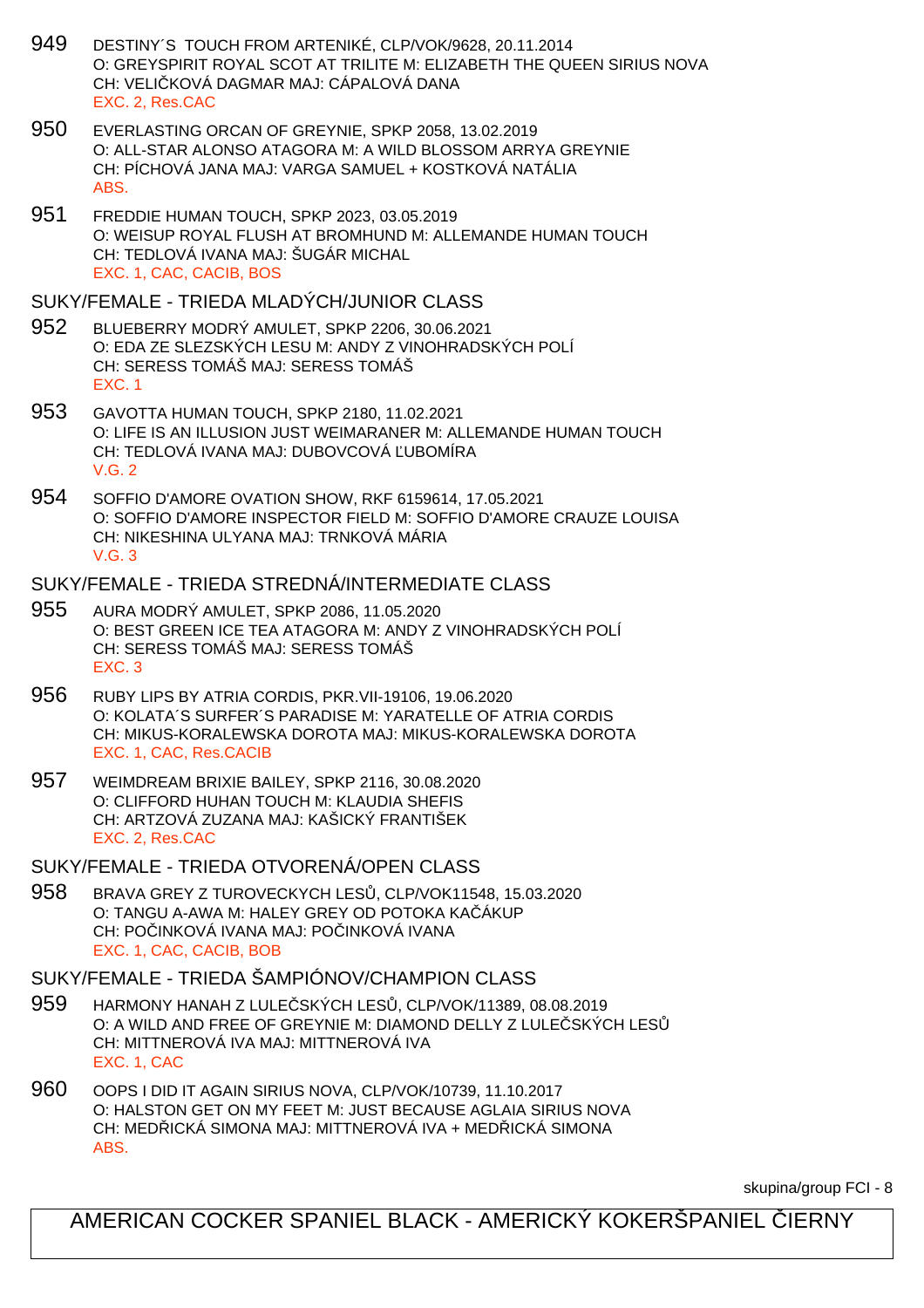### PSY/MALE - TRIEDA MLADÝCH/JUNIOR CLASS

961 ALL ABOUT US BLOOM FOR YOU, SPKP 2136, 02.12.2020 O: MADMAN´S MIGHT JUST TAKE YOUR LIFE M: CHLOÉ NOTINO VIXNER CH: MELICHER JÁN MAJ: OLEKŠÁK MARTINA EXC. 1, CAJC, Junior BOB

PSY/MALE - TRIEDA ŠAMPIÓNOV/CHAMPION CLASS

962 LAYTON BECAUSE I SAID SO, SPKP 2008, 26.04.2017 O: CH POINTBREAK WITH ALL THAT STRIKING M: ICH LAYTON YOU BET CH: VOLÁRIKOVÁ LINDA MAJ: CAISOVA SILVIA EXC. 1, CAC, CACIB, BOB

# AMERICAN COCKER SPANIEL COLOURS - AMERICKÝ KOKERŠPANIEL VIACFAREBNÝ

Rozhodca/Judge JURSA JOZEF, SK - Kruh/Ring 13

#### SUKY/FEMALE - TRIEDA STREDNÁ/INTERMEDIATE CLASS

963 KAJAL CHARMING LINE, SPKP 2139, 14.10.2020 O: RÄUBERLEIN´S I BELIEVE IN MIRACLES M: TSVETNAJA MECHTA MIDNIGHT MOON CH: VÁCLAVOVI ONDŘEJ MAJ: LEŠKOVÁ KATARÍNA ABS.

SUKY/FEMALE - TRIEDA OTVORENÁ/OPEN CLASS

964 FOUR SEASONS HUNIQUE THENALI, SPKP 2128, 07.04.2020 O: ICH FOUR SEASONS HUNIQUE ADONIS AMARON M: FOUR SEASONS HUNIQUE SNOWFLAKE CH: VÍG ORSOLYA MAJ: HEGEDUŠOVÁ ADRIANA + HALAJOVÁ HENRIETA EXC. 1, CAC, Res.CACIB

SUKY/FEMALE - TRIEDA ŠAMPIÓNOV/CHAMPION CLASS

965 TRANSYLVANIAN BLACK DIAMOND ATHENA, SPKP 2092, 01.06.2019 O: XLNT BOLD EAGLE M: VERY VIGIE MARIE-LA-LUNE CH: KOZMA TIBOR MAJ: HEGEDUŠOVÁ ADRIANA + KOCIS MILAN EXC. 1, CAC, CACIB, BOS

AMERICAN COCKER SPANIEL UNICOLOUR - AMERICKÝ KOKERŠPANIEL JEDNOFAREBNÝ

Rozhodca/Judge JURSA JOZEF, SK - Kruh/Ring 13

#### PSY/MALE - TRIEDA ŠAMPIÓNOV/CHAMPION CLASS

966 BELMOND GOLD MYSTERY LA INOGGY, SPKP 2094, 08.03.2019 O: TEDDY TISS ZE SLOVANSKÉ TVRZE M: ZITA BABY CHARMING LINE CH: KODETOVÁ PETRA MAJ: LEŠKOVÁ KATARÍNA EXC. 1, CAC, Res.CACIB

# SUKY/FEMALE - TRIEDA MLADÝCH/JUNIOR CLASS

967 STILL SUCCESS DE L´ECRIN DES PRECIEUSES, SPKP 2182, 07.05.2021 O: FUNNY BOY DE LA PETITE MAULDRE M: PAULA DANNA D´ARIZA CH: ANDRE HELENE MAJ: LEŠKOVÁ KATARÍNA EXC. 1, CAJC

SUKY/FEMALE - TRIEDA STREDNÁ/INTERMEDIATE CLASS

968 NELLINES GIVE ALL OR NOTHING, SPKP 2127, 04.09.2020 O: MADMAN´S COMETH ROCK´N´ROLL OVER M: NELLINES DREAM ON CH: VALLOVÁ JANA MAJ: VALLOVÁ JANA EXC. 1, CAC

BARBET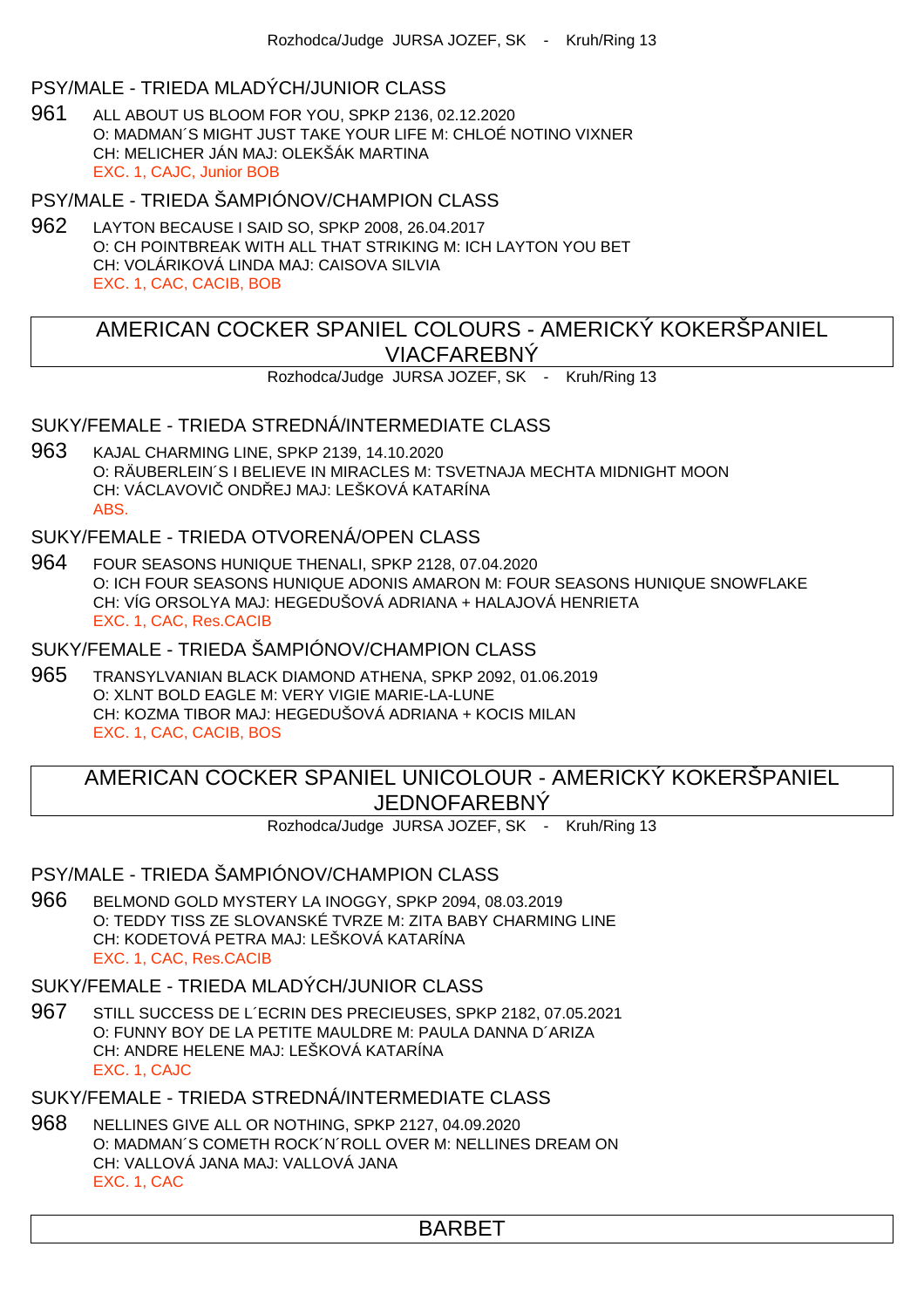#### PSY/MALE - TRIEDA MLADÝCH/JUNIOR CLASS

969 JULIEN DE LA COLLINE DES VIOLETTES, CLP/BAR/27, 28.04.2021 O: ULYSSE VOM ZULIMO M: GINGER DE LA COLLINE DES VIOLETTES CH: RICHNER SYLVIA MAJ: ENGEL MONIKA EXC. 1, CAJC, Junior BOB

PSY/MALE - TRIEDA STREDNÁ/INTERMEDIATE CLASS

970 LORD LANCELOT VOM DUCKSTEIN, CLP/BAR/15, 05.08.2020 O: HERUS VOM DUCKSTEIN M: JESSY VOM DUCKSTEIN CH: SOBANSKI KARIN MAJ: ENGEL MONIKA EXC. 1, CAC, CACIB, BOB

# CAO DE AQUA PORTUGUÉS - PORTUGALSKÝ VODNÝ PES

Rozhodca/Judge JURSA JOZEF, SK - Kruh/Ring 13

## PSY/MALE - TRIEDA OTVORENÁ/OPEN CLASS

971 ORION THE BLACK KING Z KASÉTEK, CLP/PVP/884, 30.03.2020 O: CAMLIN SEADANCER MADE IN AMERICA FOR MOKRY BANDITA M: KISS FROM ME Z KASÉTEK CH: PODVESKÁ KATE INA MAJ: ZITTERBARTOVÁ SIMONA EXC. 1, CAC, CACIB, BOB

#### PSY/MALE - TRIEDA VETERÁNOV/VETERAN CLASS

- 972 ACHIRAM ALL MY HEART REI PESCADOR, CLP/PVP/327, 25.12.2013 O: APLICADO ELE E UM VENCEDOR M: ARLETA ERNOBÍLÁ ELEGANCE CH: HLAVICOVÁ MILENA MAJ: ENGEL MONIKA EXC. 1
- SUKY/FEMALE TRIEDA MLADÝCH/JUNIOR CLASS
- 973 CASSANDRA PRINCESS ESTRELA DE AQUA, SKPK 64, 17.02.2021 O: KING FROM SEA Z KASÉTEK M: BELLA ESPIRITO DE AQUA CH: MARMANOVÁ JANA MAJ: LONGAUEROVÁ LUCIA EXC. 1, CAJC, Junior BOB

## SUKY/FEMALE - TRIEDA OTVORENÁ/OPEN CLASS

- 974 PRIA DA CASA DA BUBA, OHZB/CAS 394, 01.10.2018 O: POLARIS SEA JAZZ CASA DA BUBA M: FRIDA K DA CASA DA BUBA CH: PINTO JOAO RODRIGO MAJ: REISER MIRIAM EXC. 1, CAC, Res.CACIB
- SUKY/FEMALE TRIEDA ŠAMPIÓNOV/CHAMPION CLASS
- 975 CATHRIN ARLET STAR, CLP/PVP/699, 26.05.2018 O: SWEET OBSESSION BUICK ROADMASTER M: ARWEN ARLET STAR CH: TOMCOVÁ MICHAELA MAJ: PODANÁ EVA EXC. 1, CAC, CACIB, BOS

#### CHESAPEAKE BAY RETRIEVER

Rozhodca/Judge JURSA JOZEF, SK - Kruh/Ring 13

#### PSY/MALE - TRIEDA DORAST/PUPPY CLASS

976 ALONZO ICE LITTLE GRIZZLY, SPKP 18, 22.08.2021 O: NUNNEYSWOOD ICEBERG M: SELENA GOMEZ BY LIBAMI CH: ŠVEC UBOMÍR MAJ: ŠVEC UBOMÍR + ŠVECOVÁ JANA V.P. 1

### SUKY/FEMALE - TRIEDA DORAST/PUPPY CLASS

977 AMELIE SELENA LITTLE GRIZZLY, SPKP 23, 22.08.2021 O: NUNNEYSWOOD ICEBERG M: SELENA GOMEZ BY LIBAMI CH: ŠVEC UBOMÍR MAJ: ŠVEC UBOMÍR + ŠVECOVÁ JANA V.P. 1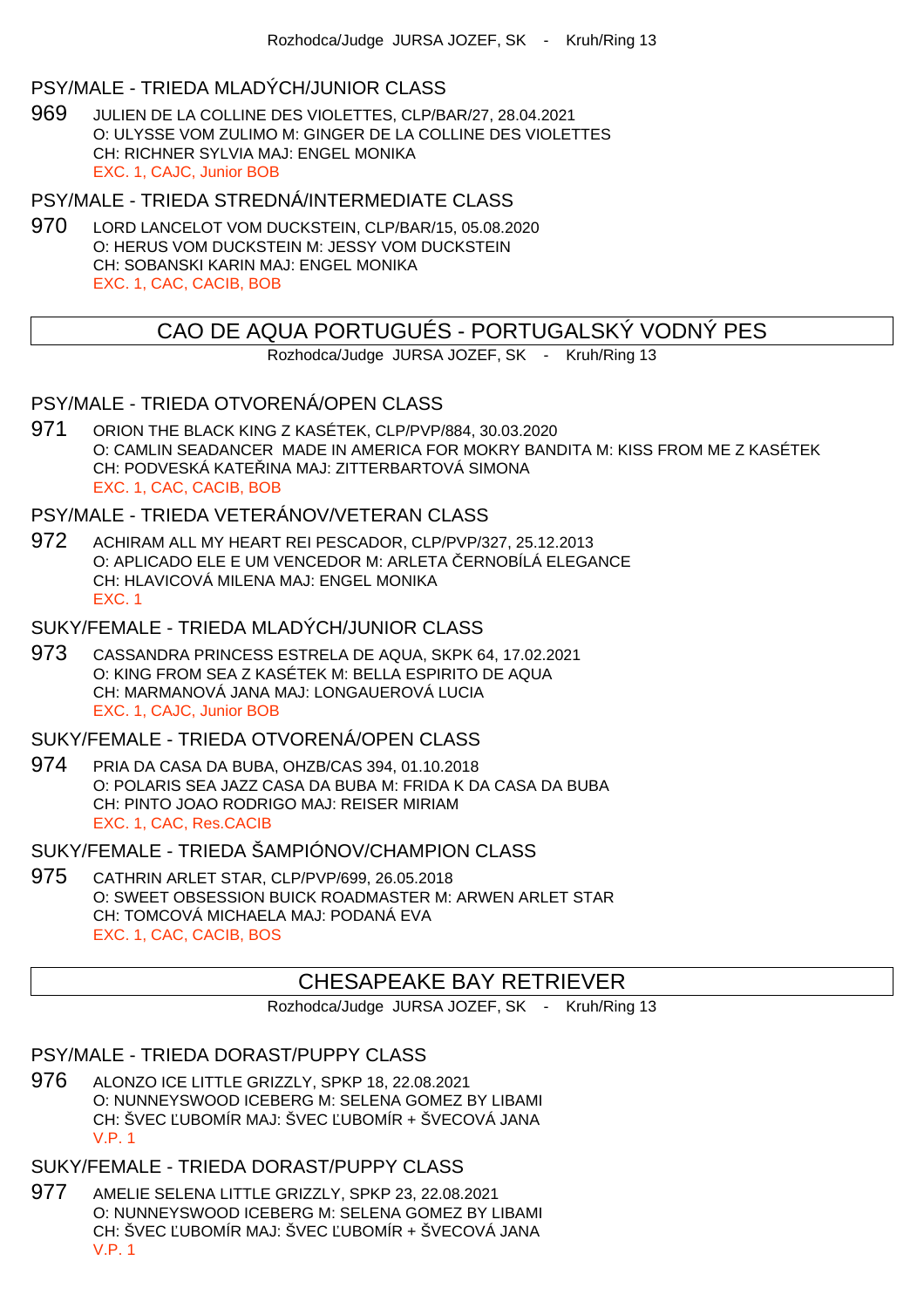#### SUKY/FEMALE - TRIEDA MLADÝCH/JUNIOR CLASS

978 QUINCY ROSE COCO KELE SKÝ POKLAD, SPKP 17, 05.02.2021 O: ZODIAC SILVER BOY KELE SKÝ POKLAD M: YO YO EFECT NEW COCO KELE SKÝ POKLAD CH: SEHNALÍKOVÁ SO A MAJ: CHARVÁTOVÁ DOMINIKA EXC. 1, CAJC, Junior BOB, BOB

# CURLY COATED RETRIEVER

Rozhodca/Judge JURSA JOZEF, SK - Kruh/Ring 13

#### PSY/MALE - TRIEDA DORAST/PUPPY CLASS

979 PRINCE AWESOME Z BASISFORY, PKR.VIII-43933, 15.08.2021 O: PARADIGMA FOLKOR M: WARRIOR PRINCESS Z BASISFORY CH: LAUZER BARBARA & KATARZYNA MAJ: TYM ANNA V.P. 1

#### PSY/MALE - TRIEDA ŠAMPIÓNOV/CHAMPION CLASS

980 KARNAWAŁOWY TOAST Z BASISFORY, PKR.VIII-37090, 06.01.2018 O: PARADIGMA FOLKOR M: WARRIOR PRINCESS Z BASISFORY CH: LAUZER KATARZYNA & BARBARA MAJ: LAUZER KATARZYNA + LAUZER BARBARA EXC. 1, CAC, CACIB, BOS

# SUKY/FEMALE - TRIEDA MLADÝCH/JUNIOR CLASS

981 SUN DEVIL IN VINO VERITAS, PKR.VIII-43687, 11.06.2021 O: BRIO'S GRAND MASTER FLASH AT DARKSIDE RATN ON COC M: SUN DEVIL HARLEQUIN DEMON CH: KOFRON JENNIFER & GRACE MAJ: LAUZER KATARZYNA EXC. 1, CAJC, Junior BOB, BOB

# ENGLISH COCKER SPANIEL BLACK - ANGLICKÝ KOKERŠPANIEL ČIERNY

Rozhodca/Judge JURSA JOZEF, SK - Kruh/Ring 13

## PSY/MALE - TRIEDA MLADÝCH/JUNIOR CLASS

- 982 Z BREKOVSKÉHO PODHRADIA BARCO, SPKP 2526, 25.05.2021 O: GULLIVER Z BOJNICKÝCH ÚDOLOV M: JASNA Z BOJNICKÝCH ÚDOLOV CH: BENDA STANISLAV MAJ: KOLÁ OVÁ ZDENKA EXC. 2
- 983 Z BREKOVSKÉHO PODHRADIA BASTIEN, SPKP 2527, 25.05.2021 O: GULLIVER Z BOJNICKÝCH ÚDOLOV M: JASNA Z BOJNICKÝCH ÚDOLOV CH: BENDA STANISLAV MAJ: RAKOVSKÁ VERONIKA EXC. 1, CAJC
- PSY/MALE TRIEDA ŠAMPIÓNOV/CHAMPION CLASS
- 984 FISKAL Z BOJNICKÝCH ÚDOLOV, SPKP 2375, 08.04.2015 O: FILON RICCI CLUB M: OCTAVIA BLACK PETRS CH: LEVICKÝ PAVOL MAJ: ŠKRABÁK VLADIMÍR EXC. 1, CAC, Res.CACIB

# SUKY/FEMALE - TRIEDA OTVORENÁ/OPEN CLASS

985 BUBBLY TAN FELIX ASTRA, CLP/AC/39610, 03.02.2020 O: DARNEY NUT WISH M: J´ADORE SCHÖNEZ CH: TYLOVÁ BURIANOVÁ VENDULA MAJ: TYLOVÁ BURIANOVÁ VENDULA EXC. 1, CAC

# SUKY/FEMALE - TRIEDA ŠAMPIÓNOV/CHAMPION CLASS

986 ARWEN Z KRÁLOVSKEJ VYHLIADKY, SPKP 2474, 09.02.2019 O: FISKAL Z BOJNICKÝCH ÚDOLOV M: DOROTHEA Z VEJMINKU CH: ŠKRABÁK VLADIMÍR MAJ: ŠKRABÁK VLADIMÍR EXC. 1, CAC, CACIB, BOS

SUKY/FEMALE - TRIEDA ESTNÁ/HONOUR CLASS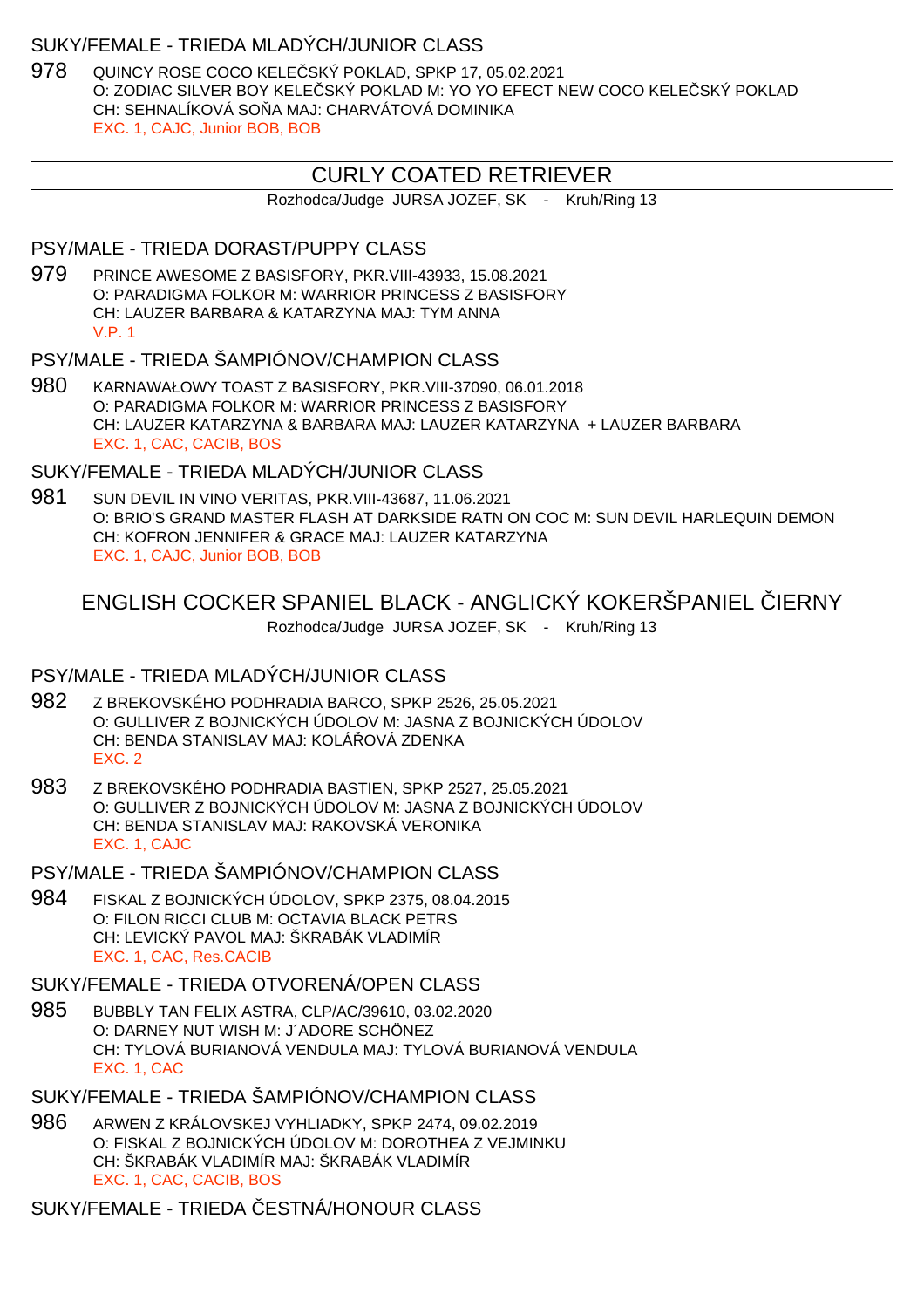987 DOROTHEA Z VEJMINKU, SPKP 2412, 05.05.2016 O: ORLANDO Z VEJMINKU M: VICTORIA Z VEJMINKU CH: ŠULCEK PAVEL MAJ: ŠKRABÁK VLADIMÍR EXC. 1

# ENGLISH COCKER SPANIEL COLOURS - ANGLICKÝ KOKERŠPANIEL VIACFAREBNÝ

Rozhodca/Judge JURSA JOZEF, SK - Kruh/Ring 13

#### PSY/MALE - TRIEDA MLADÝCH/JUNIOR CLASS

988 CLOISTER CINZANO EBONIRA, CLP/AC/40004, 23.11.2020 O: GARDENSTONE GRAN TORINO M: DORABELLA MANDOLINA CH: BEDNA ÍKOVÁ RADANA MAJ: KAŠNÁ KATE INA + BARTOŠOVÁ PETRA EXC. 1, CAJC, Junior BOB

### PSY/MALE - TRIEDA STREDNÁ/INTERMEDIATE CLASS

989 HARRY Z HO ENUŠE, CLP/AC/39844, 08.07.2020 O: GESSA D'ARAN ROB ROY M: AYRA Z HOŘENUŠE CH: ŠPR A DALIBOR MAJ: VINKLÁREK ROMAN + VINKLÁRKOVÁ SVATAVA EXC. 1, CAC

## PSY/MALE - TRIEDA OTVORENÁ/OPEN CLASS

990 FAMOUS RASTA COOLGANG, PKR.VIII-40480, 30.12.2019 O: CHARBONNEL LIFE'N TIMES M: FACTOR X COOLGANG CH: SZYFFER KATARZYNA MAJ: SZYFFER KATARZYNA EXC. 1, CAC, CACIB, BOB

## PSY/MALE - TRIEDA ŠAMPIÓNOV/CHAMPION CLASS

991 DARCY ZE SENICKÝCH POLÍ, CLP/AC/39069, 10.09.2018 O: BELMONDO PAVEKS M: ARWEN ARCA ZE SENICKÝCH POLÍ CH: PODLESNÁ FILKOVÁ IVANA MAJ: VINKLÁRKOVÁ SVATAVA + VINKLÁREK ROMAN EXC. 1, CAC

## SUKY/FEMALE - TRIEDA ŠAMPIÓNOV/CHAMPION CLASS

992 FLAYA SIRRAH SHINE, CLP/AC/38592, 13.06.2017 O: RANCECRAIG ROULETTE M: CANNELLA DOLCE SIRRAH SHINE CH: ŠERUDOVÁ MICHAELA MAJ: HAKALOVÁ LENKA EXC. 1, CAC, Res.CACIB

# ENGLISH COCKER SPANIEL UNICOLOR - ANGLICKÝ KOKERŠPANIEL JEDNOFAREBNÝ

Rozhodca/Judge JURSA JOZEF, SK - Kruh/Ring 13

## PSY/MALE - TRIEDA MLADÝCH/JUNIOR CLASS

993 O ROMEO Z BOJNICKÝCH ÚDOLOV, SPKP 2533, 17.06.2021 O: KOCEL Z BOJNICKÝCH ÚDOLOV M: AMELIA OD BUKOVÉ STUDÁNKY CH: LEVICKÝ PAVOL MAJ: VALKOVÁ JANA + BARIAK MARTINA EXC. 1, CAJC

# ENGLISH SPRINGER SPANIEL - ANGLICKÝ ŠPRINGERŠPANIEL

Rozhodca/Judge JURSA JOZEF, SK - Kruh/Ring 13

# PSY/MALE - TRIEDA MLADÝCH/JUNIOR CLASS

994 ALADIN SRDCOVÉ ESO, CLP/ASS/7323, 05.03.2021 O: LEAFY ART JP CELTIC THUNDER JACK M: SILVER FOG HARLEY QUINN CH: HODOVÁ ZUZANA MAJ: HODOVÁ LINDA + HODOVÁ ZUZANA EXC. 1, CAJC, Junior BOB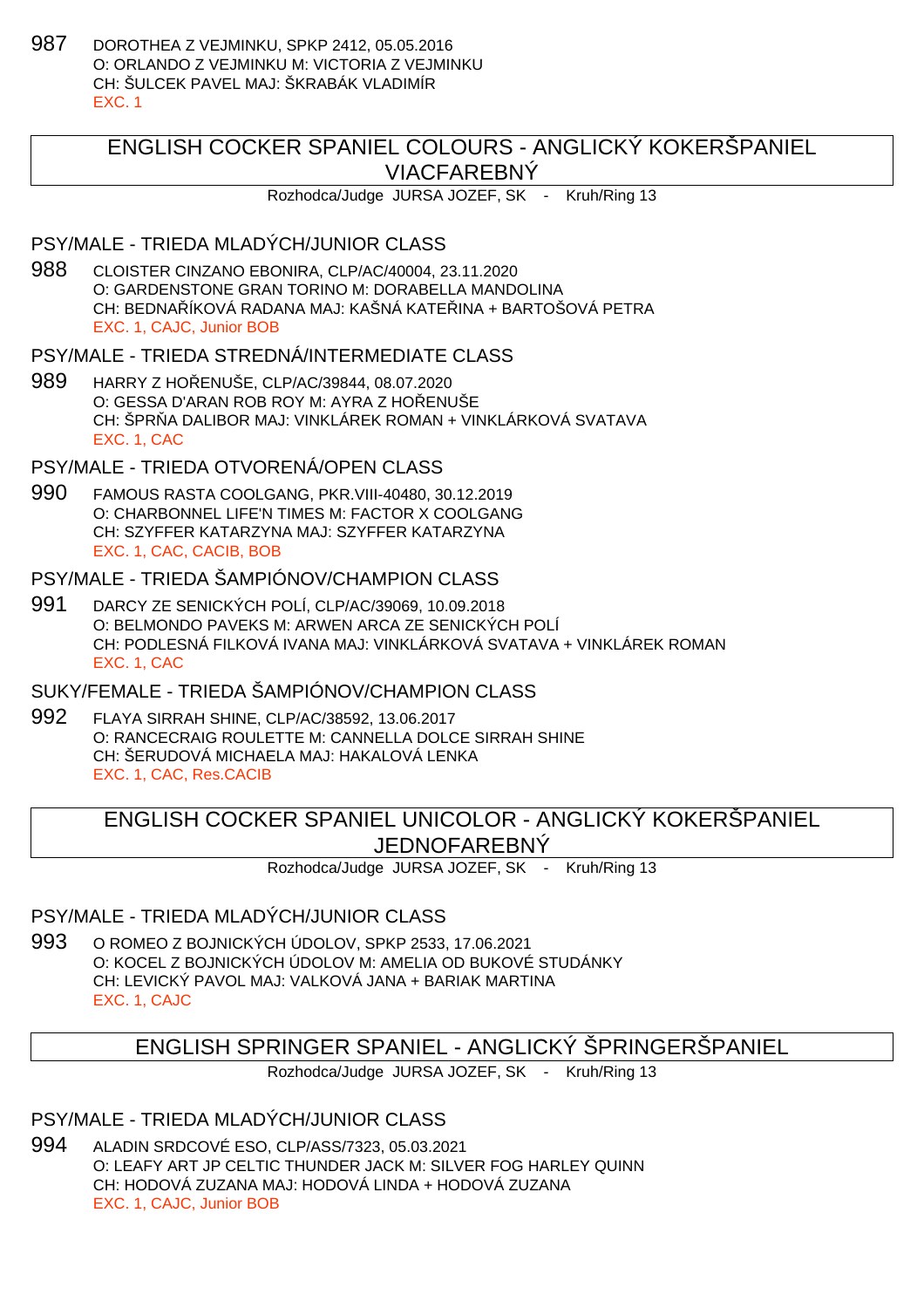995 ASAN Z LIMBOVÉHO HÁJA, SPKP 2149, 20.06.2021 O: TIMY BOHEMIA JEWELLERY M: SCARLET ZO SRNIEJ DOLINY CH: PANIS ANTON MAJ: VARGOVÁ NELA  $V$  G  $2$ 

# PSY/MALE - TRIEDA ŠAMPIÓNOV/CHAMPION CLASS

- 996 FINKENSEE ENERGIC EROS, ÖHZB/ESS 2018, 12.12.2019 O: BOBBY BROWN BUXUSSON M: FINKENSEE BEMY BRAVE BIANCA CH: FINK EVELINE MAJ: MALECHA BERNADETTE + FINK EVELINE ABS.
- 997 LORDSETT GOOD VIBRATIONS, SPKP 2100, 26.02.2019 O: SIEGER´S DOUBLE TROUBLE M: LORDSETT SHOW AND SHINE CH: KSIA EK KATARZYNA MAJ: BAKOVÁ IVANA EXC. 1, CAC, CACIB, BOB

### SUKY/FEMALE - TRIEDA MLADŠÍ DORAST/MINOR PUPPY CLASS

998 PARADISE KEEP ON DANCING, AKC SS29409208, 07.10.2021 O: CERISE BONANZA M: PARADISE DANCIN ON SUNSHINE CH: BOWMAN-MCKINNIE ROXANA & MESA NEIL MAJ: HODOVÁ LINDA V.P. 1

## SUKY/FEMALE - TRIEDA MLADÝCH/JUNIOR CLASS

999 ZAIRA ZO SRN EJ DOLINY, SPKP 2146, 04.04.2021 O: LORDSETT GOOD VIBRATIONS M: QWENTY ZO SRN EJ DOLINY CH: CIGÁ VILIAM A IVANA MAJ: BAKOVÁ IVANA EXC. 1, CAJC

#### SUKY/FEMALE - TRIEDA OTVORENÁ/OPEN CLASS

1000 JEFA JAMON JASPEADA SPOTTED WITH CHARM, PKR.VIII-37434, 04.05.2018 O: TROLLANGENS OHIO M: AFORADA AMOROSA SPOTTED WITH CHARM CH: GÓRSKA NATALIA MAJ: GÓRSKA NATALIA EXC. 1, CAC, CACIB, BOS

# FLAT COATED RETRIEVER

Rozhodca/Judge RIDAR ÍKOVÁ GABRIELA, SK - Kruh/Ring 8

#### PSY/MALE - TRIEDA OTVORENÁ/OPEN CLASS

- 1001 EXPLICIT BORN TO MAKE YOU HAPPY, ÖHZB/FCR 2418A, 07.06.2019 O: ALMANZA KING OF THE CASTLE M: EXPLICIT SOMEBODY TO LOVE CH: LUECKNER MATHILDA MAJ: NEUHAUSER THOMAS + GRUBER MARLIES EXC. 1, CAC, CACIB, BOS
- 1002 GILLIAN´S CHOICE QUIRATE, ÖHZB/FCR 2550, 19.02.2020 O: GILLIAN´S CHOICE HEAD OVER HEELS M: GILLIAN´S CHOICE JUST LOVELY CH: WOLFSGRUBER ELISABETH MAJ: MATZHOLD BETTINA EXC. 2, Res.CAC
- 1003 KEY LARGO TERCIUS, SPKP 313, 24.01.2020 O: SUSEDALENS REMINGTON SENDERO M: FLEUR DE LIS TERCIUS CH: ŽAMPACHOVÁ EVA MAJ: KRAMÁROVÁ ZUZANA EXC. 3
- 1004 LIVE AND LET LIVE OASIS OF PEACE, SPKP 301, 29.03.2017 O: MISS MALLORYS SOONER OR LATER M: I WAS BORN ON EASTER OASIS OF PEACE CH: VRUBEL PAVEL MAJ: MACÁKOVÁ INGRID EXC. 4

### PSY/MALE - TRIEDA ŠAMPIÓNOV/CHAMPION CLASS

1005 BERSIFJOR DOPPIAMENTE FORTUNATO, LSVK FCR 0199/18, 23.06.2018 O: ALMANZA BURBERRY GOODIEBAG M: ERSIFJOR BACIO DI BUONA FORTUNA CH: BELIKOVA SVETLANA MAJ: ANTANAITEN? OTILIJA EXC. 2, Res.CAC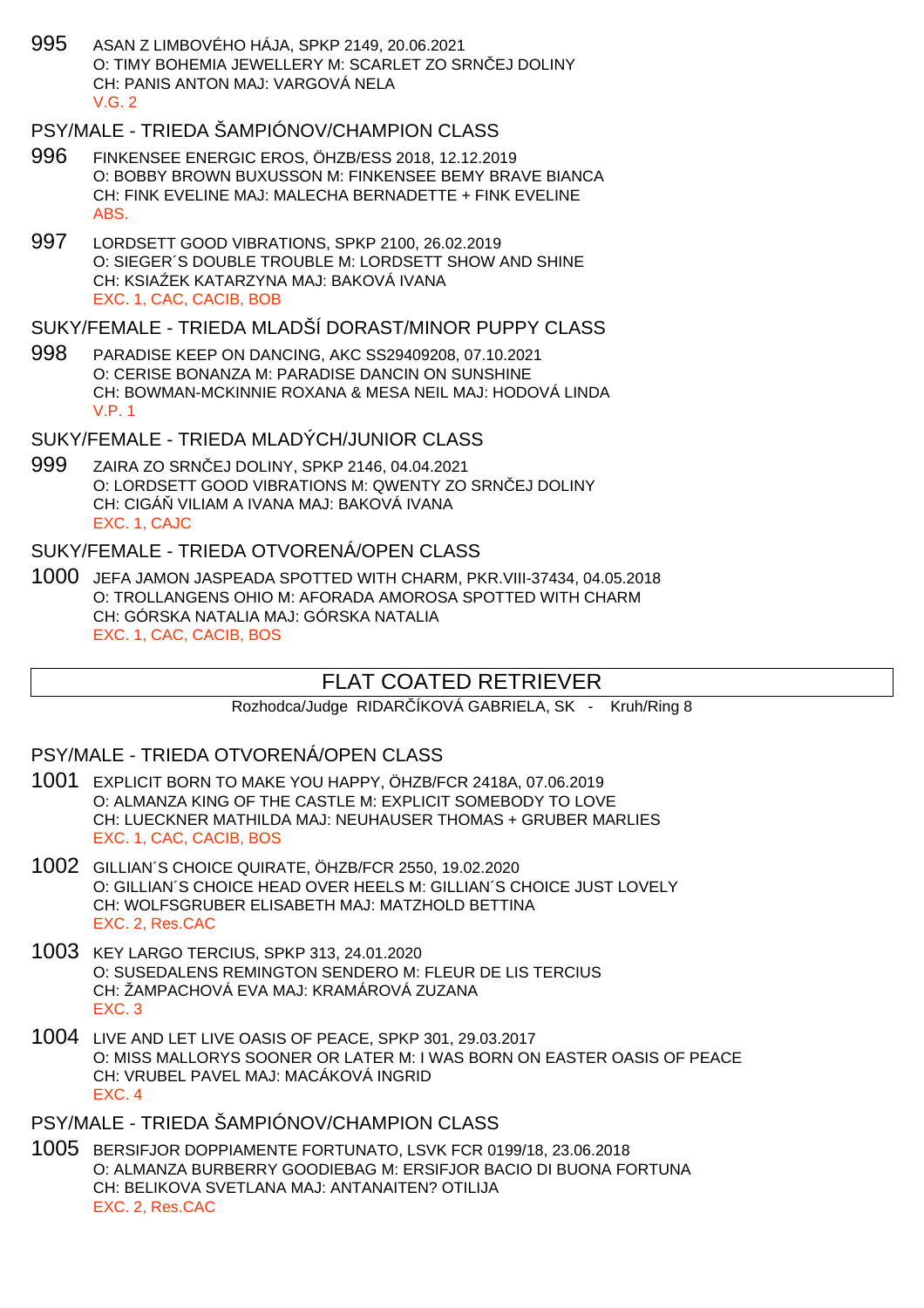1006 EMOTION IN MOTION BLACK BRIANTA, CPL/FCR/5722, 03.07.2018 O: CH MOONSTRUCK HAZELNUT M: CH SILENT NIGHT BLACK BRIANTA CH: SMUTNÁ LENKA MAJ: SMUTNÁ LENKA EXC. 1, CAC, Res.CACIB

#### SUKY/FEMALE - TRIEDA MLADÝCH/JUNIOR CLASS

1007 GILLIAN´S CHOICE THAT´S TAKODA, ÖHZB/FCR 2773, 24.03.2021 O: SIMON SAYS HONEY I´M HOME M: GILLIAN´S CHOICE JUST LOVELY CH: WOLFSGRUBER ELISABETH MAJ: MATZHOLD BETTINA EXC. 1, CAJC, Junior BOB

#### SUKY/FEMALE - TRIEDA STREDNÁ/INTERMEDIATE CLASS

1008 DUPLICATE OUR MIST CEDLETES, CLP/FCR/6689, 26.09.2020 O: GARGAMEL OASIS OF PEACE M: JUST LIKE MISTY OASIS OF PEACE CH: RAISKUBOVÁ KAMILA MAJ: IN ALOVÁ IVA V.G. 1

#### SUKY/FEMALE - TRIEDA OTVORENÁ/OPEN CLASS

1009 CHIANTI BLACK BRIANTA, CLP/FCR/6460, 14.04.2020 O: MANDARAL JUST THE WAY YOU ARE M: SILENT NIGHT BLACK BRIANTA CH: SMUTNÁ LENKA MAJ: SMUTNÁ LENKA EXC. 1, CAC

### SUKY/FEMALE - TRIEDA PRACOVNÁ/WORKING CLASS

1010 ON MY WAY CEDLETES OASIS OF PEACE, CLP/FCR/6176, 15.06.2019 O: O´FLANAGAN TWIST OF LIME M: JUST LIKE MISTY OASIS OF PEACE CH: VRUBEL PAVEL MAJ: RAISKUBOVÁ KAMILA EXC. 1, CAC, CACIB, BOB

#### SUKY/FEMALE - TRIEDA ŠAMPIÓNOV/CHAMPION CLASS

1011 GOLDEN RULE BLACK BRIANTA, CLP/FCR/6169, 27.06.2019 O: ALMANZA PIRATE OF THE CARIBBEAN M: VIVA LA VIDA BLACK BRIANTA CH: SMUTNÁ LENKA MAJ: SMUTNÁ LENKA EXC. 1, CAC, Res.CACIB

# GOLDEN RETRIEVER - ZLATÝ RETRIEVER

Rozhodca/Judge RIDAR ÍKOVÁ GABRIELA, SK - Kruh/Ring 8

PSY/MALE - TRIEDA DORAST/PUPPY CLASS

1012 BAILEY VICTORIA AUREA IN CORDE, SPKP 4299, 05.08.2021 O: OLIVER DIAMOND IN THE HEART M: ELIZABETH SLNKO UNÍNA CH: BARÁNEK MARTIN MAJ: VAJDA ADAM V.P. 1

### PSY/MALE - TRIEDA MLADÝCH/JUNIOR CLASS

- 1013 ALEXANDER FAITHFUL HEART OF LIPTOV, SPKP 4236, 29.06.2021 O: ANGELONATO DEEP PURPLE M: NOBLE IRIS GOLD HEART CH: ONDREJKOVÁ IVONA MAJ: ONDREJKOVÁ IVONA EXC. 1, CAJC
- 1014 ENERKID CALL ME MY JOY, UKU.0523380, 03.05.2021 O: SALANDATTERRA DREAM CATCHER M: ENERKID BLUE DREAM CH: ROMASHKO NATALIIA MAJ: KÚDELOVÁ ANDREA EXC. 2
- 1015 TRAMIN RICKY, SPKP 4084, 05.12.2020 O: KAHN-CANARY NOTO BENE M: TRAMIN DARK SIDE OF THE MOON CH: USHAN OLENA MAJ: HAFFNEROVÁ EVA EXC. 3

PSY/MALE - TRIEDA STREDNÁ/INTERMEDIATE CLASS

1016 WONDER DIAMOND IN THE HEART, SPKP 3915, 23.07.2020 O: IRON DIAMOND IN THE HEART M: O'PARIS DES JARDINS D'EPONA CH: NÁSADOVÁ KATARÍNA MAJ: ŠIŠKA IVAN EXC. 1, CAC, CACIB, BOS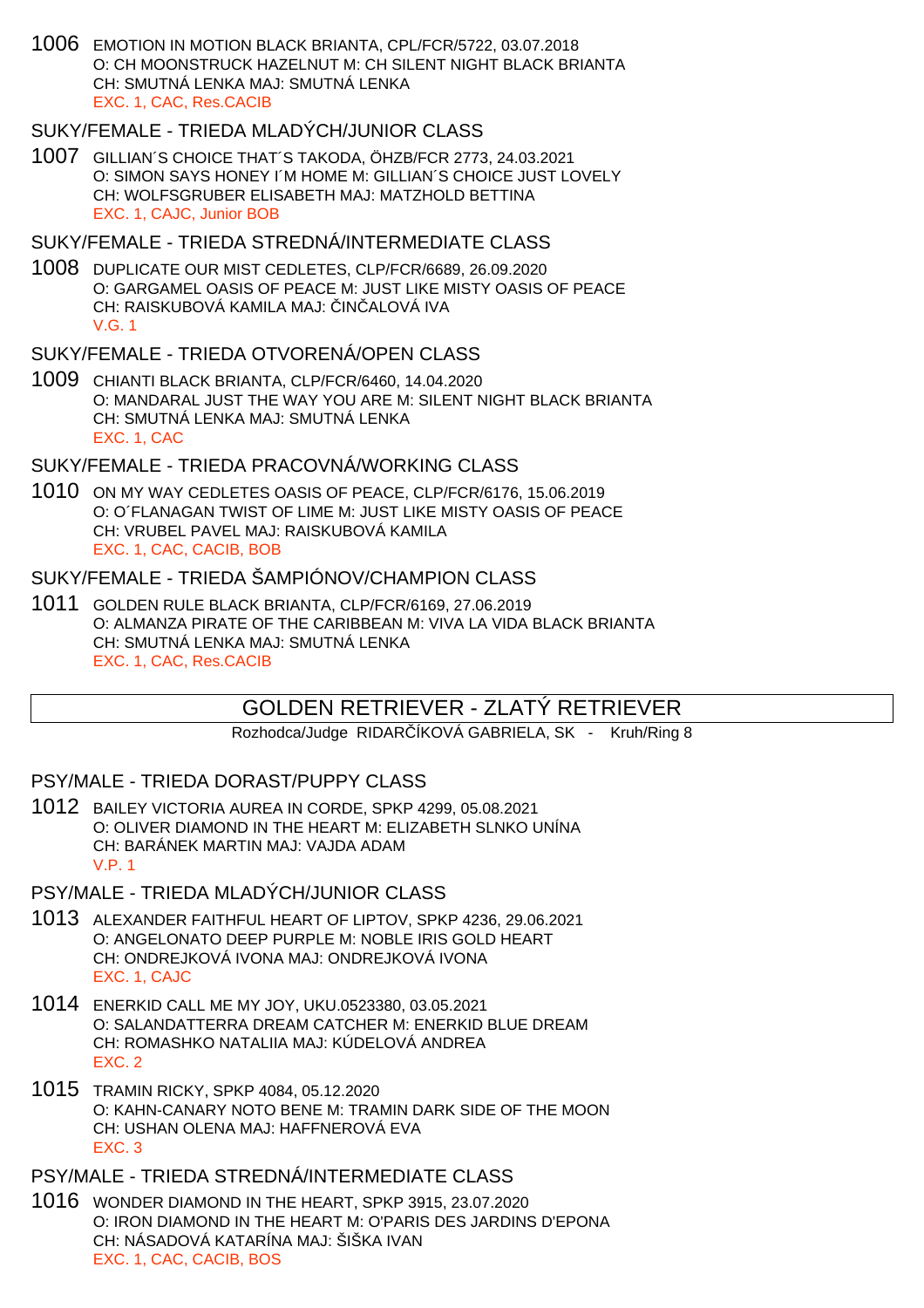## PSY/MALE - TRIEDA OTVORENÁ/OPEN CLASS

- 1017 FERNFLOWER ISAK GENIAL BOY, SPKP 3513, 04.09.2018 O: CANTRYGOLD MISTER BRUS M: FERNFLOWER GIVENCHY FROM COUTURE CH: POLUNICHEVA ELENA MAJ: DEPTOVÁ DANIELA EXC. 2, Res.CAC
- 1018 HOUDINI FROM BOHEMIAN STARLIGHT, CLP/GR/21443, 12.12.2019 O: SEVEN´S DREAM MOI MOCHE ET MECHANT M: PINIA ROZMACHANY OGON CH: SVORE OVÁ ZDENKA MAJ: SVORE OVÁ ZDENKA + GABZDILOVÁ PAVLÍNA EXC. 1, CAC
- PSY/MALE TRIEDA PRACOVNÁ/WORKING CLASS
- 1019 ASK ME SIMBA MILLION REASONS, CLP/GR/21577, 13.03.2020 O: HARRY POTTER AUREA ROSA M: CAROLINE MORAVIA GOLD HEART CH: SUCHOPÁROVÁ KRISTÝNA MAJ: LEDENOVÁ NAD ŽDA EXC. 1, CAC, Res.CACIB
- PSY/MALE TRIEDA ŠAMPIÓNOV/CHAMPION CLASS
- 1020 UNIKÁT HENRY GOLD HEART, SPKP 3921, 24.07.2020 O: CHRISTOPH GOLD HEART CANIS REGNUM M: NOBLE ADIDAS GOLD HEART CH: KOCÁNOVÁ OLGA MAJ: NÁSADA MILAN + NÁSADOVÁ KATARÍNA EXC. 1, CAC
- PSY/MALE TRIEDA VETERÁNOV/VETERAN CLASS
- 1021 IRON DIAMOND IN THE HEART , SPKP 2890, 17.01.2014 O: EVIDOG KASINO M: EVIDOG JENNIFER CH: NÁSADOVÁ KATARÍNA MAJ: NÁSADA MILAN EXC. 1

SUKY/FEMALE - TRIEDA MLADŠÍ DORAST/MINOR PUPPY CLASS

- 1022 HELIOS AISHA HAPPINESS OF GOLD HEART, SPKP 4351, 27.11.2021 O: MAJIK CALL ME ISHMAEL M: ATLANTIS STELLA HAPPINESS OF GOLD HEART CH: KUKAN JOZEF MAJ: KOVA I OVÁ ŽANETA V.P. 1
- SUKY/FEMALE TRIEDA DORAST/PUPPY CLASS
- 1023 BRILLIANT VICTORIA AUREA IN CORDE, SPKP 4310, 05.08.2021 O: OLIVER DIAMOND IN THE HEART M: ELIZABETH SLNKO UNÍNA CH: BARÁNEK MARTIN MAJ: BARÁNEK MARTIN + TOTHOVÁ NIKOLETA V.P. 2
- 1024 IRIS MY JOY, SPKP 4319, 16.09.2021 O: ARES ZLATÝ DOMOV M: GOLDEN LYRA MY JOY CH: KÚDELOVÁ ANDREA MAJ: BAUER DANA V.P. 1

SUKY/FEMALE - TRIEDA MLADÝCH/JUNIOR CLASS

- 1025 CHARISMA VIVA ANGELIC SOUL, SPKP 4037, 04.02.2021 O: SKY PRIDE BAIKAL M: KIARA DIAMOND IN THE HEART CH: BADINKOVÁ PETRA MAJ: OBŽEROVÁ KATARÍNA V.G. 3
- 1026 FUEGO CONCHITA HAPPINESS OF GOLD HEART, SPKP 4215, 09.06.2021 O: BACK TO THE FUTURE DE LAR DE CASANOVA M: KINDER MOLLY GOLD HEART CH: KUKAN JOZEF MAJ: KUKAN JOZEF + KUKANOVÁ TÍMEA V.G. 2
- 1027 ORIN SNEH TATIER, SPKP 3998, 28.11.2020 O: FERNFLOWER ISAK GENIAL BOY M: KASSANDRA SNEH TATIER CH: DEPTOVÁ DANIELA MAJ: HAFFNEROVÁ EVA V.G. 4
- 1028 SOUL SIMPHONY MY ANGEL TOMI, SPKP 4224, 07.04.2021 O: ANGELONATO DEEP PURPLE M: SOUL SIMPHONY GABRIELLA CH: ŽELJKOVI BOJAN MAJ: NECHALOVÁ JANA V.G.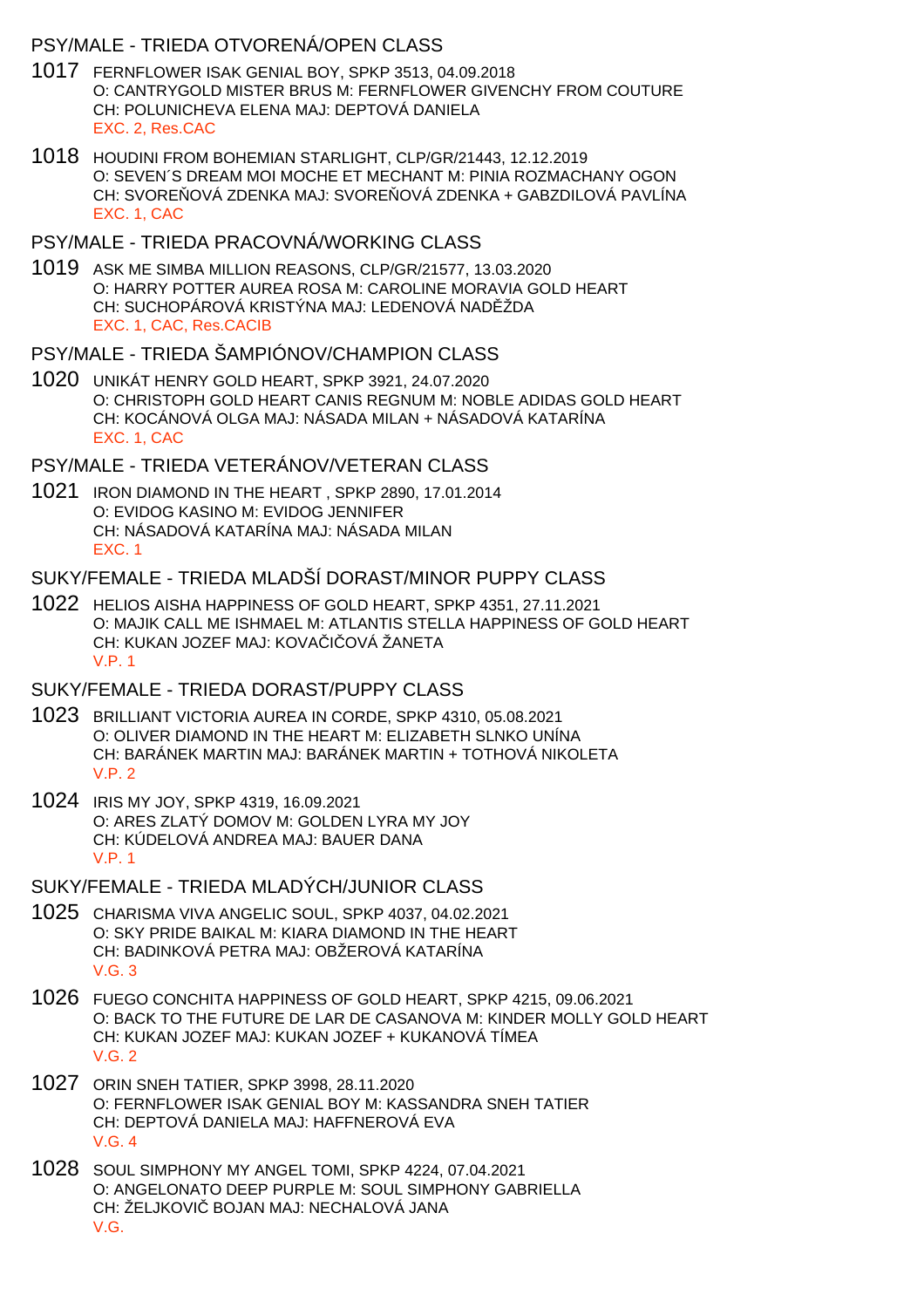1029 ZARA DIAMOND IN THE HEART, SPKP 4057, 28.02.2021 O: IRON DIAMOND IN THE HEART M: LAILA DES JARDINS D´EPONA CH: NÁSADOVÁ KATARÍNA MAJ: NÁSADOVÁ KATARÍNA EXC. 1, CAJC, Junior BOB

#### SUKY/FEMALE - TRIEDA STREDNÁ/INTERMEDIATE CLASS

- 1030 BONETT BRIDE QUEEN OF MAGIC, SPKP 4011, 13.09.2020 O: MAGIC MADNESS LOVE TO LOVE M: BONETT BRIDE JINGLE VOICE CH: SÜLI KRISZTINA MAJ: ŠIŠKA IVAN EXC. 3
- 1031 FLY HOPE SUN SHINE SHAMWARI, SPKP 3842, 13.04.2020 O: DUKE SUN SHINE SHAMWARI M: LEA DINA SNEH TATIER CH: HAFFNEROVÁ EVA MAJ: HAFFNEROVÁ EVA EXC. 4
- 1032 GRAVITU OF LOVE LASTER GOLD , SPKP 4249, 08.10.2020 O: ANGELONATO MAKES PEOPLE - TALK M: GUDVIN´S RIDDL INTRIGA FOR LASTER GOLD CH: KUDRYASHOVA I. MAJ: PALAJ DENISA EXC. 1, CAC, Res.CACIB
- 1033 UNIQUE NINA DIAMOND IN THE HEART, SPKP 3899, 11.07.2020 O: CHRISTOPH GOLD HEART CANIS REGNUM M: LAILA DES JARDINS D´EPONA CH: NÁSADOVÁ KATARÍNA MAJ: NÁSADOVÁ KATARÍNA EXC. 2, Res.CAC

#### SUKY/FEMALE - TRIEDA OTVORENÁ/OPEN CLASS

- 1034 ASK ME SARAFINA MILLION REASONS, CLP/GR/21588, 13.03.2020 O: HARRY POTTER AUREA ROSA M: CAROLINE MORAVIA GOLD HEART CH: SUCHOPÁROVÁ KRISTÝNA MAJ: TOBOLOVÁ ADÉLA ABS.
- 1035 EXTRA GIRL IN GROUP BOHEMIAN STARLIGHT, CLP/GR/19560, 16.02.2018 O: MAJIK RED RHUM M: PINIA ROZMACHANY OGON CH: SVORE OVÁ ZDENKA MAJ: SVORE OVÁ ZDENKA EXC. 2, Res.CAC
- 1036 JAM SESSION MY ANGEL TOMI, SPKP 3703, 10.08.2019 O: VESTAFJELL'S MAGIC ELF M: BORN TO BE WILD MY ANGEL TOMI CH: NECHALOVI JANA A MICHAL MAJ: NECHALOVÁ JANA + NECHALA MICHAL EXC. 1, CAC
- 1037 POLARIS SNEH TATIER, SPKP 4007, 01.12.2020 O: FERNFLOWER ISAK GENIAL BOY M: FLORISA GOLD HEART CH: DEPTOVÁ DANIELA MAJ: DRIENOVSKÁ LENKA EXC. 3
- SUKY/FEMALE TRIEDA ŠAMPIÓNOV/CHAMPION CLASS
- 1038 QUEEN DIAMOND IN THE HEART, SPKP 3652, 25.05.2019 O: IRON DIAMOND IN THE HEART M: LAILA DES JARDINS D´EPONA CH: NÁSADOVÁ KATARÍNA MAJ: NÁSADOVÁ KATARÍNA EXC. 1, CAC, CACIB, BOB

#### SUKY/FEMALE - TRIEDA VETERÁNOV/VETERAN CLASS

1039 FLORISA GOLD HEART, SPKP 2843, 28.08.2013 O: ICH KASINO EVIDOG M: ICH HAYLEY SNEH TATIER CH: KOCÁNOVÁ O GA MAJ: DEPTOVÁ DANIELA EXC. 1

# KOOIKERHONDJE

Rozhodca/Judge JURSA JOZEF, SK - Kruh/Ring 13

PSY/MALE - TRIEDA OTVORENÁ/OPEN CLASS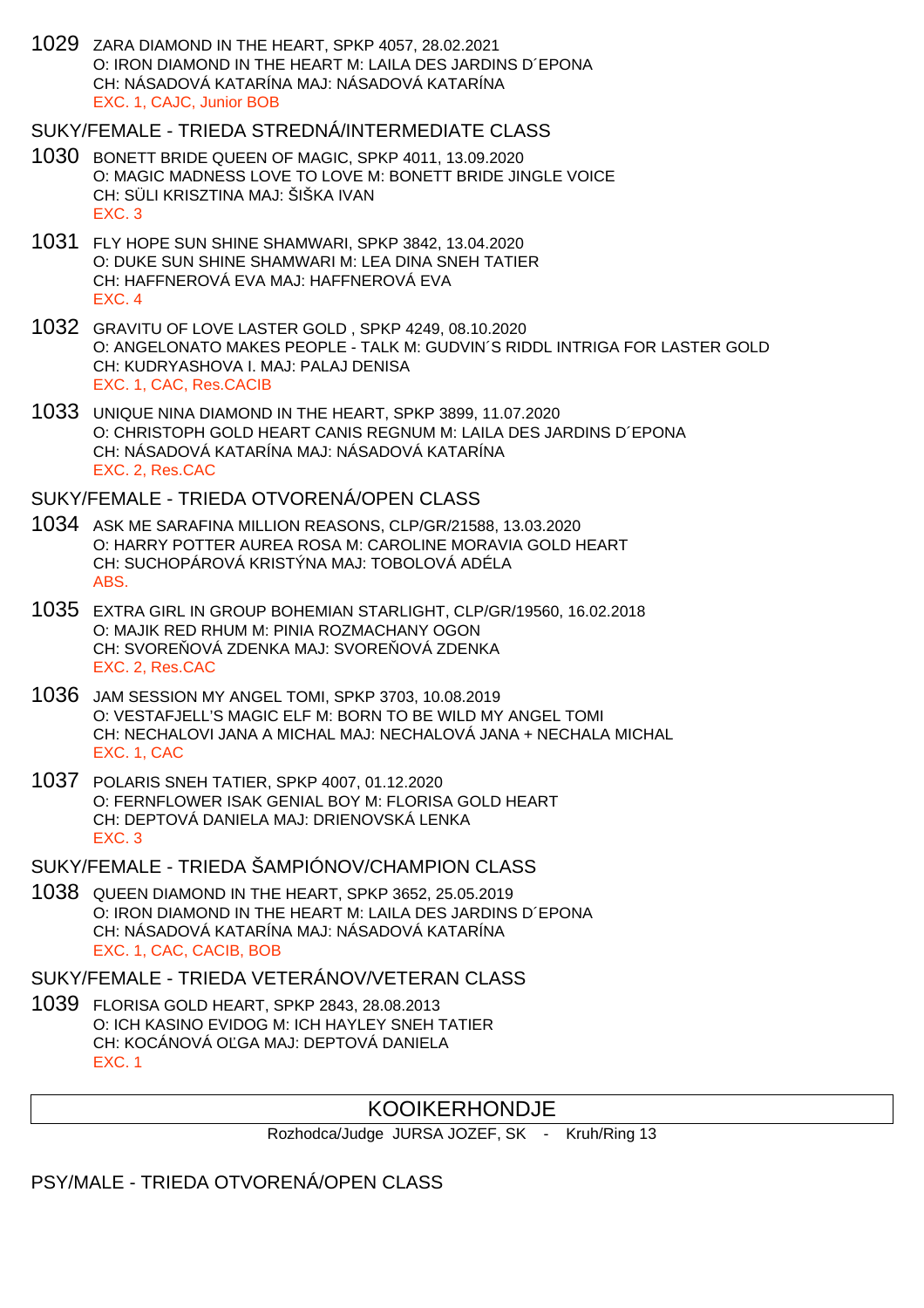1040 BASTIEN BILLY KAMALI DE BELLASOL, SPKP 9, 18.09.2020 O: FALCO Z PLOUŽNICKÉ STÁJE M: DAISSY DUCKIE BELLAMOON CH: ŠRITOVÁ KAMILA MAJ: DIVÉKYOVÁ TÁ LA EXC. 1, CAC, CACIB, BOB

#### SUKY/FEMALE - TRIEDA STREDNÁ/INTERMEDIATE CLASS

1041 BIBI BESSIE KAMALI DE BELLASOL, OHZB/KH 346, 18.09.2020 O: FALCO Z PLOUŽNICKÉ STÁJE M: DAISSY DUCKIE BELLAMOON CH: ŠR TOVÁ KAMILA MAJ: KARABA ANDREA EXC. 1, CAC, CACIB, BOS

# LABRADOR RETRIEVER

Rozhodca/Judge KANÁS RÓBERT, SK - Kruh/Ring 9

#### PSY/MALE - TRIEDA DORAST/PUPPY CLASS

1042 COUDY Z OHRADNÍ LOUKY, CLP/LR/39033, 18.09.2021 O: FAIR MAGIC SEA DREAM ESSENTION OF LIFE M: CHARLOTTE ROSE LAROS TEXAS CH: K RA MARTIN MAJ: MONTAG TOMÁŠ PROM.

#### PSY/MALE - TRIEDA MLADÝCH/JUNIOR CLASS

- 1043 EGOLINK FELIX, SPKP 7959, 17.06.2021 O: CARROMER JACK OF DIAMONDS M: VANILLA SUGAR QUEEN'S JOY CH: BOTKOVÁ JAROSLAVA MAJ: ŠTRBOVÁ EVA EXC.
- 1044 ROCKY CHOCO QUEEN´S JOY, SPKP 7892, 14.04.2021 O: CLAUSWEB FELLOW FOR QUEEN´S JOY M: WERA QUEEN´S JOY CH: ORLOVSKÁ ZUZANA MAJ: VAVREK HENRIETA EXC. 1, CAJC, Junior BOB
- 1045 ULTRA CHARLIE KELESIS, SPKP 7774, 15.03.2021 O: RIVERLAB´S CARDAMON M: QUEEN ROSE KELESIS CH: KELEMEN LADISLAV MAJ: KOHÚT MATÚŠ V.G. 2

## PSY/MALE - TRIEDA STREDNÁ/INTERMEDIATE CLASS

- 1046 ALDAMITY LIGHT MY FIRE, SPKP 7516, 26.05.2020 O: DOLBIA INKY M: ALDAMITY DEEP IN MY HEART CH: BARTOŠOVÁ DANIELA MAJ: GAJDOŠOVÁ IVANA + STA Ő IVAN EXC. 1, CAC, Res.CACIB
- 1047 BARNEY Z OHRADNI LOUKY, CLP/LR/37059, 03.07.2020 O: JOE POD ŽERICKÝM KOSTELEM M: BLACK TRICOLOR OF CZECHOMOR CH: KURA MARTIN MAJ: MONTAG TOMÁŠ ABS.
- 1048 WOODY POD CHOS OM, SPKP 7602, 18.09.2020 O: CARROMER JACK OF DIAMONDS M: PHIBE POD CHOS OM CH: MARTONKA RÓBERT MAJ: MARTONKOVÁ ADRIANA EXC. 2, Res.CAC

## PSY/MALE - TRIEDA OTVORENÁ/OPEN CLASS

- 1049 AARON LABKA Z DRAŽOVSKÉHO LESA, SPKP 7320, 14.02.2020 O: MICKEY POD CHOS OM M: EGOLINK AYLIN CH: ŠANDO IVAN MAJ: KULICH VLADIMÍR V.G. 2
- 1050 SWISSKING CHICAGO, NHSB 3212612, 12.10.2020 O: ROBERT SUPER START M: KONSUL LAB NUMMER ONE POOPOOPIDOO CH: MEIER PHILIPPE MAJ: BARTOŠOVÁ DANIELA EXC. 1, CAC, CACIB, BOB

PSY/MALE - TRIEDA PRACOVNÁ/WORKING CLASS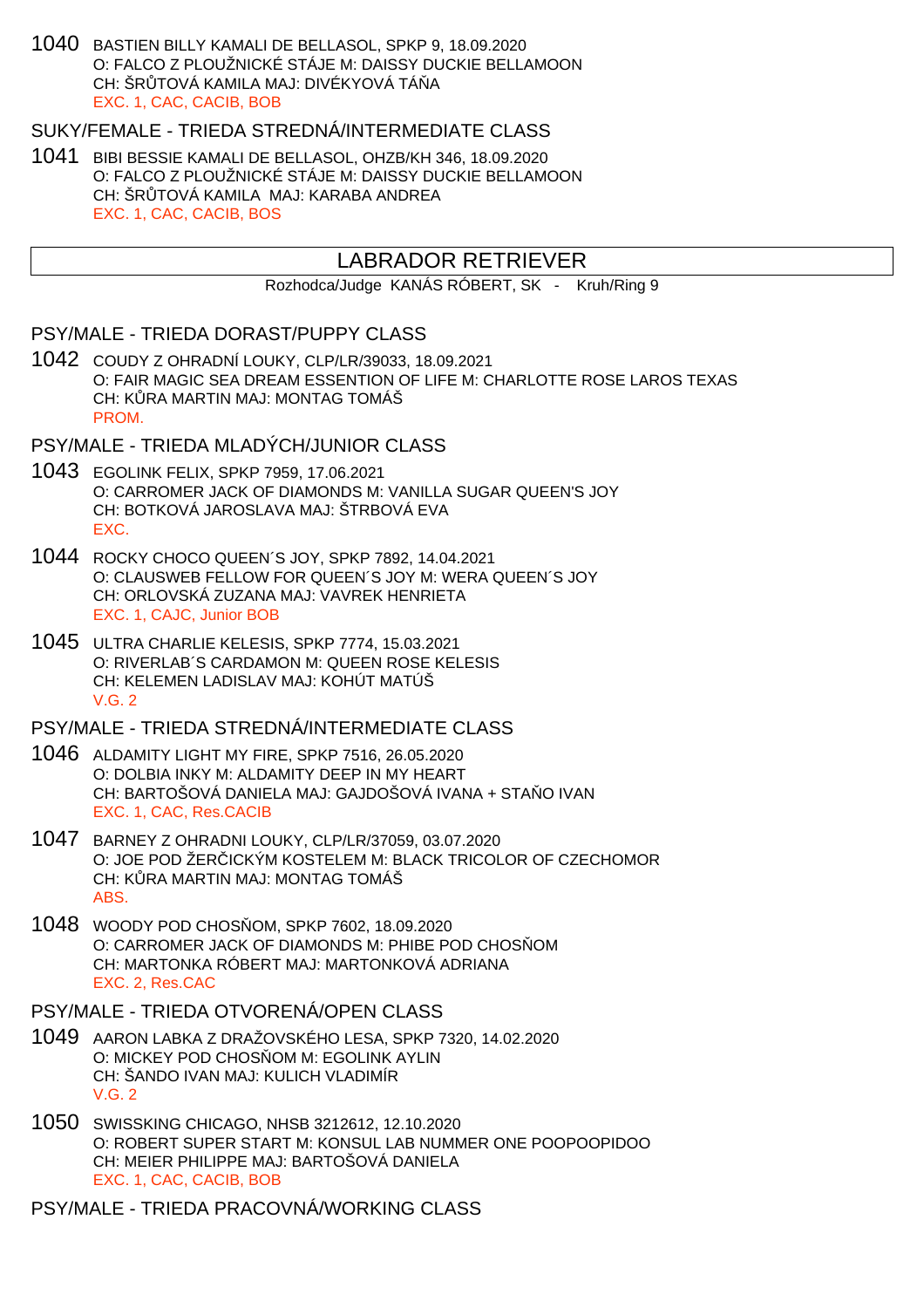1051 ARTHUR AMOR SIN FIN, SPKP 7234, 14.10.2019 O: CLAUSWEB FELLOW FOR QUEEN´S JOY M: ZAYA SWEET CHOCO CH: BARTOŠOVÁ MICHAELA MAJ: ŠLOSÁROVÁ KRISTÍNA EXC. 1, CAC

# PSY/MALE - TRIEDA ŠAMPIÓNOV/CHAMPION CLASS

1052 X´JONATHAN OD HIMALÁJSKÉHO CEDRU, SPKP 7224, 29.12.2018 O: SRETLAW YELLOW CAMARO M: EPICMAGNAGRAECIA´S XTRAVAGANZA CH: DOČEKALOVÁ MICHAELA MAJ: ORLOVSKÁ ZUZANA EXC. 1, CAC

## PSY/MALE - TRIEDA VETERÁNOV/VETERAN CLASS

1053 ALDAMITY Z´BLACK DIAMOND, SPKP 5274, 11.12.2012 O: FULLWELL FAIR TRADE OF HALSHIMOOR M: ALDAMITY QUEEN OF HEARTS CH: BARTOŠOVÁ DANIELA MAJ: BARTOŠOVÁ DANIELA EXC. 1

#### SUKY/FEMALE - TRIEDA DORAST/PUPPY CLASS

- 1054 AMALFI MENDOSUN, SPKP 8052, 24.09.2021 O: MISTER MAGOO Z GRODU HRABIEGO MALMESBURY M: IVY BELIEVEME CH: GAŠPERCOVÁ KLAUDIA MAJ: GAŠPERCOVÁ KLAUDIA V.P. 1
- 1055 DAKOTA Z FARMY LYMA, SPKP 7970, 06.07.2021 O: CARROMER JACK OF DIAMONDS M: FIONA OF SUNNY YARD CH: HEGEDÜS CSABA MAJ: MICHE OVÁ SIMONA **PROM**

#### SUKY/FEMALE - TRIEDA MLADÝCH/JUNIOR CLASS

- 1056 ALDAMITY NOTHING COMPARES 2 U, SPKP 8002, 27.06.2021 O: OCCHI DOLCI BOLERO M: FOLOW ME TO ALDAMITY OUR PLEASURE CH: BARTOŠOVÁ DANIELA MAJ: BARTOŠOVÁ DANIELA EXC. 1, CAJC
- 1057 ANASTÁZIA AMAZING GELLE LAB, SPKP 7869, 11.04.2021 O: RIVERLAB´S CARDAMON M: TIFANY POD CHOS OM CH: MIHÁLYI JOZEF MAJ: MIHÁLYI JOZEF EXC. 3
- 1058 EGOLINK FREYA, SPKP 7960, 17.06.2021 O: CARROMER JACK OF DIAMONDS M: VANILLA SUGAR QUEEN´S JOY CH: BOTKOVÁ JAROSLAVA MAJ: BOTKOVÁ JAROSLAVA EXC. 2
- 1059 KALIMÉRA LAB´S VALLEY, SPKP 7947, 10.06.2021 O: DEAD FLAG BLUES GRODU HRABIEGO MALMESBURY M: GOOGLE ME WINNIE LAB´S VALLEY CH: KVASNI, ANOVÁ EVA MAJ: MÁ, ALKOVÁ KATARÍNA V.G.
- 1060 LUMERISSI BERETTA, SPKP 7754, 16.02.2021 O: CHARLIE ROYAL GLADE M: UMA FOR LUMERISSI GARISH STYLE CH: KOVÁ OVÁ ANDREA MAJ: DEMO ANTON EXC. 4
- 1061 VELVET CHOCO KELESIS, SPKP 7791, 16.03.2021 O: CLAUSWEB FELLOW FOR QUEEN'S JOY M: RIVERLAB'S CLASSIC CLICHE CH: KELEMEN LADISLAV MAJ: KOVA MILOŠ V.G.
- SUKY/FEMALE TRIEDA STREDNÁ/INTERMEDIATE CLASS
- 1062 BEATRICE VELVET LIGHTNING, SPKP 7679, 02.11.2020 O: RIVERLAB´S CARDAMON M: KISS OF HAPPINES FOR LITTLE BUBBLE CH: PAVLOVOVÁ MARTINA MAJ: BARTOŠOVÁ MICHAELA EXC. 1, CAC, CACIB, BOS
- 1063 BELLATRIX TATRAS LABS, SPKP 7627, 27.09.2020 O: HUNTER POD ŽERICKÝM KOSTELEM M: ALEXIS BANCHORY TATRAS LABS CH: VDOVJAKOVÁ ZUZANA MAJ: VDOVJAKOVÁ ZUZANA V.G. 4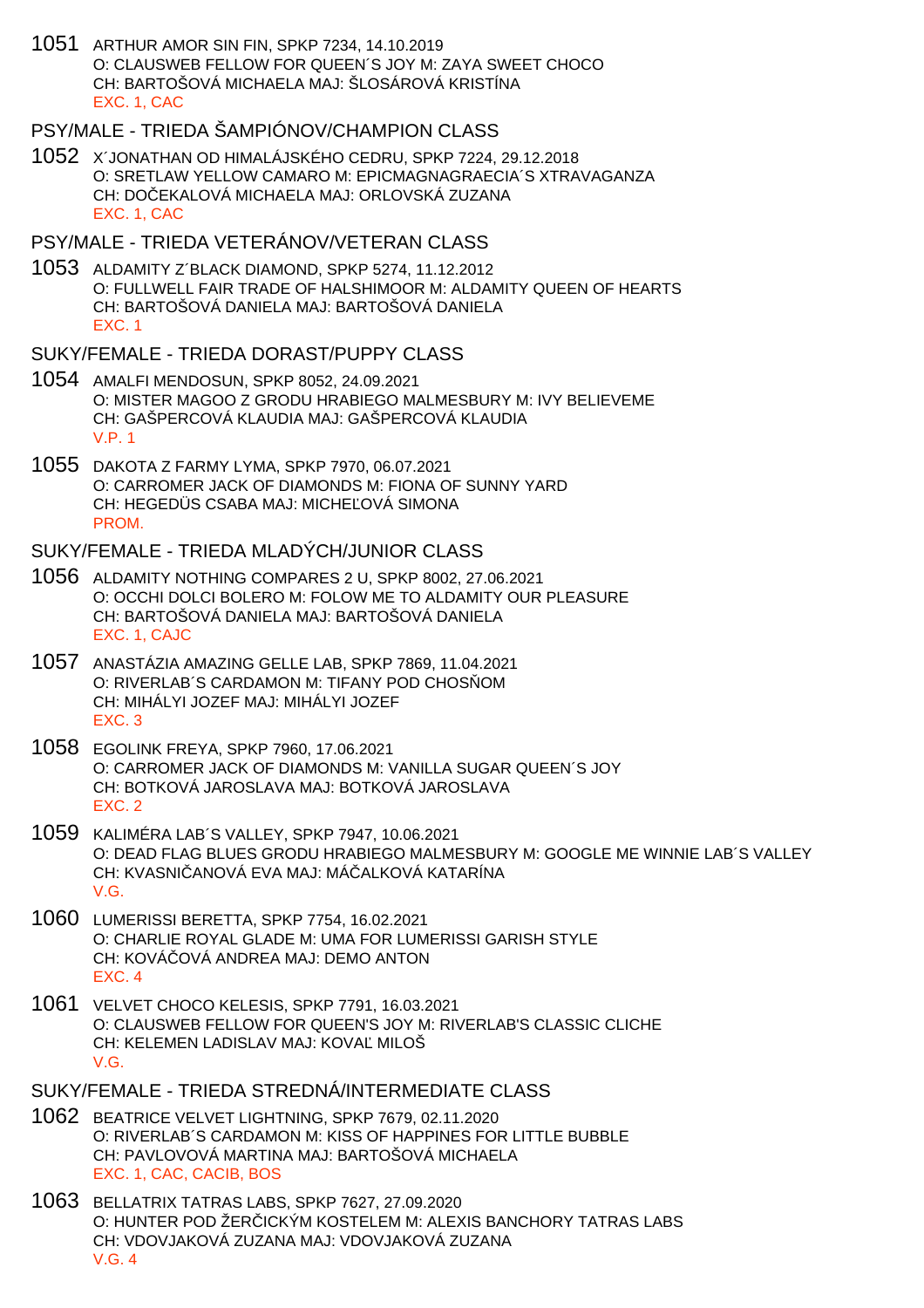- 1064 BONNIE VELVET LIGHTNING, SPKP 7676, 02.11.2020 O: RIVERLAB´S CARDAMON M: KISS OF HAPPINES FOR LITTLE BUBBLE CH: PAVLOVOVÁ MARTINA MAJ: PAVLOVOVÁ MARTINA EXC. 3
- 1065 PANDORA QUEEN´S JOY, SPKP 7690, 30.10.2020 O: CARROMER JACK OF DIAMONDS M: BE DELICIOUS QUEEN´S JOY CH: ORLOVSKÁ ZUZANA MAJ: ORLOVSKÁ ZUZANA EXC. 2, Res.CAC, Res.CACIB
- 1066 XARA POD CHOS OM, SPKP 7614, 26.09.2020 O: RIVERLAB'S CARDAMON M: OLÍVIA POD CHOS OM CH: MARTONKA RÓBERT MAJ: MARTONKOVÁ ADRIANA V.G.

#### SUKY/FEMALE - TRIEDA OTVORENÁ/OPEN CLASS

- 1067 ALANA AMOR SIN FIN, CLP/LR/36184, 14.10.2019 O: CLAUSWEB FELLOW FOR QUEEN´S JOY M: ZAYA SWEET CHOCO QUEEN´S JOY CH: BARTOŠOVÁ MICHAELA MAJ: ERNÝ KAREL V.G. 3
- 1068 RIKA ZORA V. HAUS GALLI, SPKP 7511, 25.05.2020 O: CLAUSWEB FELLOW FOR QUEEN´S JOY M: ZANGA CHOCO BEAUTY QUEEN´S JOY CH: JESENSKÁ MICHAELA MAJ: FEDOROVÁ ZUZANA V.G. 2
- 1069 XALLY POD CHOS OM, SPKP 7612, 26.09.2020 O: RIVERLAB'S CARDAMON M: OLÍVIA POD CHOS OM CH: MARTONKA ROBERT MAJ: VDOVJAKOVÁ ZUZANA V.G. 1

SUKY/FEMALE - TRIEDA PRACOVNÁ/WORKING CLASS

- 1070 ALDAMITY KNOCK ´EM ALL, SPKP 7480, 17.05.2020 O: DOLBIA INKY M: ALDAMITY HERE IN MY HEART CH: BARTOŠOVÁ DANIELA MAJ: SCHOVANEC VALTER V.G. 2
- 1071 FANTASTIC EDITION CRYSTAL OF TATRAS, SPKP 7704, 03.12.2020 O: RIVERLABS CARDAMON M: ABBEY ROSE JUST BEAUTIFUL CH: ILAVSKÝ IVAN MAJ: ILAVSKÝ IVAN V.G. 1

# SUKY/FEMALE - TRIEDA ŠAMPIÓNOV/CHAMPION CLASS

1072 ALA REI BY CHOCOLATE DIAMOND, SPKP 6774, 26.03.2018 O: LINDEMANN`S BEST FRIENDS FACE M: RAINRIVER REINA DEL MAR CH: HOSTA NÁ SZABOVÁ MARTINA MAJ: HOSTA NÁ SZABOVÁ MARTINA EXC. 1, CAC

# LAGOTTO ROMAGNOLO

Rozhodca/Judge JURSA JOZEF, SK - Kruh/Ring 13

### PSY/MALE - TRIEDA STREDNÁ/INTERMEDIATE CLASS

1073 SOLIPSE MIO TESORO, SPKP 548, 27.12.2020 O: TOM M: AQUATERRA DOGS AMORINA CH: KADNÁROVÁ JANA MAJ: KADNÁROVÁ JANA EXC. 1, CAC, CACIB, BOB

## SUKY/FEMALE - TRIEDA DORAST/PUPPY CLASS

1074 SOLIPSE ROMANTICA AMELIA, SPKP 624, 09.07.2021 O: II GRANAIO DEL MALATESTA NEW ORLEANS M: SOLIPSE BACIO DA CHANEL CH: KADNÁROVÁ JANA MAJ: JUHÁSZOVÁ ZUZANA + MAJEROVÁ EMA V.P. 1

SUKY/FEMALE - TRIEDA MLADÝCH/JUNIOR CLASS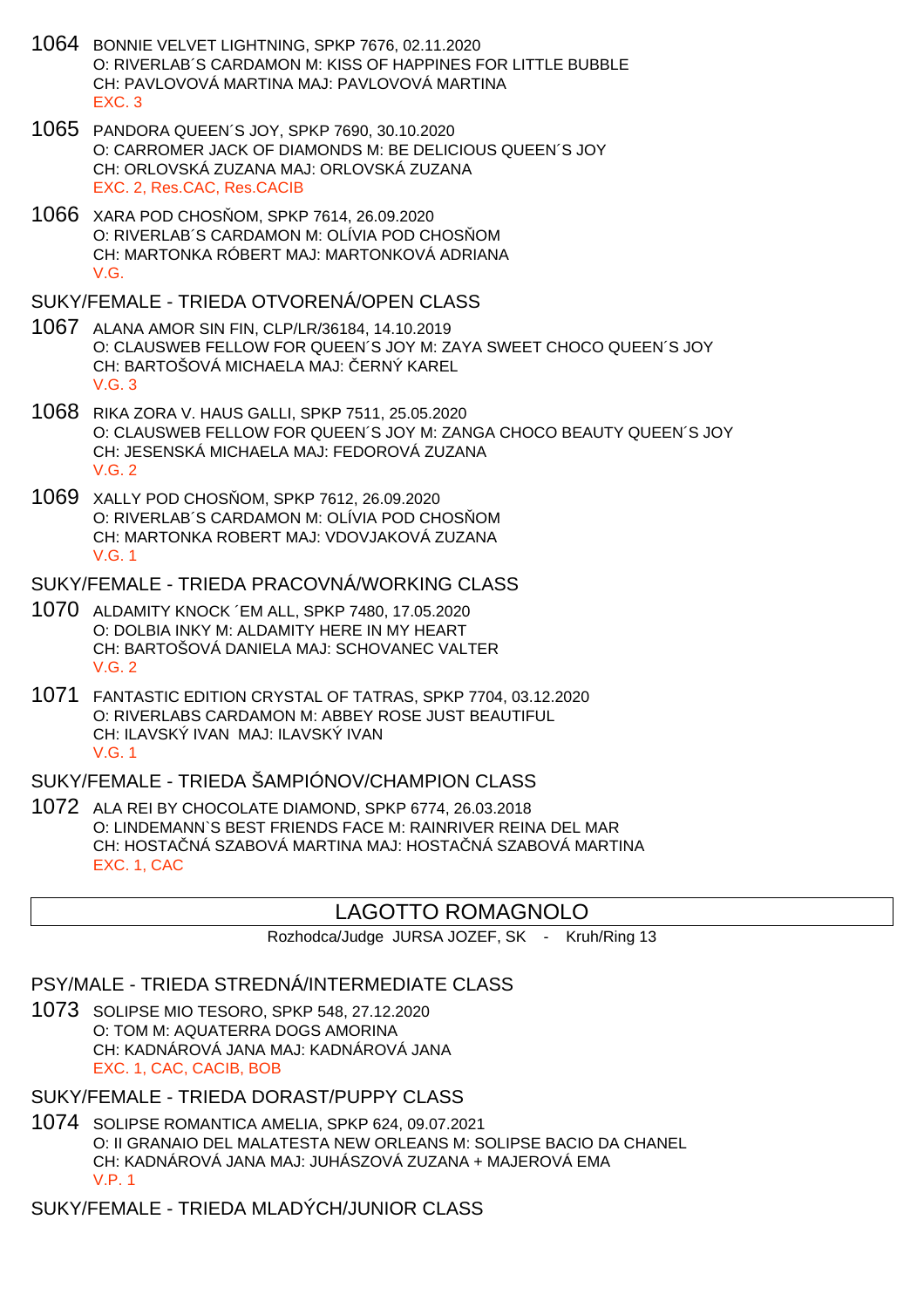1075 MULAN INSIGNIS NATURA DA CASALI, SPKP 565, 07.02.2021 O: ECCOLO M: ZETA CH: RUZI EDI MAJ: KOHÚT MATÚŠ ABS.

SUKY/FEMALE - TRIEDA ŠAMPIÓNOV/CHAMPION CLASS

1076 THESTRUP´S SPECIAL WHITE ROSE, SPKP 556, 09.06.2020 O: LAPINLUMON IMMANUEL M: SOLIPSE SANTA FIORE CH: THESTRUP JETTE MAJ: KADNÁROVÁ JANA EXC. 1, CAC, CACIB, BOS

# NOVA SCOTIA DUCK TOLLING RETRIEVER

Rozhodca/Judge JURSA JOZEF, SK - Kruh/Ring 13

# PSY/MALE - TRIEDA MLADÝCH/JUNIOR CLASS

1077 FEEL FIRST BAMSE GARONERA, CLP/NSR/1465, 28.11.2020 O: LÖNNLÖVETS LOTUS M: ABSOLUT FIRST IZOLDA GARONERA CH: GAROVÁ MARTINA MAJ: BERNOVSKÁ TEREZA EXC. 1, CAJC, Junior BOB

# PSY/MALE - TRIEDA STREDNÁ/INTERMEDIATE CLASS

1078 CHANDLER TARGARYEN FIRE, CLP/NSR/1423, 22.07.2020 O: APPLE CHILLI´S GINGER GROUP M: ARYA TARGARYEN FIRE CH: MARKOVÁ VERONIKA MAJ: ME HAROVÁ ADRIÁNA + ÚŽEK MARKOVÁ VERONIKA EXC. 1, CAC, Res.CACIB

# PSY/MALE - TRIEDA ŠAMPIÓNOV/CHAMPION CLASS

1079 ENDREW TARGARYEN FIRE, CLP/NSR/1212, 12.04.2018 O: RED HOT CHILLI'S DESIGN OF NOCHILL M: ARYA TARGARYEN FIRE CH: MARKOVÁ VERONIKA MAJ: DAN KOVÁ IRENA EXC. 1, CAC, CACIB, BOS

# SUKY/FEMALE - TRIEDA STREDNÁ/INTERMEDIATE CLASS

1080 CHIC ARYA TARGARYEN FIRE, CLP/NSR/1429, 22.07.2020 O: APPLE CHILLI´S GINGER GROUP M: ARYA TARGARYEN FIRE CH: MARKOVÁ VERONIKA MAJ: BRÁZDOVÁ URBANOVÁ EVA + ČÍŽEK MARKOVÁ VERONIKA EXC. 1, CAC, CACIB, BOB

# SUKY/FEMALE - TRIEDA ŠAMPIÓNOV/CHAMPION CLASS

1081 EASY FIRST TARA GARONERA, SPKP 41, 12.11.2019 O: WEST COAST TOLLERS DAIM M: BEFIRST GLENMORANGIE GARONERA CH: GAROVÁ MARTINA MAJ: BABULIC IVAN ABS.

# PERRO DE AGUA ESPANOL - ŠPANIELSKY VODNÝ PES

Rozhodca/Judge JURSA JOZEF, SK - Kruh/Ring 13

# SUKY/FEMALE - TRIEDA MLADÝCH/JUNIOR CLASS

1082 PENELOPE WAVELET, SPKP 138, 18.04.2021 O: GUADALTEBA DEL HORNO M: MAXIJANE DANKIN DONUT FOR WAVELET CH: KYSE OVÁ VIKTÓRIA MAJ: KYSE OVÁ VIKTÓRIA EXC. 1, CAJC, Junior BOB, BOB

skupina/group FCI - 9

# BICHON Á POIL FRISÉ - FRANCÚZSKY BIŠON

Rozhodca/Judge GUNIŠ MIROSLAV, SK - Kruh/Ring 14

# PSY/MALE - TRIEDA ŠAMPIÓNOV/CHAMPION CLASS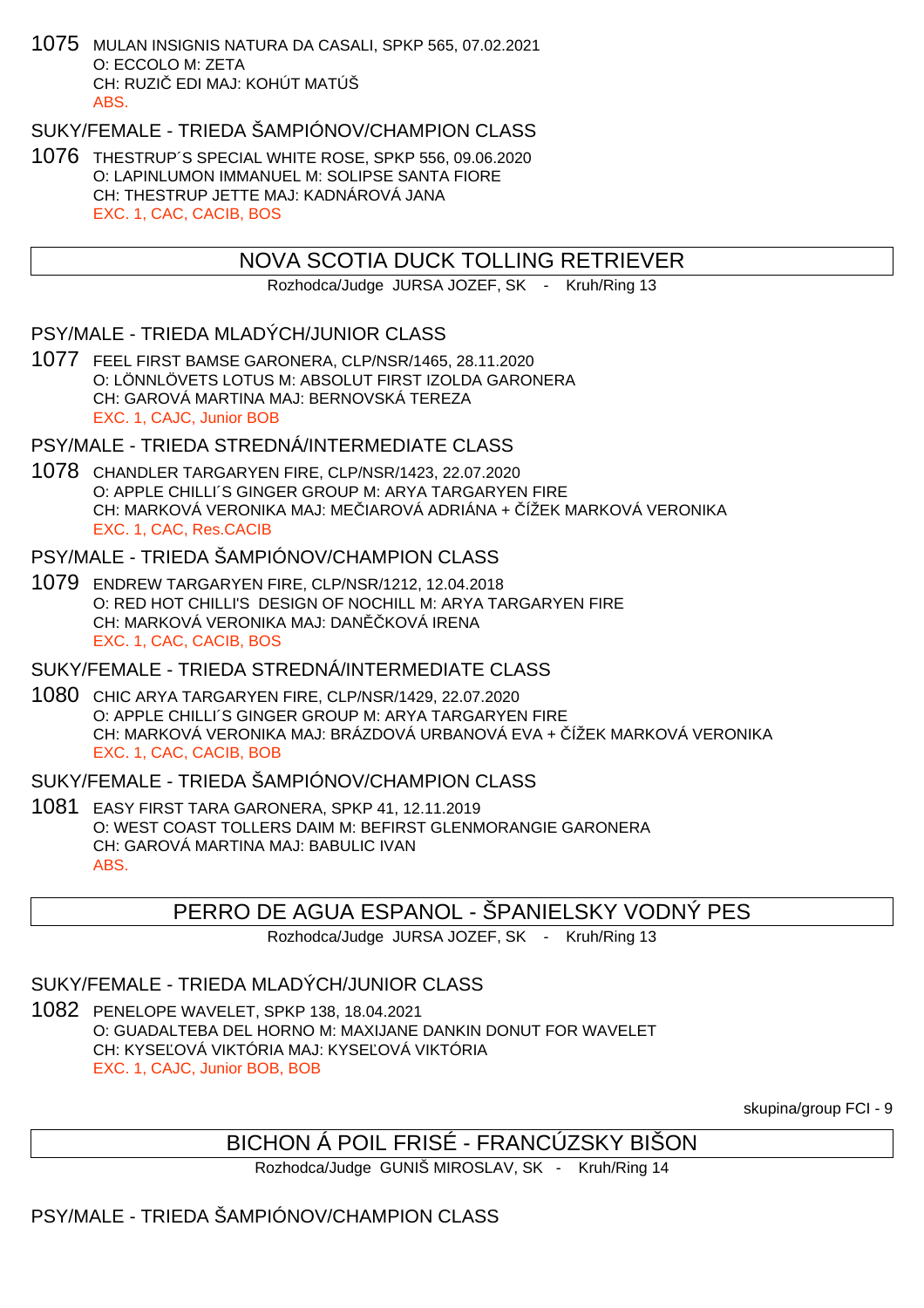1083 JAMESON MY LOVE DANCO OF AMBER, SPKP 650, 21.11.2017 O: DIAMELLA YOUTHFUL SUPERSTAR M: VIA VICTORIA DANCO OF AMBER CH: DANKOVÁ PATRÍCIA MAJ: PISO  $\overline{O}$  OVÁ MARTINA + PISO  $\overline{O}$ VÁ NIKOL EXC. 1, CAC, CACIB, BOB

#### SUKY/FEMALE - TRIEDA MLADÝCH/JUNIOR CLASS

1084 KATTY MIA ENJI HAŠČÍKOVÁ, SPKP 850, 13.06.2021 O: YUWELLIUS BOLERO HAŠÍKOVÁ M: LORETTE LOLO DEVIL HAŠÍKOVÁ CH: STAROVSKÁ MÁRIA MAJ: JAJCAYOVÁ MIROSLAVA EXC. 1, CAJC, Junior BOB

#### SUKY/FEMALE - TRIEDA OTVORENÁ/OPEN CLASS

1085 JACINTHE STAR DANCO OF AMBER, SPKP 654, 21.11.2017 O: DIAMELLA YOUTHFUL SUPERSTAR M: VIA VICTÓRIA DANCO OF AMBER CH: DANKOVÁ PATRICIA MAJ: DANKOVÁ PATRICIA EXC. 1, CAC, Res.CACIB

#### SUKY/FEMALE - TRIEDA ŠAMPIÓNOV/CHAMPION CLASS

1086 ROYAL FRISE TARRA CLARAMAY, COR A 2381-17/215, 05.07.2017 O: CH PARAY'S MARK FOR FRIZZLED LIFE M: ROYAL FRISE HEIDI CH: LAZAR DIANA MAJ: PINTEA ALEXANDRA CATALINA EXC. 1, CAC, CACIB, BOS

#### BICHON HAVANAIS - HAVANSKÝ PSÍK

Rozhodca/Judge VOJTEKOVÁ IVETA, SK - Kruh/Ring 15

#### PSY/MALE - TRIEDA MLADÝCH/JUNIOR CLASS

1087 SAM ZIPETIK, CLP/HAV/5557, 19.03.2021 O: EUGENIO DEL TACITO M: PEPINA LUCKY ANGEL NAVAJO CH: LUKÁ OVÁ ZITA MAJ: ANOVSKÁ MARTINA EXC. 1, CAJC, Junior BOB, BOB

SUKY/FEMALE - TRIEDA DORAST/PUPPY CLASS

1088 FOXIE ELISYA, SPKP 636, 18.08.2021 O: EBONY BIELY LÚ M: DELLI CETYA CH: ONDRÁŠOVÁ ZUZANA MAJ: ONDRÁŠOVÁ ZUZANA V.P. 1

SUKY/FEMALE - TRIEDA MLADÝCH/JUNIOR CLASS

- 1089 DELILAH DANDY ELISYA, SPKP 577, 25.01.2021 O: BAMBALABAMBA ARCHIBALD M: DELI CETYA CH: ONDRÁŠOVÁ ZUZANA MAJ: ONDRÁŠOVÁ ZUZANA + ČERNÝ RÓBERT  $V$  G  $2$
- 1090 HERMOSA HEAVENLY KID, SPKP 620, 22.05.2021 O: BAMBALABAMBA ARCHIBALD M: KIRÁLYERDEI- BÁRSONY SZAMBA CH: REZSUTYÍK ANGELIKA MAJ: BENŽOVÁ ADRIANA EXC. 1, CAJC, BOS

## BOLOGNESE - BOLO SKÝ PSÍK

Rozhodca/Judge VOJTEKOVÁ IVETA, SK - Kruh/Ring 15

#### SUKY/FEMALE - TRIEDA STREDNÁ/INTERMEDIATE CLASS

1091 ULYSSIA LUMA TOMIO, SPKP 489, 13.07.2020 O: PHILLIPPO DELLA FIORAVANTA VECCHIA M: MAYA PRINCESS LUMA TOMIO CH: LUPAČOVÁ MARIE MAJ: CIGÁNIKOVÁ ALENA EXC. 1, CAC

SUKY/FEMALE - TRIEDA ŠAMPIÓNOV/CHAMPION CLASS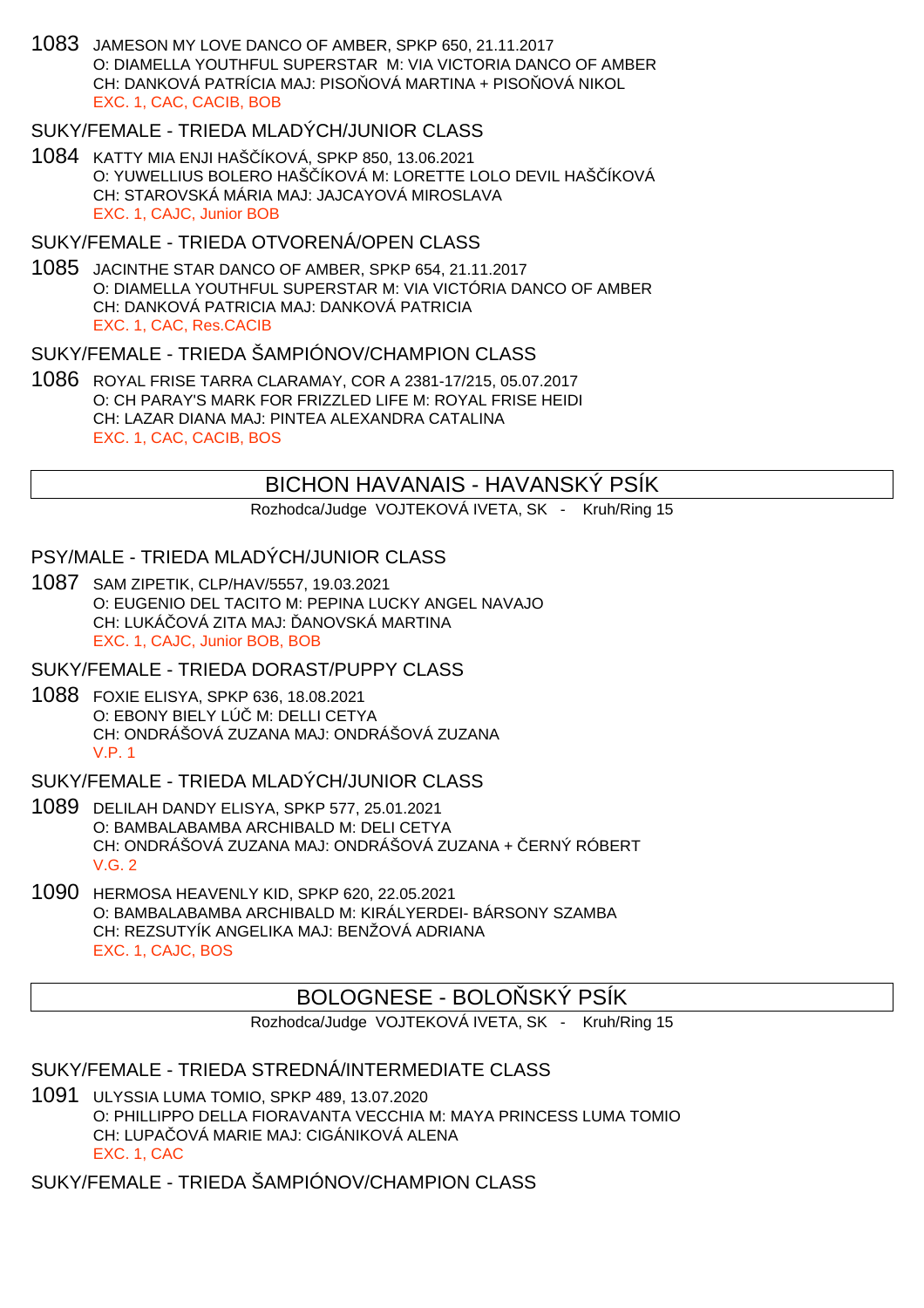1092 TERRY PRINCESS LUMA TOMIO, SPKP 484, 05.08.2019 O: PHILIPPO DELLA FIORAVANTA VECCHIA M: MAYA PRINCESS LUMA TOMIO CH: LUPAČOVÁ MARIE MAJ: CIGÁNIKOVÁ ALENA EXC. 1, CAC, CACIB, BOB

### BOSTON TERRIER

Rozhodca/Judge GUNIŠ MIROSLAV, SK - Kruh/Ring 14

### PSY/MALE - TRIEDA MLADÝCH/JUNIOR CLASS

- 1093 ABSOLUTELY CHARMING HARLEQUIN, SPKP 1199, 16.03.2021 O: CANMOY'S BOSTON GO FOR IT M: ABSOLUTELY CHARMING CHAT WITH ME CH: VESKOVI SAŠA MAJ: KYSELOVÁ BUŠOVÁ MARCELA EXC. 2
- 1094 H´AKKIM GRAND WALDINÓRA, SPKP 1182, 02.03.2021 O: LUXURY DOG´S WATERLOO M: INET INDARA EWABO CH: KOZÁKOVÁ NORA MAJ: RAJNOHA IGOR + RAJNOHOVÁ VIKTÓRIA EXC. 1, CAJC

PSY/MALE - TRIEDA STREDNÁ/INTERMEDIATE CLASS

- 1095 BEACON STREET BOSTON DARE DEVIL, PKR.IX-89552, 01.09.2020 O: INFERIOR SILESIA CANIS HOKO HEARTY M: BEACON STREET BOSTON BELLE CH: MALACHOWSKI JERZY MAJ: KUPKOVÁ MIROSLAVA EXC. 1, CAC
- 1096 BOSTON STYLE T'BURST OF APPLAUSE, CMKU/BOS/5164/-21/20, 08.08.2020 O: CAMPBELL CLAN'S SMOOTH CRIMINAL M: BOSTON STYLE DARLING INIQUE BEAUTY CH: SAFRONOVA SVETLANA MAJ: SKRYPNYK LUCIE EXC. 3
- 1097 DRAGAN HEY DOG, PKR.IX-90335, 19.08.2020 O: IOWANA EQ COWBOY'S LAST STAND AT MTNVIEW M: BONTELABO'S LUCKYSTAR SHINE ON ME CH: HAJA DOMINIKA MAJ: HAJA DOMINIKA + BORKOWSKI DANIEL ABS.
- 1098 QUIGGIN´S SOME LIKE IT HOT, HR 10940 BOST, 05.05.2020 O: KAIT KLASIK ANTONIO M: PRETTZ POISON VIKTORIA CH: MIO IGOR MAJ: BELKOVÁ EVA EXC. 4
- 1099 SADHANABOKS DELIKATES, SPKP 1243, 15.10.2020 O: PREMJER BOSTON ZHEROM M: PREMJER BOSTON FREEDOM OF LIBERTY CH: FEDOTOVA I.V. MAJ: UREJOVÁ MONIKA + UREJ MAREK EXC. 2, Res.CAC
- PSY/MALE TRIEDA OTVORENÁ/OPEN CLASS
- 1100 ABSOLUTELY CHARMING KAMIL, CMKU/BOS/5163/-21/20, 25.08.2020 O: IOWANA EQ COWBOY'S LAST STAND AT MT M: ABSOLUTELY CHARMING ALL I NEED CH: VESKOVI SAŠA MAJ: TRÝZUBSKÁ GABRIELA EXC. 1, CAC, CACIB, BOB
- 1101 GUAPO GALVIN MYLLA ELLER, SPKP 1056 , 01.10.2019 O: HEARTILY BLACKOUT M: UNDER THE STARS DE MANDRAKA CH: STRAKA PATRIK MAJ: STRAKA PATRIK EXC. 2, Res.CAC
- PSY/MALE TRIEDA ŠAMPIÓNOV/CHAMPION CLASS
- 1102 EXTREMLY RUDE KID BALOONEK, CMKU/BOS/3199/17, 10.02.2017 O: GUNTHER'S OH HENRY! M: INFERIOR SILESIA CANIS CHLOE CH: KOŠINA PETR MAJ: KOŠINA PETR EXC. 1, CAC, Res.CACIB

SUKY/FEMALE - TRIEDA MLADÝCH/JUNIOR CLASS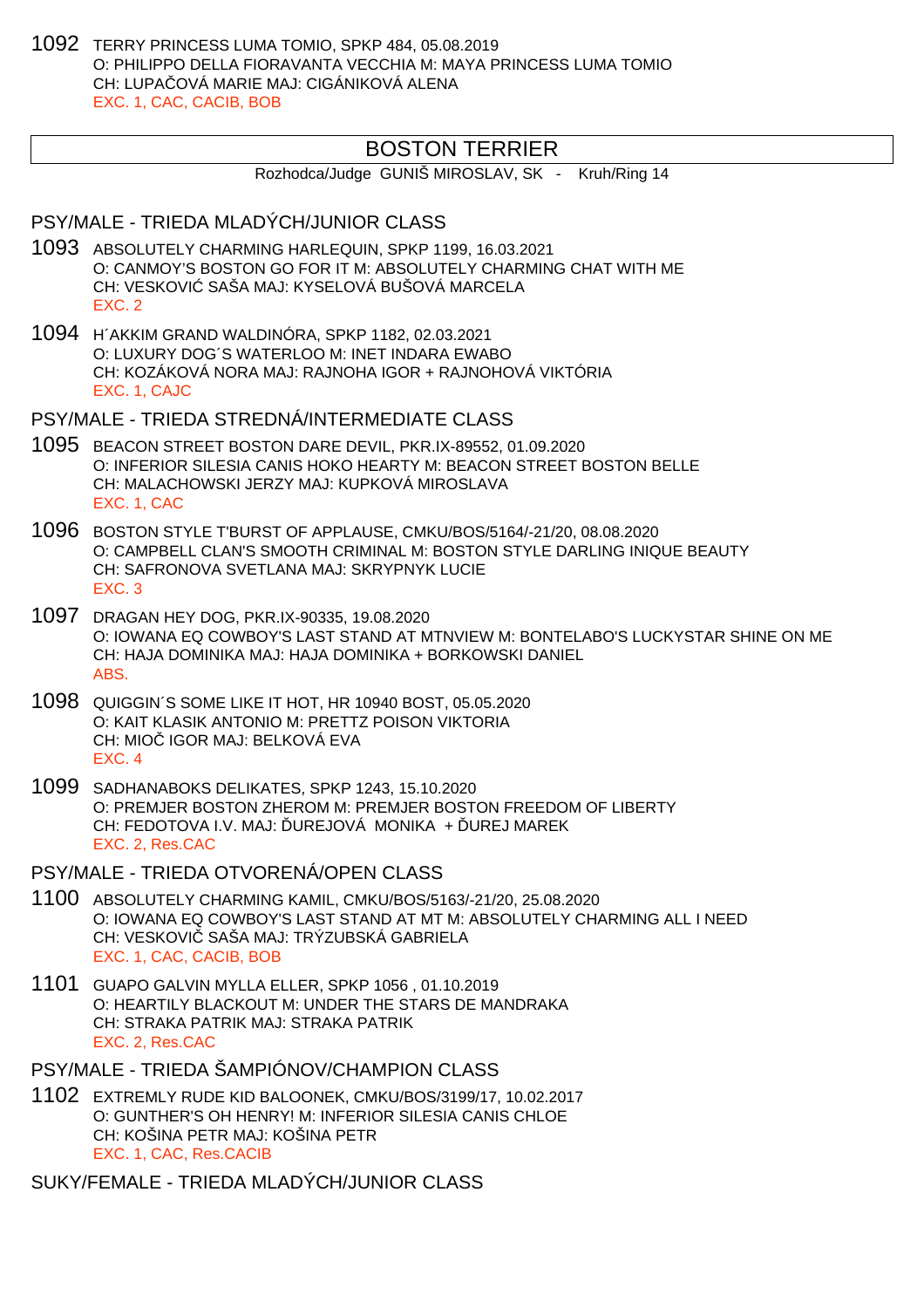- 1103 CORRIN EBISTAR BOSTON, CMKU/BOS/5175/21, 22.04.2021 O: WILD LEGEND BEAUTY GREMLINS M: CONTESSA BOSTON SHUTTERFLY CH: ZGODA MARTIN MAJ: ZGODA MARTIN  $V$  G  $2$
- 1104 EL NINA OD KOPCE ZEBÍNA, SPKP 1242, 21.06.2021 O: CLOWN CAMPBELL BALOONEK M: KISS ME HONEY ARWIN CH: TRÝZUBSKÁ GABRIELA MAJ: SZALAY KAROL EXC. 1, CAJC, Junior BOB
- 1105 REAL MANEQUIN BEAUTY GREMLINS, SPKP 1139, 17.11.2020 O: AX DAGBEJ M: WYNONNA BEAUTY GREMLINS CH: OLŠOVSKÁ KLAUDIA MAJ: DUBAJOVÁ JAVÚREKOVÁ ERIKA ABS.

SUKY/FEMALE - TRIEDA OTVORENÁ/OPEN CLASS

- 1106 ANABELLA FACE TO FACE, PKR.IX-85908, 21.10.2019 O: BELLO CANEBOSTO M: PLUSH POM-POM PERBOSTER CH: TRAM GABRIELA MAJ: KNUPLERZ EWA + TRAM GABRIELA V.G. 3
- 1107 BOSTON SQUARE FAIRY TALE, SPKP 1080, 14.10.2019 O: MY SHONIC M: BOSTON SQUARE CASABLANCA CH: KUPKOVÁ MIROSLAVA MAJ: KUPKOVÁ MIROSLAVA EXC. 1, CAC, CACIB, BOS
- 1108 NONA NOEMI EWABO, SPKP 1039, 10.06.2019 O: SHERIDAN DOLCE VITA M: CAN BE BABY BABET EWABO CH: BLKOVÁ EVA MAJ: UREJOVÁ MONIKA EXC. 2, Res.CAC, Res.CACIB
- 1109 OLLÁ OLINKA EWABO, SPKP 1044, 13.06.2019 O: SHERIDAN DOLCE VITA M: ELLEN EVE EWABO CH: B LKOVÁ EVA MAJ: BELKOVÁ EVA  $V$  G  $4$

SUKY/FEMALE - TRIEDA ŠAMPIÓNOV/CHAMPION CLASS

1110 BONTELABO'S LUCKYSTAR SHINE ON ME, PKR.IX-82626, 05.06.2018 O: BONTELABO`S JUST PERFECTION M: BONTELABO`S EMERALD SPARKLING STAR CH: VIBEKE JERSIN & NESE EIRIN & TUMYR NINA EIDE MAJ: HAJA DOMINIKA + TRAM GABRIELA ABS.

# BOULEDOGUE FRANCAIS - FRANCÚZSKY BULDOČEK

Rozhodca/Judge GUNIŠ MIROSLAV, SK - Kruh/Ring 14

#### PSY/MALE - TRIEDA DORAST/PUPPY CLASS

- 1111 PARTISANO OD STŘIBRŇÁKU, CMKU/FB/12344/21, 16.09.2021 O: BERRY CLASSIC VON GLANDORF M: QUEEN CLASSIC VON GLANDORF CH: FIALOVÁ MONIKA MAJ: KOSTELECKÝ JI Í ABS.
- PSY/MALE TRIEDA MLADÝCH/JUNIOR CLASS
- 1112 CARLOS BIG FAMILY-FRENCH BULLS, SPKP 7713, 14.03.2021 O: DANTE LARGE-GARDEN BULLS M: DONA LEE VAN-BULL CH: NAGY TÜNDE MAJ: I OVÁ KATARÍNA V.G. 2
- 1113 TATA-VÁRUDVARI CUVEÉC, SPKP 7973, 10.04.2021 O: KISS BULLY FINESSE HUNOR M: TATA-VÁRUDVARI PANDA CH: POCSAI ARNOLD MAJ: KRENCSAN PETER EXC. 1, CAJC, Junior BOB, BOB
- 1114 THOM THUMB Z KRAINY SZCZEŚCIA, CMKU/FB/12228/-21/21, 04.04.2021 O: NIKODEM DYZMA Z KRAINY SZCZE CIA M: HIACYNTA BUCET Z KRAINY SZCZE CIA CH: BACHURZEWSKA LILIANNA MAJ: KOSTELECKÝ JI Í ABS.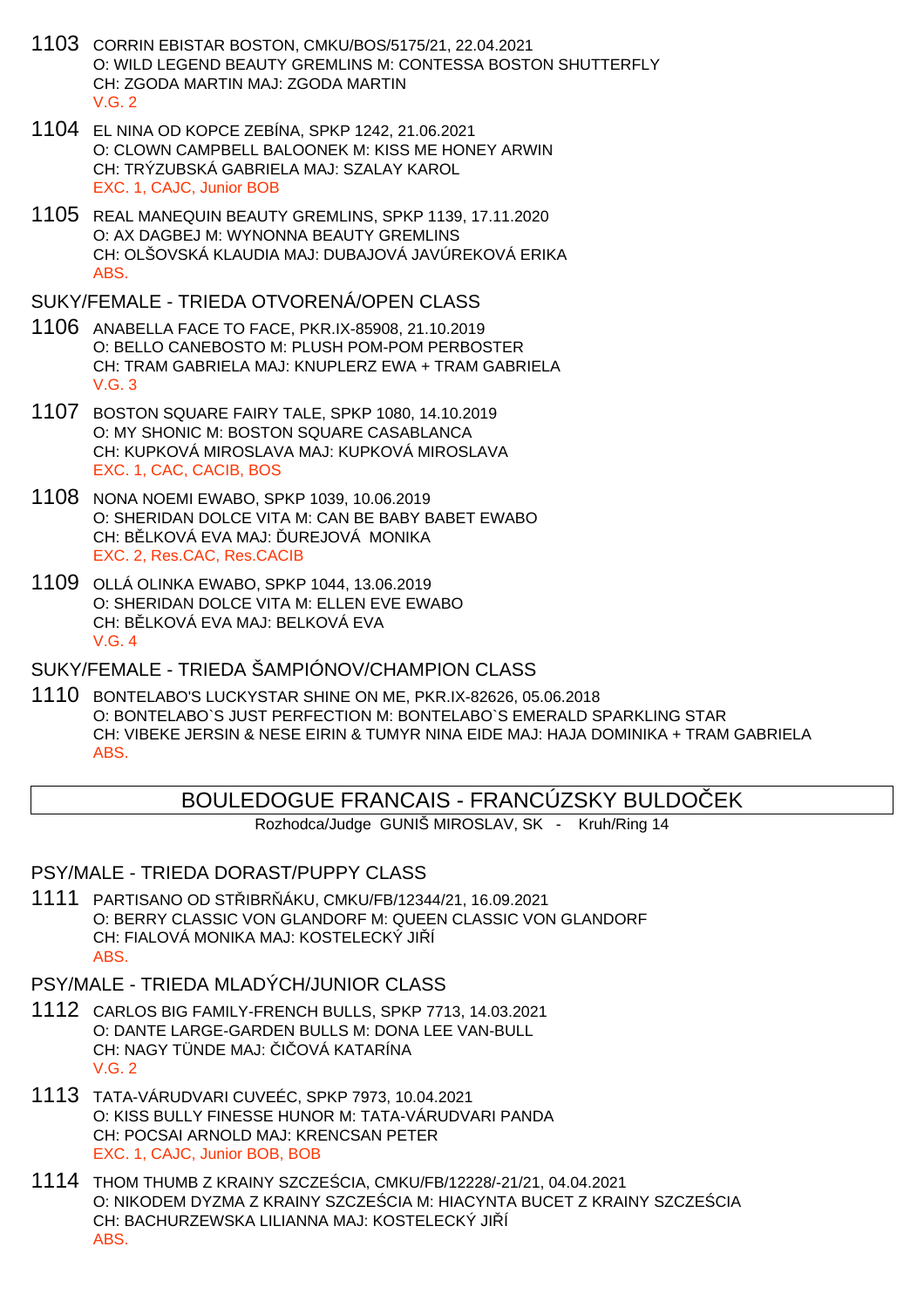#### PSY/MALE - TRIEDA OTVORENÁ/OPEN CLASS

- 1115 DAN MOPS-BREEDING, SPKP 6707, 22.08.2018 O: KISS BULLY FINESSE THIEN THAN´S TOMMY BOY M: QWENDY MOPS-BREEDING CH: ŠÁLI DEZIDER MAJ: ŠÁLI DEZIDER EXC. 4
- 1116 DON CAYRON PAMEY BOX, SPKP 6237, 05.06.2017 O: ALCSILIGETI MONSIEUR RED M: IDYLLE DUGAMALE CH: ŠVOLÍK PATRIK MAJ: BOBKOVÁ JANA + BOBEK MARTIN EXC. 3
- 1117 IVO ANJELSKÝ DAR BELINIEC, SPKP 7056, 18.09.2019 O: ROOSEVELT IZ PALEVYH BULDOGOV M: FIONA ANJELSKÝ DAR BELINIEC CH: MOŠA PETER MAJ: OLENI OVÁ ZUZANA EXC. 1, CAC, CACIB
- 1118 MAGIC LARGE-GARDEN BULLS, SPKP 7175, 25.12.2019 O: NARUTO MADBULL FARM M: TASHA LARGE-GARDEN BULLS CH: BENKOVSKÝ MILAN MAJ: VANKOVÁ IVANA EXC. 2, Res.CAC, Res.CACIB

PSY/MALE - TRIEDA ŠAMPIÓNOV/CHAMPION CLASS

1119 ACHILLES BIG FAMILY-FRENCH BULLS, SPKP 7265, 09.04.2020 O: DANTE LARGE-GARDEN BULLS M: XANTHÉ VAN-BULL CH: NAGY TÜNDE MAJ: I OVÁ KATARÍNA EXC. 1, CAC

SUKY/FEMALE - TRIEDA MLADŠÍ DORAST/MINOR PUPPY CLASS

1120 ARIANA CARPATHIAN PAWS, SPKP 7941, 05.10.2021 O: SANTO I DE GARRAS BULL M: ZOE SLAVIC STORM CH: HAJTMÁNKOVÁ DENISA MAJ: HAJTMÁNKOVÁ DENISA V.P. 1

SUKY/FEMALE - TRIEDA MLADÝCH/JUNIOR CLASS

- 1121 DEVILMA FRANCÚZSKY BOZK, SPKP 7813, 30.04.2021 O: UMBERTO ANJELSKÝ DAR BELINIEC M: BAIKO BOJ-DOG CH: REIPRICHOVÁ NIKOLETA MAJ: REIPRICHOVÁ NIKOLETA V.G. 4
- 1122 GRETA MOUDOVO SRDCE, CMKU/FB/11904/21, 06.04.2021 O: THORWALD SLAVIC STORM M: XENIE MOUDOVO SRDCE CH: WEISSOVÁ STANISLAVA MAJ: BÍLEK DUŠAN EXC. 3
- 1123 KATKA BOMBALA BULL, SPKP 7589, 13.01.2021 O: DAN-MOPS BREEDING M: CHERRY BOMBALA BULL CH: BOMBOŠOVÁ ALENA MAJ: CIVÁ OVÁ JANA V.G.
- 1124 ORNELA BEAUTY BULLY, SPKP 7448, 26.10.2020 O: MY SOURCE OF JOY FRANKY FOUR PAWS M: GINA LOLLOBRIGIDA BEAUTY BULLY CH: ŠUTOVSKÁ TATIANA MAJ: OLENI OVÁ ZUZANA EXC. 2
- 1125 OXANA BLUE IMPERIAL, SPKP 7655, 28.02.2021 O: SOPIANAE IMPERATOR DELON M: CHELSEA BEAUTY BULLY CH: KRENCSAN PETER MAJ: KRENCSAN PETER EXC. 1, CAJC

SUKY/FEMALE - TRIEDA STREDNÁ/INTERMEDIATE CLASS

1126 GLORIA IPON SAAN, HR 12454 FBD, 02.07.2020 O: KISS BULLY FINESSE CHALLENGER M: VANESSA IPON SAAN CH: DEKANI NENAD A ANA MAJ: KOSTELECKÝ JIÍ ABS.

SUKY/FEMALE - TRIEDA OTVORENÁ/OPEN CLASS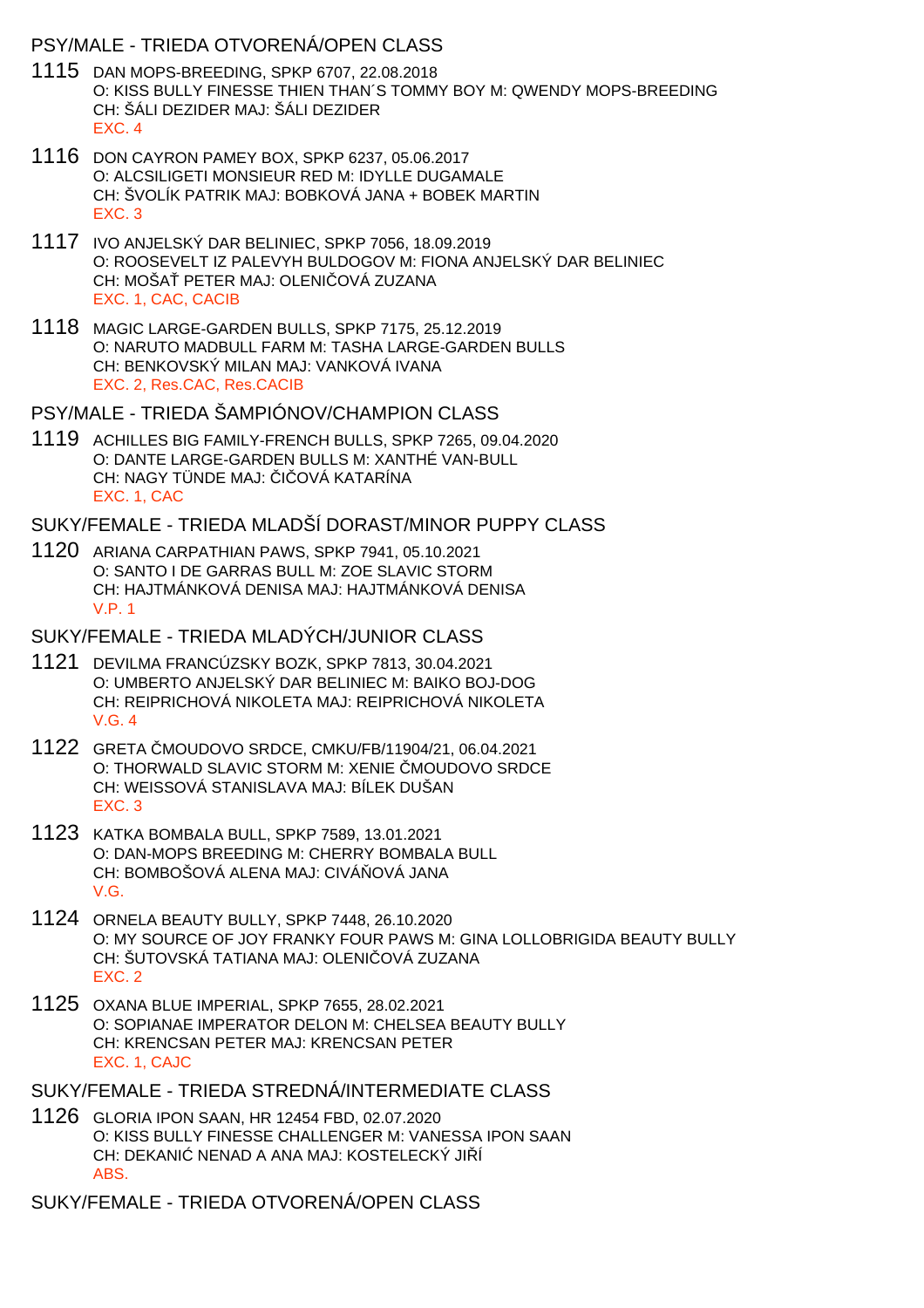1127 BONNY GRANT EXELENT, SPKP 7130, 18.06.2019 O: DON VITO DU DIEUDONNÉ M: SOFIA ALSAMAR CH: ERNÝ ZDEN K MAJ: BÓLOVÁ ANNA EXC. 1, CAC, Res.CACIB

### SUKY/FEMALE - TRIEDA ŠAMPIÓNOV/CHAMPION CLASS

1128 ZOE SLAVIC STORM, SPKP 7079, 30.09.2019 O: FRUSTYLE WIN A GAME M: MADEMOISELLE PARIS SLAVIC STORM CH: VAŠÍ EK MAREK MAJ: HAJTMÁNKOVÁ DENISA EXC. 1, CAC, CACIB, BOS

### CANICHE GRAND BLANC - PUDEL VE KÝ BIELY

Rozhodca/Judge GUNIŠ MIROSLAV, SK - Kruh/Ring 14

### SUKY/FEMALE - TRIEDA MLADÝCH/JUNIOR CLASS

1129 CHERRY LADY FROM WONDERLAND FRENCHIES, SPKP 366, 14.01.2021 O: SMART CONNECTION RANAWAY M: ATAMI CIAO BELLA CH: ISZLAY ANITA MAJ: LEŠKOVÁ BARBORA EXC. 1, CAJC

### CANICHE GRAND FAWN - PUDEL VE KÝ PLAVÝ

Rozhodca/Judge GUNIŠ MIROSLAV, SK - Kruh/Ring 14

### PSY/MALE - TRIEDA MLADÝCH/JUNIOR CLASS

1130 BACARDI IZ VOLZHSKOY SERENADY , RKF 6292371, 08.06.2021 O: AFTERGLOW JOHNNY HATES JAZZ M: ROCK´N ROSE IZ VOLZHSKOY SERENADY CH: YAKIMOVA TATIANA MAJ: ARPÁŠOVÁ TÍMEA EXC. 1, CAJC, Junior BOB, BOS

# CANICHE GRAND GRIS - PUDEL VEĽKÝ STRIEBORNÝ

Rozhodca/Judge GUNIŠ MIROSLAV, SK - Kruh/Ring 14

#### SUKY/FEMALE - TRIEDA OTVORENÁ/OPEN CLASS

1131 CANADIAN BEAUTY FULFILLED MY SOUL, CMKU/P/21085/19, 29.04.2019 O: STATELY BIBELOT THINK AGAIN M: PAJANS AUENPUDEL NENA CH: VEITOVA ANDREA MAJ: VEITOVÁ ANDREA EXC. 1, CAC, CACIB, BOB

SUKY/FEMALE - TRIEDA ŠAMPIÓNOV/CHAMPION CLASS

1132 KARMA CORONA REGNI, SPKP 777, 04.03.2020 O: SAMARCANDA FLASHING STEEL TALISMAN-G M: COLETTA Z HALMOVA DVORA CH: MAJKA ALEKSANDRA MAJ: PAVLÍK BEZÁKOVÁ ZUZANA EXC. 1, CAC, Res.CACIB

# CANICHE GRAND MARRON - PUDEL VE KÝ HNEDÝ

Rozhodca/Judge GUNIŠ MIROSLAV, SK - Kruh/Ring 14

SUKY/FEMALE - TRIEDA OTVORENÁ/OPEN CLASS

1133 CLARISSA HARPER DOG HOUSE, PKR.IX-84937, 11.04.2019 O: TABO VOX MEEGANIUS M: MIMIA MAGNEFICA MEEGANIUS CH: KU NICKA RENATA MAJ: PROCHASKA MAGDALENA V.G. 1

# CANICHE GRAND NOIR - PUDEL VE KÝ LERNY

Rozhodca/Judge GUNIŠ MIROSLAV, SK - Kruh/Ring 14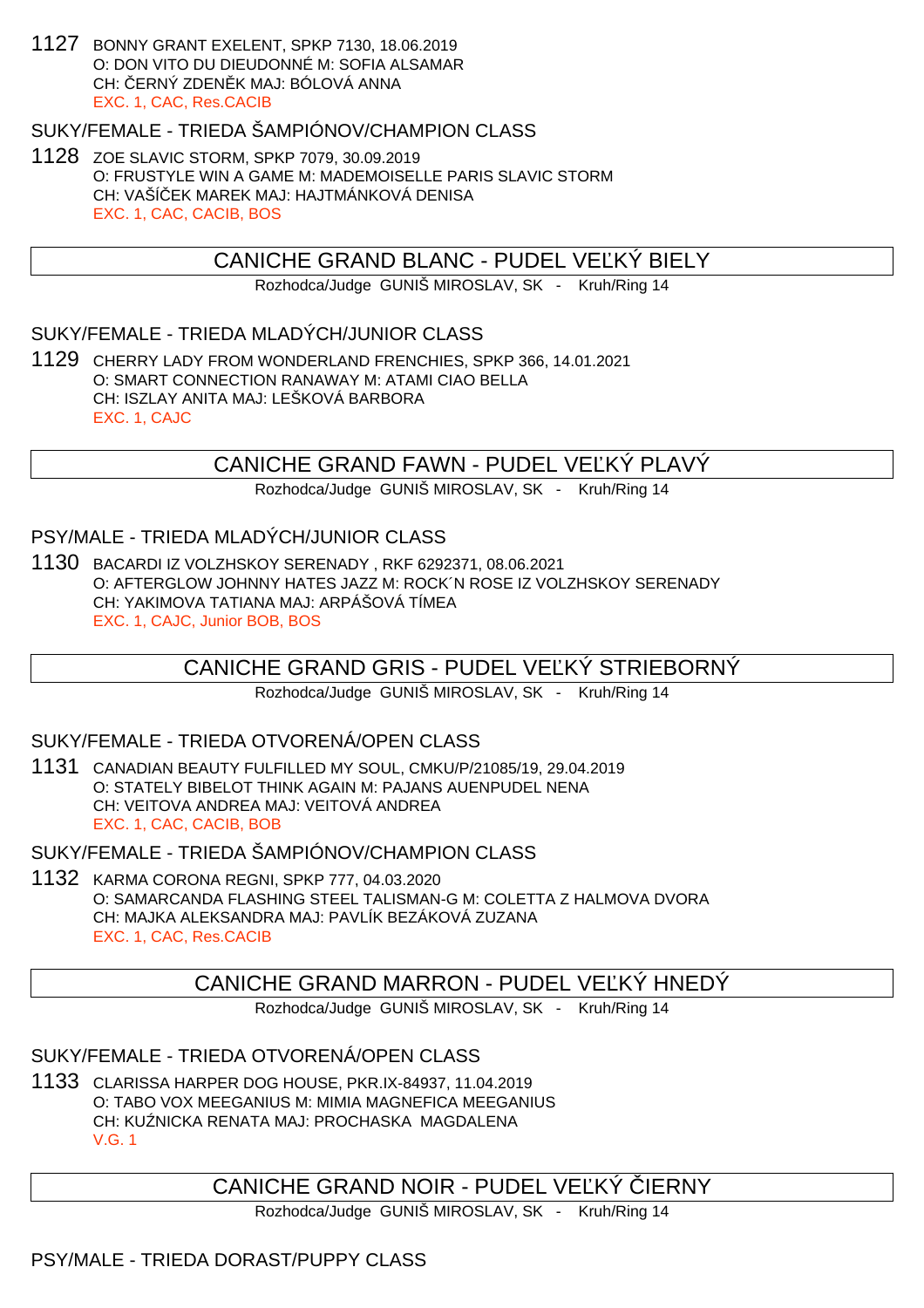1134 AMETYST FAST BEAT, CMKU/P/22505/21, 11.07.2021 O: DESIGNED BY VELVET GARDEN M: DARK QUEEN RECATTY CH: ČEJKOVÁ ELIŠKA MAJ: PÉTEROVÁ JANA V.P. 1

### PSY/MALE - TRIEDA MLADÝCH/JUNIOR CLASS

1135 COLLIN BLACK LARONNA, CMKU/P/22148/21, 17.04.2021 O: INKYSTONE SMILE FOR KOBWITLER M: PEARLS'N STARS CAIPIRINHA CH: PACOVSKÁ JANA MAJ: HRNÍR UBOŠ EXC. 1, CAJC, Junior BOB

#### PSY/MALE - TRIEDA STREDNÁ/INTERMEDIATE CLASS

1136 ABAYOMI EDSIE, CMKU/P/21916/20, 21.12.2020 O: FABULOUS BLACK DREAM'S MAKE LOVE AT PARIS M: ANASTASIA THE VELVET FUR CH: MÁLKOVÁ KATE INA MAJ: SZULCSÁN TOMÁŠ A BEÓVÁ LUCIA EXC. 1, CAC, Res.CACIB

#### PSY/MALE - TRIEDA ŠAMPIÓNOV/CHAMPION CLASS

1137 JACKSON JUN OF VIENNA HIGHLIGHTS, ÖHZB/PU 11054, 21.03.2019 O: FABULOUS BLACK DREAM'S MAKE LOVE AT PARIS M: JASENAK TOP SECRET CH: SELIGER DANIELA MAJ: BRIZA ERNST EXC. 1, CAC, CACIB, BOB

#### SUKY/FEMALE - TRIEDA MLADÝCH/JUNIOR CLASS

- 1138 CECILIA BLACK LARONNA, CMKU/P/22151/21, 17.04.2021 O: INKYSTONE SMILE FOR KOBWITLER M: PEARLS´N STARS CAIPIRINHA CH: PACOVSKÁ JANA MAJ: ŠKREMKA BORIS EXC. 1, CAJC
- 1139 DANIARTE FLY ME TO THE MOON , CMKUP229142022, 07.10.2020 O: NORD FOREST DARE TO DREAM BIG M: STAR SAPPHIRE PRINCESS JASMINE CH: DUARTE DANIELA MAJ: MATEJICNA TEREZA + DUARTE DANIELA EXC. 3
- 1140 SWEET EIRENE-N, ROI 21/103441, 15.04.2021 O: CONNECTION LINE AFTER A GLOW-B M: BROOKLYN FROM CHESTNUT'S PARADISE CH: MULLEROVA LUCIA MAJ: SALIŠOVÁ NINA + ZAMBOVÁ NATÁLIA EXC. 2

### SUKY/FEMALE - TRIEDA STREDNÁ/INTERMEDIATE CLASS

- 1141 BROOKE ROYAL GLOW, CMKU/P/21584/20, 09.05.2020 O: BAR-NONE LOCK AND LOAD M: AMAREA ROYAL GLOW CH: ORZELOVÁ LENKA MAJ: HAASOVÁ PAVLÍNA EXC. 1, CAC, Res.CACIB
- 1142 PAJANS AUENPUDEL RIHANNA, ÖHZB/PU 11266, 22.07.2020 O: OH JACKSON JUN OF VIENNA HIGHLIGHTS M: ANGEL OF AUENPUDEL FULFILLED MY SOUL CH: PAJAN CLAUDIA MAJ: PAJAN CLAUDIA MANUELA EXC. 2, Res.CAC

### SUKY/FEMALE - TRIEDA ŠAMPIÓNOV/CHAMPION CLASS

1143 ARIZONA ATHI'S EMPIRE, CMKU/P/21593/20, 08.06.2020 O: ROMEO MODAU-STAR M: ATHINA THE VELVET FUR CH: POLENDOVÁ LUCIE MAJ: POLENDOVÁ LUCIE EXC. 1, CAC, CACIB, BOS

# CANICHE MINIATURE (TOY) BLANC - PUDEL MINIATÚRNY (TOY) BIELY

Rozhodca/Judge GUNIŠ MIROSLAV, SK - Kruh/Ring 14

### PSY/MALE - TRIEDA ŠAMPIÓNOV/CHAMPION CLASS

1144 DAVINCI´S GV NOTORIOUS, SPKP 669, 05.04.2015 O: KALIAN C RODIUS M: DAVINCI´S GV GIVE ME ALL YOUR LOVE CH: VALDEZ GABRIEL MAJ: GALLINA KATARINA EXC. 1, CAC, Res.CACIB

# SUKY/FEMALE - TRIEDA MLADÝCH/JUNIOR CLASS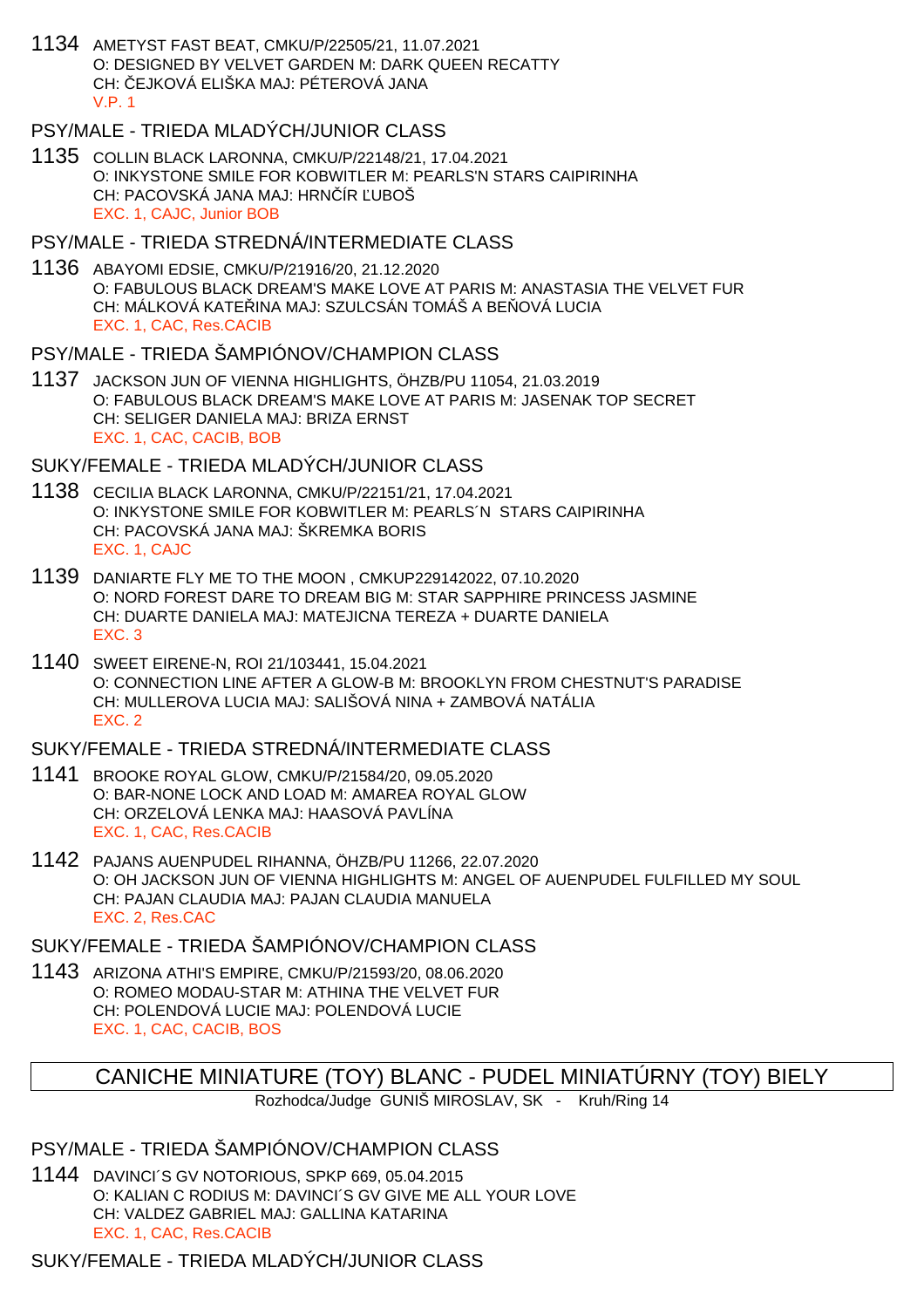1145 DIANA PRINCESS MAHENE FARM, CMKU/P/22263/21, 07.04.2021 O: SHINING STAR SUPERIOR WORLD M: BING BANG IN UNIVERSE MAHENE FARM CH: NEDBAL MILOŠ MAJ: SMOLOVÁ JANA EXC. 1, CAJC, Junior BOB

## SUKY/FEMALE - TRIEDA OTVORENÁ/OPEN CLASS

1146 BING BANG IN UNIVERSE MAHENE FARM, CMKU/P/20509/-18/17, 25.08.2017 O: GOLDEN STRIK MALIBU M: MORNING GLORY EARL´S LEGEND CH: NEDBAL MILOŠ MAJ: NEDBALOVÁ MARTINA + NEDBALOVÁ MARTINA EXC. 1, CAC, Res.CACIB

### SUKY/FEMALE - TRIEDA ŠAMPIÓNOV/CHAMPION CLASS

1147 CUNA DEL RENACIMIENTO WHO'S THAT GIRL, SPKP 799, 04.07.2019 O: KALI NEWMONT EXTRA INNINGS M: CLARISSE OF THE PITTIES'S LOVE CH: LOPES CAVASIN VITOR LEONARDO MAJ: TOME KOVÁ ANDREA EXC. 1, CAC

# CANICHE MINIATURE (TOY) GRIS - PUDEL MINIATÚRNY (TOY) STRIEBORNÝ

Rozhodca/Judge GUNIŠ MIROSLAV, SK - Kruh/Ring 14

#### SUKY/FEMALE - TRIEDA DORAST/PUPPY CLASS

1149 YLEINY SILVER NAGATO, CMKU/P/22489/21, 06.07.2021 O: TIA DIVINITY VENSAR M: OLIA SILVER NAGATO CH: EIMUTOVÁ NADEŽDA MAJ: MIŠOVI OVÁ MIROSLAVA V.P. 1

### SUKY/FEMALE - TRIEDA OTVORENÁ/OPEN CLASS

1150 OLINKA AVEVA MAMOMIMI, CMKU/P/21218/19, 12.10.2019 O: KEEPER TOP NARCIS M: BESS AVEVA MAMOMIMI CH: FUXOVÁ EVA MAJ: WINDISCHOVÁ BIBIANA ABS.

# SUKY/FEMALE - TRIEDA ŠAMPIÓNOV/CHAMPION CLASS

1151 JESSY VOM TROPICAL, CMKU/P/20426/-18/18, 17.02.2018 O: SILVER-BOY NEMO VON DER EDELROSE M: WALLERY VOM TROPICAL CH: FLEGEL HARRY MAJ: PETERKOVÁ RADKA V.G. 1

# CANICHE MINIATURE (TOY) NOIR - PUDEL MINIATÚRNY (TOY) LERNY

Rozhodca/Judge GUNIŠ MIROSLAV, SK - Kruh/Ring 14

## PSY/MALE - TRIEDA ŠAMPIÓNOV/CHAMPION CLASS

1152 SMART CONNECTION STARGAZER, CMKU/P/21859/-20/19, 23.04.2019 O: AUX YEUX NOIRS CARAMELLO M: SMART CONNECTION WONDERLAND CH: KNORRE OLGA MAJ: FLORIŠOVÁ V RA EXC. 1, CAC, CACIB, BOS

#### SUKY/FEMALE - TRIEDA STREDNÁ/INTERMEDIATE CLASS

1153 CHARMING CHARLOTTE VERA LYNN, CMKU/P/21712/20, 30.08.2020 O: EMPORIO OF VERA LYNN M: TOYWAY VERA LYNN CH: FLORIŠOVÁ V RA MAJ: FLORIŠOVÁ V RA V.G. 1

# SUKY/FEMALE - TRIEDA ŠAMPIÓNOV/CHAMPION CLASS

1154 EVELLINE FROM LOVING ANGELS, SPKP 758, 05.03.2020 O: SOTTO VOCE QUIZAS QUIZAS QUIZAS M: PUSHISTIY SOBLAZN GOSPOZHA UDACHA CH: SUCHO OVÁ ZUZANA MAJ: SUCHO OVÁ ZUZANA EXC. 1, CAC, CACIB, BOB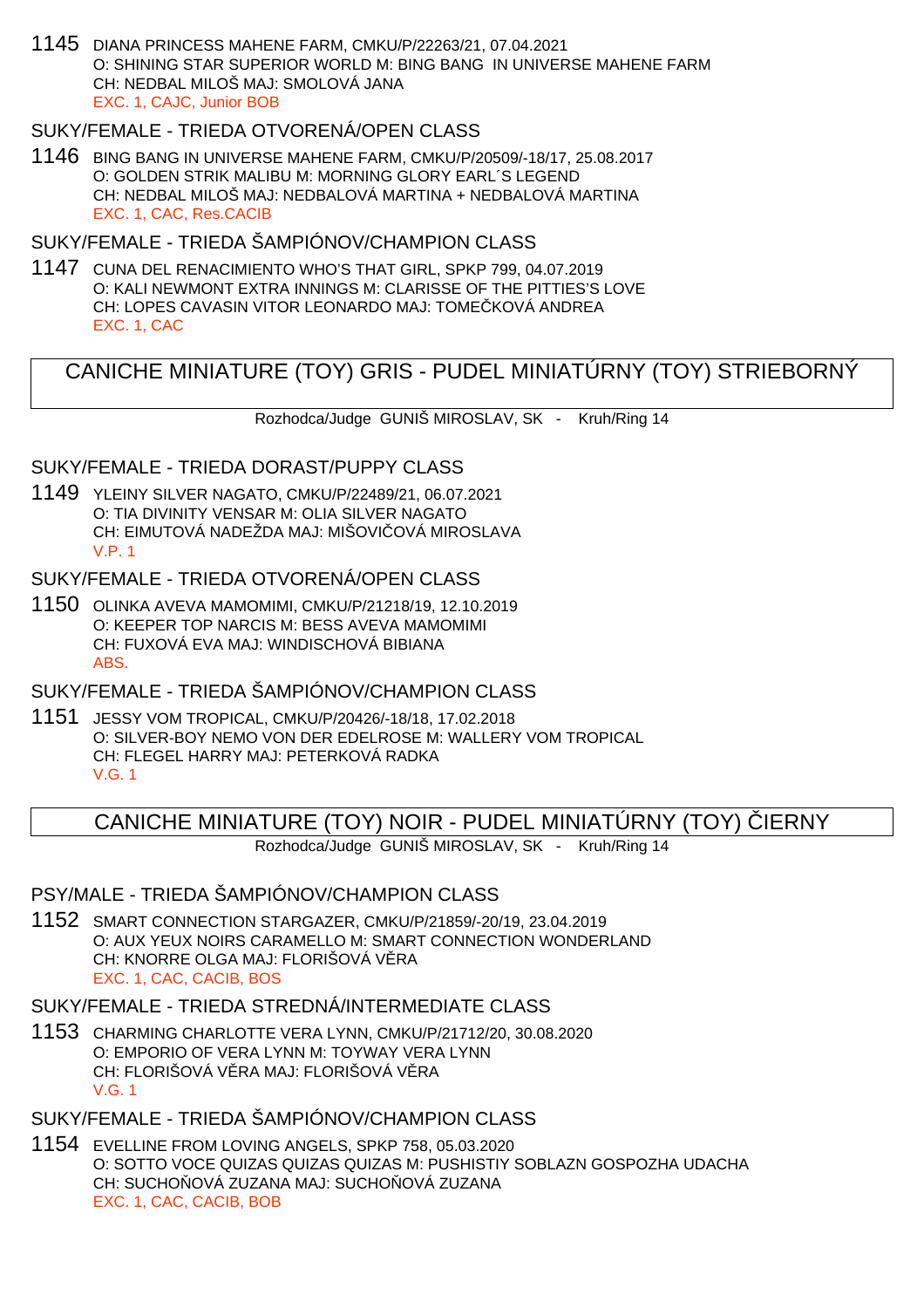# CANICHE MOYEN FAWN - PUDEL STREDNÝ PLAVÝ

Rozhodca/Judge GUNIŠ MIROSLAV, SK - Kruh/Ring 14

### PSY/MALE - TRIEDA MLADÝCH/JUNIOR CLASS

1155 TARANIS TESCHIRO, SPKP 856, 28.06.2021 O: GEB PAGANINIHO SYMFONIE M: DANCING QUEEN IZ MIMOLETNOGO VIDENIJA CH: VALČÍKOVÁ TEREZIE MAJ: PLUHÁROVÁ MICHAELA EXC. 1, CAJC

CANICHE MOYEN GRIS - PUDEL STREDNÝ STRIEBORNÝ

Rozhodca/Judge GUNIŠ MIROSLAV, SK - Kruh/Ring 14

### PSY/MALE - TRIEDA OTVORENÁ/OPEN CLASS

1156 DARTH AURA MORAVIA, CMKU/P/21365/20, 20.02.2020 O: IRTEN II SILVER ZE ŽLUTÉ MIMOZY M: BELISHA SILVER AURA MORAVIA CH: SEDLÁ KOVÁ EVA MAJ: DVO ÁKOVÁ KLÁRA EXC. 1, CAC, CACIB, BOS

#### SUKY/FEMALE - TRIEDA MLADÝCH/JUNIOR CLASS

1157 INAYA GRIS COEUR DE MORAVIE, CMKU/P/22052/21, 12.02.2021 O: YAMIT MUSKAT KOREA KASSEL M: CHLOÉ GRIS COEUR DE MORAVIE CH: WELTEROVÁ RENATA MAJ: HANZELOVÁ VERONIKA EXC. 1, CAJC, Junior BOB, BOB

### SUKY/FEMALE - TRIEDA ŠAMPIÓNOV/CHAMPION CLASS

1158 DARLING EVE AURA MORAVIA, CMKU/P/21366/20, 20.02.2020 O: IRTEN II SILVER ZE ŽLUTÉ MIMOZY M: BELISHA SILVER AURA MORAVIA CH: SEDLÁ KOVÁ EVA MAJ: SEDLÁ KOVÁ EVA EXC. 1, CAC, CACIB

# CANICHE MOYEN MARRON - PUDEL STREDNÝ HNEDÝ

Rozhodca/Judge GUNIŠ MIROSLAV, SK - Kruh/Ring 14

#### PSY/MALE - TRIEDA OTVORENÁ/OPEN CLASS

1159 TALK ABOUT STARRING MORAVIA, CLP/P/20582, 12.09.2018 O: BEDINGFIELD I AM WHAT I AM M: LADY LUCINDA STARRING MORAVIA CH: VAVROUŠKOVÁ JANA MAJ: BRETFELDOVÁ LOSSGOTTOVÁ JANA EXC. 1, CAC, Res.CACIB

SUKY/FEMALE - TRIEDA MLADÝCH/JUNIOR CLASS

1160 X-SOFIE BRAUNKÖNIGIN, CMKU/P/22009/21, 16.02.2021 O: BEDINGFIELD I AM WHAT I AM M: VANESSA BRAUNKÖNIGIN CH: SKÁCELOVÁ JITKA MAJ: SKÁCELOVÁ JITKA EXC. 1, CAJC

SUKY/FEMALE - TRIEDA STREDNÁ/INTERMEDIATE CLASS

1161 JULIETA FANTAZIA BROWN, CMKU/P/21743/20, 20.08.2020 O: BAXTRIX FULFILLED MY SOUL M: ISABEL FANTAZIA BROWN CH: FALTEJSKOVÁ ŠANDOVÁ ZUZANA MAJ: ŠTIPÁNKOVÁ RADKA EXC. 1, CAC, CACIB

SUKY/FEMALE - TRIEDA ŠAMPIÓNOV/CHAMPION CLASS

1162 ASHLEY BROWN CHOCOLATE, SPKP 729, 06.09.2018 O: BEDINGFIELD I AM WAT I AM M: U-MORGANE BRAUNKONIGIN CH: HRUBÁ PETRA MAJ: PALE KOVÁ KATARÍNA EXC. 1, CAC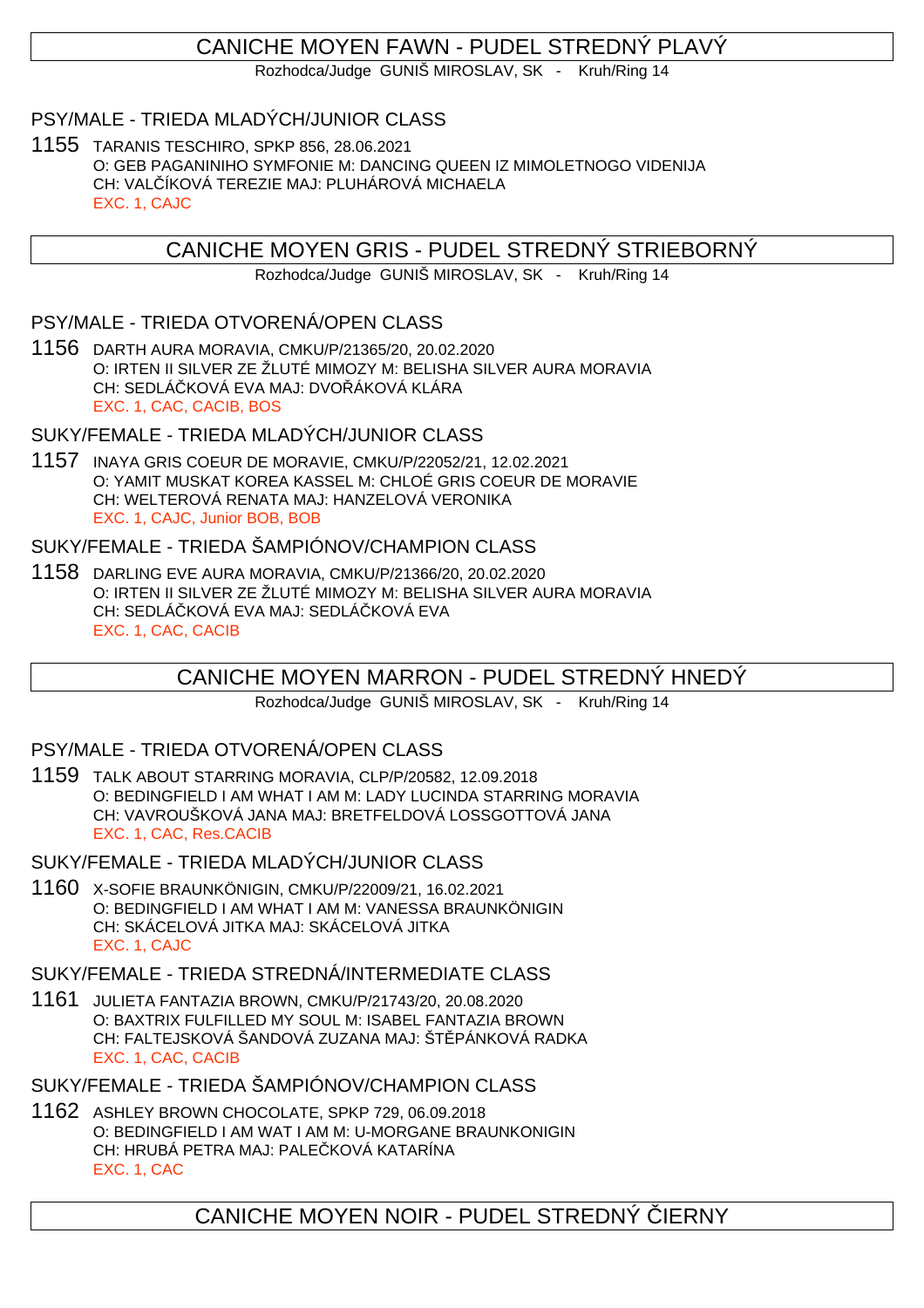### PSY/MALE - TRIEDA MLADÝCH/JUNIOR CLASS

- 1163 BUNGEE BRUCE BOHEMIA GRANT, SPKP 864, 20.04.2021 O: NORCOPIA FIDELIO M: GLOSA DE NIGROMANTA CH: GRYGAR ANTONÍN MAJ: MEŠ ANÍK PETER EXC. 1, CAJC
- 1164 CHARIBDIS ANARCHIA, CMKU/P/22119/21, 15.03.2021 O: EGOIST PRESS ANARCHIA M: CURLY CARLY ANARCHIA CH: NOVÁKOVÁ MAGDALÉNA MAJ: TRUIJENSOVÁ SARAH EXC. 2

# PSY/MALE - TRIEDA ŠAMPIÓNOV/CHAMPION CLASS

1165 ESTIQ ENDER BANZETTE, SPKP 778, 19.06.2020 O: BEDINGFIELD I AM WHAT I AM M: HAPPY BERENIKA STAR OF SILESIA CH: KAŠPAROVÁ HANA MAJ: PALUŠEKOVÁ BARBORA EXC. 1, CAC, CACIB, BOS

#### SUKY/FEMALE - TRIEDA MLADÝCH/JUNIOR CLASS

1166 NANI VOM BADENER REBLAND, OHZB/PU 11424, 14.12.2020 O: MAGIC SHAMROCK SENSUALE SORTILEGRO-N M: HOT SUMMER NIGHT VOM BADENER REBLAND CH: ERNST ANDREA MAJ: LANDRICHTER NINA EXC. 1, CAJC, Junior BOB, BOB

#### SUKY/FEMALE - TRIEDA OTVORENÁ/OPEN CLASS

1167 VANITY FAIR STARRING MORAVIA, CMKU/P/21379/20, 21.02.2020 O: SHADOW ON THE WALL STARRING MORAVIA M: LADY LUCINDA STARRING MORAVIA CH: VAVROUŠKOVÁ JANA MAJ: BRETFELDOVÁ LOSSGOTTOVÁ JANA + VAVROUŠKOVÁ JANA EXC. 1

# CANICHE NAIN BLANC - PUDEL TRPASLI Í BIELY

Rozhodca/Judge GUNIŠ MIROSLAV, SK - Kruh/Ring 14

### PSY/MALE - TRIEDA MLADÝCH/JUNIOR CLASS

1168 DARCY CANNE DE BELLA, CMKU/P/21955/21, 09.01.2021 O: SILVER JOKER WHITE MYLORD M: ANABELL CANNE DE BELLA CH: ABRÁDKOVÁ ZUZANA MAJ: KAMASOVÁ JANETTE EXC. 1, CAJC, Junior BOB

#### PSY/MALE - TRIEDA ŠAMPIÓNOV/CHAMPION CLASS

1169 YAMIT MUSKAT KOREA ADAMANT, SPKP 741, 05.09.2018 O: YAMIT MUSKAT LITTLE PRIDE OF ART OF LIFE M: EMMA OF ART OF LIFE CH: KURBATSKAYA POLINA MAJ: TOMEČKOVÁ ANDREA + TOMEČEK PETER EXC. 1, CAC, CACIB, BOB

# CANICHE NAIN FAWN - PUDEL TRPASLI Í PLAVÝ

Rozhodca/Judge GUNIŠ MIROSLAV, SK - Kruh/Ring 14

### PSY/MALE - TRIEDA MLADÝCH/JUNIOR CLASS

- 1170 COPENHAGEN NI-NO FRIEND, SPKP 829, 26.04.2021 O: AIRI ARABESKA JUMANJI M: DIAMOND STARLIGHT GEORGINA CH: SALIŠOVÁ NINA MAJ: SALIŠOVÁ NINA EXC. 1, CAJC, Junior BOB, BOS
- 1171 FINN JOLI MAGDALENSIS, CMKU/P/22068/21, 05.03.2021 O: ARGO VEINA BOHEMICA M: UNICA ANGÉE MAGDALENSIS CH: VINŠOVÁ MAGDALENA MAJ: HRUŠOVSKÁ MONIKA EXC. 3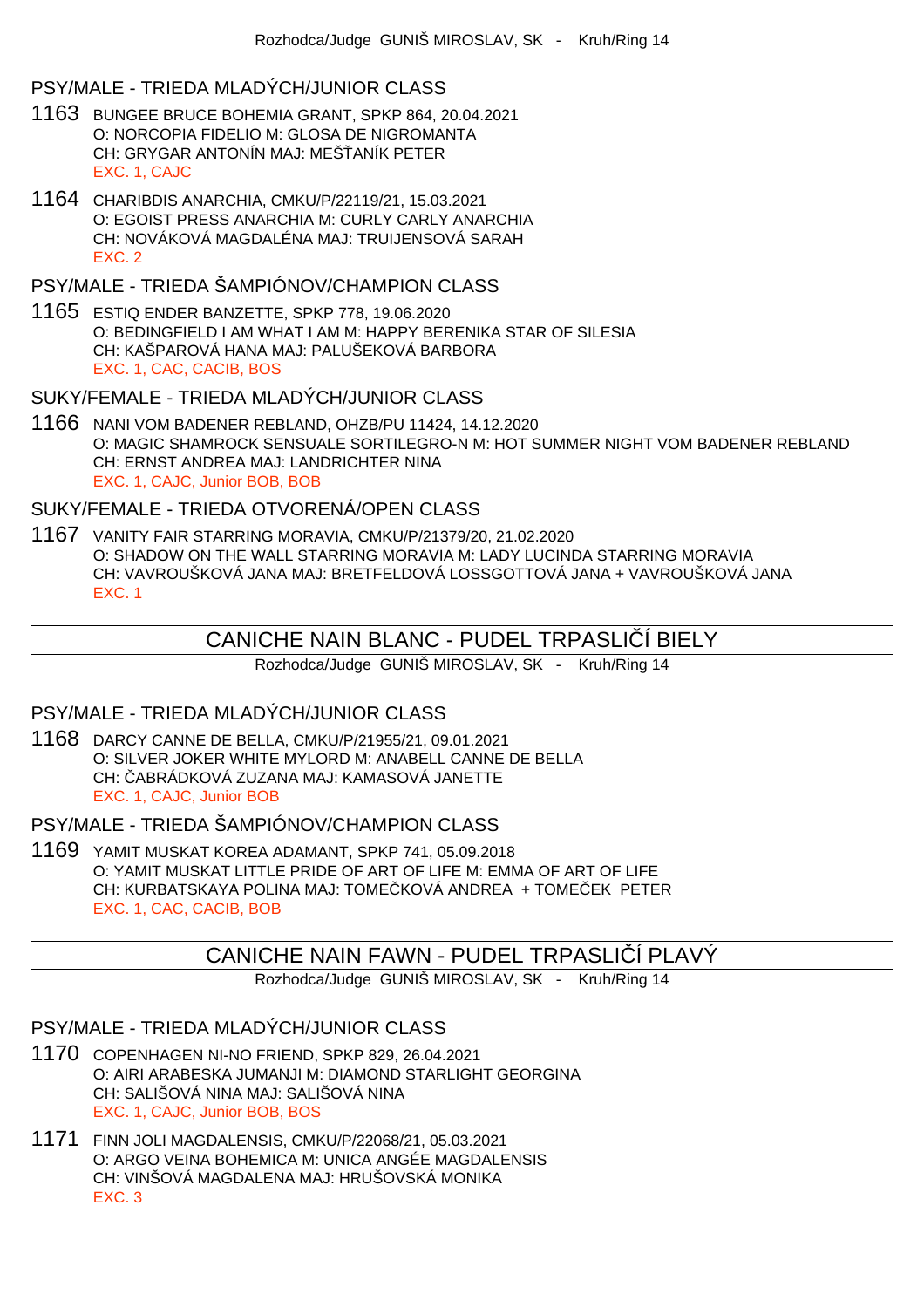1148 POAROTT VALTER, SPKP 815, 09.03.2021 O: POAROTT BURBERRY M: TOSCANIA RACIBORSKI PUCH CH: GALLINA KATARÍNA & MAJDLENOVÁ MARIA MAJ: GALLINA KATARINA EXC. 2

### PSY/MALE - TRIEDA STREDNÁ/INTERMEDIATE CLASS

1172 ACAPULCO NI-NO FRIEND, SPKP 767, 01.05.2020 O: DJAKARTA'S HEART OF ESS M: DIAMOND STARLIGHT GEORGINA CH: SALIŠOVÁ NINA MAJ: SALIŠOVÁ NINA + STYKOVÁ VIKTÓRIA EXC. 1, CAC, CACIB

### SUKY/FEMALE - TRIEDA MLADÝCH/JUNIOR CLASS

- 1173 BRIGITTE BISOU NO-TIME, SPKP 783, 14.10.2020 O: MUST RED MY SWEET LORD M: TOSCANA II IZ VOLZHSKOYSERENADY CH: NE ASOVÁ UBICA MAJ: KRATOCHVÍLOVÁ ANNA EXC. 1, CAJC
- 1174 CAYLA REY NO-TIME, CMKU/P/22350/21, 01.06.2021 O: AIRI ARABESKA JUMANJI M: TOSCANA II IZ VOLZSHKOY SERENADY CH: NE ASOVÁ UBICA MAJ: REIPRICHOVÁ NIKOLETA EXC. 2

### SUKY/FEMALE - TRIEDA STREDNÁ/INTERMEDIATE CLASS

- 1175 DAFNIE CRAZY DANDELIONS, SPKP 797, 13.07.2020 O: ARGO VEINA BOHEMICA M: NOREEN PRINCES MAGDALENSIS CH: KUPFOVÁ IVANA MAJ: ZADRABAJOVÁ ZUZANA EXC. 1, CAC, Res.CACIB
- 1176 POAROTT TIMEA, SPKP 801, 18.12.2020 O: OCHAROVANIE ZHAR SOBLAZNA M: MADAM RACIBORSKI PUCH CH: MAJDLENOVÁ A GALINA MARIA A KATARÍNA MAJ: VELICHOVÁ KATARÍNA EXC. 2, Res.CAC

#### SUKY/FEMALE - TRIEDA OTVORENÁ/OPEN CLASS

1177 MADAM RACIBORSKI PUCH, SPKP 720, 18.04.2018 O: ZNAK ZODIAKA M: DIZA FLEICH GRACJA CH: GLÓWKA DARIUSZ MAJ: GALLINA KATARINA + MAJDLENOVÁ NULL EXC. 1, CAC, CACIB, BOB

# CANICHE NAIN GRIS - PUDEL TRPASLI Í STRIEBORNÝ

Rozhodca/Judge GUNIŠ MIROSLAV, SK - Kruh/Ring 14

#### SUKY/FEMALE - TRIEDA MLADÝCH/JUNIOR CLASS

- 1178 DONA DAL PAESE DEI LUPI, SPKP 845, 28.06.2021 O: SPARKLING WINE SIDABRINE KULKA M: COMTESSA ANGELINO MINI CH: GAJDOŠOVÁ ANDREA MAJ: GAJDOŠOVÁ ANDREA V.G. 2
- 1179 SPARKLE GLITTER SILVER PARADISE, CMKU/P/22338/21, 20.05.2021 O: MAT J ADIA AVI M: NEFELÉ SILVER PARADISE CH: OHNHÄUSEROVÁ ALENA MAJ: ŠKRKOVÁ ADRIÁNA EXC. 1, CAJC

### SUKY/FEMALE - TRIEDA ŠAMPIÓNOV/CHAMPION CLASS

1180 GRACE SILVER Z RACHERU, CMKU/P/21276/19, 11.11.2019 O: ZAPPI ADIA AVI M: XARINA VOM TROPICAL CH: PETERKOVÁ RADKA MAJ: PETERKOVÁ RADKA EXC. 1, CAC

# CANICHE NAIN MARRON - PUDEL TRPASLIČÍ HNEDÝ

Rozhodca/Judge GUNIŠ MIROSLAV, SK - Kruh/Ring 14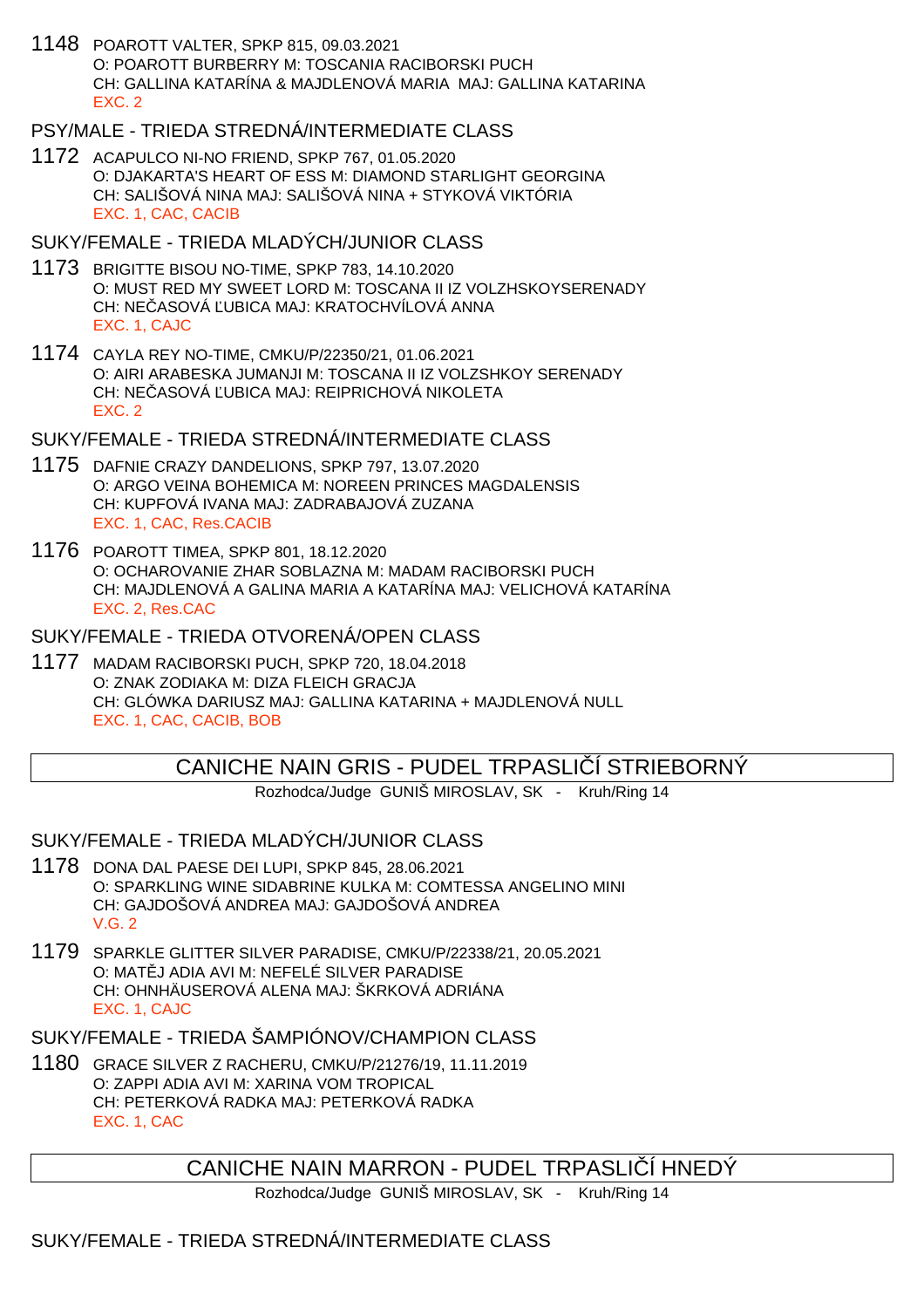1181 ELIZA ČERNO-BÍLY SEN, SPKP 791, 22.08.2020 O: ATLANTIS JP SPRING FEVER OF DAVIDE M: TWEEDLEDEE TEDDY AS ZINGARELLA CH: KRATOCHVÍLOVÁ ZORA MAJ: ŠRAMOVÁ IVANA EXC. 1, CAC

### CANICHE NAIN NOIR - PUDEL TRPASLI Í JERNY

Rozhodca/Judge GUNIŠ MIROSLAV, SK - Kruh/Ring 14

#### PSY/MALE - TRIEDA STREDNÁ/INTERMEDIATE CLASS

1182 KING OF MAGIC AND MIRACLES CZARNA FUGA, PKR.IX-90037, 27.11.2020 O: MR MIRACLE OD LALANKI POLAND M: ARWEN UNDOMIEL REGIA MAJESTATE CZARNA FUGA CH: GŁOWA-ŁOBODZI SKA ANNA MAJ: GŁOWA-ŁOBODZI SKA ANNA EXC. 1, CAC

### PSY/MALE - TRIEDA ŠAMPIÓNOV/CHAMPION CLASS

1183 CHARMEURHUSETS BOND NO. 9 OF ENVY, CMKU/P/21042/-19/19, 02.03.2019 O: STEP BY STEP SURI OF CHANEL COCO M: CHARMEURHUSETS ENVY ME OF CHANEL CH: LINNEBERG CHARLOTTE & KRISTENSEN JORN MAJ: KYNCLOVÁ EVA EXC. 1, CAC, Res.CACIB

# SUKY/FEMALE - TRIEDA OTVORENÁ/OPEN CLASS

1184 ANNAPOLLIS VANSARAJ, CMKU/P/20425/18, 24.06.2018 O: MATHIAS PELOU SKÁ PECEM: ROMANCE Z HRADU GRABŠTEJNA CH: VANŠOVÁ RENATA MAJ: GALLOVÁ JILINA EXC. 1, CAC, CACIB, BOS

# SUKY/FEMALE - TRIEDA ŠAMPIÓNOV/CHAMPION CLASS

1185 XENA THE ONLY ONE WARRIOR PRINCESS CZARNA FUGA, PKR.IX-87003, 12.12.2019 O: MR MIRACLE OD LALANKI POLAND M: ARWEN UNDOMIEL REGIA MAJESTATE CZARNA FUGA CH: GŁOWA-ŁOBODZI SKA ANNA MAJ: GŁOWA-ŁOBODZI SKA ANNA EXC. 1, CAC, Res.CACIB

# CAVALIER KING CHARLES SPANIEL (BLACK AND TAN)

Rozhodca/Judge VOJTEKOVÁ IVETA, SK - Kruh/Ring 15

# PSY/MALE - TRIEDA MLADŠÍ DORAST/MINOR PUPPY CLASS

- 1186 EXCELLENT ECLAIR SILVER NEEDLES, CLP/CKC/18591, 07.10.2021 O: OH PERFECT KRÁSNÁ LOUKA M: AUSSIE ANGEL SILVER NEEDLES CH: VADÁSOVÁ MONIKA MAJ: VADÁSOVÁ MONIKA V.P. 1
- PSY/MALE TRIEDA DORAST/PUPPY CLASS
- 1187 HUBERT Z MALÉHO MAJERA, SPKP 4147, 13.07.2021 O: CIB GAWIN MINOWARA M: CH CLOE Z MALÉHO MAJERA CH: LACÍKOVÁ BEATA MAJ: LACÍKOVÁ BEATA + KRTOVÁ EVA V.P. 1

# PSY/MALE - TRIEDA STREDNÁ/INTERMEDIATE CLASS

1188 TECUMSEH CHILLI KOLIBA, SPKP 3952, 03.06.2020 O: BEST OF CHILLI KOLIBA M: ZENNESIE ELI BIELY DÉMON CH: JANKOVI OVÁ UBICA MAJ: POTHEOVÁ ZLATICA V.G. 1

# SUKY/FEMALE - TRIEDA STREDNÁ/INTERMEDIATE CLASS

1189 ENIFE PURE OF JOY, SPKP 4139, 03.08.2020 O: LADIES NIGHT DU JARDIN DE CLAIRE M: JENIFER HOPE Z VÝHONKOVIC CH: KIRMANOVÁ ŠÁRKA MAJ: KONOPÍKOVÁ TATJANA EXC. 2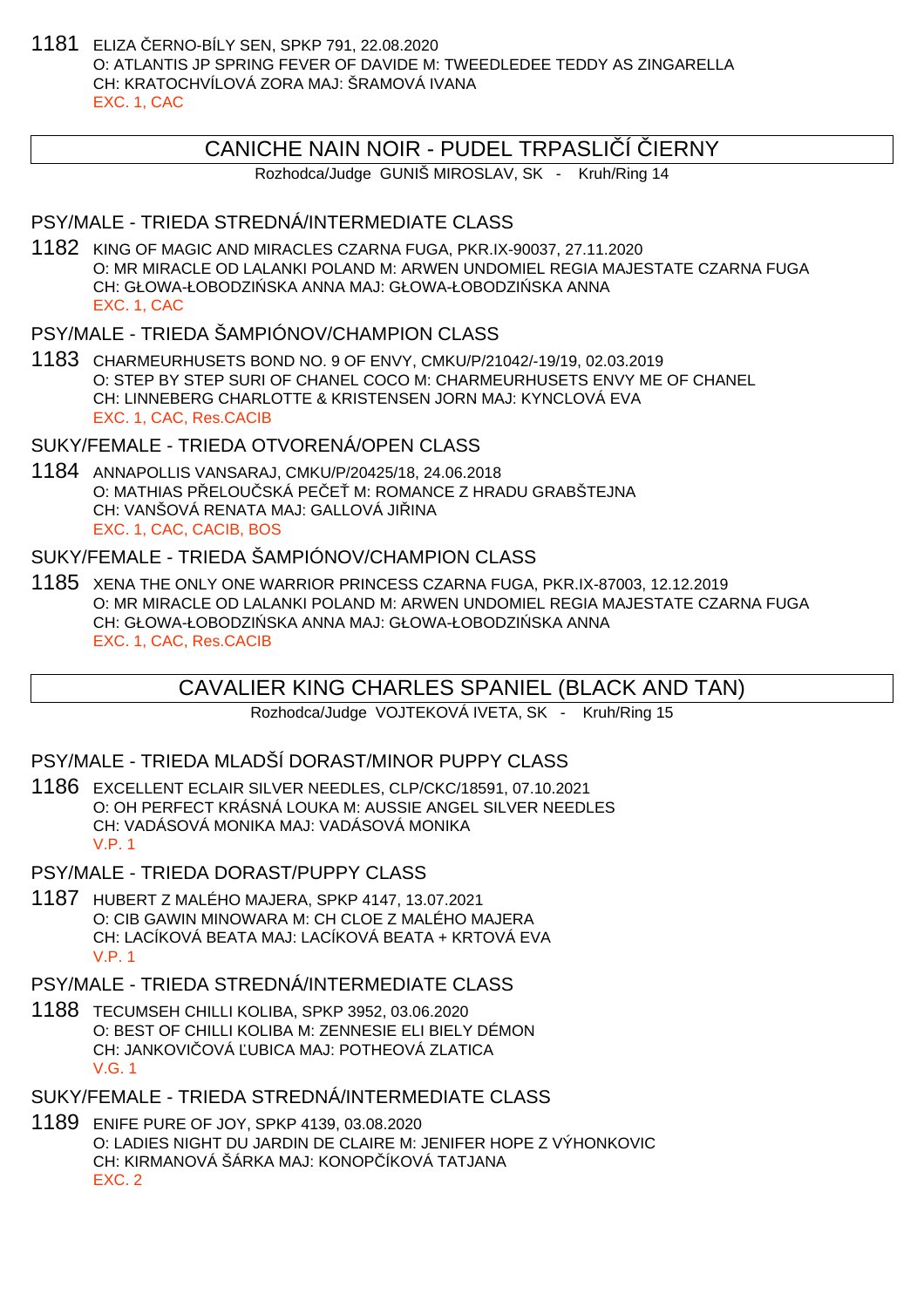- 1190 JENNY ZLATÁ KOMÉTA, SPKP 4008, 15.10.2020 O: KABARET DOUBLE RED M: CARMEN CAVI LUCKYKAY CH: ŠILHÁR JAROSLAV MAJ: BRNULA PETER + POLOŽÁNI ROMAN  $V$  G  $3$
- 1191 OKTAVIA LIKAMI, PKR.IX-89232, 28.06.2020 O: NATALIE TEODORUS DOUBLE TROUBLE FOR RIVAL M: HAYLE LIKAMI CH: G GOTEK KALINA MAJ: SZCZEPA SKA NATALIA EXC. 1, CAC

SUKY/FEMALE - TRIEDA OTVORENÁ/OPEN CLASS

1192 ARIENNE ULI SWEETHEART FROM LENTI, CMKU/CKC/15565/17, 11.07.2017 O: DAVID COPPERFIELD GARDYTH M: ULRIKE FOON CHARMANDER CH: KAŠNÝ FRANTIŠEK MAJ: CHYTILOVÁ ANETA EXC. 1, CAC

# CAVALIER KING CHARLES SPANIEL (BLENHEIM)

Rozhodca/Judge VOJTEKOVÁ IVETA, SK - Kruh/Ring 15

PSY/MALE - TRIEDA MLADŠÍ DORAST/MINOR PUPPY CLASS

- 1193 MOONSHINE BELLAS ENZO FERRARI, ÖHZB/CA 2828 A, 17.11.2021 O: GUNS N'ROSES SNUKRAINA M: AMIABLE SNOUT MAGIC SHAYEN CH: HAUSHAMMER PETRA MAJ: HAUSHAMMER PETRA V.P. 1
- 1194 PAINTED ON MY HEART SCARLETT TEAM, SPKP 4212, 27.11.2021 O: PASCAVALE ADONIS M: DIAMOND HORTENSIA SCARLETT TEAM CH: PREDNÁ MÁRIA MAJ: VOLEKOVÁ IVETA V.P. 2

#### PSY/MALE - TRIEDA MLADÝCH/JUNIOR CLASS

- 1195 BACARDI MELLOW BLENANGEL, SPKP 4098, 07.04.2021 O: INCREDIBLE MIRACLE SCARLET TEAM M: ABBYGAIL PAWS A KISSES CH: SOLDANOVÁ ŠARLOTA MAJ: BAKOŠ JOZEF V.G. 4
- 1196 BALLANTINES MELLOW BLENANGEL, SPKP 4100, 07.04.2021 O: INCREDIBLE MIRACLE SCARLETT TEAM M: ABBYGAIL PAWS A KISSES CH: SOLDANOVÁ ŠARLOTA MAJ: DOBROVI DANIEL EXC. 2
- 1197 MISIA K JOKER, SPKP 4106, 25.04.2021 O: MANHATTAN MAGNOLIA PASSCO M: MISIA K ALIEN CH: KLÁTIKOVÁ SIMONA MAJ: CSADIOVÁ VIKTÓRIA V.G. 3
- 1198 MR. MOONLIGHT MAGIC OAK, PKR.IX-91893, 14.05.2021 O: CHARNELL HOGAN M: ZUZI SEVERIANA CH: D. BIAK KATARZYNA MAJ: D. BIAK KATARZYNA EXC. 1, CAJC, Junior BOB

PSY/MALE - TRIEDA STREDNÁ/INTERMEDIATE CLASS

- 1199 ARMANDO NICOLO SUENO CUMPLIDO, SPKP 3961, 30.07.2020 O: FONDEY ELI BIELY DEMON M: J'ADORE NOEL MAGIC NOBLESSE CH: BARTOŠÍKOVÁ MÁRIA GRACE MAJ: BARTOŠÍKOVÁ MÁRIA GRACE EXC. 1, CAC, Res.CACIB
- PSY/MALE TRIEDA OTVORENÁ/OPEN CLASS
- 1200 AUTUMN LEAVES SOLE DI MEZZANOTTE, SPKP 3825, 07.11.2019 O: NORBERT LOVE ME M: LUNA MAGNOLIA PASSCO CH: SCHIFFEROVÁ KLAUDIA MAJ: SCHIFFEROVÁ KLAUDIA V.G. 1

PSY/MALE - TRIEDA ŠAMPIÓNOV/CHAMPION CLASS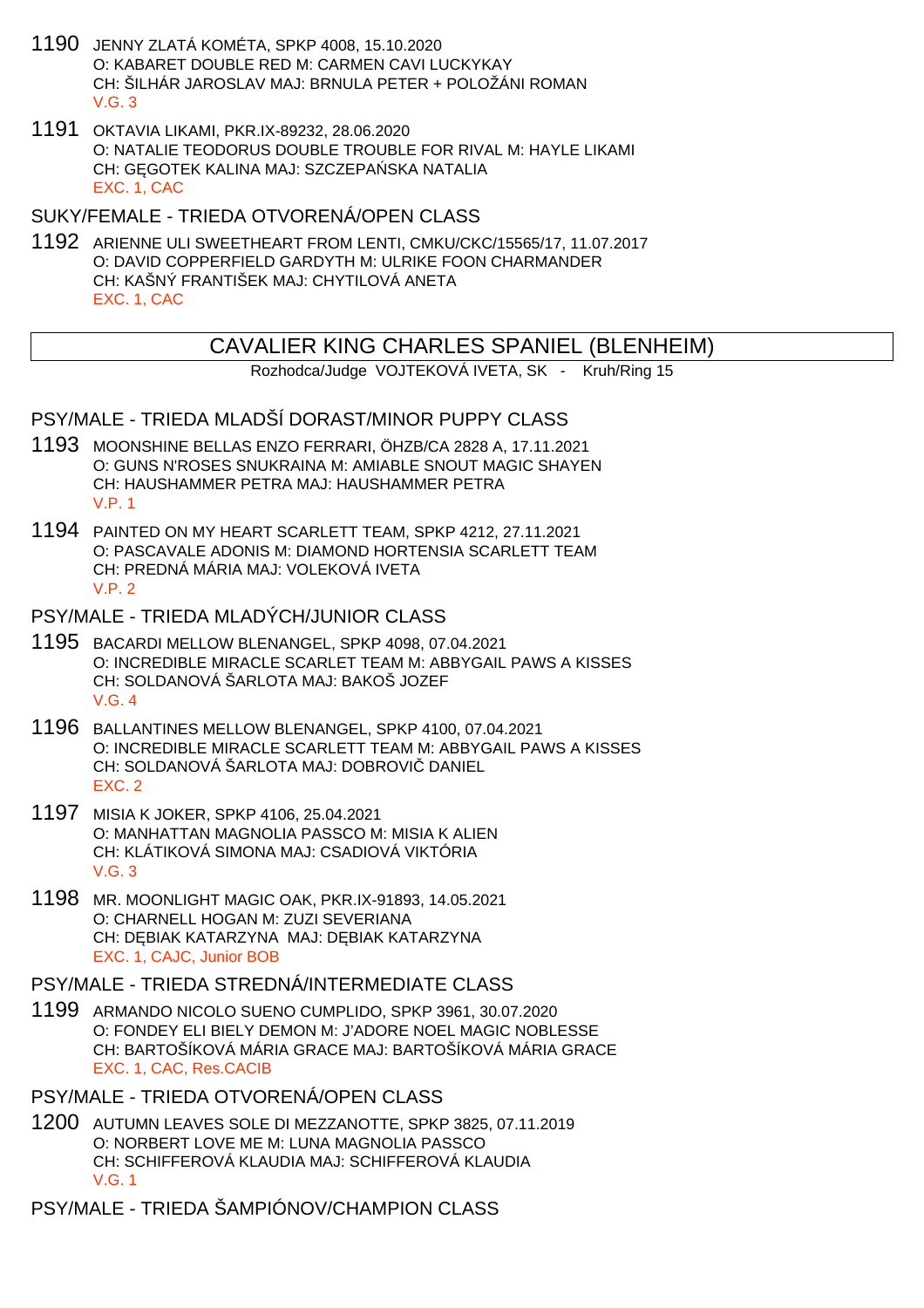1201 DIAMOND JACOB SCARLETT TEAM, SPKP 3870, 06.03.2020 O: CH NOBEL DANCER´S GRAN TORINO M: JCH SANCTUARY OF LOVE SCARLETT TEAM CH: PREDNÁ MÁRIA MAJ: SKUHROVÁ LENKA EXC. 1

# SUKY/FEMALE - TRIEDA MLADŠÍ DORAST/MINOR PUPPY CLASS

1202 FRIENDLY FEEBEE SILVER NEEDLES, CLP/CKC/18684, 26.11.2021 O: UNIKAT TWE BIELY DÉMON M: EMMA REDSTONE CAVALIER CH: VADÁSOVÁ MONIKA MAJ: VADÁSOVÁ MONIKA V.P. 1

### SUKY/FEMALE - TRIEDA MLADÝCH/JUNIOR CLASS

1203 BELLA FLEUR TULIP FEVER AT MAGIC NOBLESSE, SPKP 4167, 11.03.2021 O: LEOGEM RENAISSANCE M: HOLLY GOLIGHTLY MAGIC NOBLESSE CH: JOHNSON CAROL LYNN MAJ: BOBRÍKOVÁ ANGÉLIQUE + KOVALANČÍKOVÁ M. EXC. 1, CAJC

#### SUKY/FEMALE - TRIEDA STREDNÁ/INTERMEDIATE CLASS

- 1204 CASTLEVILLE KIMBERLY, OHZB/CA 2797 REG, 04.07.2020 O: CASTLEVILLE JUST LIKE A KING M: CASTLEVILLE A LITTLE SECRET CH: BLESSMANN MARLEN MAJ: HAUSHAMMER PETRA V.G. 4
- 1205 COCONUT KISS VOM KIRAGRUND, OHZB/CA 2749 A, 04.10.2020 O: BACARDI ZLATA KOMETA M: ONTARIA MERLIN BOHEMIA CH: LEHNER TINA MAJ: LEHNER TINA EXC. 2, Res.CAC
- 1206 GAIA Z MALÉHO MAJERA, SPKP 3976, 19.08.2020 O: JALAPE OS CHILLI KOLIBA M: ICH ARTEMIS Z MALÉHO MAJERA CH: LACÍKOVÁ BEATA MAJ: LACÍKOVÁ BEATA EXC. 3
- 1207 NINA RICCI MAGIC NOBLESSE, SPKP 3966, 09.08.2020 O: ROYAL ROMANCE BAXXTER M: BOHEMIA BRILLIANT CH: BOBRÍKOVÁ ANGÉLIQUE MAJ: BOBRÍKOVÁ ANGÉLIQUE EXC. 1, CAC, Res.CACIB

### SUKY/FEMALE - TRIEDA OTVORENÁ/OPEN CLASS

- 1208 ARTEMIS LUNA SUENO CUMPLIDO, SPKP 3962, 30.07.2020 O: FONDEY ELI BIELY DÉMON M: J'ADORE NOEL MAGIC NOBLESSE CH: BARTOŠÍKOVÁ MÁRIA GRACE MAJ: BARTOŠÍKOVÁ MÁRIA GRACE EXC. 1, CAC
- 1209 MISIA K HONEY, SPKP 3868, 21.02.2020 O: ETAR PROKOPSKÁ HVEZDA M: MISIA K ALIEN CH: KLÁTIKOVÁ SIMONA MAJ: SUCHÁNKOVÁ OĽGA EXC. 2
- 1210 ZUZI SEVERIANA, PKR.IX-85875, 14.06.2019 O: ZUGAR BABE ALDAHA GOLD M: FLASH OF FIRE VOM KANINCHENGARTEN CH: SZCZERBA MARTA MAJ: D BIAK KATARZYNA ABS.

# SUKY/FEMALE - TRIEDA ŠAMPIÓNOV/CHAMPION CLASS

- 1211 ANNABELLA CAROLINA SWEETS, SPKP 3765, 09.08.2019 O: LIANE´S CLEVELAND M: MISIA K CAROLINA CH: JURI OVÁ PETRA MAJ: JURI OVÁ PETRA EXC. 2, Res.CAC
- 1212 SARAH CHILLI KOLIBA, SPKP 3877, 01.03.2020 O: WOMANIZER OF AN EXCELLENT CHOICE M: JOLLY JOKER CHILLI KOLIBA CH: JANKOVI OVÁ UBICA MAJ: JANKOVI OVÁ UBICA EXC. 3
- 1213 SWEET SENSATION COLLARE DI DIAMANTI, PKR.IX-85656, 21.07.2019 O: RIVERDALE OF AN EXCELLENT CHOICE M: MARGOT COLLARE DI DIAMANTI CH: ROZBIEWSKA AGATA MAJ: ROZBIEWSKA AGATA EXC. 1, CAC, CACIB, BOS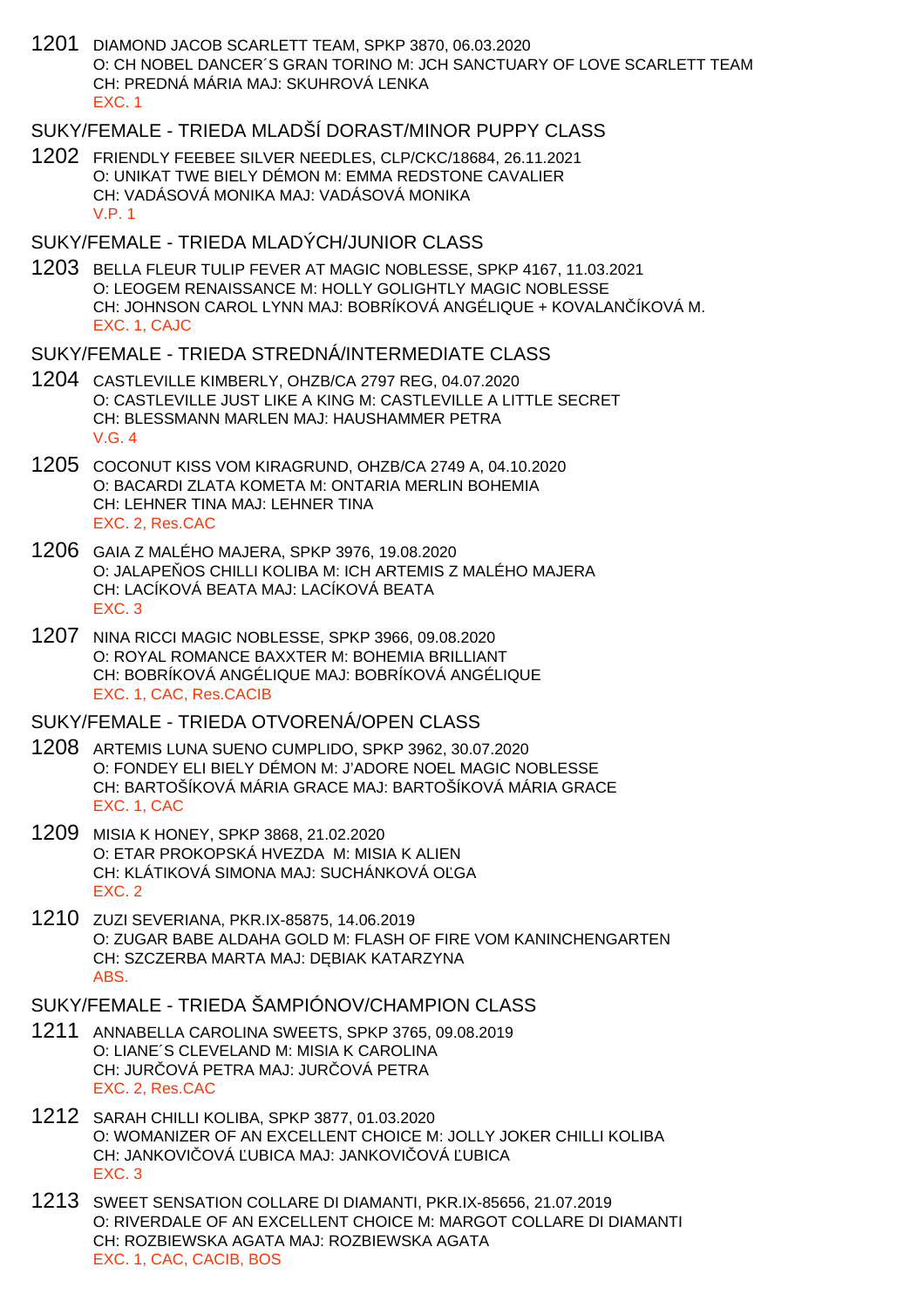# CAVALIER KING CHARLES SPANIEL (RUBY)

Rozhodca/Judge VOJTEKOVÁ IVETA, SK - Kruh/Ring 15

### PSY/MALE - TRIEDA DORAST/PUPPY CLASS

1214 DOLBY DAPPER SILVER NEEDLES, CLP/CKC/18519, 29.08.2021 O: BAMBI TWE BIELY DÉMON M: EMBER SUN ERNÝ TURMALÍN CH: VADÁSOVÁ MONIKA MAJ: VADÁSOVÁ MONIKA V.P. 1

### PSY/MALE - TRIEDA STREDNÁ/INTERMEDIATE CLASS

1215 BARUCCI PRIMUS ZE SOUHVĚZDÍ LYRY, CMKU/CKC/17411/20, 03.06.2020 O: CINDERAIC KING OF THE ROAD M: ARIENNE ULI SWEETHEART FROM LENTI CH: CHYTILOVÁ ANETA MAJ: ŠIME KOVÁ KATE INA EXC. 1, CAC

#### SUKY/FEMALE - TRIEDA DORAST/PUPPY CLASS

1216 NATALI TEODORUS TEQUILA, RKF 6386409, 17.09.2021 O: ESTEEMED THEODORE POMERANIAN BEAUTIES M: NATALI TEODORUS KIARA CH: VARFOLOMEEVA N.V. MAJ: SZCZEPA SKA NATALIA V.P. 1

# SUKY/FEMALE - TRIEDA MLADÝCH/JUNIOR CLASS

1217 PRINCESS LADA LEMNA MINOR, SPKP 4049, 16.02.2021 O: CH JALAPE OS CHILLI KOLIBA M: LITTLE PRINCESS LEMNA MINOR CH: STLOUKALOVÁ VIERA MAJ: STLOUKAL EDUARD EXC. 1, CAJC

# CAVALIER KING CHARLES SPANIEL (TRICOLOUR)

Rozhodca/Judge VOJTEKOVÁ IVETA, SK - Kruh/Ring 15

### PSY/MALE - TRIEDA MLADÝCH/JUNIOR CLASS

- 1218 JOHNY STARK SCARLETT TEAM, SPKP 4079, 27.03.2021 O: CH MANHATTAN MAGNOLIA PASSCO M: JCH SANCTUARY OF LOVE SCARLETT TEAM CH: PREDNÁ MÁRIA MAJ: PREDNÁ KATARÍNA EXC. 1, CAJC
- PSY/MALE TRIEDA OTVORENÁ/OPEN CLASS
- 1219 EASY Z MALÉHO MAJERA, SPKP 3624, 31.08.2018 O: CRAZY ANGEL MARADECO KING M: CLOE Z MALÉHO MAJERA CH: LACÍKOVÁ BEATA MAJ: LACÍKOVÁ BEATA + MILATOVÁ LEONARDA EXC. 1, CAC

# PSY/MALE - TRIEDA ŠAMPIÓNOV/CHAMPION CLASS

1220 MON AMI LEMNA MINOR, SPKP 3772, 31.07.2019 O: WOMANIZER OF AN EXCELLENT CHOICE M: LIANE´S WILD ANGEL CH: STLOUKALOVÁ VIERA MAJ: STLOUKALOVÁ VIERA EXC. 1, CAC, CACIB, BOB

#### SUKY/FEMALE - TRIEDA DORAST/PUPPY CLASS

1221 MOONSHINE BELLAS DUCHESS DIANA, ÖHZB/CA 2816 A, 20.09.2021 O: CELEBRANT TELPERION M: BE UNIQUE OF AN EXCELLENT CHOICE CH: HAUSHAMMER PETRA MAJ: HAUSHAMMER PETRA V.P. 1

#### SUKY/FEMALE - TRIEDA STREDNÁ/INTERMEDIATE CLASS

1222 BELIEVE IN DESTINY SOLE DI MEZZANOTTE, SPKP 3960, 23.06.2020 O: WOMANIZER OF AN EXCELLENT CHOICE M: LUNA MAGNOLIA PASSCO CH: SCHIFFEROVÁ KLAUDIA MAJ: SCHIFFEROVÁ KLAUDIA V.G. 1

SUKY/FEMALE - TRIEDA OTVORENÁ/OPEN CLASS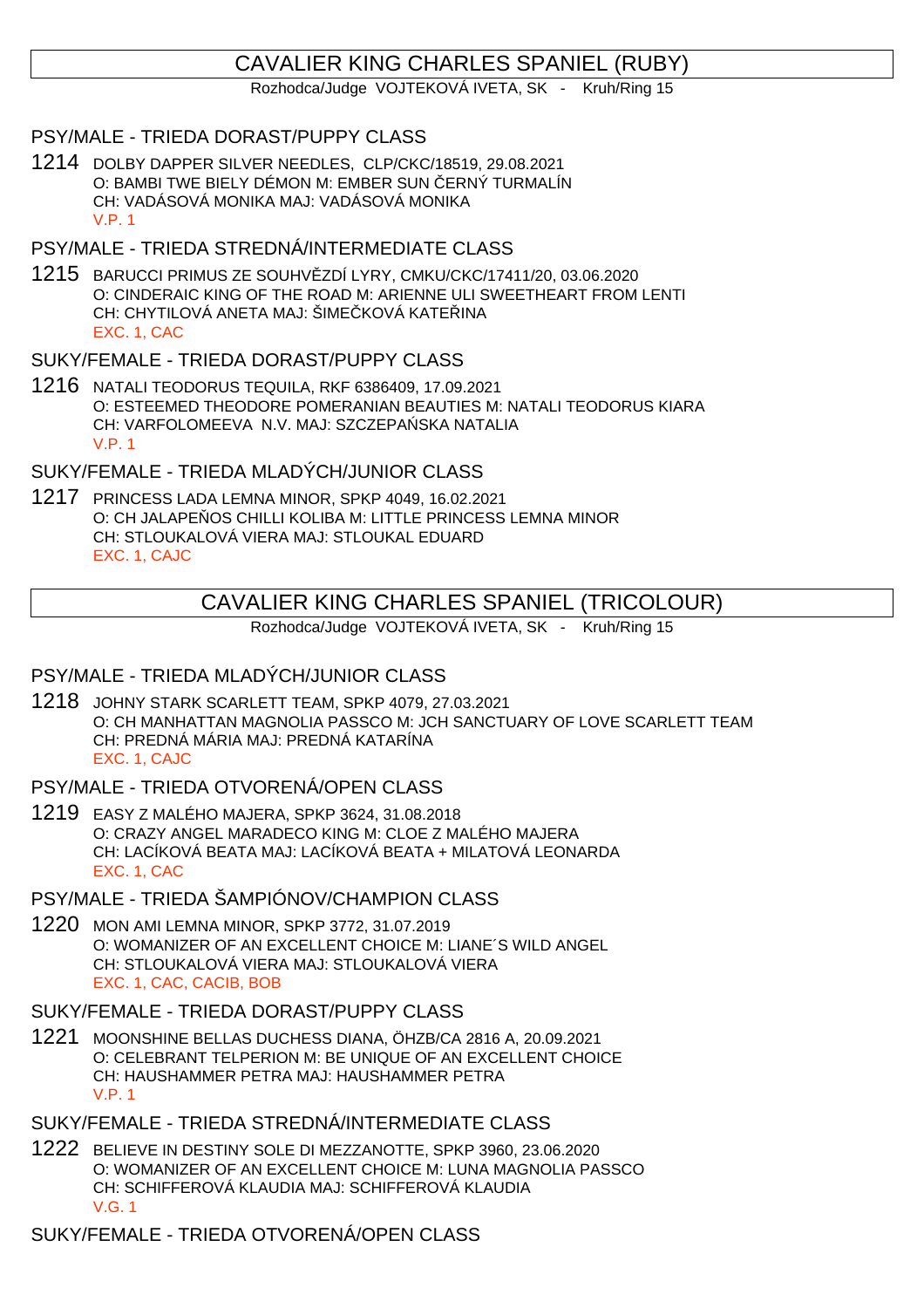1223 MISIA K HAVANA, SPKP 3866, 21.02.2020 O: ETAR PROKOPSKÁ HVIZDA M: MISIA K ALIEN CH: KLÁTIKOVÁ SIMONA MAJ: POLOŽÁNI ROMAN EXC. 1, CAC

### CHIHUAHUA LONG-HAIRED - VAVA DLHOSRSTÁ

Rozhodca/Judge VOJTEKOVÁ IVETA, SK - Kruh/Ring 15

## PSY/MALE - TRIEDA ŠAMPIÓNOV/CHAMPION CLASS

1224 PLATINUM KID MASTER LOVE, CMKU/CHI/25266/-20/20, 09.01.2020 O: LAYMINGAS-SHORI SHOWMAN M: PLATINUM KID EMILIYA FORTUNA CH: HODUNOVA ELENA MAJ: BARANOVA JEKATERINA EXC. 1, CAC, CACIB, BOB

SUKY/FEMALE - TRIEDA MLADÝCH/JUNIOR CLASS

1225 DOVANES PATRISHA, CMKU/CHI/26635/21, 16.01.2021 O: DUMAS MALKANORAH M: DOVANES OXFORD STAR CH: DOVÄNE OLGA MAJ: SOU KOVÁ ŠÁRKA EXC. 1, CAJC, Junior BOB, BOS

SUKY/FEMALE - TRIEDA STREDNÁ/INTERMEDIATE CLASS

- 1226 RENESMEE PORTA CASSOVIA, SPKP 9498, 12.08.2020 O: KNIGHT RIDER CHILARIOUS M: AMMERON SANTA BARBARA CH: TKA IKOVÁ MIRIAM MAJ: TKA IKOVÁ MIRIAM EXC. 1, CAC, CACIB
- 1227 ZIPPY AVE BENGAL, CMKU/CHI/25149/20, 11.04.2020 O: SMAL IS BEAUTIFUL´S LAZYHAZYCRAZY M: SIBIRSKIY BREND HAPPY CH: KU EROVÁ ZDENA MAJ: KRÁLÍKOVÁ JANA V.G. 2

SUKY/FEMALE - TRIEDA OTVORENÁ/OPEN CLASS

1228 FELICITY PROLLAU, SPKP 8710, 16.11.2018 O: BASTIEN PROLLAU M: BEL ESPRIT LEO VALENTINA CH: PROKOPOVÁ LUCIA MAJ: PROKOPOVÁ LUCIA EXC. 1, CAC, Res.CACIB

# CHIHUAHUA SMOOTH-HAIRED - VAAVA KRÁTKOSRSTÁ

Rozhodca/Judge VOJTEKOVÁ IVETA, SK - Kruh/Ring 15

PSY/MALE - TRIEDA MLADÝCH/JUNIOR CLASS

- 1229 GOLDEN NEST VIKTOR MORNINGSTAR, CMKU/CHI/26939/-21/21, 14.02.2021 O: DUMAS MALKANORAH M: APRIL FLOWER-PC DI SAN GIMIGNANO CH: KUBASOVA ILVA MAJ: BARANOVA JEKATERINA V.G. 1
- PSY/MALE TRIEDA OTVORENÁ/OPEN CLASS
- 1230 EAGLE IN A STORM Z D DINSKÉHO VALU, CMKU/CHI/24345/19, 28.08.2019 O: OVER THE STORM HAPPY GANG M: GAIA SONG QUEEN'S DIAMOND CH: WOLLEROVÁ RENATA MAJ: KRÁLÍKOVÁ JANA V.G. 1
- PSY/MALE TRIEDA ŠAMPIÓNOV/CHAMPION CLASS
- 1231 MAD MAX MYSTIC MIRACLE, SPKP 9116, 06.10.2019 O: SMALL IS BEAUTIFUL´S FINE MESS M: HELLO MARRYLOU MYSTIC MIRACLE CH: SOL ANSKÁ MICHAELA MAJ: SOL ANSKÁ MICHAELA EXC. 1, CAC, CACIB, BOB

SUKY/FEMALE - TRIEDA MLADÝCH/JUNIOR CLASS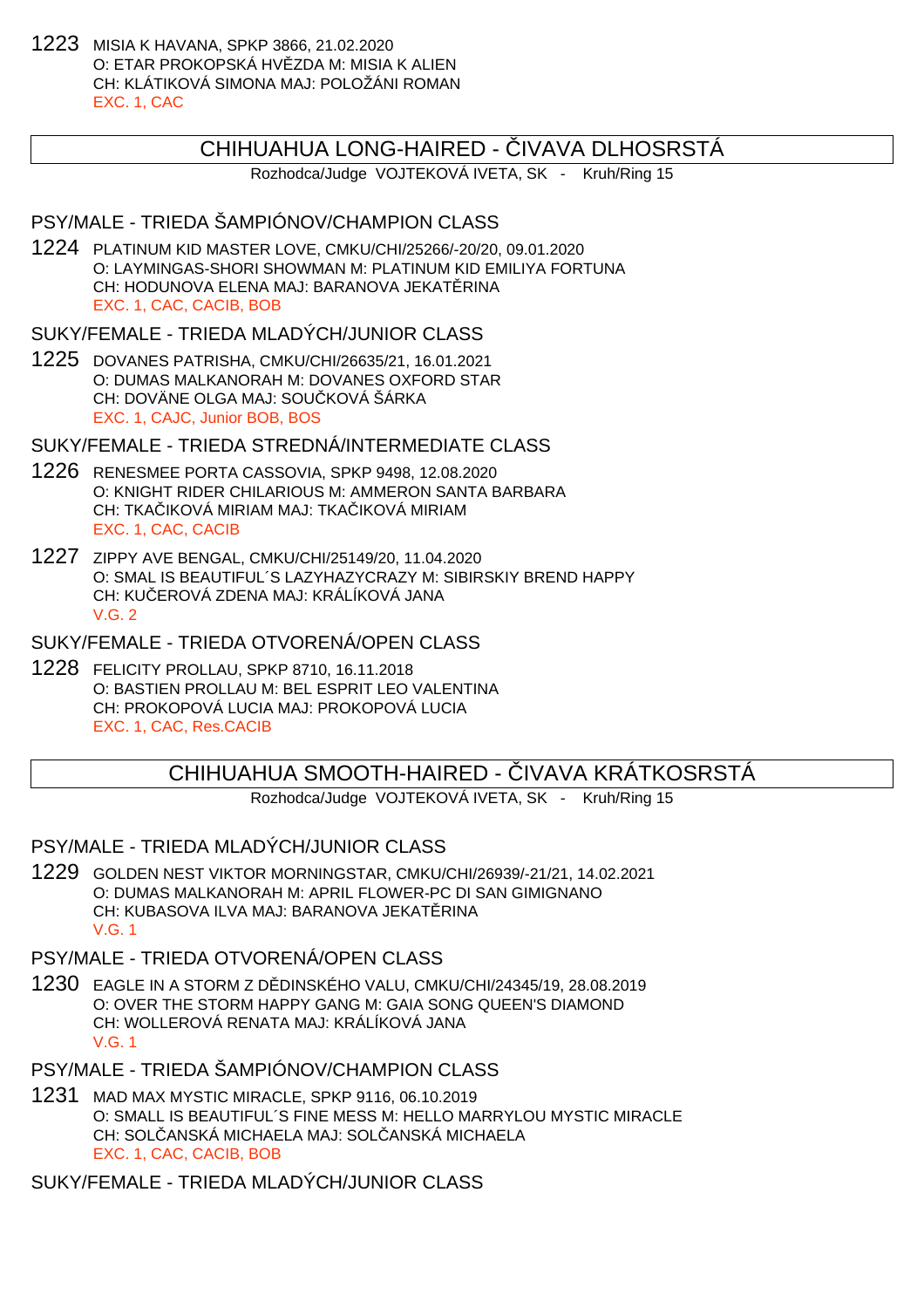1232 ULIANNA PORTA CASSOVIA, SPKP 9916, 09.05.2021 O: BASTIEN PROLLAU M: ELLIOS PORTA CASSOVIA CH: TKA IKOVÁ MIRIAM MAJ: TKA IKOVÁ MIRIAM V.G. 1

# SUKY/FEMALE - TRIEDA STREDNÁ/INTERMEDIATE CLASS

1233 MISTY MEADOW´S CATWOMAN-PC, CMKU/CHI/25886/-20/20, 06.04.2020 O: MISTY MEADOW´S ORLANDO FURIOSO-PC M: MM´S ALICE ROI-PC DI SAN GIMIGNANO CH: LEHTINEN-COCHETTI TUULA RIITTA MAJ: ŠKULTÉTYOVÁ NIKOL EXC. 1, CAC, Res.CACIB

# SUKY/FEMALE - TRIEDA OTVORENÁ/OPEN CLASS

1234 NIGHT SKY MYSTIC MIRACLE, SPKP 9717, 02.01.2021 O: ROSALAGO MM´S ZERO M: A SNOW ANGEL MYSTIC MIRACLE CH: SOL. ANSKÁ MICHAELA MAJ: SOL. ANSKÁ MICHAELA V.G. 1

# SUKY/FEMALE - TRIEDA ŠAMPIÓNOV/CHAMPION CLASS

1235 SPECIAL GUEST OKLAHOMA SKY, SPKP 8413, 24.04.2018 O: LAYMINGAS-SHORI SHINING DANCER M: JACKIE BLU ZUZANIN RAJ CH: ŠVECOVÁ VIERA MAJ: ŠKULTÉTYOVÁ NIKOL + ŠVECOVÁ VIERA EXC. 1, CAC, CACIB, BOS

# CHIN - JAPONSKÝ ŠPANIEL

Rozhodca/Judge VOJTEKOVÁ IVETA, SK - Kruh/Ring 15

# PSY/MALE - TRIEDA STREDNÁ/INTERMEDIATE CLASS

1236 IDO NEKO INU, PKR.IX-88192, 06.06.2020 O: AKAI NEKO INU M: ASTRAGUS YASMIN CH: MA LAK ARTUR MAJ: KACZMARCZYK-RAMIK MARIOLA EXC. 1, CAC, CACIB, BOB

PSY/MALE - TRIEDA ŠAMPIÓNOV/CHAMPION CLASS

1237 NORMAN, PKR.IX-85838, 14.06.2019 O: STAIL AIKEMUNO MARIKAB M: OMIYA TENO CH: LEONOVA ELENA MAJ: KACZMARCZYK-RAMIK MARIOLA EXC. 1, CAC, Res.CACIB

# SUKY/FEMALE - TRIEDA MLADÝCH/JUNIOR CLASS

1238 FUMI ASHITAKA, PKR.IX-91153, 19.01.2021 O: TIANSHIH MIZUKI MICHIKO M: NILAY NUR AKWAMARYN CH: JANIAK RENATA MAJ: KACZMARCZYK-RAMIK MARIOLA EXC. 1, CAJC, Junior BOB, BOS

# CHINESE CRESTED DOG HAIRLESS - ÍNSKY CHOCHOLATÝ PES BEZ SRSTI

Rozhodca/Judge VOJTEKOVÁ IVETA, SK - Kruh/Ring 15

# PSY/MALE - TRIEDA OTVORENÁ/OPEN CLASS

1239 SOFIRIS SHOW ZEST FOR LIFE, CMKU/CIN/6772-19/17, 09.10.2017 O: LORITA STAR GROMKIY USPEH M: SOFIRIS SHOW AMIRAL DE BESHVEL CH: NURGATINA IRINA MAJ: HROMADKOVÁ JITKA + KNOTKOVÁ, SYCHOVA IVETA EXC. 1, CAC

# PSY/MALE - TRIEDA ŠAMPIÓNOV/CHAMPION CLASS

1240 EVER CLEVER WINNING SMILE, SPKP 2131, 04.06.2019 O: LA LALAND WINNING SMILE M: ZENDY WINNING SMILE CH: PAPKOUSKAJA ANASTASIA MAJ: OLBERTOVÁ ZUZANA + LIEGL CHRISTINE EXC. 1, CAC, CACIB, BOB

# PSY/MALE - TRIEDA VETERÁNOV/VETERAN CLASS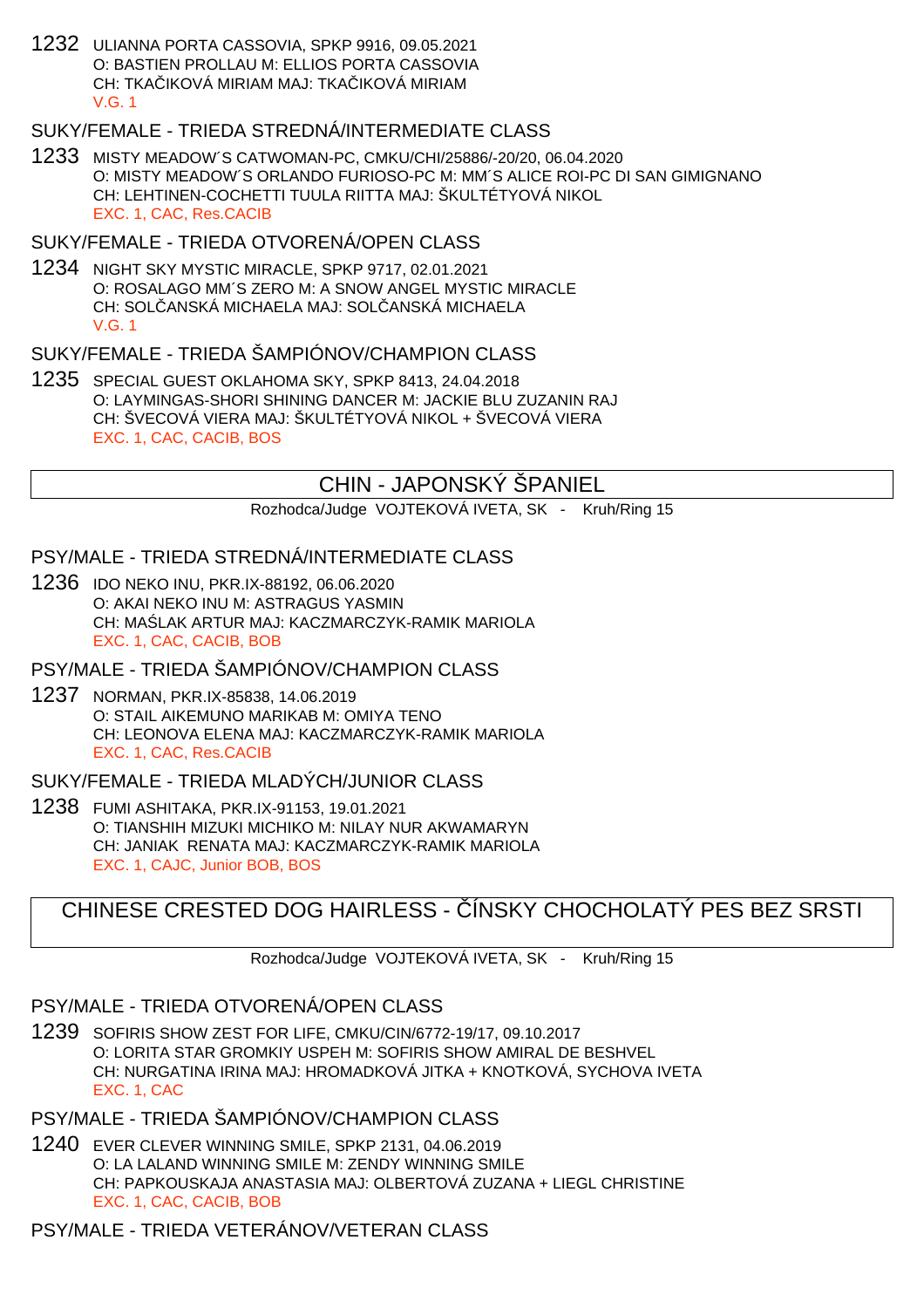1241 EMIR Z PŮLNOČNÍHO DVORA, CMKU/CIN/4767/11, 21.06.2011 O: POPEYE THE SAILOR AVOKADUH M: CASSIA COOL LADY CH: ŠULCOVÁ LENKA MAJ: BUTTOVÁ LOPOUROVÁ LENKA EXC. 1

# SUKY/FEMALE - TRIEDA STREDNÁ/INTERMEDIATE CLASS

1242 JUMANJI MILFRA-MORAVIA, CMKU/CIN/7066/20, 23.07.2020 O: NOAM TOP MODEL DE RAMA M: GRETA GARBO MILFRA-MORAVIA CH: KOTASOVÁ MILENA MAJ: JURA ŠT PÁN EXC. 1, CAC

# SUKY/FEMALE - TRIEDA OTVORENÁ/OPEN CLASS

- 1243 FATIMA CLARY-ALDRIGEN, CMKU/CIN/6864/19, 17.06.2019 O: EMIR Z PULNO NÍHO DVORA M: GLAMOR GIRL LITTLE SWEETIE CH: BUTTOVÁ LOPOUROVÁ LENKA MAJ: BUTTOVÁ LOPOUROVÁ LENKA EXC. 1, CAC
- 1244 ISABELLA PUNKED BENJAMIN, SPKP 2141, 28.11.2019 O: KLARK BOS BOHEMIA M: DAPHNE PUNKED BENJAMIN CH: KUBOVÁ BARBORA MAJ: DOPJEROVÁ ZUZANA  $V$  G  $2$

SUKY/FEMALE - TRIEDA ŠAMPIÓNOV/CHAMPION CLASS

1245 QUEEN BOS BOHEMIA, CMKU/CIN/6795/19, 22.04.2019 O: OPUS PALMARE IRRESISTABLE RAY M: LILIAN BOS BOHEMIA CH: KOLDOVÁ BOHUMILA MAJ: KOLDOVÁ BOHUMILA EXC. 1, CAC, CACIB

# CHINESE CRESTED DOG POWDERPUFF - ČÍNSKY CHOCHOLATÝ PES **DLHOSRSTÝ**

Rozhodca/Judge VOJTEKOVÁ IVETA, SK - Kruh/Ring 15

# PSY/MALE - TRIEDA ŠAMPIÓNOV/CHAMPION CLASS

1246 CAMERON CLARY-ALDRIGEN, CMKU/CIN/5464/13, 21.12.2013 O: FAMILY SONG´S PERCY M: HANNY COOL LADY CH: BUTTOVÁ LOPOUROVÁ LENKA MAJ: BUTTOVÁ LOPOUROVÁ LENKA EXC. 1, CAC, Res.CACIB

SUKY/FEMALE - TRIEDA DORAST/PUPPY CLASS

1247 KRANAR ARABESKA, RKF 6375293, 18.09.2021 O: GALLURIUS TUTTI-FRUTTI M: KRANAR LES ALEGRIAS DE MI VIDA CH: KREMNEVA N.A. MAJ: KNOTKOVÁ IVETA V.P. 1

SUKY/FEMALE - TRIEDA STREDNÁ/INTERMEDIATE CLASS

- 1248 ORIANA Z PŮLNOČNÍHO DVORA, CMKU/CIN/7043/20, 29.06.2020 O: CAMERON CLARY ALDRIGEN M: ISIS Z PLNO NÍHO DVORA CH: ŠULCOVÁ LENKA MAJ: ŠULCOVÁ LENKA EXC. 1, CAC, Res.CACIB
- 1249 WELLA Z BONIKI, CMKU/CIN/7110/20, 29.08.2020 O: QVIDO Z BONIKI M: FAMILY SONG'S ABIGAIL CH: CHUDEJOVÁ PETRA MAJ: NOVÁK ANDREJ + NOVÁKOVÁ ALENA EXC. 2, Res.CAC
- SUKY/FEMALE TRIEDA OTVORENÁ/OPEN CLASS
- 1250 FEEBEE CLARY-ALDRIGEN, CMKU/CIN/6865/19, 17.06.2019 O: EMIR Z P LNO NÍHO DVORA M: GLAMOR GIRL LITLLE SWEETIE CH: BUTTOVÁ LOPOUROVÁ LENKA MAJ: BUTTOVÁ LOPOUROVÁ LENKA V.G. 1

SUKY/FEMALE - TRIEDA VETERÁNOV/VETERAN CLASS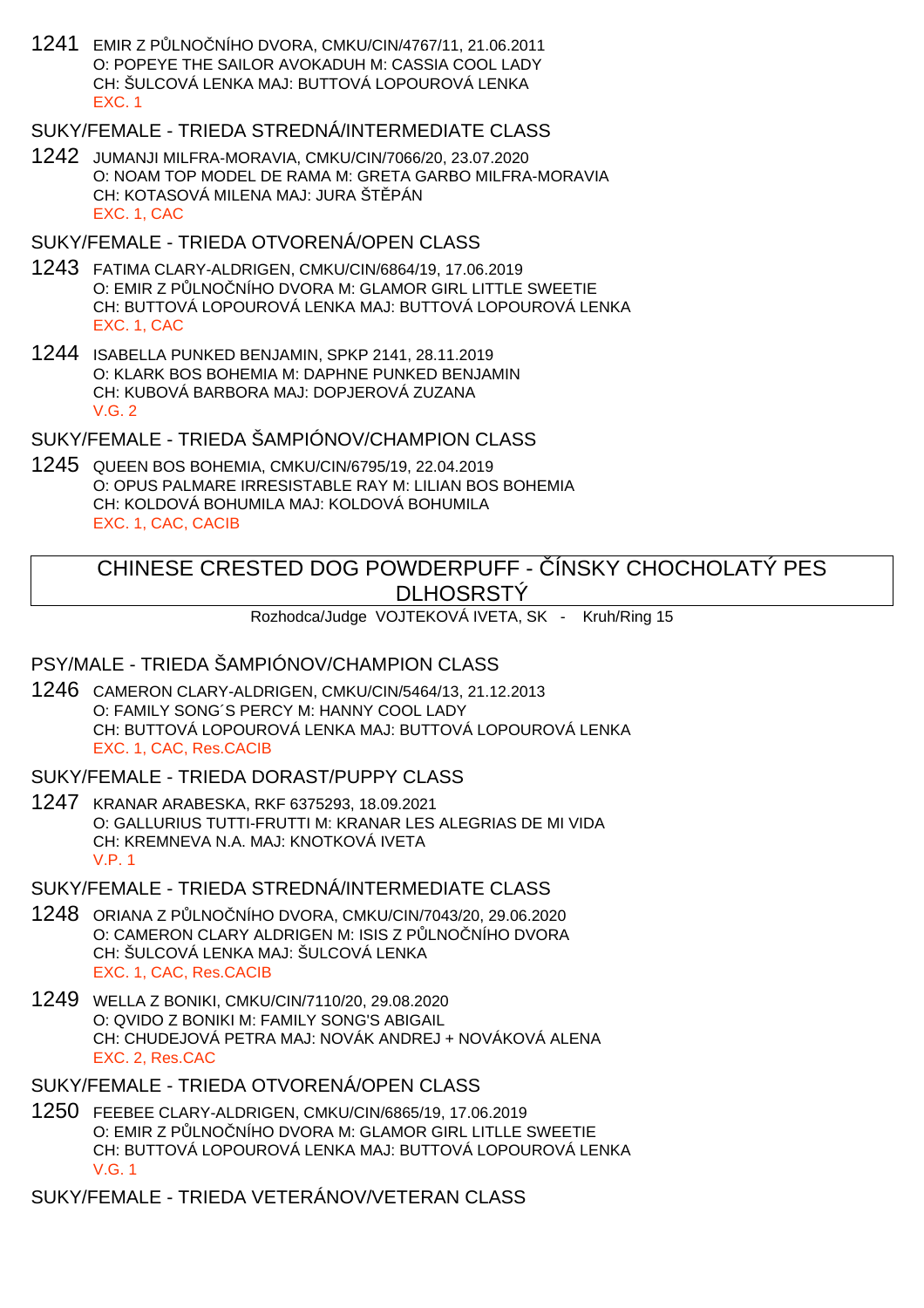1251 ISIS Z PŮLNOČNÍHO DVORA, CMKU/CIN/5541/14, 26.02.2014 O: POPEYE THE SAILOR AVOKADUH M: CASSIA COOL LADY CH: ŠULCOVÁ LENKA MAJ: ŠULCOVÁ LENKA EXC. 1, BOS

# COTON DE TULÉAR

Rozhodca/Judge VOJTEKOVÁ IVETA, SK - Kruh/Ring 15

# PSY/MALE - TRIEDA ŠAMPIÓNOV/CHAMPION CLASS

1252 MJ WHITE COTON ANGELS FROM DOLCE, CMKU/CTU/2426/17, 24.04.2017 O: CAPTAIN JACK SPARROW SLEEPY HOLLOW RANCH M: OFÉLIA FROM DONNA WITH LOVE CH: VLČKOVÁ KLÁRA MAJ: VRABCOVÁ DIANA EXC. 1, CAC, CACIB, BOB

### GRIFFON BELGE - BELGICKÝ GRIFON

Rozhodca/Judge VOJTEKOVÁ IVETA, SK - Kruh/Ring 15

#### PSY/MALE - TRIEDA MLADÝCH/JUNIOR CLASS

1253 YOSHI BRINGING JOY, UKU.0503270, 23.10.2020 O: FEROMON DECORATION OF LIFE M: POLLY CHERRY BLOSSOM CH: PAGUBA ANDREANA MAJ: PIETRAS ILONA V.G. 1

#### SUKY/FEMALE - TRIEDA MLADÝCH/JUNIOR CLASS

1254 HOPE WALLMIA BOHEMIA, CMKU/BEG/5184/21, 09.03.2021 O: CASPER WALLMIA BOHEMIA M: MOSKU GRIFF KALIMBA DE LUNA CH: ZÁPOTOCKÁ JANA MAJ: STRAPCOVA ZUZANA EXC. 1, CAJC, Junior BOB

SUKY/FEMALE - TRIEDA STREDNÁ/INTERMEDIATE CLASS

1255 BLACK PEARL BABETTE PETRŮV PES, CMKU/BEG/5156/20, 25.10.2020 O: KENZO PETR V PES M: ZABAVNAYA ROSKOSH´ GRACE BLACK PEARL CH: PETROVÁ LENKA MAJ: PETROVÁ LENKA EXC. 1, CAC, CACIB, BOB

# GRIFFON BRUXELLOIS - BRUSELSKÝ GRIFON

Rozhodca/Judge VOJTEKOVÁ IVETA, SK - Kruh/Ring 15

#### SUKY/FEMALE - TRIEDA STREDNÁ/INTERMEDIATE CLASS

1256 BEAUTIFUL HOPE PETRŮV PES, CMKU/BRG/5154/20, 25.10.2020 O: KENZO PETR V PES M: GRACE BLACK PEARL ZABAVNAYA ROSKOS´H CH: PETROVÁ LENKA MAJ: PETROVÁ LENKA EXC. 1, CAC

#### SUKY/FEMALE - TRIEDA OTVORENÁ/OPEN CLASS

1257 VERONICA PETRŮV PES, CMKU/BRG/4741/19, 19.10.2019 O: GABRIELL FRANCOUZSKÁ LILIE M: THE BEAUTY MAWPET CH: PETROVÁ LENKA MAJ: PETROVÁ LENKA EXC. 1, CAC, CACIB, BOB

# MALTESE - MALTÉZSKY PSÍK

Rozhodca/Judge GUNIŠ MIROSLAV, SK - Kruh/Ring 14

### PSY/MALE - TRIEDA MLADÝCH/JUNIOR CLASS

1258 GANDALF SWEET DEVIL, SPKP 575, 14.03.2021 O: TI AMO SWEET DEVIL M: YASMINE BABY SWEET DEVIL CH: JUSTOVÁ IVONA MAJ: PITO ÁKOVÁ ŽANETA EXC. 1, CAJC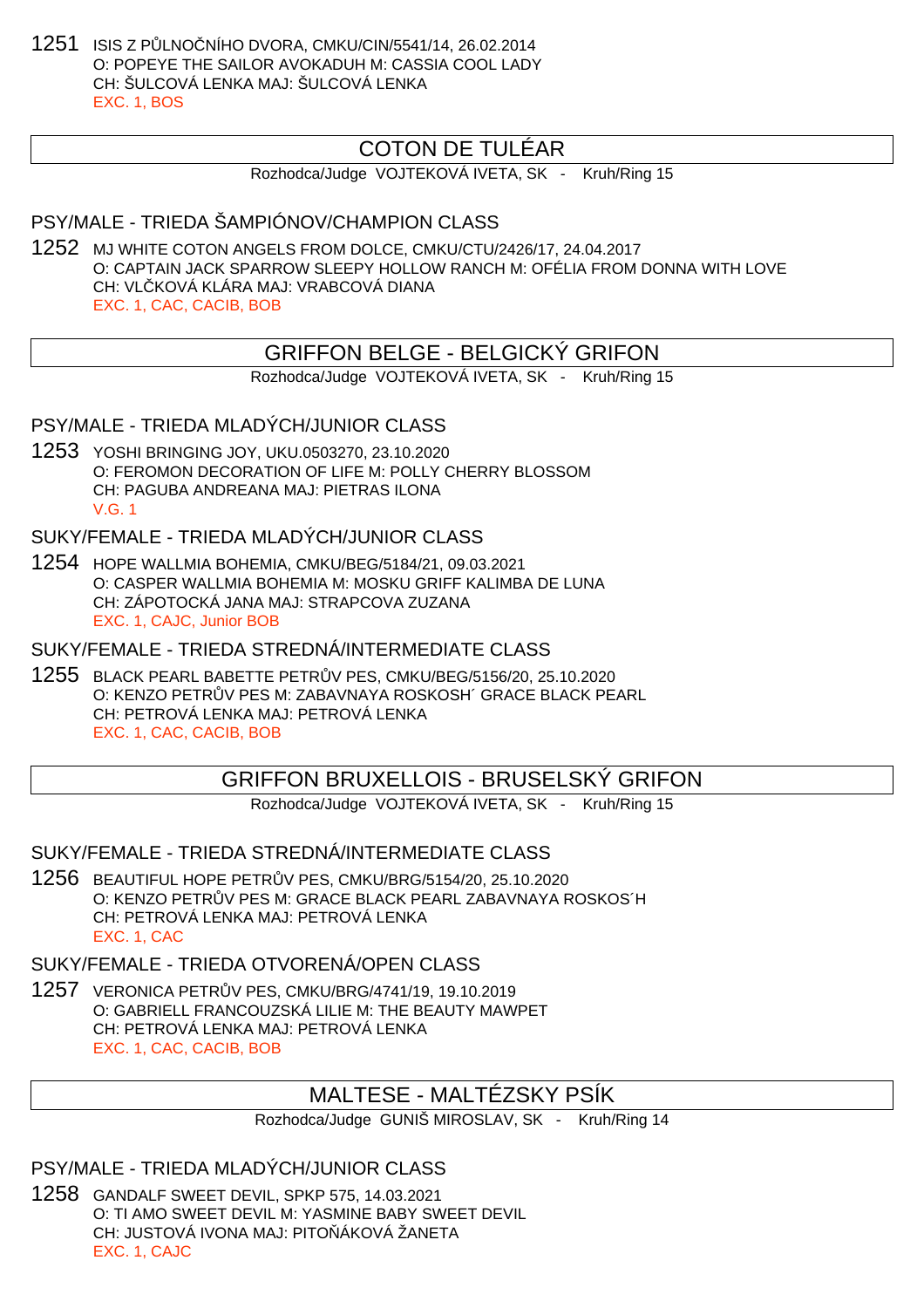### PSY/MALE - TRIEDA ŠAMPIÓNOV/CHAMPION CLASS

1259 OMG MONWHITE STAR, CMKU/MA/10862/18, 01.12.2018 O: CARMIDANICK I´M BLOWN AWAY M: MY DREAM OF BEAUTY MONWHITE STAR CH: KUPICOVI MONIKA A SIMONA MAJ: KUPICOVA MONIKA A SIMONA EXC. 1, CAC, CACIB, BOS

#### SUKY/FEMALE - TRIEDA MLADÝCH/JUNIOR CLASS

1260 CARMIDANICK COCO POP, LOE2589022, 04.06.2021 O: DIAMOND GEMINI PUBLIC RELATION M: CARMIDANICK UN-BREAK MY HEART CH: ROBERTS CAROL MAJ: KUPICOVÁ MONIKA EXC. 1, CAJC, Junior BOB

### SUKY/FEMALE - TRIEDA ŠAMPIÓNOV/CHAMPION CLASS

1261 PARTY GIRL MONWHITE STAR, CMKU/MA/11030/19, 24.12.2019 O: WHITE FIELD RICHELIEU RIO M: YVEMMA´S HELLO KITTY CH: KUPICOVI MONIKA A SIMONA MAJ: KUPICOVA MONIKA A SIMONA EXC. 1, CAC, CACIB, BOB

# MOPS (PUG)

Rozhodca/Judge VOJTEKOVÁ IVETA, SK - Kruh/Ring 15

SUKY/FEMALE - TRIEDA DORAST/PUPPY CLASS

1262 HALLA TENUTO, SPKP 3956, 01.09.2021 O: HAPPYSWEET FRODO M: ABSOLUT MAD-MOPS CH: DIÓSI LADISLAV MAJ: RACIKOVÁ MERCEKOVÁ NA A V.P. 1

#### SUKY/FEMALE - TRIEDA MLADÝCH/JUNIOR CLASS

1263 AMAZON MAD-MOPS, SPKP 3918, 11.02.2021 O: CH GOLDEN SWET BOY OT LUVAL M: PALMIRA MAD MOPS CH: NAGY KONEL MAJ: NAGY KORNÉL EXC. 1, CAJC, Junior BOB

# SUKY/FEMALE - TRIEDA OTVORENÁ/OPEN CLASS

- 1264 QUESTHER BLACK´D JO-ME-LICH, SPKP 3823, 15.01.2020 O: GLORIOUS FUTURE DEKLAREISHEN MEN M: LEA BLACK JO-ME-LICH CH: MELICH JOZEF MAJ: UREJOVÁ MONIKA EXC. 1, CAC, CACIB, BOB
- 1265 TALISMAN MAD-MOPS, SPKP 3851, 20.03.2020 O: CH SUPREME TRIUMPH VANGUISHER M: CH FANTASY MAD-MOPS CH: NAGY KORNÉL MAJ: NAGY KORNÉL EXC. 2, Res.CAC, Res.CACIB

# PAPILLON

Rozhodca/Judge VOJTEKOVÁ IVETA, SK - Kruh/Ring 15

# PSY/MALE - TRIEDA MLADÝCH/JUNIOR CLASS

1266 MON MAGNIFIQUE CHER AMIE, SPKP 2098, 23.03.2021 O: MON MAGNIFIQUE ELISEY KOROLEVICH M: MON MAGNIFIQUE ARMY OF FLOWERS CH: SCHERBAKOVA INNA MAJ: SEMANSKÁ EVA DISQ.

# PSY/MALE - TRIEDA OTVORENÁ/OPEN CLASS

1267 CASPIAN MY SWEET HERO, CMKU/PAP/4651/20, 23.01.2020 O: TILA´S OPTIMUS PRIME M: BAMBI MUI SUERTE CH: DRASKÁ LUCIE MAJ: DRASKÁ LUCIE EXC. 1

PSY/MALE - TRIEDA ŠAMPIÓNOV/CHAMPION CLASS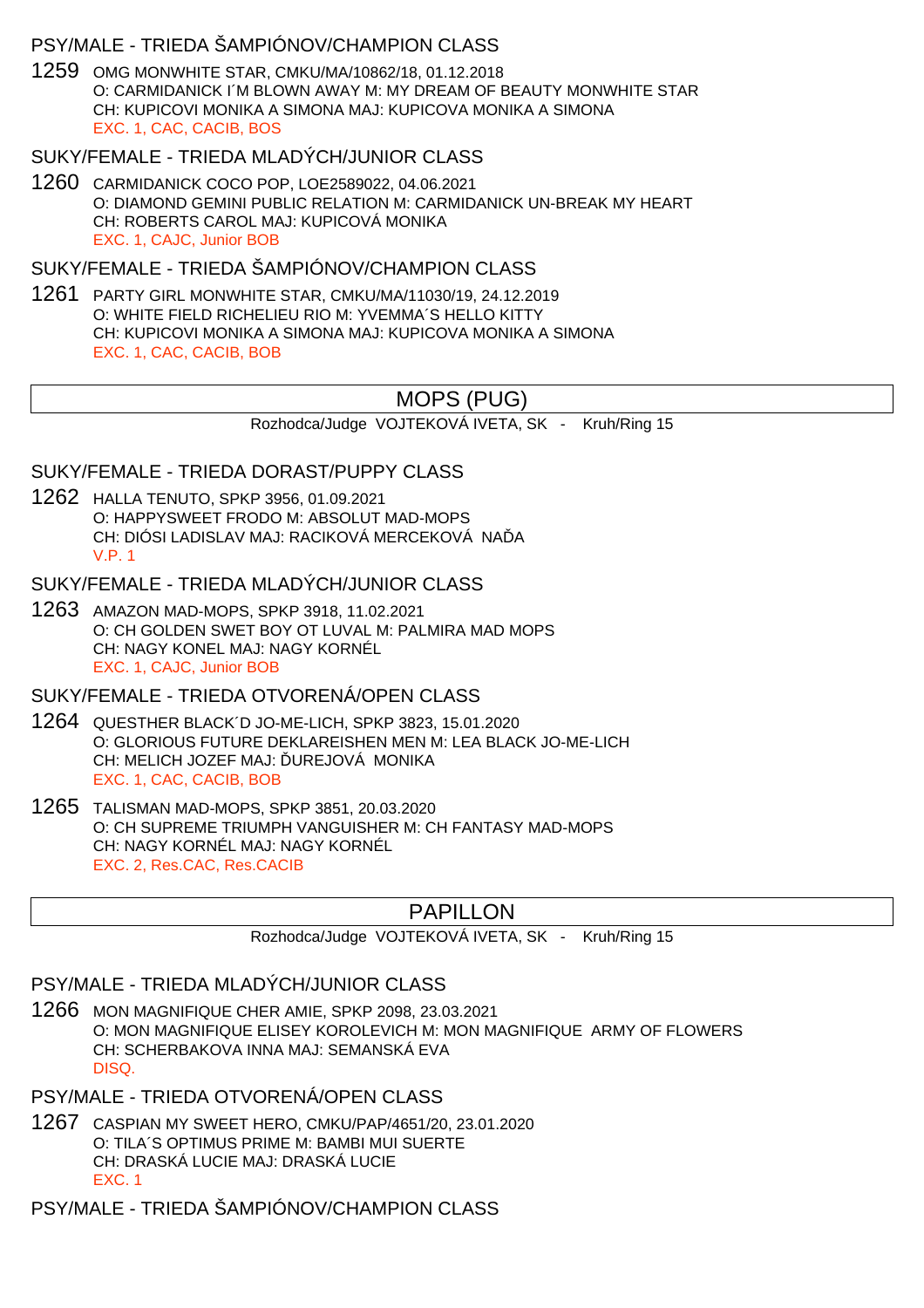1268 KENNY NOBLESSE CHARM, CMKU/PAP/4725/-20/20, 10.02.2020 O: CHRISTYEN DE POMPADOUR M: THERESE NOBLESSE CHARM CH: LÁCLAVOVÁ KATARÍNA MAJ: HOLOUBEK PETR EXC. 1, CAC, CACIB, BOB

#### SUKY/FEMALE - TRIEDA MLADÝCH/JUNIOR CLASS

1269 EMILY´S JOY DOUBLE TROUBLE, SPKP 2006, 03.02.2021 O: TOP SECRET NUEVA SORPRESA M: NIGHT VISION NUEVA SORPRESA CH: CHYNORADSKÁ ANNAMÁRIA MAJ: SVOZÍLKOVÁ SABINA EXC. 1, CAJC, Junior BOB

#### SUKY/FEMALE - TRIEDA STREDNÁ/INTERMEDIATE CLASS

1270 QUERIDA MÁRIA SIRRAH, SPKP 1953, 12.10.2020 O: LINDATORPS QUICKLY QUINTON M: GRACE KELLY MÁRIA SIRRAH CH: KROŠLÁKOVÁ MÁRIA MAJ: KROŠLÁKOVÁ MÁRIA EXC. 1, CAC

#### SUKY/FEMALE - TRIEDA OTVORENÁ/OPEN CLASS

- 1271 DAFFI BAMBABIBI, CMKU/PAP/4487/-19/19, 14.02.2019 O: CRAFTED WITH CARE WENLIN'S M: CECÍLIE JET BAT CH: JUHÁSOVÁ JANA MAJ: ŠUTEROVÁ MARTINA EXC. 3
- 1272 UNIQUES MIA PORUBSKÝ KVĚT, CMKU/PAP/4401/18, 23.12.2018 O: CHRISTYEN DE POMPADOUR M: CARMEN ELECTRA HRABOVSKÝ RÁJ CH: BLAHUTOVÁ MARCELA MAJ: DONHOFOVÁ ROMANA EXC. 2, Res.CAC, Res.CACIB
- 1273 WONDERLAND'S BUTTERFLY QT AT WENLIN'S, VDH/PPCD 19/PA 00340, 26.09.2019 O: WENLIN'S AGAINST ALL ODDS M: OPTIMIZMO BE HAPPY CH: FÜTTERER SANDRA MAJ: WLUDYKOVÁ PETRA EXC. 1, CAC, CACIB, BOS

#### SUKY/FEMALE - TRIEDA ŠAMPIÓNOV/CHAMPION CLASS

1274 CLOUDINE CAMILLE BELLE PAW, CMKU/PAP/4268/-18/18, 18.02.2018 O: IDOL LOVELY TINA M: ANTOINETTE ALICE BELLE PAW CH: KANDROVÁ NATÁLIA MAJ: BEDNA ÍKOVÁ RADANA EXC. 1

# PEKINGESE - PEKINSKÝ PALÁCOVÝ PSÍK

Rozhodca/Judge VOJTEKOVÁ IVETA, SK - Kruh/Ring 15

#### PSY/MALE - TRIEDA OTVORENÁ/OPEN CLASS

1275 SUNRISE DRAGON BEST OF ALL, SPKP 1684, 22.05.2020 O: SUNRISE DRAGON JON SNOW M: SUNRISE DRAGON EMMANUEL CH: ARTEMENKO ELENA MAJ: ROVNEROVÁ LUBICA EXC. 1, CAC, CACIB, BOB

# PETIT BRABANCON - BRABANTSKY GRIFON

Rozhodca/Judge VOJTEKOVÁ IVETA, SK - Kruh/Ring 15

#### PSY/MALE - TRIEDA ŠAMPIÓNOV/CHAMPION CLASS

1276 HE'S PUSS IN BOOTS TOO MUCH LOVE, SPKP 379, 27.03.2020 O: OLIVER TWIST DE LA PASSION DE P'TITS LU M: KATCHENKA DE LA TORMENTA DEL MAR CH: BALOGHOVÁ LUCIA MAJ: BALOGHOVÁ LUCIA EXC. 1, CAC, CACIB, BOB

### SUKY/FEMALE - TRIEDA MLADŠÍ DORAST/MINOR PUPPY CLASS

1277 PIPELOTTE TOO MUCH LOVE, SPKP 448, 21.10.2021 O: HE'S PUSS IN BOOTS TOO MUCH LOVE M: AUDREY DE LA TORMENTA DEL MAR CH: BALOGHOVÁ LUCIA MAJ: BALOGHOVÁ LUCIA + KOŠINA PETR V.P. 1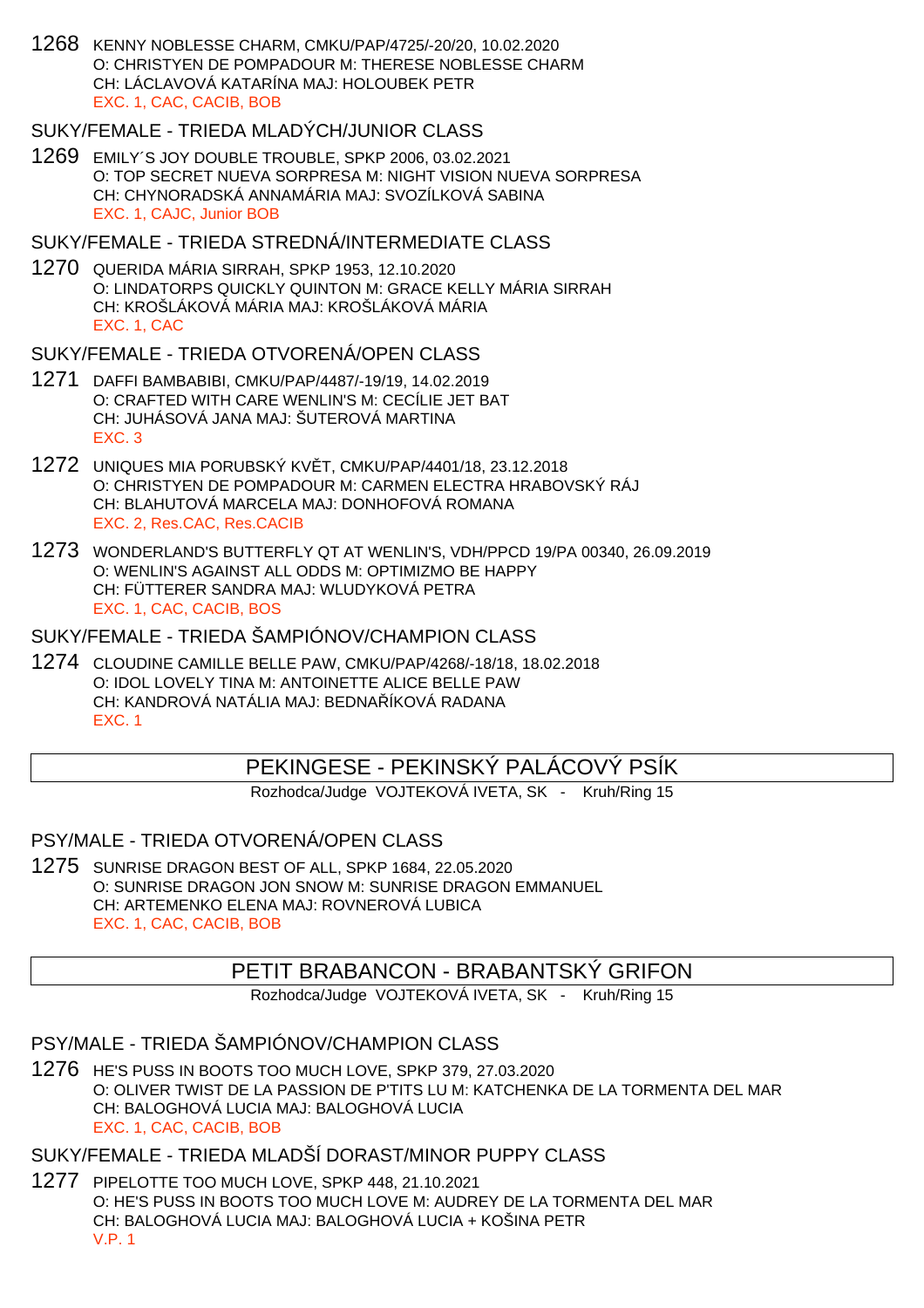### SUKY/FEMALE - TRIEDA OTVORENÁ/OPEN CLASS

1278 ELLIE HANAIVA, CMKU/BAG/4943/20, 06.06.2020 O: HONZIK HANAIVA M: ELENA Z LOVECKÉHO ZÁME KU CH: HANÁKOVÁ IVANA MAJ: DAXBÖCK ELEONORA V.G. 1

# PETIT CHIEN LION - LEVÍ EK

Rozhodca/Judge VOJTEKOVÁ IVETA, SK - Kruh/Ring 15

### PSY/MALE - TRIEDA MLADÝCH/JUNIOR CLASS

1279 TRUSTY FRIENDS ORPHEUS, VDH-LCD 2044/21, 13.03.2021 O: PACEAWAY JAX LANTEM M: TRUSTY FRIENDS GINA CH: GLÖSER ANNETTE MAJ: JANOVIAK MILOŠ EXC. 1, CAJC, Junior BOB, BOB

# PHALÉNE

Rozhodca/Judge VOJTEKOVÁ IVETA, SK - Kruh/Ring 15

# SUKY/FEMALE - TRIEDA OTVORENÁ/OPEN CLASS

1280 AGLIA FREDINA AGI, CMKU/PH/4405/18, 24.12.2018 O: EDDY FA-DY M: MISTERIYA ZEANNA CH: HOLAINOVÁ KARIN MAJ: HOLAINOVÁ KARIN EXC. 1, CAC, CACIB, BOB

# PRAŽSKÝ KRYSA, ÍK OTHER COLOURS - PRAŽSKÝ KRYSA, ÍK OSTATNÉ FARBY

Rozhodca/Judge VOJTEKOVÁ IVETA, SK - Kruh/Ring 15

# SUKY/FEMALE - TRIEDA STREDNÁ/INTERMEDIATE CLASS

1281 GOMEISA ODIRIS, SPKP 249, 17.08.2020 O: RYTMIK ODIRIS M: LALANDE ODIRIS CH: N. MCOVÁ IRENA MAJ: SVOBODOVÁ KARIN EXC. 1, CAC, BOB

RUSSKIY TOY LONG-HAIRED - RUSKÝ TOY DLHOSRSTÝ

Rozhodca/Judge VOJTEKOVÁ IVETA, SK - Kruh/Ring 15

#### SUKY/FEMALE - TRIEDA STREDNÁ/INTERMEDIATE CLASS

1282 TOYREPUBLIC NOVELETTA, CMKU/MDT/921/-21/20, 24.12.2020 O: NATALIE TOYS FORWARD M: STEMPFORT UITNI HOUSTON CH: BOGDANOVA JULIA MAJ: STA KOVÁ HANA EXC. 1

SUKY/FEMALE - TRIEDA ŠAMPIÓNOV/CHAMPION CLASS

1283 CLAIRE ZE CVRČOVIC, CMKU/MDT/862/20, 24.05.2020 O: KOLOMBO OLPEMI M: JILL SHULAMITH CH: STA KOVÁ HANA MAJ: STA KOVÁ HANA EXC. 1, CAC, CACIB, BOB

# SHIH TZU

Rozhodca/Judge GUNIŠ MIROSLAV, SK - Kruh/Ring 14

PSY/MALE - TRIEDA MLADÝCH/JUNIOR CLASS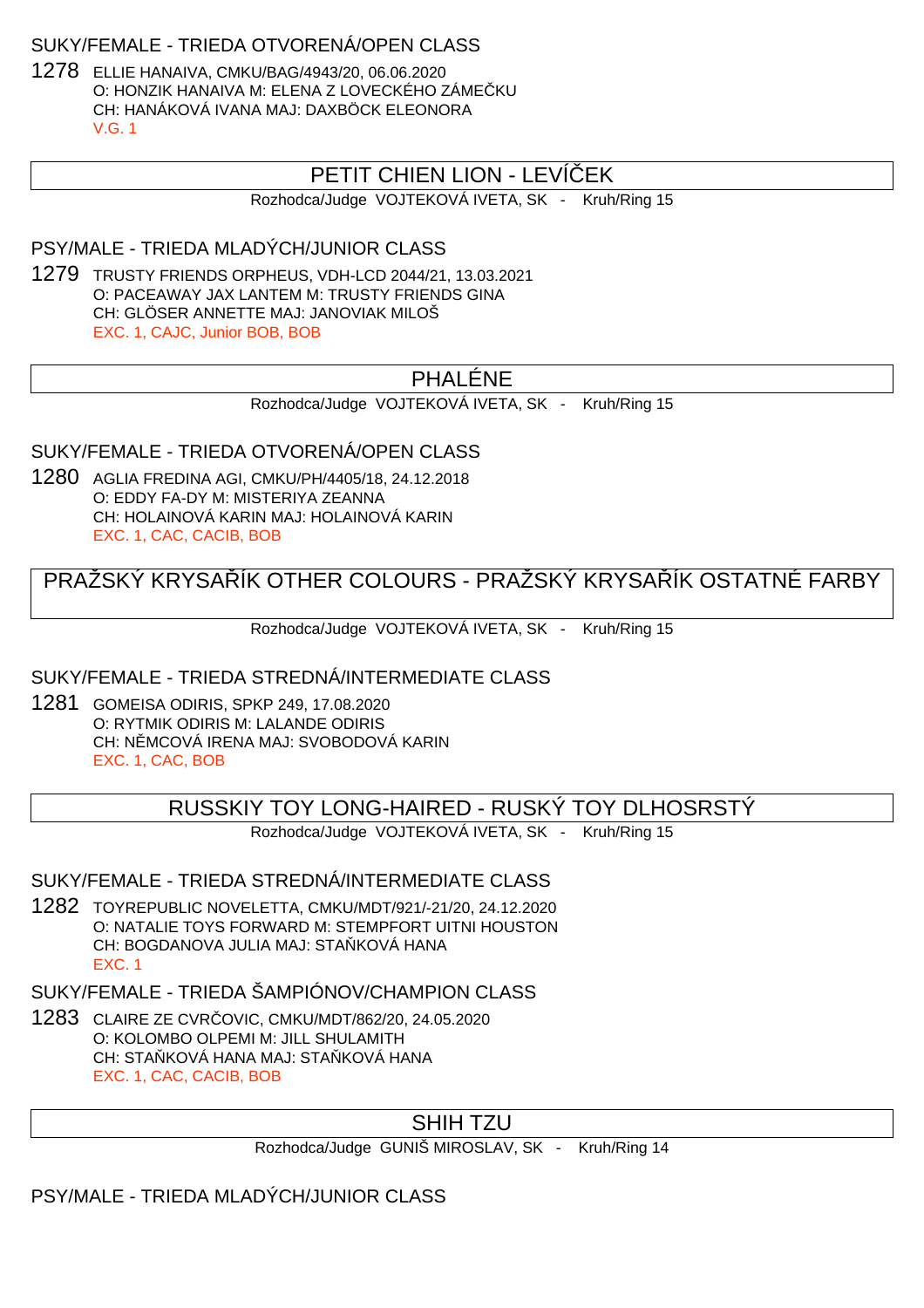- 1284 SOLARIS AVIS Y´TSUYOSHI, SPKP 1093, 07.02.2021 O: ICH HUGO BOSS ARSSAMADI M: ICH SOLARIS AVIS YOSHIKO CH: LENART BOGUSLAWA MAJ: MACHYNOVÁ BEÁTA EXC. 2
- 1285 XERON HIRAGANA, CMKU/SHI/7207/21, 01.02.2021 O: ENRICO HIRAGANA M: BERLINETTA HIRAGANA CH: BALÁŽOVÁ EVA MAJ: BALÁŽOVÁ EVA EXC. 1, CAJC
- PSY/MALE TRIEDA OTVORENÁ/OPEN CLASS
- 1286 FIREBALL ATREI KIRABZER, SPKP 991, 13.05.2019 O: PRIDE LEON DERRIK M: LAURA ATREI KIRABZER CH: REZBÁRIK MIROSLAV MAJ: MESZÁROSOVÁ ALENA EXC. 1, CAC, CACIB, BOS
- SUKY/FEMALE TRIEDA DORAST/PUPPY CLASS
- 1287 ESPEN STAR OF ANALAND, SPKP 1105, 21.07.2021 O: ENZO ARSSMANDI M: FLORENTINA ATREI KIRABZER CH: URIŠOVÁ ZUZANA MAJ: VESELÁ DRAHOMÍRA V.P. 2
- 1288 EUPHORIA STAR OF ANALAND, SPKP 1108, 21.07.2021 O: ENZO ARSSAMANDI M: FLORENTINA ATREI KIRABZER CH: URIŠOVÁ ZUZANA MAJ: PROUZOVÁ ZANETA V.P. 1
- 1289 ŽANNET HIRAGANA, CMKU/SHI/7394/21, 19.09.2021 O: WHISPERING LOVE'S LIQUID BLOOM M: ISMIMI HIRAGANA CH: BALÁŽOVÁ EVA MAJ: B LEJOVÁ PETRA V.P. 3
- SUKY/FEMALE TRIEDA MLADÝCH/JUNIOR CLASS
- 1290 BOUQUET NECHORSKY, CMKU/SHI/7268/21, 13.05.2021 O: EAGLE HEART SILWERY WISH M: CIA BLEDY DOG CH: HELLINGER ADAM MAJ: HELLINGER ADAM EXC. 3
- 1291 MAGGIE ATREI KIRABZER, CMKU/SHI/7155/21, 15.01.2021 O: KNAPP BABAMETI SOMER M: CHARON ATREI KIRABZER CH: SEHNÁLKOVÁ SILVIA MAJ: REZBÁRIK MIROSLAV EXC. 4
- 1292 NELLIE ATREI KIRABZER, CMKU/SHI/7159/21, 20.01.2021 O: KNAPP BABAMETI SOMER M: IREA ATREI KIRABZER CH: SEHNÁLKOVÁ SILVIA MAJ: REZBÁRIK MIROSLAV EXC. 1, CAJC, Junior BOB
- 1293 PRIME MOON CHEAP THRILLS, RG/RJG/21/00303, 31.01.2021 O: ULTRA´S WE FOUND LOVE AT PRIME MOON M: PRIME MOON GET ON YOUR FEET CH: TEIXEIRA EDUARDO LEOCADIO MAJ: SZALAYOVÁ MIRIAM EXC. 2
- SUKY/FEMALE TRIEDA OTVORENÁ/OPEN CLASS
- 1294 TESSA HIRAGANA, CMKU/SHI/6942/20, 16.02.2020 O: ENRICO HIRAGANA M: CHARLOTTE CHLOE HIRAGANA CH: BALÁŽOVÁ EVA MAJ: BALÁŽOVÁ EVA EXC. 1, CAC, Res.CACIB
- SUKY/FEMALE TRIEDA ŠAMPIÓNOV/CHAMPION CLASS
- 1295 CAIRITHY-KIM MAGIC ANALAND, SPKP 964, 01.12.2018 O: PRIDE LEON DERRIK M: FLORENTINA ATREI KIRABZER CH: URIŠOVÁ ZUZANA MAJ: URIŠOVÁ ZUZANA EXC. 1, CAC, CACIB, BOB

TIBETAN SPANIEL - TIBETSKÝ ŠPANIEL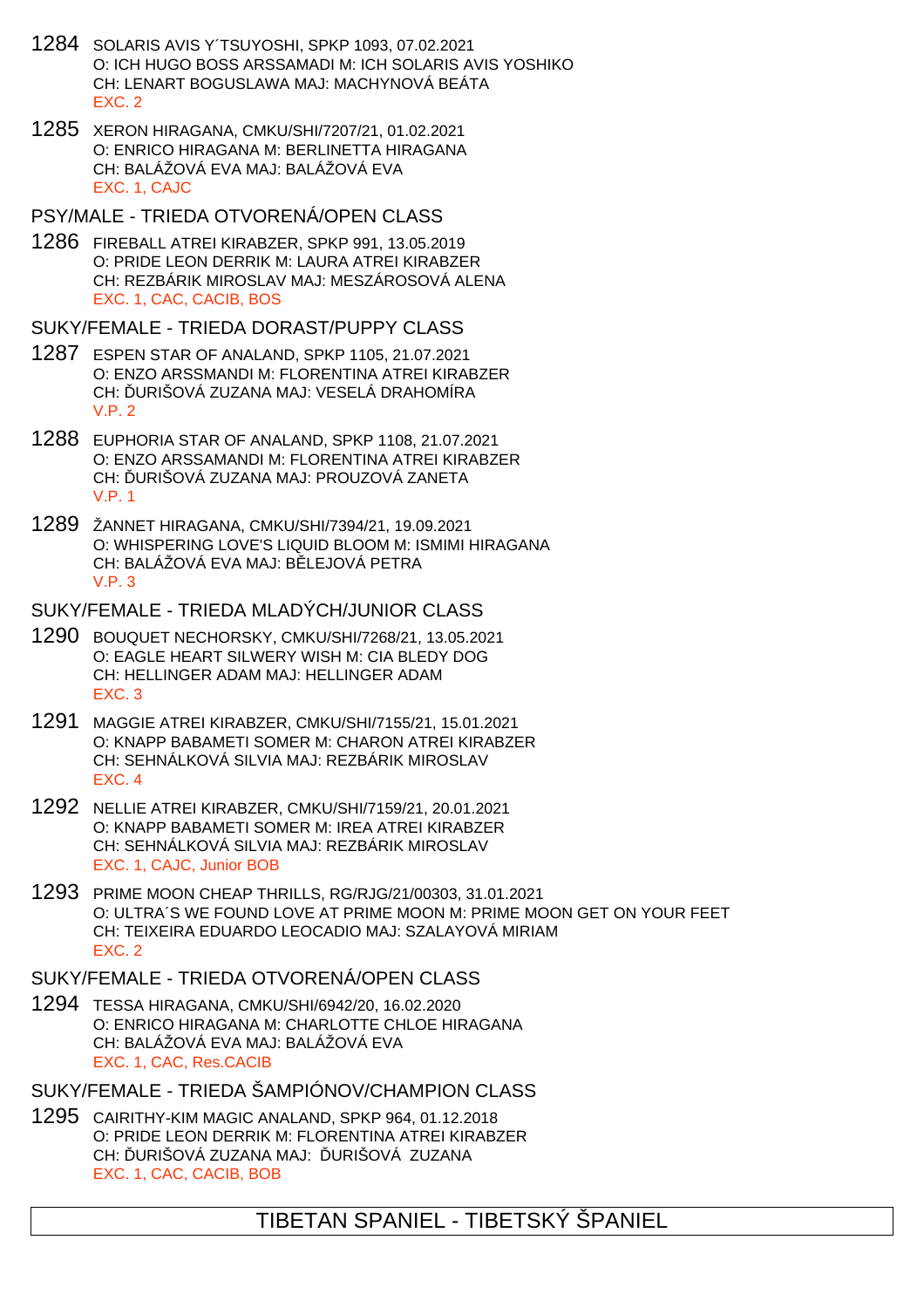# PSY/MALE - TRIEDA ŠAMPIÓNOV/CHAMPION CLASS

1296 ALBERTO TIBBY ČERNÝ BARON, CMKU/TS/1994/19, 29.10.2019 O: INAROS ZLATÝ KLONDIKE M: DOROTKA ZE SOVÍ ZAHRADY CH: KARLOVÁ DANA MAJ: BULIL MILOSLAV EXC. 1, CAC, CACIB, BOB

# TIBETAN TERRIER

Rozhodca/Judge VOJTEKOVÁ IVETA, SK - Kruh/Ring 15

#### PSY/MALE - TRIEDA DORAST/PUPPY CLASS

1297 MOKADIYA´S ABU LHAMO, VDH 21/042 02582, 22.09.2021 O: SEHALIAH BRAVE HEART FOR CANDU´S M: CANDU´S DREAM OF MINE CH: EHLERS CHRISTIN MAJ: DIÓS IVETA V.P. 1

PSY/MALE - TRIEDA OTVORENÁ/OPEN CLASS

1298 IDOMENEO KING DJOMO GANGKAR, CMKU/TT/1637/18, 19.04.2018 O: KANG RIMPOCHE TASHI BODJUL M: AN JOMO GARKANA CH: HRDINOVÁ DAGMAR MAJ: HRDINOVÁ DAGMAR V.G. 1

PSY/MALE - TRIEDA ŠAMPIÓNOV/CHAMPION CLASS

- 1299 GEDARIAH ANGEL DJOMO GANGKAR, CMKU/TT/1405/15, 27.04.2015 O: CUBLAY-KHAN DJOMO GANGKAR M: KHYIM-LHA TASHI BODJUL CH: HRDINOVÁ DAGMAR MAJ: HRDINOVÁ DAGMAR V.G. 1
- SUKY/FEMALE TRIEDA STREDNÁ/INTERMEDIATE CLASS
- 1300 GOLD JACK´DAW ICSI, SPKP 382, 16.11.2020 O: E-GLIN TINGRI M: HIRANYA TINGRI CH: CSÓKA GYULÁNÉ ILONA MAJ: DIÓS LADISLAV EXC. 1, CAC, Res.CACIB

#### SUKY/FEMALE - TRIEDA OTVORENÁ/OPEN CLASS

1301 EKADZATI DONGYI SHEPA, CMKU/TT/1682/18, 14.07.2018 O: CIB KANG RIMPOCHE TASHI BODJUL M: CA-RE PO-NYA DONGYI SHEPA CH: ŠTEFANOVÁ BLANKA MAJ: HRDINOVÁ DAGMAR EXC. 1, CAC, CACIB, BOB

skupina/group FCI - 10

# AFGHAN HOUND - AFGÁNSKY CHRT

Rozhodca/Judge FINTOROVÁ UDMILA, SK - Kruh/Ring 1

#### PSY/MALE - TRIEDA DORAST/PUPPY CLASS

1302 HARUKI MURAKAMI GANDAMAK SLOVAKIA, SPKP 422, 06.08.2021 O: WHITE INFINITY´S FARADAY EFFECT M: AVRIL LAVIGNE GANDAMAK SLOVAKIA CH: VOJTEK VLASTISLAV A PETRA MAJ: KIRCHNEROVÁ ADRIANA + PUKÁČOVÁ & KOTIAN SYLVIA &

MIROSLAV<sub>P.1</sub>

# PSY/MALE - TRIEDA ŠAMPIÓNOV/CHAMPION CLASS

1303 APOLLO MISTERA BELECO, SPKP 379, 27.02.2017 O: CALAMUS PHOENIX M: ANIFE SARAH FAREH CH: MESZOVÁ PETRA MAJ: KIRCHNEROVÁ ADRIANA + KOTIAN MIROSLAV & PUKÁ OVÁ SYLVIA EXC. 2, Res.CAC, Res.CACIB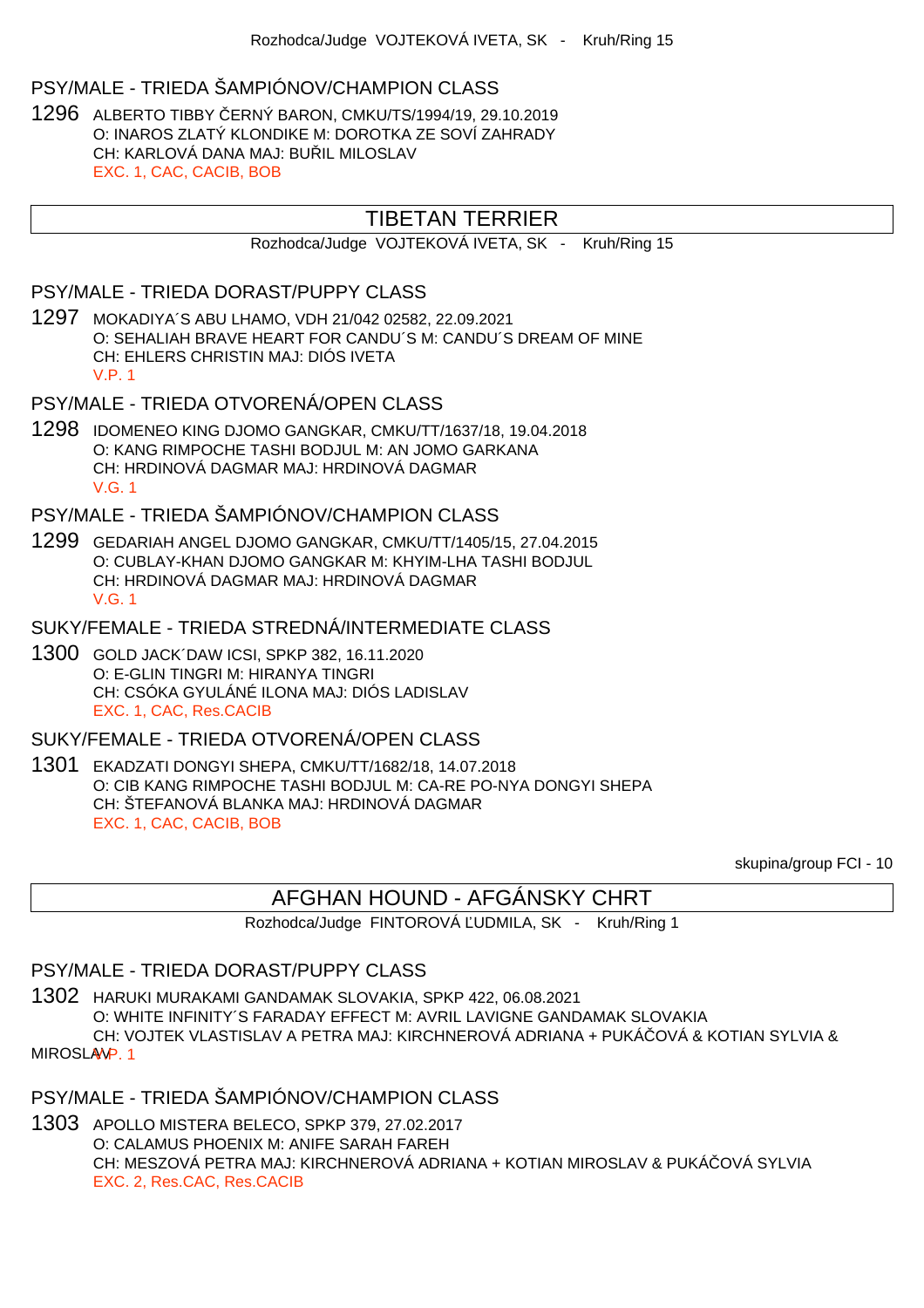1304 HIGH IN THE SKY SARAH FAREH, CLP/AF/5155, 01.09.2016 O: AMADEUS KING SARAH FAREH M: BLACH WHITE HEART KASKARAK-SHAHRA CH: ČABLA JAROSLAV MAJ: ŠTEVIAR JURAJ EXC. 1, CAC, CACIB, BOB

### PSY/MALE - TRIEDA VETERÁNOV/VETERAN CLASS

1305 BENJAMIN DIAMOND SARAH FAREH, CLP/AF/4996, 10.04.2013 O: GARCIA Z NETLUCKÝCH PASTVIN M: BLACK WHITE HEART KASKARAK-SHAHRA CH: ABLA JAROSLAV MAJ: PAVLÍKOVÁ LUDMILA EXC. 1

SUKY/FEMALE - TRIEDA MLADÝCH/JUNIOR CLASS

1306 KHAU CARRERAS QUEEN OF EVERYTHING, SPKP 418, 05.02.2021 O: KHAU CARRERAS PETROS M: CELESTIAN HENKA OF KHAU CARRERAS CH: HALLER ZOLTÁN MAJ: KIRCHNEROVÁ ADRIANA EXC. 1, CAJC, Junior BOB, BOS

# BORZOI - RUSKÝ CHRT

Rozhodca/Judge FINTOROVÁ UDMILA, SK - Kruh/Ring 1

PSY/MALE - TRIEDA STREDNÁ/INTERMEDIATE CLASS

1307 AMADEO DE DAME CERISE, CMKU/B/4162/20, 18.05.2020 O: ABARIS CARSKÝ KLENOT M: CHERI CHERI LADY NIJINSKI BALLET CH: BURYAN PAVEL MAJ: BURYAN PAVEL EXC. 1, CAC, CACIB, BOB

# CHART POLSKI - PO SKÝ CHRT

Rozhodca/Judge FINTOROVÁ UDMILA, SK - Kruh/Ring 1

SUKY/FEMALE - TRIEDA MLADÝCH/JUNIOR CLASS

1308 SŁAWA CONFIDENCE INTERVAL, PKR.X-12437, 23.03.2021 O: DAR HISTORII RANBAZA M: ROZALIA DIVINACANIS CH: SROKA MIROSŁAW & BARBARA MAJ: SAGAN OLIWIA EXC. 1, CAJC, Junior BOB, BOB

# DEERHOUND - ŠKÓTSKY JELENÍ PES

Rozhodca/Judge FINTOROVÁ UDMILA, SK - Kruh/Ring 1

PSY/MALE - TRIEDA STREDNÁ/INTERMEDIATE CLASS

1309 BAYMAX, SKPK 34, 28.10.2020 O: CUNAMARA'S PARKER AT IRATER M: ISLAY'S NINJA CH: JAHELKOVÁ ŠVAMBERKOVÁ ANDREA MAJ: KRÁ OVÁ MICHAELA EXC. 1

PSY/MALE - TRIEDA ŠAMPIÓNOV/CHAMPION CLASS

1310 GANDALF DALE IRATER, SPKP 30, 01.10.2018 O: AMAZING LEONARDO V.D. FLEVOMARE M: ELLIE DAISY IRATER CH: VOBORNÍKOVÁ EVA MAJ: MARIŠ ÁKOVÁ MARTINA EXC. 1, CAC, CACIB, BOB

# GALGO ESPANOL - ŠPANIELSKÝ CHRT

Rozhodca/Judge FINTOROVÁ UDMILA, SK - Kruh/Ring 1

SUKY/FEMALE - TRIEDA MLADÝCH/JUNIOR CLASS

1311 BÓRA ELEMENT ADRENALINE, SPKP 3, 07.03.2021 O: MANOLITO JULIO DE L´AULP DE FIER M: MAGH ITHA´S ATHELAS CH: NOVÁ KOVÁ KLÁRA MAJ: DOMINKOVÁ ANNA EXC. 1, CAJC, Junior BOB, BOB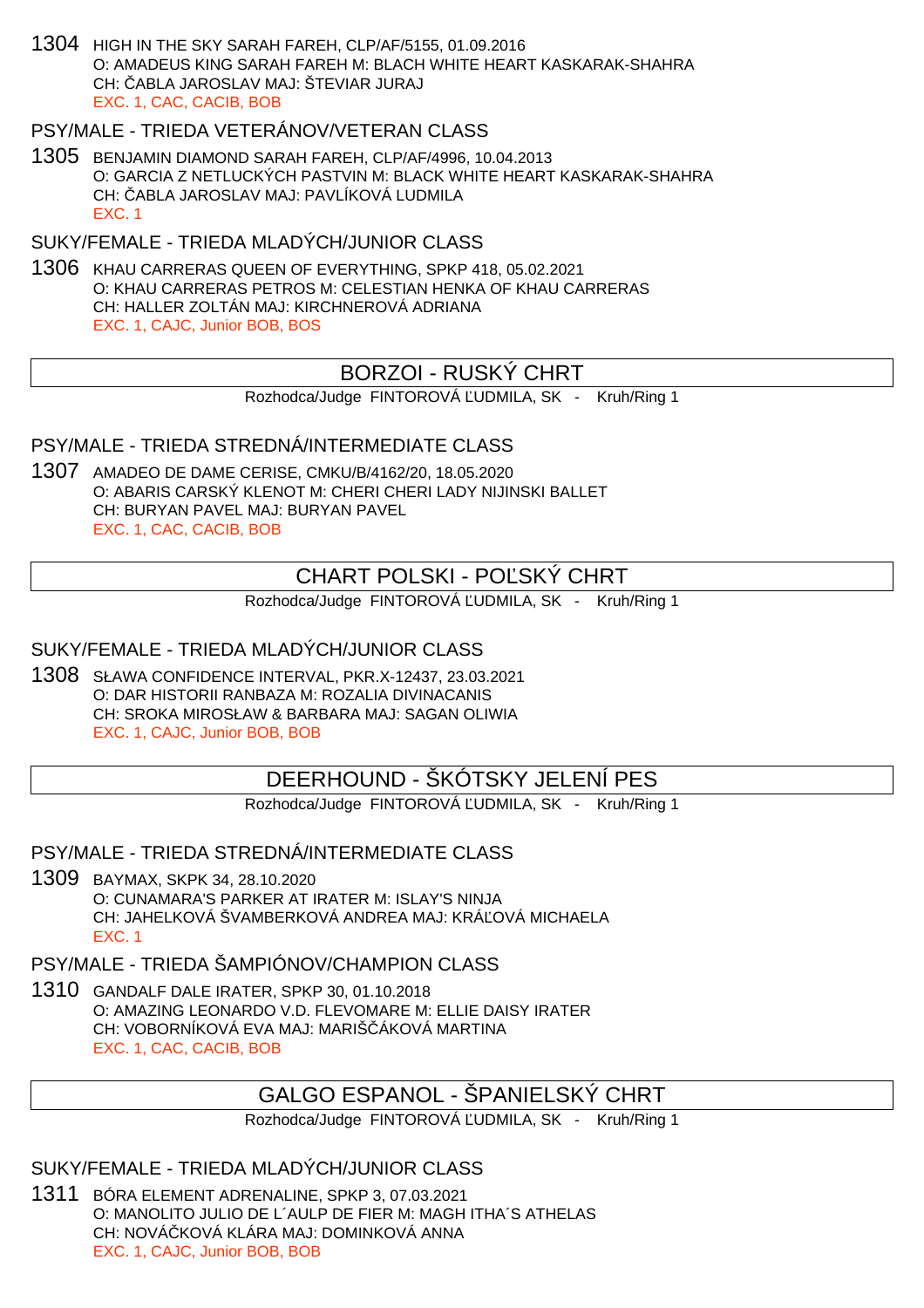# IRISH WOLFHOUND - ÍRSKY VLKODAV

Rozhodca/Judge FINTOROVÁ UDMILA, SK - Kruh/Ring 1

- PSY/MALE TRIEDA MLADŠÍ DORAST/MINOR PUPPY CLASS
- 1312 BRAVE BRUCE OF CUBADEL, SPKP 816, 04.12.2021 O: WOLFHOUSE HATHAWAY M: AZRA MAISON PLEINE D'AMOUR CH: ŠINKOVÁ ADELA MAJ: MARIŠ, ÁKOVÁ MARTINA PROM.
- PSY/MALE TRIEDA MLADÝCH/JUNIOR CLASS
- 1313 COSGRACH FROM FAIRYTALE GARDEN, CMKU/IW/5742/-21/21, 14.05.2021 O: DEXTER AR´DAROTH M: AMAZING ABBY FROM FAIRYTALE GARDEN CH: PROCHÁZKOVÁ RENÁTA MAJ: ERMÁK ZAJÍ KOVÁ VÁCLAVA EXC. 1
- PSY/MALE TRIEDA STREDNÁ/INTERMEDIATE CLASS
- 1314 IALONUS CASIDY RAY, SPKP 761, 06.07.2020 O: GAWAIN FLINSTONE M: GINGERBREAD CASIDY RAY CH: POL ICOVÁ PAVLÍNA MAJ: PACKOVÁ KRISTÍNA EXC. 1, CAC, Res.CACIB
- PSY/MALE TRIEDA OTVORENÁ/OPEN CLASS
- 1315 CHARLES DEI MANGIALUPI, ROI 16/71187, 27.02.2016 O: TOMMY DEI MANGIALUPI M: GLOR NA GAEL VICTORIA CH: IORI DANIELA & POLI MARCELLO MAJ: IORI DANIELA & POLI MARCELLO EXC. 1, CAC, CACIB, BOB
- PSY/MALE TRIEDA ŠAMPIÓNOV/CHAMPION CLASS
- 1316 PHEONIX´S HOPE ARION, SPKP 742, 21.10.2018 O: LANCER IONMHAIN NORMAN M: COSA NOSTRA MAVIS CASTLE CH: SZIMA MAGDOLNA MÁRIA MAJ: ŠTRBÍKOVÁ HELENA EXC. 1, CAC
- SUKY/FEMALE TRIEDA MLADŠÍ DORAST/MINOR PUPPY CLASS
- 1317 BELOVED BELLYSS OF CUBADEL, SPKP 818, 04.12.2021 O: WOLFHOUSE HATHAWAY M: AZRA MAISON PLEINE D'AMOUR CH: ŠINKOVÁ ADELA MAJ: MIKLE PETER V.P. 1
- SUKY/FEMALE TRIEDA MLADÝCH/JUNIOR CLASS
- 1318 AIMÉE MALKIA GARDEN, SPKP 795, 30.03.2021 O: ARTORIUS MES AMIS DE MAFINNS M: AFRODYTA HUNTERHAF CH: MIKLE PETER MAJ: MIKLE PETER DISQ.
- 1319 CUTE CHELSEY FROM FAIRYTALE GARDEN, SPKP 804, 14.05.2021 O: DEXTER AR´DAROTH M: AMAZING ABBY FROM FAIRYTALE GARDEN CH: PROCHÁZKOVÁ RENÁTA MAJ: PROCHÁZKOVÁ RENÁTA EXC. 1, CAJC, Junior BOB
- 1320 DEIZY LAVOKIRA, CMKU/IW/5718/21, 25.05.2021 O: EGON AR´DAROTH M: AGIRRA LAVOKIRA CH: KOVA ÍKOVÁ LUDMILA MAJ: KOVA ÍKOVÁ LUDMILA EXC. 2
- SUKY/FEMALE TRIEDA STREDNÁ/INTERMEDIATE CLASS
- 1321 CORRA MES AMIS DE MAFINNS, SPKP 787, 15.10.2020 O: ARTORIUS MES AMIS DE MAFINNS M: REALLY IRISH HAUTE COUTURE CH: TR ALOVÁ ESTER MAJ: ŠTERBÁK PAVOL EXC. 1
- SUKY/FEMALE TRIEDA OTVORENÁ/OPEN CLASS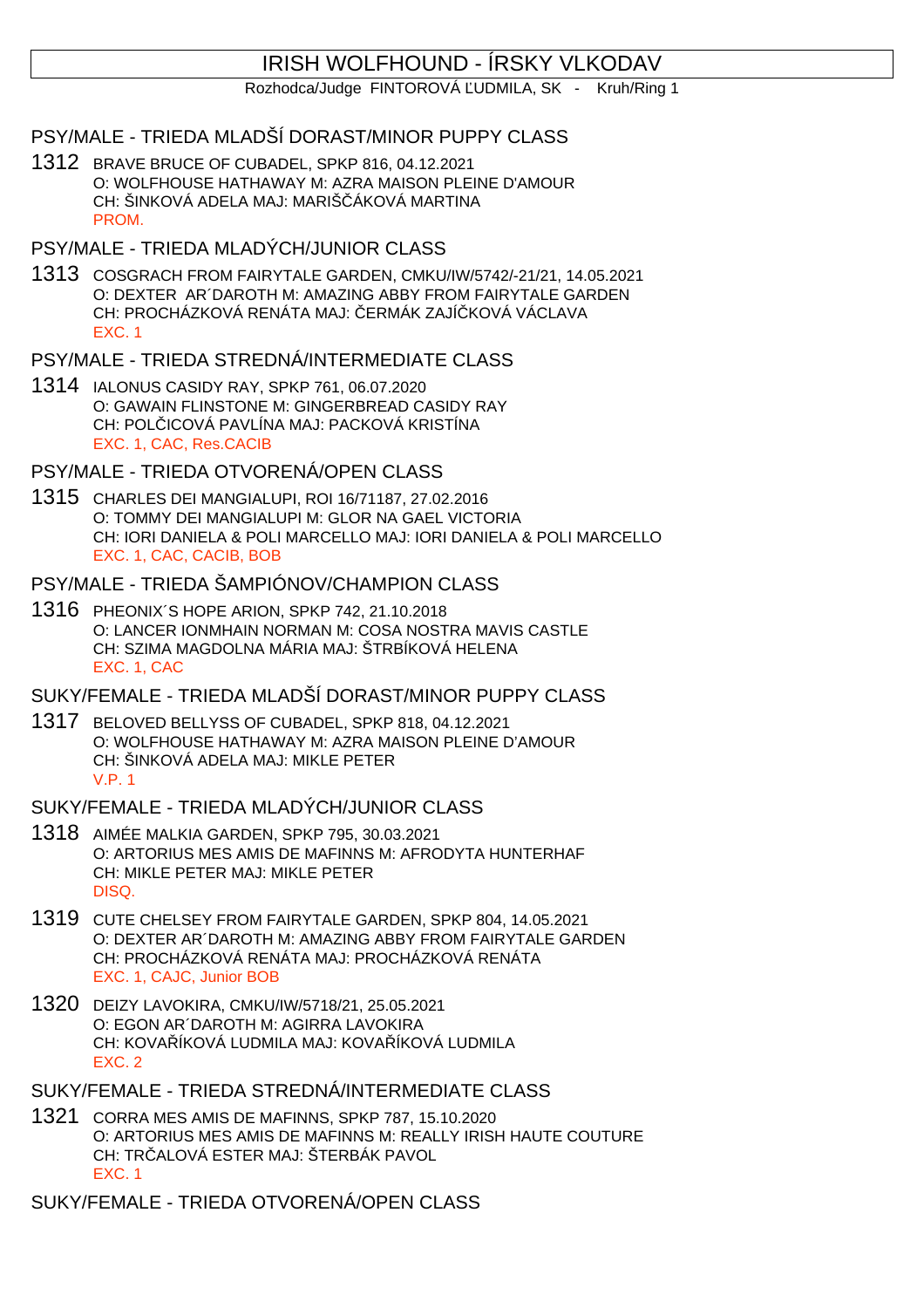- 1322 BAYRA LAVOKIRA, CMKU/IW/5432/19, 03.10.2019 O: XI-XAO SURYCAN M: RAMONA PALUDUZ CH: KOVA ÍKOVÁ LUDMILA MAJ: KOVA ÍKOVÁ LUDMILA  $V$  G  $2$
- 1323 VANITY FAIR DEI MANGIALUPI, ROI 16/63401, 29.01.2019 O: OCOOLIO OF FIRST AVENUE M: PIPPI LANGSTRUMP DEI MANGIALUPI CH: IORI DANIELA & POLI MARCELLO MAJ: IORI DANIELA & POLI MARCELLO EXC. 1, CAC, CACIB, BOS
- SUKY/FEMALE TRIEDA ŠAMPIÓNOV/CHAMPION CLASS
- 1324 CHANTAL CASIDY RAY, MET.IF.91/H/20, 17.12.2019 O: ABELARD QUIET SOUL M: GARDEN LADY CASIDY RAY CH: POL I OVÁ PAVLÍNA MAJ: ÁCS VIKTOR EXC. 2, Res.CAC
- 1325 STARKEEPER ASIA AT MANGIALUPI, ROI 18/96080, 28.12.2017 O: LISMORE STONEYBROOK FORBIDDEN BROADWAY M: STARKEEPER RENA'S ROGUE CH: LIIVANOVSKIS SERENA L. & GAGN? JOCELYNE M. MAJ: IORI DANIELA & POLI MARCELLO EXC. 1, CAC, Res.CACIB

SUKY/FEMALE - TRIEDA VETERÁNOV/VETERAN CLASS

1326 COOKIE CAKE MAVIS CASTLE, SPKP 539, 22.04.2013 O: GALAXY GATEKEEPER FIONNMAE M: AMINA SOLA MAVIS CASTLE CH: ŠTRBÍKOVÁ VERONIKA MAJ: ŠTRBÍKOVÁ HELENA EXC. 1

# PICCOLO LEVRIERO ITALIANO - TALIANSKY CHRTÍK

Rozhodca/Judge FINTOROVÁ UDMILA, SK - Kruh/Ring 1

# PSY/MALE - TRIEDA MLADŠÍ DORAST/MINOR PUPPY CLASS

1327 CHAMPION FRAMON BOHEMIA, CMKU/IT/3917/21, 21.10.2021 O: DRVISCH DREAMWEAVER M: EVITA FERITTE BUGSY CH: PODZEMSKÁ LUCIE MAJ: LINETOVÁ KATEŘINA V.P. 1

# PSY/MALE - TRIEDA MLADÝCH/JUNIOR CLASS

- 1328 PICCOLI ANGELI VOLANTI ENZO, SPKP 433, 19.02.2021 O: LITTLE DRAGONS GO FOR GOLD M: LITTLE DRAGONS AMAZING AURORA CH: WALCHHÜTTER PATRICIA MAJ: MEGOVÁ ANDREA EXC. 2
- 1329 XANAX EWRADEM, PKR.X-12490, 27.01.2021 O: NOVATICA ORYGINAL ONE M: ENRIDIA EWRADEM CH: SOBOTA EWA MAJ: SOBOTA EWA EXC. 1, CAJC, Junior BOB, BOS
- PSY/MALE TRIEDA STREDNÁ/INTERMEDIATE CLASS
- 1330 KVIDO NA KLÍNKÁCH, SPKP 412, 24.11.2020 O: ULTIMATE FERITTE BUGSY M: YULIETT PRECIOSO NA KLÍNKÁCH CH: VACKOVÁ MARIE MAJ: LAPŠANSKÁ GABRIELA EXC. 1, CAC, CACIB
- 1331 PICCOLI ANGELI VOLANTI DA VINCI ARTURO, SPKP 434, 28.08.2020 O: LITTLE DRAGONS GO FOR GOLD M: BEAUTY OF SICILIA GUCCI CH: WALCHHÜTTER PATRICIA MAJ: MEGOVÁ ANDREA EXC. 2, Res.CAC

PSY/MALE - TRIEDA OTVORENÁ/OPEN CLASS

1332 KENET FERITTE BUGSY, CMKU/IT/3243/18, 22.12.2018 O: ASTRA BRAVISSIMO BERTRANDO M: CAISSA FERITTE BUGSY CH: BAXOVÁ EVA MAJ: HATIAROVÁ LENKA EXC. 1, CAC, Res.CACIB

SUKY/FEMALE - TRIEDA MLADŠÍ DORAST/MINOR PUPPY CLASS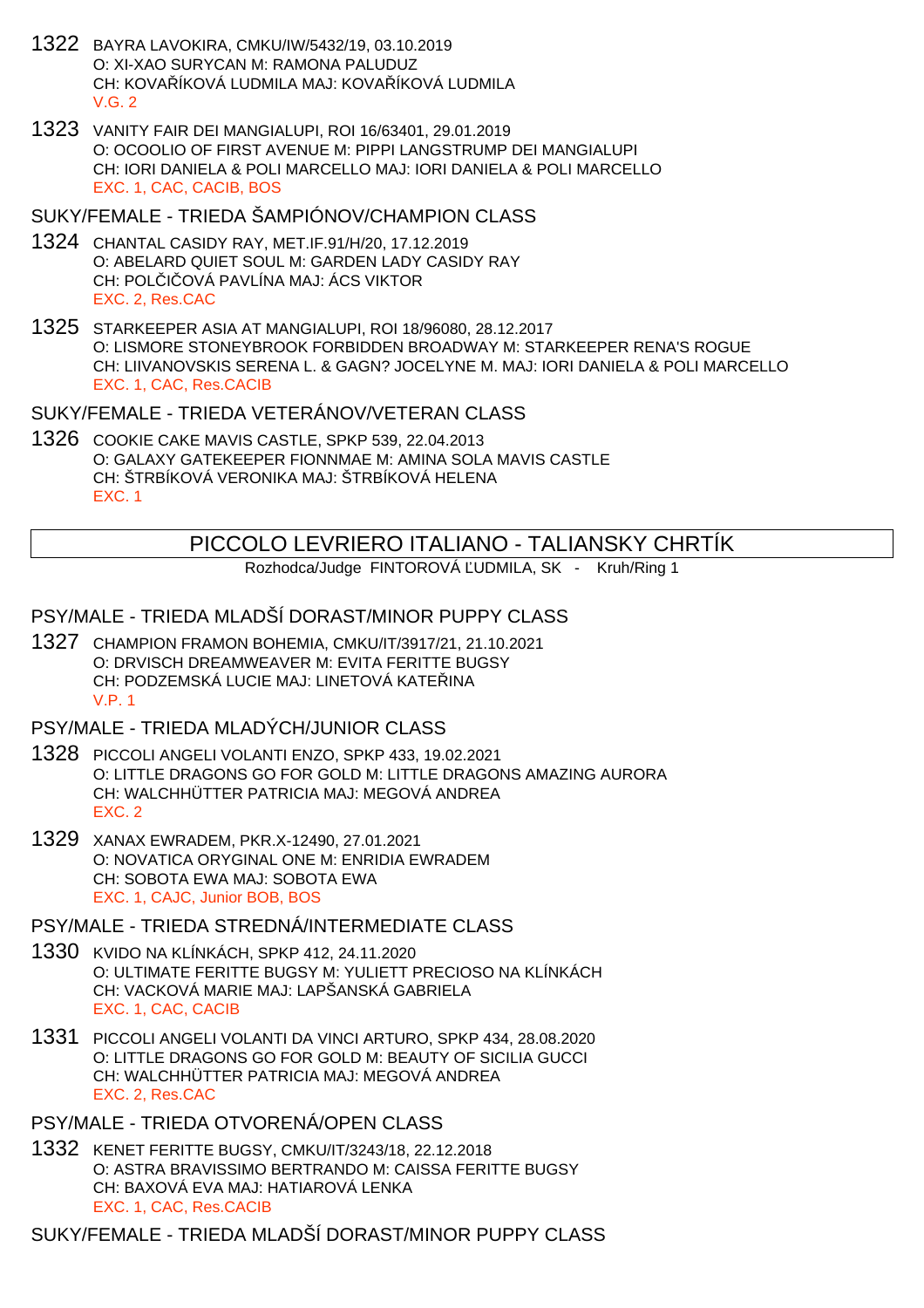1333 CHIQUITA FRAMON BOHEMIA, CMKU/IT/3920/21, 21.10.2021 O: DERVISCH DREAMWEAVER M: EVITA FERITTE BUGSY CH: PODZEMSKÁ LUCIE MAJ: ZAPLETALOVÁ LUCIE + ZAPLETALOVÁ JANA ABS.

# SUKY/FEMALE - TRIEDA DORAST/PUPPY CLASS

1334 JASMINE KOPOS NAMAI, LSVK PLI 0397/21, 13.09.2021 O: VASILIS KOPOS NAMAI M: PARALELY KOPOS NAMAI CH: BILOTAITE ZIVILIE MAJ: REIPRICHOVÁ NIKOLETA V.P. 1

#### SUKY/FEMALE - TRIEDA MLADÝCH/JUNIOR CLASS

- 1335 DEE DEE ANNAPERLA, SPKP 432, 19.05.2021 O: CLASSIC EDITION ROSANELLI M: IMONEE ANNAPERLA CH: ŠEBESTOVÁ HELENA MAJ: BOHUMELOVÁ MÁRIA EXC. 2
- 1336 HELLÉ ELIZABETH FRAMON BOHEMIA, CMKU/IT/3751/21, 23.03.2021 O: MONANNA REPUBLIK GEORGE THE GORGEOUS M: ELIŠKA PŘEMYSLOVNA FRAMON BOHEMIA CH: PODZEMSKÁ LUCIE MAJ: WABERŽINKOVÁ LUCIE WITHOUT GRADE
- 1337 ZULU WARRIOR ADEL, SPKP 431, 25.03.2021 O: ZULU WARRIOR HERO M: ZULU WARRIOR GINA LOLOBRIGIDA CH: PODHORSKÁ PAVLÍNA MAJ: MINÁRIKOVÁ KATARÍNA EXC. 1, CAJC

#### SUKY/FEMALE - TRIEDA OTVORENÁ/OPEN CLASS

- 1338 ELIŠKA PŘEMYSLOVNA FRAMON BOHEMIA, CMKU/IT/2785/16, 04.10.2016 O: SANNY FERITTE BUGSY M: DAYEN FRAMON BOHEMIA CH: ZAPLETALOVÁ LUCIE MAJ: ZAPLETALOVÁ LUCIE EXC. 1, CAC, Res.CACIB
- 1339 MIO TUTTI VIRGOLEO, PKR.X-12067, 11.07.2020 O: NOVATICA DRAGON DUST M: AMANDA NIBY NIC CH: SOBOLEWSKI MIROSLAV MAJ: REIPRICHOVÁ NIKOLETA V.G. 3
- 1340 YASIN BOHEMIA SKARA, CLP/IT/3645, 08.11.2020 O: QUENTIN BOHEMIA SKARA M: GYNNA BOHEMIA BACCARA CH: MARESOVA RADANA MAJ: REIPRICHOVÁ NIKOLETA V.G. 4
- 1341 ZULU WARRIOR QUINEEY, PK 45955/19, 17.06.2019 O: ZULU WARRIOR HERO M: FIESTA VON BERCEK CH: PODHORSKA PAVLINA MAJ: HOLÁSEK ANDREJ EXC. 2, Res.CAC

### SUKY/FEMALE - TRIEDA ŠAMPIÓNOV/CHAMPION CLASS

1342 GINNY FRAMON BOHEMIA, CMKU/IT/3235/18, 27.10.2018 O: KUBA LIBRE NA KLÍNKÁCH M: EVITA FERITTE BUGSY CH: PODZEMSKÁ LUCIE MAJ: ZAPLETALOVÁ LUCIE + ZAPLETALOVÁ JANA EXC. 1, CAC, CACIB, BOB

#### SUKY/FEMALE - TRIEDA VETERÁNOV/VETERAN CLASS

1343 DAYEN FRAMON BOHEMIA, CMKU/IT/2239/13, 04.10.2013 O: KAREL FERITTE BUGSY M: ADELAIN FRAMON BOHEMIA CH: ZAPLETALOVÁ LUCIE MAJ: ZAPLETALOVÁ LUCIE EXC. 1

# SALUKI

Rozhodca/Judge FINTOROVÁ UDMILA, SK - Kruh/Ring 1

#### PSY/MALE - TRIEDA STREDNÁ/INTERMEDIATE CLASS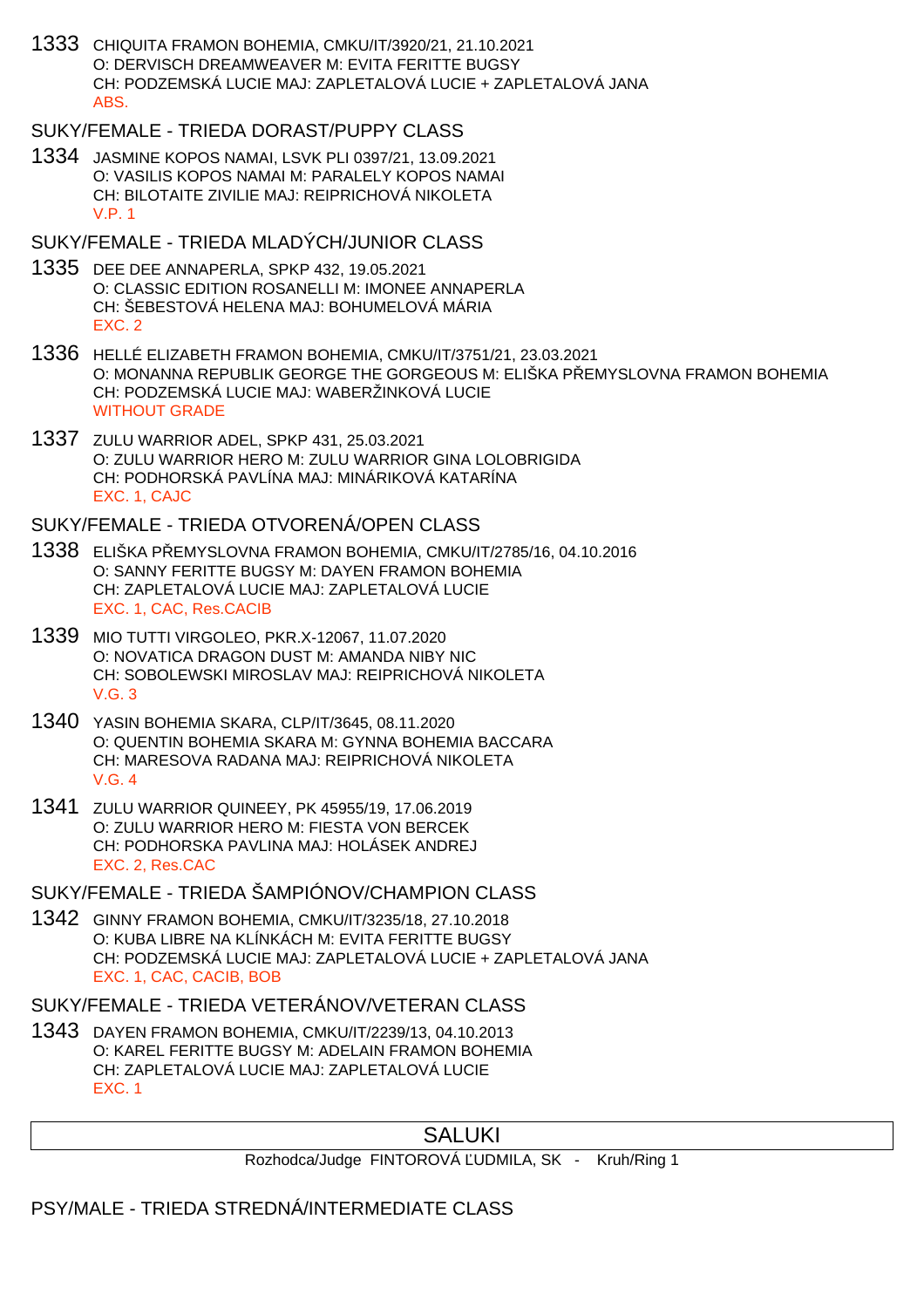1344 BRENDEN BELLO VOM AMEISRIEGEL, SPKP 261, 22.11.2020 O: HELMUTLANG DEL BORGHINO M: ESHARA TALL AFAR CH: MINISTROVA IVETA MAJ: KIRA VARGA RICCIARDI FRANCESCA EXC. 1, CAC

### PSY/MALE - TRIEDA OTVORENÁ/OPEN CLASS

- 1345 ARES ASSASSIN SALOÉM´S, CMKU/SA/1163/20, 07.01.2020 O: BAHIR AVATAR PINC M: TALIJA EL KOLUB CH: HROMADOVÁ EVA MAJ: PÁNKOVÁ LUDMILA EXC. 1, CAC, CACIB, BOS
- 1346 BERLIN VOM AMEISRIEGEL, OHZB/SAL 595, 22.11.2020 O: HELMUTLANG DEL BORGHINO M: ESHARA TALL AFAR CH: MINISTROVA IVETA MAJ: MINISTROVA IVETA EXC. 2, Res.CAC, Res.CACIB

### PSY/MALE - TRIEDA ŠAMPIÓNOV/CHAMPION CLASS

1347 FARIS DHANGARHI, SPKP 253, 27.01.2020 O: ORHAN MONIET EL NEFOUS DJAAL LHILAL M: ARSHAN BEL BLANC CH: FAJEROVÁ ALENA MAJ: VOJTI KOVÁ JANA EXC. 1

## PSY/MALE - TRIEDA VETERÁNOV/VETERAN CLASS

1348 IMPALA IMPERATOR, CMKU/SA/906/-14/13, 14.11.2013 O: IMPALA RED HEADED STRANGER M: CHUBASCO GOLDI LOOKS FOR IMPALA CH: SNYDER LOIS-ANN MAJ: PETROVÁ SIMONA EXC. 1

#### SUKY/FEMALE - TRIEDA MLADÝCH/JUNIOR CLASS

- 1349 ACADIA TAWALLA, CMKU/SA/1208/21, 13.01.2021 O: HUNTER AL ZAHRA M: GLORIA AL ZAHRA CH: N MCOVÁ NIKOL MAJ: BROŽOVSKÁ IVONA EXC. 1, CAJC, Junior BOB
- 1350 BAHIYA ZURAH VOM AMEISRIEGEL, OHZB/SAL 599, 22.11.2020 O: HELMUTLANG DEL BORGHINO M: ESHARA TALL AFAR CH: MINISTROVA IVETA MAJ: MINISTROVA IVETA EXC. 2

SUKY/FEMALE - TRIEDA STREDNÁ/INTERMEDIATE CLASS

1351 BIBIANA VOM AMEISRIEGEL, OHZB/SAL 601, 22.11.2020 O: HELMUTLANG DEL BORGHINO M: ESHARA TALL AFAR CH: MINISTROVA IVETA MAJ: MINISTROVA IVETA EXC. 1, CAC, Res.CACIB

SUKY/FEMALE - TRIEDA OTVORENÁ/OPEN CLASS

- 1352 AFRODITE VOM AMEISRIEGEL, OHZB/SAL 572, 28.08.2019 O: BENTLEY Z TRIPU M: ESHARA TALL AFAR CH: MINISTROVA IVETA MAJ: MINISTROVA IVETA EXC. 1, CAC
- 1353 AWINAH CENTURY MOHABBAT, CMKU/SA/1180/20, 30.03.2020 O: GIRAN GARAY DANONE M: DILAFROZE YRTEP CH: FRÄNKELOVÁ KAROLÍNA MAJ: DUDO OVÁ MICHAELA EXC. 2, Res.CAC
- 1354 CESSIAH Z TRIPU, CMKU/SA/1103/18, 28.09.2018 O: SAEED OF SHIKARAH'S M: BASHRAH AL ZAHRA CH: MATELOVÁ JITKA MAJ: BALUCHOVÁ ANDREA + STANKOVÁ GABRIELA EXC. 3

SUKY/FEMALE - TRIEDA ŠAMPIÓNOV/CHAMPION CLASS

1355 A'YASMIAH SALOÉM'S, CMKU/SA/1168/20, 07.01.2020 O: BAHIR AVATAR PINC M: TALIJA EL KOLUB CH: HROMADOVÁ EVA MAJ: HROMADOVÁ EVA EXC. 1, CAC, CACIB, BOB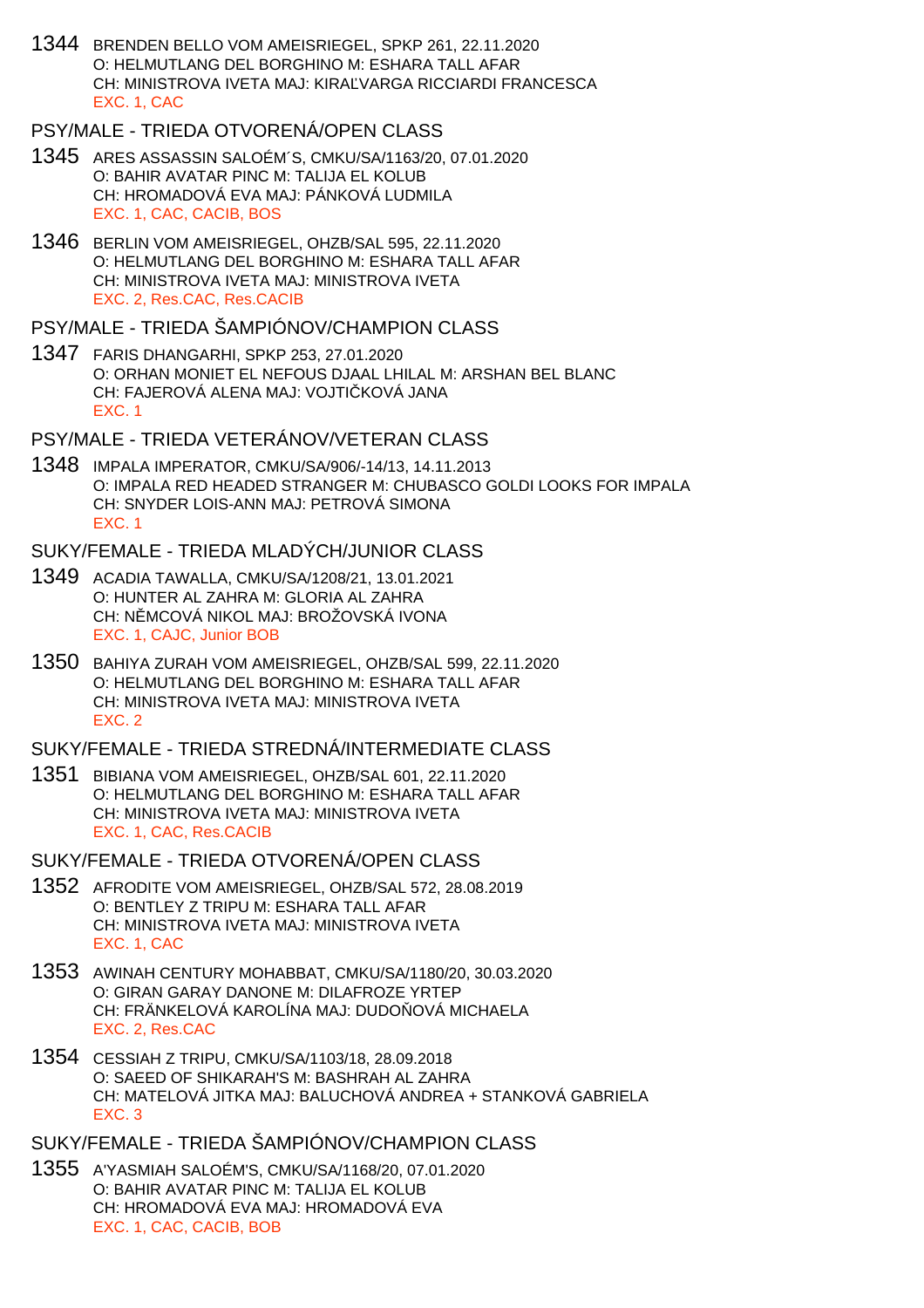# WHIPPET

#### Rozhodca/Judge FINTOROVÁ UDMILA, SK - Kruh/Ring 1

#### PSY/MALE - TRIEDA DORAST/PUPPY CLASS

- 1356 BACABANTE SMIDT´S, CMKU/WH/5993/21, 11.09.2021 O: MAC BELLS KNIGHT ERRANT M: JASMÍNKA LÁSKY DAR CH: ŠMIDTOVÁ BLANKA MAJ: ELIÁŠOVÁ NIKOLA V.P. 1
- 1357 HEFAISTON ALMIR´S FAMILY, SPKP 918, 09.08.2021 O: CAPPUCCINO ALMIR´S FAMILY M: ABSOLIUTI IDILÉ MONA LISA CH: AUGUSTINIOVÁ ZUZANA MAJ: JENÍKOVÁ LUCIA  $V.P. 2$

## PSY/MALE - TRIEDA MLADÝCH/JUNIOR CLASS

- 1358 ABSOLUTE FLOW AIDAN, SPKP 905, 08.05.2021 O: LONDON'S FOG GIFTED GAMBLER M: CALLIOPE ZARYA CH: GRÁC BLAŽEJOVÁ HANA MAJ: GALÍKOVÁ HELEŠOVÁ MICHAELA ABS.
- 1359 ANGELS DRAFT WHIPSARA, SPKP 895, 02.04.2021 O: MAJESTRIAN CASINO ROYALE M: KEIRA KNIGHTLEY CREDO CH: DLHOŠOVÁ ZORA MAJ: ŠULGANOVÁ SVETLANA EXC. 1, CAJC, Junior BOB, BOS
- 1360 DEW DESERT- GAEL, PKR.X-12518, 09.04.2021 O: MAJESTRIAN CASINO ROYALE M: PLAY A WHILE REMAINS OF THE DAY CH: KURKOWSKI ALBERT WOJCIECH MAJ: BISKUPSKÁ ZUZANA EXC. 2

#### PSY/MALE - TRIEDA STREDNÁ/INTERMEDIATE CLASS

1361 CHARCOAL Z ÚPLŇKU, CMKU/WH/5425/20, 09.09.2020 O: FLEEGR Z ÚPL KU M: ELFEE Z ÚPL KU CH: CHRPA STANISLAV MAJ: ELIÁŠOVÁ NIKOLA EXC. 1

#### PSY/MALE - TRIEDA OTVORENÁ/OPEN CLASS

- 1362 AURELIUS WILD GRAPES, SPKP 796, 22.05.2020 O: CILTALLE CALWEN NEW FEDAR M: ALIJAMO´S CAMPANULLA CH: PEKA IKOVÁ PETRA MAJ: MATUŠOVOVÁ NINA EXC. 2
- 1363 ELVIS GANDAMAK SLOVAKIA, SPKP 771, 02.09.2019 O: CAPPUCCINO ALMIR´S FAMILY M: SOBRESALTO OBLADI´OBLADA´ CH: VOJTEK VLASTISLAV A PETRA MAJ: ADAMCOVÁ JAROSLAVA EXC. 1, CAC, CACIB

### PSY/MALE - TRIEDA ŠAMPIÓNOV/CHAMPION CLASS

- 1364 CASILIUS FROM THE POND DRAGONFLY, CMKU/WH/4828/18, 29.12.2018 O: GASTY FAST DUNDERRY M: GIULIA OF LITTLE GOBLIN CH: HLADÍKOVÁ JAROSLAVA MAJ: KONE NÁ HANA EXC. 1, CAC, Res.CACIB
- 1365 STARLINE'S FIELDS OF GOLD, AKC HP58124904, 07.04.2019 O: CH RHODE PAVED WITH GOLD M: CH STARLINE'S OXFORD VICTIM OF LOVE CH: LORI LAWRENCE MAJ: HOH BERTRAND EXC. 2, Res.CAC

#### SUKY/FEMALE - TRIEDA DORAST/PUPPY CLASS

1366 SAINT MARCO'S ANGELS EYED PANSY, MET.WHIPPET.1015/21, 20.07.2021 O: SOBERS STRAUSS M: SMATAKYO VOM HAUS LASLO CH: WAGNER ELIZABETH MAJ: HI OVSKÁ ALEXANDRA V.P. 1

SUKY/FEMALE - TRIEDA MLADÝCH/JUNIOR CLASS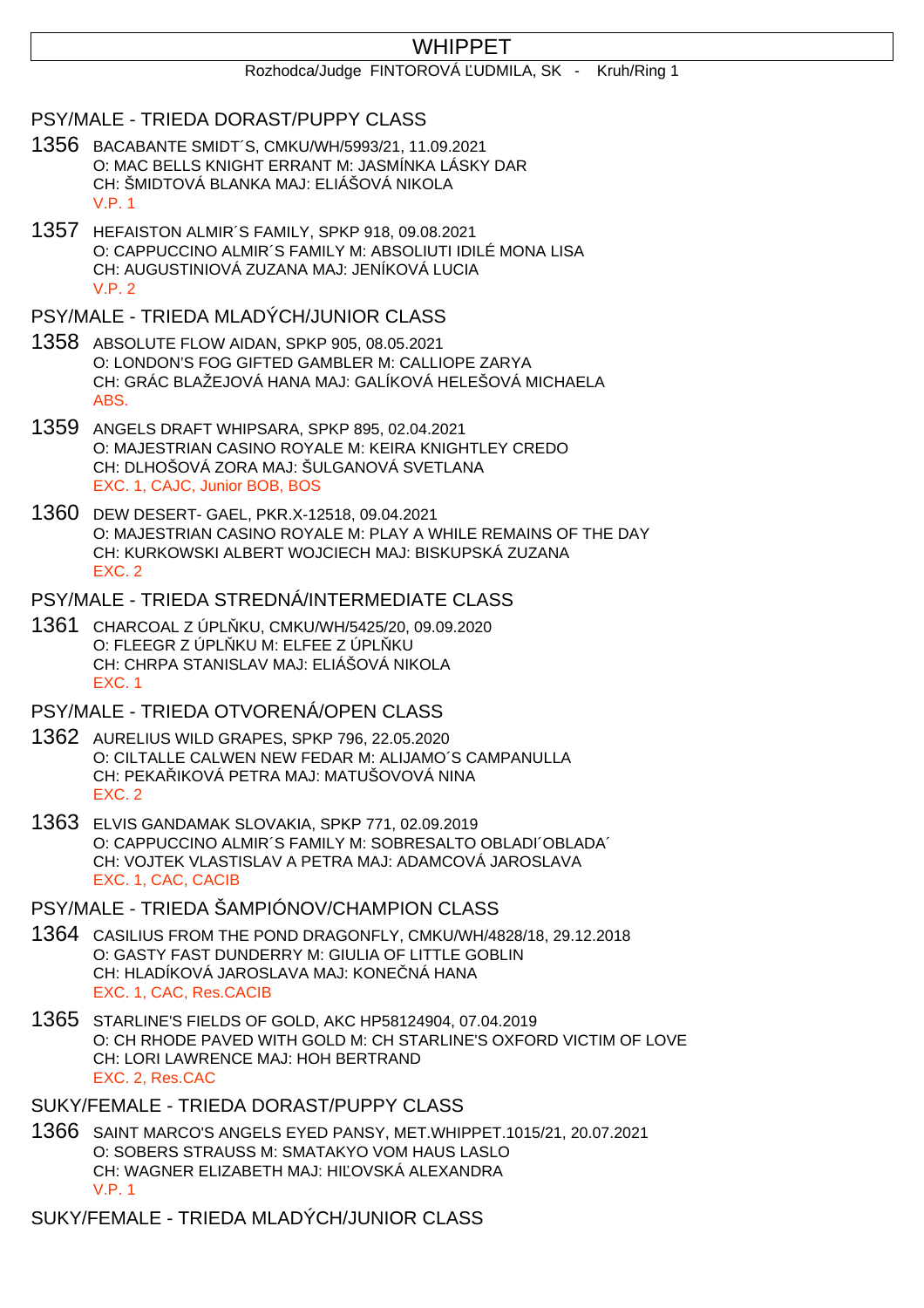- 1367 ALIJAMO'S ILLINOIS, SPKP 881, 20.03.2021 O: ALIJAMO'S CALLISTEMON M: ALIJAMO'S ANISETTE CH: SKLENAR KOZÁNKOVÁ MONIKA MAJ: SKLENAR KOZANKOVA + KESELYOVA RADKA V.G.
- 1368 AMÉLLIA LETNÝ ÚSVIT, SPKP 874, 27.02.2021 O: LONDON S FOG HEAD OVER MEELS M: FRAN FIRE CZÁRI FALKA CH: MINÁRIKOVÁ MONIKA MAJ: MINÁRIKOVÁ MONIKA EXC. 2
- 1369 AMERICAN BEAUTY WHIPSARA, SPKP 896, 02.04.2021 O: MAJESTRIAN CASINO ROYALE M: KEIRA KNIGHTLEY CREDO CH: DLHOŠOVÁ ZORA MAJ: HORVÁTOVÁ LUCIA + KALUŽNÍKOVÁ ALENA EXC. 1, CAJC
- 1370 LEA LIBERTAS CZÁRI FALKA, CLP/WH/5744, 14.01.2021 O: ALUCO APIS CERASI M: LONDON'S FOG GLAMOROUS CAMEO CH: SPIŠIAKOVÁ ZUZANA MAJ: TEŠÁKOVÁ EVA V.G. 3
- 1371 TRUE TELLUS CAO TIBMAS CAO, MET.WHIPPET.1002/21, 08.04.2021 O: MERADITH I FEEL SO SPECIAL M: GRETA GARBO RUSSIAN FATA MORGANA CH: CSEPELY ATTILA MAJ: BAJUS RADOSLAV + BAJUSOVÁ BIBIANA V.G. 4

#### SUKY/FEMALE - TRIEDA STREDNÁ/INTERMEDIATE CLASS

- 1372 FEE PANONIA ALMIR`S FAMILY, SPKP 815, 11.08.2020 O: ARCHIE INVISIBLE WINGS M: BLOODY MARY ALMIR`S FAMILY CH: AUGUSTINIOVÁ ZUZANA MAJ: VERES ZUZANA EXC. 2, Res.CAC
- 1373 MAJESTRIAN EMONIQUE, ROI 21/39973, 10.12.2020 O: MAJESTRIAN BLUE VERTIGO M: RIVARCO IMPALA CH: PERNA MAURO MAJ: KOZÁNKOVÁ MONIKA EXC. 1, CAC, Res.CACIB

#### SUKY/FEMALE - TRIEDA OTVORENÁ/OPEN CLASS

1374 ALIJAMO´S FEMME FATALE, SPKP 777, 26.09.2019 O: FALCONCRAG MASTER CLASS M: ALICA ALMIR´S FAMILY CH: SKLENÁR KOZÁNKOVÁ MONIKA MAJ: KOZÁNKOVÁ MONIKA EXC. 1, CAC

### SUKY/FEMALE - TRIEDA ŠAMPIÓNOV/CHAMPION CLASS

1375 ALIJAMO´S GALAXY CORONA, SPKP 791, 02.05.2020 O: DANDY II OF GENTLE MIND M: ALIJAMO´S CALATHEA CH: KOZÁNKOVÁ MONIKA MAJ: KOZÁNKOVÁ MONIKA EXC. 1, CAC, CACIB, BOB

skupina/group FCI

# AMERICAN HAIRLESS TERRIER - AMERICKÝ BEZSRSTÝ TERIÉR

Rozhodca/Judge STAVIARSKA VIERA, SK - Kruh/Ring 10

### PSY/MALE - TRIEDA MLADŠÍ DORAST/MINOR PUPPY CLASS

1376 ALVARO SCARF AMANA, CMKU N REG/ABT/1284/21, 20.10.2021 O: IRVINA VITA DOUBLE BLACK M: BRIA SPOD VINI NÉHO VRCHU CH: ŠÁTKOVÁ ALENA MAJ: KREHÁK MARTIN V.P. 1

#### PSY/MALE - TRIEDA MLADÝCH/JUNIOR CLASS

1377 ALAYREN YUPAVART BARKLEY SPACE NEAR, N REG/ABT/1304/-21/21, 18.06.2021 O: YOU ONLY YOU GUDWIN M: SHANTARIEL´O-REN ONAY CH: KULESHOVA YULIA MAJ: PODANÁ EVA EXC. 2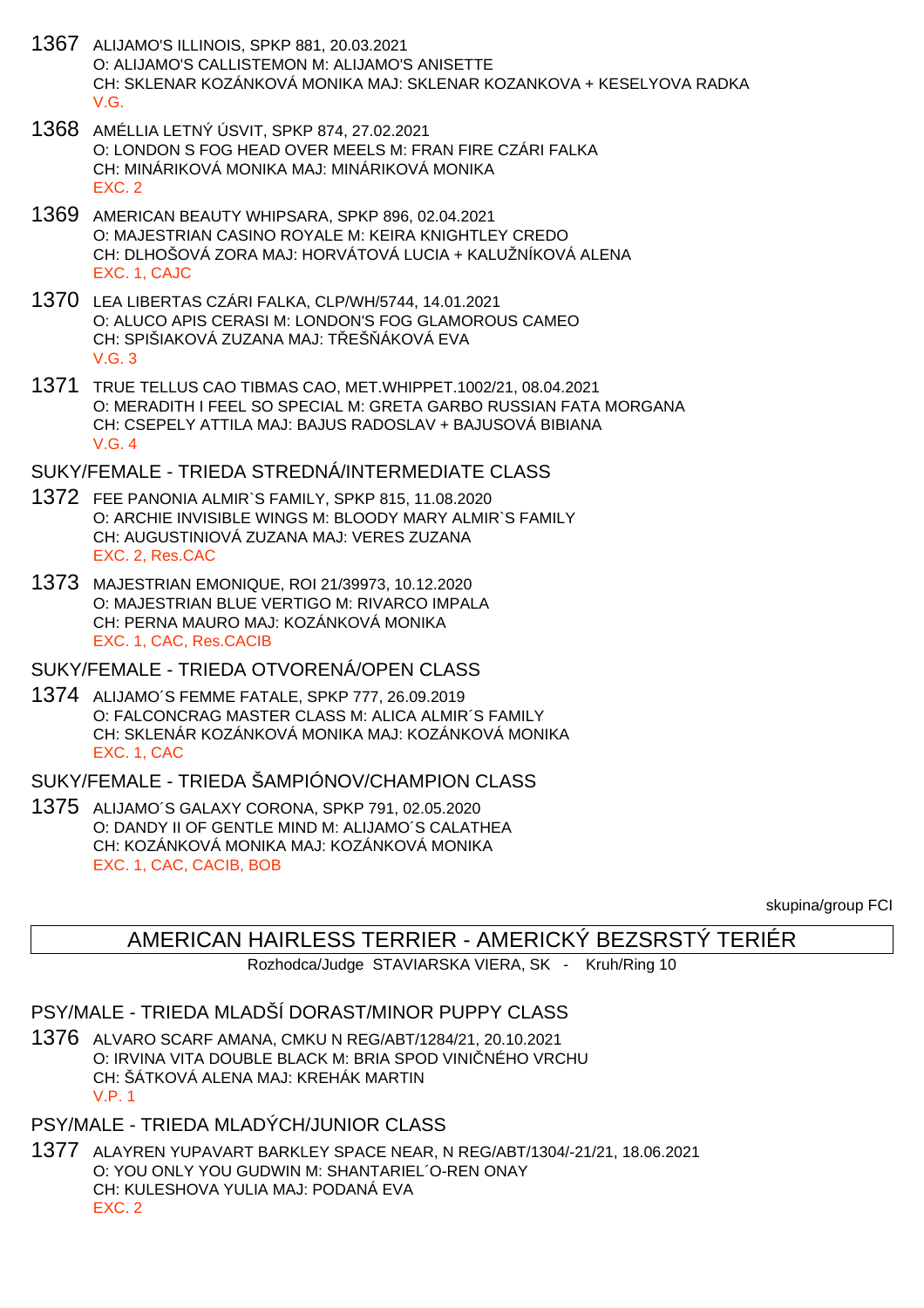1378 EDWIN JAYPEEZ, N REG/ABT/1068/21, 15.01.2021 O: JAMIE PUNTO VALENTINO M: GHOST LLANNOESTACADO CENTIA CH: ZACHOVÁ EVA MAJ: HAĽKOVÁ TEREZA EXC. 1, CAJC, Junior BOB

### PSY/MALE - TRIEDA STREDNÁ/INTERMEDIATE CLASS

1379 ALBERT RODINNÁ POUTA, N REG/ABT/881/20, 10.05.2020 O: EDWARD NAKED OL-A-MI MORAVIA M: BRIA MY PETITE FRIEND CH: BRABENCOVÁ RENATA MAJ: HA KOVÁ TEREZA EXC. 1, CAC

PSY/MALE - TRIEDA OTVORENÁ/OPEN CLASS

1380 FARRUS VON SANTNER, SPKP RG 226, 20.05.2020 O: ORLANDO BLOOM VON SANTNER M: SUNDIAL BETTY DAVIS EYES CH: SANTNER MIKULÁŠ MAJ: DVORSKÁ NINA EXC. 1, CAC, BOB

SUKY/FEMALE - TRIEDA STREDNÁ/INTERMEDIATE CLASS

1381 GALAXY VON SANTNER, SPKP RG 247, 25.07.2020 O: OPTIMUS PRIME VON SANTNER M: PR BELLRIDGE´S MIKEY CH: SANTNER MIKULÁŠ MAJ: SLIMÁK LUCIA + SLIMÁK MARTIN EXC. 1, CAC, BOS

SUKY/FEMALE - TRIEDA OTVORENÁ/OPEN CLASS

1382 ARS VIVENDI CANIS PRO FORTUNA, N REG/ABT/1055/20, 10.12.2020 O: EDWARD DE BEATRIX BOHEMICA M: AMERICAN AGONIA ROZTOCKÁ HVĚZDA CH: POKORNÁ LUCIE MAJ: POKORNÁ LUCIE V.G.

# AMERICAN TOY FOX TERRIER

Rozhodca/Judge STAVIARSKA VIERA, SK - Kruh/Ring 10

### SUKY/FEMALE - TRIEDA MLADŠÍ DORAST/MINOR PUPPY CLASS

1383 BOSANA OD RYTÍ E MALOVCE, CLP/TF/NREG/16, 19.11.2021 O: NIKON FOKS IGRUSHKA DLYA DRUGA M: ALOISIA OD RYTÍ E MALOVCE CH: NOVÁKOVÁ IVETA MAJ: NEUBAUEROVÁ ZUZANA V.P. 1

# BIEWER YORKSHIRE TERRIER

Rozhodca/Judge STAVIARSKA VIERA, SK - Kruh/Ring 10

#### PSY/MALE - TRIEDA MLADŠÍ DORAST/MINOR PUPPY CLASS

1384 HECTOR DREAM TOUCH, SPKP RG 196, 14.11.2021 O: NOEL BLACK BULL M: ISABELLA VICTORIA BENEFIT CH: OHRÁDKOVÁ DENISA MAJ: KATRENIAKOVÁ MONIKA V.P. 1

PSY/MALE - TRIEDA STREDNÁ/INTERMEDIATE CLASS

1385 FREAK SHERRY MISTIQUE, SPKP RG 159, 04.04.2020 O: NOEL BLACK BULL M: BEAUTIFUL KYLIE SHERRY MISTIQUE CH: ALIU EDITA MAJ: KOTKOVÁ KATE INA EXC. 1, CAC, BOB

SUKY/FEMALE - TRIEDA MLADÝCH/JUNIOR CLASS

1386 JELLYFISH NICA FROM BRIXIE'S CHERRY, MET.BW.YT.127/H/21, 20.02.2021 O: NICO GUCCI FROM THE ELBE LOWLANDS M: EILLIN DREAM TOUCH CH: KOTKOVÁ KATE INA MAJ: KOTKOVÁ KATE INA + JUHÁSZ LÁSZLÓ V.G. 1

SUKY/FEMALE - TRIEDA STREDNÁ/INTERMEDIATE CLASS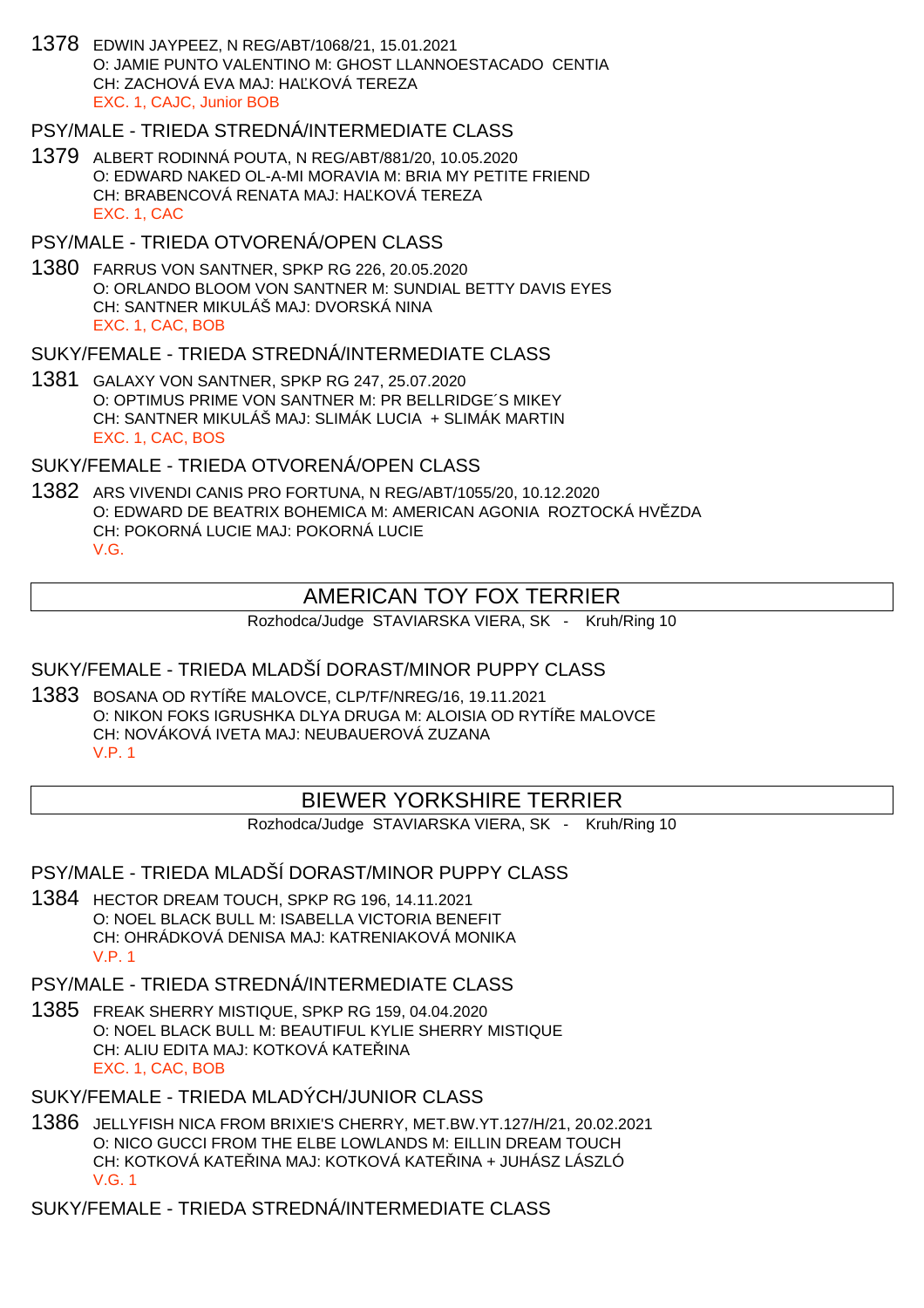1387 GRETTA GARBO ANZHE AIRIS, BCU/RG BIW - 001450, 25.08.2020 O: BELLKOR TRISTAN INFINITI M: BEATRICHE STILE ANZHE AIRIS CH: KAZAKEVICH LIUDMILA MAJ: ZACHAROVÁ ERIKA EXC. 1, CAC, BOS

# BOERBOEL

Rozhodca/Judge STAVIARSKA VIERA, SK - Kruh/Ring 10

SUKY/FEMALE - TRIEDA STREDNÁ/INTERMEDIATE CLASS

1388 BESTIA SALAMIS MORAVIA, SPKP RG 65, 05.09.2020 O: GUMP IMMORTAL HOND M: DIARA IMMORTAL HOND CH: ŠIMEK JOSEF MAJ: POLYÁKOVÁ EMÍLIA EXC. 1, CAC, BOB

### LOUISIANA CATAHOULA - LOUISIANSKÝ LEOPARDÍ PES

Rozhodca/Judge STAVIARSKA VIERA, SK - Kruh/Ring 10

PSY/MALE - TRIEDA MLADÝCH/JUNIOR CLASS

1389 COMEZ ARARIHUA, SPKP RG 814, 26.04.2021 O: ARES FROM LEOPARD´S LAKE M: CARMEN KETTY CH: KLENOVI UDOVÍT MAJ: KLENOVI OVÁ JANA EXC. 1, CAJC, Junior BOB

PSY/MALE - TRIEDA STREDNÁ/INTERMEDIATE CLASS

1390 BAUYRZHAN ARARIHUA, SPKP RG 772, 20.10.2020 O: COAHOMA FRANCISCO M: COAHOMA OLYMPIA CH: KLENOVI UDOVÍT MAJ: KLENOVI OVÁ JANA EXC. 1, CAC, BOS

SUKY/FEMALE - TRIEDA MLADÝCH/JUNIOR CLASS

- 1391 BE FREE TAMIARAN, N REG/LC/1126/21, 11.02.2021 O: BLUE VELVET'S ARAN M: ALTAMÍRA AMAZONIA DE LA MONTANA CH: MÜLLEROVÁ IVETA MAJ: ZV INOVÁ KRISTÝNA EXC. 2
- 1392 BELLATIX LESTRANGE VERENA´S NUFFS, SPKP RG 795, 09.04.2021 O: ASKINOSIE MERLIN TAMIARAN M: CALYA AYRA ARANEL CH: KOLEDOVÁ IVANA MAJ: ORSÁGOVÁ RADKA EXC. 1, CAJC

SUKY/FEMALE - TRIEDA STREDNÁ/INTERMEDIATE CLASS

- 1393 ALETTE NAVARRE D'ANJOU, SPKP RG 756, 29.09.2020 O: COAHOMA XAVANTE M: ELZA OD BOJTÁROV CH: DÍT TOVÁ IDA MAJ: DÍT TOVÁ IDA  $V$  G  $3$
- 1394 AMELIA ARARIHUA, SPKP RG 715, 08.04.2020 O: COAHOMA GERONIMO M: CARMEN KETTY CH: KLENOVI UDOVIT MAJ: BENKO MARIAN + BENKOVÁ JANA EXC. 1, CAC
- 1395 BOOBOO ARARIHUA, SPKP RG 774, 20.10.2020 O: COAHOMA FRANCISCO M: COAHOMA OLYMPIA CH: KLENOVI LUDOVÍT MAJ: SVITKOVÁ DANA  $V$  G  $2$

SUKY/FEMALE - TRIEDA OTVORENÁ/OPEN CLASS

1396 DAFFNE BRALCE, SPKP RG 638, 07.12.2018 O: AVENTADOR Z EVKINEJ ZÁHRADY M: COAHOMA QUELLA CH: KICKO UDOVÍT MAJ: REŽO PETER V.G. 2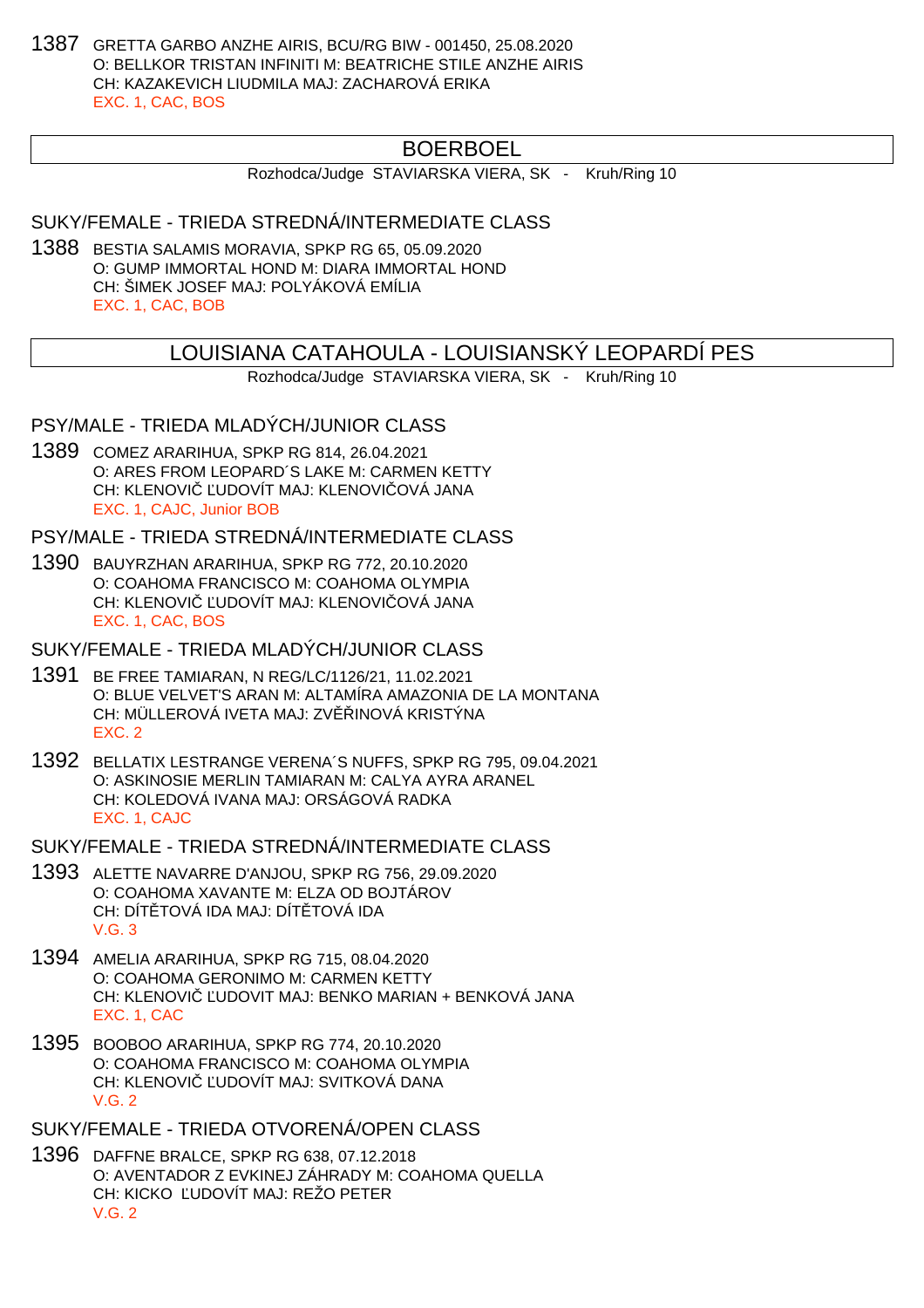1397 WYANET´S GWENELDA, SPKP RG 564, 31.03.2018 O: AKANDO FARMALA M: WYANET´S ALGOMA CH: KARDIANOVÁ PETRA MAJ: KARDIANOVÁ PETRA EXC. 1, CAC, BOB

SUKY/FEMALE - TRIEDA ŠAMPIÓNOV/CHAMPION CLASS

1398 APPYE ELZÍ D DICTVÍ, N REG/LC/842/15, 08.09.2015 O: KEANN ŠUMÍCÍ K ÍDLA M: ANGIE OD ROUBENÉ STUDNY CH: KRESTOVÁ ALENA MAJ: ŠVEC RICHARD EXC. 1, CAC

### MALAK

Rozhodca/Judge STAVIARSKA VIERA, SK - Kruh/Ring 10

PSY/MALE - TRIEDA MLADŠÍ DORAST/MINOR PUPPY CLASS

1399 ATOS TURKISH LIONS, SPKP RG 28, 20.10.2021 O: DJAMEL MAGIQUE DIABLESSE M: DEYRA CH: HURTO IVAN MAJ: LENICKÁ KATARÍNA V.P. 1

SUKY/FEMALE - TRIEDA MLADŠÍ DORAST/MINOR PUPPY CLASS

1400 ALAYA TURKISH LIONS, SPKP RG 31, 20.10.2021 O: DJAMEL MAGIQUE DIABLESSE M: DEYRA CH: HURTO IVAN MAJ: LENICKÁ KATARÍNA V.P. 1

# MOSKOVSKAJA STOROŽEVAJA SOBAKA - MOSKOVSKÝ STRÁŽNY PES

Rozhodca/Judge STAVIARSKA VIERA, SK - Kruh/Ring 10

#### PSY/MALE - TRIEDA ŠAMPIÓNOV/CHAMPION CLASS

1401 DALAKHANI VANELISS DREAM, N REG/MSP/521/-19/19, 19.01.2019 O: AIVENGO RYTSAR ANGLII M: EREMEYA POSADSKAYA STRAZHA CH: KUBÍKOVÁ MARCELA MAJ: HOR Á EK MAREK EXC. 1, CAC, BOB

SUKY/FEMALE - TRIEDA MLADÝCH/JUNIOR CLASS

- 1402 AMÉLIA CASSOVIA MOSCOWDOG, SPKP RG 397, 13.04.2021 O: BAREY IZ DREVNIH MIFOV M: DALJA Z TATRANSKÉHO DVORA CH: BROZOVÁ VIKTÓRIA MAJ: LORINCZOVÁ VIKTÓRIA EXC. 1, CAJC, Junior BOB, BOS
- 1403 EGRESVÖLGYI DYVEKE, SPKP RG 399, 25.05.2021 O: LUCIFER Z KRAINY MERY M: STRAZH GORY BUNA CH: SZILAJ EMÖKE MAJ: TUR EKOVÁ JANA EXC. 2

ODEŠSKAJA DOMAŠNAJA IDEALNAJA SOBAKA (ODIS)

Rozhodca/Judge STAVIARSKA VIERA, SK - Kruh/Ring 10

SUKY/FEMALE - TRIEDA ŠAMPIÓNOV/CHAMPION CLASS

1404 BAILEY ODIS QUEEN ELSA, N REG/OD/11/20, 27.07.2020 O: ODIS-SEKOND DIO PRESENT M: PREMIERE DIO PRESENT CH: SOJKOVÁ MARKÉTA MAJ: CHMIEL LESZEK + BRAK NULL EXC. 1, CAC, BOB

# PATTERDALE TERRIER

Rozhodca/Judge STAVIARSKA VIERA, SK - Kruh/Ring 10